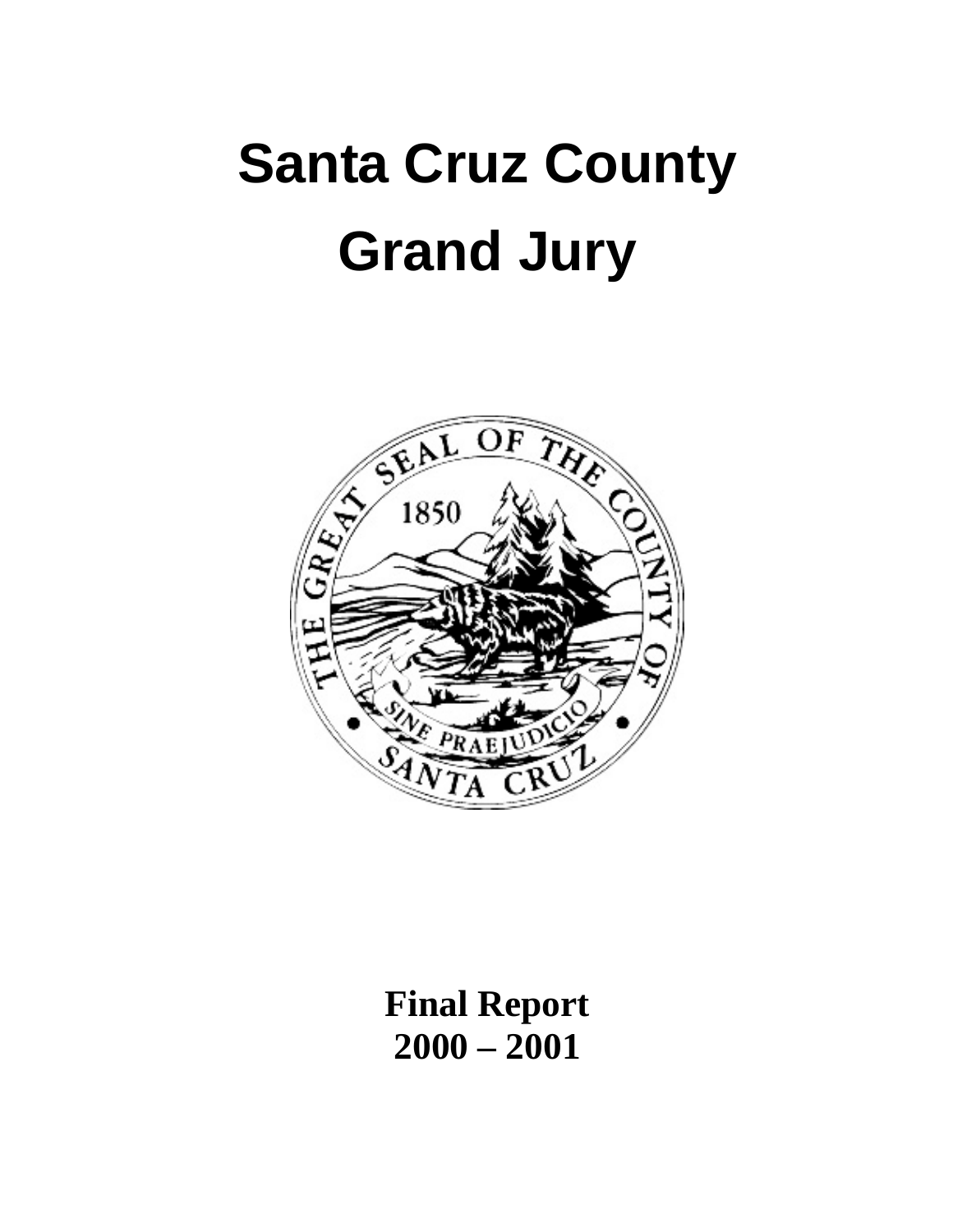

# Grand Jury **COUNTY OF SANTA CRUZ**

Governmental Center  $\mathcal{S}_4$  PO Box 542, 701 Ocean Street Santa Cruz, CA 95061 (831) 454-2099

June 8, 2001

The Honorable Richard McAdams Judge of the Superior Court 701 Ocean Street Santa Cruz, CA 95060

Dear Judge McAdams,

On behalf of the 2000-01 Santa Cruz County Grand Jury, it is my pleasure to submit to you our final report. This report is the culmination of countless hours of hard work and dedication of the citizens who had the privilege of serving as grand jurors this year.

When first empanelled, the new grand jurors faced the daunting task of educating ourselves on the vast and complex array of public functions. These include the County with its multiple activities, four incorporated cities and a significant number of school districts, special districts, commissions, and committees.

As there are so many local entities and important issues, it would be impossible for one grand jury to inquire into each one during its tenure. The Grand Jury is required to make difficult decisions on prioritizing issues and directing its efforts. We sincerely hope that the issues we chose to pursue will enable the citizens of Santa Cruz County to gain a greater awareness, knowledge, and insight into local government.

Our experience has greatly reinforced our belief in the grand jury system as a guardian of public trust. Through this report, the residents of Santa Cruz County will become more aware of the responsibilities of the grand jury and its role in assuring that local government effectively and efficiently serves its citizens and taxpayers.

This Grand Jury benefited from the generous support of a wide array of public employees. In particular, we would like to thank Rahn Garcia, Chief Assistant County Counsel for his unflagging efforts and guidance on several complex issues.

Speaking on behalf of the 2000-01 Santa Cruz County Grand Jury, it has been an education, a challenge and an honor to serve our community in this capacity. Sincerely,

<<SIGNED>> Linda G. Coleman Foreperson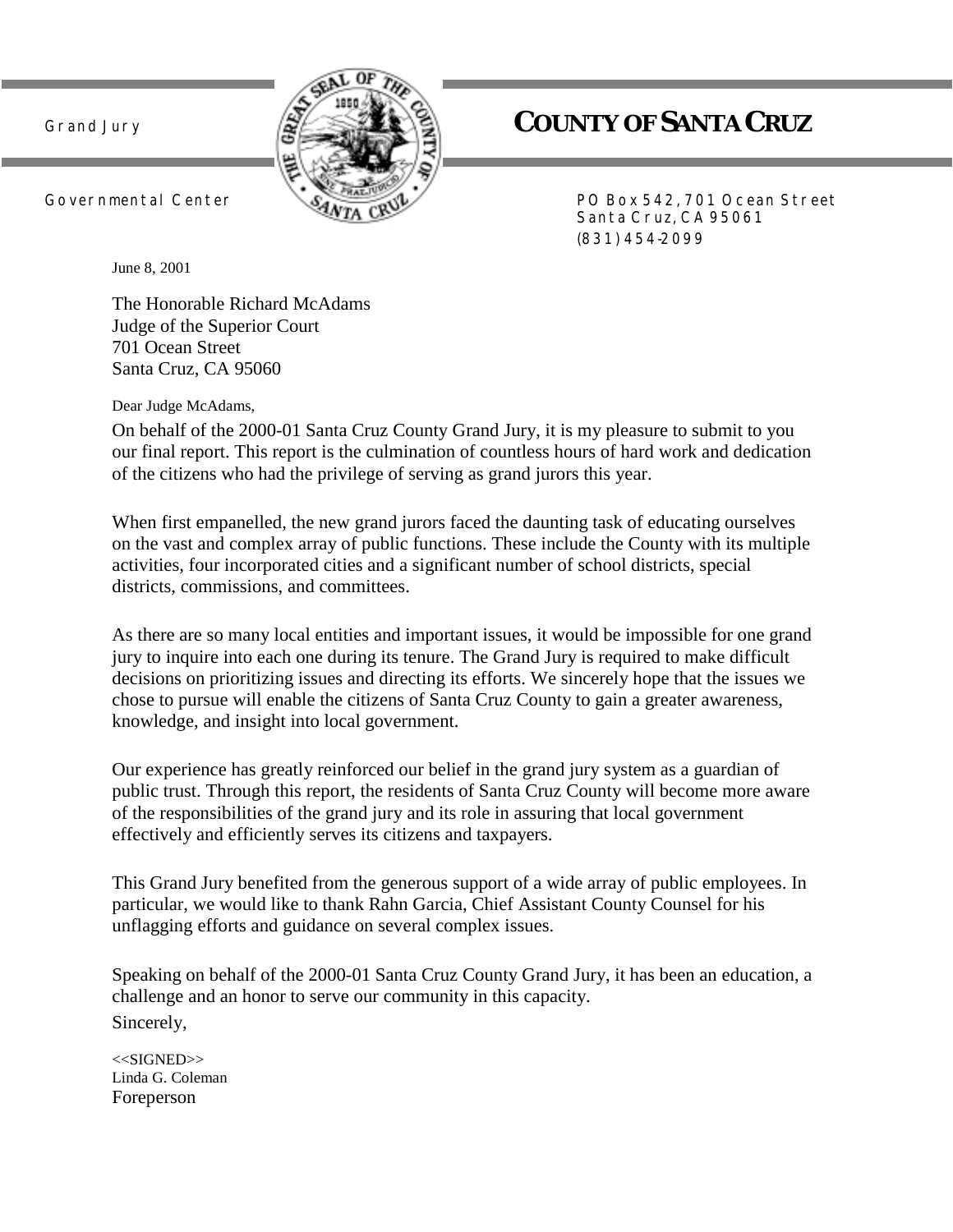# **2000-01 Santa Cruz County Grand Jury Final Report**

# **Table of Contents**

| <b>Cities &amp; Other County Agencies</b>                                     |  |
|-------------------------------------------------------------------------------|--|
|                                                                               |  |
| Investigation of the Reporting Structure between the                          |  |
|                                                                               |  |
| <b>Special Districts</b>                                                      |  |
| Investigation of Complaint Concerning the                                     |  |
|                                                                               |  |
|                                                                               |  |
|                                                                               |  |
| <b>Schools and Libraries</b>                                                  |  |
| Review of the Organization and Structure of                                   |  |
|                                                                               |  |
| Review of Educational Services Available to                                   |  |
|                                                                               |  |
| <b>Health and Human Services</b>                                              |  |
| Review of Health Care Services for Low-Income Families in Santa Cruz County53 |  |
| <b>Criminal Justice</b>                                                       |  |
| Review of the Citizens' Police Review Board of the City of Santa Cruz77       |  |
|                                                                               |  |
|                                                                               |  |
|                                                                               |  |
|                                                                               |  |
|                                                                               |  |
|                                                                               |  |
| <b>Audit &amp; Finance</b>                                                    |  |
|                                                                               |  |
|                                                                               |  |
|                                                                               |  |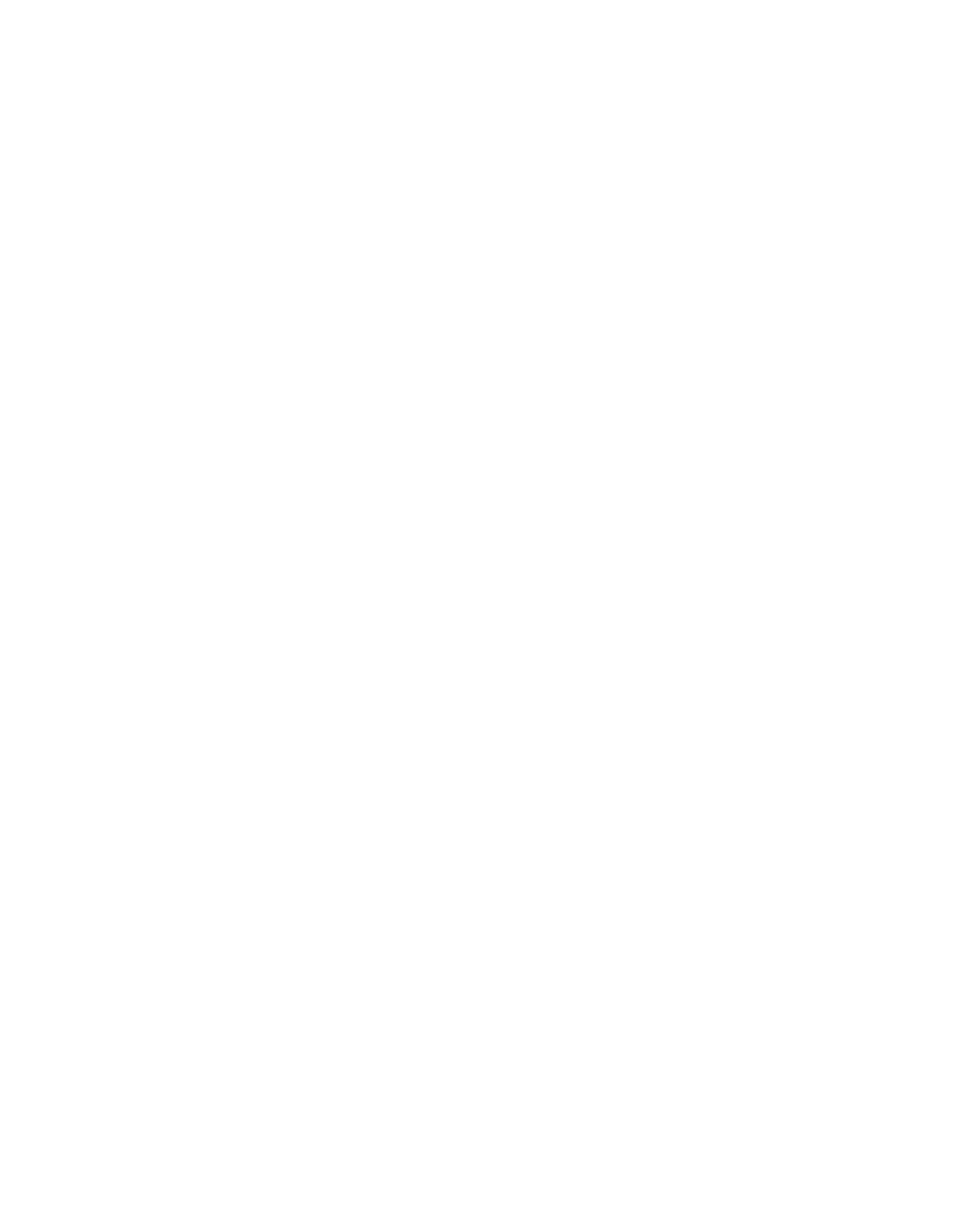# Grand Jurors

Linda Coleman, Foreperson

Ralph Bushey

Joe Caesar

Lynne Cordova

Robert S. Gaddis, CPA

Ken L. Gilbert

Nita Gonzalez

Judi D. Lazenby

Don D. Little

Tessie Loomis

Noreen Mahoney

Paul O'Rourke, MD, MPH

Gary D. Owen

Margaret L. Smith

Norman Vaux

Michelle Verinsky

Cheryl Wong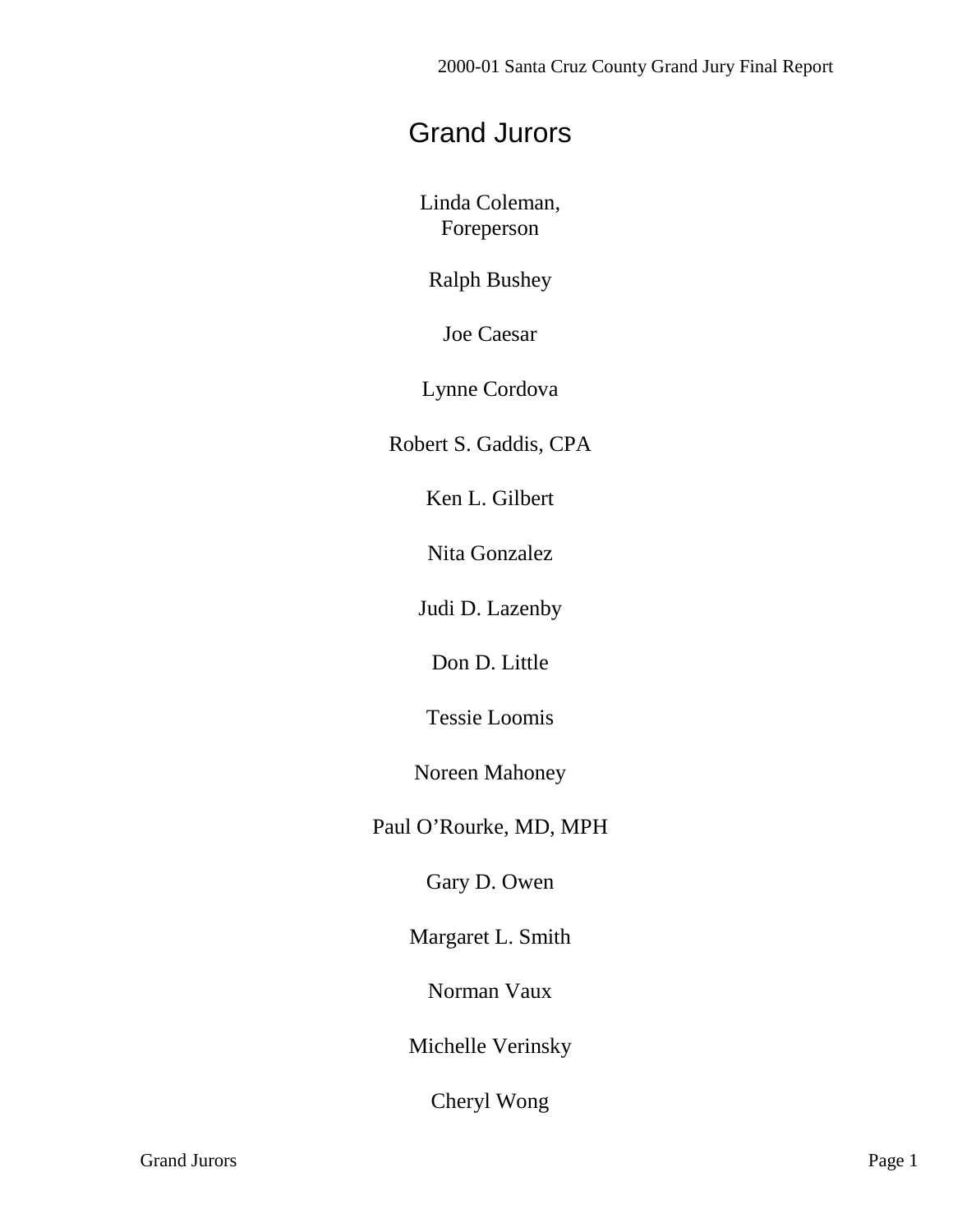| <b>Citizen Complaint Status</b> |  |
|---------------------------------|--|
|---------------------------------|--|

| Complaint# | <b>Subject</b>                       | <b>Status</b> |
|------------|--------------------------------------|---------------|
| CC99-110   | <b>County Planning Department</b>    | Closed        |
| CJ99-113   | <b>Citizen Police Review Board</b>   | Closed        |
| CC99-118   | <b>County Planning Department</b>    | Open          |
| CC99-119   | <b>County Planning Department</b>    | Closed        |
| CC99-121   | <b>County Planning Department</b>    | Closed        |
| SD99-122   | <b>Central Fire District</b>         | Closed        |
| CJ99-123   | Main County Jail                     | Closed        |
| CC00-001   | <b>Family Support Division</b>       | Closed        |
| CC00-002   | <b>Family Support Division</b>       | Closed        |
| CC00-003   | DeLaveaga Golf Course                | Closed        |
| HH00-004   | Dominican Hospital                   | Closed        |
| CJ00-005   | <b>District Attorney</b>             | Closed        |
| SL00-006   | <b>CalTrans Aeronautics Division</b> | Closed        |
| HH00-007   | HR Agency/Santa Cruz City Council    | Closed        |
| CJ00-008   | Santa Cruz Police Department         | Closed        |
| CJ00-009   | Watsonville Jail Farm                | Closed        |
| CJ00-010   | <b>Family Court</b>                  | Closed        |
| CJ00-011   | Santa Cruz County Sheriff            | Closed        |
| HH00-012   | <b>Child Protective Services</b>     | Open          |
| CC00-013   | <b>Ben Lomond Park Hall</b>          | Closed        |
| CJ00-014   | Santa Cruz Police Department         | Closed        |
| CC00-015   | <b>District Attorney</b>             | Closed        |
| CC00-016   | City of Santa Cruz                   | Open          |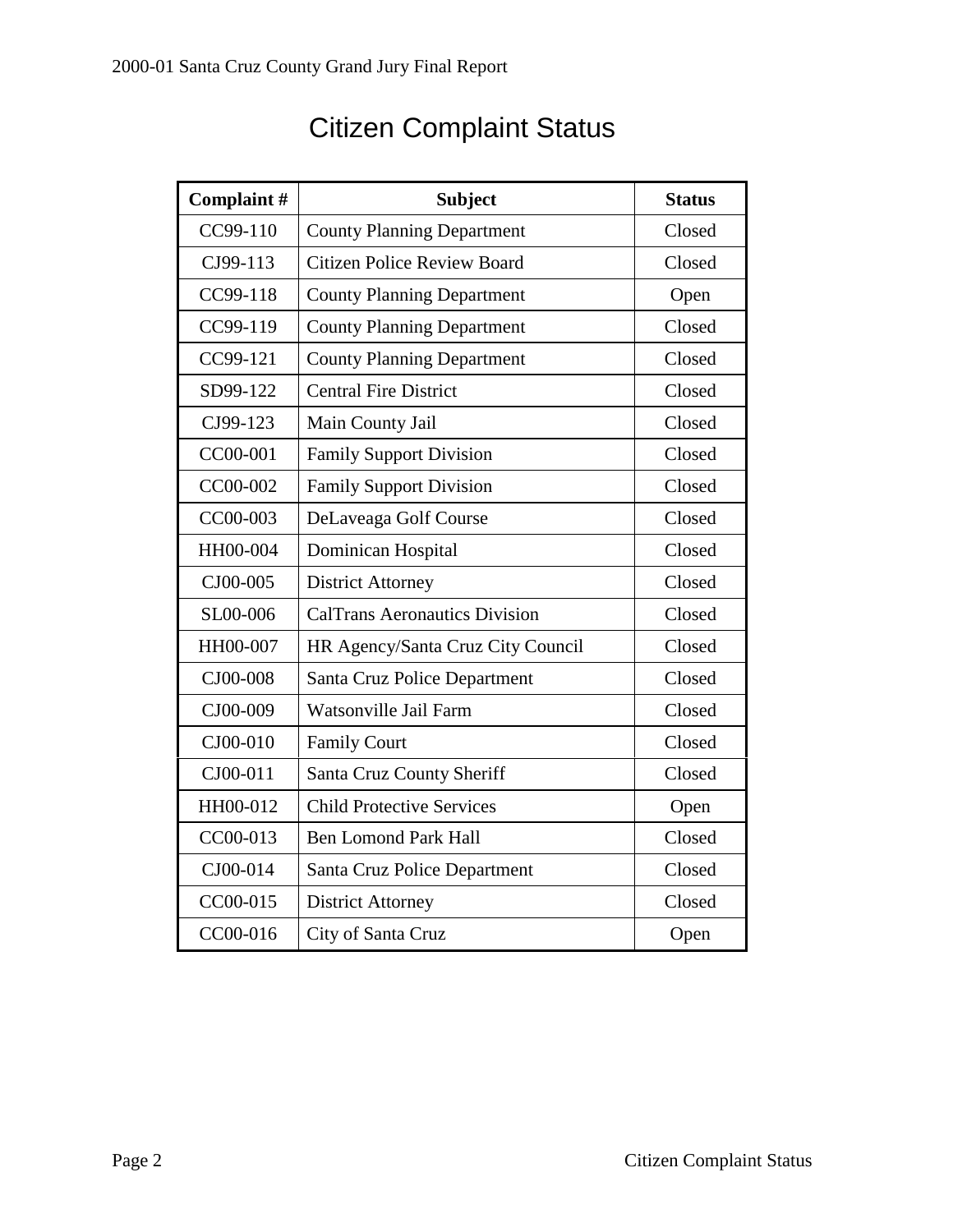

# **County of Santa Cruz**

Cities & Other County Agencies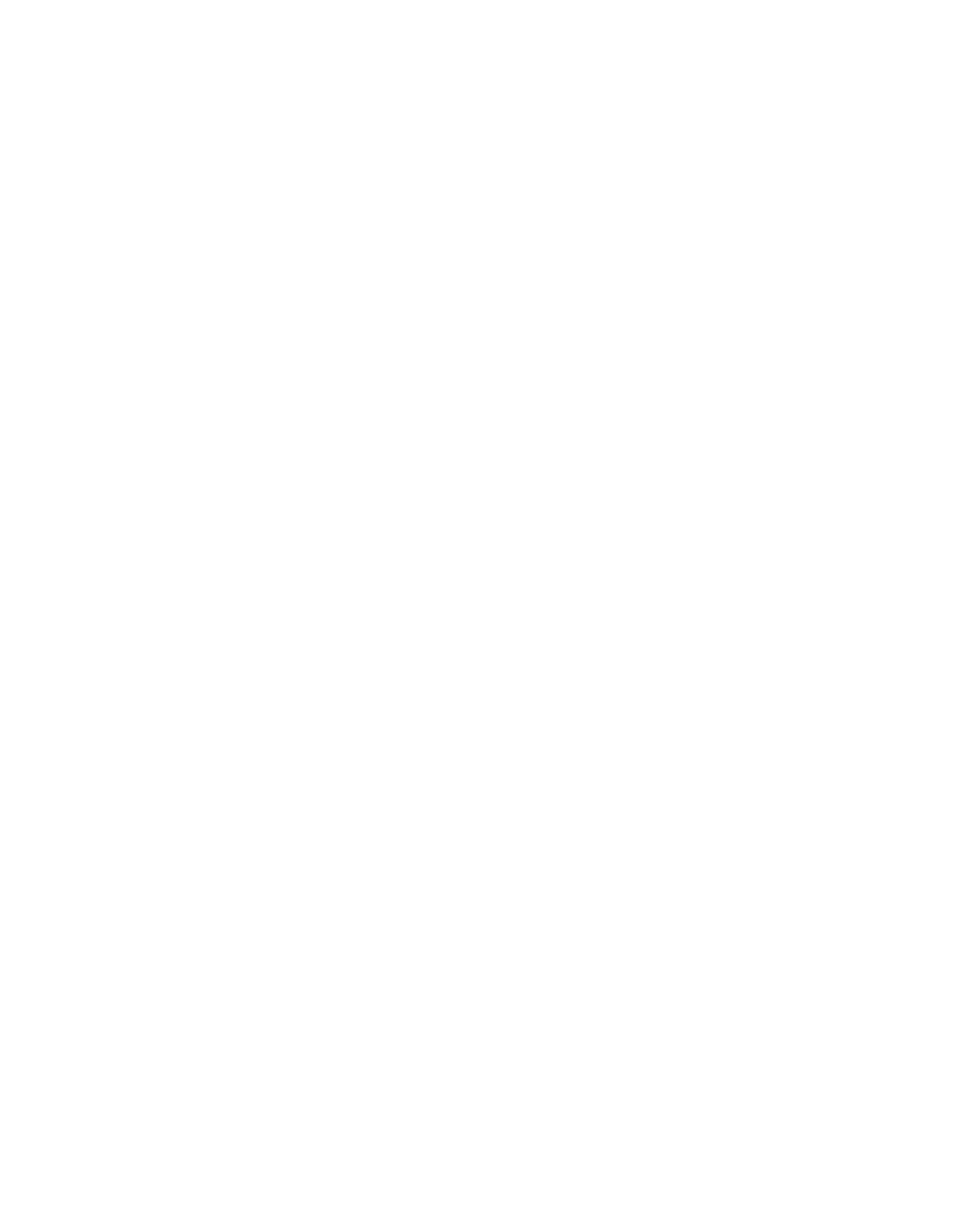# **Review of the Santa Cruz County Planning Department**

#### *Background*

The Santa Cruz County Planning Department is part of county government and reports to the five-member elected County Board of Supervisors through the County Administrative Officer. This department was established by and derives its authority from Government Code §65000 *et seq*.

The County Board of Supervisors has absolute discretion to enact county land use ordinances. The Planning Department has the power to enforce county land use ordinances as well as discretionary power to define and implement county land use policies.

The Planning Commission, whose members are appointed by the Board of Supervisors, is responsible for the approval of large commercial and residential projects. The Planning Department provides staff support to this commission.

The County of Santa Cruz General Plan is the primary set of policies for the county's land use that guarantees development is directed in an orderly manner. The Planning Department's responsibilities include drafting and administering this plan.

The four prominent and controlling issues outlined in the 1994 General Plan continue to be primary areas of concern today. These are

- Managing population growth through a comprehensive growth management system (implemented by Measure J, adopted in the 1970's) to assure adequate services, particularly water, to current and future residents
- Providing affordable housing
- Preserving the county's environmental quality
- Preventing conversions of agricultural lands through alternative methods such as "in fill" development

The Planning Director is responsible for the overall management and administration of the Planning Department. Assistant directors manage the two major divisions

- Planning division
	- Development review
	- Environmental planning
	- Advanced planning
	- Resource planning
- Building division
	- Building permits
	- Code compliance
	- Geographic Information System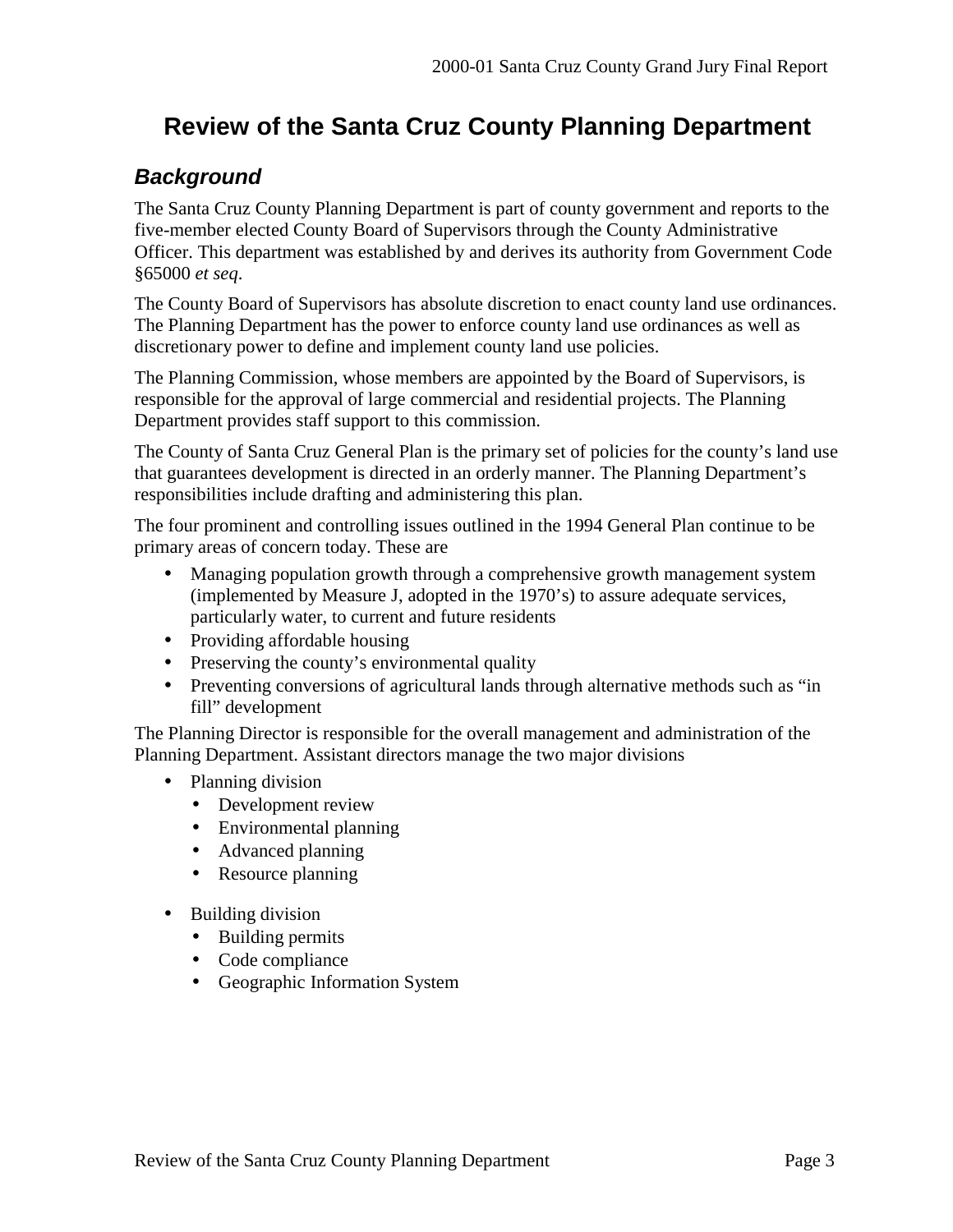#### *Scope*

Fieldwork for the Grand Jury's report was concluded on April 4, 2001.

This Grand Jury review focused only on the three sections of the Planning Department that have the greatest contact with the general public:

- Development Review Section
- Building Permit Section
- Code Compliance Section

**Development Review Section:** This section is the key point of public contact for the planning and zoning functions of the county Planning Department. It is the primary information resource for property owners and land use professionals who need to know what can be done with their property. This section interfaces with the public primarily through the zoning counter, located on the fourth floor of the county building.

At the zoning counter, the development review staff provides information on the planning and zoning classifications for land use as established in the county's General Plan and ordinances. These dictate the allowable uses and development restrictions regarding the property, such as property line setbacks and height limitations. This section reviews and processes all proposals for developing land.

Development review requires the exercise of professional judgment on the part of both project review staff planners and decision-makers. Projects requiring a development review permit range from a coastal permit for a single-family dwelling to a subdivision. Project review planners review applications for conformance with county General Plan policies, code requirements, design guidelines, and compatibility with other land uses in the area.

**Building Permit Section:** This section is responsible for reviewing building plans for conformity with measurable code requirements, routing the plans to all outside reviewing agencies, monitoring that review process, issuing permits and inspecting all permitted work until final completion. The building counter is the main point of contact for obtaining building permits and is located on the fourth floor of the county building.

**Code Compliance Section:** This section is responsible for enforcement of county codes relating to land use, building code, zoning ordinance and resource protection ordinances. It administers an abatement program for dangerous conditions on properties as well as an abandoned vehicle program. These programs operate in response to citizen complaints about alleged code violations initiated by telephone or by visiting the Planning Department. This section investigates the complaints and, if appropriate, issues warning or violation notices. When a property owner refuses to comply, the county may correct the violation and charge the property owner for the work completed. Such actions may be followed by additional legal sanctions such as code violation recordations, fines or civil penalties. The overall objective of the code enforcement process is to protect the health and safety of the public and to put an end to illegal land use.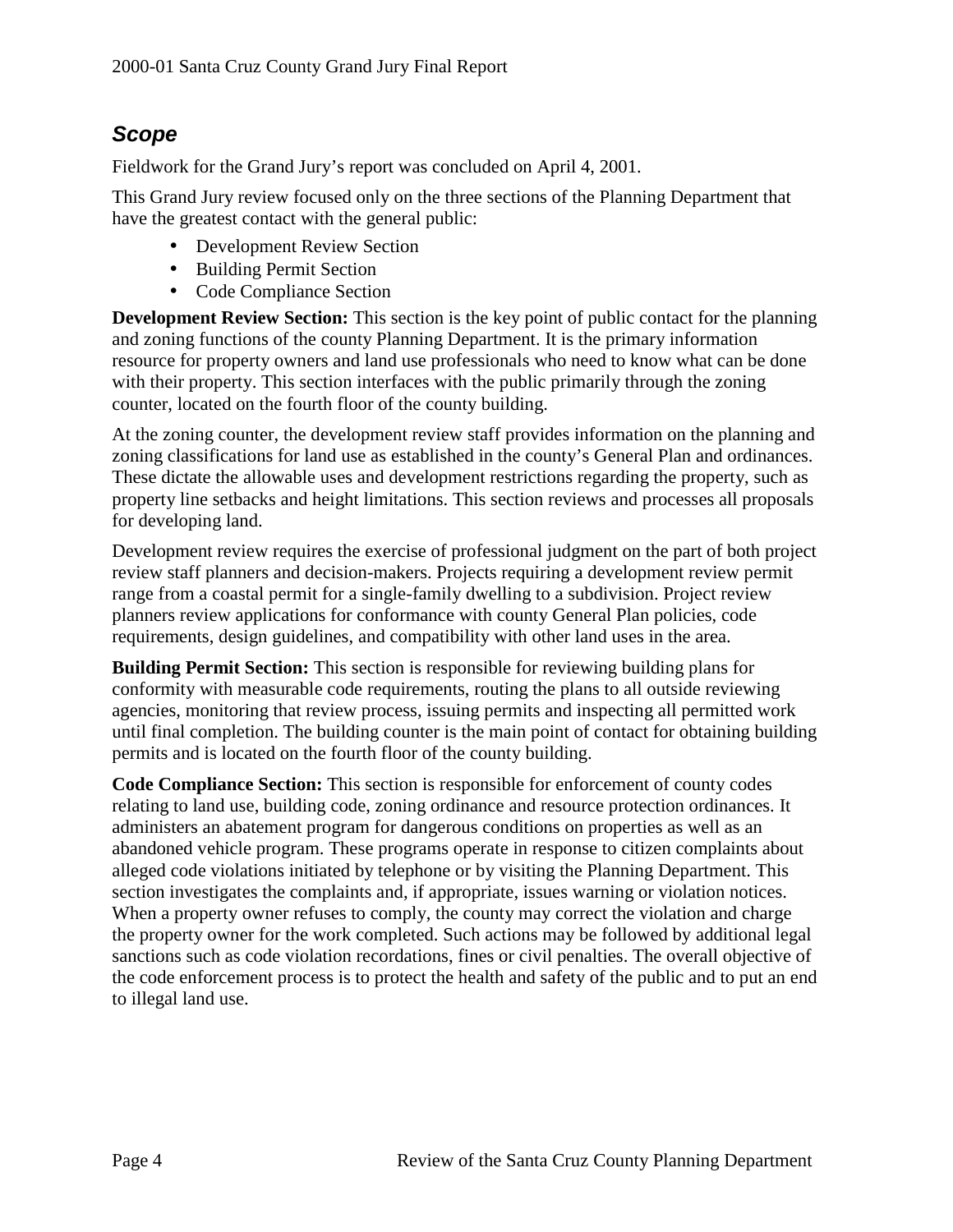The Grand Jury reviewed the following areas to determine the adequacy of the Planning Department to administer the highly complicated processes for which it is responsible.

- Training programs
- Attitude and morale of department staff
- Number of employees in relation to the workloads
- Proficiency of the staff
- Policies, procedures and computer programs

To obtain the findings that serve as the basis of this report, the Grand Jury employed the following measures:

- Conducted interviews
	- Current Planning Director and one former director
	- Two current members of the Santa Cruz County Planning Commission
	- Two Assistant Planning Directors
	- Six employees, representative of the support services of the Santa Cruz Planning Department, with varied lengths of service
- Reviewed documents
	- The 1994 General Plan
	- The department's organizational chart
	- The department's current web pages
	- The employee's standard rating form
	- The department's current public brochures
	- The November 1993 Code Compliance Investigator's Manual
	- Department's current Code Compliance Investigator's Manual
	- 1997-98 Grand Jury Report reviewing the code compliance division of the Planning Department
	- The June 8, 1999 ordinance covering the adoption of the uniform codes and amendments
	- The August 16, 2000 Planning Department's Final Conversion Plan for eliminating old unresolved code compliance complaints. The plan included information regarding staff capacity for handling new complaints and reducing the backlog of outstanding complaints
	- The October 17, 2000 Planning Department's Operations Report to the County Board of Supervisors
	- The November 30, 2000 report from the Planning Department to the Board of Supervisors regarding the year 2001 annual population growth goal
	- Board of Supervisors resolution adopting Annual Population Growth Goals for 2001: Resolution No. 396-2000 passed and adopted December 5, 2000
	- The California Government Code pertaining to Planning Departments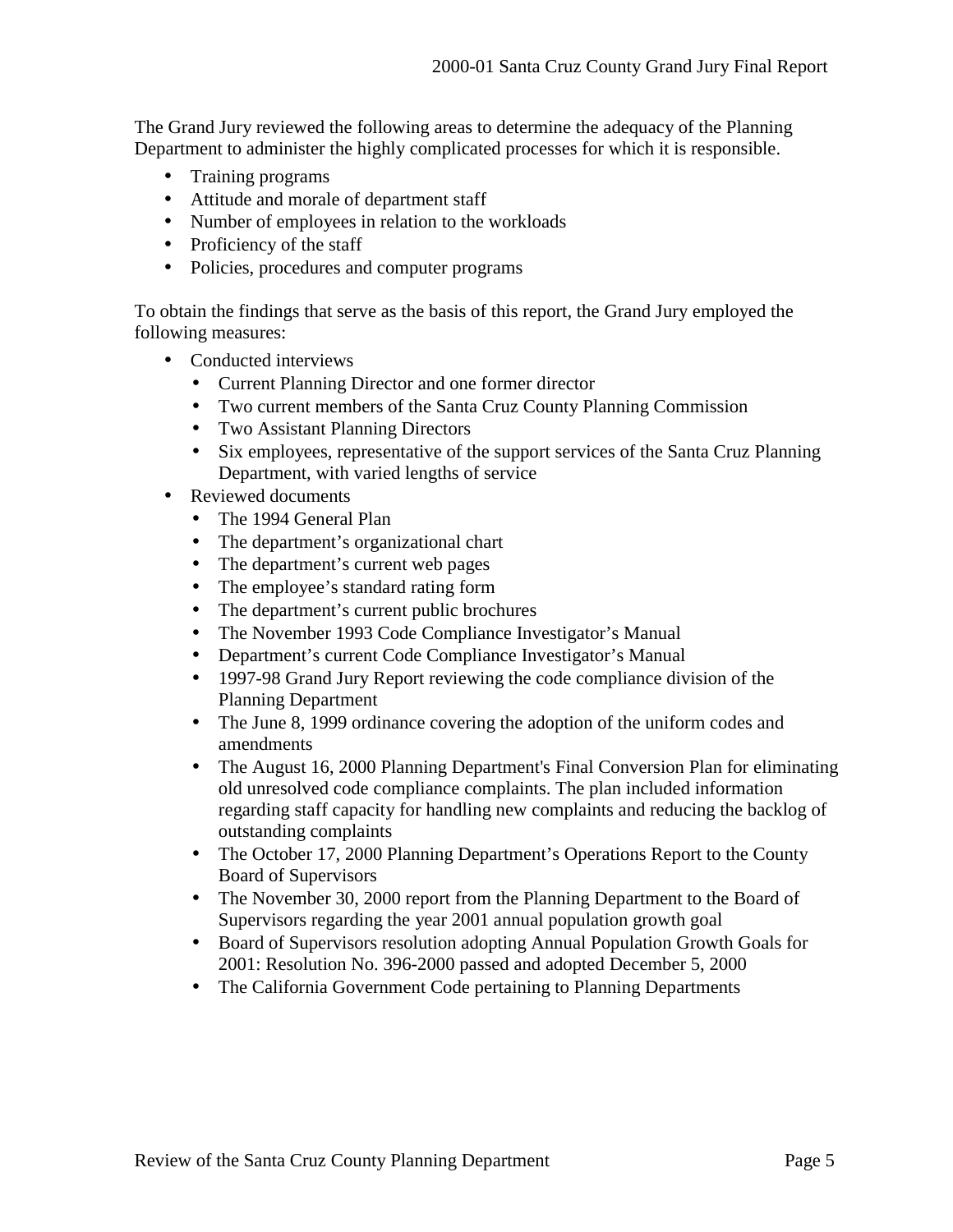The Grand Jury also:

• Requested from the Planning Department computer lists of applications and complaints received during the first quarter of 2000 and all outstanding applications and complaints at the end of 2000. The following lists were prepared:

| <b>Computer Lists Reviewed</b>                                                                 | <b>Received in</b><br>Q1 2000 | <b>Outstanding at</b><br>the end of 2000 |
|------------------------------------------------------------------------------------------------|-------------------------------|------------------------------------------|
| Applications for development<br>approval of land use requests                                  | 246                           | 456                                      |
| Applications for building permits and<br>the inspection process from issuance<br>to completion | 465                           | 717                                      |
| Code compliance violations from<br>complaint to resolution                                     | 258                           | 3.84                                     |

• Randomly selected and reviewed 27 files from the above computer lists and compared them to their respective physical files.

| <b>Type</b>                | <b>Sample</b> | <b>Population</b> |
|----------------------------|---------------|-------------------|
| Development review section |               | 243               |
| Building permit section    |               | 465               |
| Code compliance section    | g             | 258               |

• Compared the 27 files selected to the Planning Department's web site to determine their status as of April 4, 2001.

This investigation was conducted without participation by one juror of this 2000-01 Grand Jury who is related to a county employee.

#### *Findings*

- 1. The California Planning and Zoning Law (Government Code §65300 *et seq*.) requires adoption of a comprehensive long-term General Plan that determines the development of the county.
- 2. The Board of Supervisors determines the annual allocation of the maximum number of building permits to be issued in accordance with Measure J's growth management program. The 2001 building permits allocations are set at 0.5% over the number of housing units on December 31, 2000.
- 3. Land use codes and ordinances are broadly constructed and, therefore, susceptible to multiple interpretations.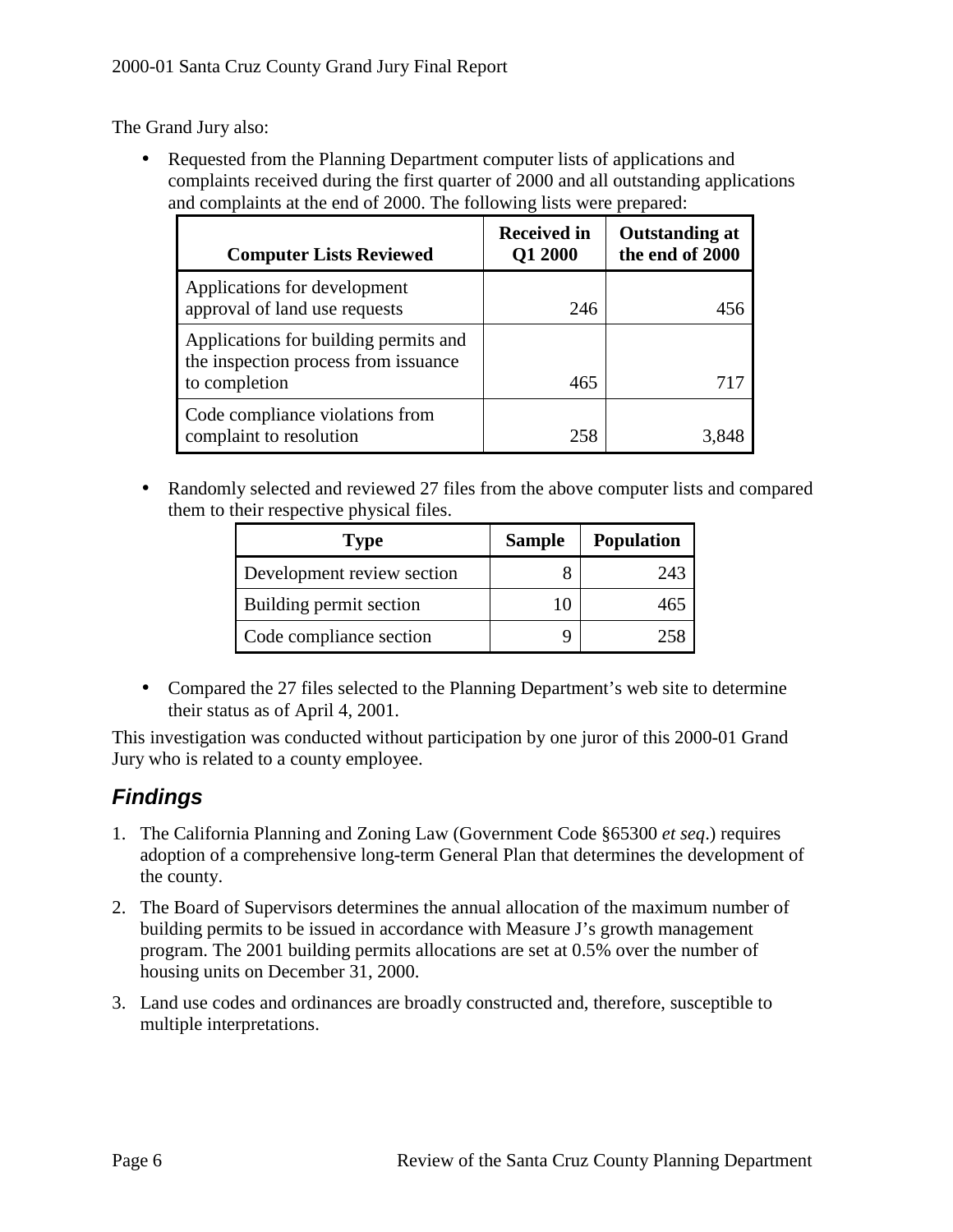#### **Personnel Findings**

- 1. The Grand Jury found that the department employees were cooperative and professional at all times. The Planning Director offered help, even during this very busy time in their department.
- 2. There are approximately 110 positions in the department, including 12 new staff positions recently approved by the Board of Supervisors.
- 3. The Graphic Information Systems department is a sophisticated operation and was very helpful in providing the Grand Jury with maps and other data.
- 4. The planning staff 's responsibility is to explain to applicants the limitations imposed on the applicant's use of their own property by  $(1)$  state laws,  $(2)$  county codes and  $(3)$  county ordinances. Often these rules conflict with the property owner's desires.
- 5. Political influence by the Board of Supervisors places added pressure on the planning staff. Supervisors act for the best interest of their constituency. When membership on the board changes, direction from the supervisors changes.
- 6. City governments in the county and many neighboring counties pay higher salaries than Santa Cruz County does. Salaries in Santa Cruz County government are based on a ninecounty comparison using Contra Costa, Fresno, Marin, Monterey, Napa, San Mateo, Santa Clara, Solano, and Sonoma.
- 7. Employee morale is low and turnover is at an unprecedented high. This resulted from failure in negotiations to successively challenge the nine-county comparison. At the peak, there were 24 vacancies in the department. This necessitated taking staff from the advanced planning section to cover shortfalls in other sections.
- 8. The personnel department has been unable to attract the necessary people with requisite qualifications to fill vacancies in the Planning Department staff. Some vacant positions are difficult to fill because they are classified as temporary positions. The Planning Department requested hiring an outside consultant to assume the recruitment effort.
- 9. According to interviews with employees, workloads continue to be excessive. Also, employee performance evaluations have not been conducted on a consistent basis.
- 10. The department has budgeted 125 computer classes, approximately one day's training for each employee of the Planning Department. The managers of each section are responsible for budgeting additional training courses for staff as needed to enhance their skills.
- 11. The Planning Director has implemented a program to acquaint new hires with the operations of the department as well as familiarize current employees with functions of other areas within the department. Additional training for new hires is left to other employees in the area where the person works. The responsibility for ensuring that employees obtain continuing or additional training lies with each manager.
- 12. In the fall of 2000, the Planning Director has obtained approval from the Board of Supervisors for a new staff position devoted to training. This staff position will evaluate the training needs of the department and devise strategies and methods to satisfy those needs.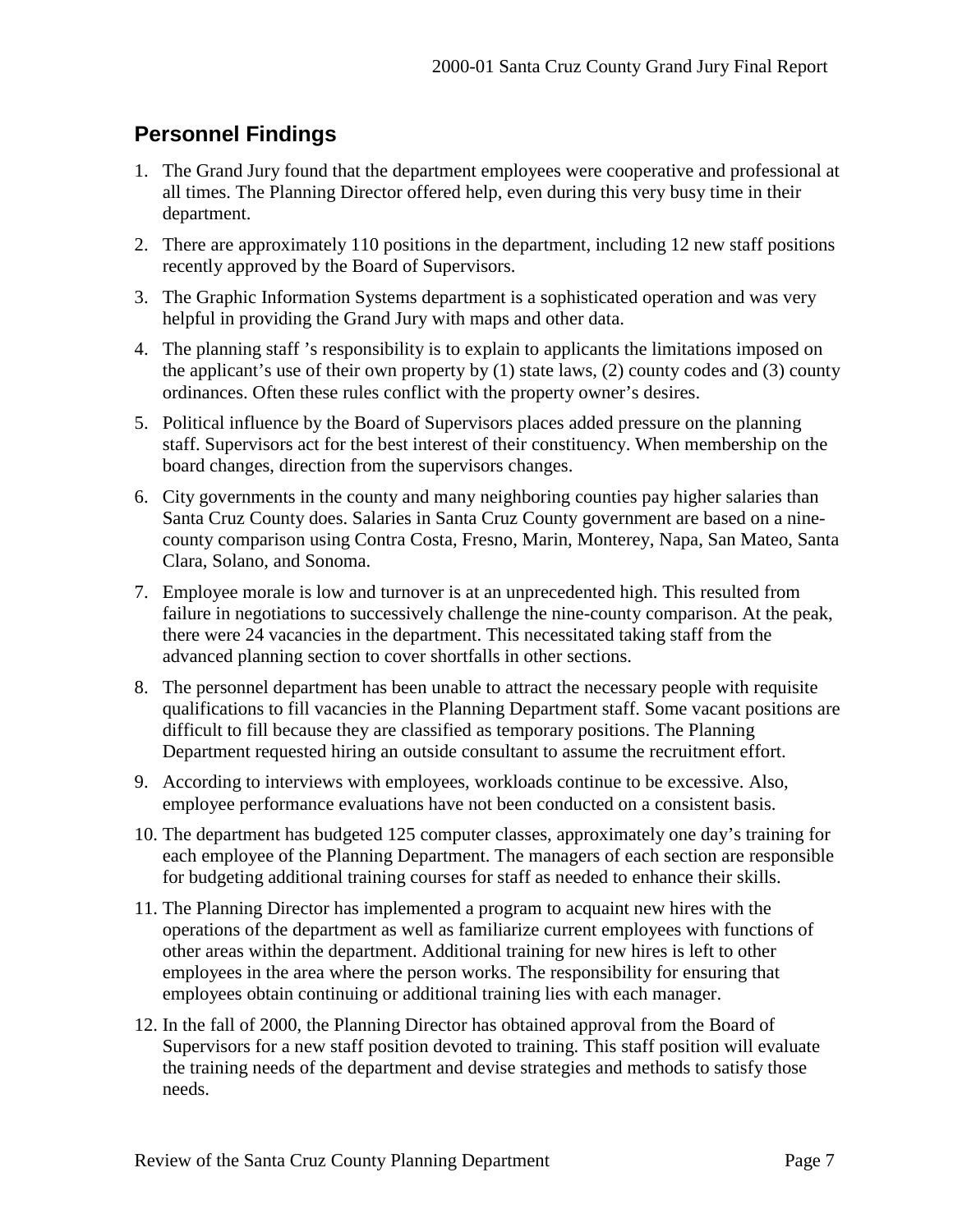13. The Planning Director proposed that employees be assigned to planning teams to be responsible for virtually all the development activity in a particular geographical area. Each team leader will be responsible for acquiring a thorough understanding of the assigned geographic location.

#### **Development Review Section Findings**

- 1. Review of the 8 selected files revealed
	- 7 of the 8 files selected were completed. The department is correctly handling the incomplete file. It is still incomplete because an outside agency, over which the Planning Department has no control, has yet to give its approval.
	- 6 of the 7 completed files were processed in an average of three months; 1 took almost a year to complete.
	- 3 of the 7 completed files were not shown as completed on the computer system.
	- 1 file approved on June 1, 2000 erroneously showed a future hearing of August 4, 2000.

As of April 4, 2001, it still showed as scheduled for that hearing.

- 1 file is shown as withdrawn however there is nothing in the file to support this.
- 2. Planners must possess a high degree of proficiency in diverse land use regulations in order to handle the increased development applications for "in fill" projects. These projects are located in heavily developed areas that require highly technical planning, engineering, geologic and/or hydrologic issues. According to the Planning Director, the current capacity of the department to administer such sophisticated processes is limited.
- 3. A single development permit application may have several separate files associated with it. This happens when more than one reviewing department is involved. However, no cross-indexing exists for files in circulation. Anyone attempting to review these files has no way of knowing how many files exist. Only when the process is complete are the files put together.

#### **Building Permit Section Findings**

- 1. Review of the 10 selected files revealed the following:
	- 9 of the 10 files were complete by the date of the review
		- 6 Complete
		- 3 Withdrawn
		- 1 Not approved
		- 10 Total
	- 1 physical file could not be found
	- 4 of the 6 files were completed in less than 45 days and the other 2 were competed in 60 days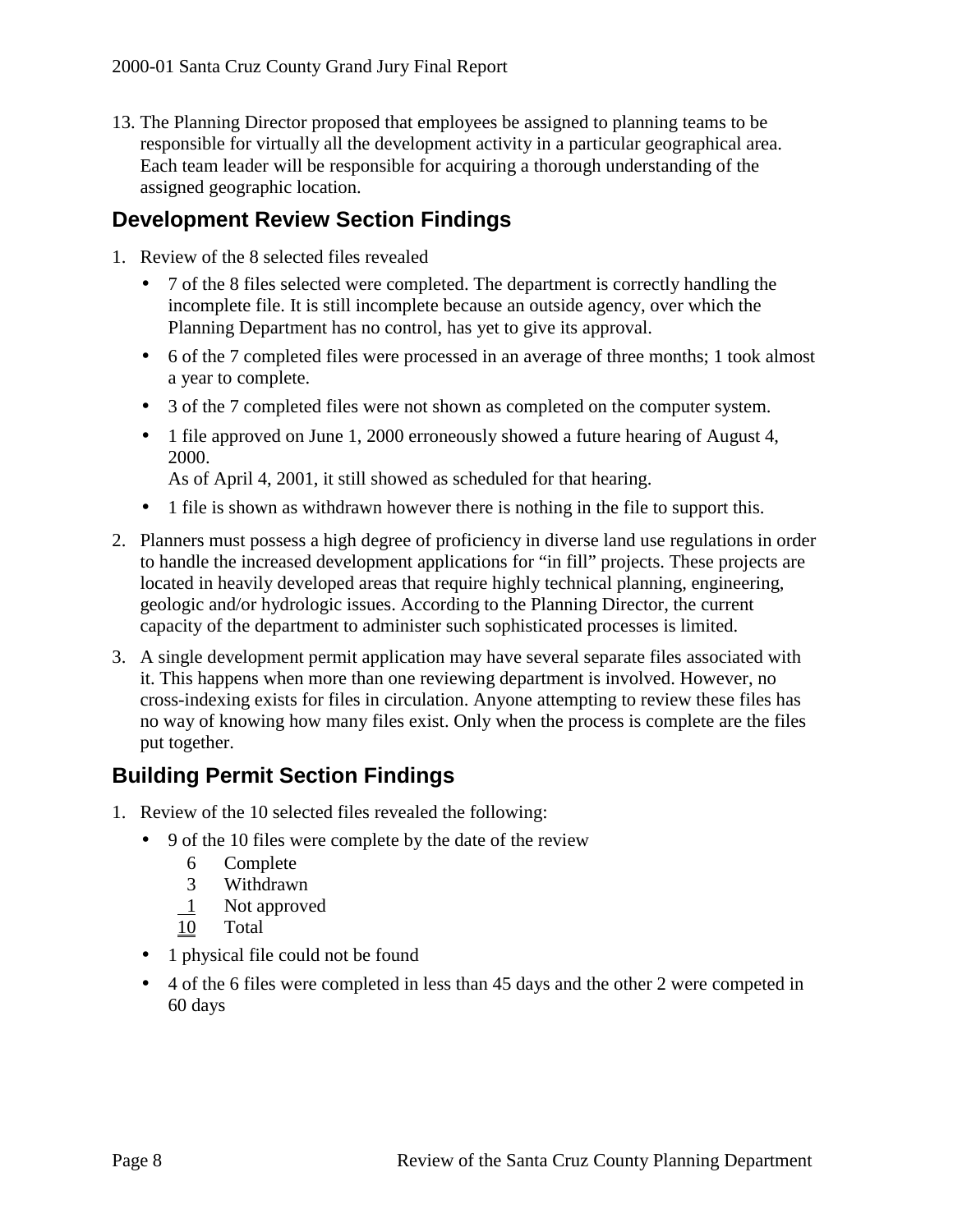#### **Code Compliance Section Findings**

- 1. According to the Planning Department's Final Conversion Plan, the department has a policy of resolving code compliance complaints within four months.
- 2. At the end of the year 2000, there were 3,848 unresolved code compliance complaints. This represents more than three years of unresolved complaints. The Planning Director attributes the high backlog to the fact that code compliance staff worked on easiest-toresolve complaints first to reduce the volume of unresolved complaints. The director also asserted that approximately 3,000 of the 3,848, that currently show unresolved in the computer system, should show resolved. These 3,000 are a combination of (1) old resolved complaints that are not shown properly resolved in the computer or (2) old complaints which are considered too minor to work on.
- 3. The computer listing of code compliance complaints received during the first quarter of 2000 indicates a "Priority Code" for each complaint type, consisting of Codes A, B, C. Listed below is a breakdown and a description of the priority code for the 258 complaints received:
	- 15 Code A involving immediate threat to public health and safety
	- 232 Code B health or safety considerations but no immediate threat to the public
	- 11 Code C low priority for violations confined to a single property
	- 258 Total
- 4. Review of the 9 selected files revealed
	- 6 of the 9 complaints selected were still unresolved more than a year after they were filed
	- 2 of the 9 complaints were assigned the highest priority status (Code A). Neither was resolved
	- 3 of the 9 complaints had recorded code violations (Red Tags) shown in the computer records, but only 1 contained a copy of the recorded code violation in the physical file
	- 1 file had all the work done but the file was still shown as active
	- 1 file had no work done on it at all
	- 1 file had an unsigned copy of a settlement agreement when it should have contained a signed copy in the file
- 5. When the Grand Jury questioned the meaning of the compliance Priority Codes A, B, C, the director stated that he was unaware of these priority codes because the system was installed before he started with the county. Senior code compliance management had earlier asserted these codes were useless and they did not mean anything. In contrast, two computer-input clerks stated that they always assign a Priority Code B when entering the initial code compliance complaint in the computer and then route the file to the senior code compliance management who may change it to Code A or C as appropriate.
- 6. As a result of this information, the Grand Jury increased the scope of its review to include all of the complaints bearing the highest priority code received during the first quarter of 2000. There were 15 Code A complaints. One year later, 9 of the 15 Code A complaints were still unresolved.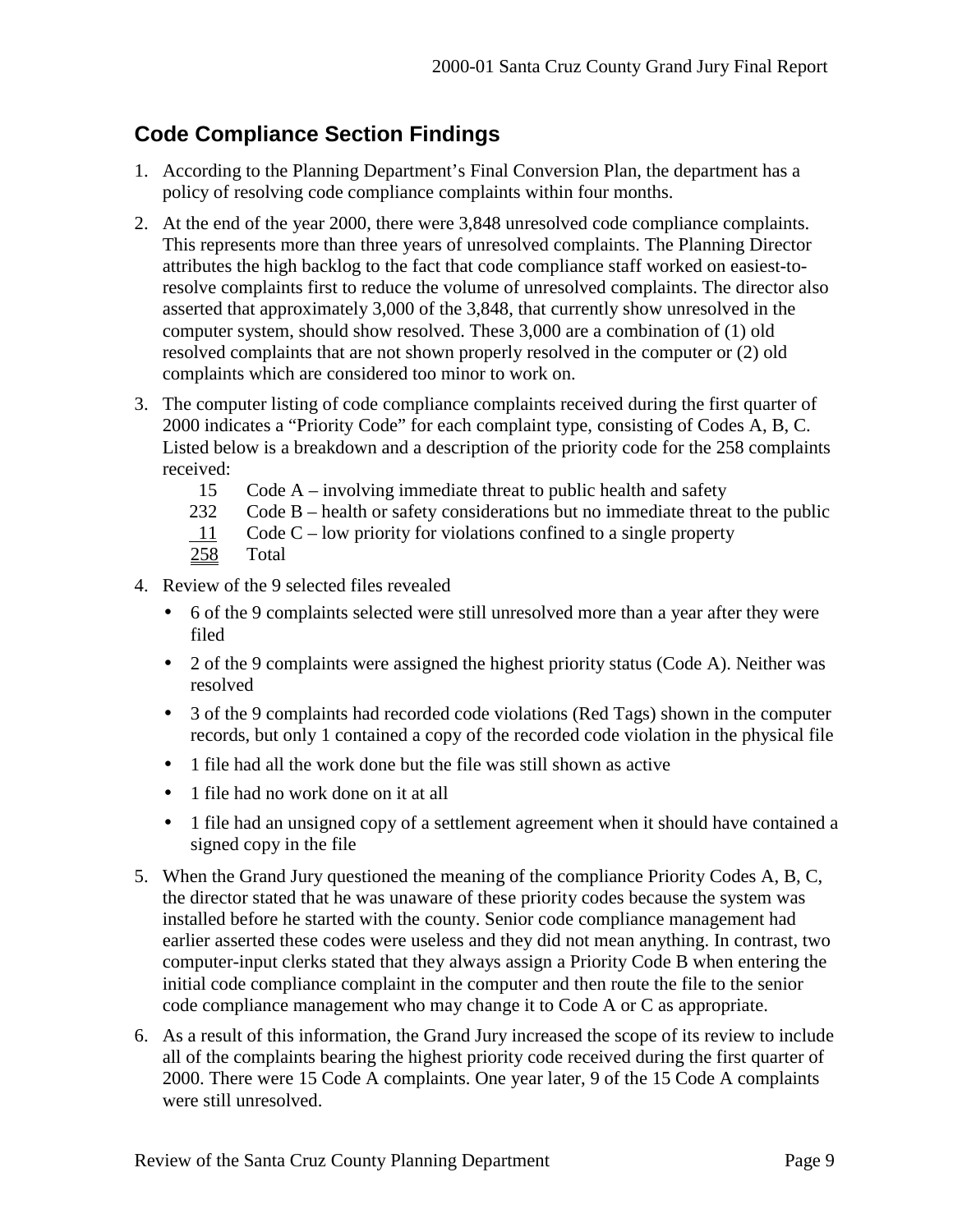- 7. The contradictory information regarding the complaint coding system led the Grand Jury to review the history of the code compliance computer system Codes A, B, C. The findings in chronological order are
	- 1. In November 1990, the Board of Supervisors approved a set of criteria for assigning priority rankings to code violation complaints.
		- Code A involving immediate threat to public health and safety
		- Code B health or safety considerations but no immediate threat to the public
		- Code C low priority for violations confined to a single property.
	- 2. In 1993 the, A, B, C coding was implemented and integrated into the computer system ALUS (defined later).
	- 3. The code compliance section has failed to properly use this system. There has always been a reminder computer report for code compliance violations (A, B, C) as a part of the ALUS system.
	- 4. In August 2000, a new set of codes for assigning priority rankings was devised using designations 1 through 5 rather than A, B, C. Code 1 is equivalent to Code A. Codes 2 through 5 are in descending order of importance.
	- 5. A substantial amount of time and effort was spent on the new system. In spite of the costly preparations, Codes 1 through 5 system has never been implemented.

#### **Systems and Policies Findings**

- 1. The department runs its data processing system on a 1990's mainframe software system called ALUS. ALUS does all its processing and data storage on a single large piece of computer hardware. The department also has smaller data processing system modules on a user's desktop computer, like word processing, spreadsheets, etc. An e-mail system was recently installed in the department. ALUS is the backbone of the Planning Department and is a well-tested and reliable system, however it is difficult to upgrade and has no user documentation. This is a considerable detriment to its future use.
- 2. The Planning Department does not accept credit cards for payment of fees. The fiscal manager of the department has devised a plan by which applicants can submit a credit card and pay a convenience fee to defray the credit card cost charged to the department. This plan has not been implemented.
- 3. The reviewing agency does not always update the status of their review in the computer system. In such instances the Planning Department does not complete this section either.
- 4. Almost anyone in the Planning Department can change data in the computer.
- 5. Of the four primary functions of the department, the development approval process and the building permit process were recently made available on the internet. The General Plan and the code compliance status are not yet available on-line.
- 6. To provide a more convenient and less crowded location for the public, the department operates a satellite permit center in Felton. This center operates three days a week. Plans are underway to open another satellite office in the Aptos/Watsonville area.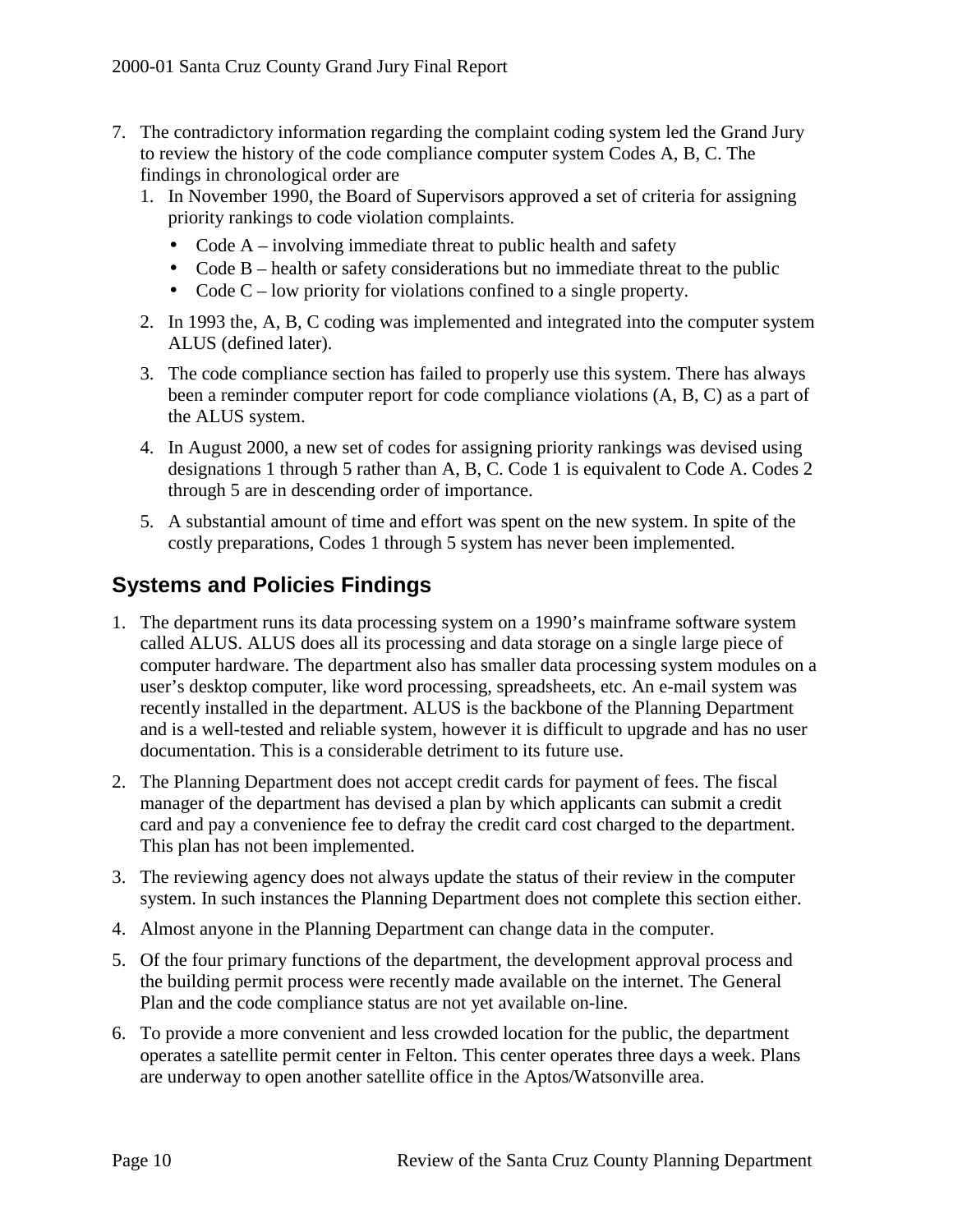7. The Planning Department has streamlined the process for small projects such as permits for water heaters, fences, decks and roofs by allowing applicants to apply by telephone, internet or fax.

#### *Conclusions*

In the creation and administration of the General Plan, the Planning Department has broad discretionary powers to define and implement land use policy, which must be balanced with the rights of applicants, surrounding property owners and the community at-large.

When codes and ordinances are broadly constructed, they allow a proponent to argue either side of an issue and find justification for their position.

It is standard practice to update the General Plan every ten years. However, since such significant changes have occurred in the county over the last seven years, the General Plan should be updated sooner.

If the county grows in 2001 as it did in 2000, the county will run out of permits sometime late in the year.

#### **Personnel Conclusions**

The Planning Department is experiencing an endless cycle of inter-dependent factors, which has resulted in the department's current personnel problems, including:

- Low pay
- Heavy workloads
- Low morale
- Inadequate training
- Loss of staff
- Political pressures from Board of Supervisors
- Stressful situations for employees who have to tell people what they cannot do with their property

Each part of this cycle interacts with another and produces an unstable workforce and a dysfunctional department.

Santa Cruz County employee salaries are low relative to housing costs and living expenses in the county. A major contributor to this problem is the nine-county average that is used to determine Santa Cruz County employee salaries. Using the salaries of comparable staff positions in the four cities in the county would be more relevant than counties like Fresno, Napa, Solano or Sonoma. A weighted-average is a better method for calculating benchmark salaries than a simple average.

The Planning Department has little control over salaries. Therefore, the problems that plague the Planning Department in regards to employees will continue indefinitely despite their good effort to retain and hire enough new people.

Silicon Valley has become a major source of income for a number of Santa Cruz County residents. This has its good and bad points. Since a Silicon Valley employee earns substantially more than a Santa Cruz County employee, Silicon Valley income-earners have driven up the cost of housing in the county. The present salaries of new county employees make it difficult to find affordable housing. This negatively affects recruitment.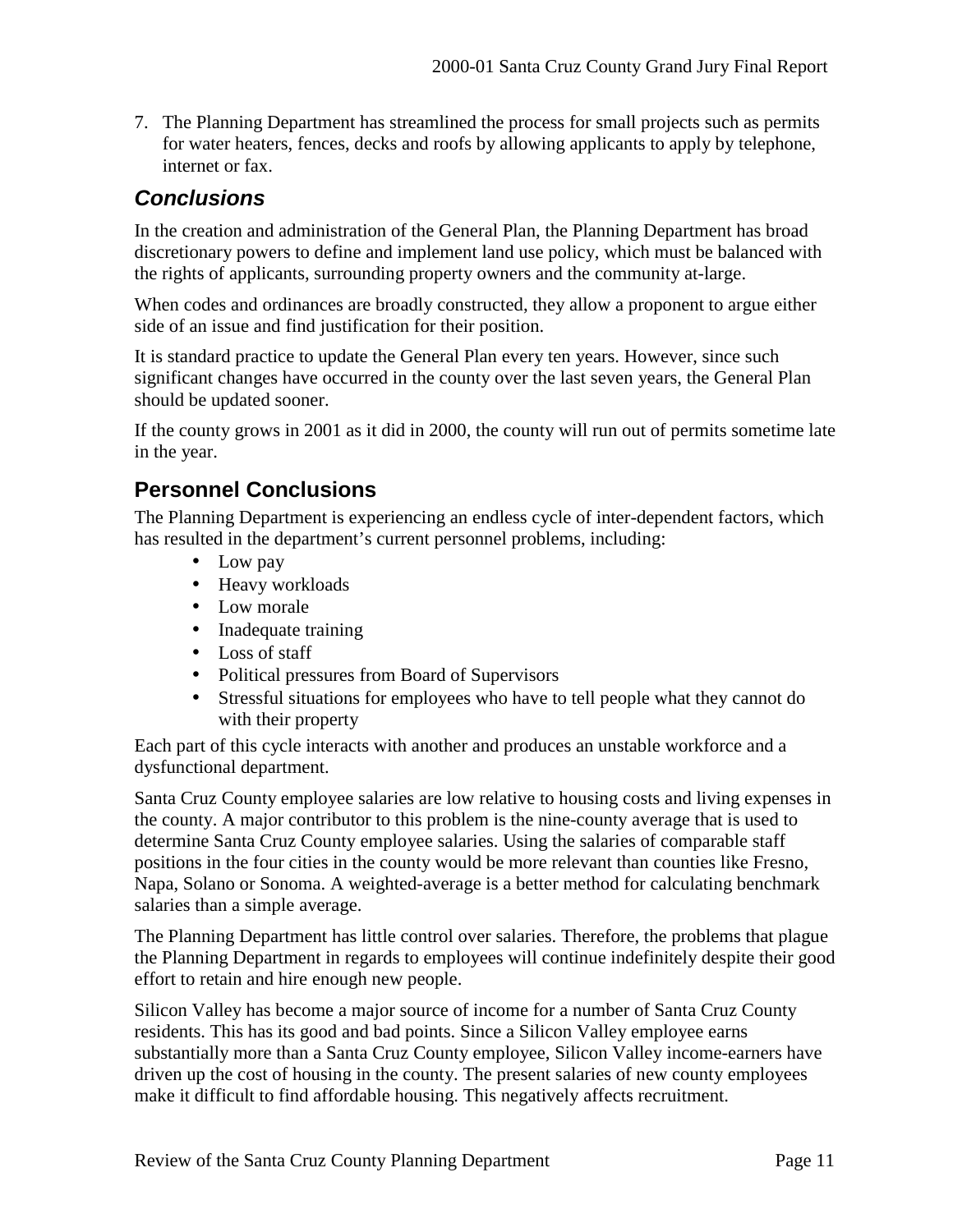Training programs for employees are critical to the building of their work skills. The high vacancy rate, which has prevailed within the department, has contributed heavily to the lack of essential training.

Political pressure is a way of life for any county's planning department. Training personnel to deal with this inevitable reality will have the effect of lowering stress and improving morale.

The Grand Jury commends the dedicated and loyal Planning Department employees who have persevered during these difficult times. Special thanks go to the employees who cooperated with this review.

#### **Development Review Section Conclusions**

The files selected were completed in a timely manner. They contained sufficient information to understand the decisions that were made in each case. Any deficiencies are not of major significance and can be readily resolved.

#### **Building Permit Section Conclusions**

The files selected were completed in a timely manner. They contained sufficient information to understand the decisions that were made in each case. Any deficiencies are not of major significance and can be readily resolved.

#### **Code Compliance Section Conclusions**

Code A complaints (highest priority involving immediate threat to public health and safety) were not given the high priority indicated by the department's own policies. One year after the complaint filing date 60% were still unresolved.

The failure to promptly resolve serious code violations (Code A) creates circumstances of undue risk of serious injury or death.

Code compliance files that are incomplete result in inefficiency.

Proper use of the current ALUS code compliance system will accomplish the goal of screening out the old files with a few minor changes. This result can be attained by

- Adding a new status type
- Considering the new status type the same as a closed complaint
- Removing the closed files from all computer reports that show active complaints
- Keeping the history in the computer
- Changing all old complaints without health or safety problems to the new status type

Relying on a new code compliance computer system as an excuse for not reducing the number of code compliance complaints is unacceptable. Code A-C verses 1-5 should not be an excuse for inaction. Although the department has defined its problems and designed initiatives to help correct the code compliance issues, the department is unable to get beyond the planning stage and implement the policies.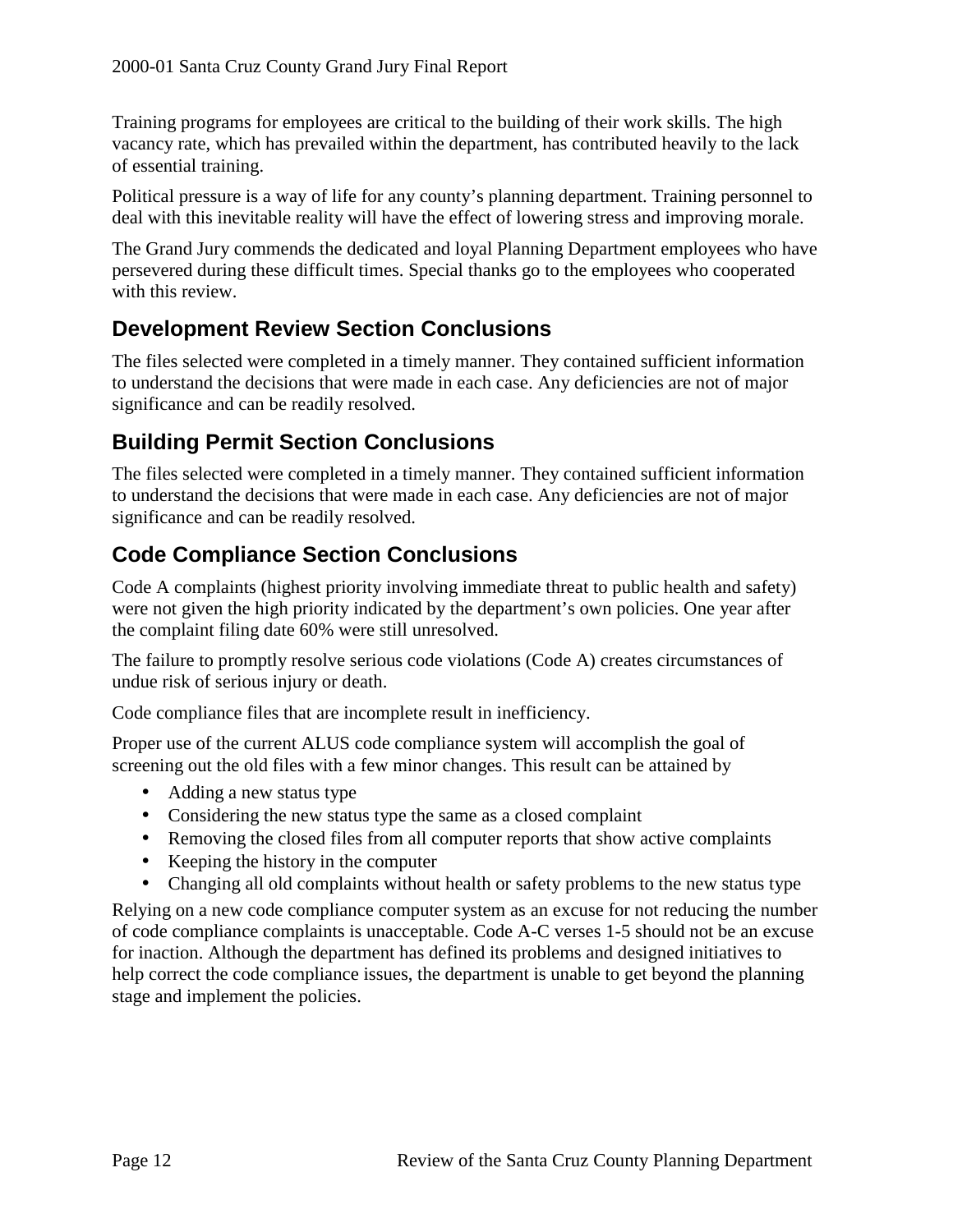It would be very beneficial to have the code compliance status on the internet for the following reasons:

- The department would receive fewer calls and visits, which will increase efficiency
- The department would have a greater incentive to reduce outstanding code compliance complaints

#### **Systems and Policies Conclusions**

Inability to accept credit cards is a disservice to the public. This simple reform would do much to improve public relations and reduce the frustration of the employees. The cost savings of personnel time and the convenience to the citizens would justify the cost.

Since almost anyone can enter information into the computer, there is a potential for personal gain, collusion or errors. The department or the Auditor-Controller's Office should consider installing an internal audit system, randomly picking both closed and open files to review.

The web sites for both the development approval process and the building permit process are an excellent source of information to the public.

Obtaining a new computerized planning system, currently used by other planning departments in the state, has the potential to reduce personnel costs. Further benefits include:

- Easy and flexible report writing module
- Easy way to update internet screens using the data stored in the system
- Consecutive numbering of the code compliance complaints in order of receipt
- Prevent a file from advancing to the next stage without completion of previous steps

#### *Recommendations*

- 1. The Planning Department should accept credit cards.
- 2. The Planning Department should immediately resolve all complaints classified as a threat to public health and safety.
- 3. The Planning Director should ensure there is strong management in the Code Compliance Section.
- 4. Physical files should include copies of the recorded code violations (Red Tags) and be consistent with the status shown on the computer screen.
- 5. The Planning Department should utilize the existing ALUS code compliance system for tracking the status of code priority classifications until a future system is operational.
- 6. The Planning Department should complete the status of the outside agency's review in the computer system.
- 7. The Planning Department should develop a system to cross-reference the multiple physical files that exist for a single development permit application.
- 8. The Auditor-Controller's Office should implement an internal audit system on Planning Department files.
- 9. The Board of Supervisors should update the 1994 General Plan as soon as is feasible.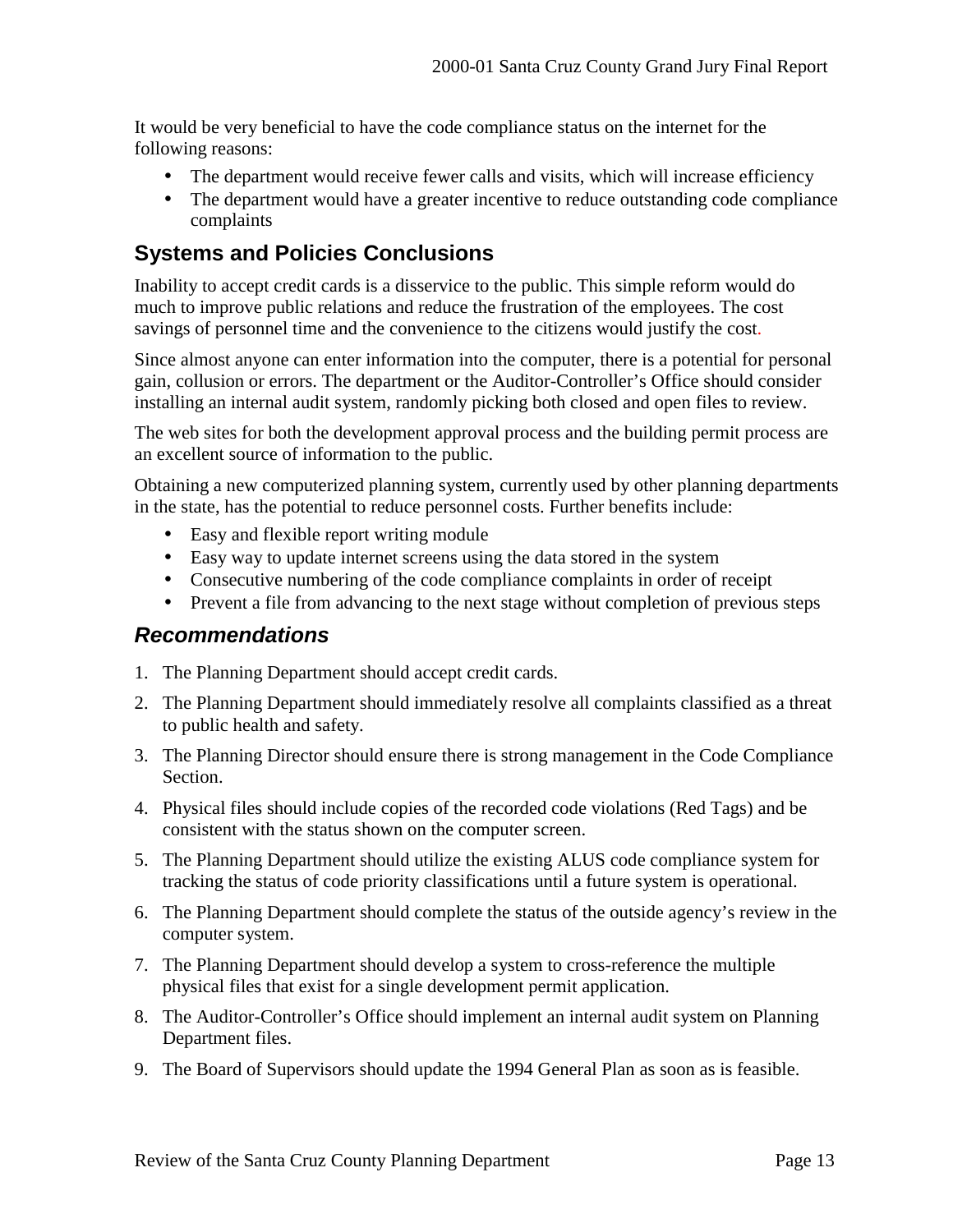- 10. The Board of Supervisors should conduct a formal study to determine the relationship of current salaries to employee retention.
- 11. The Board of Supervisors should consider changing the entities in the nine-county comparison used in salary surveys to include the four cities in the county.
- 12. Immediate priority must be given to training Planning Department personnel.
- 13. Planning Department managers should conduct employee reviews consistent with the stated personnel policy of the department.
- 14. The Planning Department should establish the Aptos/Watsonville Satellite Permit Center.
- 15. The Felton Satellite Permit Center should be available five days a week.
- 16. The General Plan and the code compliance complaint status should be available the internet.
- 17. The following should be added to the web site:
	- Development approval process
		- Description of the project
		- Cross reference to a related building permit
	- Building permit process
		- The alpha digit at the end of the permit number is confusing and should not be part of the record number
		- If a permit has been issued, the status on the web page should not show "READY TO ISSUE"
		- Withdrawn permits should be shown on the web page
		- Complete projects should show the date of completion on the web page
		- Cross reference the building permit to any related development approval

#### *Response Required*

| <b>Entity</b>               | <b>Recommendations</b> | <b>Respond Within</b> |
|-----------------------------|------------------------|-----------------------|
| <b>Board of Supervisors</b> | $1 - 17$               | 90 Days               |
| <b>Planning Director</b>    | $1 - 7$ , $12 - 17$    | 60 Days               |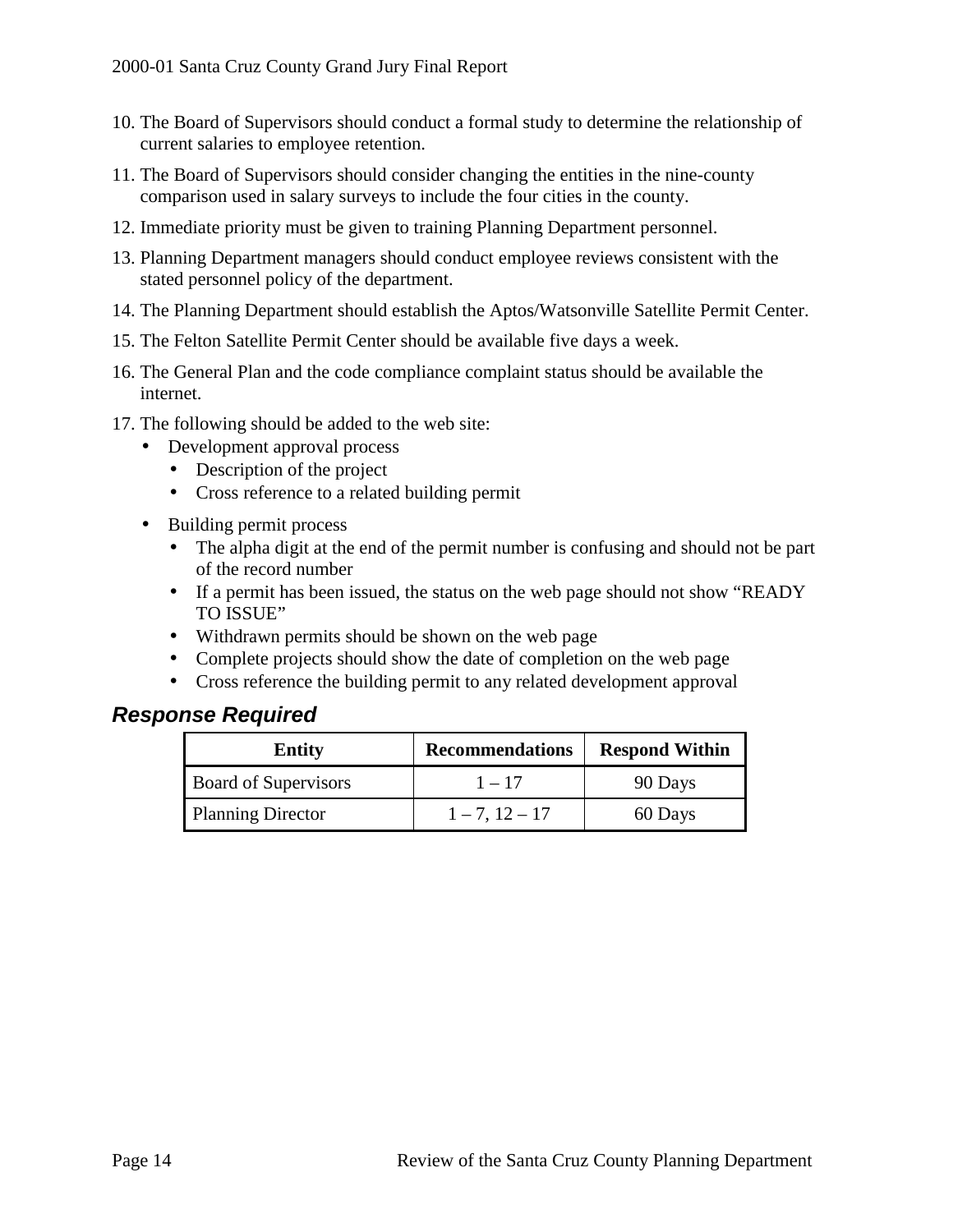# **Investigation of the Reporting Structure between the Capitol City Council and City Manager**

#### *Background*

The City of Capitola is a general law city incorporated January 11, 1949 that operates under the council-manager form of government. Capitola is largely a suburban, business, recreation and tourist area of approximately two square miles. Capitola's population is estimated to be about 11,000 as of January 1, 2000.

Traditionally, the Santa Cruz County Grand Jury reviews one of the four cities in the county each year on a rotating basis. While gathering information in preparation for the review of the City of Capitola, the Grand Jury reviewed city council meeting minutes and several newspaper articles (see Newspaper Sources). These revealed friction between city council members and radical changes in the supervisory relationship between the city manager and the finance director.

As the Grand Jury delved into these issues, it became clear that it could not complete the traditional review of the city and fully investigate the city council's handling of the change in the reporting structure. Therefore, the Grand Jury decided to eliminate the traditional review and focus its attention solely on the reporting structure issue.

#### *Scope*

Under the Penal Code §925(a), the Grand Jury may investigate cities located in the county.

"The grand jury may at any time examine the books and records of any incorporated city or joint powers agency located in the county. In addition to any other investigatory powers granted by this chapter, the grand jury may investigate and report upon the operations, accounts, and records of the officers, departments, functions, and the method or system of performing the duties of any such city or joint powers agency and make such recommendations as it may deem proper and fit."

The following sources for this investigation, which was completed on April 5, 2001:

- Interviewed a past city manager.
- Interviewed a past city mayor/council member.
- Interviewed the finance director.
- Interviewed the county auditor.
- Reviewed 1998, 1999 and 2000 city council meeting minutes.
- Reviewed selected 2000 and 2001 city council agenda packets.
- Reviewed the finance director employment agreements.
- Reviewed selected Capitola Municipal Codes as quoted in the attached Exhibit.
- Reviewed City of Capitola Management Employee's Compensation Plan, July 1 1998 – June 30, 2000 which detailed the process for grievance resolution.
- Reviewed related newspaper articles in the Santa Cruz Sentinel and Mid County Post.

Investigation of the Reporting Structure between the Capitol City Council and City Manager Page 15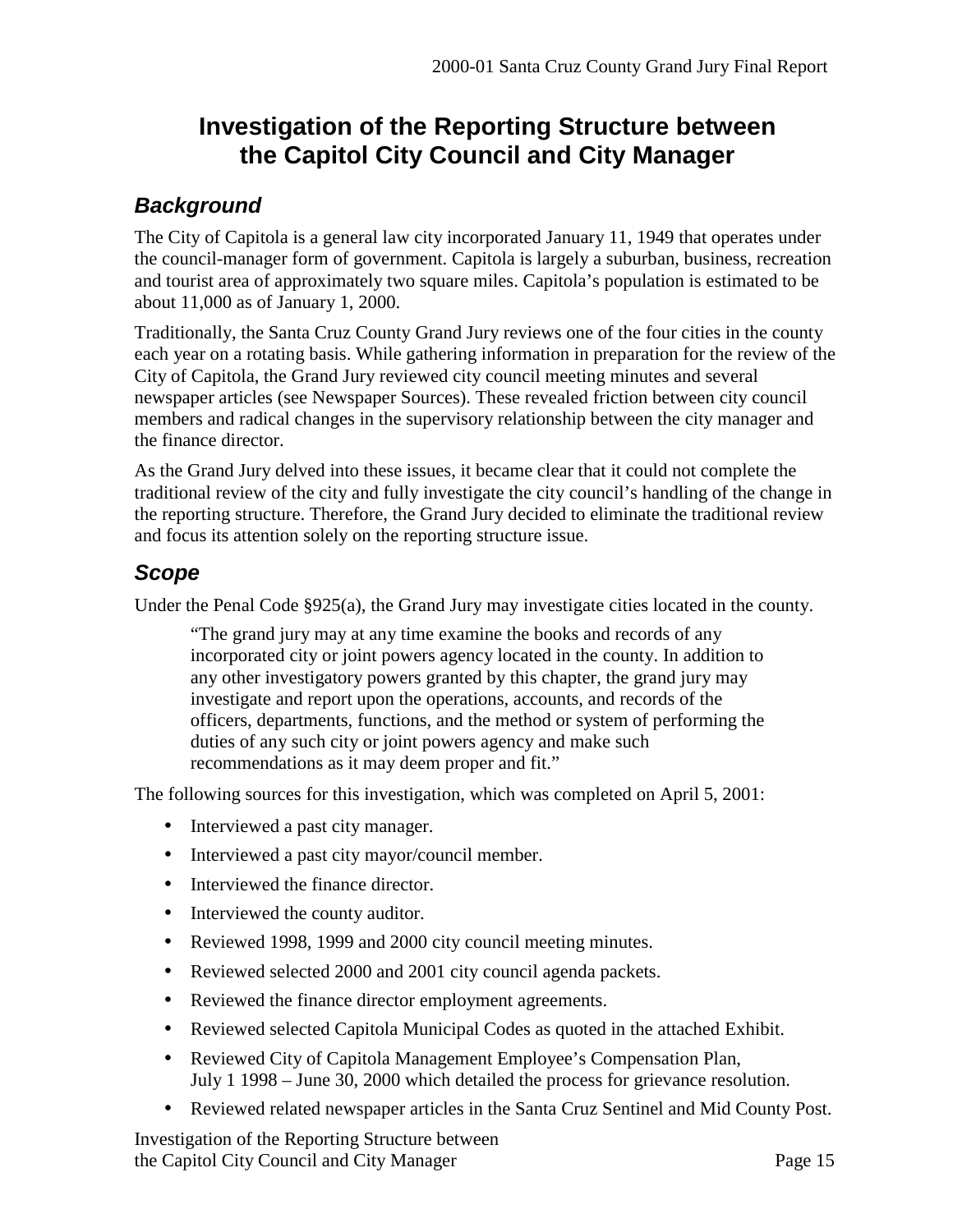#### *Findings*

Findings are presented in chronological order.

- 1. A current comprehensive Policy & Procedures Manual for the City of Capitola was not available for review by the Grand Jury.
- 2. The current finance director started working for the city in1994 as a part-time controller.
- 3. The city council created the position of finance director, reporting to the city manager, and approved the employment agreement and job description of the current finance director on November 26, 1996 effective January 1, 1997 (Resolution No. 2854).
- 4. The organizational charts of the city included in the FY 1998, 1999 and 2000 financial statements show the finance director reporting directly to the city manager.
- 5. Based on interviews, the Grand Jury found the working relationship between city manager and finance director negatively impacted city operations, contrary to Municipal Code §2.08.220.
- 6. On January 27, 2000, the city council revised the job description of the finance director to include direction over the Capitola Redevelopment Agency.
- 7. In January and February 2000, the finance director filed grievances against the city manager. Ordinarily, the city manager would review and act upon the grievance as stated in the Management Employee's Compensation Plan. However, since the grievances were against the city manager, the city council decided to review them.
- 8. The Capitola City Attorney authored a memo to the city council dated February 17, 2000 regarding potential conflicts with the city's ordinances and the job description and employment agreement of the finance director. In particular Municipal Code §2.08.210 and 2.08.220 were cited. This concern was reiterated in the March 3, 2000 memo from the city attorney citing Municipal Code §2.04.060.
- 9. On March 23, 2000, the city council voted to approve an amendment to the November 26, 1996 employment agreement with the finance director. This amendment was executed on March 30, 2000 and removed the finance director from the direct supervision of the city manager. "Employee" in the quote below refers to the finance director. Item 1 states:

"…The parties therefore agree that when, in Employee's professional judgement it is necessary or desirable, Employee shall present such matters directly to the city council for consideration and copy the City Manager."

Item 3 states:

"The City Council shall have sole and exclusive authority to impose discipline upon Employee for any alleged misconduct, misfeasance, malfeasance, incompetence or negligence in the performance of his duties, and/or take any other adverse action toward Employee. Employee shall not be terminated from employment or placed on administrative leave with or without pay, except by the City Council."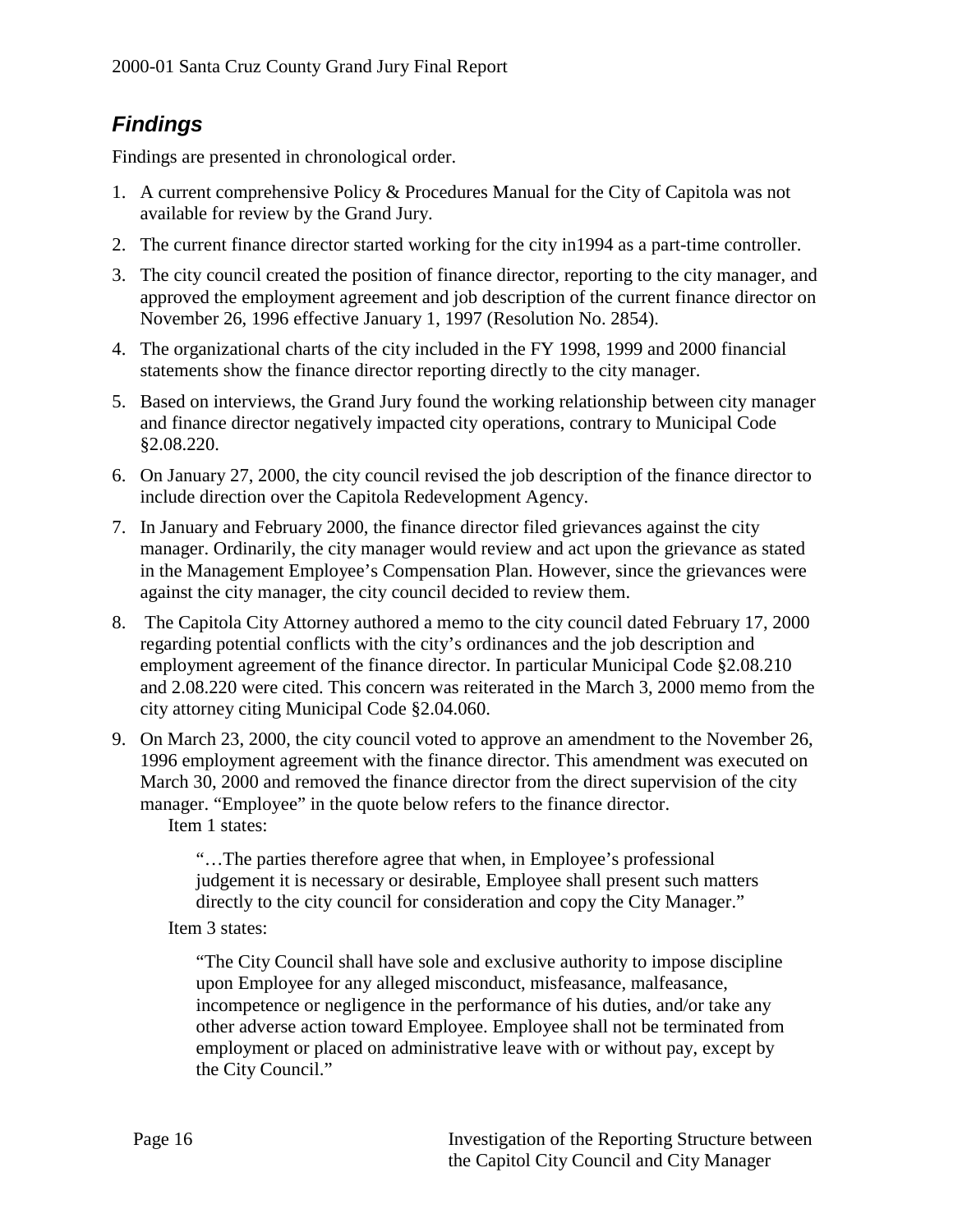10. Immediately following this vote, a council member resigned citing the acrimony within the city government, as recorded in the minutes

"…The extent of the acrimony at meetings of the Council, as well as the on going attacks by elected officials against individual council members and city staff are unprecedented in the 8 years she has served here. This behavior has already seriously impacted the services provided to residents and has eroded the morale of even the best of our employees. She went on to state she would not participate in the destruction of this city and neither should you. When previous councils have had differences, and faced difficult financial situations, the council and the staff pulled together to resolve them. In contrast, the renewed efforts of the city treasurer to embroil the city in controversy, and the support of the council majority to allow this to occur, are causing paralysis in a previously well-functioning city government. The damage that this course of actions causes is significant. While fingers point and voices shout, Capitola languishes. She regrets that it has become impossible for her to get the work of the Capitola community that she cherishes completed in this vicious atmosphere…"

- 11. In a letter dated March 30, 2000 to the mayor, the finance director withdrew his grievances citing that his new job description and supplemental employment agreement resolved most of the issues in his grievances.
- 12. On June 18, 2000, the Capitola City Manager submitted his resignation effective August 1, 2000.
- 13. On September 28, 2000, the city council rescinded the super-majority (four-fifths) vote requirement for removal of the city manager per Municipal Code §2.08.240.
- 14. On January 11, 2001, the City of Capitola and its finance director negotiated the Amended Supplemental Employment Agreement. This amendment superceded the March 23, 2000 amendment in its entirety. This action reinstated the direct supervisory relationship between the city manager and finance director.

Item 2 states the current finance director will retire June 30, 2001.

Item 6 states:

"…The parties expect that the directive of the City Manager will be consistent with the position's 'Essential Duties and Responsibilities.' If the Finance Director believes that a directive of the City Manager cannot be reconciled with the above-quoted duty, he may pursue that as a grievance under the grievance procedures in the Management Employees Compensation Plan."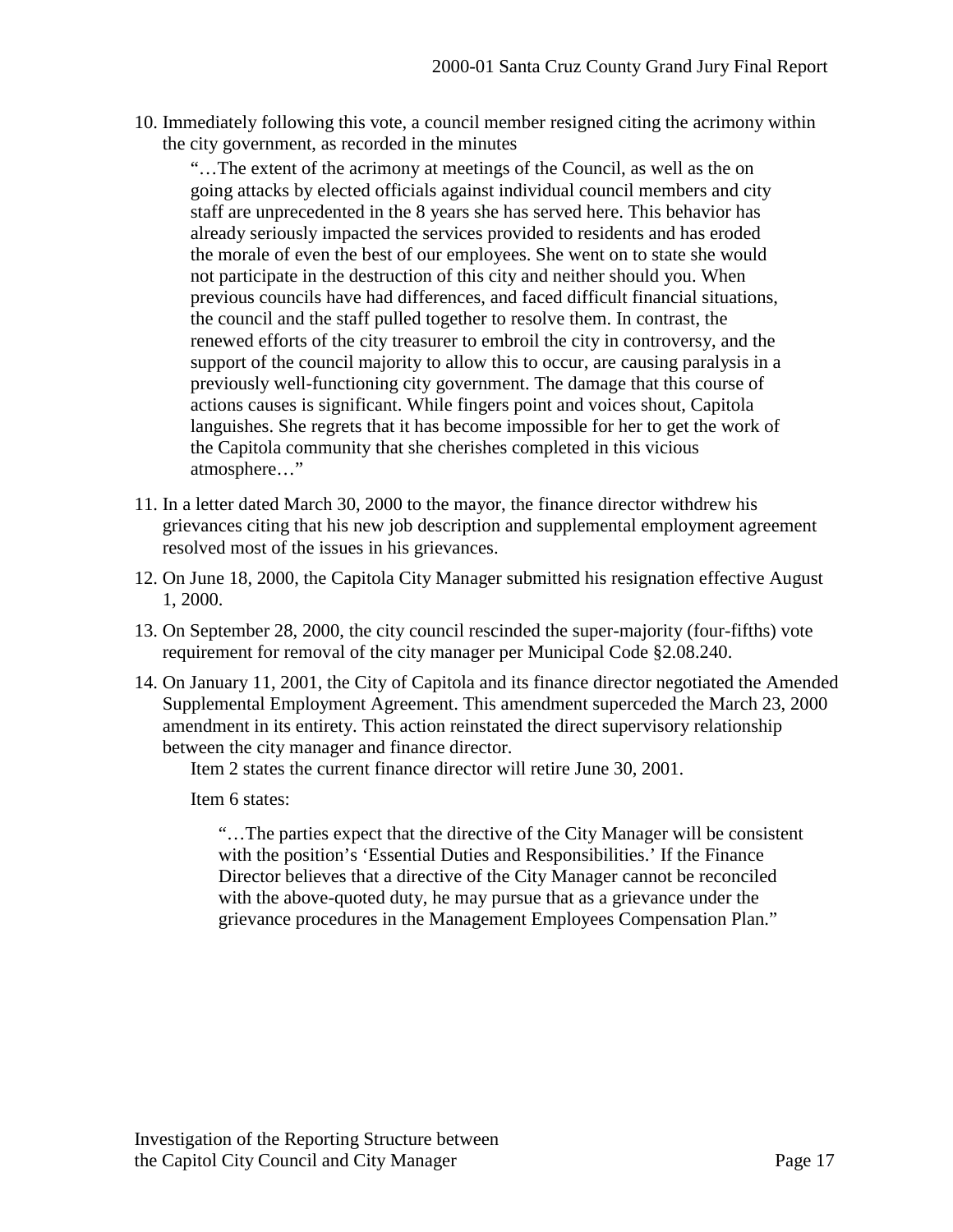• Included as an exhibit to the January 11, 2000 agreement, the City of Capitola and the current finance director entered into a Contract for Professional Services commencing September 1, 2001 terminating on June 30, 2003. In this contract, the contractor would give advice, recommendations and drafts on several policies and procedures and perform other non-routine tasks. Under the agreement, the contractor is expressly prohibited from performing day-to-day routine tasks. Item 3, under the Duties heading states:

> "Contractor shall not be requested to, nor shall Contractor, perform any day-to-day, ongoing, routine accounting or fiscal duties, and Contractor shall not supervise, or be supervised by, any official, employee, or agent of the City."

- In response to a question, the finance director stated in the interview the list of contemplated projects attached to the Contract for Professional Services included some tasks that he characterized as ordinarily the responsibility of a finance director.
- 15. Despite the impending retirement of the finance director, at the close of fieldwork the City of Capitola had not begun its search for a new finance director. Under the Professional Services Agreement signed by the current finance director, the contractor is prohibited from assisting the city in its day-to-day operations after his retirement. This raises the question: Who will act as finance director after June 30, 2001? The Grand Jury was unable to determine the plans of the city regarding this matter.
- 16. In preparing this report, the Grand Jury found it necessary to interview the finance director alone. For six weeks, the Grand Jury attempted to arrange for such a routine interview. This was refused and he was therefore subpoenaed to appear before the Grand Jury.

In preparing this report, the Grand Jury found it necessary to conduct a private interview with the finance director. For six weeks, the Grand Jury attempted to arrange for an interview, however, the finance director refused to appear alone. Based on review of the correspondence received from the City of Capitola on this matter, the finance director's refusal to voluntarily cooperate was supported by the city attorney, mayor and new city manager. A subpoena was subsequently issued and the finance director did appear alone. Penal Code §939 has been interpreted by the courts as operating to prohibit the presence of anyone at a grand jury session other than grand jurors and witnesses actually under examination. The only exceptions are a bailiff, court reporter, or interpreter.

#### *Conclusions*

The city council spent an inordinate amount of time in 2000 discussing and restructuring the reporting relationship of the city manager and finance director that was ultimately returned to its previous state in conformity with Municipal Code. The city council allowed itself to be diverted from crucial city business by the antagonism between these two important city officials, which, in part, led to the resignation of a council member.

Instead of using standard government practices to resolve a formal personnel grievance, the city council entered into a contract with one of the parties that contravened its own Municipal Code. A change in the reporting relationship between the city manager and finance director as a quid pro quo agreement for the withdrawal of the grievances presents serious public policy questions.

Page 18 Investigation of the Reporting Structure between the Capitol City Council and City Manager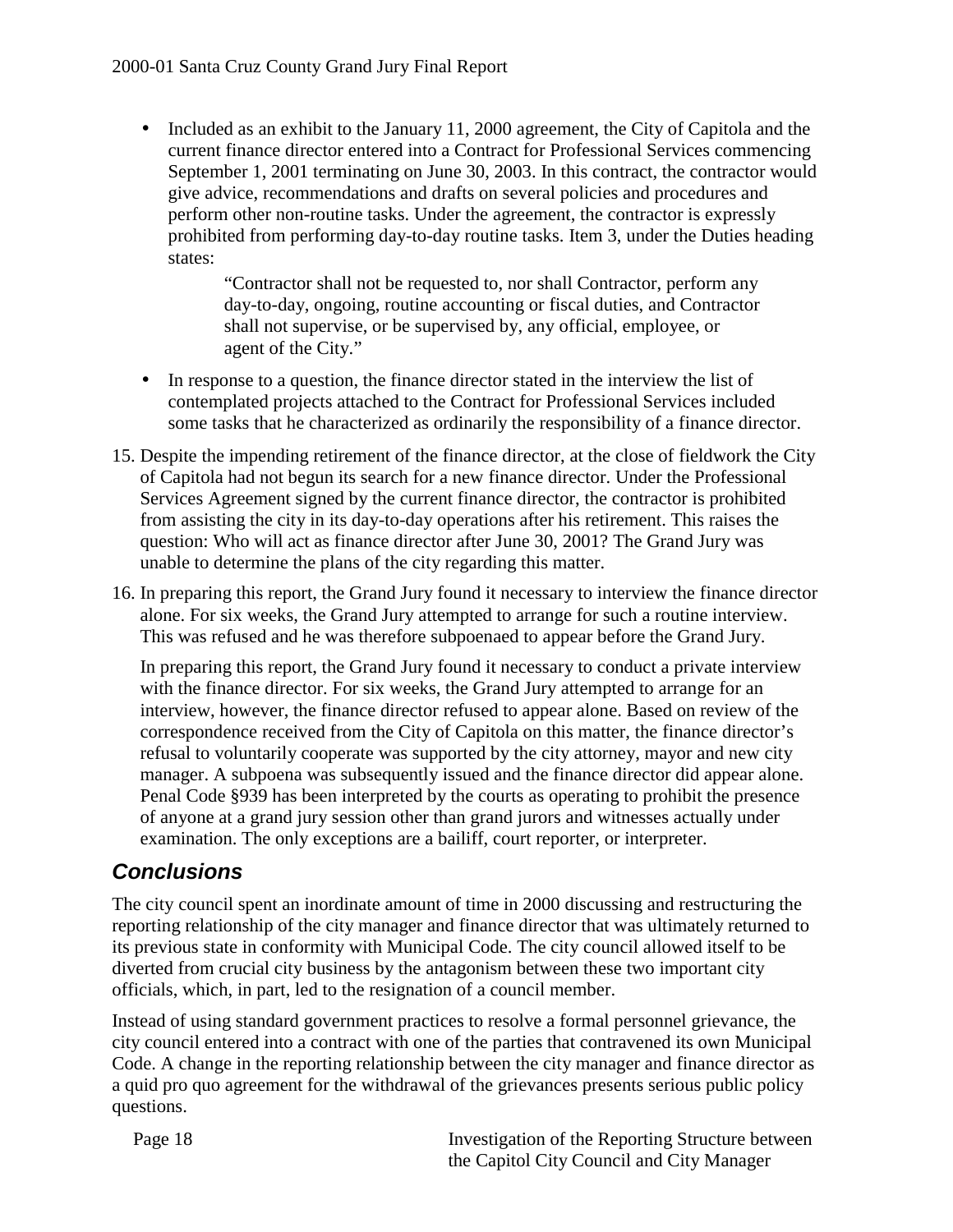#### *Recommendations*

- 1. The Capitola City Council should never enter into contracts that are inconsistent with its Municipal Code.
- 2. The city council should expedite its efforts to find a new finance director.
- 3. The city council should ensure its legal advisor is knowledgeable in grand jury law and case history.
- 4. The city council should direct all city employees to cooperate fully with any grand jury investigations including individual interviews.
- 5. The 2001-02 Grand Jury should conduct a comprehensive review of the City of Capitola including the anticipated Policies & Procedures Manual currently being prepared by the city.

#### *Response Required*

| <b>Entity</b>         | <b>Recommendations</b> | <b>Respond Within</b> |
|-----------------------|------------------------|-----------------------|
| Capitola City Council | $-4$                   | 90 Days               |

Newspaper Sources:

- Gumz, Jondi, "Political power struggle swirls around embattled city manager," *Santa Cruz Sentinel*, February 12, 2000.
- Gumz, Jondi, "City manager's spending scrutinized in Capitola," *Santa Cruz Sentinel*, March 11, 2000.
- Gumz, Jondi, "Unauthorized expenses in Capitola totaling thousands prompts policy change," *Santa Cruz Sentinel*, March 22, 2000.
- Bryant, Mary, "City's Finance Director Gets Pay Raise and More Time Off," *Mid County Post*, August 15, 2000.
- Olson, Jay, "Former Mayors Threaten to File Grand Jury Complaint Against Capitola Council," *Mid County Post*, October10-23, 2000.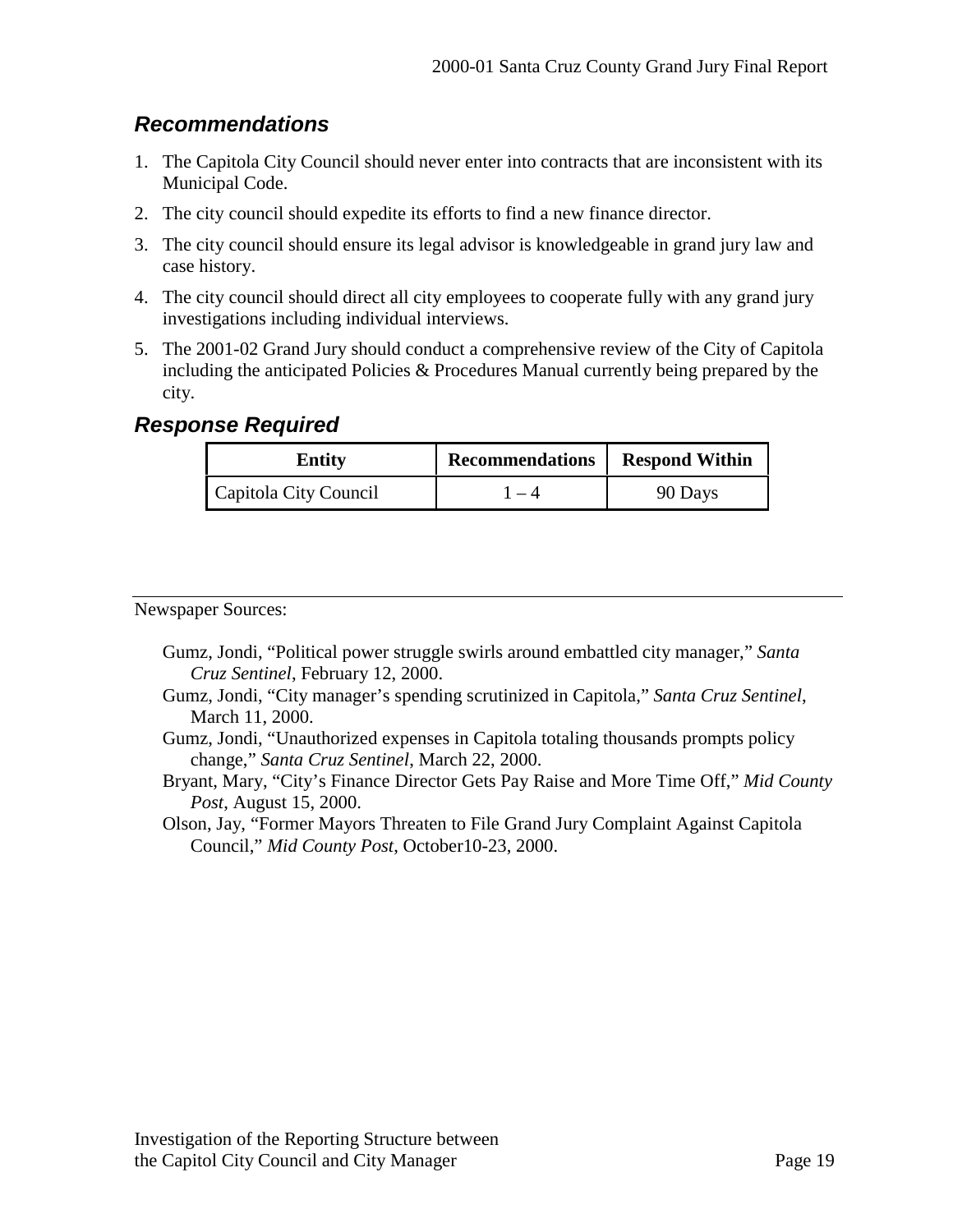### *Exhibit*

#### **Selected Capitola Municipal Code**

2.04.060 City personnel use. The various boards and commissions may utilize the services of the appropriate city departmental personnel in carrying out their respective functions subject to the administrative control of the city manager.

2.08.070 Powers and duties. The city manager shall be the administrative head of the government of the city under the direction and control of the city council except as otherwise provided in this chapter. He shall be responsible for the efficient administration of all the affairs of the city which are under his control. In addition to this general powers and administrative head, and not as a limitation thereon, it shall be his duty and he shall have the power set forth in Sections 2.08.080 through 2.08.200.

2.08.100 Power of appointment and removal. It shall be the duty of the city manager to, and he shall, appoint, remove, promote and demote any and all officers and employees of the city except the city clerk, city attorney, and city treasurer, subject to all applicable personnel ordinances, rules and regulations.

2.08.110 Administrative reorganization of officers. It shall be the duty and responsibility of the city manager to conduct studies and effect such administrative reorganization of offices, positions or units under his direction as may be indicated in the interest of efficient, effective and economical conduct of the city's business.

2.08.140 Financial reports. It shall be the duty of the city manager to keep the city council at all times fully advised as to the financial condition and needs of the city.

2.08.210 Internal relationships with council. The city council and its members shall deal with the administrative services of the city only through the city manager, except for the purpose of inquiry, and neither the city council nor any member thereof shall give orders to any subordinates of the city manager. The city manager shall take his orders and instructions from the city council only when sitting in a duly convened.

2.08.220 Departmental cooperation. It shall be the duty of all subordinate officers and the city clerk, city treasurer and city attorney to assist the city manager in administering the city efficiently, economically and harmoniously.

2.08.240 At-will employment. The city manager shall be an at-will employee, who may be removed from office, or his/her authority temporarily suspended, at the sole discretion of the city council, subject to any such restrictions as are specifically set forth in the city manager's contract of employment. (Ordinance 818, September 2000)

Text of 2.08.240 prior to its amendment:

The removal of the city manager shall be effected only by four-fifths vote of the council in a regular council meeting, subject, however, in the provisions of Sections 2.08.250 through 2.08.280. In case of his intended removal by the city council, the city manager shall be furnished with a written notice stating the council's intention to remove him and the reason therefore, at least thirty days before the effective date of this removal.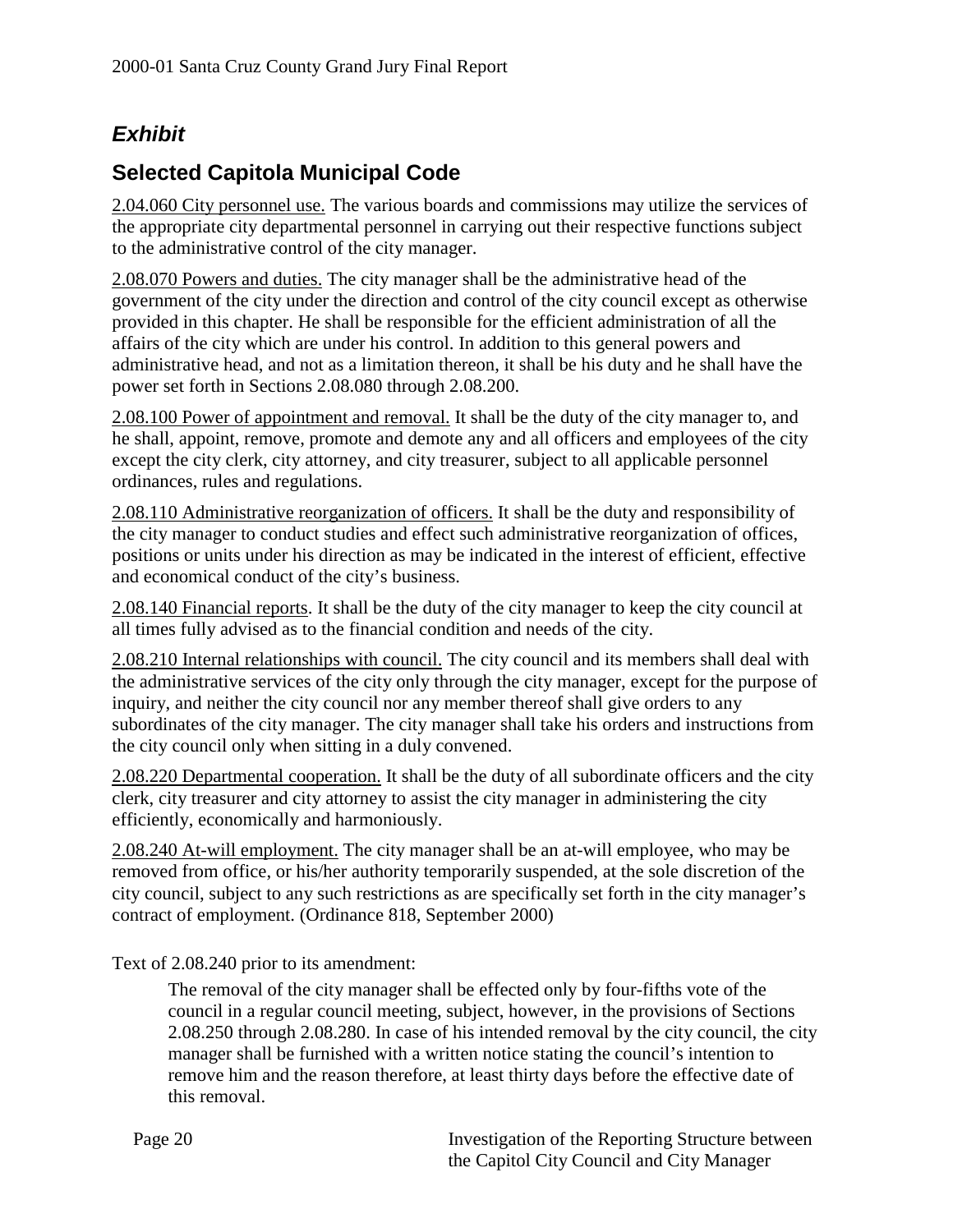

# **County of Santa Cruz**

Special Districts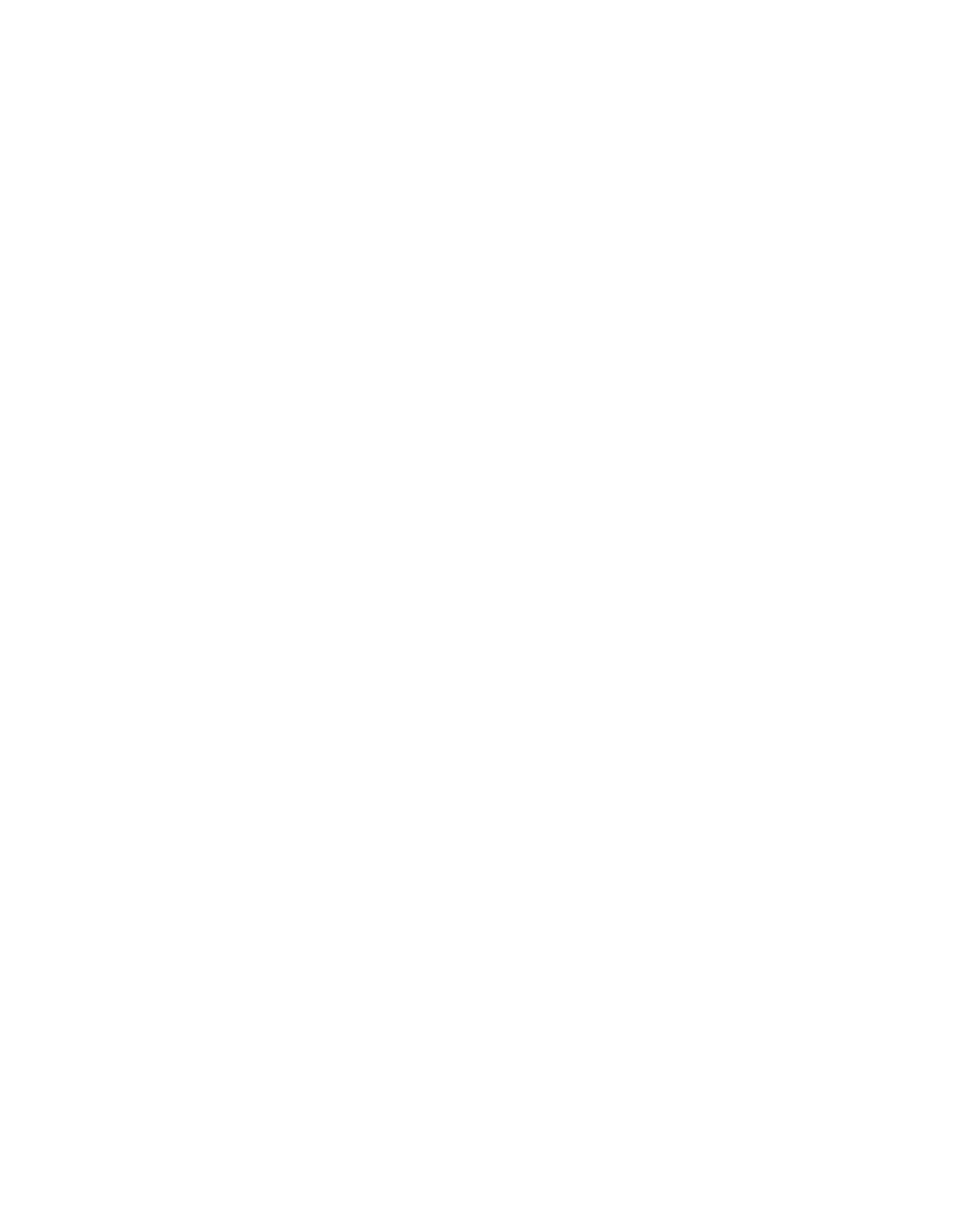# **Investigation of Complaint Concerning the Board of Directors of Central Fire Protection District**

#### *Background*

The Central Fire Protection District of Santa Cruz County is one of ten such districts in the county. In October 1977, the district was created by the merger of the Capitola, Live Oak and Soquel Fire Protection Districts. A seven-member elected board of directors governs the district.

The district encompasses 20.89 square miles and protects a population of more than 50,000 residents and area business establishments. The district covers an area from the east at Borregas Gulch and to the west at the City of Santa Cruz City limit, with Monterey Bay to the south and about 5½ miles north up Old San Jose-Soquel Road from Soquel Drive.

The district has 67 full-time and 26 part-time employees, with an operating budget of \$7,642,913 (FY 00-01). The district has 4 fire stations with 12 pieces of fire fighting equipment and 11 utility vehicles.

#### *Scope*

l

The 2000-01 Santa Cruz County Grand Jury received a complaint from a citizen dated March 26, 2000 concerning the operations of the district. This led to an investigation of the Board of Directors of the Central Fire Protection District seated during 1998, 1999 and 2000.

The complainant expressed concerns in the following areas:

- Misappropriation of funds
- Violations of the Brown Act<sup>∗</sup>
- Lack of respect for citizens attending board meetings
- Conflicts of interest within the district

In the scope of this investigation, the members of the 2000-01 Grand Jury

- Reviewed the complaint
- Interviewed seven members of the boards of directors seated in 1998, 1999 and 2000
- Attended meetings of the board of directors
- Reviewed budgets of the district, minutes of meetings, as well as board resolutions covering the past two years
- Reviewed the contract with former fire chief
- Reviewed attorney's bills from December 1, 1998 to December 31, 2000
- Reviewed Statements of Economic Interest for the board members

<sup>∗</sup> The Ralph M. Brown Act, Government Code §54950 *et seq.*, governs meetings conducted by local legislative bodies, such as boards of supervisors, city councils, special districts and school boards. The purpose of the Act is to ensure that the deliberations and actions of all local public bodies are performed at meetings open to the public and to which the public has been given adequate notice. It is to prevent government from being conducted in secret.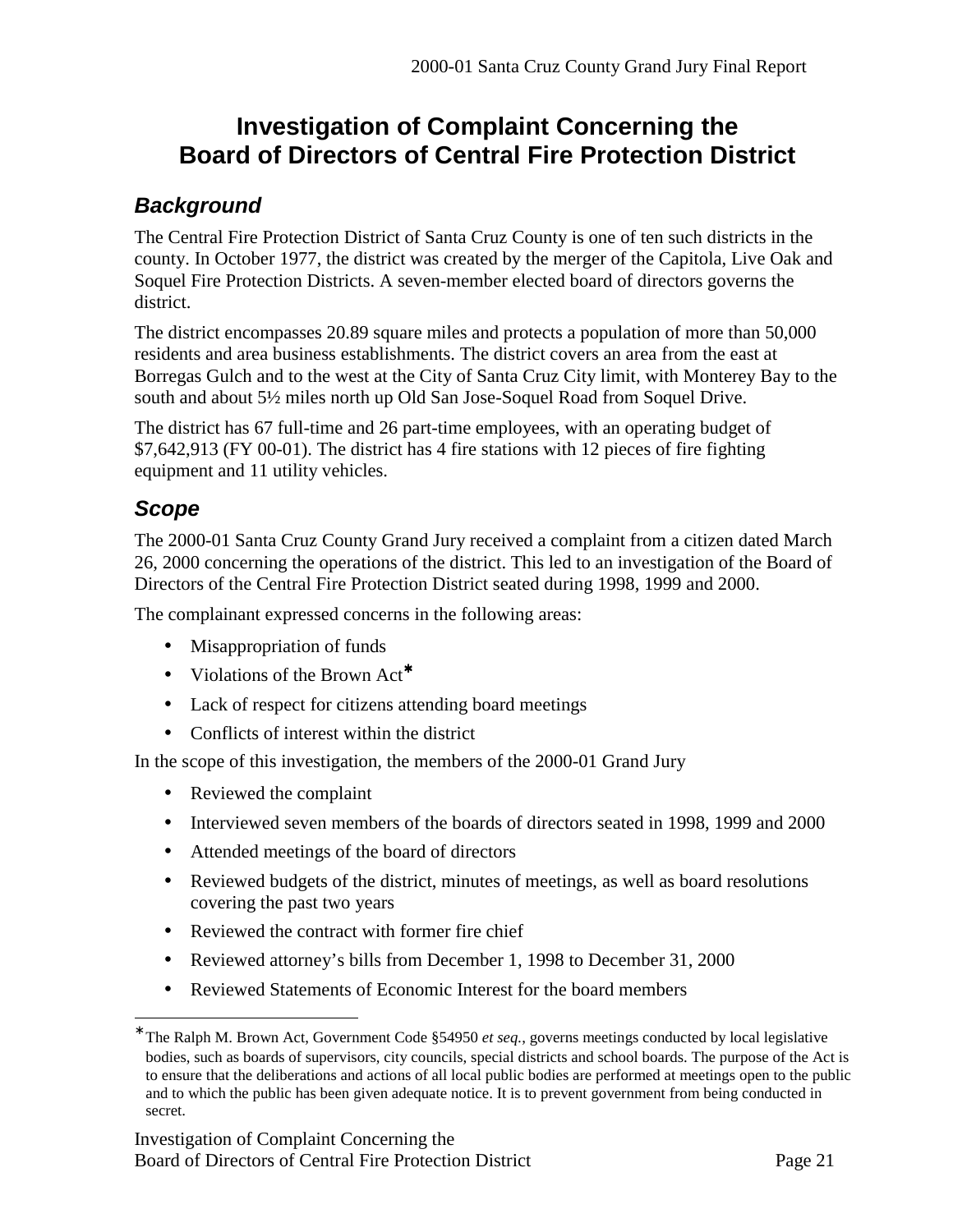Members of the Grand Jury also

• Requested but did not receive by-laws, policies and procedures, contracts with outside consultants and professionals, official meeting notices, tapes of specified board meetings, and ballots from secret balloting

This investigation was conducted without any participation by the former foreperson of this 2000-01 Grand Jury who had a prior employment relationship with a fire protection district. This juror voluntarily removed himself from the investigation and deliberations concerning this report.

# *Findings*

### **Complainant's Allegations of Misappropriations of Funds**

No evidence of misappropriation of funds was discovered.

The members of the Central Fire Protection District Board of Directors understood and acknowledged their duty to protect taxpayers' money.

## **Complainant's Allegations of Brown Act Violations**

The complainant sent a copy of the complaint to the district attorney. In the response dated August 8, 2000, the district attorney chose not to investigate the alleged violations stating "[a]s for investigating past acts, it is extremely rare to pursue a Brown Act issue in the criminal courts."

During the interviews, board member responses demonstrated unfamiliarity with Brown Act requirements.

The Grand Jury investigation of this complaint found some evidence of a Brown Act violation by board members.

On two occasions, the board of directors voted to fill a board vacancy in open meetings by secret ballot. One such example is recorded in the October 12, 1999 board meeting minutes: a "…vote was taken by secret ballot…" without announcing board members' individual votes as required by the Brown Act.

Government Code §54953(c) states:

"No legislative body shall take action by secret ballot, whether preliminary or final."

#### **Complainant's Allegations of Lack of Respect for Citizens Attending Board Meetings**

Lack of respect for the public by board members was displayed on several occasions. One example is recorded in the December 14, 1999 minutes in which a board member "became offended by a comment made by a member of the public in attendance, and called them a bigot." At the next meeting, the board member publicly apologized for the comment. This is further described in the January 20, 2000 letter from the board to the county district attorney.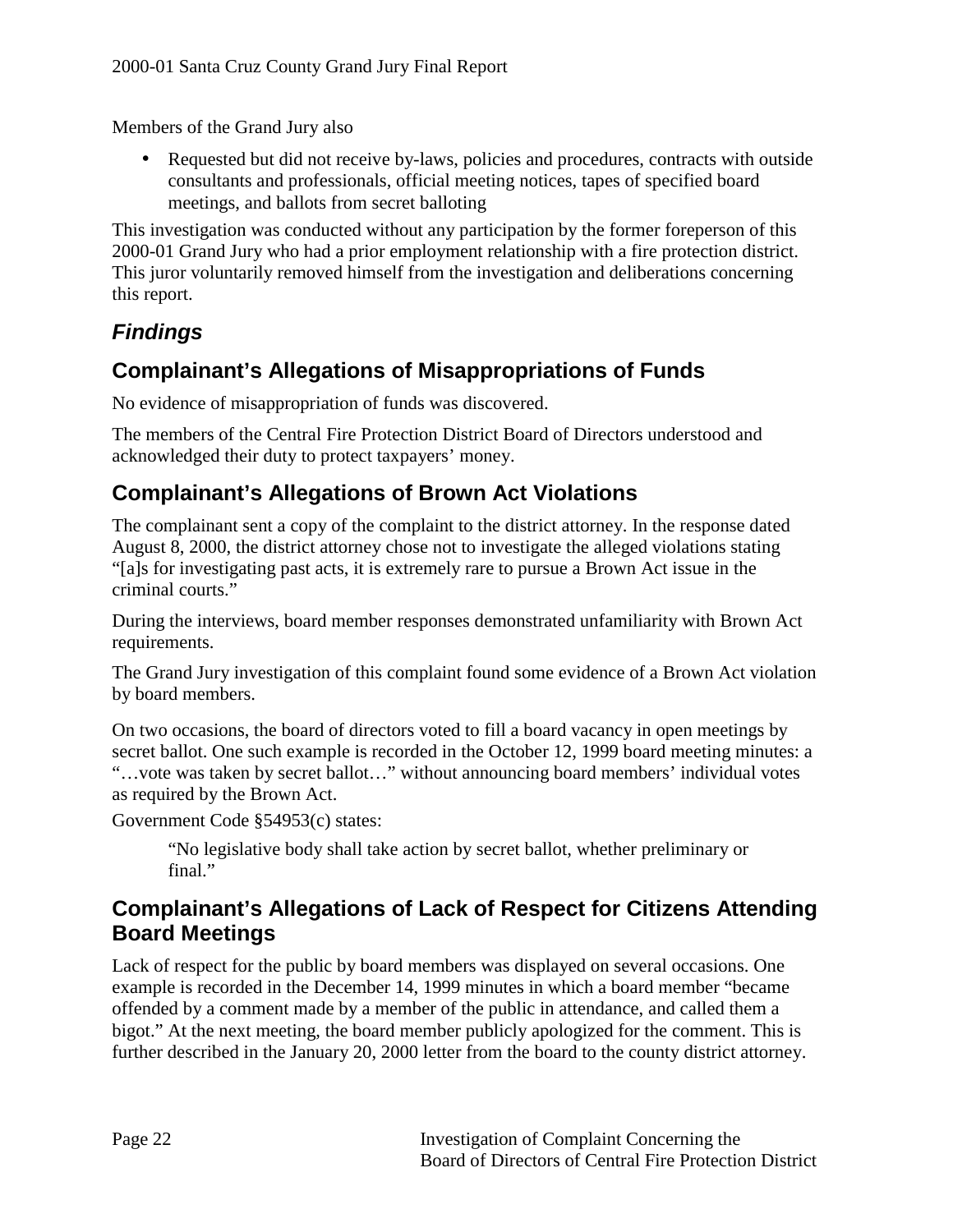During interviews with the Grand Jury, directors admitted having made concerted efforts to unnecessarily limit public participation and discourage public criticism of the board at open meetings.

Government Code §54954.3(c) states:

"The legislative body of a local agency shall not prohibit public criticism of the policies, procedures, programs, or services of the agency, or the acts or admissions of the legislative body…"

#### **Complainant's Allegations of Conflicts of Interest**

According to the Political Reform Act of 1974, in order for a party to have a conflict of interest, one party must have a personal economic interest in an action. No evidence supported the complainant's allegation of conflicts of interest during 1998, 1999 and 2000. Nonetheless, interviews with the board members revealed several close personal relationships that demonstrated favoritism and partiality. Some board members referred to these relationships as "conflicts of interest."

#### **Consultants**

The Grand Jury found that there were no written contracts for consulting or professional services.

Central Fire Protection District purchasing procedures specifically exempt consulting and professional services from written contracts. The board of directors spent substantial sums of money on consultants and professionals without benefit of soliciting proposals, bids or obtaining written contracts. For example:

|                    | \$11,812.39 Personnel testing, 9-24-1999 to 12-9-1999    |
|--------------------|----------------------------------------------------------|
|                    | 20,360.11 Personnel negotiations, 11-22-1999 to 1-3-2000 |
|                    | 93,589.29 Attorney's bills, 12-1-1998 to 12-31-2000      |
| \$125,761.79 Total |                                                          |

The \$93,589.29 billed by the attorney included 199 separate charges totaling \$38,813.76 described only as "PERSONNEL ISSUE." In addition, none of the other itemized bills were supported by detailed descriptions.

Members of the board approved expenditures without reviewing detailed bills from vendors, consultants and providers of professional services.

Statements made by Board members during interviews with the Grand Jury members revealed a lack of oversight of and direction to their consultants.

Consultants performed administrative as well as professional functions. A review of itemized bills revealed that all functions were billed at professional rates.

The Grand Jury found that, on occasion, professional consultants hired by the board of directors independently performed administrative functions without the knowledge of the board. Some of these functions included personally delivering documents and responding to correspondence from the Grand Jury intended for the board of directors.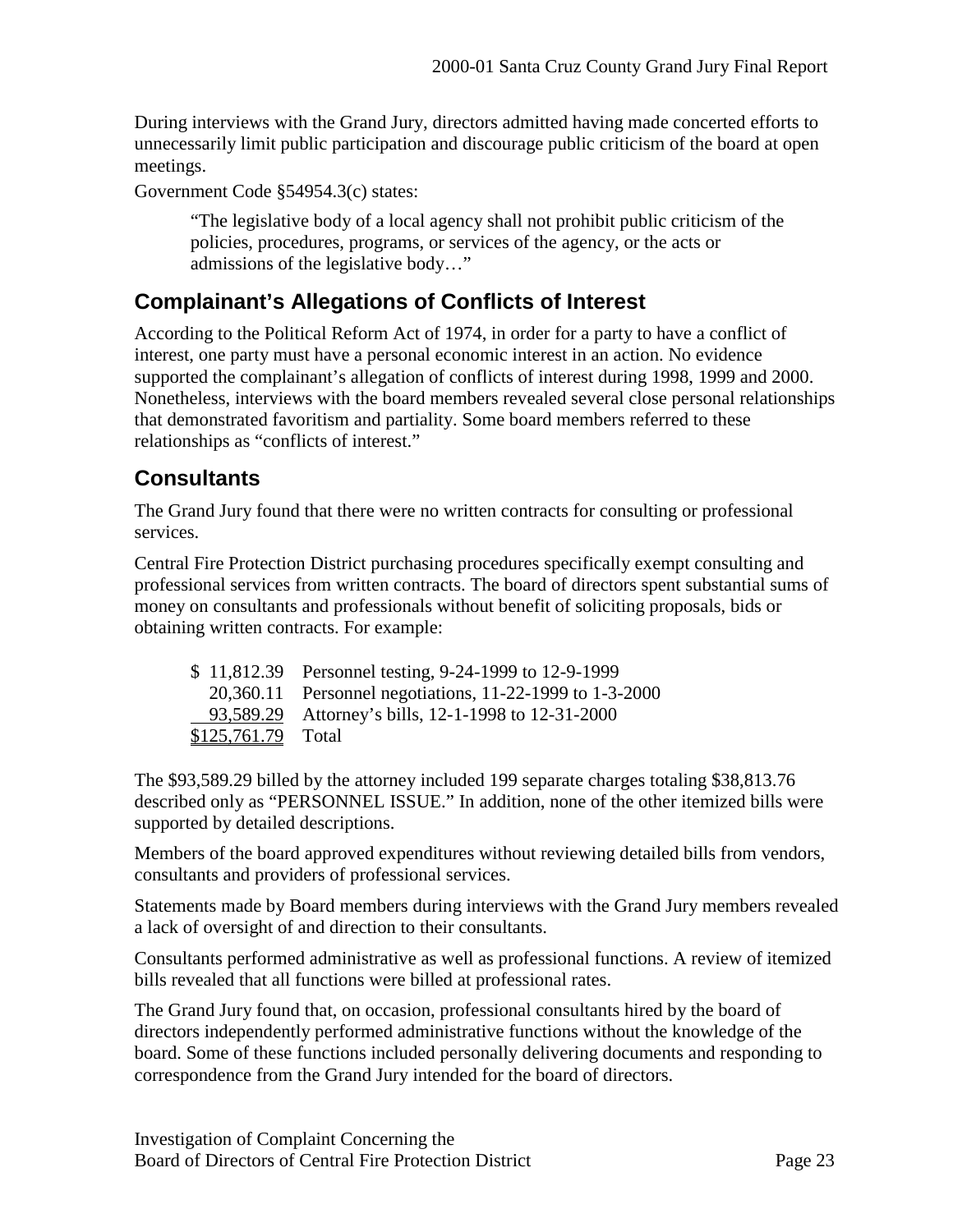In Grand Jury interviews with board members, some directors implied they relied almost exclusively and unquestioningly upon their attorney for legal and other information.

During interviews, some directors stated they thought if they sent out any request for proposal, they would be required to accept the lowest bid submitted.

### **Other Findings**

The Central Fire Protection District's methods for recording minutes of board meetings did not follow common practices that are intended to responsibly convey the actions of the board to the public.

- The December 14, 1999 minutes did not clearly identify the director making motions, the citizens quoted or the issues discussed.
- At the April 6, 1999 meeting, in the process of correcting the minutes of the prior meeting, the board deleted the record of a motion that had been made and seconded at the March 9, 1999 meeting. The minutes did not include the basis for the deletion.

The district's board operates without written by-laws or comprehensive policies or procedures that govern the administration of the district or its board. The district is governed by Health  $\&$ Safety Code, Part 2.7, Fire Protection District, Law of 1987, Section 13800 *et seq*. Section 13801, states:

"…it is the intent of the Legislature in enacting this part [*Fire Protection District Laws*] to provide a broad statutory authority for local officials. The Legislature encourages local communities and their officials to adapt the powers and procedures in this part to meet their own circumstances and responsibilities."

The complainant requested a copy of a tape recording made by the Fire Chief of the November 11, 1999 board meeting. The Fire Chief was a district employee, serving as secretary of the board, and seated at the board's table while operating the tape recorder. The complainant's request for a copy of the tape recording was denied in a November 19, 1999 letter from the board, which stated that if the tape was made for personal use then it was not district property.

At each meeting attended by grand jurors, the meeting was tape-recorded. Requests for tapes of other board meetings by other members of the public were granted. Government Code §54953.5(b) states:

"Any tape or film record of an open and public meeting made for whatever purpose by or at the direction of the local agency shall be subject to inspection pursuant to the California Public Records Act. …Any inspection of a video or tape recording shall be provided without charge…"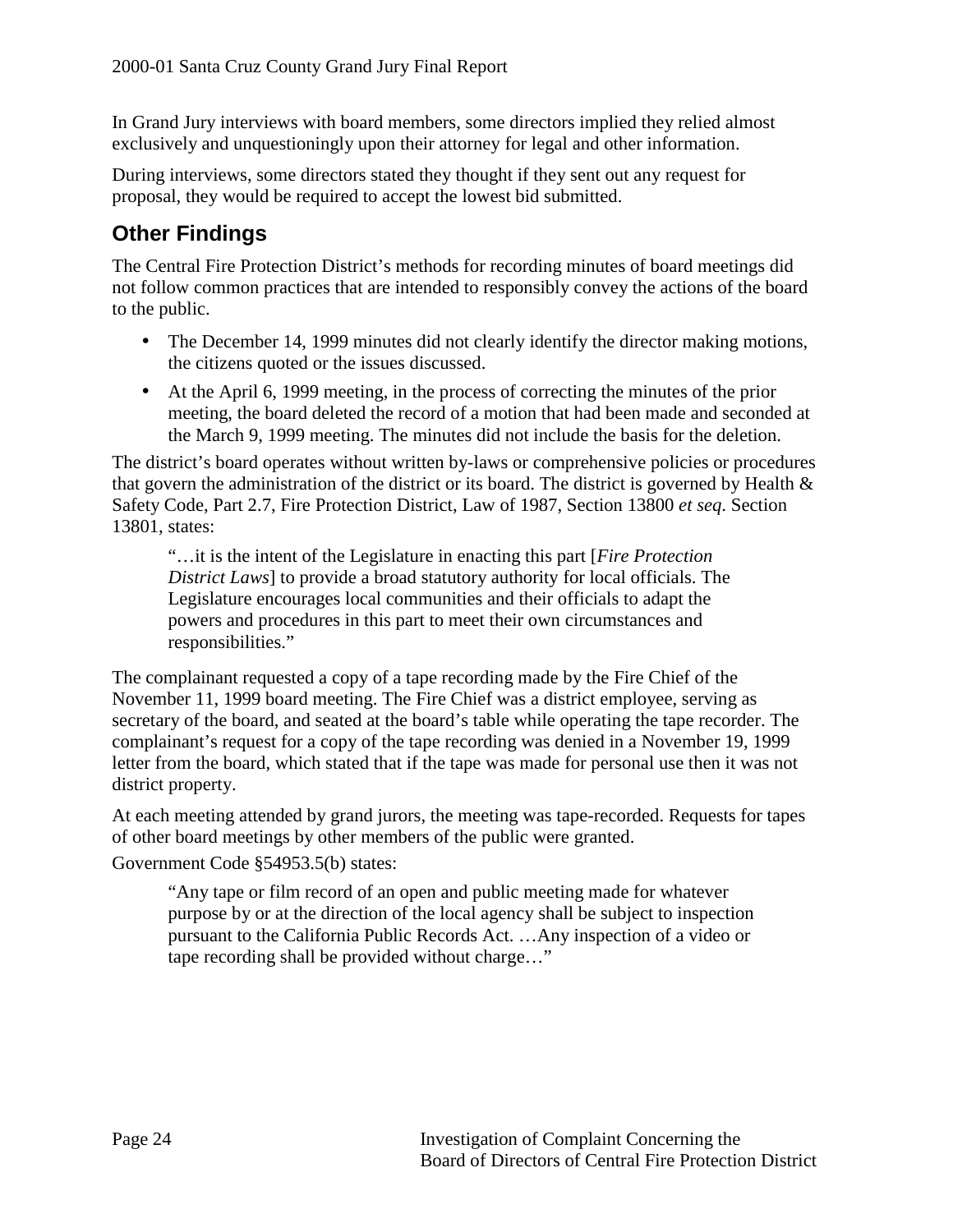In an interview, one director stated that the district was not in compliance with the requirements of the Public Records Act in that they had been charging too much for records requested by the public. The director stated that the district is now in compliance with the Public Records Act because they are no longer charging for record requests.

In an interview, one director stated that the district was "stalling" when responding to public requests for records.

#### *Conclusions*

Failure to apply customary purchasing procedures to consultants, professionals, services and supplies, creates a lack of adequate safeguards to prevent mismanagement of funds.

When hiring consultants, the board did not request proposals because of their belief that they had to accept the lowest bid received.

When there are no written contracts, board member review of all detailed bills is crucial.

Over the years*,* the board has relegated many of their responsibilities to consultants, which results in relinquishing board duties to nonelected persons.

The Grand Jury questions the amount of money expended on consultants' fees for routine administrative and managerial tasks which could have been performed by employees, such as the chief, assistant chief, battalion chiefs, or administrative assistants.

Some board members were reluctant to consider knowledge of the Brown Act as their responsibility.

Based on letters and the facts available, the Grand Jury concluded tape recordings made by a recording secretary for the board, a district employee seated at the board's table, was a public document and should have been made available to the public.

Lack of by-laws or other documented procedures for the governing board has fostered a dependency on opinions rather than established policy.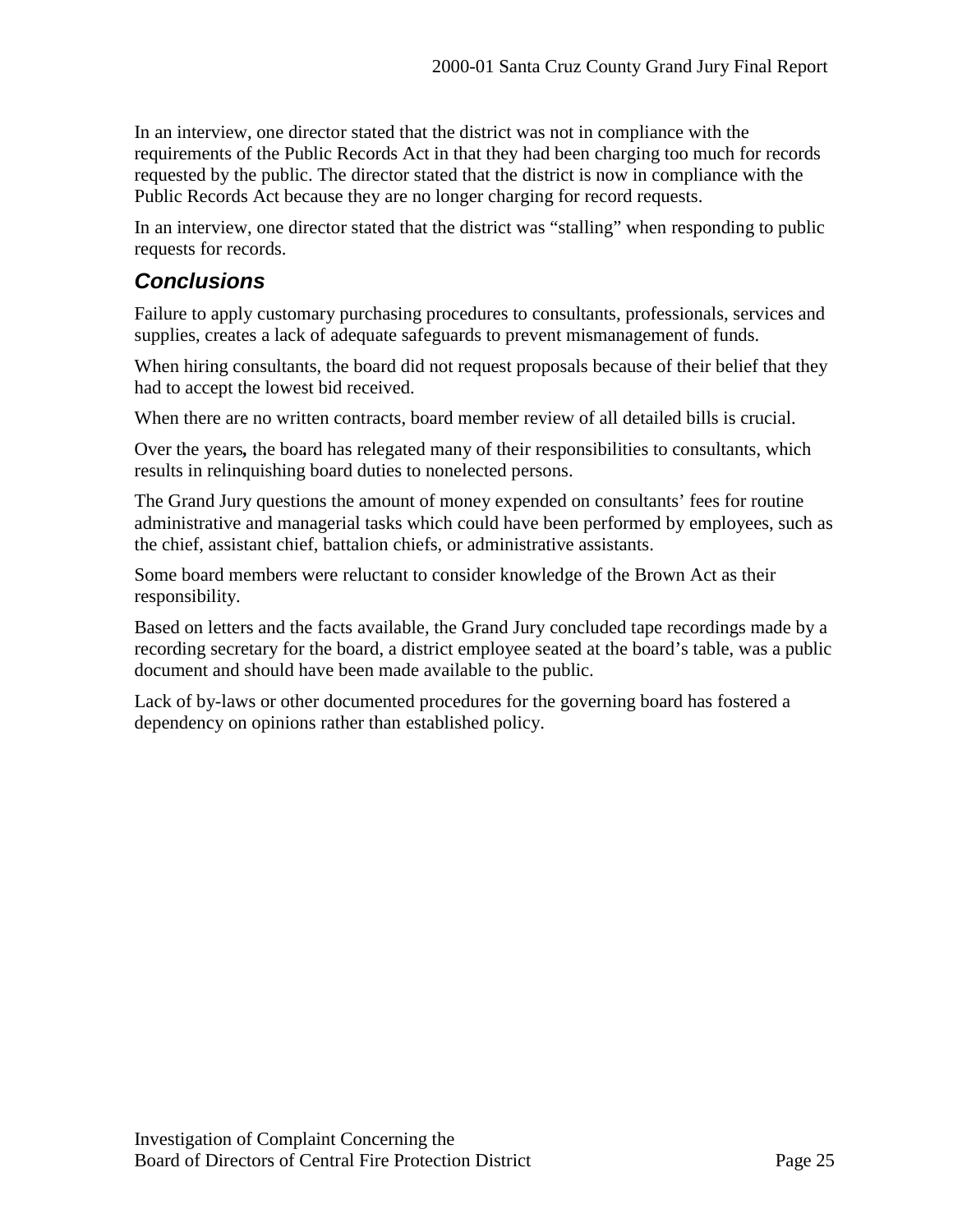#### *Recommendations*

- 1. Board members should become educated on standard procurement practices and procedures.
- 2. The board should revise its purchasing policy to include competitive bidding and other standard safeguards for the following:
	- professional services
	- medical equipment or supplies
	- insurance
	- public utility services
- 3. Board members should not relinquish their responsibilities to nonelected individuals.
- 4. Board members should be aware of their responsibilities as a Special District's Board member, including knowledge of the Brown Act. Literature or training on the Brown Act should be available to board members.
- 5. Minutes of board meetings should be thorough and accurate as to the identity of persons speaking, directors' identities and issues discussed. Minutes and tape recordings of all meetings should be properly retained.
- 6. Tape recordings made at the direction of the district by directors, employees or consultants of public meetings should be considered public record.
- 7. The board should adopt by-laws or policies for governing the Central Fire Protection District.

#### *Response Required*

| <b>Entity</b>                           | <b>Recommendations</b> | <b>Respond Within</b> |
|-----------------------------------------|------------------------|-----------------------|
| <b>Central Fire Protection District</b> |                        |                       |
| <b>Board of Directors</b>               | $-7$                   | 90 Days               |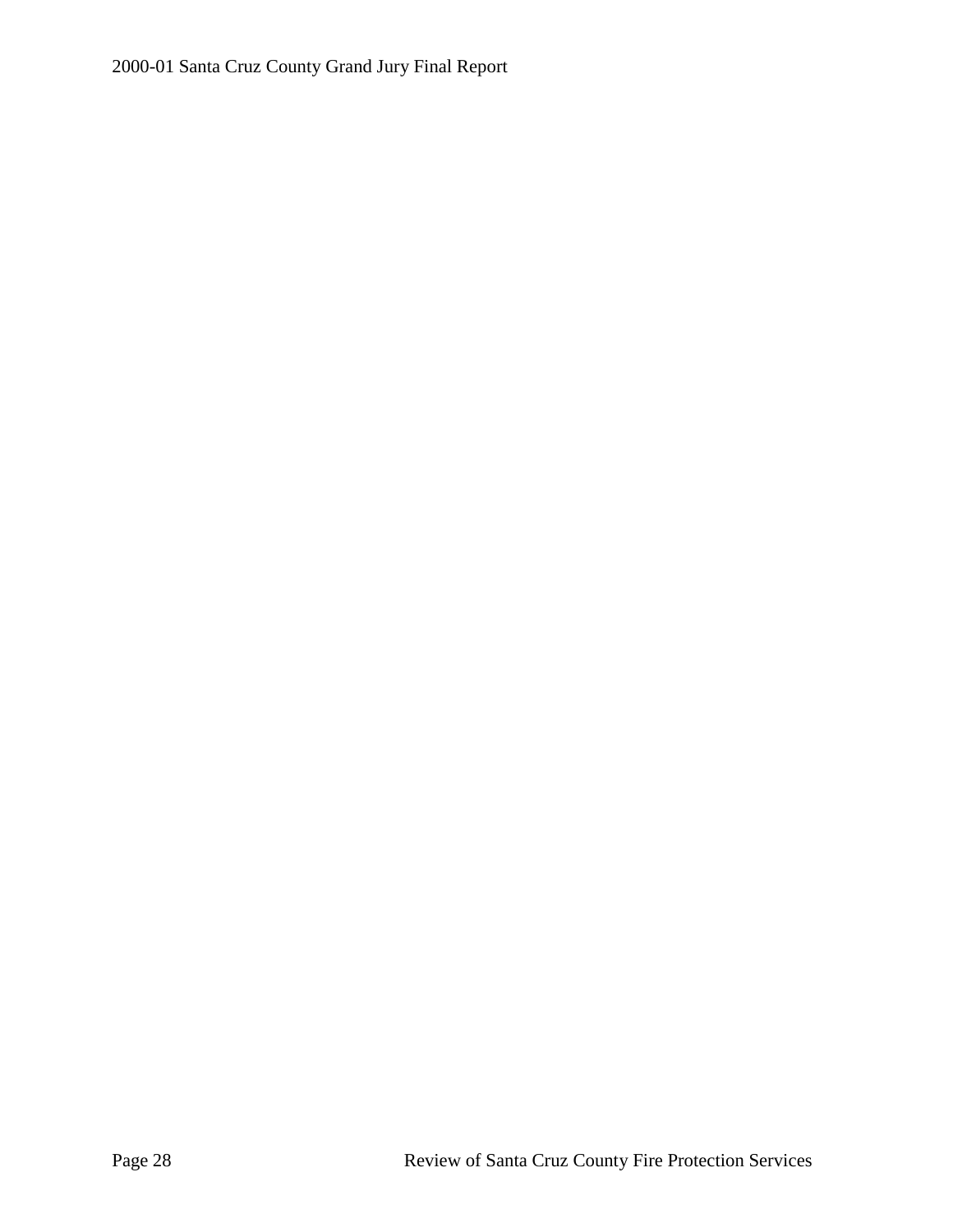# **Review of Santa Cruz County Fire Protection Services**

## *Background*

Santa Cruz County is protected by fire protection services strategically located throughout the county. Their primary functions are providing fire protection, first responder emergency medical services, hazardous materials response and public fire safety education. In addition, they provide a supporting foundation for community services and local social activities. (See map and chart)

There are ten fire protection districts in Santa Cruz County, with independent governing bodies. They provide services to Capitola, Scotts Valley and the unincorporated areas. The City of Santa Cruz, the City of Watsonville and the University of California have their own fire departments. This report excludes the University of California since it is under the jurisdiction of the State of California.

The fire protection districts are:

- 1. Aptos-La Selva Beach
- 2. Aromas Tri-County
- 3. Ben Lomond
- 4. Boulder Creek
- 5. Branciforte
- 6. Central (includes the City of Capitola)
- 7. Felton
- 8. Pajaro Valley
- 9. Scotts Valley (the City of Scotts Valley and surrounding area)
- 10. Zayante

The County of Santa Cruz Fire Department and the Pajaro Dunes Fire Department (County Service Area #4) provide the balance of the fire protection for Santa Cruz County. These two fire departments contract with the California Department of Forestry and Fire Protection (CDFFP) to operate their fire stations.

All fire protection services are funded primarily by property taxes.

The CDFFP operates thirteen fire stations in Santa Cruz County. These stations are staffed by either career CDFFP firefighters, volunteer firefighters from the local area, or a combination of career and volunteer firefighters. Fifty-five seasonal CDFFP firefighters are added during the summer fire season. The CDFFP's main mission is wildland fire control. These stations respond to such fires around the state and assist with countywide emergency incidents.

The CDFFP, in conjunction with the California Youth Authority, operates a Conservation Camp on Empire Grade Road that supplies additional emergency personnel to assist the CDFFP, County Fire Department and other fire protection departments in the county.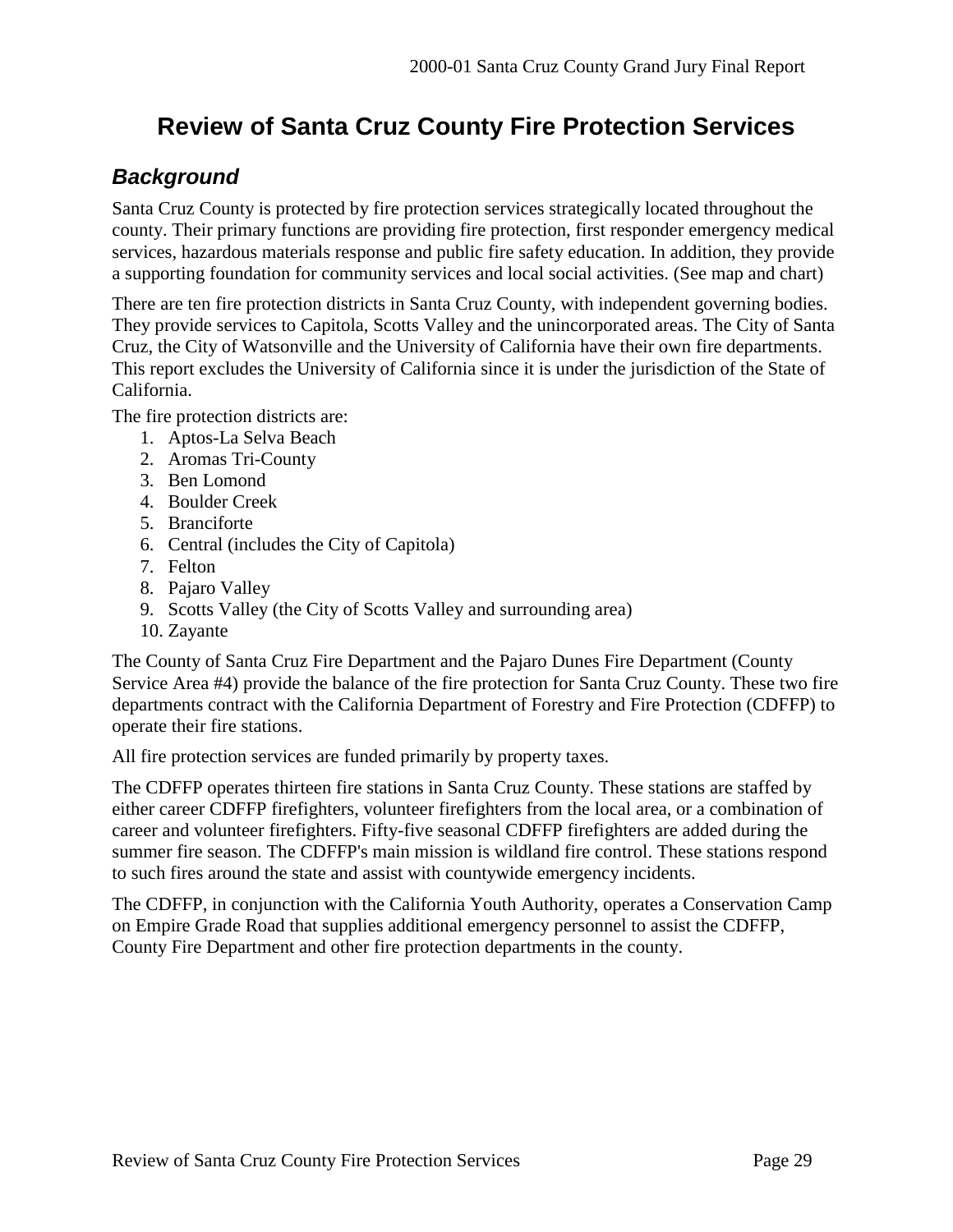| <b>Fire Protection Services</b><br>Supplied by: | <b>Revenue</b> | Salaries &<br>Other<br><b>Expenditures</b> | <b>Salaries as</b><br>$a\%$ of<br><b>Revenue</b> | Paid<br><b>Staff</b> | <b>Reserve</b><br>Paid | Volun-<br>teers | <b>Total</b><br><b>Staff</b> | <b>Square</b><br><b>Miles</b> |
|-------------------------------------------------|----------------|--------------------------------------------|--------------------------------------------------|----------------------|------------------------|-----------------|------------------------------|-------------------------------|
| <b>City Fire Departments</b>                    |                |                                            |                                                  |                      |                        |                 |                              |                               |
| Santa Cruz *                                    | 4,916,029      | 4,496,155                                  | 91%                                              | 53.0                 | 0.0                    | 0.0             | 53.0                         | 11                            |
| Watsonville *                                   | 2,873,703      | 2,587,131                                  | 90%                                              | 32.0                 | 30.0                   | 0.0             | 62.0                         | 12                            |
| <b>County Fire Districts</b>                    |                |                                            |                                                  |                      |                        |                 |                              |                               |
| Aptos/La Selva                                  | 4,911,627      | 3,818,311                                  | 78%                                              | 39.0                 | 0.0                    | 0.0             | 39.0                         | 15                            |
| Aromas/Tri-County                               | 13,614         | $**$                                       | $**$                                             | $***$                | $**$                   | $**$            | $**$                         | $**$                          |
| Ben Lomond                                      | 430,431        | 175,736                                    | 41%                                              | 2.5                  | 0.0                    | 26.0            | 28.5                         | 7                             |
| <b>Boulder Creek</b>                            | 519,931        | 193,267                                    | 37%                                              | 1.5                  | 0.0                    | 31.0            | 32.5                         | 21                            |
| <b>Branciforte</b>                              | 420,880        | 256,900                                    | 61%                                              | 4.0                  | 0.0                    | 20.0            | 24.0                         | $\overline{7}$                |
| <b>Central Fire</b>                             | 7,006,792      | 5,347,777                                  | 77%                                              | 59.0                 | 26.0                   | 0.0             | 85.0                         | 21                            |
| Felton                                          | 417,732        | 169,740                                    | 41%                                              | 2.0                  | 0.0                    | 28.0            | 30.0                         | $\overline{7}$                |
| Pajaro Valley/<br>Salsipuedes                   | 1,192,465      | 916,013                                    | 77%                                              | 6.0                  | 21.0                   | 0.00            | 27.0                         | 51                            |
| <b>Scotts Valley</b>                            | 3,308,268      | 2,375,705                                  | 72%                                              | 28.0                 | 25.0                   | 0.0             | 53.0                         | 22                            |
| Zayante                                         | 342,204        | 133,532                                    | 39%                                              | 4.0                  | 0.0                    | 31.0            | 35.0                         | 15                            |
| <b>County Fire Departments</b>                  |                |                                            |                                                  |                      |                        |                 |                              |                               |
| County Fire Dept.                               | 2,103,381      | 1,270,767                                  | 60%                                              | 39.0                 | 0.0                    | 116.0           | 155.0                        | 250                           |
| Pajaro Dunes Fire                               | 533,419        | 410,330                                    | 77%                                              | 5.0                  | 8.0                    | 0.0             | 13.0                         | 2                             |
| <b>Total County</b>                             | 28,990,476     | 22,151,364                                 | 76%                                              | 275.0                | 110.0                  | 252.0           | 637.0                        | 441                           |

#### **Santa Cruz County Fire Protection Services For the year ended June 30, 2000**

\* For a city fire department, the revenues is assumed to be the same as the department's expenses.

\*\* This is a three county fire district. The majority of its revenues come from other counties.

# *Scope*

The 2000-01 Grand Jury reviewed the fire protection districts, the County Fire Department and the Pajaro Dunes Fire Department (County Service Area #4).

In the scope of this review, the members of the 2000-01 Grand Jury toured and conducted interviews at

- Nine of the County's fire protection districts
- Two County Fire Department stations
- Pajaro Dunes Fire Department (County Service Area #4)
- California Youth Authority Conservation Camp on Empire Grade Road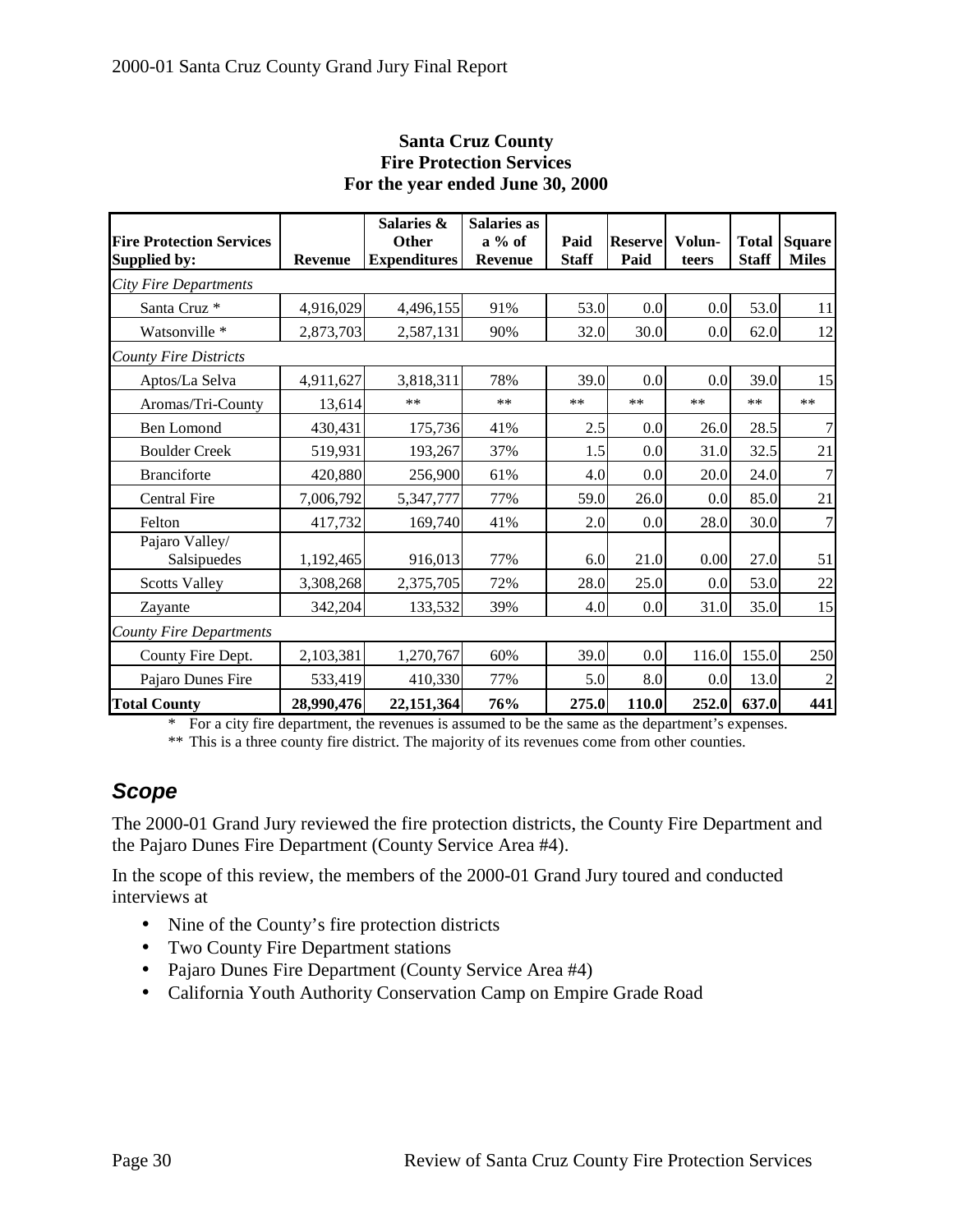The Grand Jury also reviewed

- Annual budgets of each fire protection district, city fire departments and the county fire departments
- Policies and procedures of nine fire protection districts, two county fire stations and the Pajaro Dunes Fire Department

## *Findings*

- 1. The Grand Jury found that the facilities and equipment at the fire stations were well maintained.
- 2. Most of the fire departments train together and respond to emergencies using mutual aid that employs the "closest to the incident" policy, which means the nearest firefighting resource will respond regardless of district boundaries. See Map.
- 3. Consistent with most fire departments around the nation, only about 10% of the emergency calls are fire related. The remaining 90% of the emergency calls are
	- Medical
	- Vehicle accidents with trapped or injured persons
	- Other rescue services
	- Hazardous material spills
	- Vehicle or residence lock outs involving infants or elderly persons.
- 4. Each fire service within the County of Santa Cruz has programs that teach children fire prevention and safety. The CDFFP has it's "Smokey the Bear" program, which it shares with other departments. Some departments use "Sparky" the dog in their programs. All of these programs are designed to teach children the following:
	- Not to play with fire
	- How to report a fire if they see one in their neighborhood
	- How to escape their home should it catch on fire
	- How to "stop, drop and roll" should their or someone else's clothes catch on fire
	- The importance of smoke detectors, and maintaining them
	- How to reduce fire hazards in their homes
- 5. The fire protection services also have available two "burn trailers". These are designed to simulate fires in the home and children can actually practice preventing fires as well as escaping from a burning home. The Scotts Valley Fire Protection District owns one of these burn trailers and the Zayante Fire Protection District owns the other. One of these simulation trailers is usually on display at the Santa Cruz County Fair each year.
- 6. All but two of the fire protection services in the county use volunteer firefighters. Some fire protection departments are almost exclusively supported by volunteer firefighters, with the exception of the Chief and one or two other staff.
- 7. According to newly enacted Regulations of the California Code a minimum of four firefighters, "two-in, two-out", are required at the scene of a structure fire before firefighters may enter a burning structure. This requirement does not apply where there is an imminent threat to persons inside the structure. Some of the fire protection departments in the County do not have the firefighter staff to satisfy the "two-in, two-out" requirement.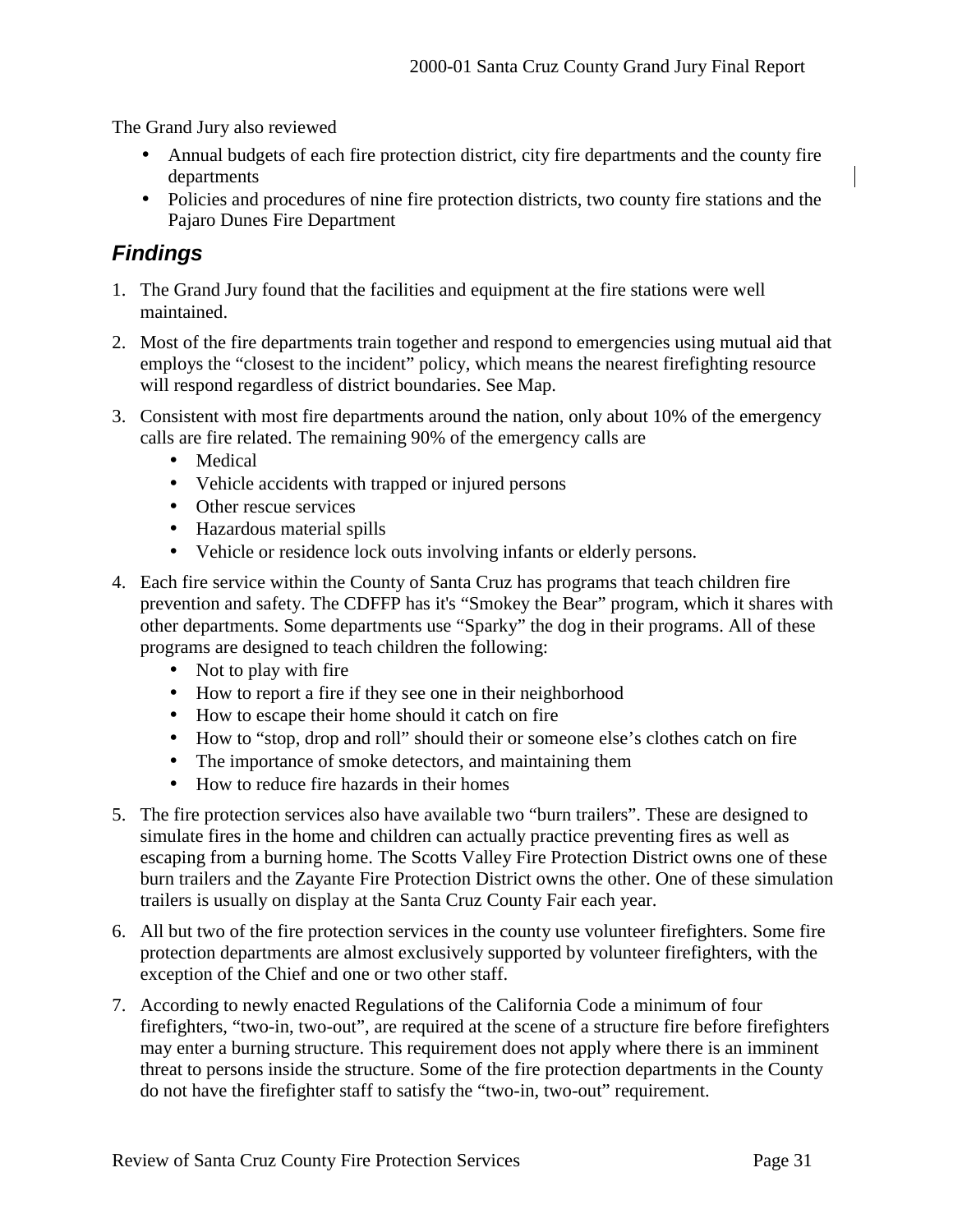- 8. The following were found to be fire service obstacles common to all fire protection services, and therefore serve as the basis for many of the public education and public awareness campaigns waged by them. The education and awareness campaigns stress
	- Maintaining a safe zone of 30 feet to 100 feet around homes free from flammable vegetation
	- Private roads be
		- @ cleared of brush
		- @ clear of low hanging branches
		- @ wide enough to accommodate fire engines
	- Post bridges with the maximum allowable weight limit
	- Post addresses to ensure visibility from the street
	- Multiple homes sharing a common private road, where the addresses are clustered at the entrance, should post each address again at the entrance to each property
	- Roofs and rain gutters should be cleared of flammable debris
	- Spark arrestors should be installed on all chimneys
	- Water sources such as pools and water storage tanks must be close enough to the house to be useful
	- Lack of adequate turn-around space for a fire engine
- 9. Application of Compressed Air Foam uses minimal water, resulting in hoses being lighter and more easily managed, and reducing the amounts of water required to be trucked to remote areas. The use of foam on a structure fire reduces the amount of water damage to the structure and contents.
- 10. The Santa Cruz County Fire Chiefs Association is an active association that promotes cooperation among the various firefighting services. In addition to the fire chiefs, the membership includes associate members from the cooperating fire service agencies such as ambulance service providers, helicopter transport providers, the County's Emergency Medical Service Agency (EMS) and Cabrillo College. The Santa Cruz County Fire Chiefs Association
	- Conducts meetings at regular intervals to discuss matters pertinent to county-wide fire service issues
	- Promotes uniformity of the fire service throughout the county
	- Provides a medium of exchange of information and ideas among fire service personnel
	- Develops and coordinates solutions to fire service problems that are common throughout the county
	- Promotes the general welfare of the public and the fire service
- 11. The Fire Chiefs Association has an operations section that performs countywide training, which
	- Promotes uniformity of training and operations
	- Maintains, manages and improves mutual aid and automatic aid programs between agencies
	- Develops mutual training and drills
	- Develops solutions to common operational problems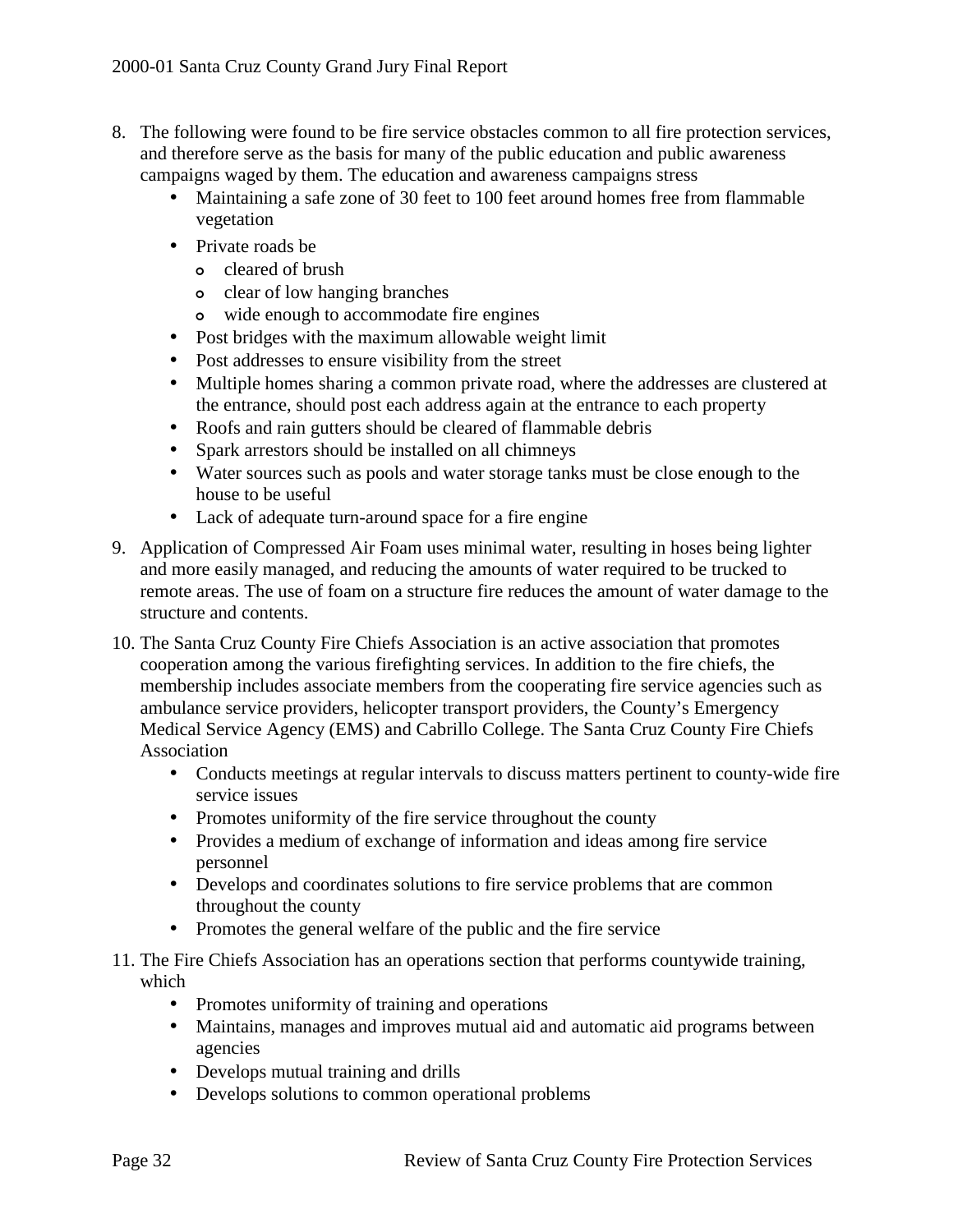- 12. In accordance with a revenue sharing policy adopted in 1978 by the Santa Cruz County Board of Supervisors, the unincorporated area fire protection services receive a distribution of Proposition 172 funds for projects or items of benefit which have been recommended by the Santa Cruz County Fire Chiefs Association. This annual distribution is equivalent to twelve percent of the growth in Proposition 172 revenue. For fiscal year 2001-02, the Fire Chiefs Association plans to use these funds as follows:
	- 70% for training and training facility needs
	- 15% for communication system upgrades
	- 10% for fire prevention activities
	- 5% for development of special teams (hazardous materials, confined space rescue, etc.)
- 13. Some fire protection districts with limited resources have devised creative ways to increase their ability to provide services and to augment their annual revenues. For example, one fire protection district contracted with an ambulance service to house its ambulance and the paramedic staff, in exchange for rental income, cross training, night security and extra office assistance. Others hold pancake breakfasts and other community based fundraisers.
- 14. Volunteer firefighting programs provide introductory training and other opportunities to people who want to make firefighting their career or assist their community. When a fire department has an opening for a paid firefighter, it is usually filled from the ranks of the volunteer firefighters.

## *Conclusions*

The budgets in some fire protection districts are too small to provide for a paid firefighter staff. Without volunteer firefighters in these areas, there would be inadequate fire protection.

Volunteer firefighters as well as paid firefighters should be acknowledged for their valuable service to the community.

To comply with the new law requirements of "two-in, two-out" in fighting structure fires, firefighters must wait until additional firefighters arrive at the scene before entering a structure. This increases the possibility of losing a structure or human life if a person is unable to make their presence known to the firefighters.

#### *Recommendations*

- 1. The Board of Supervisors should fund a countywide firefighting training facility that provides fire departments with "live structure fire" drills and standardize procedures.
- 2. Each fire protection service should explore the feasibility of Compressed Air Foam Systems. Under certain circumstances, this system could be a valuable tool in fighting some fires.

## *Response Required*

| <b>Entity</b>        | <b>Recommendations</b> | <b>Respond Within</b> |  |  |
|----------------------|------------------------|-----------------------|--|--|
| Board of Supervisors |                        | 90 Days               |  |  |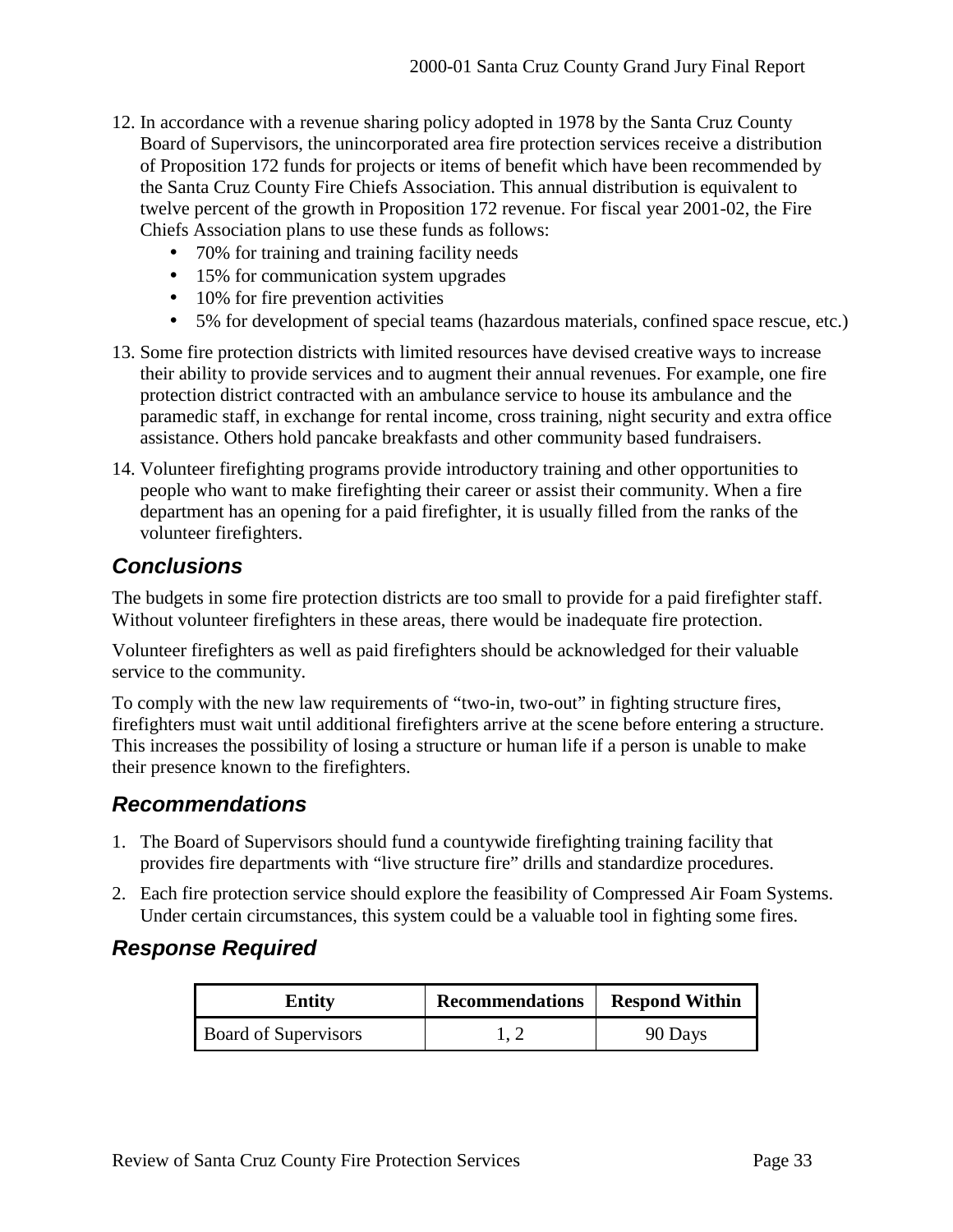# **Review of Boulder Creek Recreation and Park District**

## *Background*

The Boulder Creek Recreation and Park District (BCR&PD) is a small, limited-purpose district created by citizens prior to 1958. The 2000-01 budget lists \$162,984.00 in total revenues and \$175,729.10 in total expenditures. The district currently employs a full-time General Manager, a part-time maintenance person, and three recreation/teen leaders who work a combined total of less than 20 hours per week.

The Recreation and Park District serves residents of 5,720 homes in and around the mountain town of Boulder Creek. It is governed by five elected directors. The current board of directors is comprised of three incumbents and one new member voted in at the November 2000 election. One vacancy exists as a result of the death of a newly elected director. A new member was to have been appointed at the May 2, 2001 meeting.

The 1997-98 and 1999-00 Grand Juries received complaints concerning the Boulder Creek Recreation and Park District.

## *Scope*

Between September 2000 and May 2001, members of the Grand Jury attended six regular meetings and one special meeting of the BCR&PD Board of Directors. The fieldwork for this report was completed on June 1, 2001.

The Grand Jury reviewed the following:

- BCR&PD agendas and minutes of the board of director meetings, February 2, 2000 to February 7, 2001
- BCR&PD Policy and Procedures Manual
- BCR&PD job descriptions
- Letter of intent to resign from an incumbent director, November 3, 2000
- Letter of response regarding letter of intent to resign from BCR&PD legal counsel, December 15, 2000
- 1997-98 Santa Cruz County Civil Grand Jury Final Report
- 1999-00 Santa Cruz County Civil Grand Jury Final Report
- BCR&PD audited financial statements
- Santa Cruz County Statement of Vote, November 7, 2000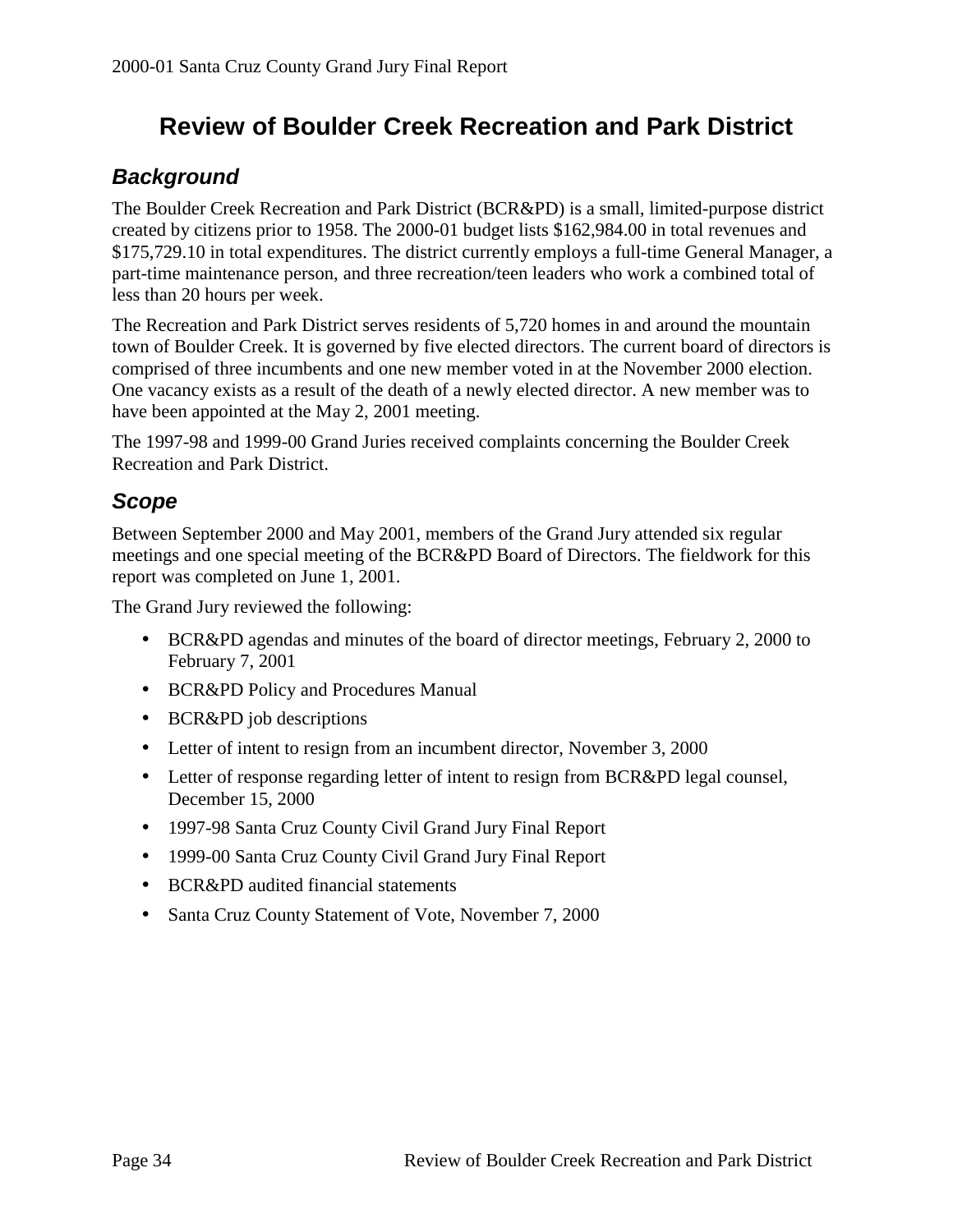# *Findings*

- 1. The Grand Jury found that complaints to previous grand juries regarding BCR&PD were specific to the manner in which the board conducts its business.
- 2. The current Grand Jury has observed behavior on the part of some board members and former board members that was typically rancorous, divisive and many times insulting. This follows similar findings by the 1997-98 and the 1999-00 Grand Juries.
- 3. At many board meetings, members of the audience were frequently out of order, making loud comments that were inappropriate, disruptive and, occasionally, insulting.
- 4. Three special meetings were held to fill the vacant board seat: May 2, May 16 and May 31, 2001. Although there were four to five nominees at each meeting, the board deadlocked on each nominee and failed to appoint a new board member. One of the nominees received the highest number of votes of the runners-up in the November 2000 general election.
- 5. According to differing legal opinions, the BCR&PD Board has either 30 days or 60 days after notification to replace the absent director. The BCR&PD Board may fill the vacancy by appointing a new director by a majority of sitting board members or calling for a special election at a cost of approximately \$15,000. Otherwise, the Santa Cruz County Board of Supervisors becomes the appointing body.
- 6. The Policies and Procedures Manual has been partially updated during regular meetings of the board of directors. Updated policies and procedures were not included with the Policies and Procedures Manual.
- 7. Between February 2, 2000 and February 7, 2001, the agendas for the board meetings carried up to 40 items listed as "unfinished business." Meetings commenced at 7:30 and frequently ran to 10:30 p.m. or later. During this period of time, nine special meetings were held in an attempt to complete unfinished business.
- 8. According to the May 3, 2000 minutes, a motion was passed limiting public input to two minutes for initial input and one minute for rebuttal.
- 9. According to the minutes, the June 14, 2000 special meeting was adjourned after two of four directors walked out 35 minutes into the meeting. The minutes did not reflect the reason for their departure.
- 10. On November 3, 2000, four days before the election, one of the incumbent directors mailed a letter of resignation. Although this letter is listed in "Correspondence" in both the December agenda and minutes, no further information or discussion is noted regarding this matter. The January 3, 2001 minutes record unanimous passage by the four directors present to declare that there was no vacancy on the board at that time. The director who sent the letter of intent to resign continues to serve on the board as of June 1, 2001.

This letter addressed to the general manager stated, in part, "[o]ver the last month we have had several discussions about my thoughts concerning the possible resignation of my position as a Director of BCR&PD…Thank you for keeping this information confidential while I was coming to a final decision." The letter goes on to state that the director would officially resign on December 6, 2000. The letter also states the general manager might provide copies of the letter to other directors after the November election results had been posted.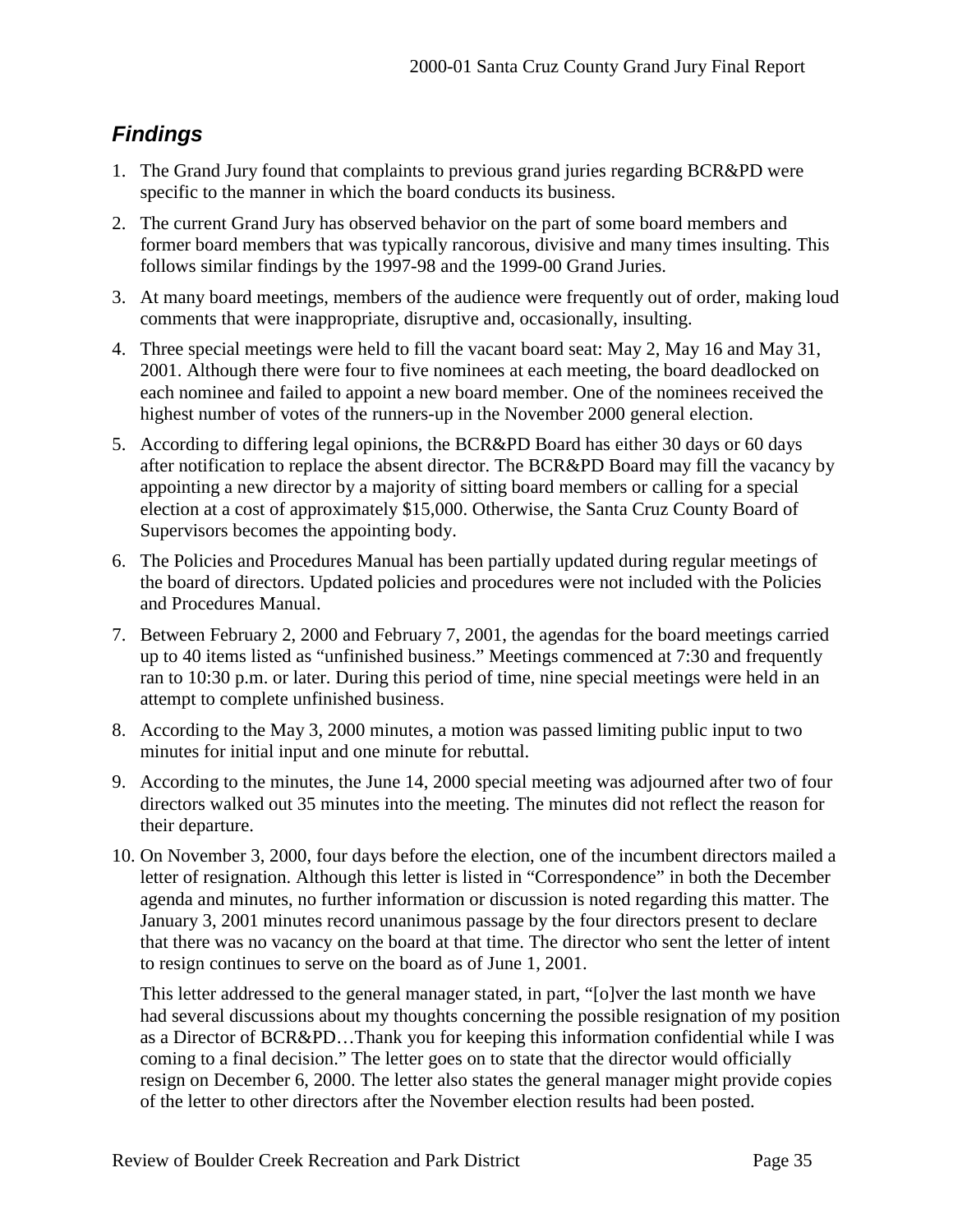- 11. The incumbent director who wrote the letter of intent to resign did not vacate his seat in January 2001. At the direction of the board, the general manager requested clarification from the BCR&PD legal counsel regarding whether the letter constituted an actual resignation with a resulting vacant seat on the board. In response the legal counsel for the BCR&PD stated that although the resignation letter was on the agenda for the meeting of December 6, 2000, the meeting was adjourned before the item was called, and therefore the letter of intent to resign was never officially delivered by the director.
- 12. After December 6, 2000, the six committees of the district no longer reported to the board. However there was no discussion for this lack of committee input in the minutes. At the March 7, 2001 board meeting it was stated that there were no longer any functioning committees.
- 13. Official minutes of the board meetings are brief, sometimes incomplete and difficult to follow as they may vary in format from month to month. The February 17, 2000 special meeting, which was subsequently cancelled, listed 38 items to be acted upon in numerical order, yet in the minutes of the March 1, 2000 special meeting the actions taken on these items are listed using the alphabet, including the use of double letters. This makes crossreference extremely difficult and time-consuming.
- 14. Minutes of the board meetings received by the Grand Jury did not contain attachments that were referred to in the minutes.
- 15. Job descriptions for the BCR&PD are not uniform in format. Some job descriptions are inadequate and lack basic information regarding the jobs. One job description contains inappropriate information such as committee findings. The job description for the general manager is adequate and in an accepted format, however has not been approved by the board.
- 16. According to the Policies and Procedures Manual, the BCR&PD general manager shall receive a performance evaluation annually. Her most recent evaluation was in December 1996. A special meeting in closed session was scheduled May 17, 2000 for review of the general manager's job performance and goal setting. This meeting was subsequently cancelled and not rescheduled.
- 17. Members of the 2000-01Grand Jury attended board meetings where derogatory remarks were made by one director regarding the general manager's job performance.
- 18. The BCR&PD operated at a loss for fiscal year 2000-01. This shortfall was covered by district reserves.
- 19. Of 6,136 voters registered within Boulder Creek Recreation and Park District, 4,633 voted on November 7, 2000 in the BCR&PD board of director's election. This represents greater than 75% voter turnout.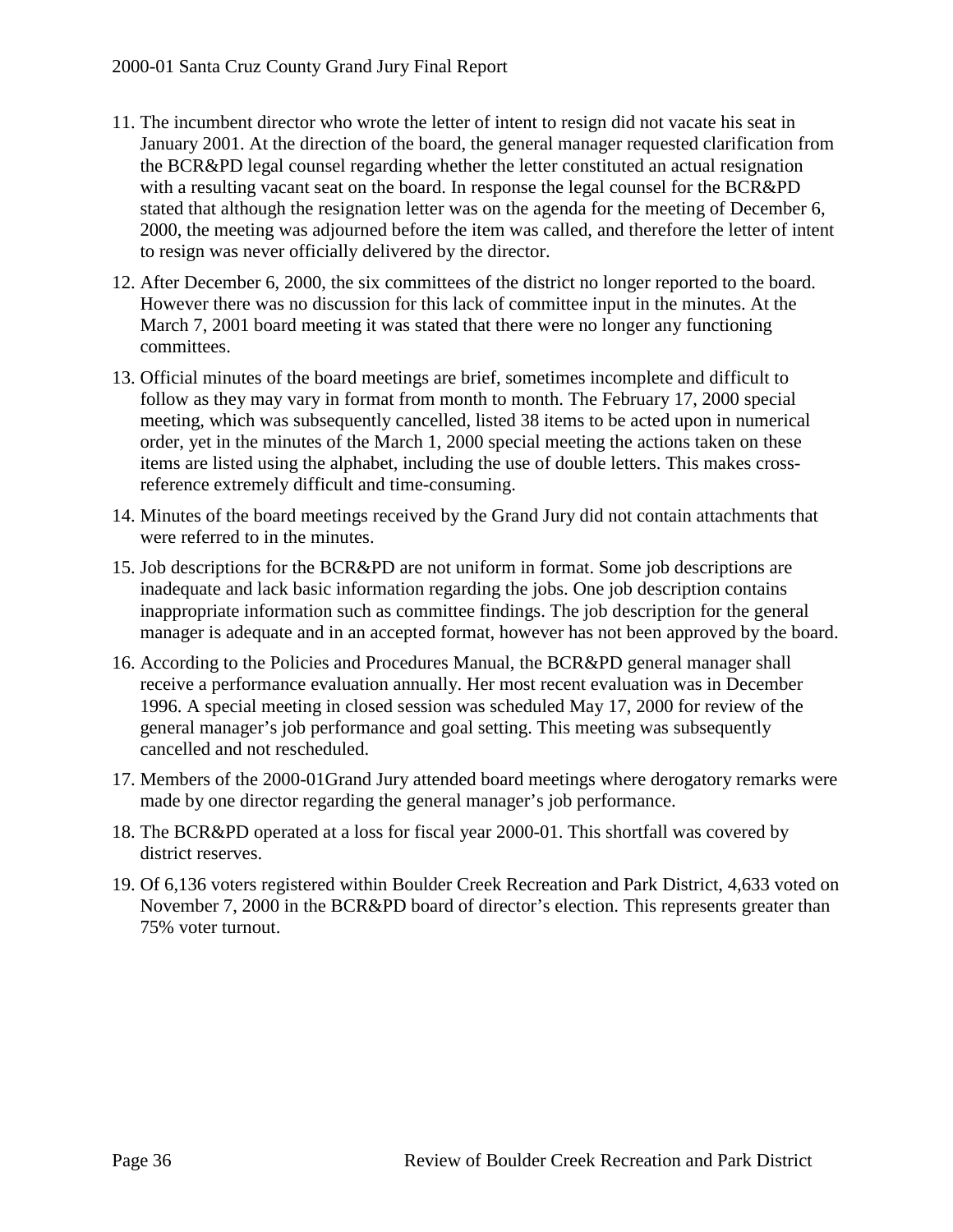# *Conclusions*

Some incumbent directors demonstrate ill will towards each other that impedes their ability to cooperate. This has had a negative impact on the ability of the district to move ahead with a number of proposed projects, including such simple projects as painting a four square court or hopscotch on asphalt.

The lack of a current, comprehensive Policies and Procedures Manual, to which the directors and the general manager adhere, has fostered an atmosphere of extreme animosity at the board meetings. This contributes to endless discussions at board meetings.

Updating and editing policies and procedures at meetings of the board of directors is poor utilization of meeting time and is an impediment to handling the business of the district. This approach to updating the policies and procedures has created agendas with an unwieldy amount of unfinished business, most of which is related to changes in policies or procedures.

Compilation of updated policies and procedures has been haphazard and there is no way to know what changes have been made.

The general manager's ability to perform is impeded by the lack of an approved job description and the absence of annual performance evaluations. This has intensified the ill will between directors who feel the job is being performed adequately and those who feel it is not.

The letter of intent to resign by an incumbent director was made public immediately after election results were posted in November 2000. The Grand Jury questions the timing of this action. This letter states that the general manager withheld knowledge of the incumbent's intent to resign from the other directors. When this letter was made public, the fact that the general manager had known of the intent to resign was revealed, which gave the appearance of impropriety on the part of both the incumbent director and the general manager. This further undermined the relationship between the general manager and the other directors.

Limitation of the public at the podium on any one agenda item has improved the ability of the board to move ahead in meetings.

## *Recommendations*

- 1. The BCR&PD should have a comprehensive, updated Policies and Procedures Manual.
- 2. Current job descriptions for all employment positions should be available in concise, organized formats and be approved by the board of directors.
- 3. The general manager should receive a performance evaluation on an annual basis.
- 4. Members of the board of directors should look beyond their differences and attend to the district business.
- 5. To fill the BCR&PD vacancy, the Board of Supervisors should immediately appoint a new director.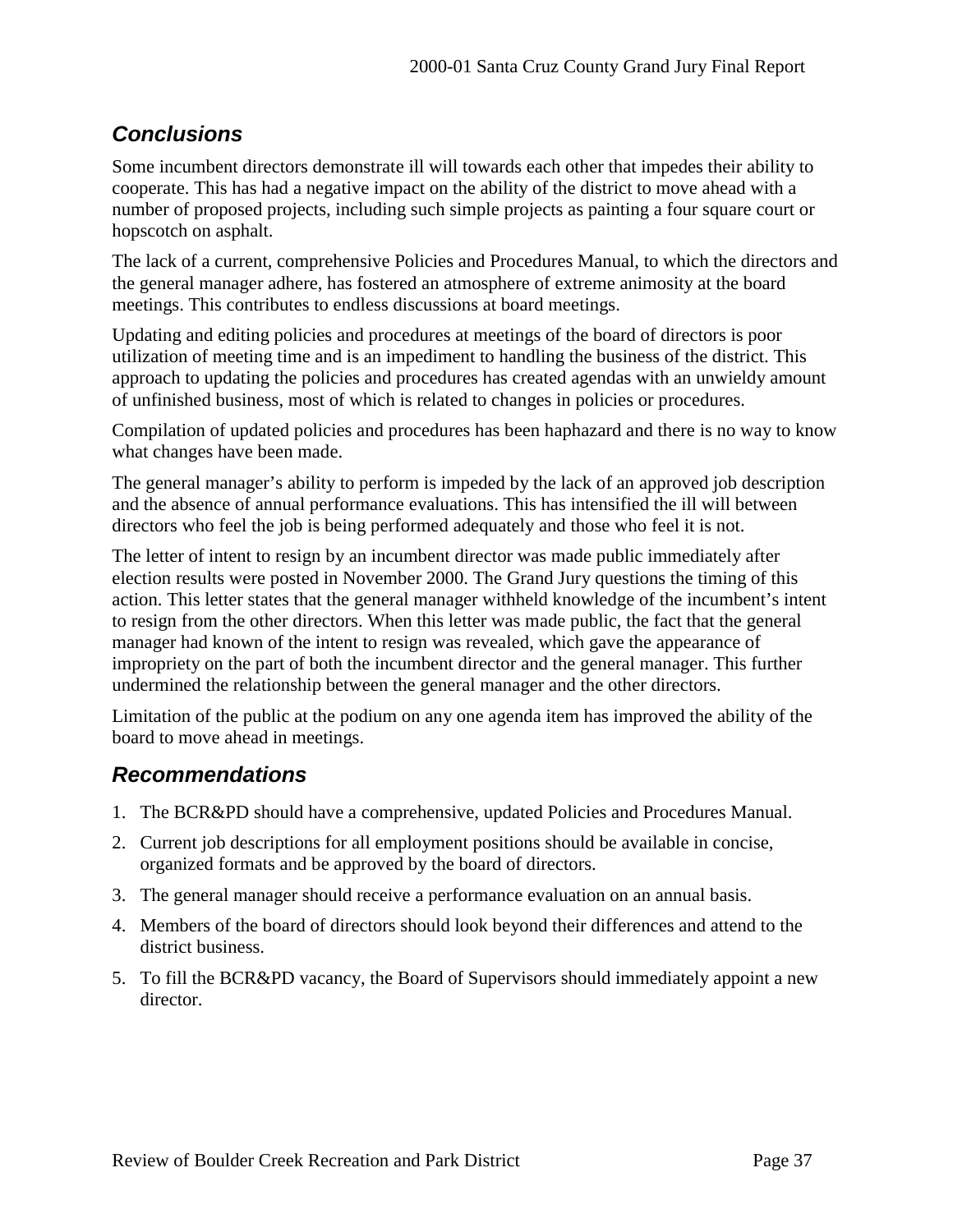# *Response Required*

| <b>Entity</b>                                                         | <b>Recommendations</b> | <b>Respond Within</b> |
|-----------------------------------------------------------------------|------------------------|-----------------------|
| <b>Board of Supervisors</b>                                           |                        | 90 Days               |
| Boulder Creek Recreation &<br><b>Park District Board of Directors</b> | $1 - 4$                | 90 Days               |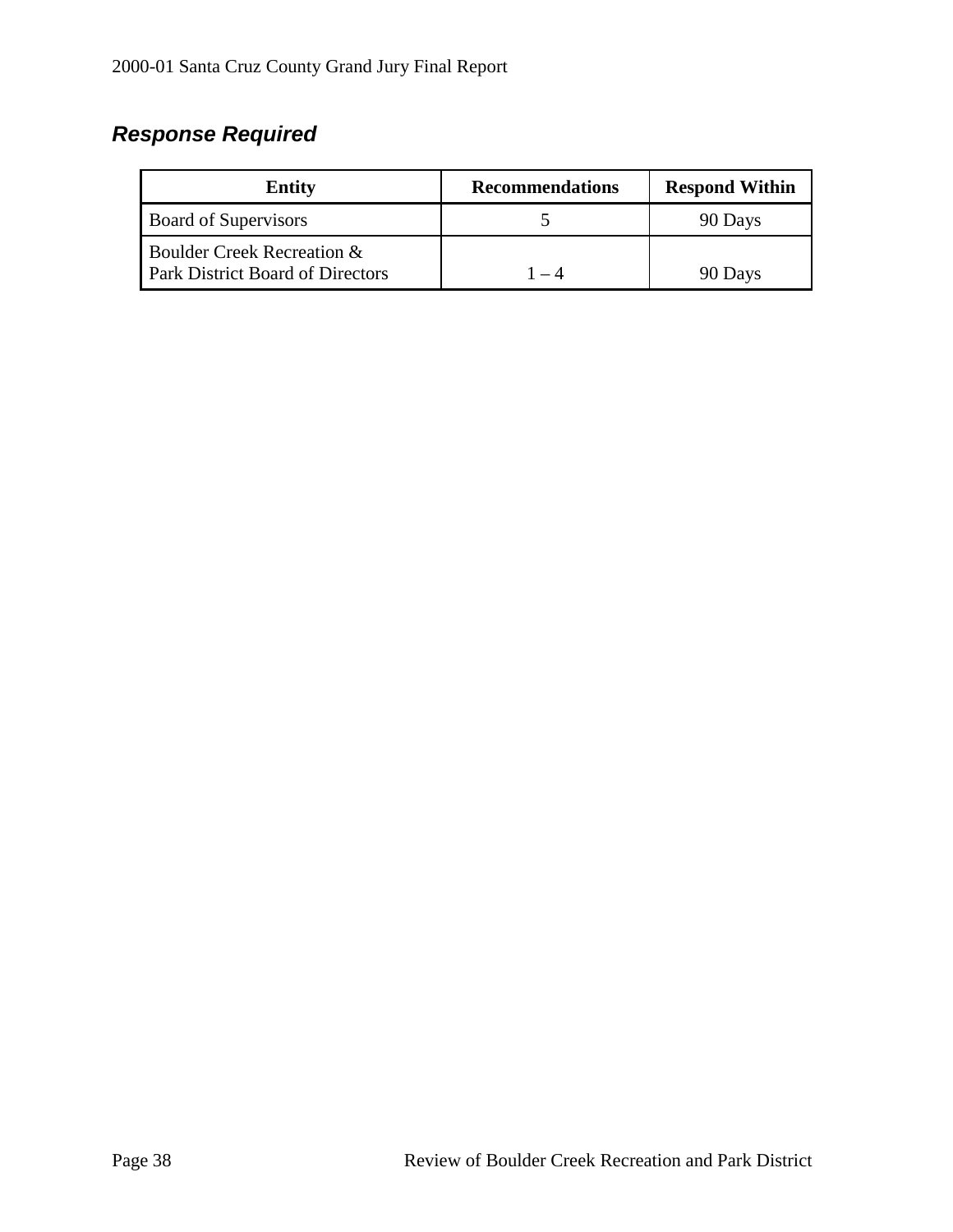

# **County of Santa Cruz**

Schools and Libraries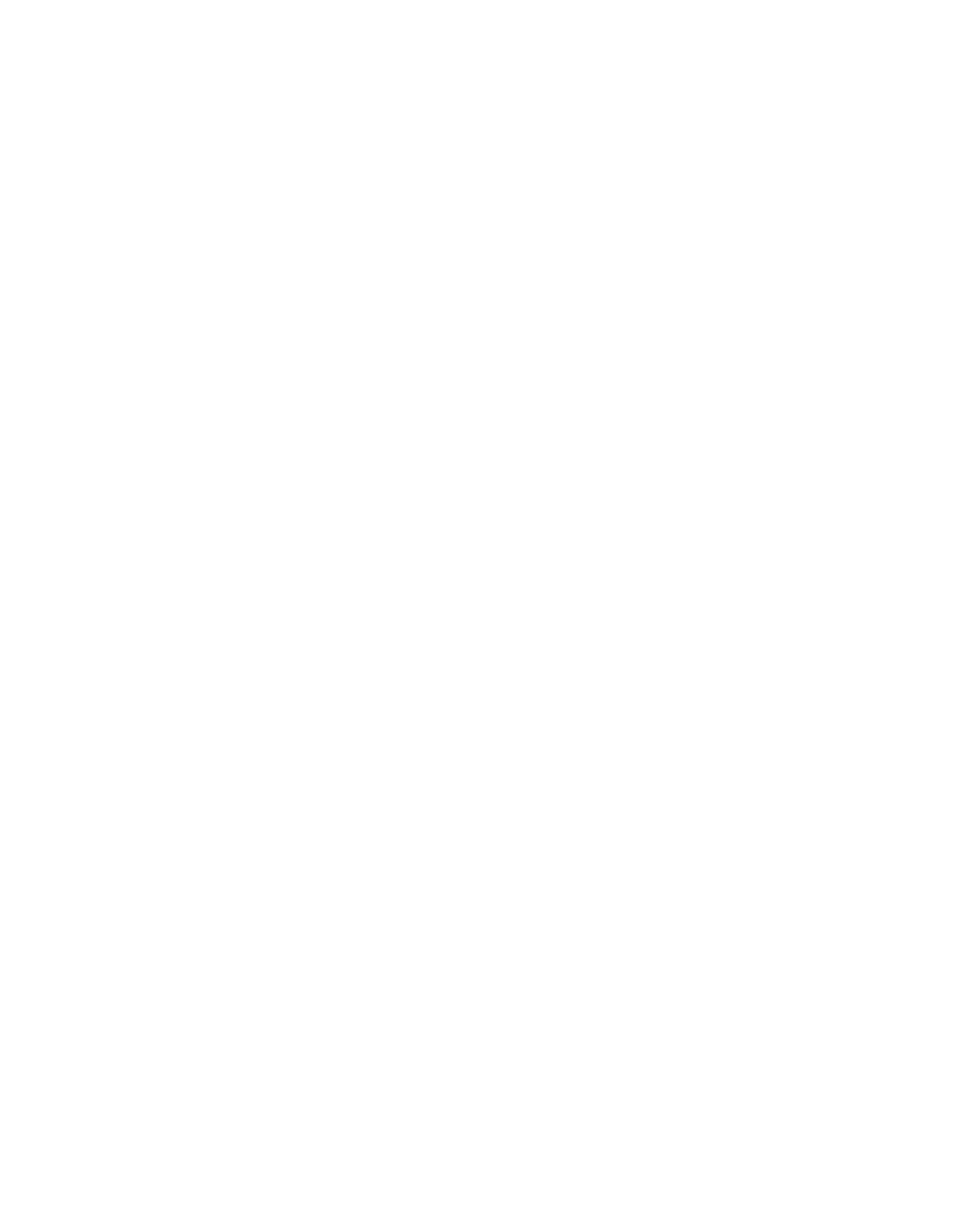# **Review of the Organization and Structure of Site Councils in Santa Cruz County Public Schools**

# *Background*

The *School Site Council Handbook* from the California Department of Education states "The basic principle underlying the establishment of the School Site Council (SSC) is that those individuals who are most affected by the operation of their school should have a major role in the decisions regarding how their school functions. This involvement occurs through the development of a school improvement plan."

School site councils are campus-based groups composed of parents and community members, teachers, other school personnel, school administrators and students at the high school level.

According to the *School Site Council Handbook* the School Improvement Plan (SIP), the School-based Coordination Program (SBCP) and the Motivation and Maintenance Program (MMP) were established in 1977, 1981 and 1985, respectively. They were envisioned as ways to increase school-wide effectiveness, improve student achievements, and better prepare students to be productive workers and responsible citizens. These programs require a school site council as a condition for receiving and expending supplemental funds. Approximately 75% of all public schools in California have one or more of these programs.

## *Scope*

The Grand Jury reviewed the organization and structure of school site councils in Santa Cruz County public schools.

The review included the following:

- All California Education Code sections pertaining to school site councils
- Interview with County Superintendent of Schools
- Interviews and a panel discussion with three principals
- Two Grand Jury surveys of school site councils. The Grand Jury designed and wrote two surveys for distribution to principals and chairpersons of school site councils at all Santa Cruz County public schools. One version was sent to 58 principals and the other was sent to 58 chairpersons. Questionnaires were returned by 35 principals and 28 chairpersons.
- Attendance at several school site council meetings
- Attendance at a site council training session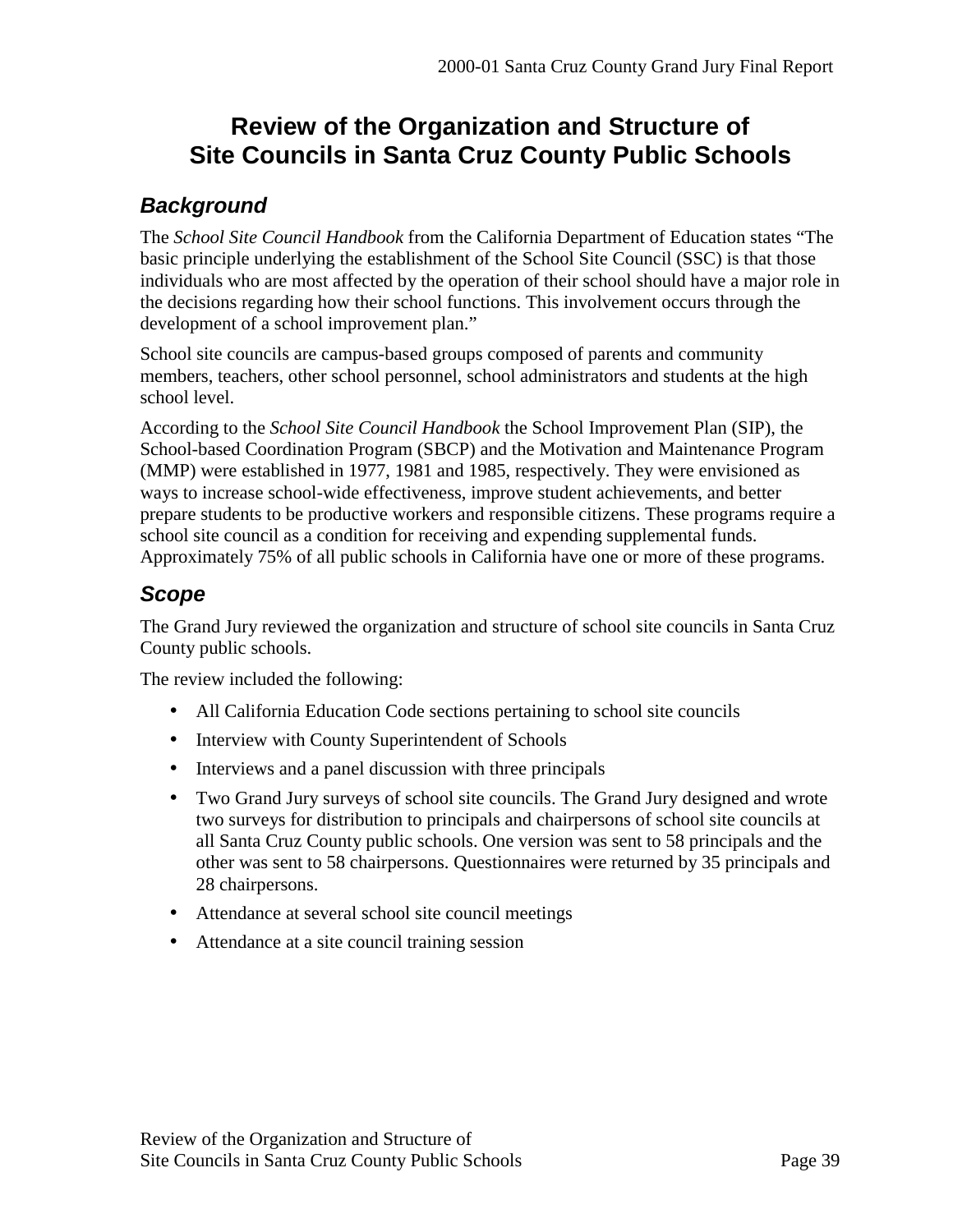# *Findings*

- 1. School site councils are authorized under State Education Codes.
- 2. Education Code §52012 states, "A school site council shall be established at each school that participates in the school improvement program authorized by this chapter. The council shall be composed of the principal and representatives of: teachers selected by teachers at the school; other school personnel selected by other school personnel at the school; parents of pupils attending the school selected by such parents; and, in secondary school, pupils selected by pupils attending the school." It also states the council shall be constituted to ensure parity between school personnel and parents/students.
- 3. Education Code §52012 states that the term and method of selection and replacement shall be specified in the school improvement plan. It also states that the Superintendent of Public Instruction shall provide examples of selection and replacement procedures that may be considered by school site councils.
- 4. Education Code §52011 states that the district governing board shall provide each principal with information regarding SIP and site councils and ensure that the information is provided to teachers, other school personnel, parents and in secondary schools, pupils.
- 5. Education Code §52034(c) states that the school district governing boards should adopt policies regarding the responsibilities of school site councils and establish communication procedures to ensure reasonable opportunities for each council or its representatives to meet with the governing body.
- 6. Specifications for site council membership are inconsistent within the statutes. For example, according to Education Code §52012 and §52852, SSC "shall be composed of parents of pupils attending the school selected by such parents." Later these same codes define this segment of the site council members as "parents or other community members selected by parents."
- 7. Education Code §52870 states, "It is the intent of the State Legislature that, to the extent possible, the members of the school site council represent the composition of the school's pupil population."
- 8. As set forth in the Education Code, the School Improvement Plan and the School Based Coordinated Program receive numerous reviews resulting in approval or disapproval at the levels of site council, district governing body, and the State Board of Education. In addition, by statute, the principal is responsible for ongoing administration of the plan, and the district superintendent must, upon request, assist with the design and implementation of the plan.
- 9. The Education Code did not reveal any requirements for oversight of the school site council as a body.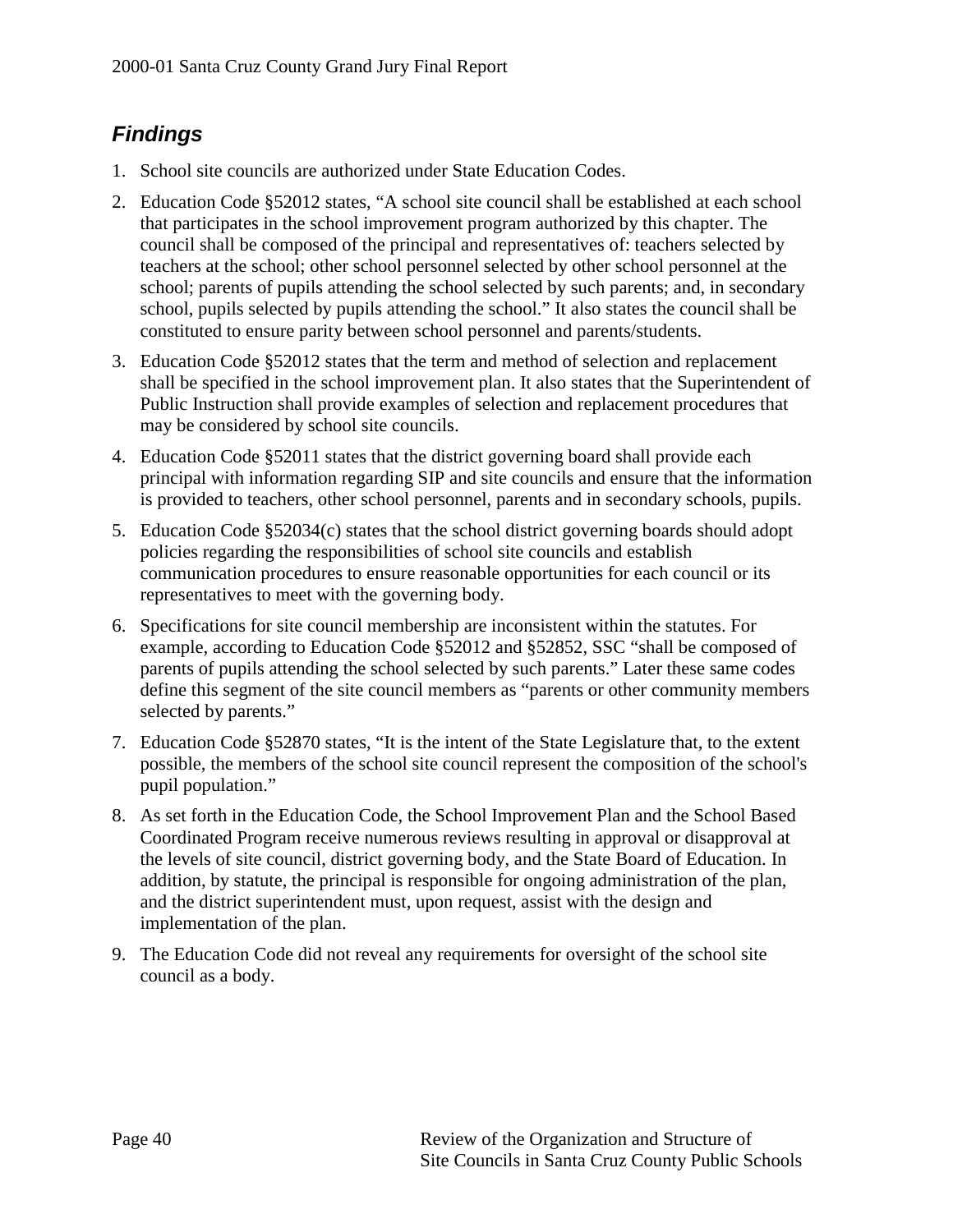- 10. Process for nominating parents varied among schools responding. For example, responses from principals included:
	- "Membership seems to be for anyone who asks up until the number of parents is met."
	- "We have a table at Open House in spring with educational materials and encourage people to nominate themselves."
	- "Interested parents self-select to run for site council seats."
- 11. The use of a nominating committee, a standard election practice, was not mentioned in any of the responses from site council chairpersons.
- 12. Twenty percent of the chairpersons' responses stated they had received a personal invitation to serve on the site council.
- 13. Some principals stated that it was sometimes difficult to get enough parents to serve on site councils. Other principals enjoyed an ample number of volunteers for the required parent seats with additional volunteers to act as alternates.
- 14. Survey results indicated that the three most widely used methods in the election process were:
	- ballots returned by parents and students
	- hand vote at a meeting
	- ballots placed in a secure ballot box
- 15. Survey results indicated that 18 different methods were used to count ballots. The most common counting methods were:
	- by principal and secretary
	- by projects coordinator
	- by staff and site council
	- by a show of hands or a ballot vote at meeting
- 16. Of 63 respondents (35 Principals and 28 Chairpersons) only 21 reported using more than one method of encouraging individuals to join their school site council.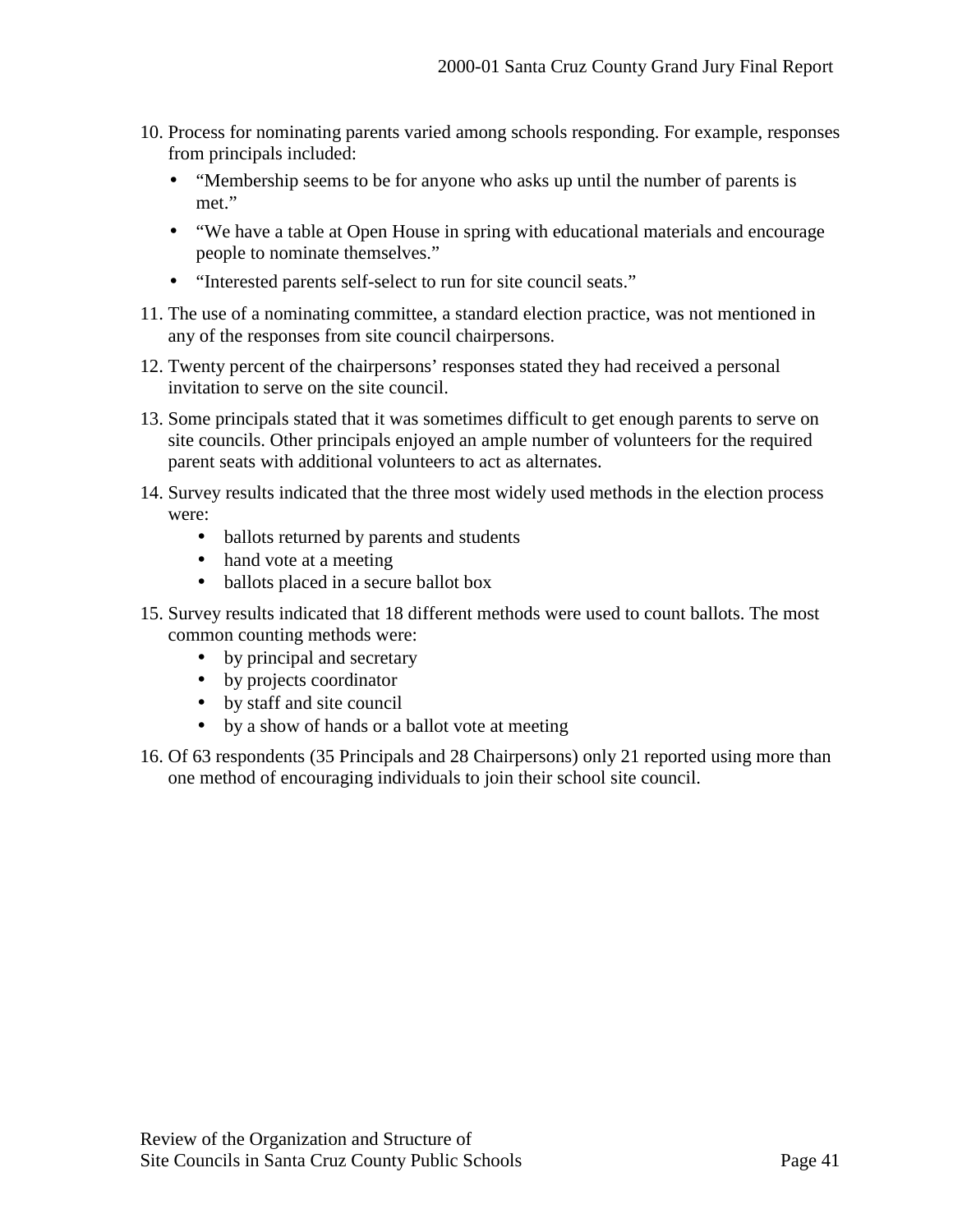- 17. Respondents were given the opportunity to indicate which method of communication was used. Six options included:
	- school newsletter
	- local newspaper
	- back to school night
	- school bulletin
	- student
	- other

Some schools used more than one option. Methods were as follows:

| <b>Communication Method</b> | <b>Frequency</b> |  |  |
|-----------------------------|------------------|--|--|
| School Newsletter           |                  |  |  |
| Back to School Night        | 25               |  |  |
| School Bulletin             |                  |  |  |

- 18. Communication methods not widely used were:
	- A marquee at the front of the school
	- A flyer
	- Word of mouth
	- A notice to parents hand-carried during child's pick-up
	- A parent newsletter
	- A faculty newsletter
	- At PTA meetings
- 19. Use of a local newspaper to encourage SSC membership was not indicated on any surveys.
- 20. After the formation of the SSC, the chairperson's communications with parents showed a wider variety of communication techniques.

| <b>Communication Method</b> | <b>Frequency</b> |  |  |
|-----------------------------|------------------|--|--|
| School Newsletter           | 16               |  |  |
| Meetings                    |                  |  |  |
| <b>School Bulletin</b>      |                  |  |  |

- 21. According to the *School Site Council Handbook*, "After the SSC is first formed or new members are selected to ongoing councils, the school/district should provide training and ongoing in-service to the members to assist them in carrying out their responsibilities. The training provided to the SSC should be on a regular basis, and the training should be appropriate to the tasks at hand." Training is not being provided to all site councils in Santa Cruz County.
- 22. In the committee's interview with the County Superintendent of Schools, it was stated "We are now looking at doing training for participants."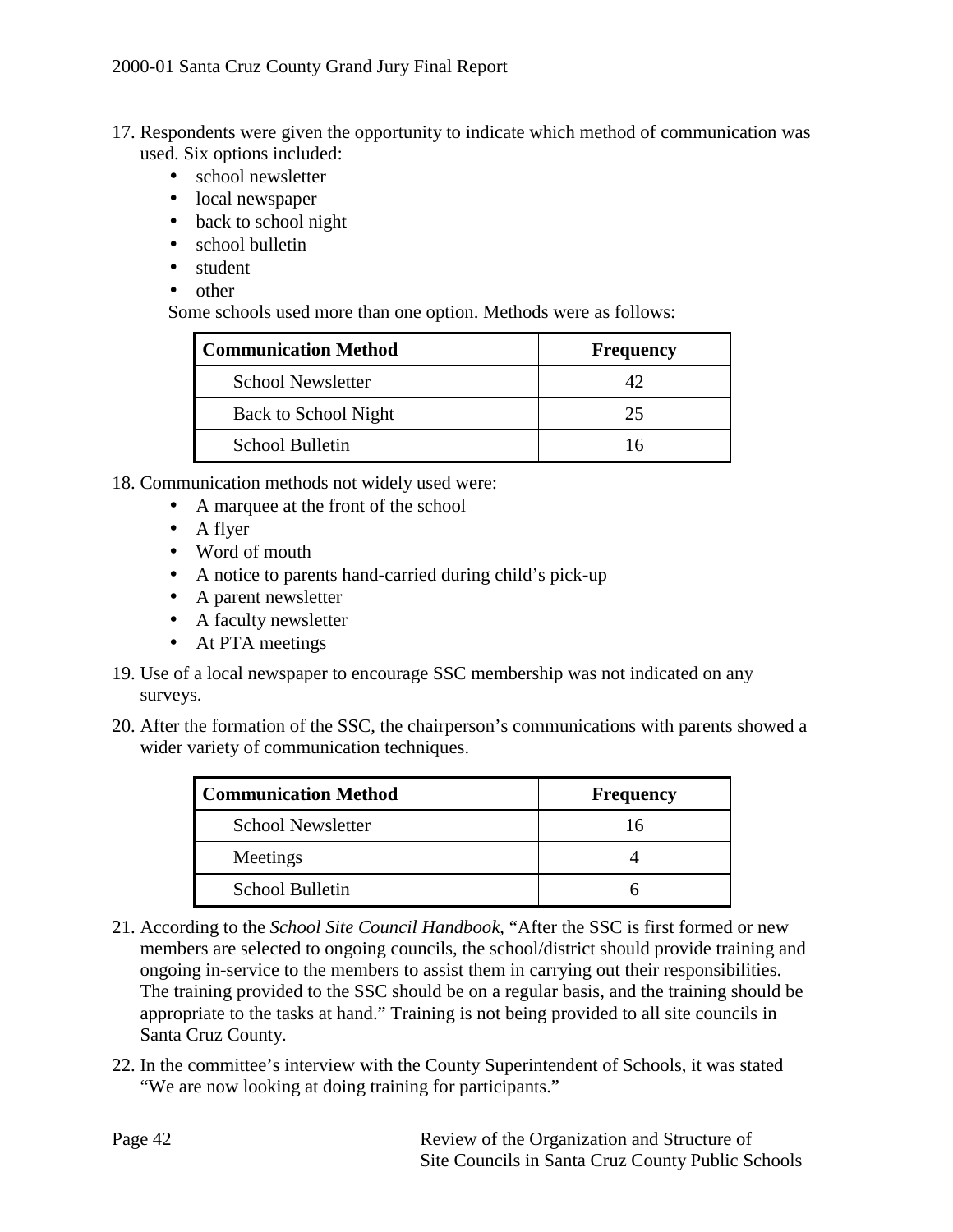- 23. Upon request, training support is available through the County Office of Education.
- 24. Survey responses revealed that in many cases parity between school personnel and parent/student representatives was not achieved. Parity was reported by18 of 31 principals and 5 of 16 chairpersons.
- 25. Respondents stated that Hispanics and other minorities in many communities are under represented on school site councils.
- 26. Some of the methods used to count votes have the appearance of impropriety. While appearance does not constitute wrongdoing, it can still undermine the integrity of the voting process.

### *Conclusions*

Communication to parents and the local community regarding the school site council, and nominations in particular, needs to be improved.

Even though it is not required by education code, nominations to fill seats on site councils should be conducted in accordance with democratic principles.

Security of the voting process is non-existent in some schools.

- A secured ballot box is not utilized at each school.
- Some parents are eliminated from the voting process by missing an election meeting.
- Votes returned by students may get lost in transit or misplaced.
- Voting process should be established in accordance with democratic procedures.

Training should be provided annually to the school site councils.

School site councils are not adequately publicized.

Too much dependence is placed on the school newsletter for communication.

Most schools indicated that they had difficulty obtaining new SSC members.

Participation greatly contributes to the success of a school site council; therefore, in order to stimulate interest, more creative efforts should be used.

While the Education Code provides for specific oversight of school plans, it is ambiguous regarding the structure and organization of school site councils.

#### *Recommendations*

- 1. The educational community needs to communicate to the public the importance of site councils in the improvement of schools. A greater variety of communication methods should be used including "person-to-person," press releases, local newspapers, radio stations, cable access and local television stations.
- 2. School site councils should use mass media communication techniques to publicize its nomination and election process.
- 3. The County Office of Education should provide, at school district's request, press releases and distribution methods for publicizing school site councils.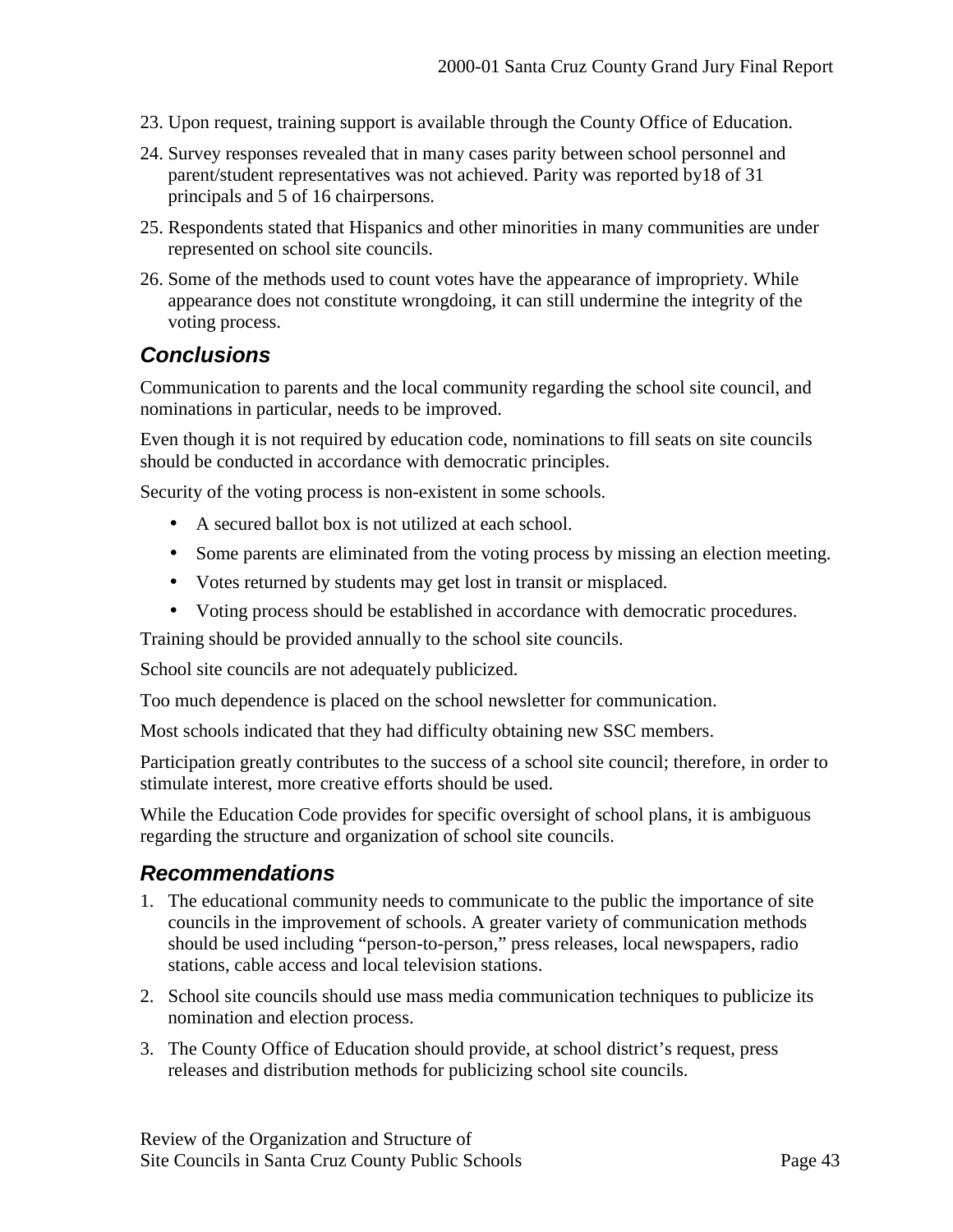- 4. Special emphasis in the nomination process should be communicated to Hispanic and other minority parents in the school's community to ensure fair demographic representation of student population on site councils.
- 5. School site councils should create nominating committees charged with seeking out new members and ensuring all parents gain knowledge about the school site council functions.
- 6. School site councils by-laws should clearly define and implement the nomination and election process for membership on the site council including a formal vote counting process.
- 7. School site councils should consider expanding voting opportunity via mail, phone, fax or e-mail.
- 8. A centralized training and follow-up program should be provided on a regular basis.
- 9. School administrators should become fully acquainted with all sections of the Education Code pertaining to school site councils.
- 10. Parents and community residents should be made aware of the great value provided by school site councils.
- 11. Schools need to ensure parity among school personnel and parent/student representatives in the composition of its school site council membership.
- 12. Schools need to improve representation in the school site council to reflect the demographic characteristics of the school population.

| <b>Entity</b>                              | <b>Recommendations</b> | <b>Respond Within</b> |  |
|--------------------------------------------|------------------------|-----------------------|--|
| Santa Cruz County Office of Education      | 3                      | 60 Days               |  |
| <b>Bonny Doon Union Elementary</b>         | 1, 2, 4, 7, 8, 11, 12  | 60 Days               |  |
| <b>Happy Valley Elementary</b>             | 1, 2, 4, 7, 8, 11, 12  | 60 Days               |  |
| Live Oak School District                   | 1, 2, 4, 7, 8, 11, 12  | 60 Days               |  |
| <b>Mountain Elementary</b>                 | 1, 2, 4, 7, 8, 11, 12  | 60 Days               |  |
| Pacific Elementary                         | 1, 2, 4, 7, 8, 11, 12  | 60 Days               |  |
| Pajaro Valley Unified School District      | 1, 2, 4, 7, 8, 11, 12  | 60 Days               |  |
| San Lorenzo Valley Unified School District | 1, 2, 4, 7, 8, 11, 12  | 60 Days               |  |
| Santa Cruz City School District            | 1, 2, 4, 7, 8, 11, 12  | 60 Days               |  |
| Scotts Valley Unified School District      | 1, 2, 4, 7, 8, 11, 12  | 60 Days               |  |
| Soquel Union Elementary School District    | 1, 2, 4, 7, 8, 11, 12  | 60 Days               |  |

### *Responses Required*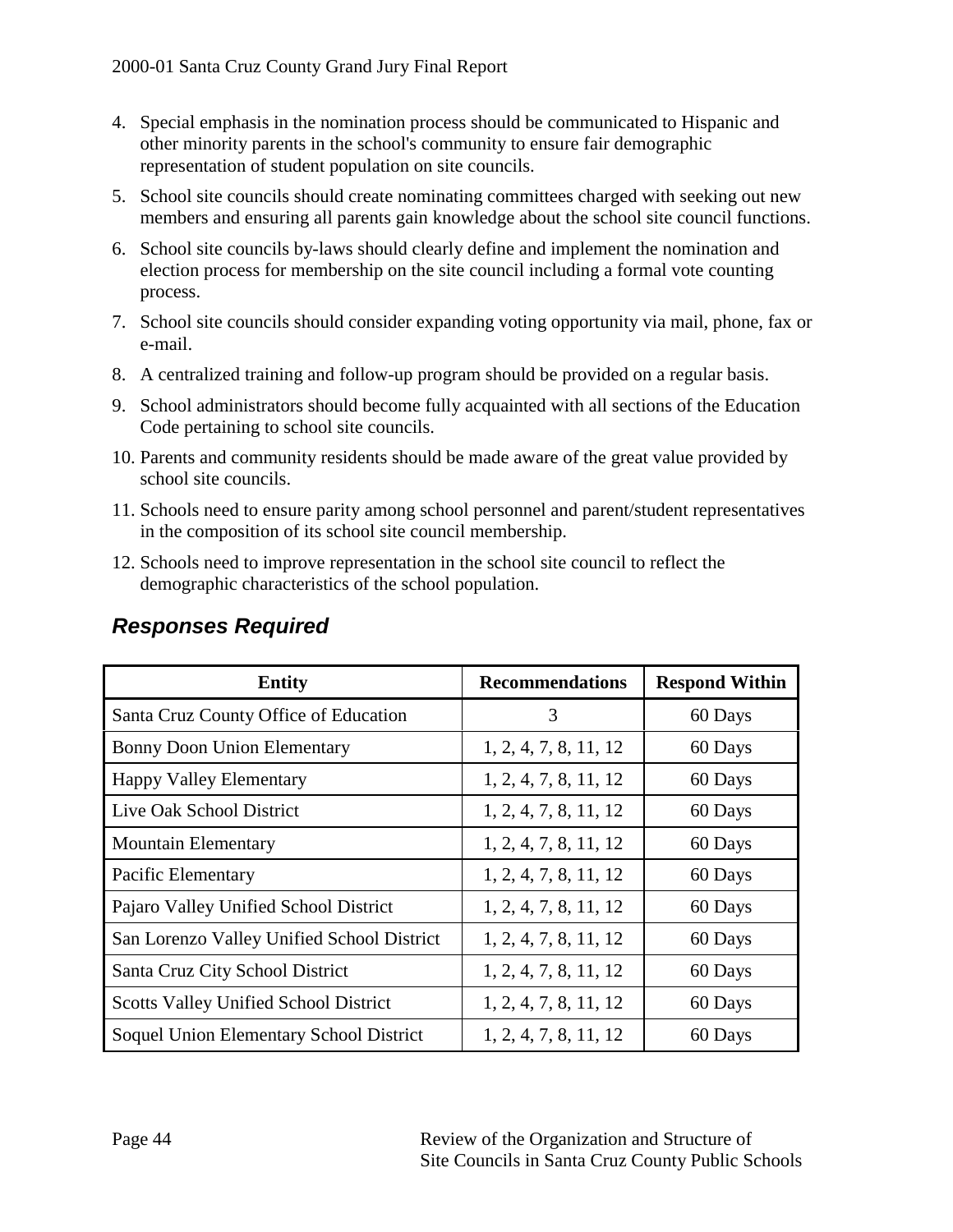# **Review of Educational Services Available to Homeless Children in Santa Cruz County Schools**

# *Background*

Problems concerning homeless individuals and families continue to have the attention of public schools, city governments, county government, health service agencies, religious groups, social agencies and others in Santa Cruz County. As the number of homeless increases so do the intensity and extensiveness of their problems.

According to the United Way survey, *Santa Cruz County Homeless 2000*, published in July 2000 it was estimated that over 8,558 persons experience homelessness in Santa Cruz in a given year. In 1990, the average number of homeless at any given time was 1,187; in 2000, the number had increased to 3,293. This figure is an increase of almost 200% in Santa Cruz County over the last decade. More than one half of the homeless adults interviewed in the United Way survey have children. Of those who have children, nearly two-thirds (63%) have more than one child, and nearly one-third (31%) have more than two children. It is also believed that due to privacy issues and the elusiveness of homeless individuals, the number of homeless youth in the County is undercounted. $<sup>1</sup>$ </sup>



**Average Number of Homeless in Santa Cruz County**

In a survey conducted by the Santa Cruz County Office of Education it was found that 1,907 children, 4.75% of the number of students enrolled in Santa Cruz County public schools, are homeless. Homeless children are living in shelters, doubled up with other families, in motels, on the beach, in transitional housing, in cars, tents or campers or are on their own.<sup>2</sup>

By law, they are entitled to have access to the same free appropriate public education provided to other children and youths. They are to be mainstreamed in the school environment and are to have an opportunity to meet the same performance standards as other students.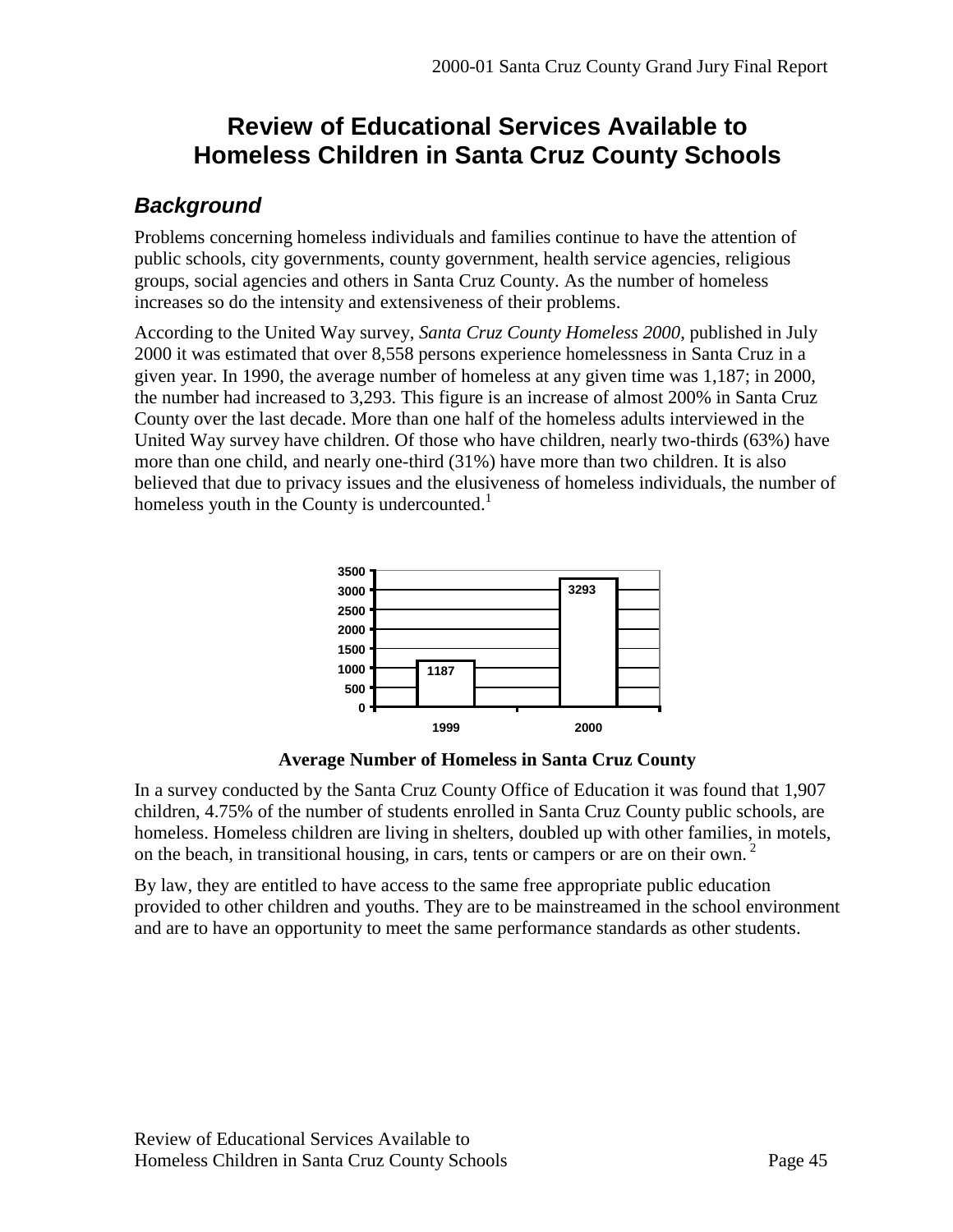# *Scope*

It was the task of the Grand Jury to review the public schools in Santa Cruz County to see if they were following laws pertaining to educating homeless children.

The investigation included the following:

- The publication entitled *Santa Cruz County Homeless 2000, Census and Needs Assessment Comprehensive Report* provided by the United Way of Santa Cruz was reviewed with a special emphasis on the needs of homeless children.
- Also reviewed was the publication entitled *Enrolling Students Living in Homeless Situations* published by the California Department of Education in 1999. It provided an overview of what can be done to help the children of homeless achieve the academic standards all children in California are expected to meet.
- The publication entitled *Homeless Education Program* which focused on homeless children in school and what teachers can do to help alleviate the problems they experience was reviewed.
- Interviews with the Coordinator of Student Support Services for the Santa Cruz County Office of Education, and the School Community Liaison and Secondary School Social Worker for Santa Cruz City School District.
- The City of Santa Cruz Homeless Issues Task Force Final Report was reviewed.
- The Santa Cruz County Office of Education's *School Survey About Homeless Children* was reviewed.

# *Findings*

1. Federal and State laws pertain directly to educating homeless children.

The California Education Code Section 48200 requires persons six to eighteen years of age to attend school. The Stewart B. McKinney Homeless Assistance Act (Public Law 100-77, subtitle VIIB, Education for Homeless Children and Youth, Section 721) sets forth the following policy:

- Each state educational agency shall ensure that homeless children have access to the same free, appropriate public education provided to other children and youths.
- States shall review and revise laws, practices, regulations, and policies such as compulsory residency requirements, which act as barriers to the enrollment, attendance, and success of homeless children and youths in schools.
- Homelessness alone should not be a sufficient reason to separate students from the mainstream school environment.
- Homeless children and youths should have access to education and other services that are needed to ensure they have an opportunity to meet the same challenging performance standards as other students.<sup>3</sup>
- 2. There is no distinction made in the county schools between students from residences and those who are homeless. All students are "mainstreamed" in schools in Santa Cruz County. They are not identified as "homeless" to their peer group.<sup>4</sup>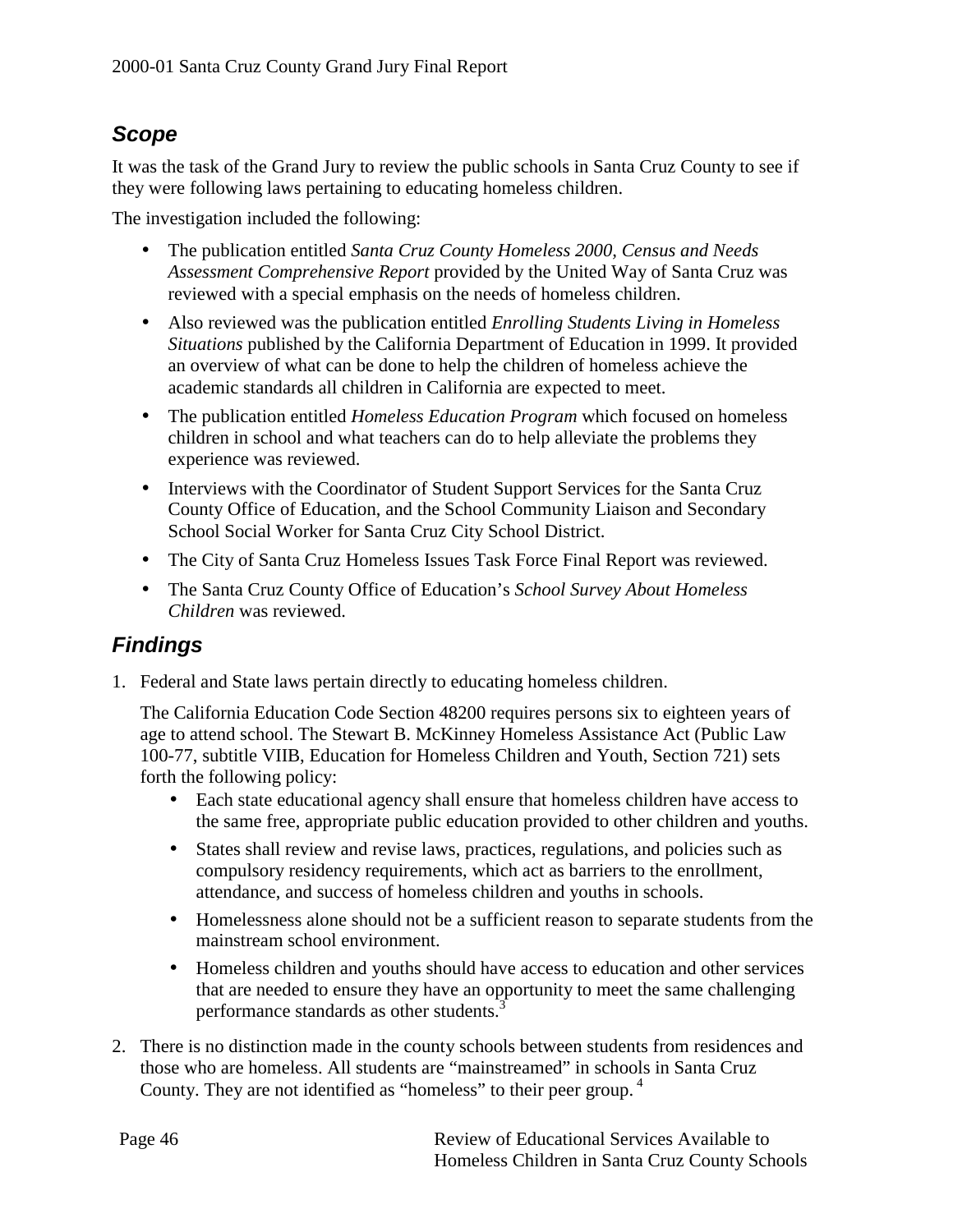- 3. Two schools in the County serve homeless youth. One is privately funded and the other is a community school operated by the County Office of Education, serving primarily homeless youth.
- 4. Homeless children have access to public schools in Santa Cruz County.
- 5. Homeless children receive a free public education in Santa Cruz County.
- 6. Homeless children have the opportunity and are expected to meet the same performance standards as other students.
- 7. When possible, the County Office of Education makes an in-take assessment of homeless children. They get background information on the family and the children. They find out what school they are attending and make contact with the teachers. Using Maslow's *Hierarchy of Needs*they determine which needs are being met and which are unfulfilled. This assessment is shared with the family while confidentiality is protected.<sup>4</sup>



**Maslow's Hierarchy of Needs**

- 8. Contact between the County Office of Education, Santa Cruz City School District and homeless children is made from direct referrals from various County agencies, counselors, teachers, and other school personnel. The liaison will go to where the homeless child is staying to make the initial contact.<sup>4</sup>
- 9. "Bridge to Success" is the name of the County Office of Education Homeless Program. Its policy is not to identify, stigmatize, segregate or otherwise alienate these children. The County Office of Education wants the children to remain anonymous; therefore, confidentiality is protected. Every effort is made not to single out homeless children.<sup>4</sup>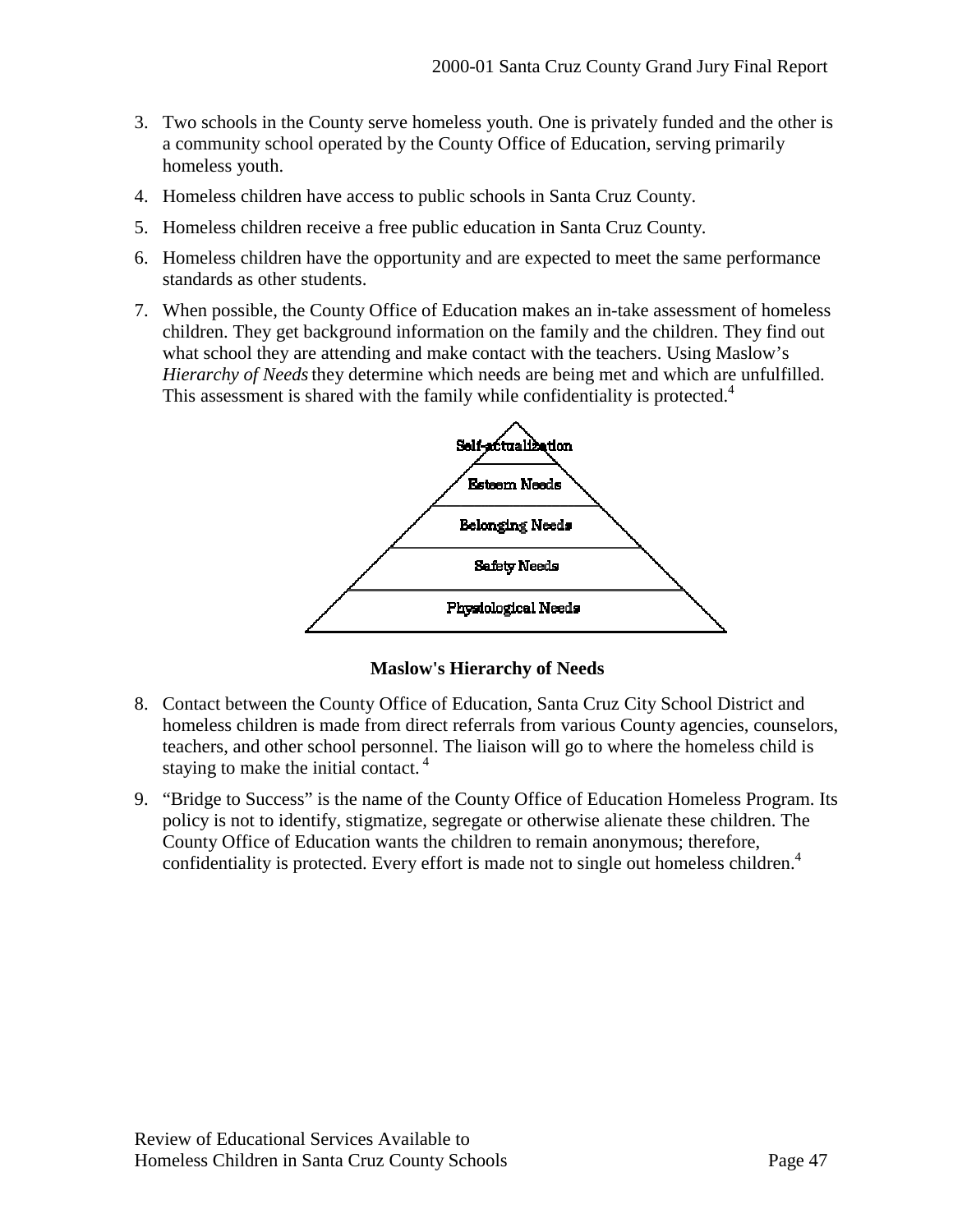- 10. The following services are offered to homeless children in Santa Cruz County<sup>4,5</sup>:
	- **One-on-one tutoring:** 16 UCSC students, recruited and trained by the County Office of Education, work as tutors.
	- **In-class academic support:** Tutors assist teachers as classroom aids up to three days a week at elementary schools. They assist the homeless children as well as other students in the class.
	- **Outreach and coordination of services:** They work with an extended network of child protective services, shelters, churches and other outreach agencies. There are over 150 agencies working with the homeless.
	- **Case management:** They keep rather extensive reports of the young people receiving direct services. They include outcomes, how they are doing in school, anecdotal notes, report cards and reports from tutors.
	- **Outreach to homeless runaway youth:** The County Office of Education coordinates a multi-disciplinary team to support youths living on the street. The team consists of a number of County agencies that provide services such as shelters, meals, substance abuse, counseling, and mental and medical care services.
	- **Counseling services:** They provide one-on-one, family, drug and alcohol and life skills counseling.
	- **Transportation:** The County Office of Education provides bus passes and linkages to other transportation services.
	- **Parent support:** The liaison person meets with parents initially and then in follow-up sessions.
	- **Staff development and heightening awareness presentations:** Seminars and workshops are presented to teachers, administrators and others outlining special needs of homeless children.
	- **Skills training:** Adolescent life skills coaching and peer support groups for homeless teens.
	- **Supplies:** The County Office of Education provides backpacks, shoes, school supplies and other materials necessary for success in school.
	- **Enrollment assistance:** Schools assist children with "Declarations of Residency" forms and permanent record retrieval.
	- **Medical and dental referral:** Children with health problems are referred by a school nurse for available medical services.
	- **Job placement:** Schools refer teenagers who are seeking work experience.
	- **Transferring schools:** Students transferring to different schools receive assistance.
- 11. Both the County Office of Education and the Santa Cruz City School District have solicited additional funds and materials from the community to augment the McKinney Grant.
- 12. The Santa Cruz County Office of Education was commended for running a "model" program by the National Coalition for Education for Homeless Children and Youth. They have also received commendation from the Federal Document of Promising Practices for Educating Homeless Youth.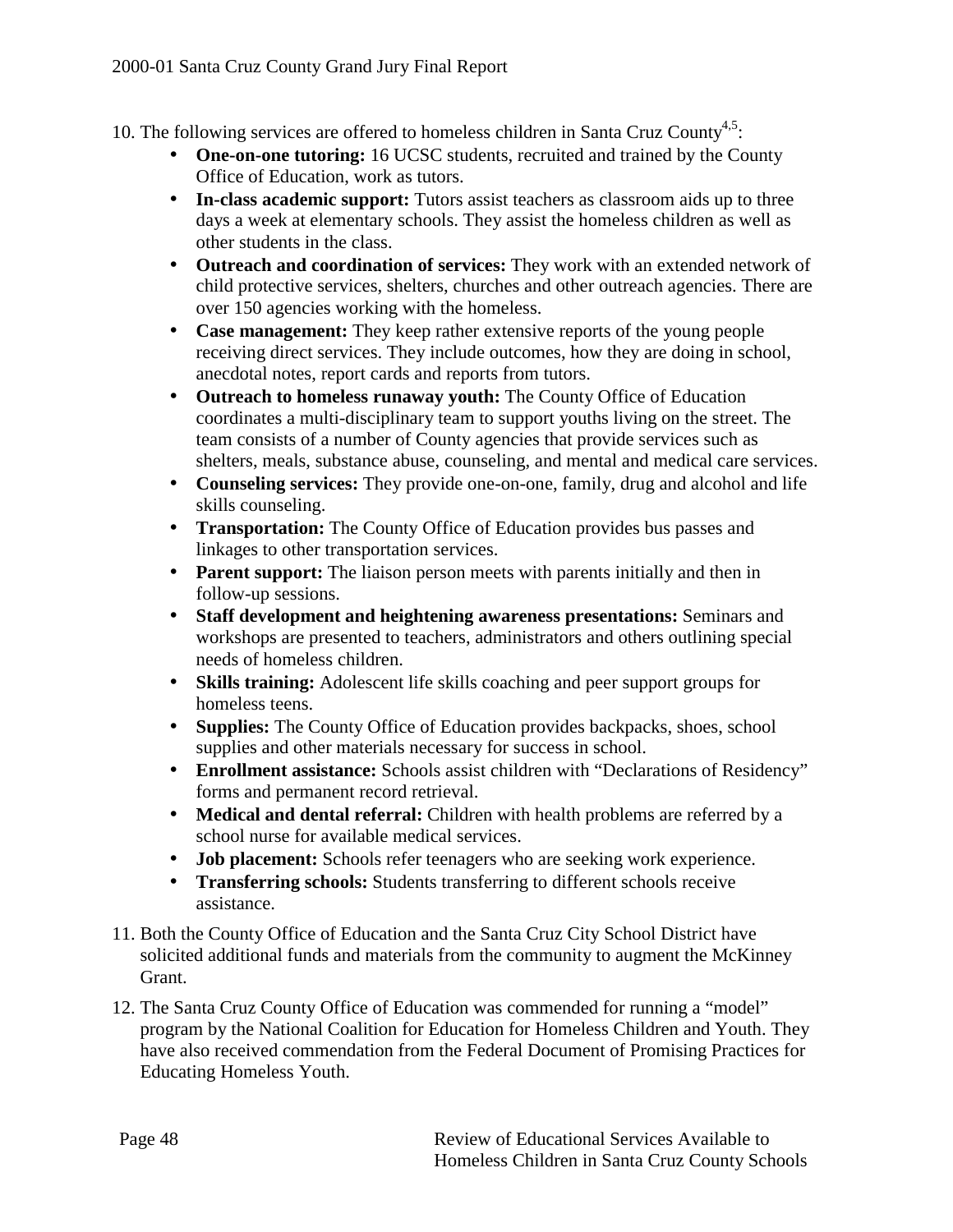- 13. The greatest challenge is "finding the children," was stated by Jo Ann Allen. If the parents do not enroll the children in school or if they are not referred by local homeless agencies, the children may never attend school. Children who need counseling often find it difficult to attend sessions. Further training is required for educators, administrators and staff to identify homeless children.
- 14. Funding for this homeless program has come in the form of a yearly grant from the Stewart B. McKinney Homeless Assistance Act. It is a federal program that provides "seed" money for lead agencies around the country to set up homeless education programs. As with other "seed" money grants, it is designed to get successful programs started that will eventually develop other sources of funding. Although the County Office of Education has received this grant for 12 years, it was uncertain the grant would continue. To ensure the flow of funds to Santa Cruz County, the County Office of Education recommended that the Santa Cruz City School District apply for the grant as the lead agency.
- 15. The McKinney Grant of \$150,000 per year was awarded in late October to the Santa Cruz City School District for a period of three years.

The Santa Cruz County Office of Education will continue to be involved in the program as a contractor. The expertise they have developed will still be available to all the public school districts in the County. The grant provides funds to employ an Educational Resource Coordinator.

- 16. The goal is to have all school districts in the County set up their own programs. The increasing numbers of homeless children have been a factor in this decentralization of leadership.
- 17. The Santa Cruz City School District is now the lead agency with the County Office of Education serving as a contractor. Santa Cruz City School District has hired a new program administrator who works closely with the homeless liaison from the County Office of Education.
- 18. The County Office of Education is still working with all schools districts in the county in improving enrollment procedures, providing bus passes, maintaining a donation account, conducting their yearly homeless children survey and providing tutors.
- 19. Other School Districts are encouraged to set up their homeless education program to meet special needs of their own students.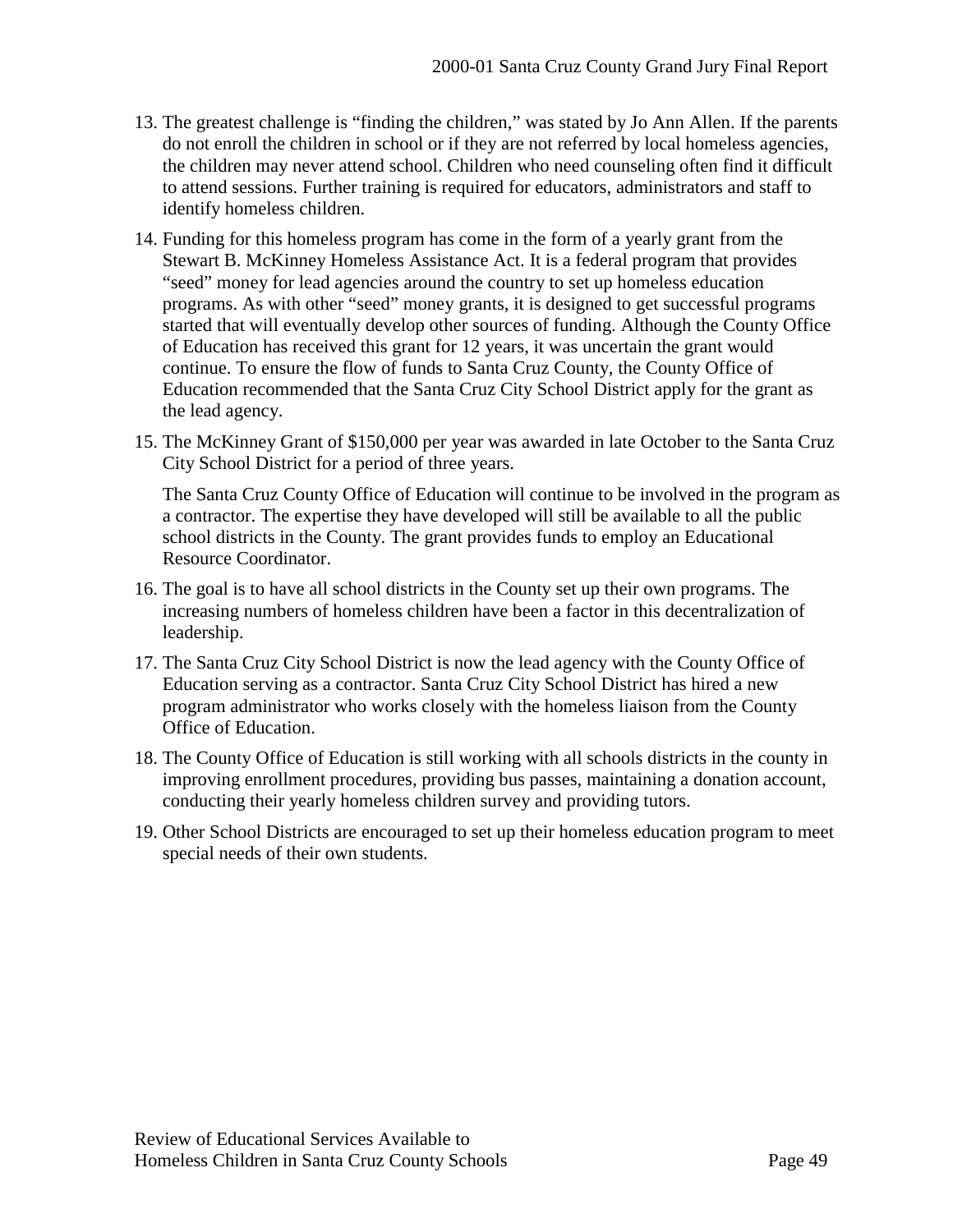#### *Conclusions*

The Santa Cruz County Office of Education has demonstrated leadership for developing a model Homeless K-12 Education Program in California. They have done an outstanding job of assisting homeless children in Santa Cruz County.

The Grand Jury applauds Jo Anne Allen for her work in developing this model program. After 12 years in the program, Ms. Allen has become the leading authority and local and national spokesperson on educating homeless children. Her enthusiasm, knowledge, and leadership have played a paramount role in the success of this program.

Community agencies helping homeless families in Santa Cruz County deserve credit for their financial and human services support for the County Office of Education and homeless children these last 12 years.

### *Recommendations*

- 1. It is recommended that each school district within the county maintain the same level and quality of support for homeless children as has been provided by the County Office of Education. It is further recommended that the spirit by which that office helped homeless children be carried over in the decentralization process.
- 2. Each school district should develop programs that will meet the challenges of identifying homeless children within their designated boundaries.
- 3. Each school district should develop a plan to meet the special counseling needs of homeless children.
- 4. Each school district should develop a training program that trains its component groups to identify homeless children and understand the special needs of these children.
- 5. Each school district should continue to protect the confidentiality of homeless children.
- 6. The County Office of Education should support the school districts within the county by training staff members and administrators in establishing their district homeless programs and making them successful.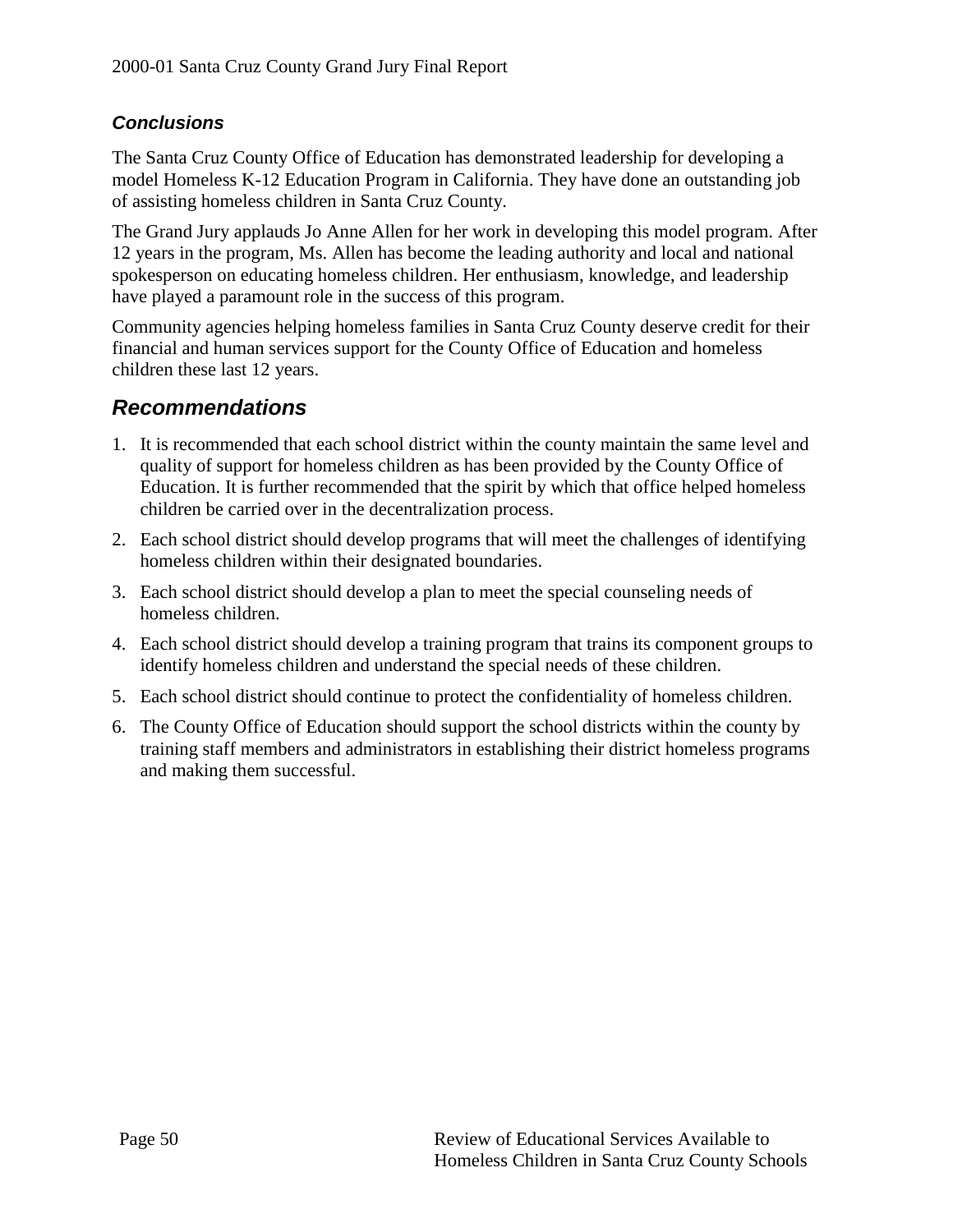| <b>Entity</b>                                | <b>Recommendations</b> | <b>Respond Within</b> |  |
|----------------------------------------------|------------------------|-----------------------|--|
| <b>Bonny Doon Union Elementary</b>           | $2 - 5$                | 60 Days               |  |
| <b>Happy Valley Elementary</b>               | $2 - 5$                | 60 Days               |  |
| Live Oak School District                     | $2 - 5$                | 60 Days               |  |
| <b>Mountain Elementary</b>                   | $2 - 5$                | 60 Days               |  |
| Pacific Elementary                           | $2 - 5$                | 60 Days               |  |
| Pajaro Valley Unified School District        | $2 - 5$                | 60 Days               |  |
| San Lorenzo Valley Unified School District   | $2 - 5$                | 60 Days               |  |
| Santa Cruz City School District              | $2 - 5$                | 60 Days               |  |
| <b>Scotts Valley Unified School District</b> | $2 - 5$                | 60 Days               |  |
| Soquel Union Elementary School District      | $2 - 5$                | 60 Days               |  |
| County Office of Education                   | 6                      | 60 Days               |  |

### *Response Required*

#### Sources:

- <sup>1</sup> *Santa Cruz County Homeless 2000*, Census and Needs Assessment Comprehensive Report, United Way sponsor, Survey conducted by Applied Survey Research, July 2000.<br><sup>2</sup> *School Survey about Homeless Children* prepared by the Santa Cruz County Office of Education and
- distributed to schools within Santa Cruz County, March 2000. <sup>3</sup> *Enrolling Students Living in Homeless Situations*, California Department of Education, Sacramento,
- CA, 1999. <sup>4</sup> Interview with Jo Ann Allen, Coordinator of Student Support Services, Santa Cruz County Office of
- Education, October 18, 2000.
- 5 Interview with Vicki Downing, School Community Liaison for the Santa Cruz City School District and Patricia Schroeder, Secondary School Social Worker, April 3, 2001.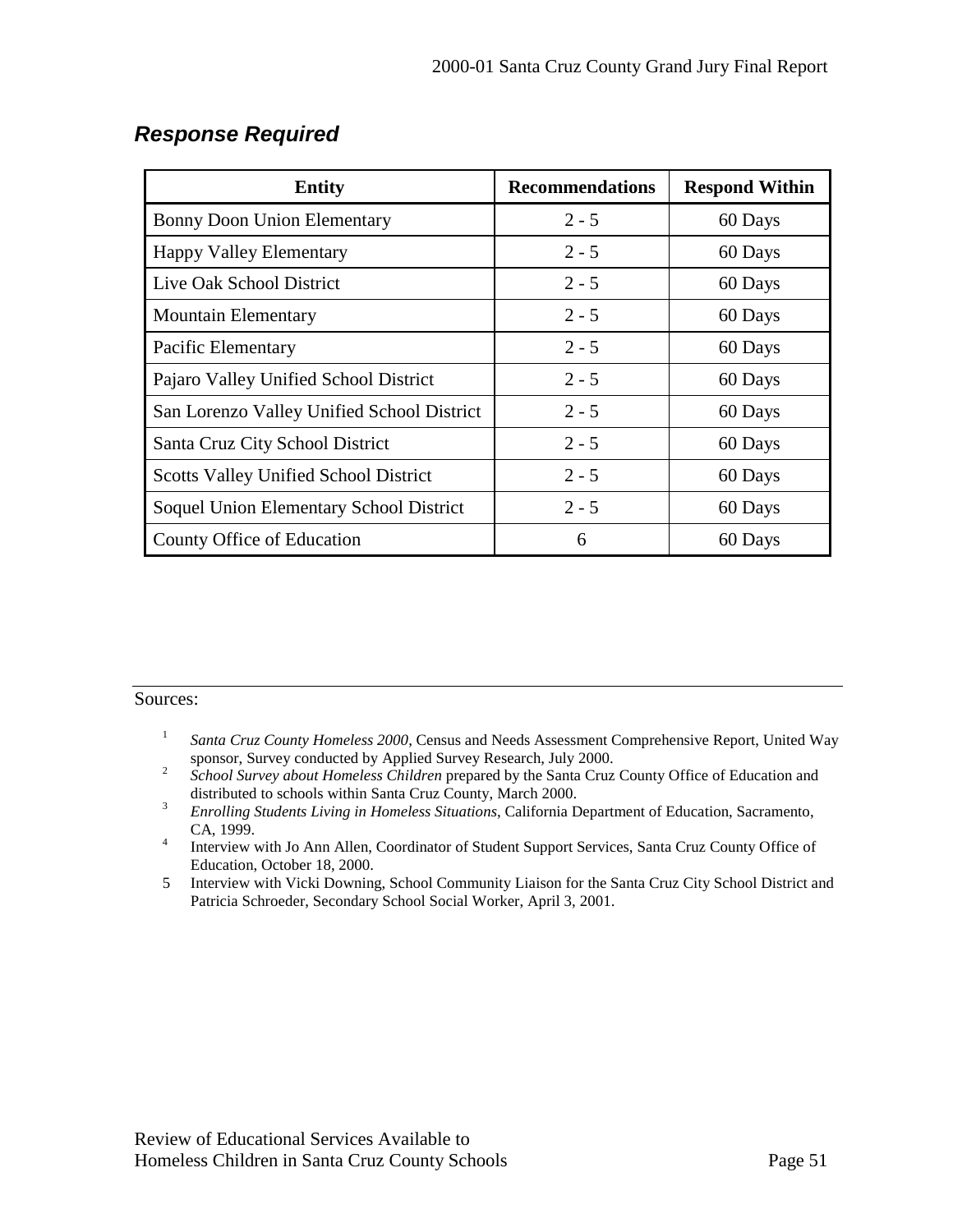This page intentionally left blank.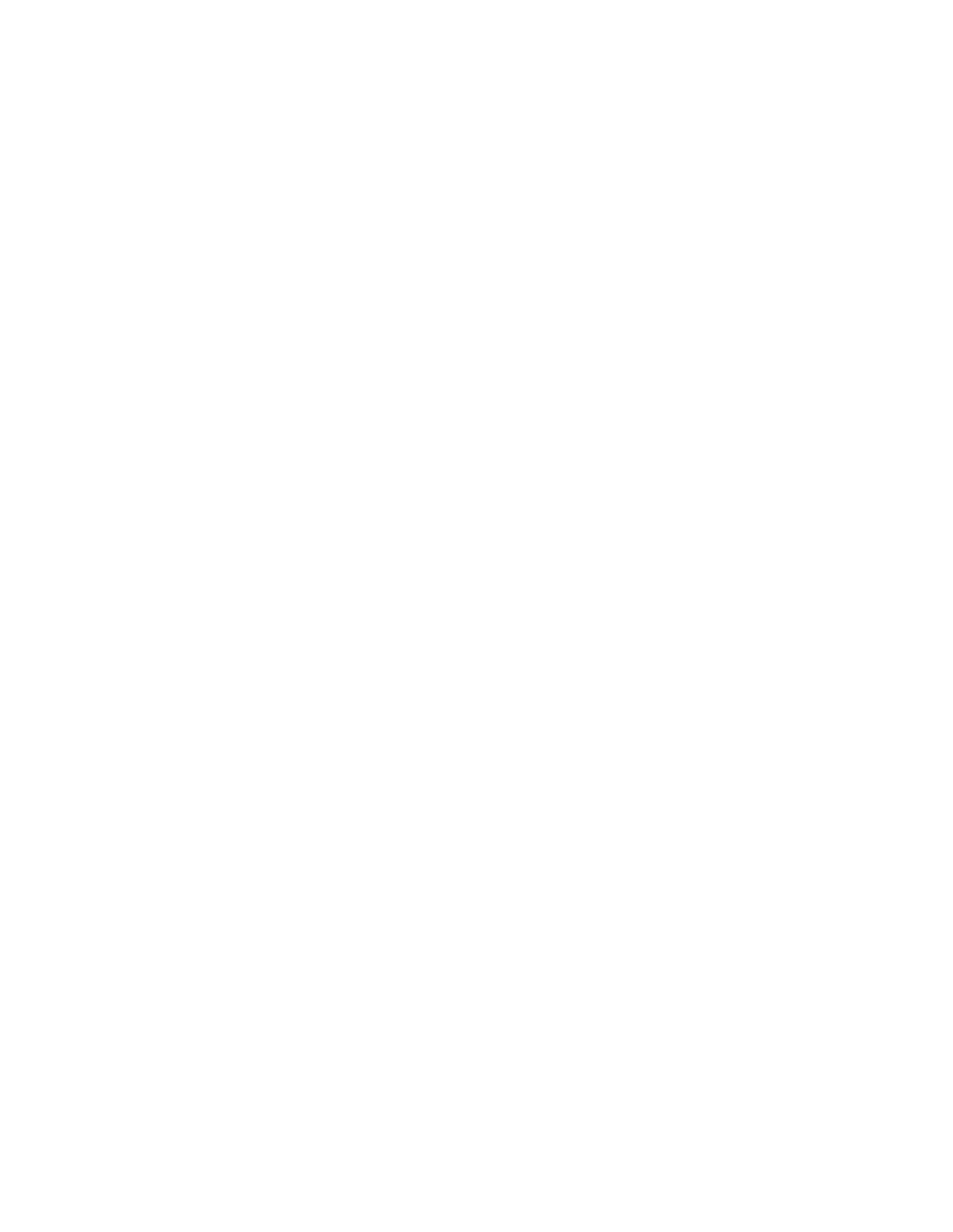

# **County of Santa Cruz**

Health and Human Services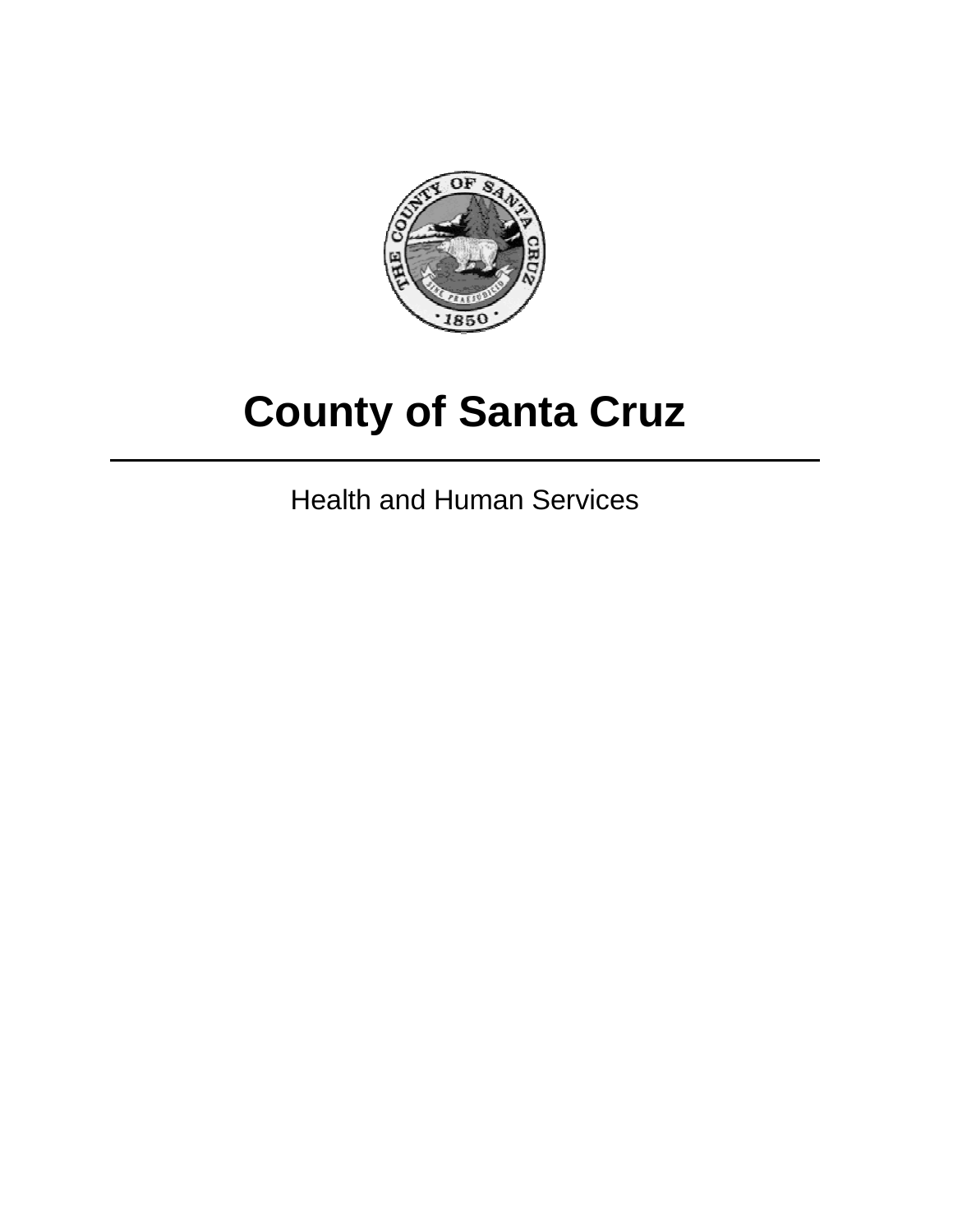# **Review of Health Care Services for Low-Income Families in Santa Cruz County**

# *Background*

Under state law, county government is responsible for providing medical care for indigent residents. The extent of this responsibility has never been set forth in precise terms by the state legislature.

In recent years, the cost of medical care has soared far above the Consumer Price Index. In response, federal and state governments have enacted a profusion of categorical health programs that have an impact on county governments. Categorical health programs target defined classes of vulnerable people, specific health conditions and diseases. Among the groups affected are poor individuals and families, the disabled and the aged. These programs have had the effect of providing significant financial assistance to county governments, which lack a tax base of sufficient size to meet the rising cost of health care for indigent persons.

County matching funds for categorical programs range from fifteen to twenty percent of total costs. County government is mandated to operate these programs in conformity with state and federal regulations.

Medicaid accompanied the passage of Medicare in the mid-sixties. At state option, these programs provide significant federal assistance for the care of indigent families and individuals. The larger, more populous states, like California, jumped at the opportunity permitted in the law to provide extremely comprehensive benefits to eligible welfare families. This state also availed itself of the option to extend benefits to poor families not receiving public assistance, but still too poor to afford to pay for medical care or insurance coverage.

Over the ensuing years Medicaid has grown far beyond early projections to become a multibillion dollar national subsidy to the states and counties for the provision of medical services to indigent persons. It is, by far, the largest of categorical health programs.

Experience with Medi-Cal, however, has made clear that the potential benefits of health insurance coverage evaporate without access to a reliable source of high quality health care. Places where poor people reside are usually devoid of the health care resources necessary for quality care. Most private providers are not willing to accord equal access in their practices to Medi-Cal patients nor make adaptations to the cultural and language diversity of ethnic minorities that are so crucial to beneficial treatment outcomes.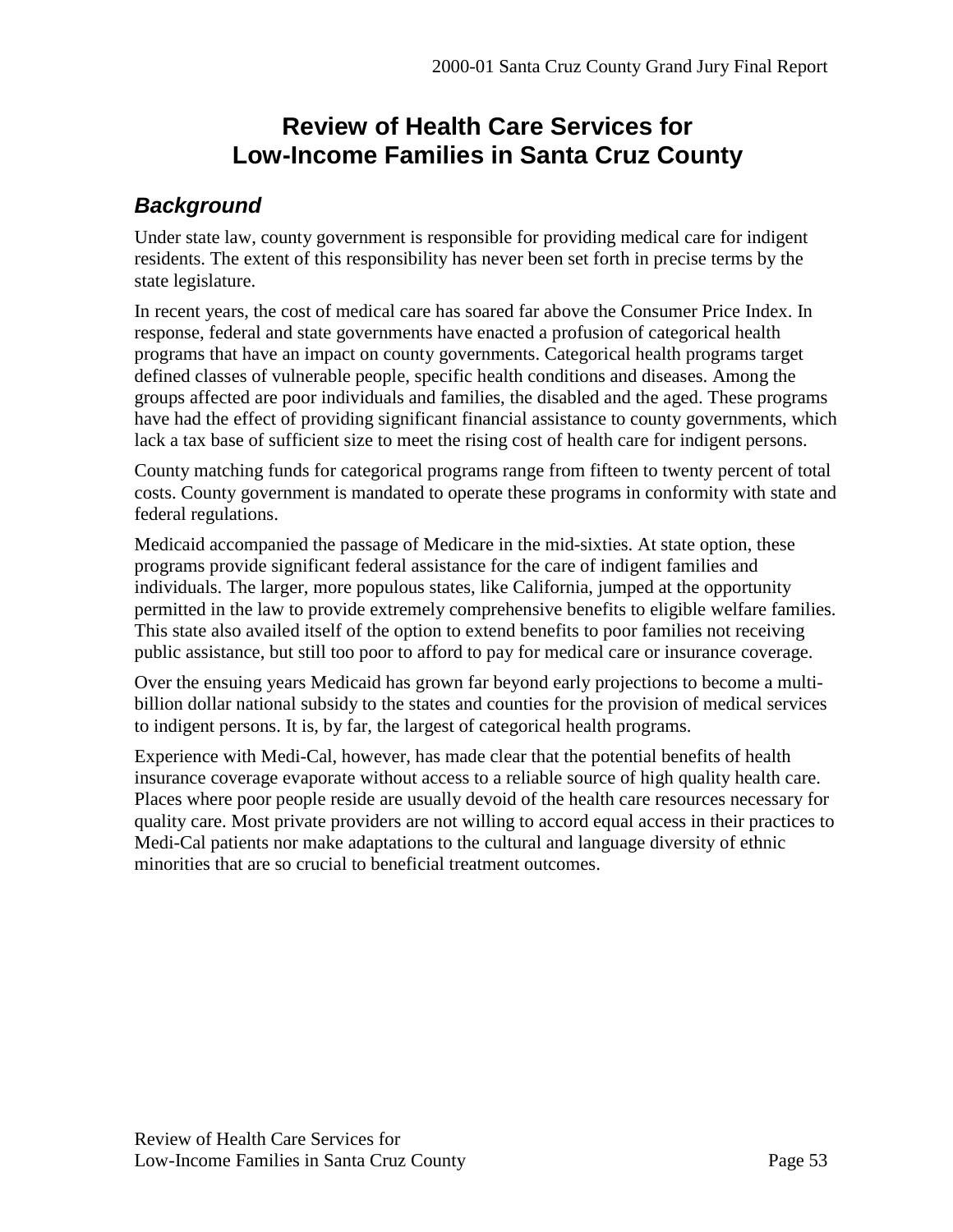A categorical approach to people with a variety of health care needs has produced tangible health benefits but also an accumulation of regulations with two notable drawbacks

- Eligibility standards and processes are confusing both to experienced health professionals and the people these programs are intended to reach. Lengthy and intrusive application procedures act as a disincentive to seek help, especially for some Hispanic families who have learned to be wary of any official inquiry which might adversely affect their immigration status.
- Fragmentation of services at the local level has disrupted the building of a cohesive service delivery system responsive to the needs of the entire family. Individuals in the same family may each be eligible for several types of health service delivered at different times and locations. Families who rely on these programs have real difficulty understanding and coping with this fragmented and disorderly way of delivering health services.

When a need for medical attention arises in an uninsured family, they tend to rely on the emergency room of local hospitals or on public clinics for their care. The pattern of this care is episodic and lacking in both continuity and ongoing family health supervision. Poor living conditions make them much more vulnerable to sickness and injury. Delay in seeking medical attention due to lack of health insurance leads to increase in the number of high cost admissions to hospitals, longer hospital stays and more severe disability. These unpaid medical costs place a significant financial burden on both providers and taxpayers who underwrite the care of uninsured families ineligible for public programs.

# *Scope*

This review concentrates on major obstacles built into the system that impede access to essential health care for low-income working families in Santa Cruz County. The review covers the full range of health care services, the providers involved in the delivery of these services, the program elements of those provider organizations and categorical programs which are relevant to their health needs. Providers covered in this review are well aware of deficiencies in services that prevail for uninsured families but are powerless to resolve them without outside assistance. The focus on low-income families omitted many other functions of providers; the report should not be considered an in-depth evaluation of any of the organizations reviewed.

Several questions recurred in the course of the review:

- Is there any way to help vulnerable low-income working families obtain and keep health insurance coverage at a cost within their limited means?
- Can eligibility be simplified and extended for longer periods of time, for example, a full year?
- Can categorical programs be consolidated and placed under local administrative control in order to divert administrative expense to expand medical services?
- Can the service delivery system be redesigned to make the entire family the basic target in organizing services?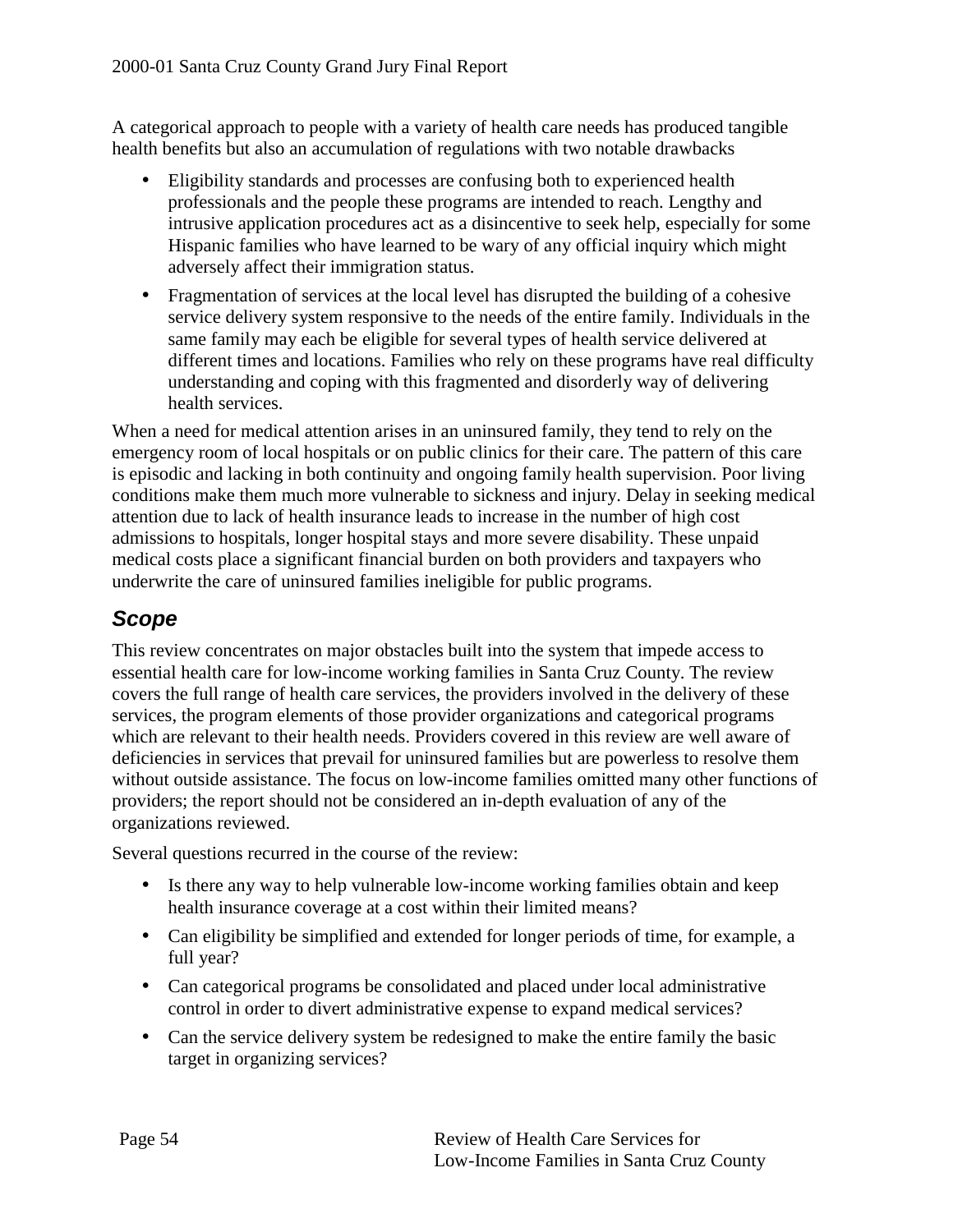# **Elements of the Review**

- A. Range of services included health education and organized programs of prevention, primary ambulatory care, referrals to specialists, hospitalization, mental health and substance abuse services, dental care, and services to homeless families. Environmental Health, the Emergency Medical Services System, substance abuse programs for youth, and the Regional Center for Developmental Disabilities were not included in this review.
- B. Program reviews include the following:
	- Interviews and printed materials provided
	- Eligibility requirements
	- Outreach
	- Range and description of services
	- Case loads and types
	- Utilization data
	- Annual budget, funding sources and financial analysis
	- Staffing patterns
	- Cultural adaptations
	- Case management and referrals
	- Ouality assurance reports and statistics
- C. Health service providers to families include the following:
	- Santa Cruz County Health Services Agency
	- Division of Public Health, County Clinics, Medi-Cruz,
	- Division of Mental Health and Alcohol and Drug Abuse
	- Central Coast Alliance for Health
	- Santa Cruz Coalition for Health Care Outreach,
	- Local hospitals
	- Clinics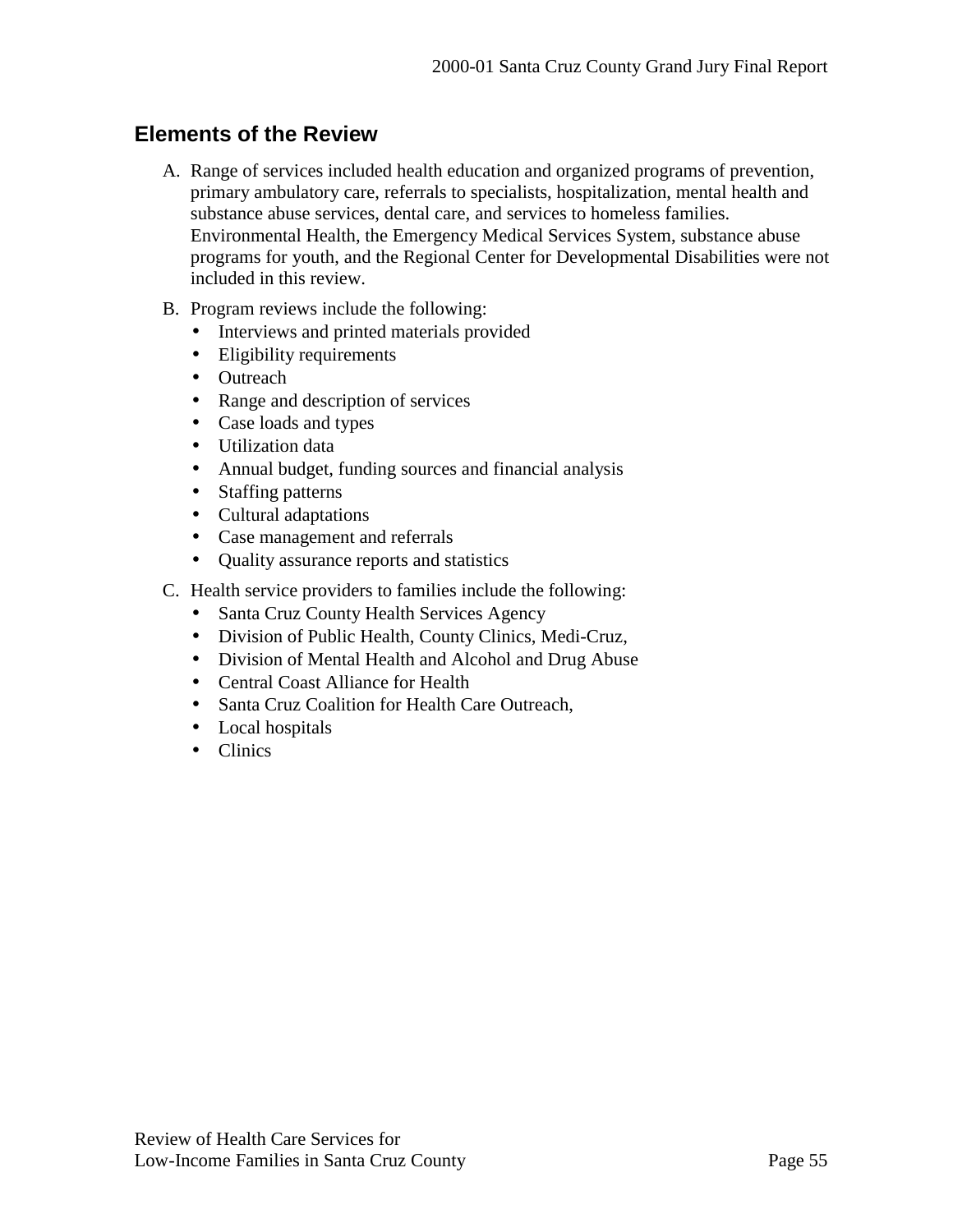- D. Categorical Programs for Families include programs that deal exclusively with a defined class of beneficiaries (e.g. women and children), a specific health condition (e.g. pregnancy) or disease (e.g. diabetes)
	- Medi-Cal
		- @ for pregnant women
		- @ for minor consent
		- @ transition program
		- @ for *seventy* other eligibility categories
	- AIM Access for Mothers and Infants
	- CHIP Children's Health Insurance Program
	- Healthy Families (Ineligible for Medi-Cal)
	- MRMIB Major Risk Medical Insurance Board–Administration of Healthy Families CHIP
	- California Kids Ages 2-18, undocumented-ineligible for Medi-Cal or Healthy Families
	- PACT Family Planning Access to Care Treatment
	- CCS California Children's Service Potentially Crippling Diseases
	- CHPD Childhood Health and Prevention of Disability
	- PAC Advantage Health Plan for Small Employers
	- Anti-Smoking Initiative (Proposition 10)
	- Proposition 36 Diversion of drug abuse offenders from incarceration to community treatment programs
	- CARE/HIPP Health Insurance Premium Payment Individual and Family Insurance HIV Positive Persons (Human Immunodeficiency Virus)
	- CHIP California Health Care for Indigent Persons @ Medi-Cruz – County residents without health insurance coverage
	- WIC Women's and Infant Care, Prenatal Care, Infant Care Food Program
	- MCAH Maternal Child & Adolescent Health
	- AFLP Adolescent Family Life Program
	- CPSP Comprehensive Peri-natal Services Program
	- POE Peri-natal Outreach and Education Program
	- MVIP Medical Vulnerable Infant Program
	- HRIP High Risk Infant Program
	- EPSDT Early Periodic Screening Diagnosis and Treatment (Medi-Cal )
	- MFCI Mother Friendly Childbirth Initiative
	- HEAD START Health Care Requirements
	- Health Services for Migrant Farm Workers and Families
	- BCEDP Breast Cancer Early Detection Program
	- HIV Screen and Health Service Programs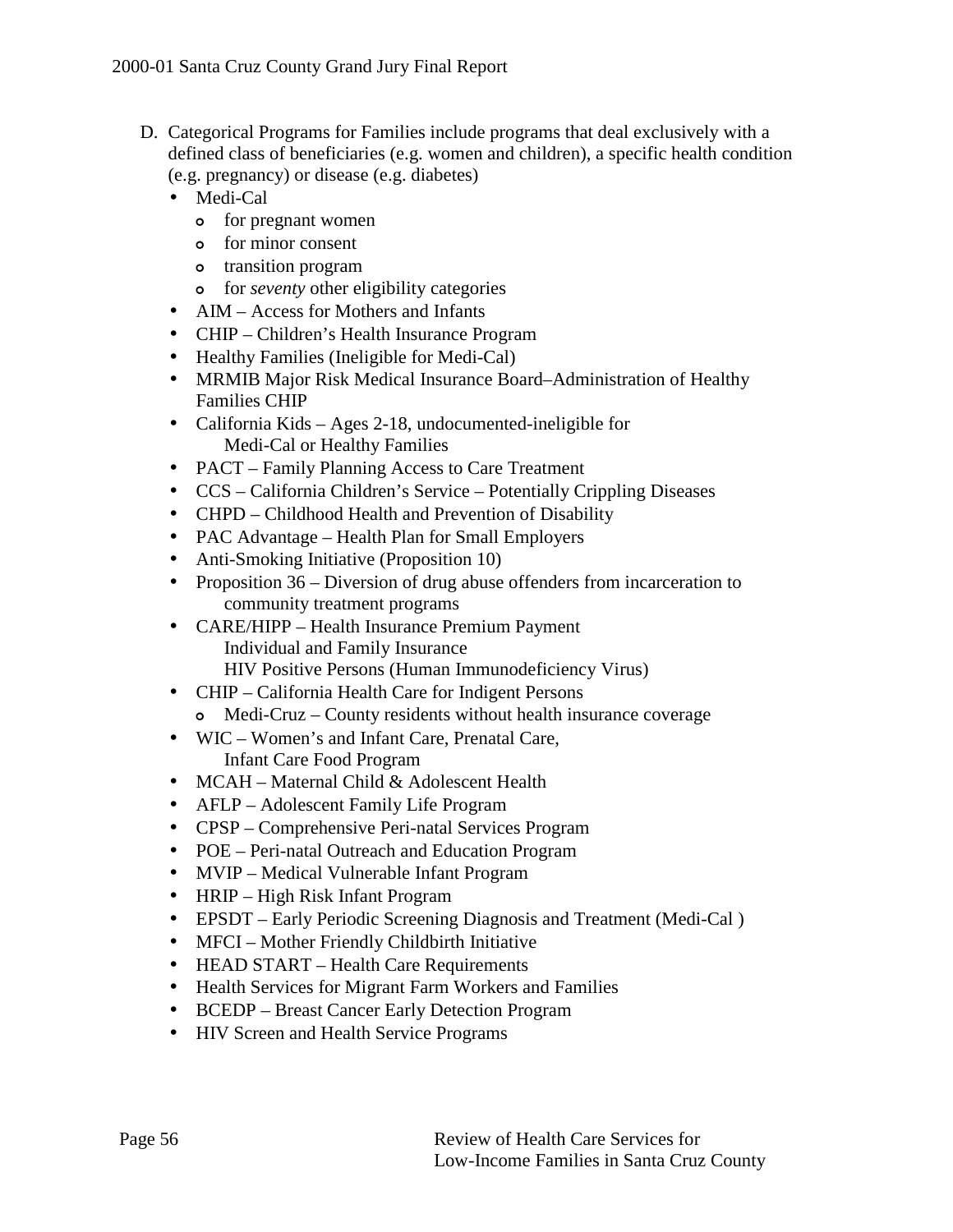# *Findings*

The following organizations are responsible for health care services in the county.

- 1. Health Services Agency Page 57
- 2. Division of Public Health Page 61 County Clinics – Page 64
- 3. Division of Mental Health and Alcohol and Drug Abuse Page 65
- 4. Central Coast Alliance for Health– Page 67 Community Clinics – Page 71
- 5. Coalition for Health Care Outreach Page 70
- 6. Local Hospitals Page 72

# **Health Services Agency**

The Santa Cruz County Health Services Agency (HSA) is the lead agency responsible for a number of services provided directly to low-income persons or by contract with private health care providers and non-profit organizations. Other providers represent collaborative efforts funded from a mixture of tax resources and philanthropic donations.

The responsibilities of the HSA include the following:

- Assessing the health status of county residents
- Managing the health planning process to meet the needs of the entire community
- Setting priorities to meet these needs and to serve as advocate for the poor, the disabled, the aged and the disenfranchised
- Assuring the active participation of health service providers, consumers of health services and advocates who display a special concern for one or another aspect of health care delivery
- Maximizing the impact of scarce public health resources, setting priorities, avoiding duplication and averting competition when it is counter-productive

Based on interviews with other providers, the HSA has the respect of community providers essential to carrying out its unique role. The HSA has been an effective advocate for fulfilling the needs of low-income families. It participates in every available categorical program targeted to the poor.

The HSA Comparison of Revenue Sources chart below depicts the ability of HSA to use limited county funds to leverage millions of dollars of outside funding for local programs. In addition, county professional staff has successfully competed for a number of demonstration projects awarded for the purpose of testing innovative approaches to people with special and difficult health problems.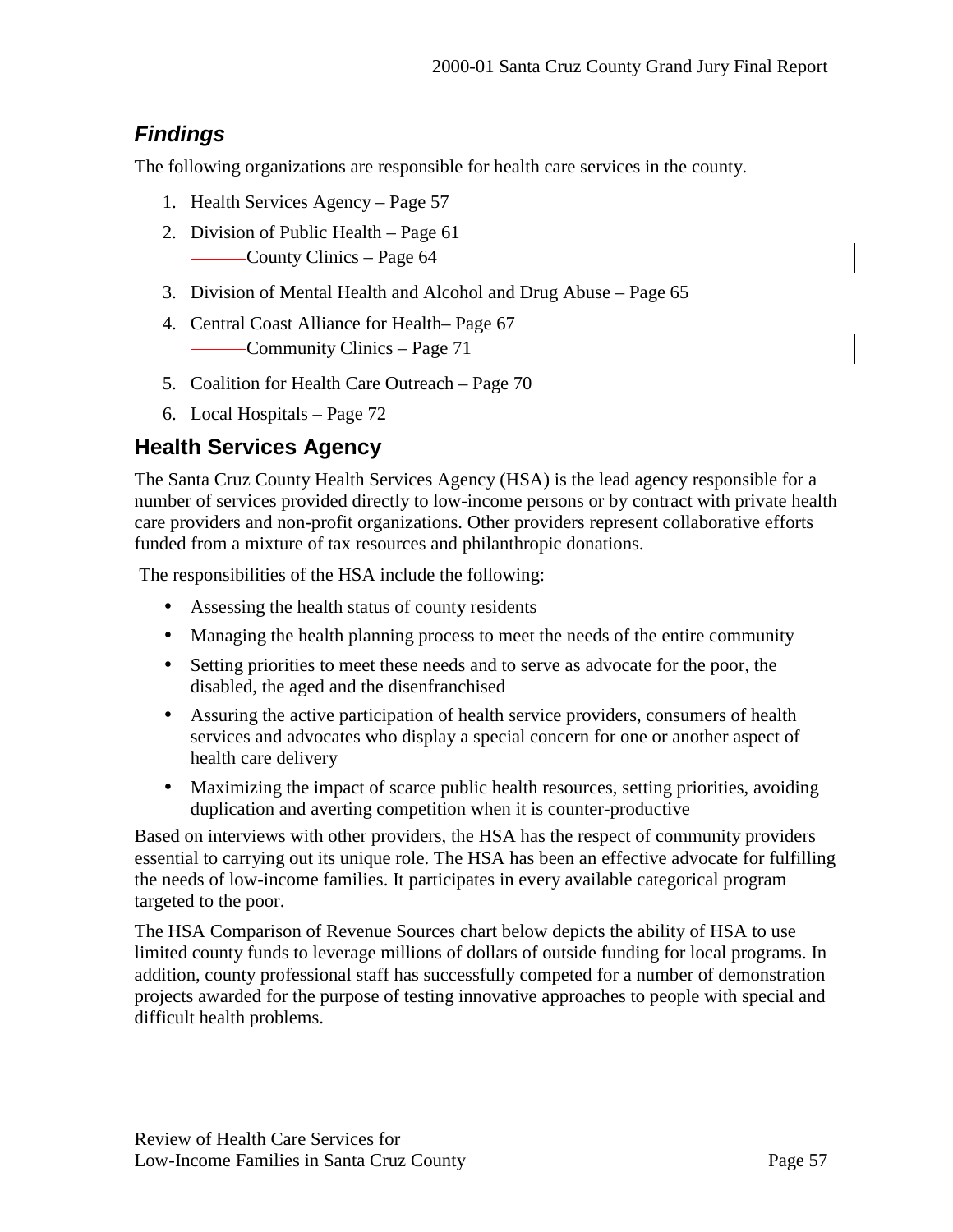The HSA employs an experienced, high caliber staff open to innovation, collaboration and committed to public service. Efforts are made to accommodate diversity in language and culture. Bilingual capability in English and Spanish exists in all clinic locations by staff members at every level. County facilities are located and professional staff are deployed to



#### **Health Services Agency Comparison of Revenue Sources (in millions \$)**

areas where low-income people reside.

HSA is engaged with other public agencies that serve individuals in need of health services support. Examples include public schools in low-income areas, probation, welfare, homeless shelters, child protective services and all county-operated detention facilities.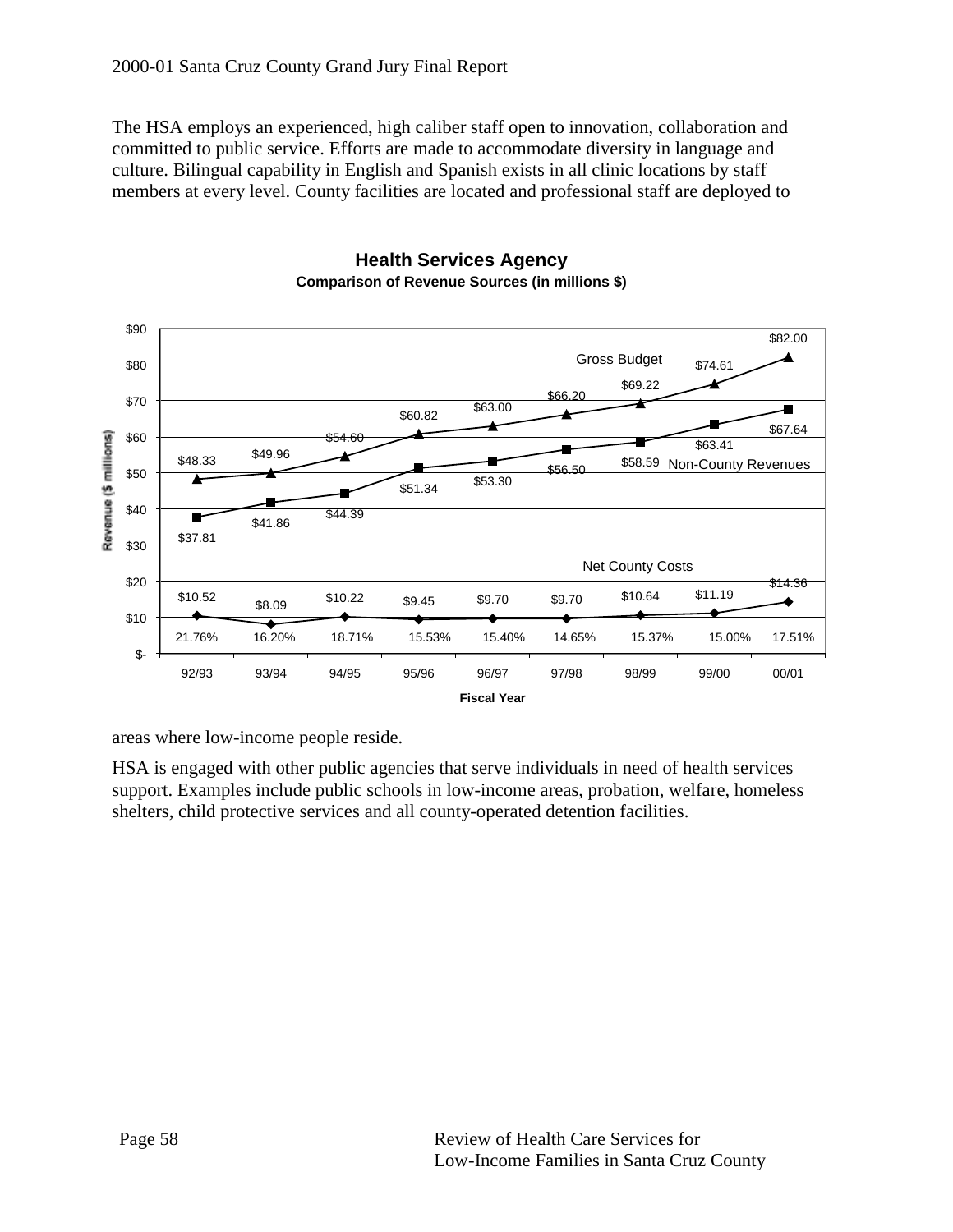HSA is an active member of the Coalition for Health Care Outreach, a group of public and voluntary health and social service agencies. HSA staff assists the Coalition in the following ways:

- Identifying and enrolling families eligible for Medi-Cal and other tax-supported health programs
- Obtaining federal reimbursements for outreach activities which qualify for financial support
- Assessing unmet needs experienced by coalition members
- Participating in coordinated planning efforts to attract new health resources to fill gaps in services
- Preparing grant applications to both private and public agencies
- Providing technical assistance in case management techniques and in making and receiving referrals
- Assisting in the training non-professional outreach staff

The Director of HSA sits on the Medical Managed Care Commission that governs the countyoperated prepaid plan in Santa Cruz County, the Central Coast Alliance for Health. This position helps her to design performance criteria for county contracts with private providers and to track legislative proposals affecting uninsured families.

HSA is currently upgrading its Medical Information Management System (MIMS), to comply with a recent federal initiative HIPPA (Health Insurance Privacy and Portability Act). This legislation is intended to protect information on the health status of insured persons and facilitate the portability of health insurance coverage. Compliance is required by April 2002 as a condition of qualification for federal program reimbursements to providers in all taxsupported health programs. The goals of the new MIMS are as follows:

- Improve fiscal management of county-operated programs and increase the rate of revenue recovery from third party sources
- Modify the determination of eligibility and integrate clinical services to make them more user-friendly and clinically effective
- Facilitate evaluation of professional performance and measure outcomes of treatment
- Assess specific health problems in the community by utilizing pertinent data from the recent census and special survey results to refine long term health planning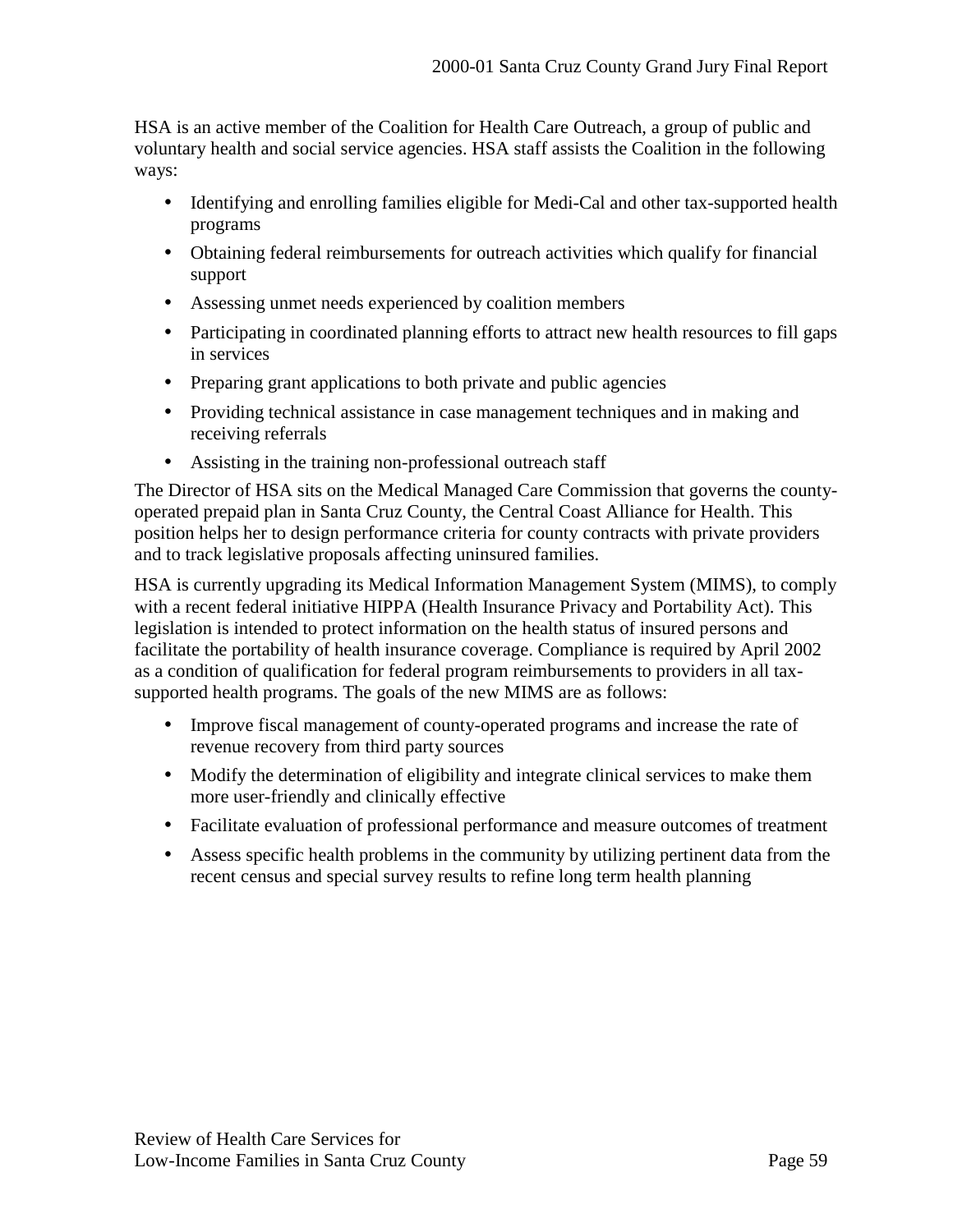The HSA is making every effort to meet its obligations to low-income persons despite the complexities of health care financing The HSA Director is acutely aware of unmet needs in Santa Cruz County that impact low-income families, These include the following:

- Lack of access to health care services for working families without health insurance
- Lack of dental treatment resources, especially for children, including many of those with Medi-Cal eligibility
- Lack of primary mental health care services for families and children
- Lack of sufficient resources to accommodate pregnant adolescents who need intensive peri-natal care
- Lack of evening hours at county clinics to accommodate working people

A recent report to the Board of Supervisors by the HSA, entitled *Report on the Uninsured and Access to Health Care,* is especially pertinent to those in a position to shape health care in the public arena. The report may be obtained on request from the Health Services Agency or at http://www.santacruzhealth.org/pdf/Uninsured\_Access\_Rpt.pdf.

Physician recruitment efforts demonstrate serious competition from Bay Area Counties and Monterey County. Monterey County has placed physicians in county service into the Public Employment Retirement System (PERS), whose strong benefits have proven attractive. Skilled nurses are in short supply. Local hospitals and long term care facilities are offering higher salaries than the county.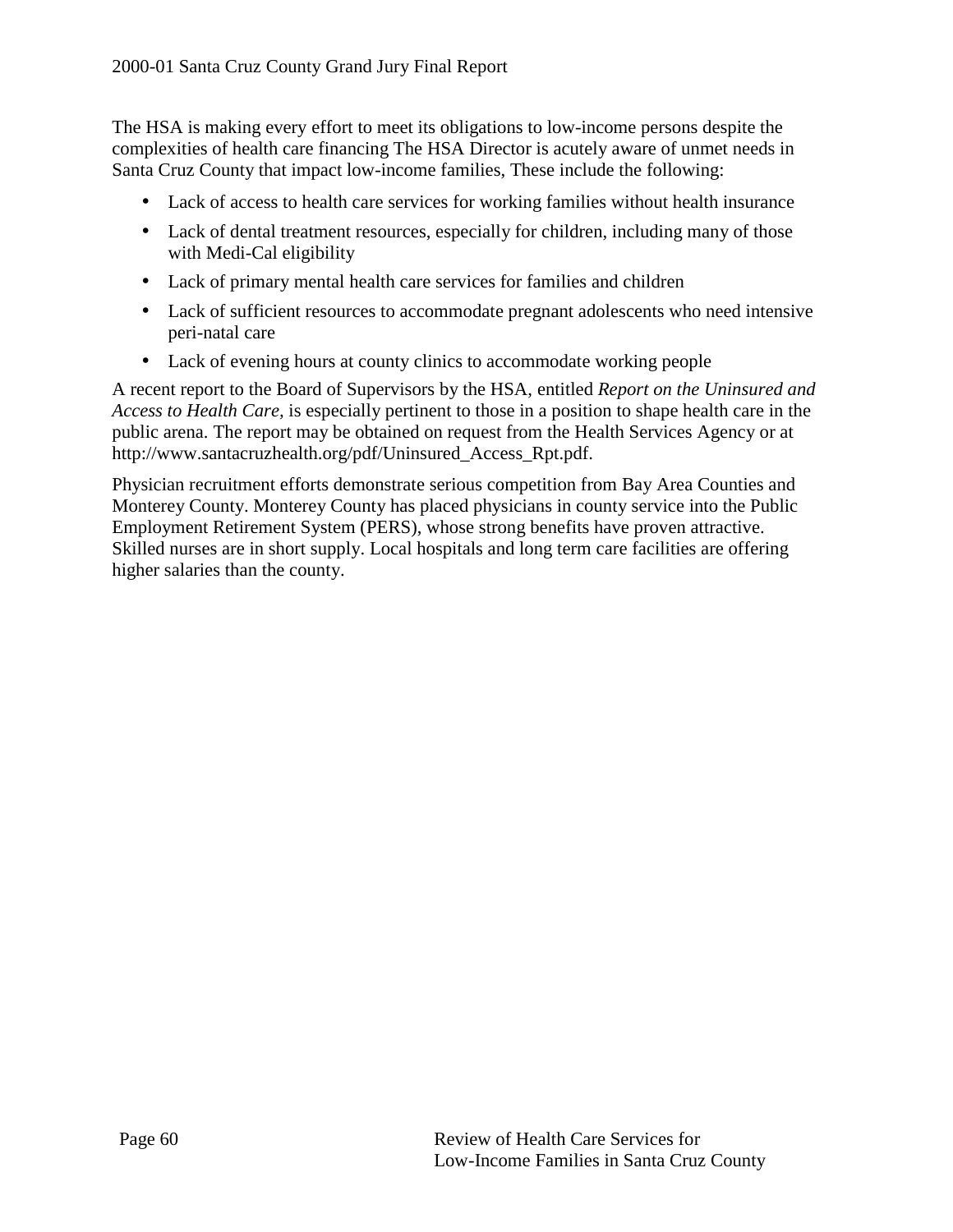# **Division of Public Health**

The Division of Public Health is organized and operated to assure the integration of public health and preventive measures into primary clinical care. The Health Officer and the Director of Public Health Nursing are responsible for all programs in this **divisionDivision** that deal with low-income families. These range over a broad spectrum and include

- Communicable disease control and immunizations
- Peri-natal care for adolescents and other high risk mothers and infants
- Health education and nutrition
- Case finding, referral and outreach, concentrated on low-income families
- Case management for difficult or chronic health problems
- Family planning
- Education and control of sexually transmitted diseases
- Care for high-risk infants and preschool children
- Health services for families who are homeless
- Intensive case finding and health care for AIDS and TB patients

The California Department of Health considers the programs in Santa Cruz dealing with AIDS to be an outstanding model for other counties.

Public health nurses are the mainstay of public health practice. Although assigned to categorical programs, these nurses engage in general practice and apply their skills wherever a need is encountered. Their motto is "take care of people instead of paper."

The public health nurses provide critical support to the clinicians who operate county clinics. They make visits to homes for the purpose of assuring that treatment instructions are understood and carried out and that follow-up appointments are kept. They also provide case management services for clients with difficult and recurring problems.

When an outbreak of infectious disease threatens, the nursing staff is mobilized to control its spread.

A special unit of the department, Homeless Persons Health Project, deals entirely with homeless families and individuals. It operates a clinic at a Santa Cruz shelter, but the nursing staff is frequently on the streets at other locations serving the homeless. This unit is a successful example of attracting funds for demonstration purposes. A recent assessment of this program by federal evaluators drew praise and a conclusion that it should serve as a model for other county public health jurisdictions.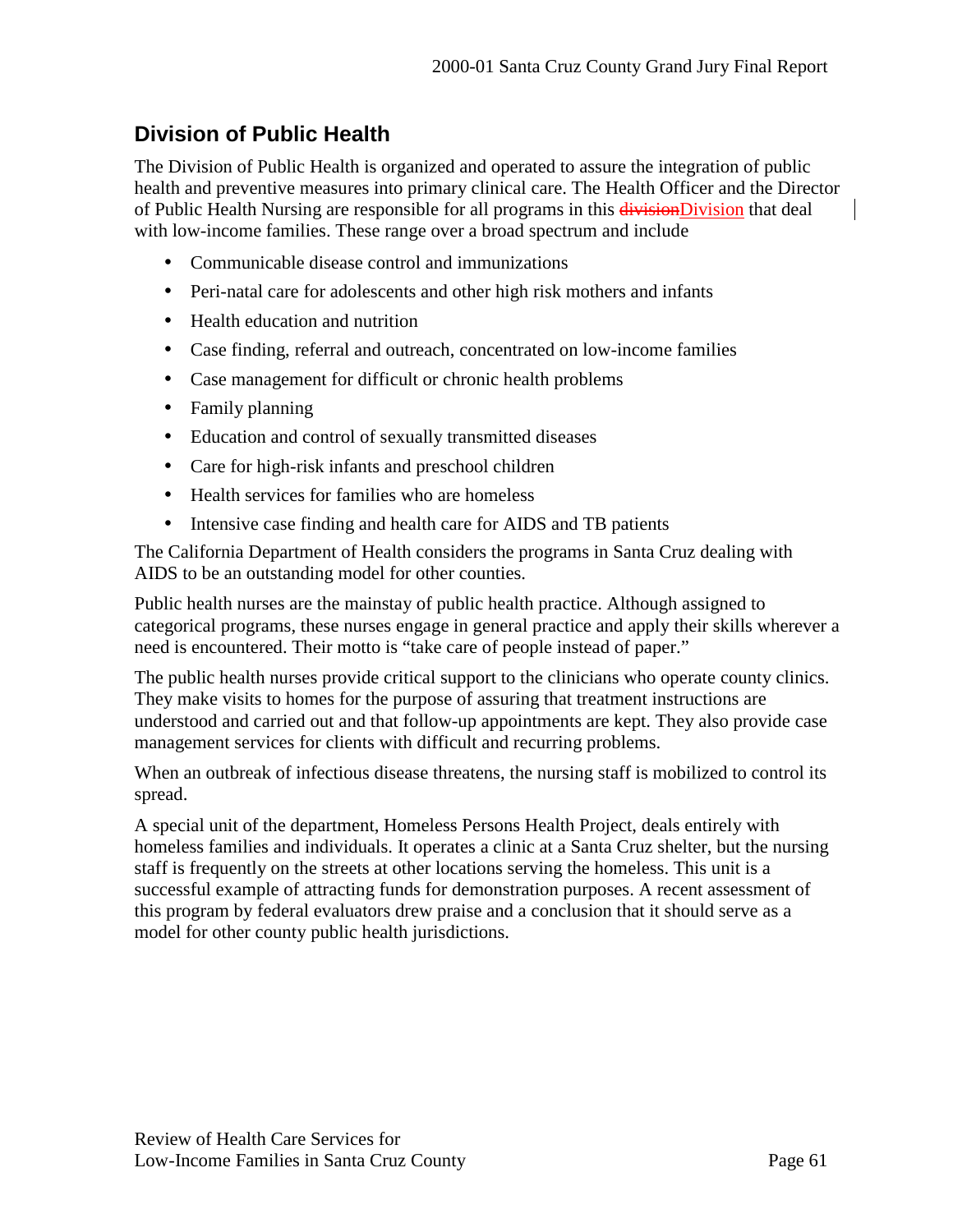Other programs in the division reach beyond routine clinical care, including

- Vital statistics
- Accident prevention especially for children (bicycle helmets-seatbelts etc)
- Lead poisoning screening and control
- Optimizing immunization rates
- Dental disease control and targeted treatment
- Tobacco education and cessation of smoking
- Hepatitis C and tuberculosis control targeted to new immigrants and HIV patients
- Other preventive programs

The Health Status Profile, below, shows from 1996 to 1998 this county performed above average in nearly all categories as compared to other California counties and National Objective benchmarks. However, according to the Public Health Officer, there is a high and persistent incidence of alcohol and drug abuse in Santa Cruz County compared to other California counties of similar population.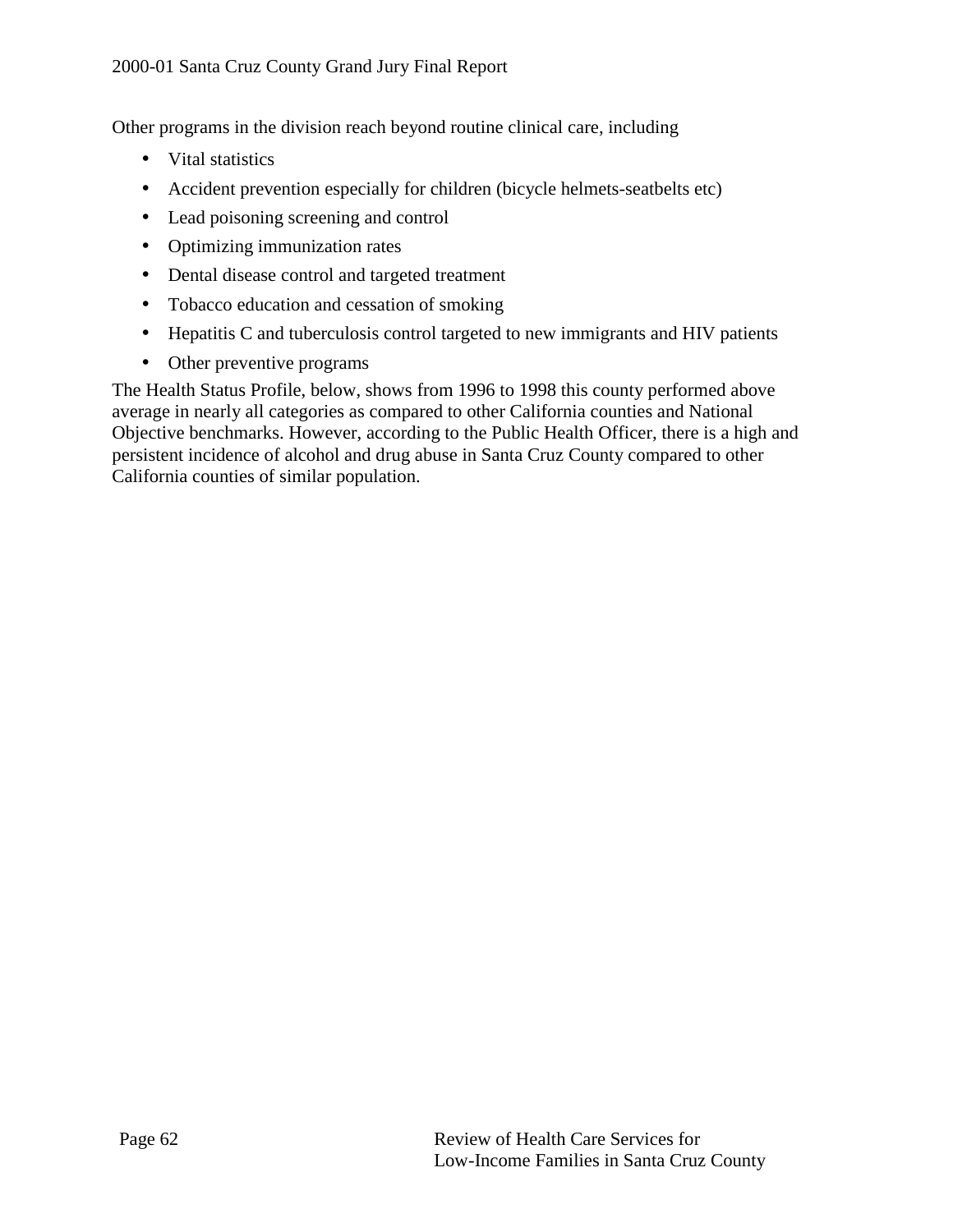|                                                     |                              | <b>Statewide Average</b>    | <b>National Objective 2000</b> |                             |
|-----------------------------------------------------|------------------------------|-----------------------------|--------------------------------|-----------------------------|
| <b>Indicator</b>                                    | <b>Better</b><br><b>Than</b> | <b>Worse</b><br><b>Than</b> | <b>Better</b><br><b>Than</b>   | <b>Worse</b><br><b>Than</b> |
| Motor Vehicle Deaths                                | ✓                            |                             | ✔                              |                             |
| <b>Unintentional Injury Deaths</b>                  | ✓                            |                             | ✓                              |                             |
| <b>Firearm Injury Deaths</b>                        | ✓                            |                             |                                |                             |
| <b>Homicide Deaths</b>                              | ✓                            |                             |                                |                             |
| <b>Suicide Deaths</b>                               |                              | ✓                           |                                |                             |
| Deaths, All Cancers                                 | ✓                            |                             |                                |                             |
| Lung Cancer Deaths,<br>$(2nd$ best in state)        | ✓                            |                             |                                |                             |
| <b>Breast Cancer Deaths, Women</b>                  |                              | ✓                           |                                |                             |
| <b>Coronary Heart Deaths</b>                        | ✓                            |                             |                                |                             |
| Cerebrovasicular Dis. (Stroke) Deaths               | ✓                            |                             |                                |                             |
| <b>Drug-Related Deaths</b>                          | ✓                            |                             |                                |                             |
| AIDS Incidence                                      | ✓                            |                             |                                |                             |
| Measles Incidence                                   |                              | ✓                           |                                |                             |
| Tuberculosis Incidence                              | ✓                            |                             |                                |                             |
| Syphilis Incidence                                  | ✓                            |                             | ✓                              |                             |
| Infant Mortality Rate, All*                         | ✓                            |                             |                                |                             |
| Hispanic Infant Mortality*                          | ✓                            |                             | none established               |                             |
| % Low Birth Weight Infants                          | ✔                            |                             |                                | equal to national           |
| <b>Teen Pregnancy Rates</b>                         | ✓                            |                             | none established               |                             |
| % Onset Prenatal Care, 1 <sup>st</sup> Trimester    | $\checkmark$                 |                             |                                | $\checkmark$                |
| % Adequate Prenatal Care                            |                              | ✓                           |                                | ✓                           |
| % Breastfeeding/Early Postpartum<br>(Best in state) |                              |                             |                                |                             |

**Santa Cruz County Health Status Profile 1996-1998 3-Year Average**

\* 1994-1996 3-year average

# National Objective for Year 2010

Data/Report released April 3, 1000, California Department of Health Services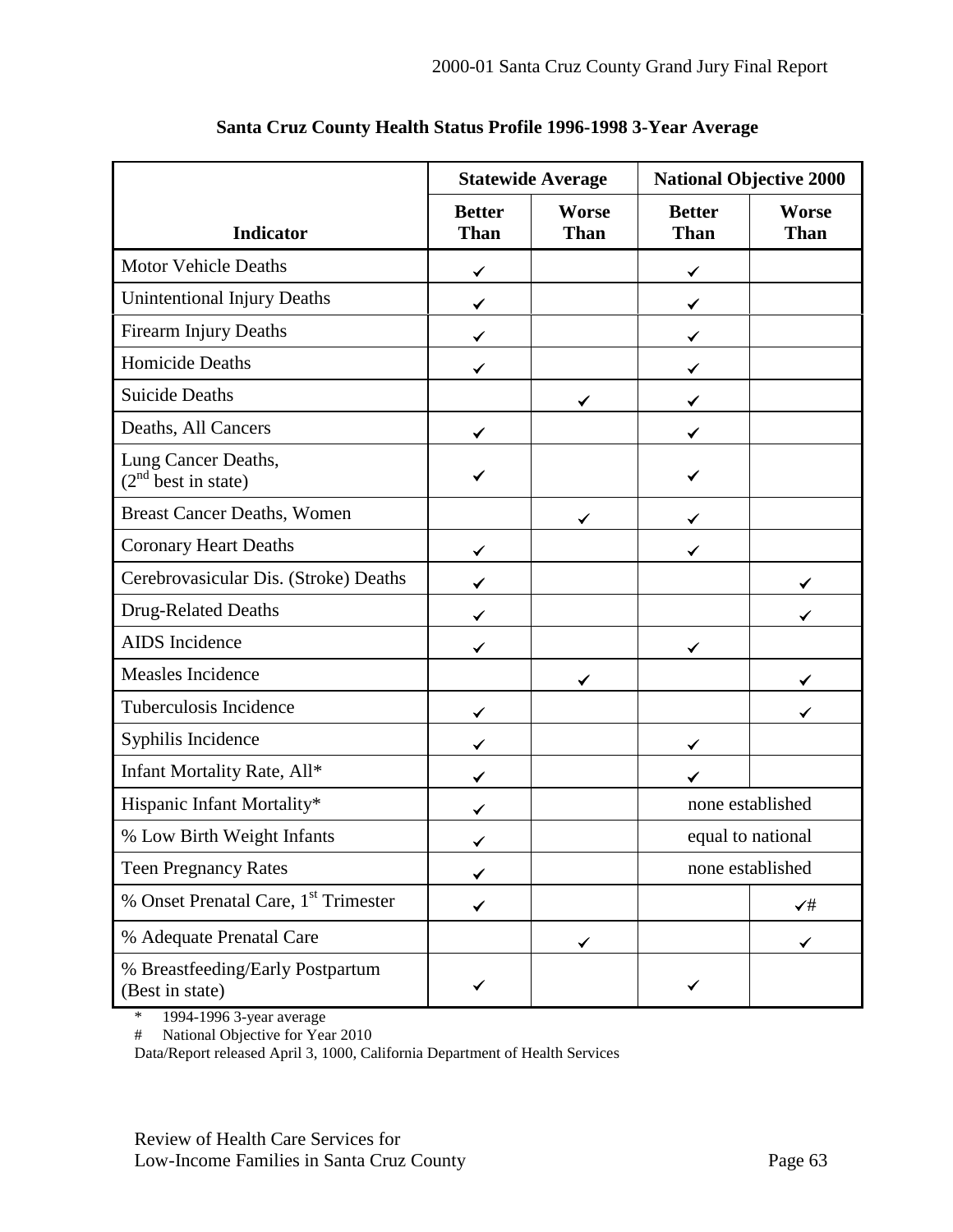#### **County Clinics**

The county operates two primary care clinics, one at the Emeline Health Center of the Health Services Agency and another near downtown Watsonville.

These facilities are attractive and well maintained. They provide a dignified environment for the mostly low-income individuals and families who rely on them as their principal source for medical care. At present, clinic operations are confined to daytime schedules with no lunchtime or evening hours.

|                                  | <b>Actual</b><br>FY 97-98 | <b>Actual</b><br>FY 98-99 | <b>Actual</b><br>FY 99-00 | Projected<br>FY 00-01 |
|----------------------------------|---------------------------|---------------------------|---------------------------|-----------------------|
| <b>Santa Cruz Clinic Visits</b>  |                           |                           |                           |                       |
| Primary Care Clinic*             | 13,417                    | 13,373                    | 14,402                    | 15,000                |
| <b>Prenatal Clinic</b>           | 568                       | 254                       | 294                       | 100                   |
| <b>Family Planning Clinic</b>    | 995                       | 1,116                     | 1,217                     | 1,200                 |
| Tuberculosis Clinic              | 351                       | 320                       | 343                       | 325                   |
| <b>CHDP</b> Clinic               | 497                       | 389                       | 577                       | 550                   |
| <b>Immunization Services</b>     | 3,487                     | 3,747                     | 4,000                     | 4,200                 |
| <b>Laboratory Procedures</b>     | 26,968                    | 28,226                    | 28,840                    | 30,000                |
| X-ray Procedures                 | 2,237                     | 2,240                     | 2,329                     | 2,400                 |
| Prescriptions Filled             | 75,297                    | 67,686                    | 63,837                    | 68,000                |
| <b>Watsonville Clinic Visits</b> |                           |                           |                           |                       |
| Primary Care Clinic              | 11,355                    | 11,406                    | 12,240                    | 12,500                |
| <b>Prenatal Clinic</b>           |                           |                           |                           |                       |
| <b>Family Planning Clinic</b>    | 3,761                     | 3,758                     | 4,343                     | 4,500                 |
| Tuberculosis Clinic              | 898                       | 732                       | 801                       | 800                   |
| <b>CHDP</b> Clinic               | 1,298                     | 1,290                     | 1,173                     | 1,300                 |
| <b>Immunization Services</b>     | 5,927                     | 6,250                     | 6,436                     | 6,700                 |
| <b>Laboratory Procedures</b>     | 9,644                     | 13,062                    | 14,229                    | 1,400                 |
| X-ray Procedures                 | 1,067                     | 1,050                     | 1,202                     | 1,200                 |
| <b>Prescriptions Filled</b>      |                           | 11,785                    | 23,591                    | 30,000                |

|  |  | <b>Santa Cruz County Clinics Utilization Statistics</b> |  |
|--|--|---------------------------------------------------------|--|
|  |  |                                                         |  |

\* Includes Orthopedic Clinic, Travel Clinic, Occupation Health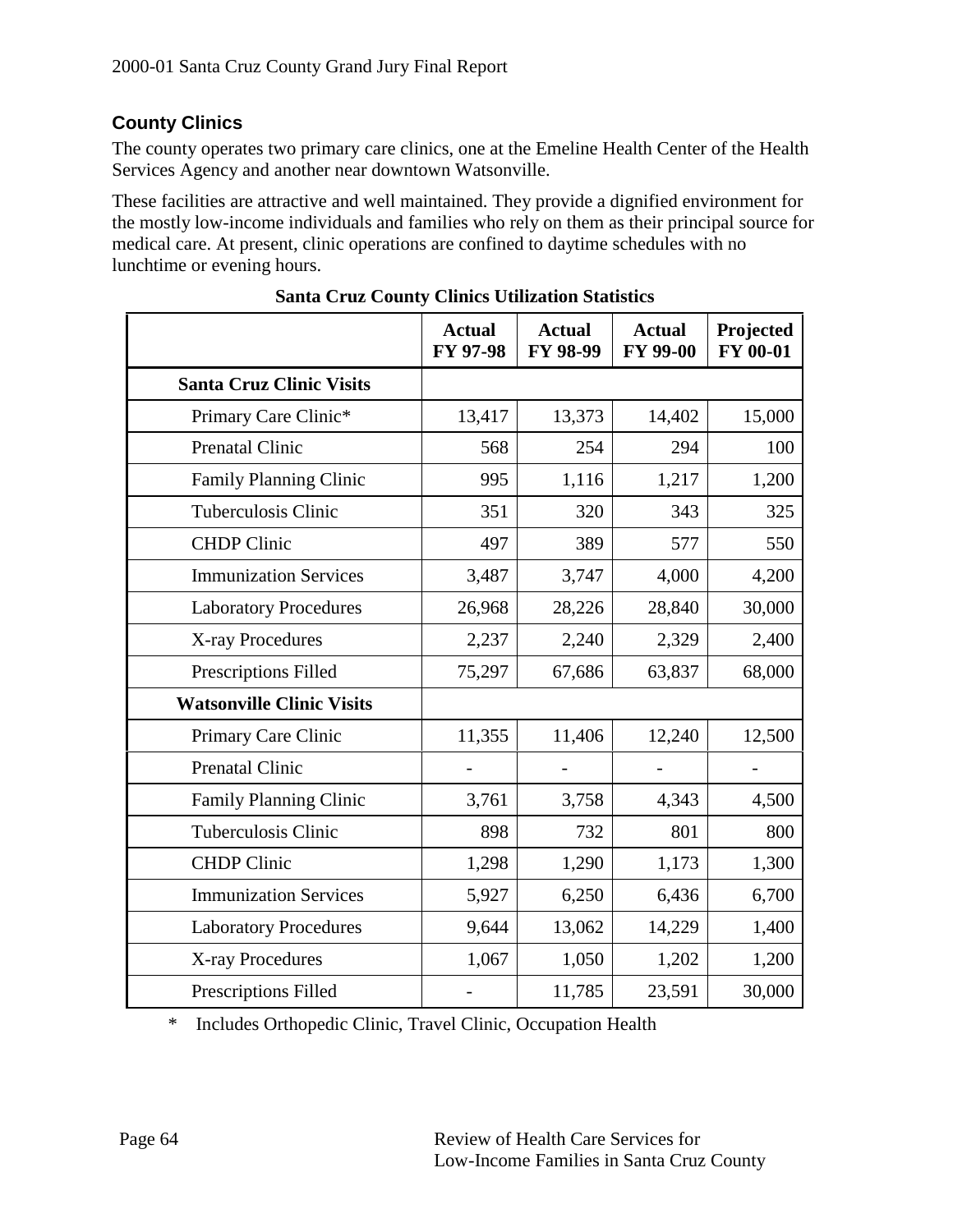Physicians trained in primary care specialties staff the clinics with support from allied health specialists, such as nurse practitioners, physician assistants and technicians. Patients are not assigned a designated primary care provider whose primary purpose is to assure continuity of care.

Both clinics enjoy the status of federally qualified health clinics (FQHC), an official federal designation that raises reimbursement rates for services it provides.

Renovations are under way to enhance productivity and improve patient traffic within the Emeline County Clinic. A plan is also under consideration to add capacity in mental health services to support the family clinicians

#### **Medi-Cruz**

The Board of Supervisors created this program to supply medical care for those who are without health insurance and without money needed to pay for essential medical care when it becomes a necessity.

A complete description of the strategy employed by Medi-Cruz to accomplish a great deal with limited resources is available in the recent report to the Board of Supervisors, *Report on the Uninsured and Access to Health Care.* Medi-Cruz operates on a tight budget due to repeated reductions of state funds for health care for indigent adults. This reduction in funding places a burden on single indigent adults who reside in the county and do not have access to health insurance.

## **Division of Mental Health Services and Alcohol and Drug Abuse Programs**

The Division of Mental Health Services and Alcohol and Drug Abuse Programs serves people who suffer severe mental health or substance abuse problems, both acute and chronic. Most of its clients are adults and seriously emotionally disturbed children.

The division organizes its interventions as a system of care to cope with major and persistent disabilities associated with mental dysfunction. The staff is organized into treatment teams to fulfill this primary charge in both North and South County.

An inpatient facility is operated under contract at Dominican Hospital's Behavioral Treatment Unit. Individuals in need of voluntary or involuntary commitment for acute mental health or drug detoxification problems are admitted to this unit. Psychiatrists under contract with the Mental Health Division tend county patients. Most of these admissions are short term, with discharge to residential care or follow-up in an outpatient facility. Components of the system include outpatient clinics, residential facilities, and day treatment programs, all of which are supported by a mobile crisis team. The division provides mental health services to each county detention facility.

Programs for children are presently confined to seriously emotionally disturbed children. This model program was awarded special demonstration funding. It uses a multidisciplinary approach to troubled children who face the prospect of foster home placement. The program includes personnel from schools, courts, probation department, child protective services, police agencies, drug and alcohol professionals and others.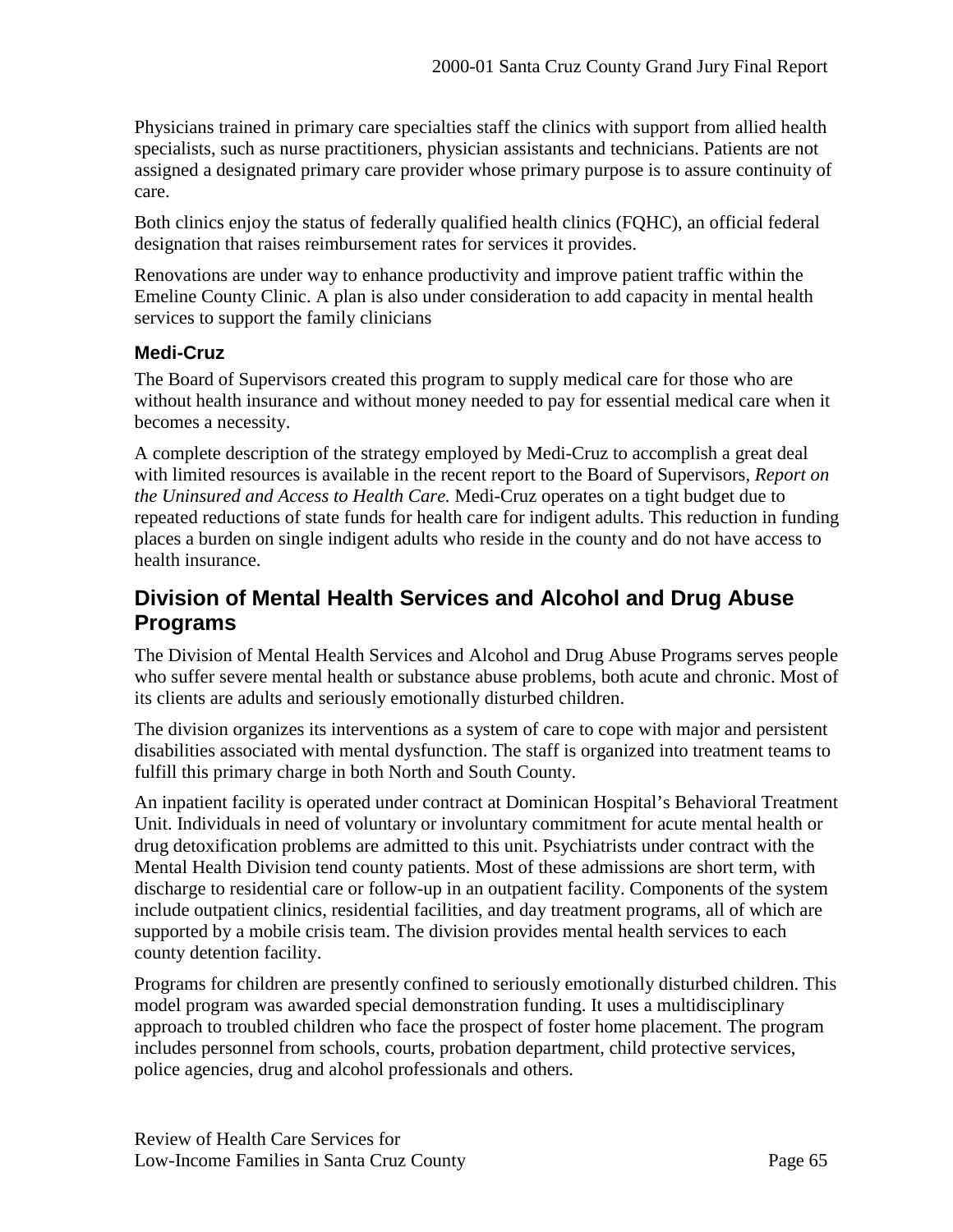This system of care, now in its tenth year, has demonstrated success in many ways

- Reduced costs for state hospital admissions
- Extended treatment and case management services provided in the least restrictive environment with mobile crisis support
- Lowered utilization of acute mental hospital beds
- Improved special education programs
- Reduced costs for foster and group home placement
- Improved family reunification for children returning home from protective custody

Both parents and young people served in this program are very satisfied with its results.

Primary mental health services to families and children are unavailable in both county and community clinics. This also holds true with Central Coast Alliance for Health programs because mental health benefits have been removed from coverage in the county prepaid plan. Funding for mental health services is allocated to County Mental Health instead. As a result, individuals with a less serious mental disorder have few options for primary mental health care.

There is a critical need for psychiatric evaluations and treatment resources in county and community clinics serving low-income families. In addition, there is a severe shortage of all types of mental health professionals in Santa Cruz County. Skills in short supply are child psychiatry, psychology and other therapeutic modalities dealing with behavioral dysfunctions in the family.

#### **Alcohol and Drug Abuse Programs**

Proposition 36 was passed by voters in 2000. Its intent is to divert convicted drug abusers from detention facilities to supervised treatment programs in their communities.

Funds allocated to date under Proposition 36 are being used to plan for diversion of offenders eighteen years old and above. Alcohol and Drug Abuse Programs has been designated as the lead agency since the emphasis of the new law is on treatment. A task force is now at work that includes the courts, probation, district attorney, public defender, the Alcohol and Drug Abuse Programs and providers of local services.

In the judgment of the Director of Alcohol and Drug Abuse Programs, the long-range expansion of service capacity will benefit everyone. A significant portion of eligible persons is, in fact, already enrolled in various community treatment programs. He expects that the potential problem of dislocation of non-offenders, if it occurs, will be temporary and can be readily resolved. In addition, he expects the waiting lists that now exist for admission to some treatment programs will grow shorter with the increased treatment capacity expected when Proposition 36 is fully funded.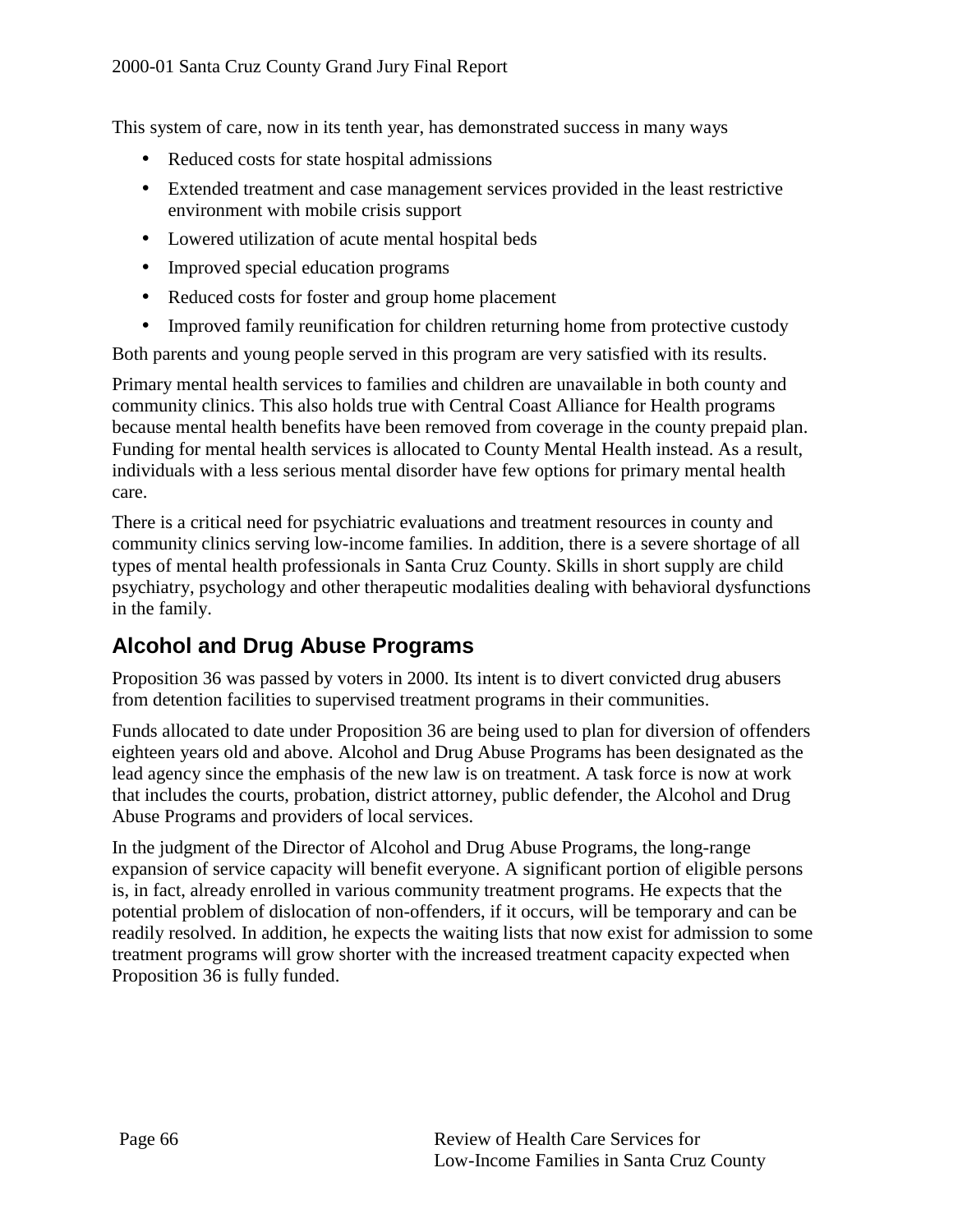# **Central Coast Alliance for Health**

The Medi-Cal reform, adopted in the 1970s, was the driving force behind the enrollment of Medi-Cal beneficiaries into prepaid health plans. It took many years of trial and error and cancellation of contracts with providers before reliable prepaid Medi-Cal plans finally emerged and brought tangible benefits to Medi-Cal families. This result required the enactment of statutes to ensure that prepaid contractors under Medi-Cal meet a number of detailed fiscal and health care standards that protect the interests of enrollees.

The Central Coast Alliance for Health is a county operated prepaid plan that serves Medi-Cal recipients and families eligible for the Healthy Families Program. The Alliance came into existence in 1996 as a result of growing concern on the part of public health officials and leaders of the local Medical Society over the lack of participation by local physicians in the Medi-Cal program.

The Board of Supervisors established the Medical Managed Care Commission (MMCC) to govern the county operated prepaid plans. The commission seats elected officials, public health officers, private providers and beneficiaries enrolled in the plan. The MMCC holds regular public hearings open to all interested parties to present their positions on the Medi-Cal program and to resolve as many problems as possible at the local level.

Prior to the creation of the Alliance, a myriad of problems affected local beneficiaries of the Medi-Cal program. Limited choice of private providers resulted in episodic, unsupervised care, over-reliance on hospital emergency rooms, higher rates of hospital admissions and longer hospital stays. This same pattern of utilization now prevails among uninsured lowincome families not participating in the Alliance programs. Analyses of Medi-Cal paid claims data prior to the establishment of the Alliance confirm these patterns in the Medi-Cal population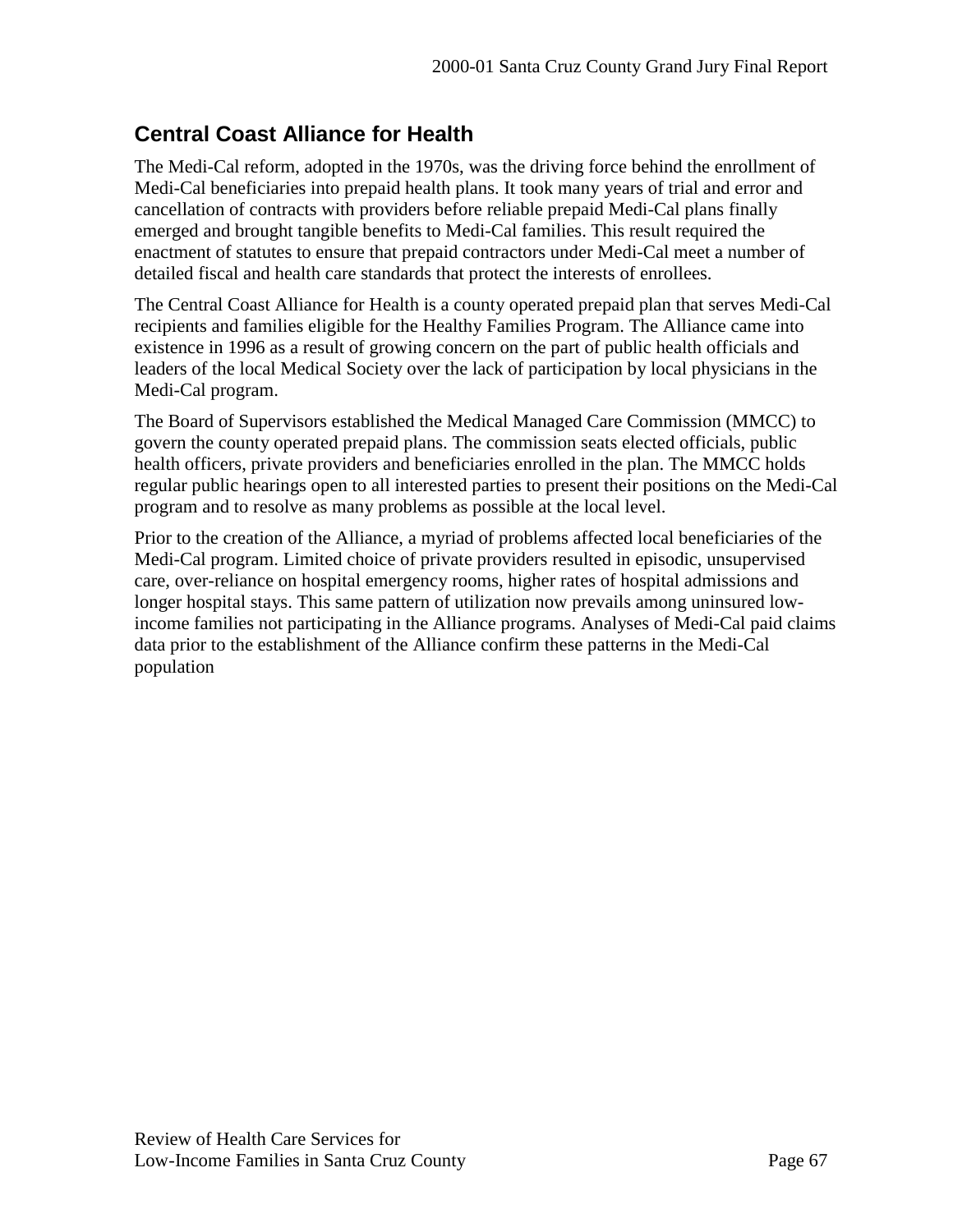Some of the accomplishments of the Alliance are highlighted below:

- Within the framework of state regulation, policy decisions on Medi-Cal have reverted to local public control.
- The state provides per capita prepayments for various classes of people eligible for Medi-Cal. These payments place the Alliance at financial risk for the provision of the extensive benefits covered by Medi-Cal. Cost over-runs cannot be reimbursed by the state.
- Plan physicians share this risk. When enrolled, families are assigned to a primary care physician of their choice who provides direct services and authorizes referrals to specialists when indicated. Per capita prepayments are made to the physician to cover all services.
- An intake assessment is made of the health status of each enrollee on entry to the plan and periodically thereafter. This enables treatment for any detected abnormality and contributes to the maintenance of good health.
- Quality assurance procedures are in continuous operation. These consist of several elements:
	- @ Special studies of patterns in the provision of services to measure conformity with statistical standards set for specific types of primary care
	- @ Collaboration with public health professionals in health education and organized programs of prevention targeted to special needs of enrollees
	- @ An internal quality improvement program to upgrade performance of plan physicians and allied health professionals including biannual site visits
	- @ Case management procedures are emphasized for difficult or chronic conditions to assure compliance with treatment regimens and to help prevent complications.
- Patient support services include:
	- @ Medical transportation
	- @ Adaptation to language and cultural diversity
	- @ Consultation by phone
	- @ Outreach by bilingual staff to assist in establishing eligibility
	- @ Review of complaints and prompt adjudication of grievances
- Fiscal management of the Alliance includes annual budget development, expenditure tracking and negotiation of contracts with various classes of providers. Audits indicate that fiscal affairs are in good order. The plan has accrued a surplus in each year of operation. Because there is no need for the Alliance to return profits to investors, one of the uses of the surplus has enabled the plan to make additional reimbursements to providers, which helps retain current physicians and encourage other physicians to participate.
- The presence of Alliance staff in the community has improved communication between both providers and enrolled members. Inquiries are handled efficiently and responses regarding procedures of the plan are made in a timely fashion.
- To foster administrative efficiency, the Alliance expanded coverage to Monterey County in 2000, which is now an integral part of the Alliance.

Page 68 Review of Health Care Services for Low-Income Families in Santa Cruz County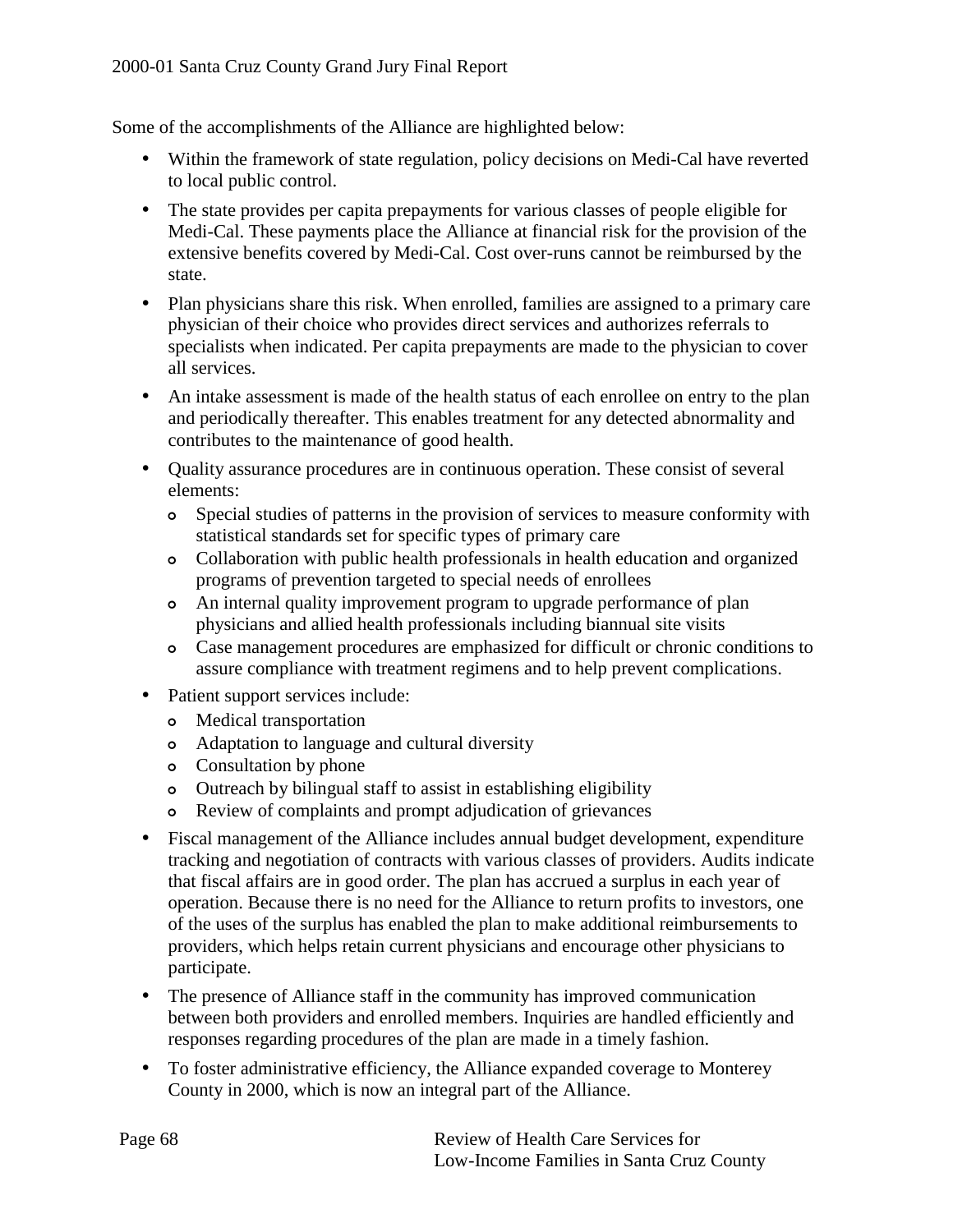According to Census 2000 data for Santa Cruz County, 26.8% of the population is Hispanic. In their most recent analysis, the Human Resources Agency reported that 49% of Medi-Cal eligible families countywide are Hispanic.





The heaviest concentration of Hispanics is in South County. Persons who are Hispanic or Latino comprise 69% of the population of Freedom and 75% of the population of Watsonville, up from 60% in 1990. The highest rates of growth took place in Watsonville and Scotts Valley.

| <b>Jurisdiction</b>  | 1990<br><b>Population</b> | 2000<br><b>Population</b> | Increase /<br>(Decrease) | % Change<br>1999-2000 | % of 1990<br><b>Population</b> | $%$ of 2000<br><b>Population</b> |
|----------------------|---------------------------|---------------------------|--------------------------|-----------------------|--------------------------------|----------------------------------|
| Santa Cruz County    | 229,734                   | 255,602                   | 25,868                   | 11.3%                 | 100%                           | 100%                             |
| Capitola             | 10,171                    | 10,033                    | (138)                    | $-1.4%$               | 4.4%                           | 3.9%                             |
| Santa Cruz           | 49,040                    | 54,593                    | 5,553                    | 11.3%                 | 21.3%                          | 21.4%                            |
| <b>Scotts Valley</b> | 8,615                     | 11,385                    | 2,770                    | 32.2%                 | 3.8%                           | 4.5%                             |
| Watsonville          | 31.099                    | 44,265                    | 13,166                   | 42.3%                 | 13.5%                          | 17.3%                            |
| Unincorporated       | 130,809                   | 135,236                   | 4,517                    | 3.5%                  | 56.9%                          | 52.9%                            |

#### **Population Change 1999 – 2000 Santa Cruz County**

Source: California Department of Finance, Demographic Research Unit, California State Census Data Center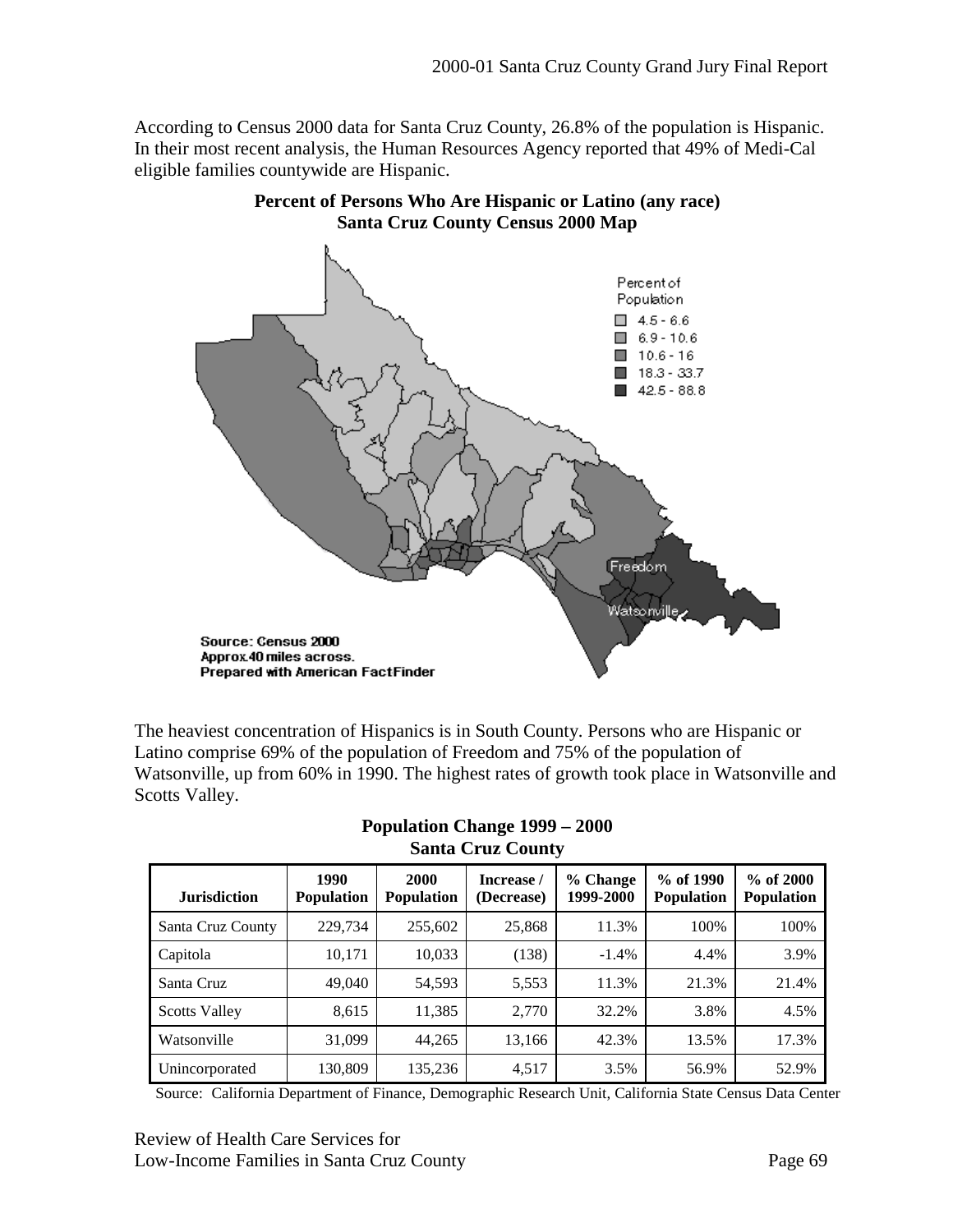In the course of this review, all providers reported a steady increase in demand for health services by low-income families who lack health insurance. Many are newcomers looking for work in farm-related and service occupations that are unlikely to offer health insurance either to the worker or dependents. South County health care providers and housing officials are concerned that newcomers are low-income Hispanic families without health insurance who live in overcrowded, unhealthy conditions. The extent and severity of these problems will be quantified when the Census 2000 data on family income, occupation, housing and health insurance coverage are released in the fall.

## **Coalition for Health Care Outreach**

This organization was created several years ago to enroll people who qualify for government subsidized health care programs and insurance plans. It focus is on families and children. It received a grant from the Packard Foundation at a crucial juncture in the organization's history. The current membership of the coalition is as follows:

| Above the Line                                 | Watsonville              |
|------------------------------------------------|--------------------------|
| Adelante                                       | Watsonville              |
| All Kids by Two                                | Santa Cruz               |
| <b>Blue Cross of California</b>                | San Francisco            |
| <b>Central Coast Alliance for Health</b>       | Santa Cruz               |
| <b>Community Action Board</b>                  | Santa Cruz               |
| <b>Community Foundation</b>                    | Santa Cruz               |
| County Office of Education                     | Capitola                 |
| Davenport Resource Center                      | Davenport                |
| <b>Dientes Community Dental Clinic</b>         | Santa Cruz               |
|                                                | Santa Cruz               |
| Dominican Hospital<br>Dominican Foundation     | Santa Cruz               |
| <b>DRSC</b>                                    |                          |
|                                                | Davenport                |
| <b>Families in Transition</b>                  | Santa Cruz & Watsonville |
| Familia Center                                 | Santa Cruz               |
| Food & Nutrition Service                       | Aptos                    |
| Growth & Opportunity                           | Watsonville              |
| <b>Health Services Agency</b>                  | Santa Cruz               |
| Human Resources Agency                         | Santa Cruz & Watsonville |
| <b>Westside Planned Parenthood</b>             | Santa Cruz               |
| <b>Planned Parenthood</b>                      | Watsonville              |
| Pajaro Valley Community Health Trust           | Watsonville              |
| Pajaro Valley Unified School District          | Watsonville              |
| Pajaro Valley Shelter Services                 | Watsonville              |
| <b>Primary Access Dental</b>                   | Sacramento               |
| Salud Para La Gente Clinic                     | Watsonville              |
| Santa Cruz County Mental Health                | Santa Cruz               |
| Santa Cruz County Public Health                | Santa Cruz               |
| Santa Cruz City Schools                        | Santa Cruz               |
| <b>Santa Cruz Community Counseling Centers</b> | Santa Cruz               |
| <b>Youth Services</b>                          | Watsonville              |
| Santa Cruz Women's Health Center               | Santa Cruz               |
| <b>Second Harvest Food Bank</b>                | Watsonville              |
| <b>Sutter Maternity and Surgery Center</b>     | Santa Cruz               |
| United Way                                     | Capitola                 |
| Watsonville Hospital                           | Watsonville              |
| <b>WIC</b>                                     | Watsonville              |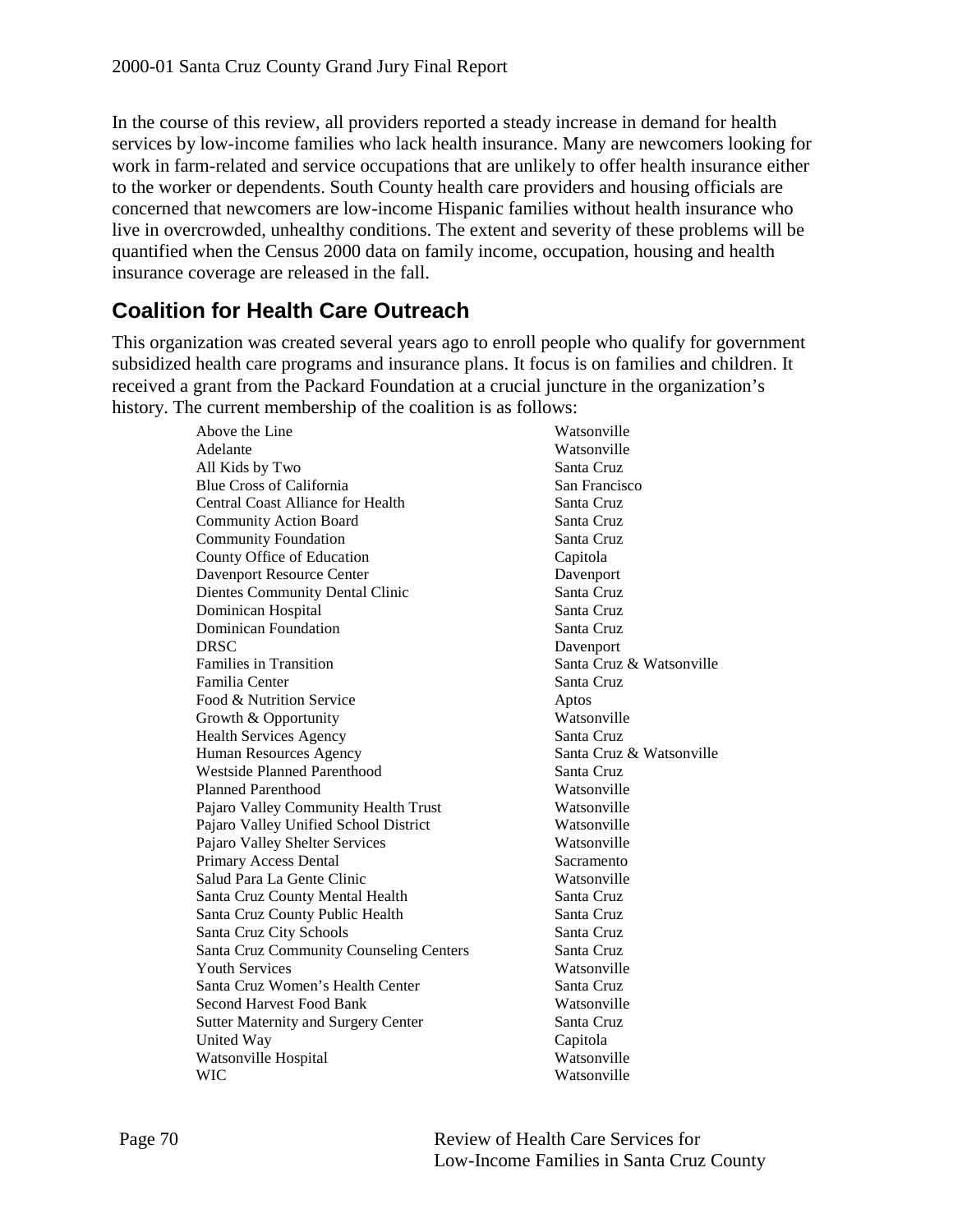Following is a list of problems being addressed by the Coalition:

- Uninsured children whose parents are either unaware of help they may receive or in need of personalized assistance in applying for health programs
- Homeless who are in need of help with medical care, mental health disorders or treatment and rehabilitation related to substance abuse
- Health screening in Headstart and elementary school health screening and referral
- Food and nutrition assistance
- Health care assistance to workfare programs
- Dental screening and treatment of children
- Counseling and case management for a variety of health problems
- Residential care programs
- Assistance for victims of domestic violence and child abuse

#### **Community Clinics**

We visited three member clinics that provide health care for uninsured, low-income families.

- Salud Para La Gente Clinic in Watsonville
- Women's Clinic of Santa Cruz
- Dientes Community Dental Clinic in Santa Cruz

#### **Salud Para La Gente Clinic**

This clinic was created during the War on Poverty in the sixties. It is now a primary resource for Spanish-speaking patients in both southern Santa Cruz and northern Monterey Counties. Its family physicians speak fluent Spanish and are sensitive to the cultural characteristics of the people they serve. The clinic is spacious and well maintained.

All patients are treated without prior determination of eligibility or inquiry into their legal status. This practice is well known in the community and has significantly reduced the use of the emergency room for primary care during clinic hours. It has also reduced serious complications resulting from delays in seeking attention. Advantages of the clinic include

- Continuity of care is an important feature of clinic policy has proven to be popular with patients and providers alike
- Clinic physicians attend their own patients during hospitalization at the Watsonville Community Hospital
- Organized prevention programs that focus on the problems most commonly encountered by the clinicians
- Patients are assisted in making application for public programs for which they are eligible in a caring manner; this has increased the number of participating families
- Newcomers to the community are likely to use the clinic especially if they are undocumented families
- Patient satisfaction is measured regularly
- Complaints are settled immediately and without formality

Review of Health Care Services for Low-Income Families in Santa Cruz County Page 71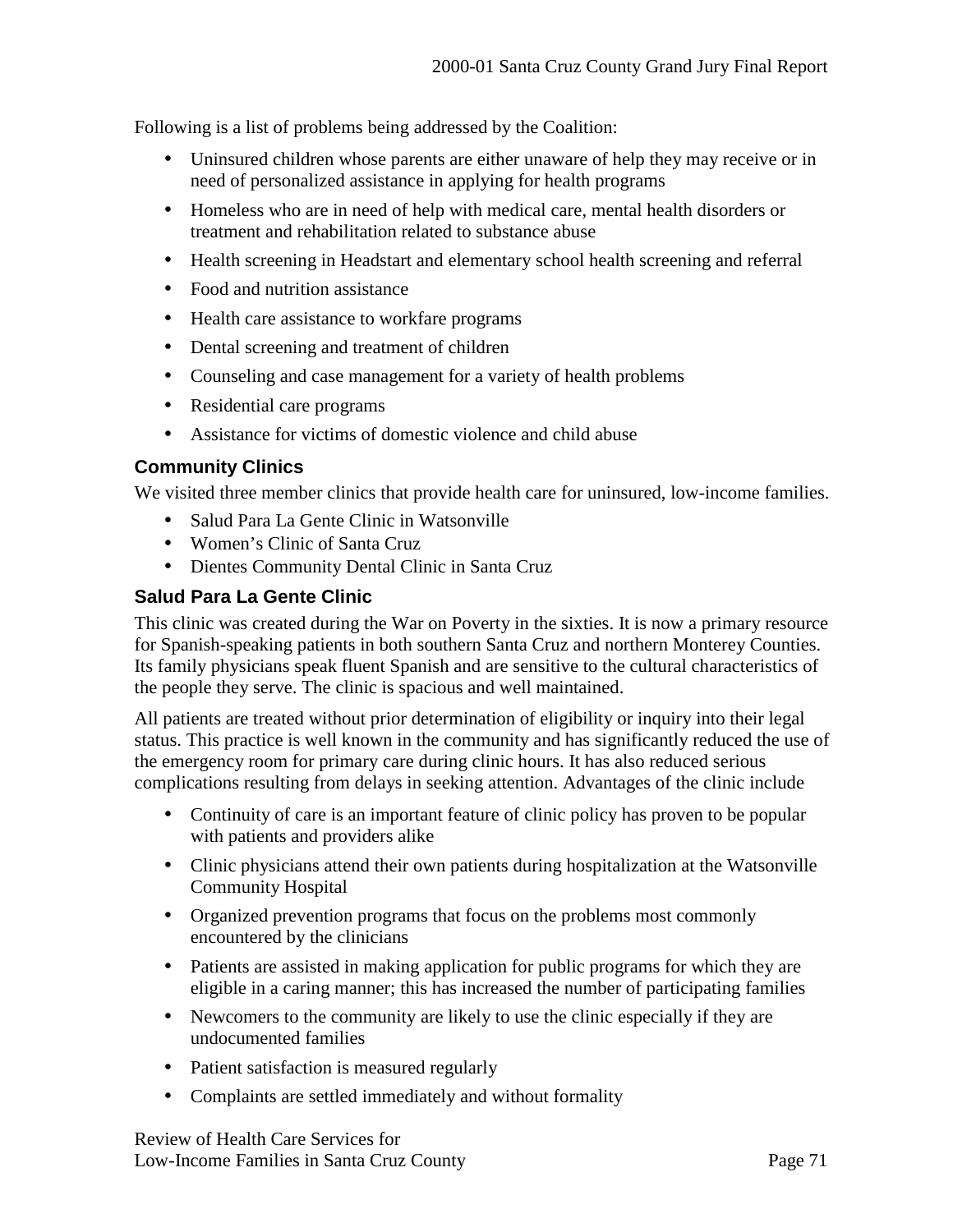Respecting patients and treating them with warmth and dignity is a guiding principle of the clinic.

#### **The Women's Health Clinic of Santa Cruz Findings**

This clinic specializes in responding to the general health needs of women in a sensitive and caring fashion. Its professional and support staff consists entirely of women, many of whom have worked in the clinic for years. The majority of patients are eligible for Medi-Cal or other tax-supported programs. Their children are also included. A significant percentage of its clients are Spanish-speaking, and most staff members are bilingual.

The clinic enjoys strong community support. It has a community board of directors who contribute to both management and fundraising campaigns. Every effort is made to qualify patients eligible for public programs in order to preserve funds expended from its own resources for uninsured people.

Clinic administrators meet reporting requirements of city and county government that help finance the clinic. In the words of its director, the administrator are especially adept at "patching together" ways to maximize income from public programs and tailoring them to individual needs. When necessary, clinical support is provided by public health nurses.

#### **The Dientes Community Dental Clinic**

This small clinic provides general dentistry to low-income families in Santa Cruz and enjoys the support of the community. The population it serves is similar to other community clinics.

Its director has extensive training in public health. Preliminary discussions are underway between Salud and Dientes for instituting a dental clinic at the Salud facility.

## **Local Hospitals**

#### **Dominican Hospital**

Dominican Hospital serves as a principal inpatient resource for Medi-Cal patients from Santa Cruz and north county communities enrolled in the county-operated prepaid plan, the Central Coast Health Alliance. Under contract with the county, it provides the following for uninsured indigents

- General hospital admissions
- Hospitalization for mental health disorders
- Detoxification for substance abuse

The emergency service provides patients from both county and community clinics with emergency, urgent and routine medical care at hours when those clinics are closed. Patients admitted through the emergency room are assigned to the on-call physician during their hospital stay.

The CEO of Dominican Hospital takes pride in the fact that the hospital has never refused care to anyone over the many years it has served the community.

In addition, the hospital operates outpatient clinics to serve low-income mothers and children who choose the hospital as a source of primary care. The prenatal and pediatric outpatient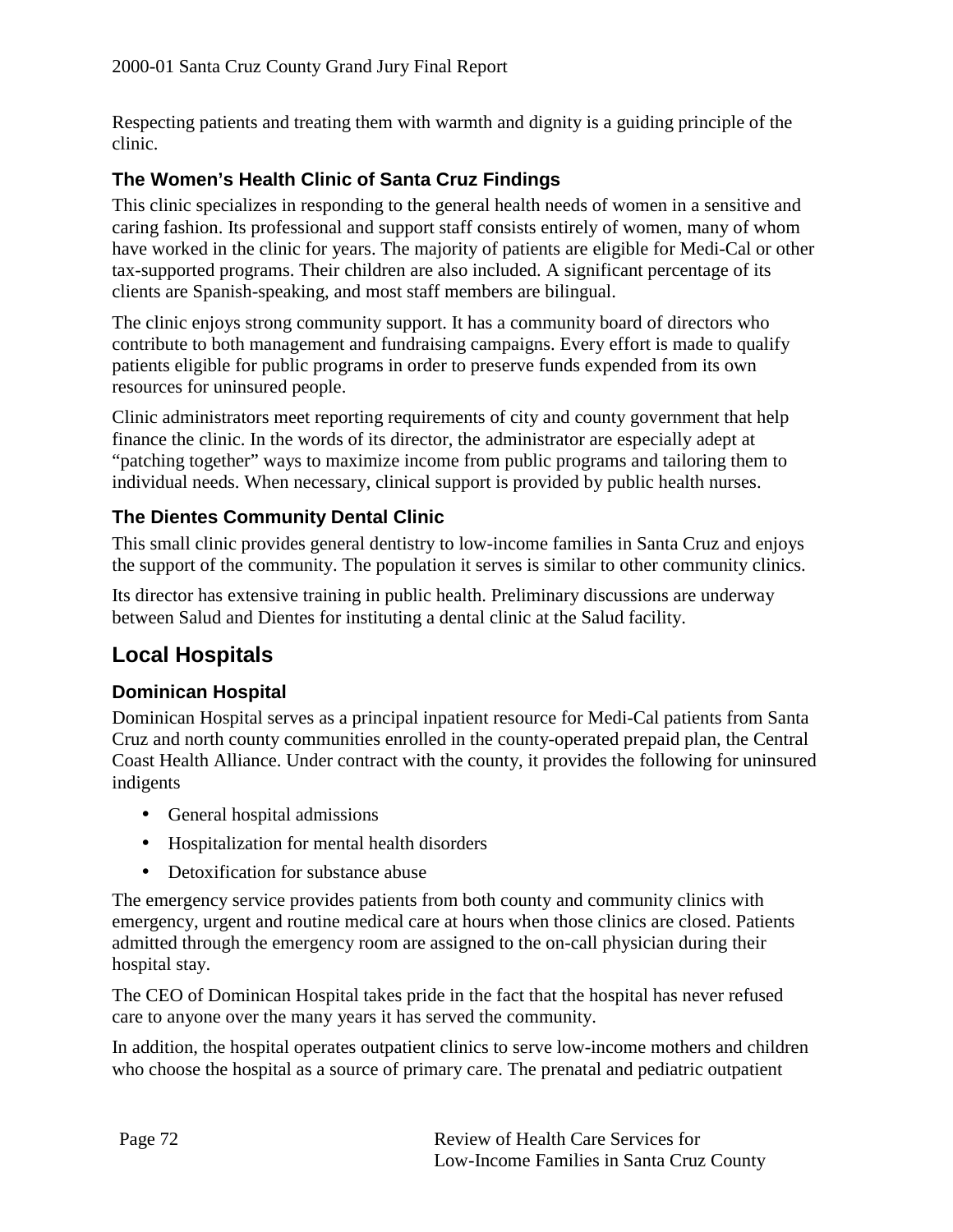clinics are combined to accommodate this caseload. The Rotary Club and Dominican jointly sponsor a free clinic, "Roto-care", in Santa Cruz once a week.

Dominican Hospital spent \$6.774 million dollars on unsponsored community benefits for the year ended June 30, 2000. This represents 5.2% of the hospital's total operating budget for this period. Approximately \$3 million dollars was absorbed by the hospital for unpaid cost of Medicare and other public programs.

Although Dominican Hospital is a private institution, its current functions fill the role of county hospital. It integrates low-income individuals and families into all the services it provides.

#### **Watsonville Community Hospital**

This recently opened facility, formally a non profit organization, now owned and operated by a sizable hospital corporation, serves as a principal inpatient resource for Medi-Cal patients in South County. To date, the hospital has pursued an open door policy to accommodate all patients coming to the emergency room and other outpatient services, assigning those needing admission to a physician on call.

The hospital has experienced a recent influx of low-income families utilizing its services.

#### **Sutter Hospital**

The hospital administrator was unable to keep a long-standing appointment with the Grand Jury regarding this facility. Time did not permit rescheduling.

## *Conclusions*

- 1. Regulations attached to each categorical program are unreasonably confining. They create fragmentation of services that contradict accepted principles in the organization of effective medical practice. This fragmentation creates arbitrary hurdles for a family's ability to follow treatment regimens and undermines continuity of care for all members of a family.
- 2. Eligibility requirements and processes for tax-supported health programs are confusing and complex. For providers, compliance diverts scarce resources from direct service. For beneficiaries, the complexity of enrollment is a major disincentive to seeking assistance.
- 3. The Grand Jury commends the accomplishments of the Central Coast Alliance for Health and its principles of practice for improved administration of Medi-Cal and Healthy Families Programs. Some of their successes are highlighted below:
	- Alliance membership in the Coalition for Health Care Outreach has contributed to the ongoing, community-wide effort to enroll those who are eligible for Medi-Cal and the Healthy Families Program. This strategy of decentralized outreach is especially important to the Spanish-speaking community whose families are not always aware of their eligibility for Medi-Cal or the Healthy Families Program.
	- Intensive and continuing efforts by community organizations to enroll eligible families in state and federally assisted health care programs channel scarce county funds into the medical care of those unable to qualify.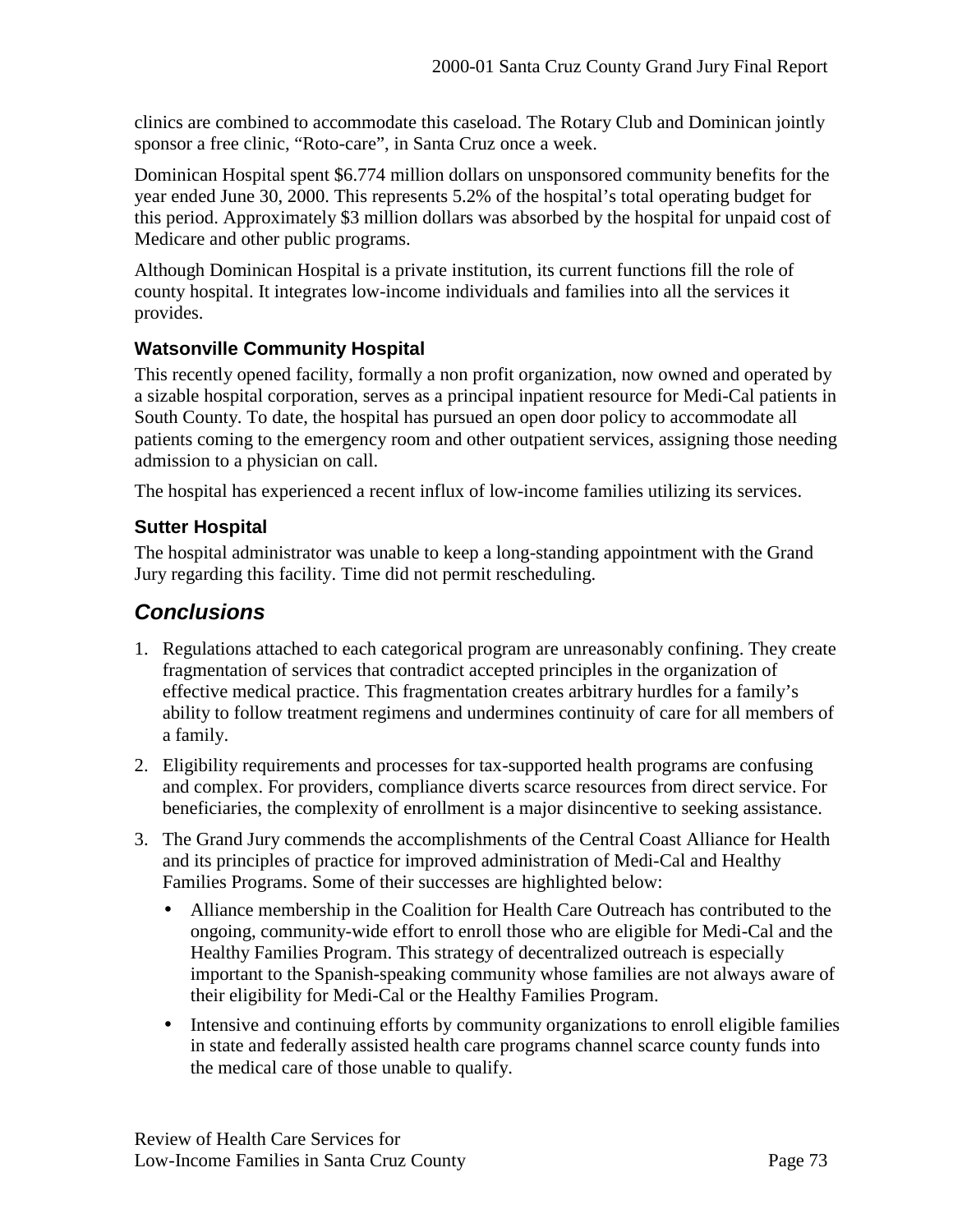- The local administration of Medi-Cal and the Healthy Families Programs has proven to be more efficient than state administration. For example, total program costs are lower, a higher quality of care has been achieved and services are more accessible and convenient for beneficiaries.
- Member's access to primary health care and on-going health supervision has significantly reduced the cost of medical care. Primary care physicians and on-going health supervision have successfully managed referrals for specialty care and reduced the use of emergency services and admissions to local hospitals.
- Administrative costs are kept within reason and dollars devoted to medical care are maximized. Access to a single family physician who is able to assure continuity of care reduces program costs.
- Proactive measures in health education and organized prevention contribute to the maintenance of good health.
- Recent State surveys indicate high rates of enrollee satisfaction with plan physicians and medical services. Because Medi-Cal enrollees may serve on the MMCC, they advocate policies that are advantageous to the members they represent.
- 4. Tax-subsidized health insurance limited to poor children without coverage for parents is contrary to the effectiveness of providing primary and preventive care to the entire family.
- 5. Low reimbursement rates to local hospitals for care to indigent patients tests the ability of hospital administrators to sustain these critical services.
- 6. The Coalition for Health Care Outreach has become indispensable to the delivery of health services to low-income families and single adults. Its record has demonstrated the essential value of private and public collaboration in a joint effort to improve the health status of people who are vulnerable.
- 7. There is a pressing need for primary mental health and dental services at county and community clinics and in the county operated prepaid plans. Credentialed mental health professionals can effectively manage common behavioral problems under the guidance of a psychiatrist. Group therapy can be employed to expand access to mental health care. The use of these strategies may eventually improve access to care in the entire community and contribute to an expansion of the pool of mental health professionals available to lowincome families.
- 8. The Health Services Agency is the logical entity to close critical gaps in the local community health care system.
- 9. To be effective, the complex network of services to low-income persons requires a high level of mutual trust and cooperation between HSA, private providers and collaborating agencies. The Grand Jury commends the efforts of the HSA.
- 10. The successful recruitment and retention of credentialed health professionals into county service is seriously impaired by the rising costs of housing, goods and services in Santa Cruz County.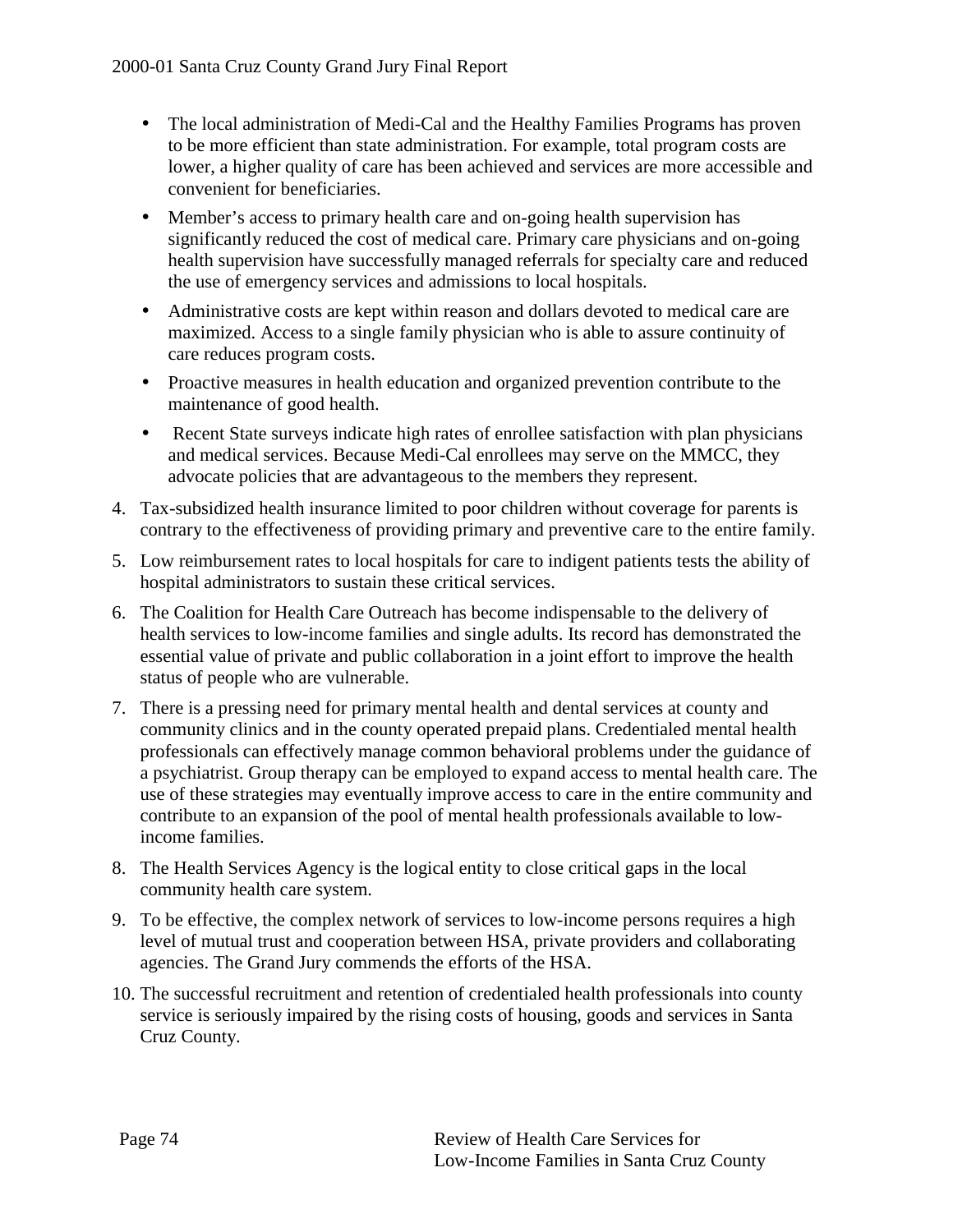- 11. The Medical Information Management System (MIMS), being developed by the County Health Services Agency, is essential to the improvement of its management of health care programs and the refinement of comprehensive health planning and evaluation.
- 12. The style, reputation and effectiveness of Salud Para La Gente Clinic demonstrates that open access to primary and preventive health services can be both cost effective and compassionate. The Grand Jury commends Salud Para La Gente Clinic for the manner in which they find and enroll eligible families.
- 13. With his experience in public health dentistry, the Dientes Community Dental Clinic director could be a valuable resource to the County in planning and implementing a full service dental program for Medi-Cal eligible individuals.
- 14. The ingenuity and commitment of public health nurses in both case finding and referral and their refusal to be intimidated by the rigidity of the rules and regulations attached to categorical health programs are commended by the Grand Jury.
- 15. Segregation of hospital care for the poor does not exist in Santa Cruz County due to the accommodation of county patients at community hospitals. All participating parties can take credit for this accomplishment which is recognized by this Grand Jury.
- 16. The growing population of uninsured families in South County is having a major impact on the ability of health care providers to continue to offer high quality health care service.

#### *Recommendations*

- 1. The Board of Supervisors should take the necessary course of action to have the county designated as a demonstration site for the integrated provision of local health services subsidized by state and federal government for counties of similar characteristics.
- 2. The Board of Supervisors should direct the HSA to develop a plan for incremental consolidation and eligibility simplification of categorical health programs as part of the demonstration.
	- This plan should be based on prepaid capitation payments and a local public commission should govern its operations.
	- Eligibility requirements should be simplified and extended to a term of at least one year.
	- Eligibility should be based on family income, rather than assets, and tied to federally designated poverty guidelines.
	- The entire family, not individual members, should be designated as the beneficiary for health service coverage.
	- The Central Coast Alliance for Health and its principles of practice should be used as a model for the administration of other categorical health programs.
	- The Board of Supervisors should urge the state to engage an independent nongovernmental entity with credentials in the healthcare field to monitor the demonstration and track its impacts on both program costs and clinical outcomes. The Medical Information Management System should facilitate this tracking.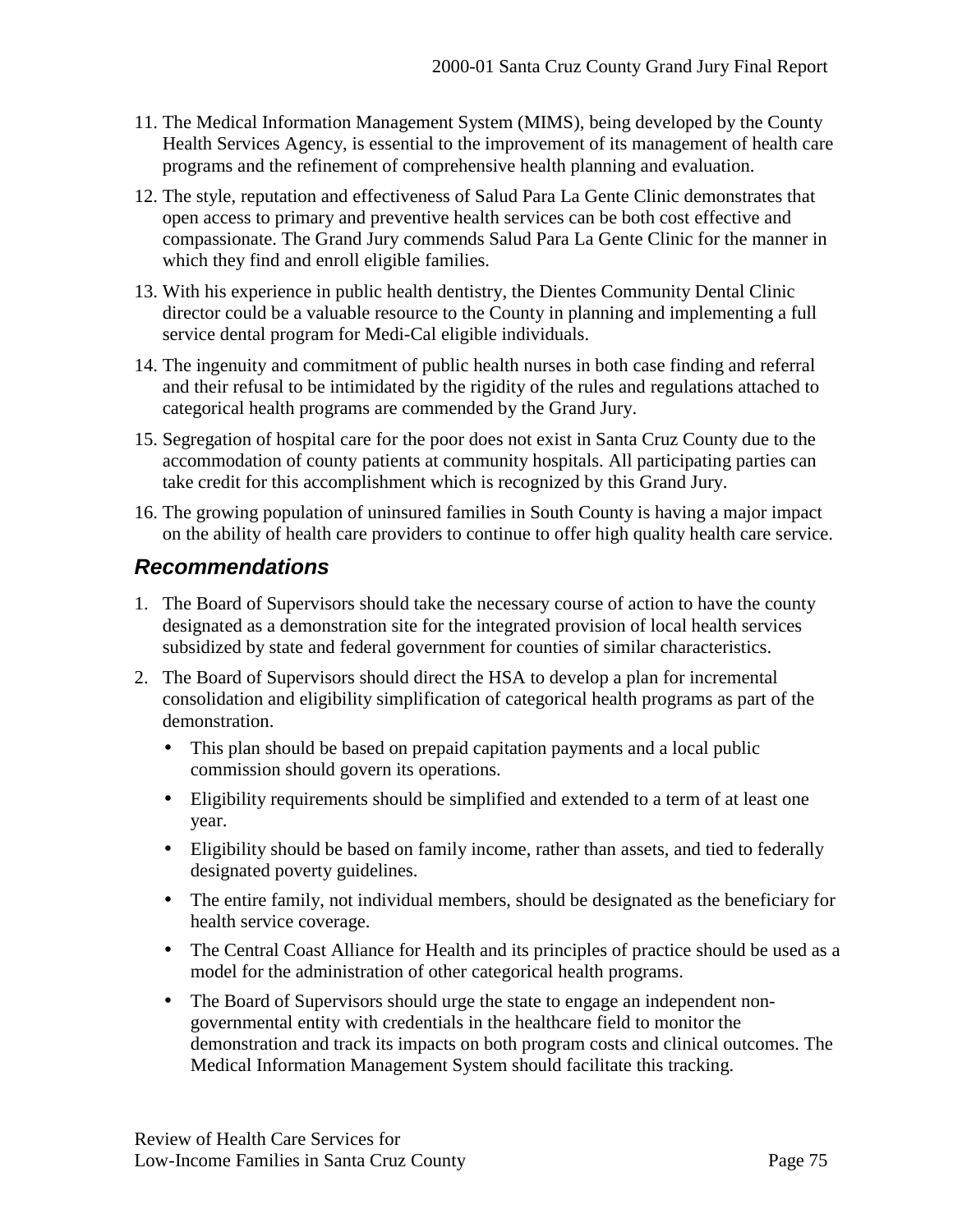- 3. The Healthy Families Program should include parents in its coverage. Premiums should be set at more affordable levels in order to accelerate enrollment of families without insurance. Coverage should be maintained during short periods of seasonal unemployment. The Central Coast Alliance for Health should approach local employers to continue premium payments for families during short periods of seasonal unemployment to keep insurance coverage from lapsing. It should continue to expand the participation of specialists in its programs.
- 4. In order to assure that appropriate care is provided at the least costly level, the outpatient services of local hospitals need to be reimbursed at a higher percent of reasonable costs. The same is true for on-call private physicians who provide care to indigent patients in need of admission to the hospital. The level of reimbursements to private health service providers must be set at a reasonable percent of costs to assure retention of physicians and hospitals participating in Medi-Cal and Healthy Families Program. Rates should be subject to annual negotiation.
- 5. The Coalition for Health Care Outreach should be supported in the budget of the Health Services Agency upon expiration of the Packard Foundation grant.
- 6. Additional sessions in the evening and through the lunch hour would be a great advantage for family members who now must lose time at work to attend the clinics.
- 7. Full-service dental health programs should be launched in county and community clinics.
- 8. The county should continue to collaborate with community health organizations, local employers and organized labor to expand the numbers of individuals and working families covered by health insurance which includes mental health and dental benefits.
- 9. The total lack of primary mental health services needs to be addressed both in county and community clinics. An intensive program should be mounted to attract mental health professionals to the county with an emphasis on the recruitment of family-oriented therapists to provide primary mental health services in clinics that serve low-income clients.
- 10. County clinics should be reconfigured to family-oriented primary and preventive care, backed by clinical specialties and case-managed group therapy for persons at high risk or suffering chronic and recurring illness. These measures will require the recruitment of full-time county physicians and allied practitioners.
- 11. In the recruitment of health care professionals, salary surveys conducted in nearby agricultural counties are no longer pertinent to this county. In the next round of county salary negotiations, surveys should be conducted that use counties more comparable to the emerging characteristics of Santa Cruz County.

# *Response Required*

For this report, responses to the Findings are not required.

| <b>Entity</b>                   | <b>Recommendations</b> | <b>Respond Within</b> |
|---------------------------------|------------------------|-----------------------|
| <b>Board of Supervisors</b>     | $1 - 11$               | 90 Days               |
| <b>Health Services Agency</b>   | $1 - 11$               | 60 Days               |
| Medical Managed Care Commission | $1 - 11$               | 60 Days               |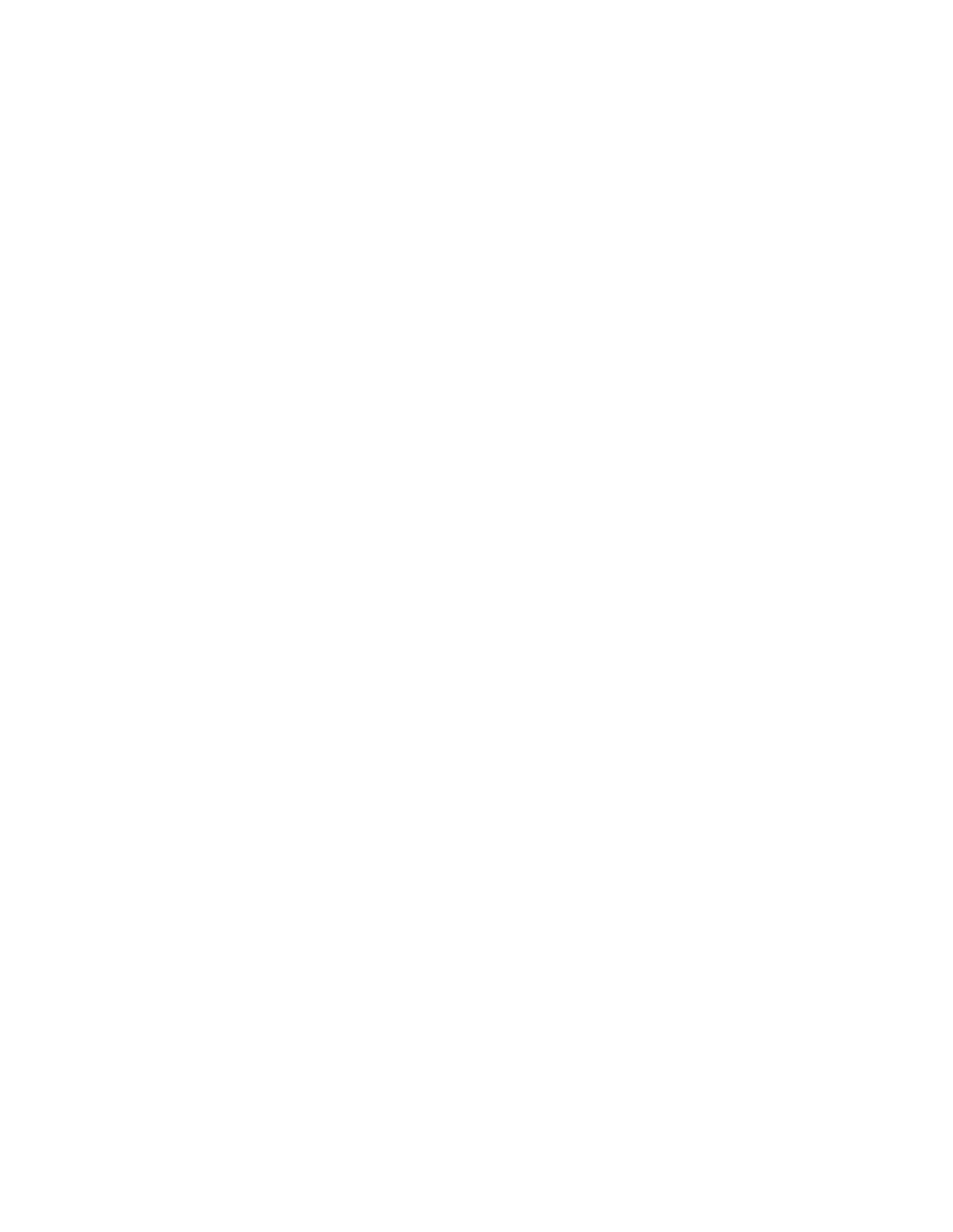

# **County of Santa Cruz**

Criminal Justice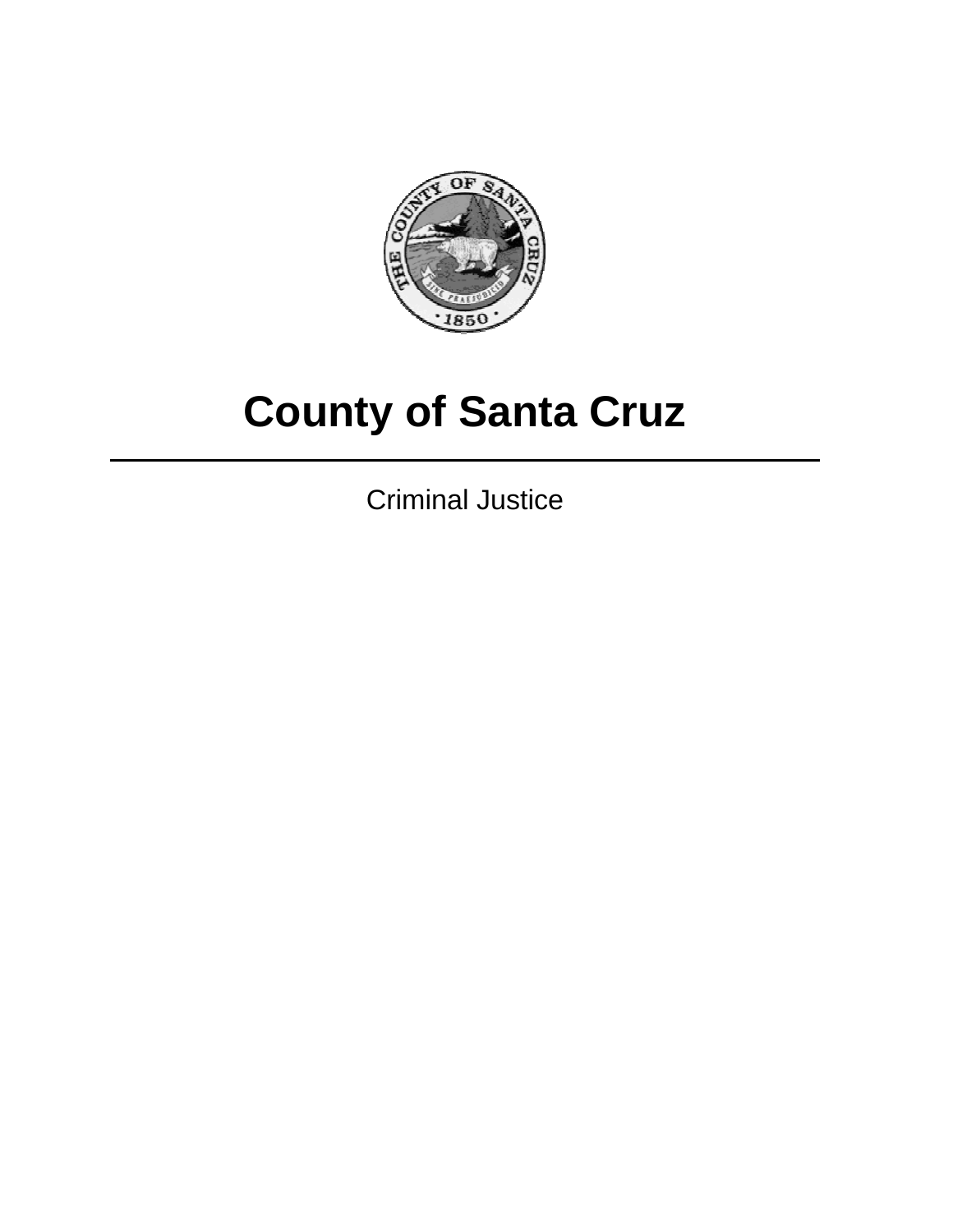# **Review of the Citizens' Police Review Board of the City of Santa Cruz**

## *Background*

The Citizens' Police Review Board (CPRB) was established by the Santa Cruz City Council on April 26, 1994 as a means for local citizens to provide oversight for the Santa Cruz City Police. According to the *Citizens' Police Review Board 1999 Annual Report,* the board was established after "incidents of alleged police misconduct" took place.

According to Santa Cruz City Charter §1001, the CPRB was established for the following reasons:

- To enhance citizen understanding of the process of submitting, processing and responding to citizen complaints regarding police officers
- To add a citizen perspective to the evaluation of these complaints
- To contribute to timely, fair and objective review of citizen complaints
- To recognize that all people in the city of Santa Cruz deserve protection of their human and civil rights and respect for their fundamental dignity as human beings
- To review investigations of all police-involved shootings regardless of whether a complaint has been filed
- To provide fair treatment to and protect the rights of police officers

The CPRB office is located at 915 Cedar Street in Santa Cruz. Hours of operation are Monday-Thursday 8AM-1PM and Friday 8AM-12PM. The CPRB reviews the completed Internal Affairs investigations of citizen complaints against the Santa Cruz City Police Department. In addition, it makes recommendations to the police chief, city manager, and city council.

The operating budget for the CPRB for fiscal year 2000-01 is approximately \$86,000.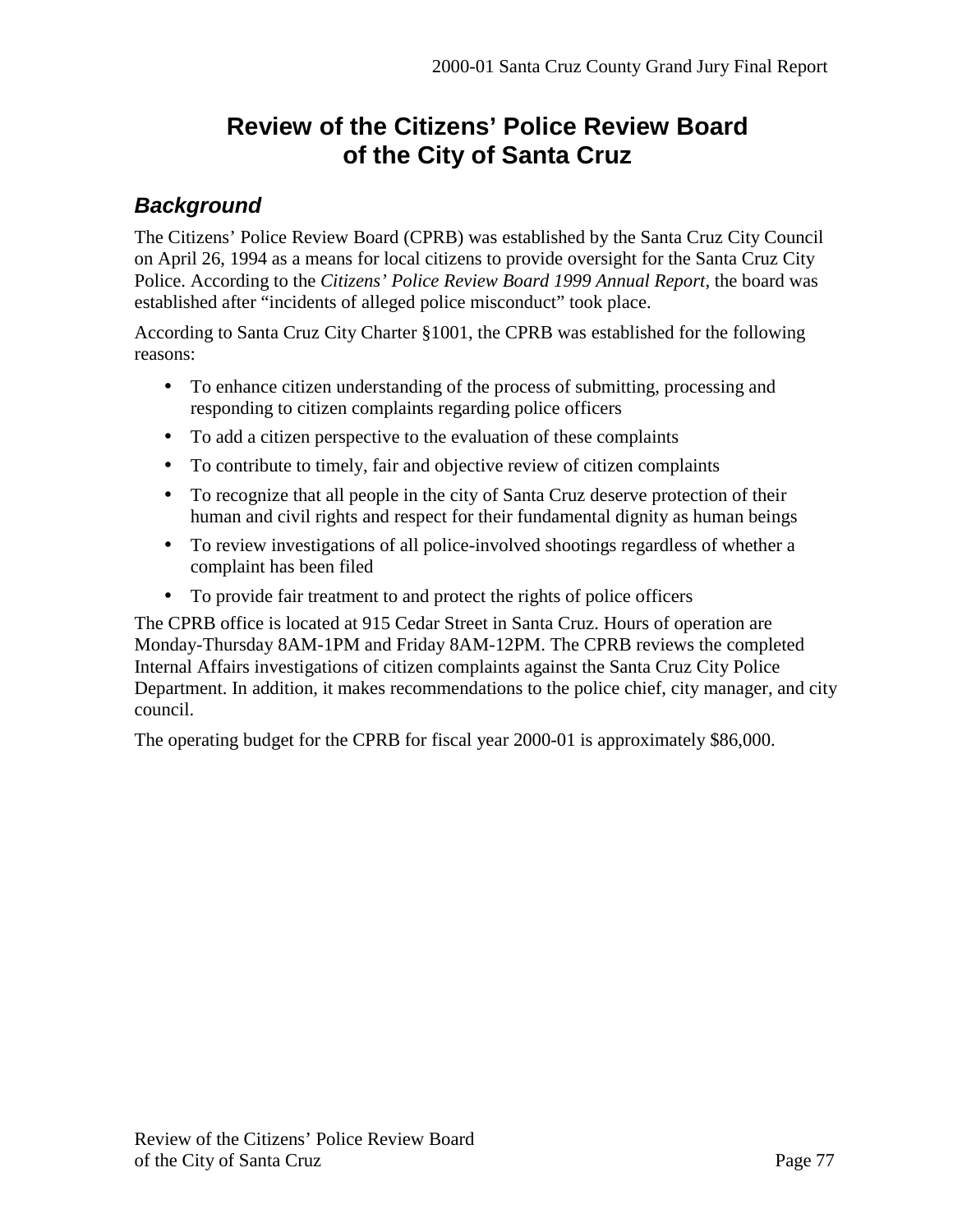## *Scope*

A Grand Jury review of the CPRB was driven by a citizen complaint. The complainant stated that the CPRB board members were trying to meet the needs of the Santa Cruz City Police Department rather than the public because of "direct or implied intimidation" by members of the police department. The complainant also expressed that the CPRB needs to become a confident, democratic body.

The Grand Jury decided to look beyond this complaint and conduct a more thorough review of the CPRB. The Grand Jury reviewed the CPRB and its functions by completing the following:

- Attended 5 CPRB public meetings in 2000 and 2001
- Interviewed former CPRB board member
- Interviewed CPRB chairperson and coordinator
- Interviewed chief of police
- Interviewed assistant city Manager
- Reviewed *City Of Santa Cruz Citizens' Police Review Board 1999 Annual Report*
- Reviewed 2000-01 city budget
- Reviewed CPRB web site
- Read Santa Cruz Police Department's Citizen Comment Brochure, *The Citizens' Police Review Board of the City of Santa Cruz* brochure and the *Mediation* brochure given by CPRB of Santa Cruz
- Read CPRB meeting minutes October 2000-March 2001
- Read *Police Complaints/Inquiries for Year-end Report 1998 & 1999*

# *Findings*

- 1. The CPRB is a seven-member voluntary board. Each city council member appoints one candidate for a seated position on the CPRB. The term of each member of the CPRB coincides with the term of the nominating city council member. Each member may serve a maximum of 8 consecutive years on the CPRB.
- 2. The board meets on the second Monday of every month for a public, open meeting from 5:30PM to 8:00PM in the city council chambers. In addition, the board meets in closed sessions to discuss confidential police personnel issues. The board met 14 times in 1999 for closed-session reviews.
- 3. Pursuant to CPRB by-laws, to be a member of the CPRB, one must
	- Be a qualified voter of the City of Santa Cruz
	- Not be employed by the City of Santa Cruz
	- Possess a reputation for fairness, integrity and responsibility
	- Have demonstrated an active interest in public affairs and service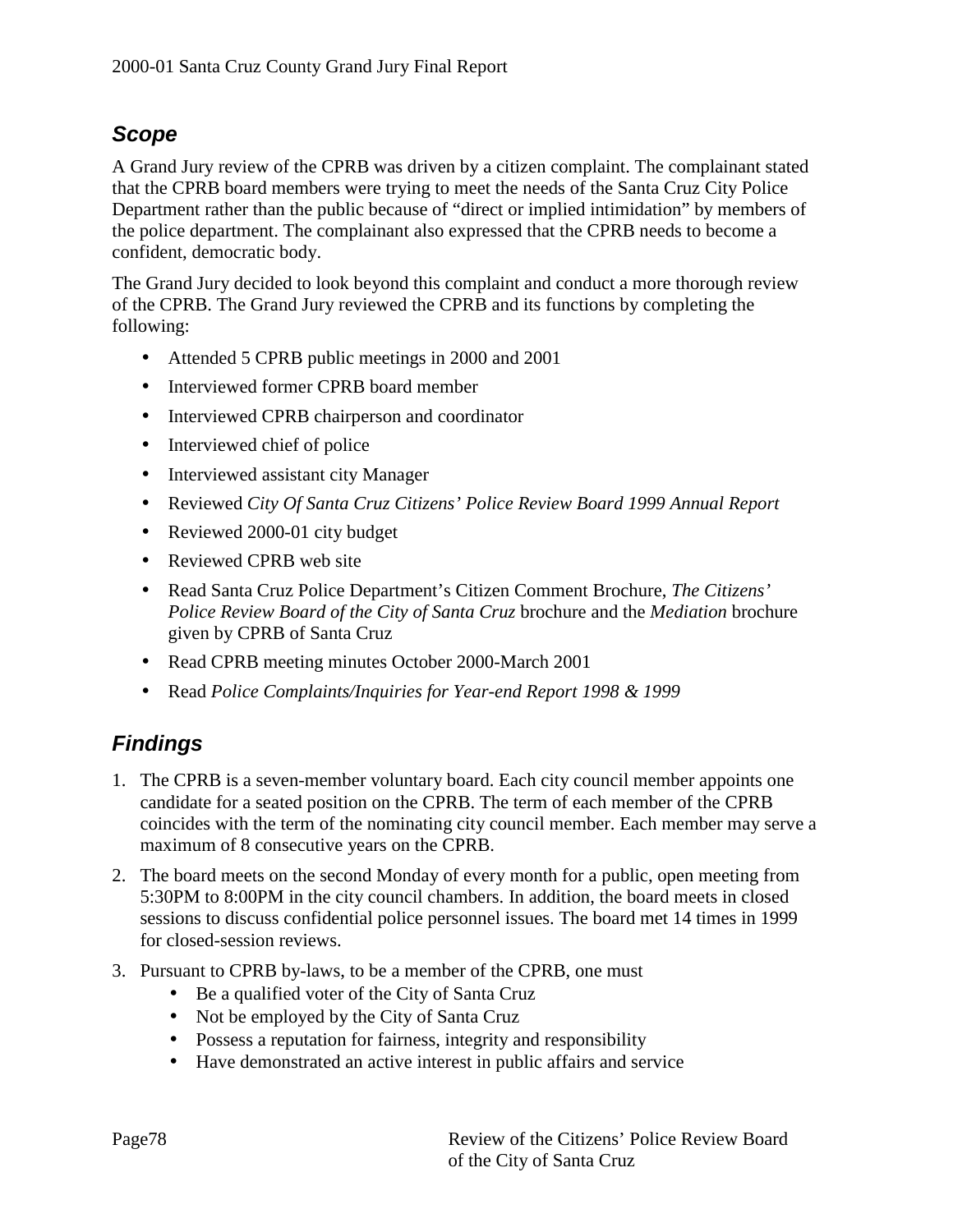4. According to California Penal Code §832.5(a)

"Each department or agency in this state which employs peace officers shall establish a procedure to investigate citizens' complaints against the personnel of such departments or agencies, and shall make a written description of the procedure available to the public."

- 5. A police review board is not mandated by the state. It is a discretionary review process and most cities do not have such a board. Santa Cruz City Police Department is the only law enforcement agency in Santa Cruz County to have a review board.
- 6. The CPRB provides an additional level of police oversight. The Board provides citizens an alternative place to express concerns outside of the police department.
- 7. *The Santa Cruz Police Department Citizen Comment Brochure* contains the comment form for the use of citizens. The form states that according to California Penal Code §148.6(b), the person making the comment is provided the following instruction:

"You have the right to make a complaint against a police officer for any improper police conduct. California law requires this agency to have a procedure to investigate citizens' complaints. You have a right to a written description of this procedure. This agency may find after investigation that there is not enough evidence to warrant action on your complaint; even if that is the case, you have the right to make the complaint and have it investigated if you believe an officer behaved improperly. Citizen complaints and any reports or finding relating to complaints must be retained by this agency for at least five years. It is against the law to make a complaint that you know to be false. If you make a complaint against an officer knowing that it is false, you can be prosecuted on a misdemeanor charge."

- 8. Citizen comment forms on the Santa Cruz City Police Department are available at the following locations in the City of Santa Cruz:
	- Santa Cruz Police Department
	- Citizens' Police Review Board
	- City Clerk's Office
- 9. Citizens may classify their comment in the following manner:
	- Commendation
	- Comment
	- Request for Mediation Information
	- Citizen Inquiry
	- Citizen Complaint
- 10. A commendation is one of the available options that the Santa Cruz City Police Department utilizes in its comment brochure in order to encourage positive feedback.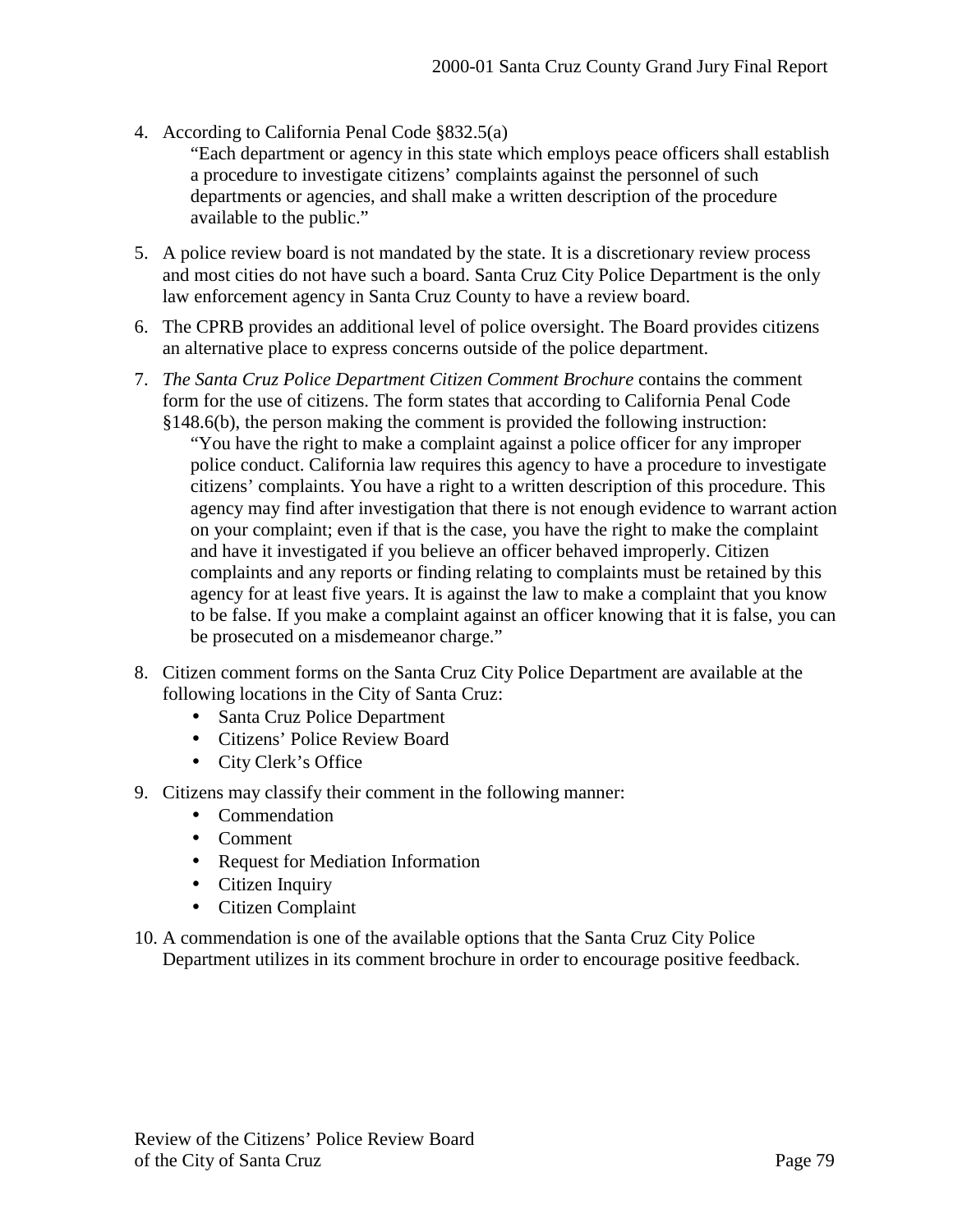- 11. If the citizen chooses to make any comments, each comment is categorized as follows:
	- A policy with which you agree/disagree
	- A procedure which was/was not properly followed
	- A procedure which you agree/disagree
	- A positive or negative comment regarding attitude, behavior or conduct by a city employee
	- A possible violation of the law
- 12. Should a citizen request mediation, the CPRB has contracted with the Conflict Resolution Center of Santa Cruz County to provide mediation services. The process can include the following:
	- Mediation helps the parties communicate and come to agreements that are mutually acceptable.
	- Either party may request mediation at any time during the review process.
	- Mediation is voluntary and must be agreed to by all parties involved before it can be implemented.
	- All requests for mediation must be in writing.
	- Mediation is conducted at no cost to the parties involved and every reasonable effort will be made to schedule mediation sessions at the convenience of those involved.
	- Mediation sessions are closed to the public.

The Police Chief and the CPRB report that very few complainants request or accept mediation as a recourse to their complaint.

13. If a citizen indicates on the comment form that an inquiry is desired, the process is handled immediately by the supervisor of the involved officer. The supervisor is provided with the details of the inquiry. The supervisor is then instructed to immediately review the matter with the officer and provide the appropriate training or counseling or corrective action to prevent any further recurrence. The CPRB does not handle inquiries.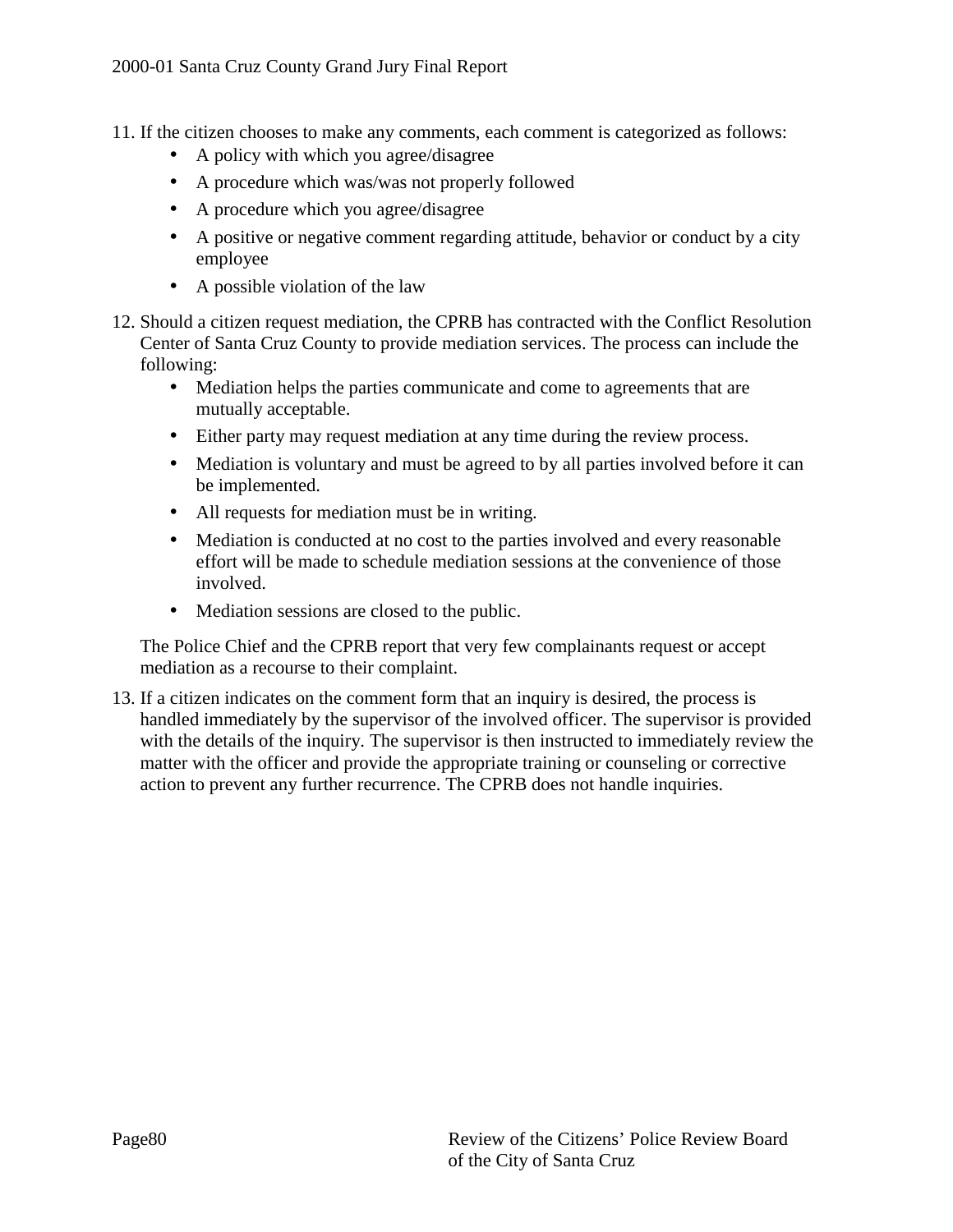14. According to the 1999 Annual Report, the CPRB reviewed 27 citizen complaints, some of which contained multiple allegations. The range of allegations included the following:

| Conduct                  | <b>Procedural</b>      |
|--------------------------|------------------------|
| Officer misconduct       | Unlawful arrest        |
| <b>Excessive force</b>   | Unlawful search        |
| Missing/damaged property | Improper procedure     |
| Discrimination           | Failure to take action |

#### **Range of Allegations**

#### **Conduct Allegations**

| Year | <b>Officer</b><br>Conduct | <b>Excessive</b><br><b>Force</b> | <b>Missing/Damaged</b><br><b>Property</b> | <b>Discrimination</b> | <b>Total</b> |
|------|---------------------------|----------------------------------|-------------------------------------------|-----------------------|--------------|
| 1999 | 22                        |                                  |                                           |                       | 27           |
| 1998 | 18                        |                                  |                                           |                       | 27           |
| 1997 | 20                        |                                  |                                           |                       | 28           |

#### **Procedural Allegations**

| Year | <b>Unlawful</b><br><b>Arrest</b> | Unlawful<br><b>Search</b> | Improper<br><b>Procedure</b> | <b>Failure To</b><br><b>Take Action</b> | <b>Policy</b> | <b>Total</b> |
|------|----------------------------------|---------------------------|------------------------------|-----------------------------------------|---------------|--------------|
| 1999 |                                  |                           | 31                           |                                         |               | 39           |
| 1998 |                                  |                           | 12                           |                                         |               | 23           |
| 1997 |                                  |                           | 22                           |                                         |               | 36           |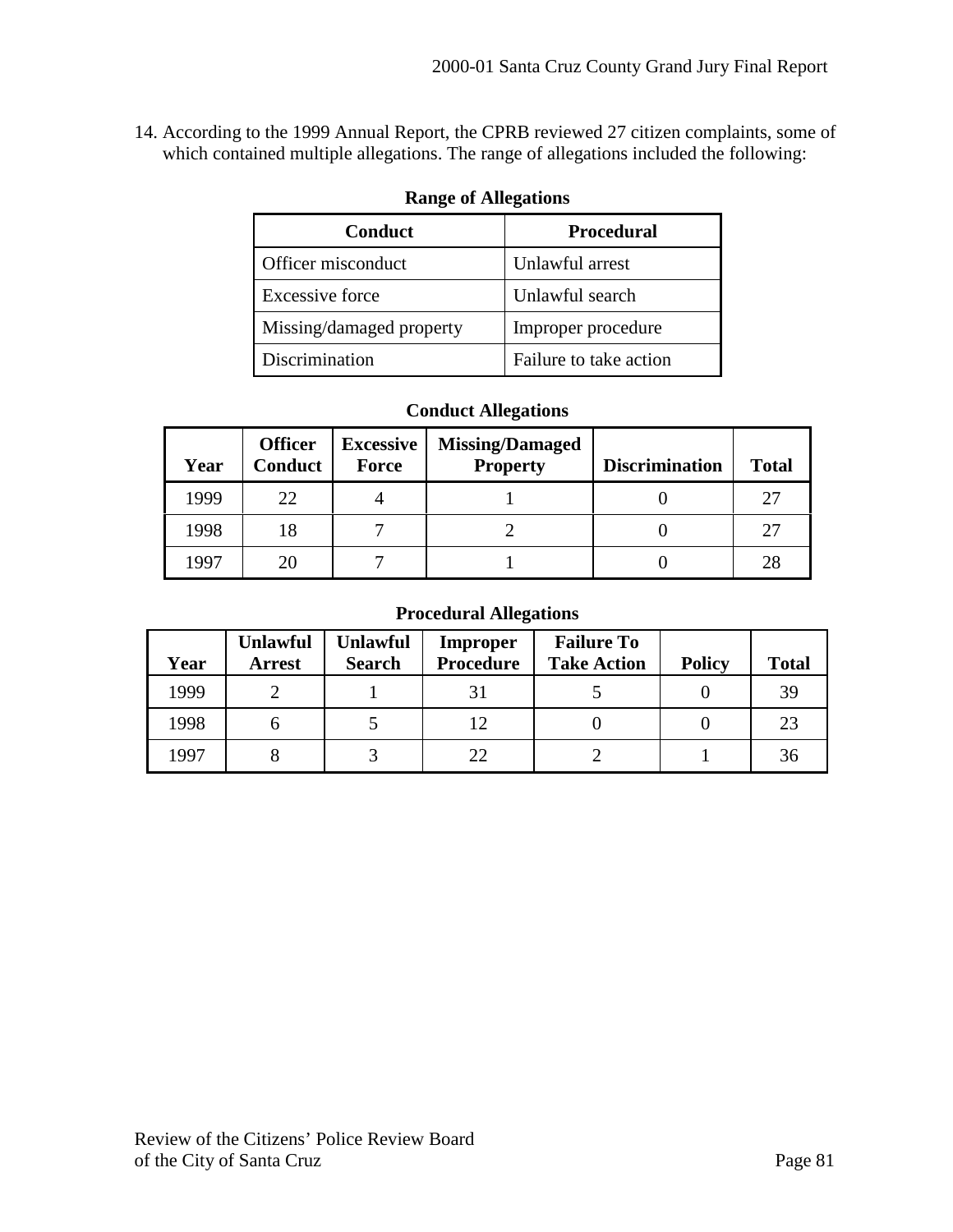- 15. If the comment form indicates that a complaint is being filed, the process necessitates a formal investigation into the incident by Internal Affairs or the officer's chain of command. The following will occur:
	- The case is assigned to the Internal Affairs Investigator.
	- The Internal Affairs Investigator collects evidence and conduct interviews of the officers and any witnesses.
	- The Internal Affairs Investigator makes his/her investigation available to CPRB in the form of a report and submits findings to the chief of police.
	- The CPRB must review the completed investigation.
	- The CPRB may:
		- @ Ask for further information from the chief of police
		- @ Call for an independent investigation
		- @ Hold hearings
		- @ Subpoena witnesses and take testimony
		- @ Make a ruling on the case as presented by the Internal Affairs report.
	- The CPRB report is sent to the chief of police stating its findings and recommendations.
	- The chief of police considers the CPRB report but makes final disposition of the complaint. While the report is being reviewed by the CPRB, the chief of police may not make a final determination.
	- The chief notifies the complainant, the CPRB and the involved officers of the chief's findings and conclusions.
	- The CPRB sends a copy of its report to the complainant.
	- The CPRB may make recommendations to the city council and city manager regarding police policies.

16. Prior to the establishment of the CPRB, the process of a complaint involved the following:

- The case was assigned to an Internal Affairs Investigator.
- The Internal Affairs Investigator collected evidence and conduct interviews of the officers and any witnesses.
- An investigator submitted findings to the chief of police.
- The chief of police considered the Internal Affairs report prior to his final determination of the outcome of the complaint.
- The chief of police notified the complainant and the involved officers of the Chief's findings and conclusions.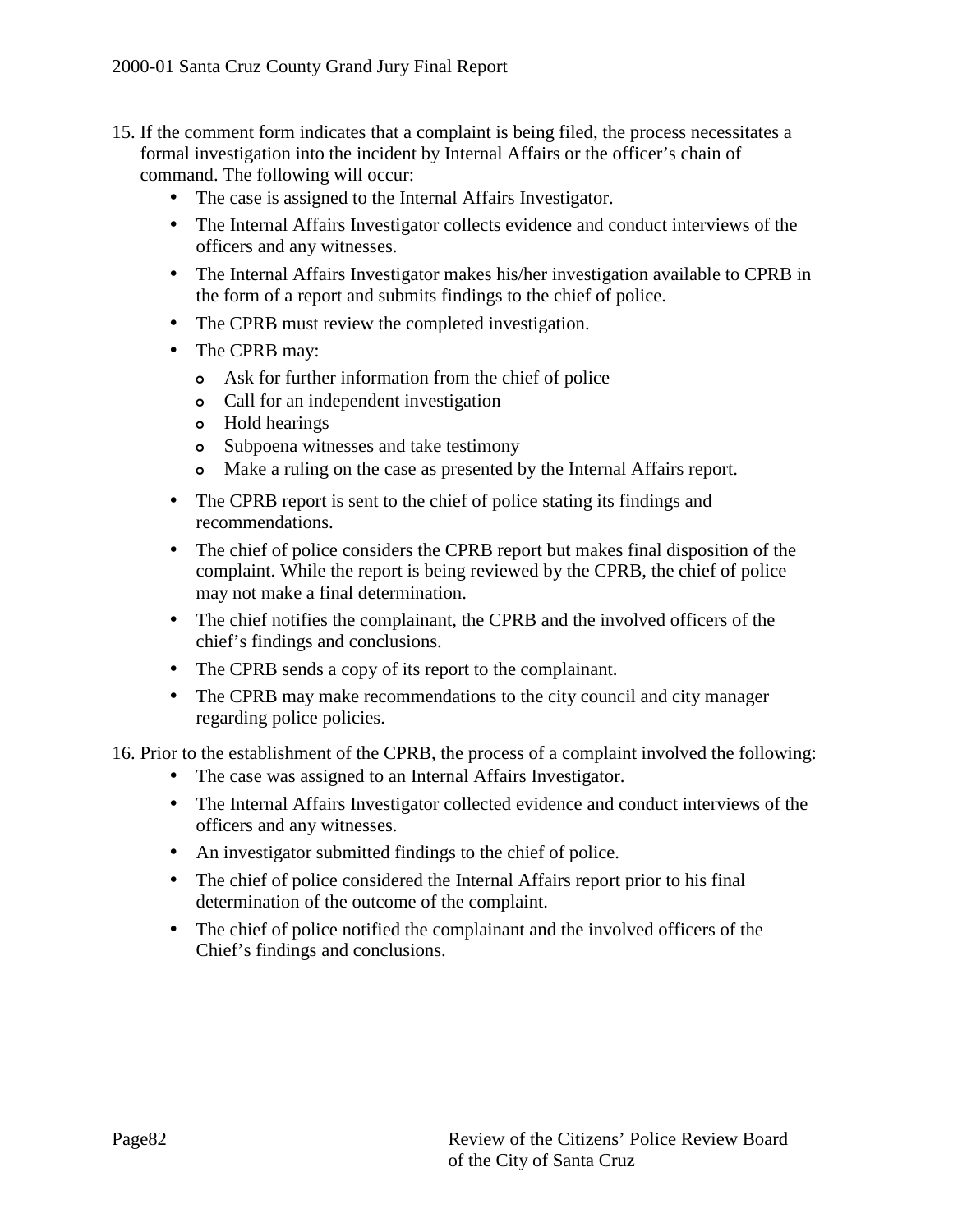17. In 1999, the CPRB determined that 94% of allegations were not sustained and the chief of police determined that 97% of the same allegations were not sustained. The CPRB Annual Report defines the term *not sustained* as "the review fails to disclose sufficient facts to prove the allegation made in the complaint."

| Year | %Sustained | $%$ Not<br><b>Sustained</b> |
|------|------------|-----------------------------|
| 1999 |            | 94                          |
| 1998 | 11         | 89                          |
| 1997 |            |                             |

**CPRB Findings on Allegations Reviewed**

#### **Chief of Police Findings on Allegations Reviewed**

| Year | % Sustained | $%$ Not<br><b>Sustained</b> |
|------|-------------|-----------------------------|
| 1999 |             | g.                          |
| 1998 | 10          | 90                          |
| 1997 |             |                             |

- 18. In 1999, 11 out of 28 complaints (one of which was not reviewed in 1999) came from the downtown Santa Cruz area. Out of the 27 complaints reviewed, the Board was unanimous in its findings on 20 of the complaints reviewed, split on findings in 4 complaints, made no findings in 2 complaints, and finding was pending on 1 complaint.
- 19. According to the *City of Santa Cruz Information Report for Year-end 1999*. The 27 complaints received comprised 0.05% of the total 60,763 calls handled by the police department.
- 20. According to the *City of Santa Cruz Citizens' Police Review Board 1999 Annual Report*, "there were only a relatively small number of complaints…the small number supports the overall good effort of the City's Police Department."
- 21. In September 1999, the CPRB conducted its first independent investigation. This investigation was in response to community concerns and complaints of excessive force stemming from arrests at an anti-war demonstration. The added expense of an investigator caused the CPRB to spend beyond their 1999 budget.
- 22. Last year, the CPRB held a public hearing on the topic of racial profiling. This hearing was broadcast on *Community TV.*
- 23. In recent years, fewer complaints at the Santa Cruz City Police Department is attributed by the chief of police as a result of increased departmental training efforts, including mental health, homeless resource and social issues training.

Review of the Citizens' Police Review Board of the City of Santa Cruz Page 83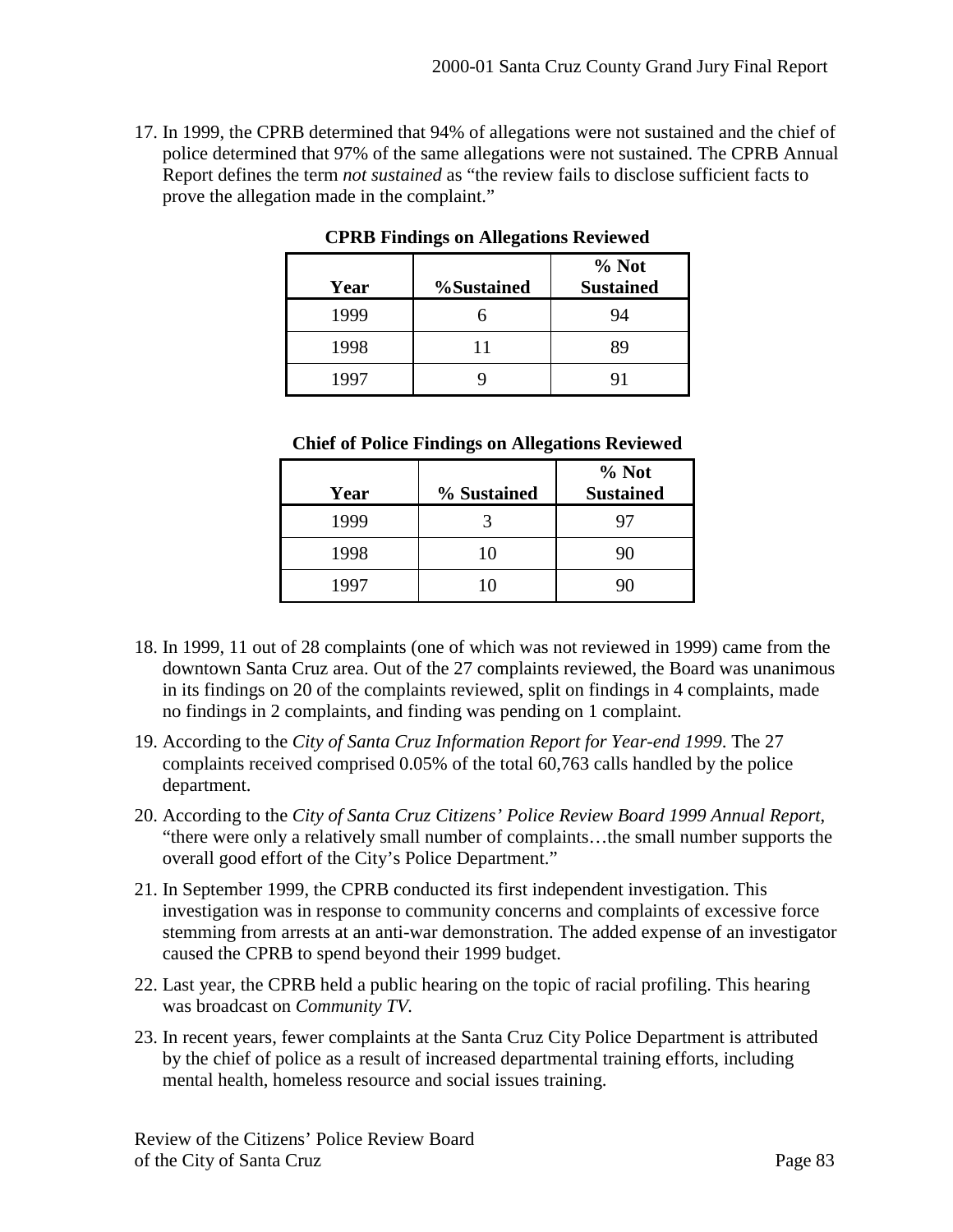- 24. The CPRB members are citizens who may not be experienced in police practice and procedures. The CPRB training involves a mandated CPRB orientation and ride-alongs with police personnel.
- 25. Originally, the board had to complete their portion of the investigation review within 30 days. Since the board only meets once a month, they want to increase their review of a complaint from 30 days to 60 days. After the Grand Jury interview, it was discovered that the timeline may now be extended when the CPRB coordinator contacts the city manager.
- 26. The CPRB Chairperson corresponded to the city council. In this document, the CPRB stated that they would like to see the following changes:
	- Improve officer cooperation in reviewing complaints
	- Improve ability to gain complainant cooperation
	- Allow public release of reasons for exoneration of the police officer
- 27. Since the establishment of the CPRB, the Internal Affairs investigation reports have increased from a typical 5-page report to a possible 25-page report. These reports must now be written in laymen's terms for the CPRB members, rather than police terminology.

#### *Conclusions*

The number of complaints made to the Santa Cruz City Police Department is extremely low.

The existing training provided to CPRB members does not involve adequate training in the Police Department's practices and procedures.

An established procedure is in place at the Santa Cruz Police Department to investigate citizen complaints and an additional level of review increases the complaint resolution time.

The chief of police is not bound by the recommendations of the CPRB but agrees with their findings in most cases.

A review board has the potential to provide a new perspective and serve as a checks and balances on the police department's complaint review process.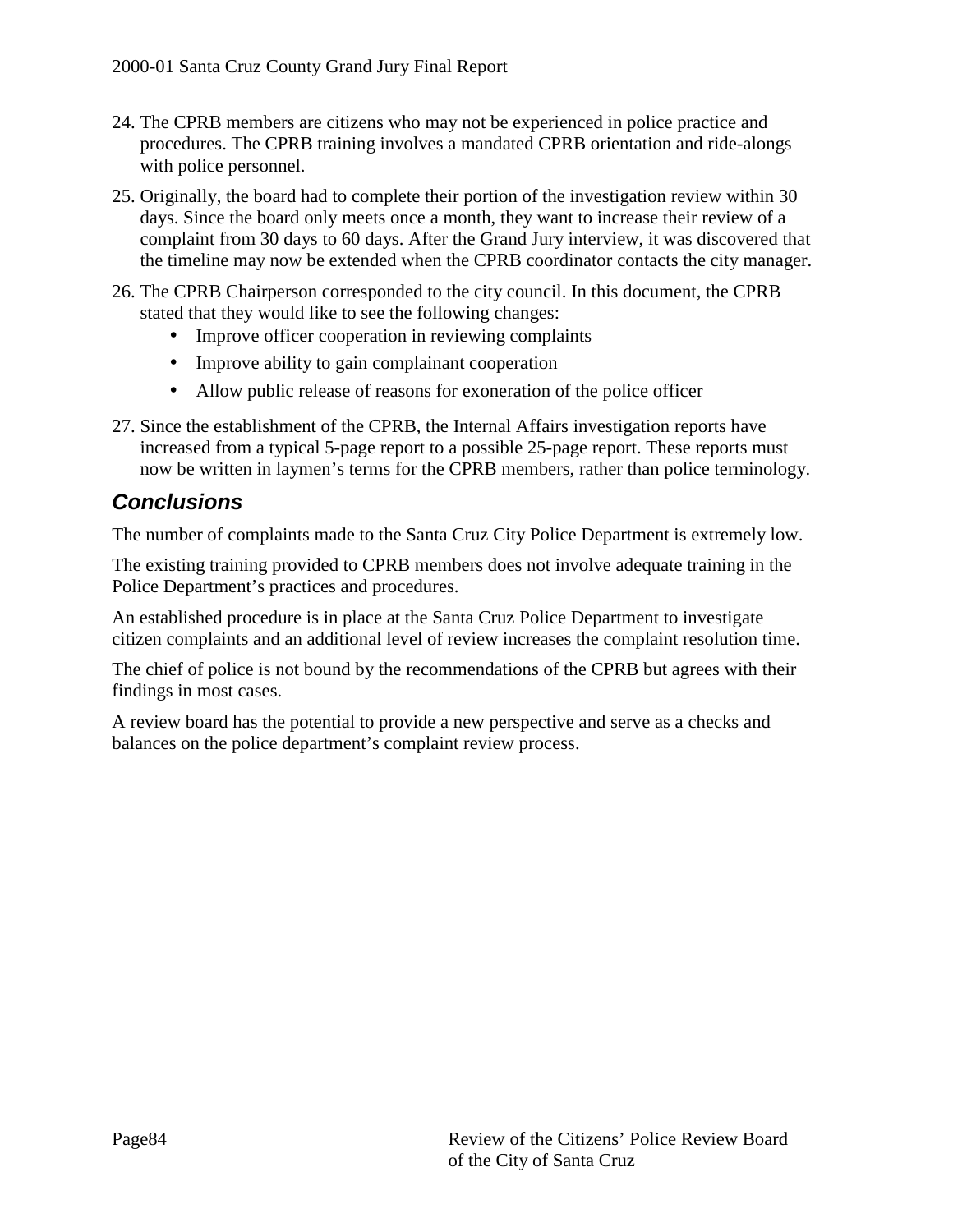## *Recommendations*

- 1. The CPRB and the Police Department should examine the complaint review procedures and streamline the process. The CPRB should prioritize the complaints by their gravity and be allowed discretion over those complaints it investigates. Currently, each and every complaint is reviewed.
- 2. The Santa Cruz City Council should research police review boards in other jurisdictions to study beneficial working relationships between the police department and the citizen police review boards.
- 3. The Santa Cruz City Council should evaluate the benefit to the community of maintaining a review board.
- 4. Training for the CPRB members should be improved and address the findings of inadequacy in the knowledge of the police policies and procedures.
- 5. *The Citizen Comment Brochure* should be made available on the CPRB and the Santa Cruz City Police Department's respective web sites.

#### *Responses Required*

| <b>Entity</b>                 | <b>Recommendations</b> | <b>Respond Within</b> |
|-------------------------------|------------------------|-----------------------|
| Santa Cruz City Council       | $1 - 4$                | 90 Days               |
| Santa Cruz City Manager       | $1 - 4$                | 60 Days               |
| Santa Cruz City Police Chief  | $1 - 3, 5$             | 60 Days               |
| Citizens' Police Review Board | $1 - 3, 5$             | 60 Days               |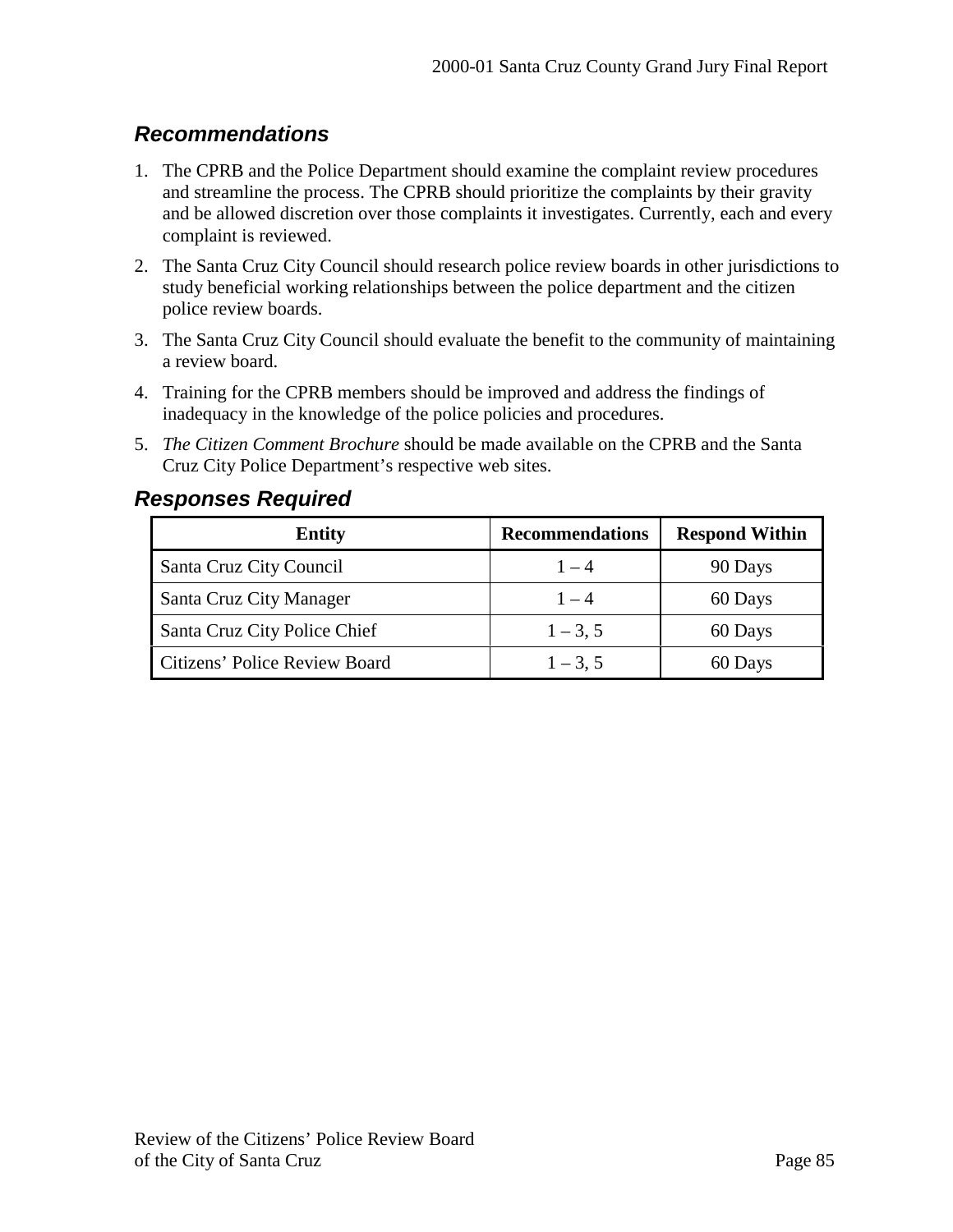# **Review of Santa Cruz County Sheriff's Service Centers**

#### *Background*

The Sheriff's Service Centers are located throughout Santa Cruz County, specifically in San Lorenzo Valley, Live Oak, Aptos, Freedom and a recent addition of the Summit Substation. The Sheriff's Service Centers were reviewed for the first time last year by the Grand Jury and were found to be an excellent enhancement to community policing. In order to heighten public awareness, this Grand Jury has included updated information on the Sheriff's Service Centers.

#### *Scope*

For this report, the Grand Jury carried out the following activities:

- Visited Service Centers and conducted follow-up calls
- Reviewed 1999-2000 Grand Jury report and responses
- Reviewed Santa Cruz County Sheriff's Office 1999 Annual Report
- Reviewed 2000-2001 County Budget
- Reviewed 2000-2001 Sheriff-Coroner's Recommended Budget

## *Findings*

These centers offer the local community an opportunity to speak directly with local law enforcement officers who provide a variety of policing services. A continual focus is placed on creating a positive relationship with local residents, businesses and community organizations.

Community policing is a strategy for involving the citizens of the community in combating crime and improving the quality of life in their neighborhoods. The Sheriff's Office has a strong commitment to further community oriented policing consistent with the Federal Crime Bill.

The Sheriff's Service Centers are part of Community Service Division, managed by a lieutenant. Each service centers is staffed with a sergeant assisted by community volunteers. Each sergeant supervises:

- Community volunteers
- Drug Abuse Resistance Education (DARE) Deputies
- Problem Oriented Policing (POP) Team
- School Resource Officers (SRO) at Soquel, San Lorenzo Valley and Aptos high schools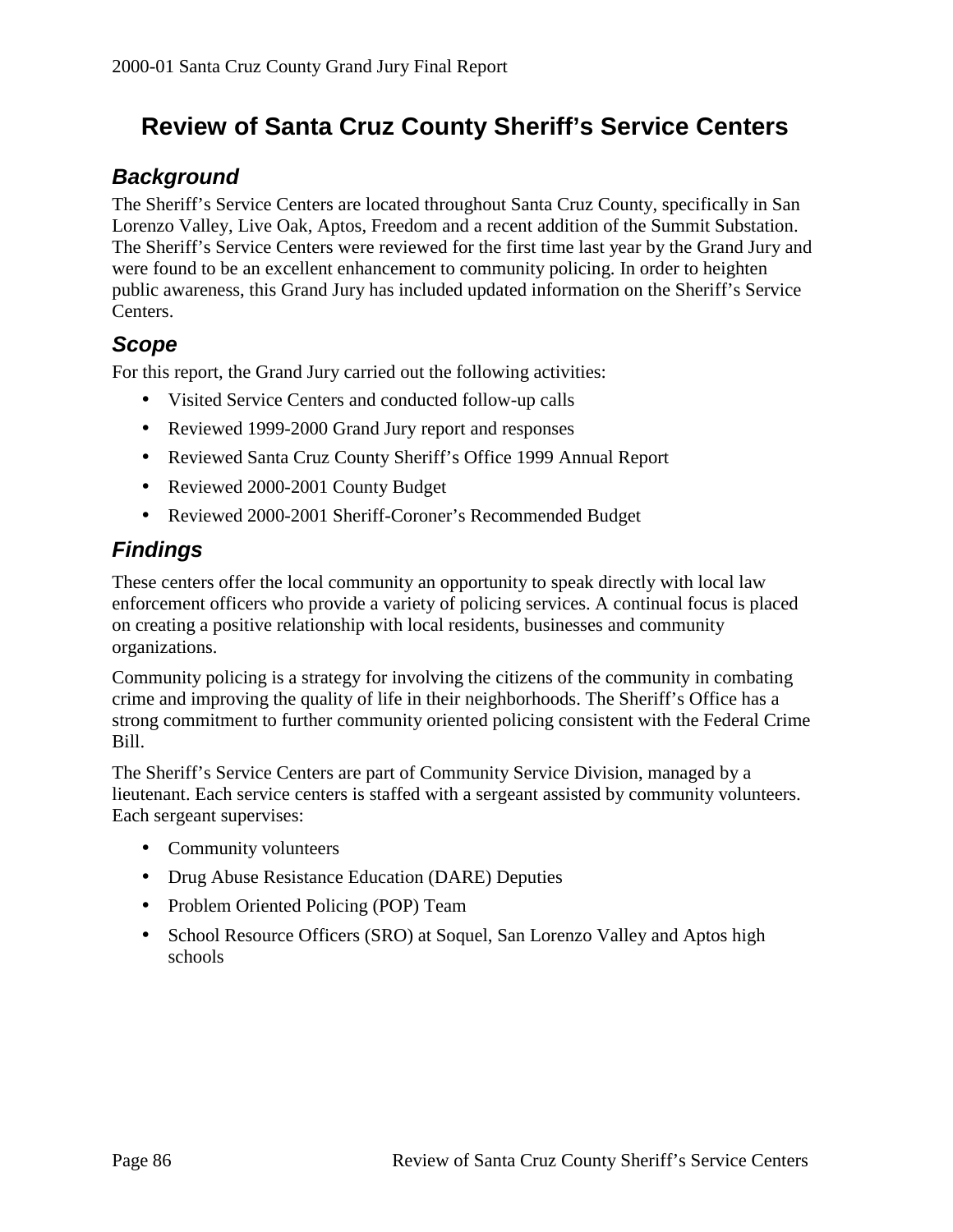The following services are available at the centers:

- Filing a police report
- Fingerprinting services
- Signing off equipment violation citations
- Citizen inquiries
- Neighborhood Watch Programs
- Crime Prevention Education

Deputies assist with neighborhood disputes, graffiti abatement and youth issues including gang membership and drug and alcohol control. The County Sheriff's Office received a \$300,000 three-year grant to reduce juvenile drug use through education, treatment and apprehension of junior high and high school offenders.

| <b>1999 Service Center Statistics</b>               | <b>Frequency</b> |
|-----------------------------------------------------|------------------|
| Incoming Phone Calls Requesting Service             | 19,308           |
| Citizen/Customer Visits or Inquiries at the Centers | 8,098            |
| <b>Written Police Reports</b>                       | 1,388            |
| <b>Fingerprinting Service</b>                       | 584              |
| <b>Missing Persons Cases</b>                        | 476              |
| <b>Community Meetings Attended</b>                  | 262              |
| <b>Equipment Violation Citations Signed Off</b>     | 250              |
| <b>Abandoned Vehicles Abated</b>                    | 181              |
| Citations Issued                                    | 61               |
| Megan's Law Reviews (registered sex offender files) | 22               |
| Total                                               | 30,630           |

A patrol vehicle is available to the volunteers at each Service Center for official use, such as parking enforcement, vacation watch and vehicle abatement.

In the year 2000, the Sheriff's Office expended a total of \$42,000 in direct costs for all five Service Centers.

Each center is unique in the manner in which it addresses the specific needs of its community.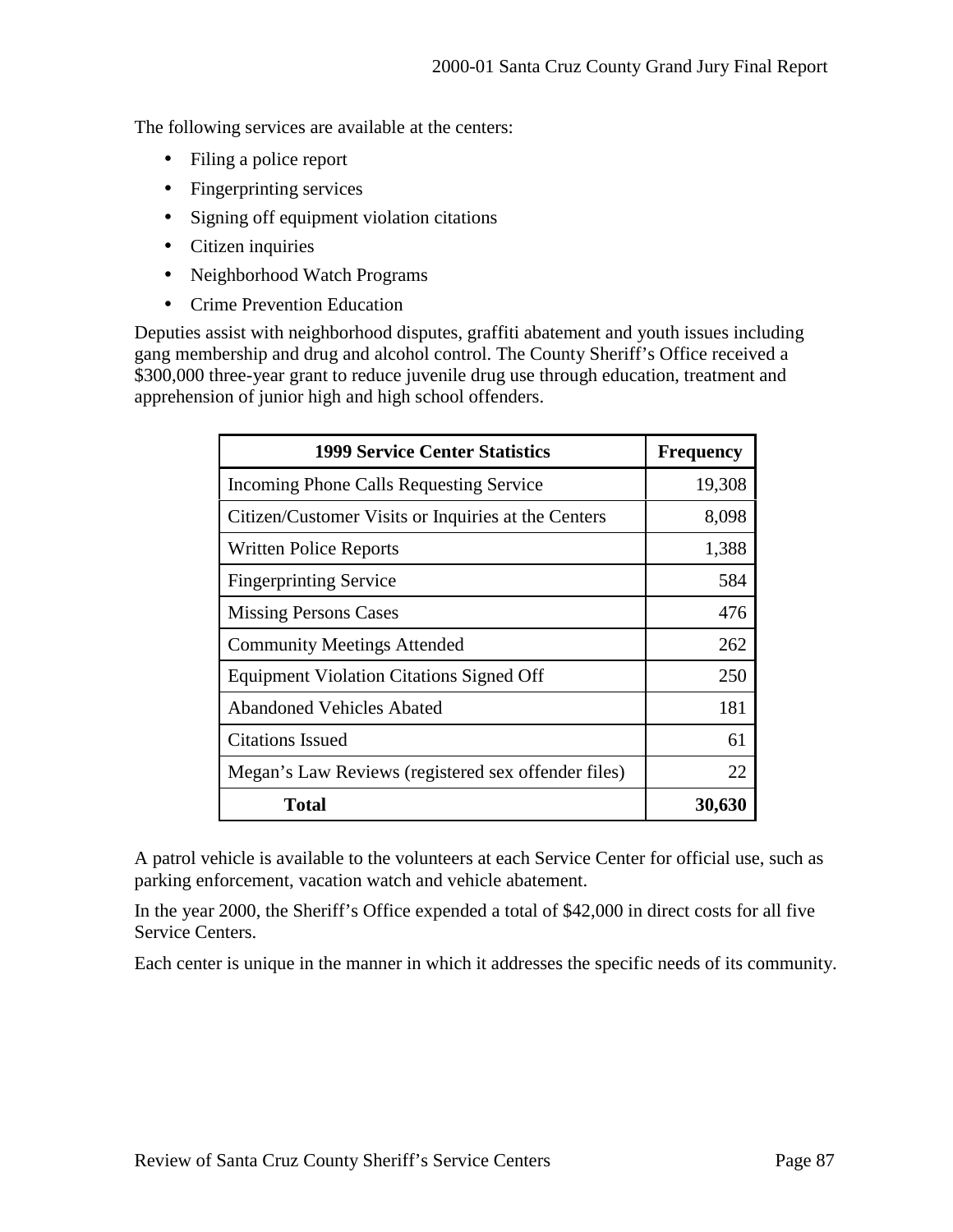# **Aptos Sheriff's Center**

Aptos Sheriff's Center is located at 19 Rancho Del Mar, Suite D in the Rancho Del Mar Shopping Center in Aptos. Due to the high volume of foot traffic, this center encounters numerous requests for information.

The sergeant in charge interacts with the community and provides practical solutions to community issues. The sergeant meets monthly with representatives from schools within the Pajaro Valley Unified School District to discuss gang-related trends and youth issues.

# **Freedom Sheriff's Center**

Freedom Sheriff's Center is located at 2020 Freedom Boulevard in the Freedom Shopping Center.

This center houses the Sheriff's Activities League (SAL) which has approximately 12 deputies and 20 citizen volunteers who coach and mentor youths after school hours and weekends. The SAL program is designed to involve young people in athletics at times when they would be otherwise unsupervised and at risk of criminal conduct. With over \$83,000 in grant funds, these kids are transported, twice a week, from the farm-labor camps to Pinto Lake in Watsonville. They participate in activities that include baseball, basketball, skateboarding, hiking, surfing and field trips.

# **Live Oak Service Center**

The Sheriff's Live Oak Service Center is located at 870 17<sup>th</sup> Avenue, Suite B in Live Oak. There is no charge to the Sheriff for the use of this building.

This center offers missing persons follow-up and bicycle registration. The Live Oak Service Center collaborates with the Pleasure Point Night Fighters that help organize Santa Cruz beach clean up. In addition, the Service Center supports the Triton Action Sport Group that resolves disputes over surfing privileges.

In the event of an emergency, this center can be used as a command center.

## **San Lorenzo Valley Sheriff's Center**

The San Lorenzo Valley Sheriff's Center is located at 6060 Graham Hill Road, Suite D in Felton, next to the Planning Department's Felton Business Permit Center. Since its relocation from Highway 9, foot traffic has increased due to the improved visibility and accessibility. This center distributes business card style magnets with all contact information for the center that are less likely to be misplaced than standard business cards. As a result, the number of incoming phone inquiries has increased.

In the event of an emergency, this center can be used as a command center for the San Lorenzo Valley.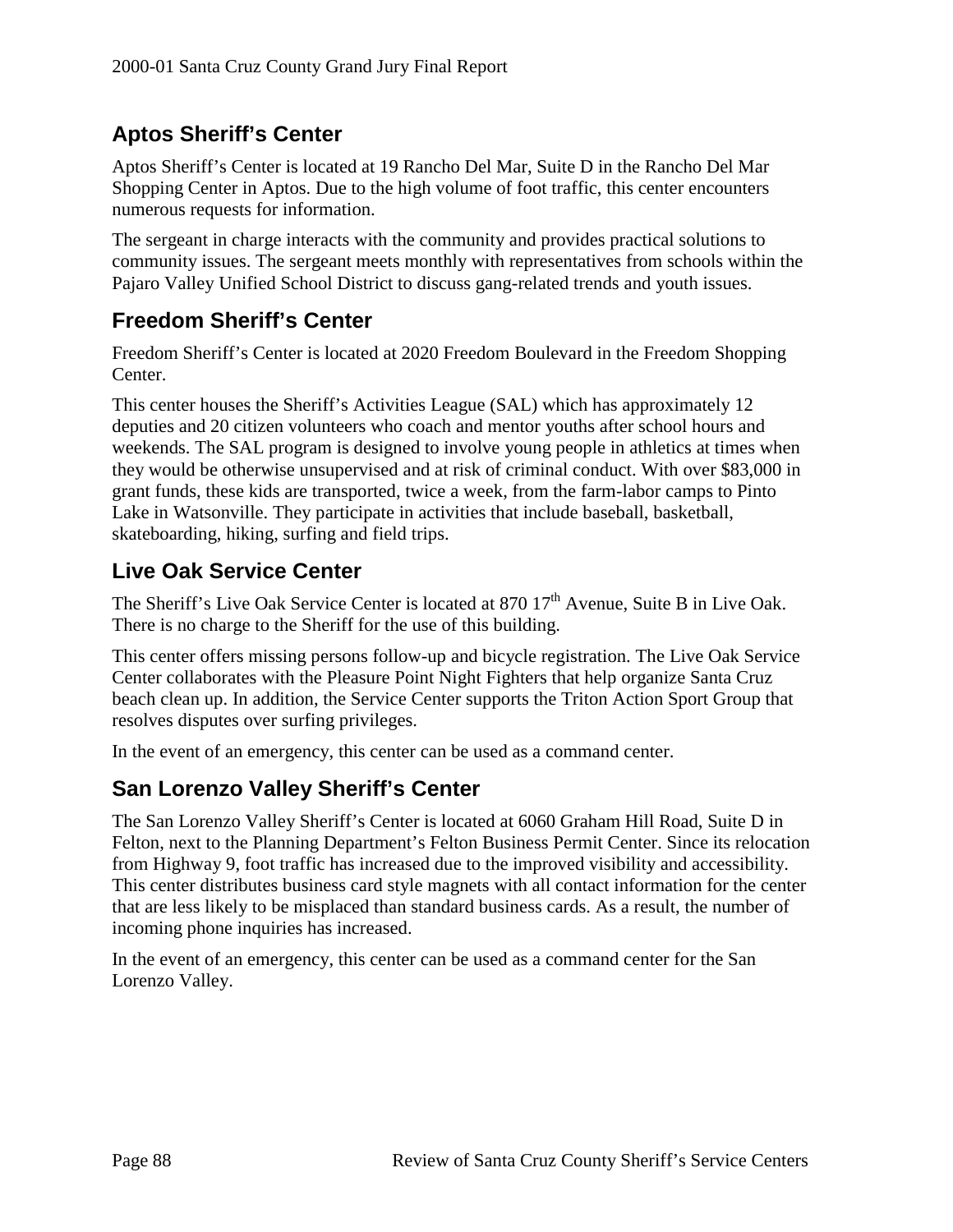## **Summit Substation**

The Summit Substation is located on the joint campuses of the Loma Prieta Elementary School and C.T. English Middle School. The campus has donated an office for the Sheriff's Center.

This substation was recently established in a response to the desire of the local community to have a law enforcement presence in an area that was not patrolled on a regular basis. The center helps community members recognize and report suspicious activities. Because the Summit area shares a border with Santa Clara County, the sergeant often works closely with deputies from that county. At the time of the visit, there were 13 local volunteers. Available volunteers rotate their schedules to ensure that one is always present to take calls and answer inquiries.

The sergeant is well known in this community and interacts with the neighbors and the school. He writes a monthly column in the local magazine, *Mountain Network News*.

Additional community deputies, such as the one at the Summit, are assigned to Corralitos, Davenport and San Lorenzo Valley.

## *Conclusions*

The many benefits provided by the Sheriff's Service Centers to our local communities far outweigh their modest operating costs.

The Santa Cruz County Grand Jury commends the following:

- The volunteers for their dedication and time spent on behalf of their communities. Without the volunteers, these centers could not function successfully.
- The Sheriff's Service Centers Deputies and volunteers for providing community outreach and proactive crime reduction at the neighborhood level.
- The Sheriff's Service Centers Deputies for their efforts in reducing drug and alcohol abuse in teens through the above mentioned programs.
- Deputy Amy Christey and the Freedom Service Center for establishing the non-profit organization SAL.

#### *Recommendations*

None

#### *Response Required*

None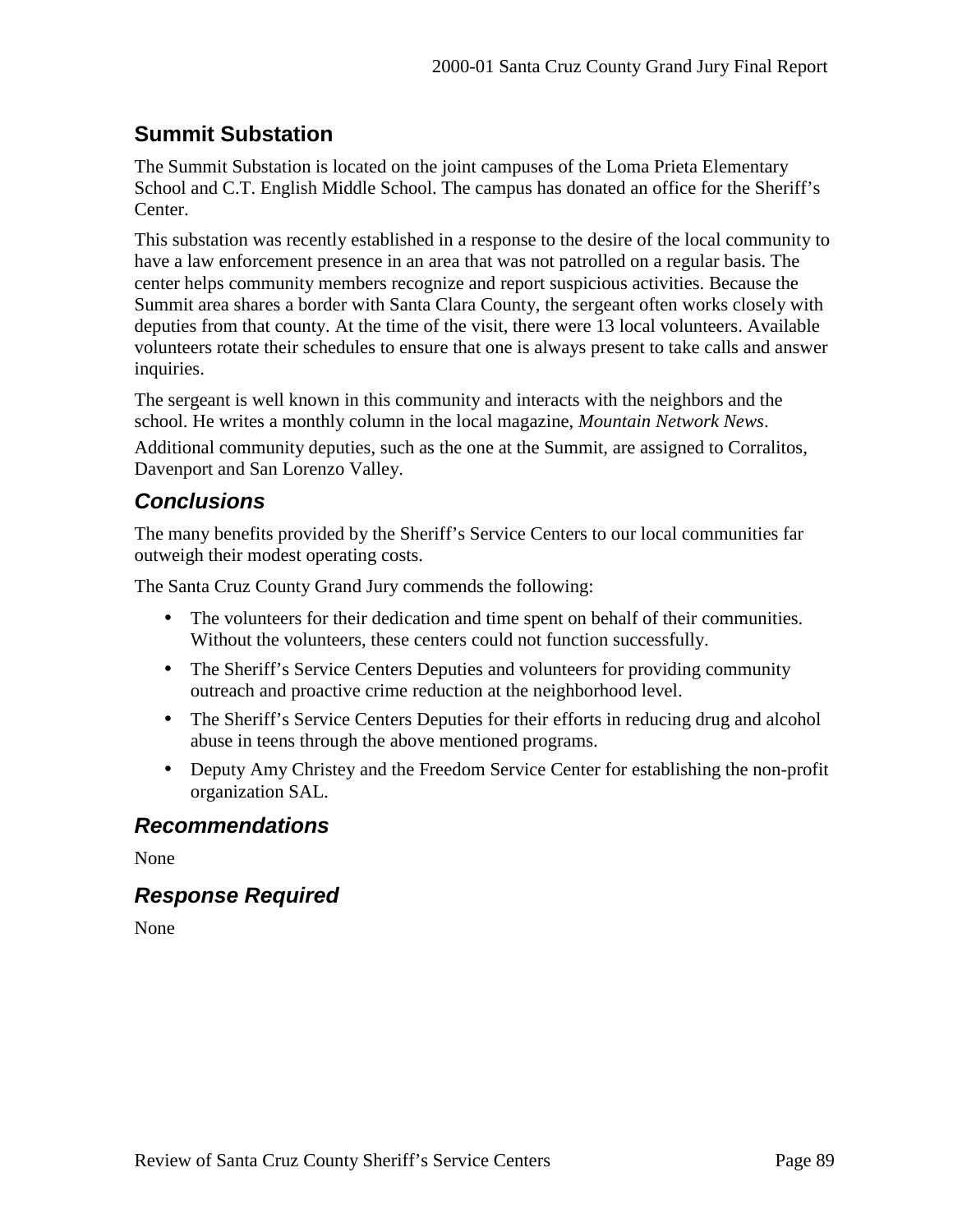# **Review of Ben Lomond Youth Conservation Camp**

## *Background*

The California Youth Authority (CYA) and the California Department of Forestry and Fire Protection (CDFFP) jointly operate the Ben Lomond Youth Conservation Camp. This minimum-security facility is located at 13575 Empire Grade Road. Only male wards are assigned to this juvenile facility.

## *Scope*

Pursuant to Penal Code §919(b), the Grand Jury shall inquire into the condition and management of the public prisons within the county. The Grand Jury fulfilled this requirement as follows:

- Toured the facility
- Conducted interviews during the tour
- Read two leaflets published by the state of California: California Youth Authority  $\&$ Youthful Offender Parole Board/Restitution Guide for Offenders and He Got CYA/California Youth Authority Information for Victims of Crime
- Reviewed California Youth Authority web site

# *Findings*

This CYA facility houses offenders between the ages of 18-25 years. The CYA has a maximum jurisdiction time which, depending on the seriousness of their crime, expires on either the inmate's  $21<sup>st</sup>$  or  $25<sup>th</sup>$  birthday.

Offenders are sent to CYA under any of the following conditions:

- They are committed by a juvenile court.
- They are tried as an adult and committed by a criminal court.
- They are tried as an adult and committed to the California Department of Corrections but ordered housed in a CYA facility.

At the time of the tour, there were 73 offenders living at the facility, which has an inmate capacity of 83. Most of the offenders are there for drug related offenses. Although this facility is within Santa Cruz County, offenders are from other counties. Santa Cruz County offenders, who are sentenced to a CYA facility, serve their sentence in another CYA facility outside the county. According to interviews conducted while at the facility, the escape rates are lowered when wards serve at a distance from their family and friends.

Offenders are assigned to a program based on their age, maturity level, educational needs, program availability and the seriousness of their crime.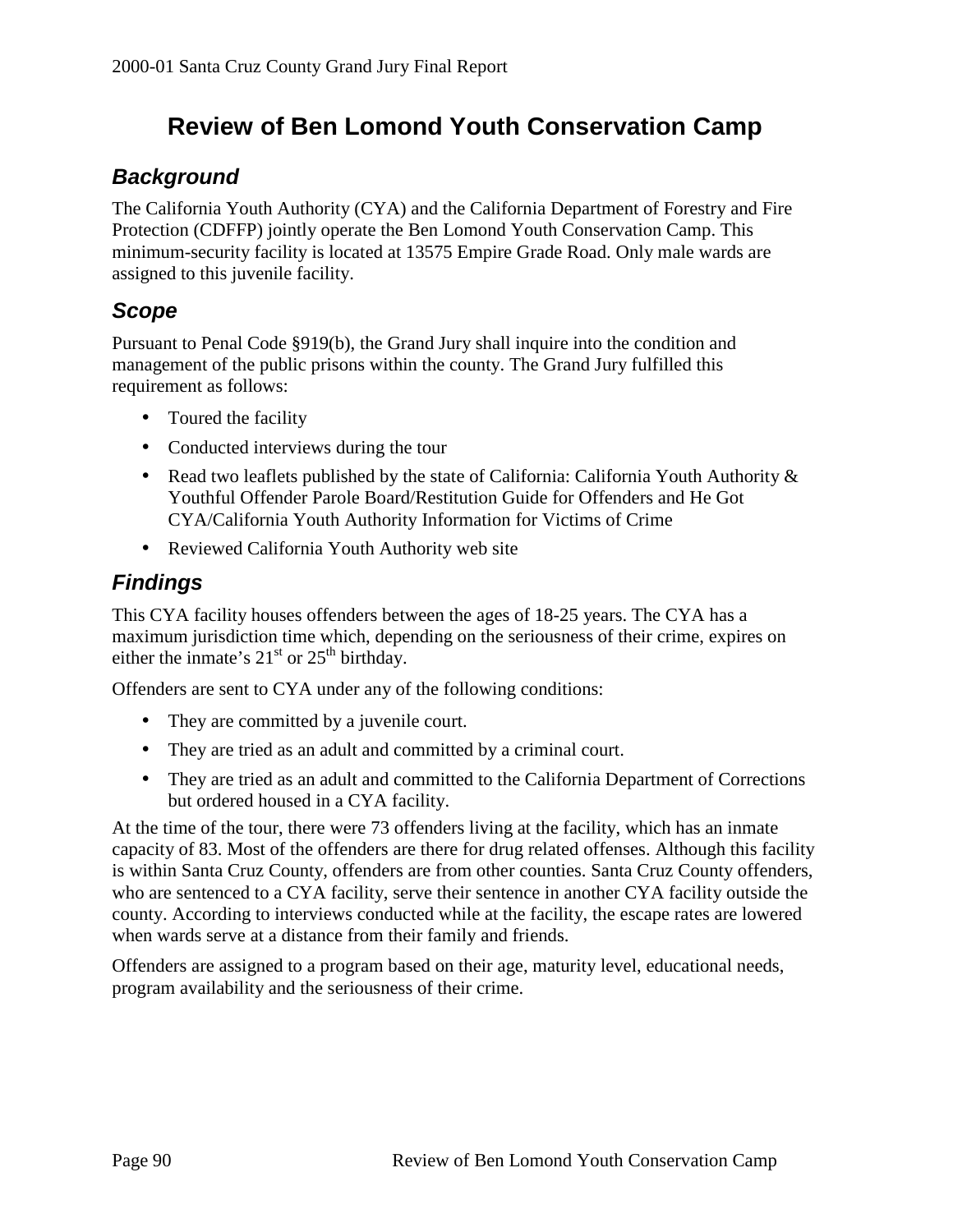The primary function of the Ben Lomond Youth Conservation Camp is to assist in the fire protection of the community. CYA camps perform approximately 350,000 hours of fire suppression services throughout California per year. When the wards are firefighting, they are under the authority of the fire captain from CDFFP. Crews typically work in state and county parks and perform wildland fire suppression and flood control activities throughout the state.

A major emphasis at the camp is on developing skills and good work habits. Offenders who have not completed high school are required to attend school full time while at this facility. The facility has a full time teacher, a teacher's aide, a library and computers. Some offenders attend remedial studies, while others work toward their GED. A partial list of required courses includes:

- 
- 
- 
- 
- Anger Management Parenting Classes
- Emotional Management Sex Offender Treatment
- Victim Awareness Substance Abuse Treatment
- Work Awareness Firefighting Skills

A staff of seven youth counselors provides both individual and group counseling. Offenders are required to participate in the Impact of Crime on Victims Program that addresses the impact their crime has had on their victims, their families and the community. To help the wards with their return to society, tattoo removal services are available.

Wards receive a small stipend for firefighting, food preparation, janitorial duties and other work performed while at the facility. A portion of the stipend can be garnished to pay for court-ordered restitution. When the youth commits a crime, they must pay their victim for the damage, injury or loss caused by their criminal activity. The amount of restitution ordered by a judge will be equal to what the victim lost due to the offender's actions. Some examples of loss include medical costs, funeral costs, costs to repair property or the victim's insurance deductibles.

Judges order the offender to pay a restitution fine. For example, a juvenile who has a misdemeanor conviction could pay up to \$100. A juvenile with a felony conviction could be ordered to pay between \$100 and \$1,000. Money collected for restitution fines is transferred to the State Restitution Fund to support the California Victims of Crime Program. Some offenders also send money home to support their own families.

## *Conclusions*

Residents of California benefit from the firefighting work of the Ben Lomond Conservation Camp and the Grand Jury recognizes the value of their hard work.

Wards are given a great opportunity to change and improve their lives through the educational and vocational classes offered at the facility.

#### *Recommendations*

None

#### *Response Required*

None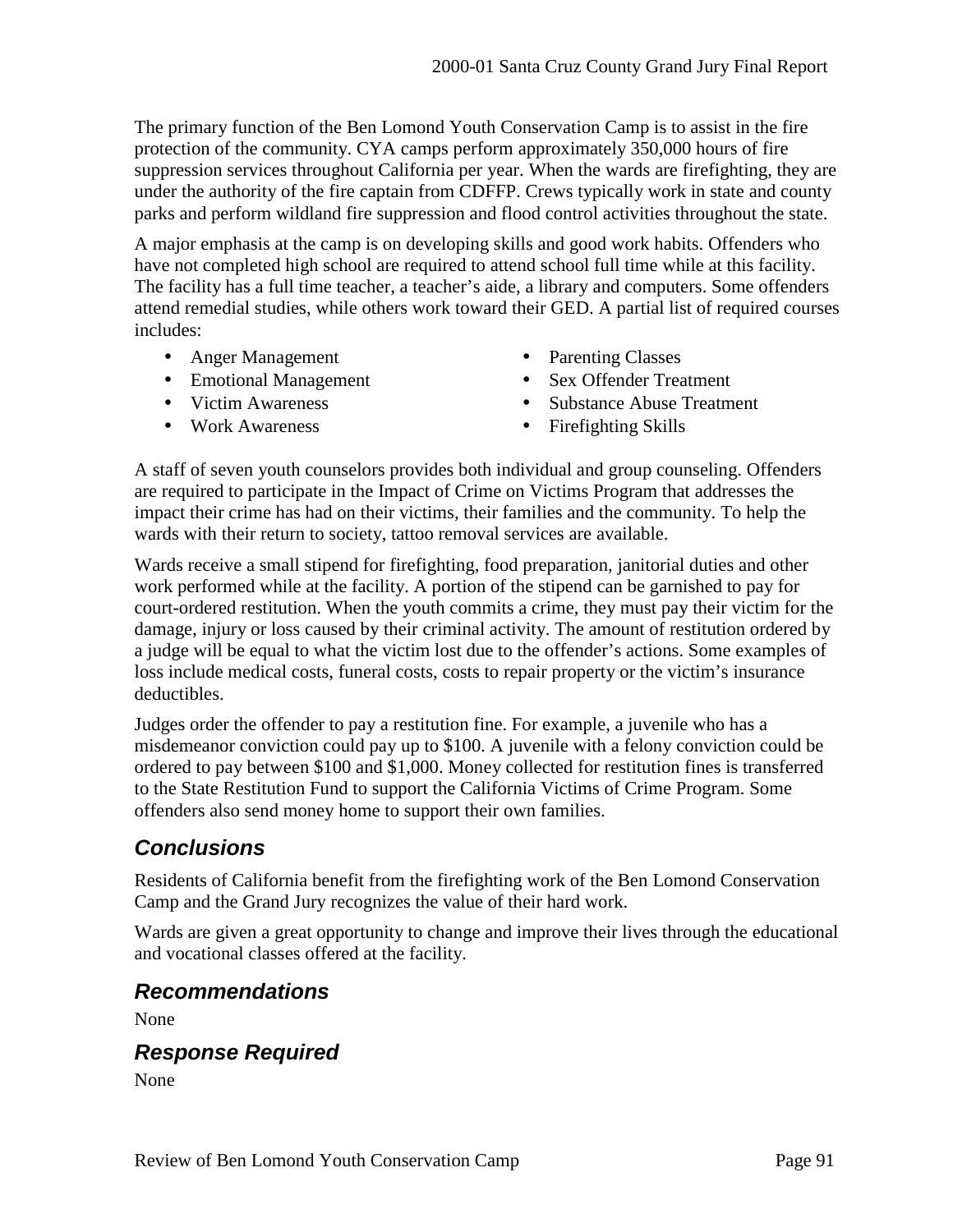# **Review of the Blaine Street Women's Facility**

#### *Background*

The Blaine Street Facility is located at 141 Blaine Street and is a minimum-security facility for women. These women have been sentenced for nonviolent crimes unrelated to a mental disability. The facility was established in 1984 and has 21 rooms that accommodate two inmates each. In 2000, the average range of the facility was 25-30 inmates and has a rated capacity of 32. In 1999, the facility averaged 31 inmates.

#### *Scope*

Pursuant to Penal Code §919(b), the Grand Jury shall inquire into the condition and management of the public prisons within the county. The Grand Jury fulfilled this requirement as follows:

- Toured the Blaine Street Facility
- Interviewed the staff during the tour
- Read the *Santa Cruz County Sheriff's Office 1999 Annual Report*
- Reviewed the Santa Cruz County Budget, various pamphlets and literature on operating procedures for this facility
- Read the two previous year's Grand Jury reports and responses and compared past recommendations and changes implemented at the facility
- Reviewed 1999 and 2000 Health Inspection Reports

## *Findings*

The Blaine Street Facility is a home-like environment complete with a backyard, benches, children's sandbox, and vegetable garden.

The average stay is 3 to 4 months. Many of the women return to this facility, as they are frequent offenders. The most common offenses are drug and alcohol related.

The Supervising Correctional Officer from Blaine Street interviews inmates at the Main Jail. During the interview behavioral expectations, work assignments and class attendance at Blaine Street are presented to the inmate. According to the supervisor, inmates must "display a cooperative attitude and peaceful behavior if they are to remain at this facility." Most of the women prefer to serve their time here because of the special privileges available at Blaine Street. Inmates understand the consequence for violating the rules is a return to the Main Jail.

Several optional classes are offered at the facility, such as:

- Computer Classes (Windows, Keyboarding) Art Classes
- Narcotics and Alcoholics Anonymous Parenting Classes
- Career and Job Development Knitting Classes
- 
- 
- 
- 
- GED Testing Crocheting Classes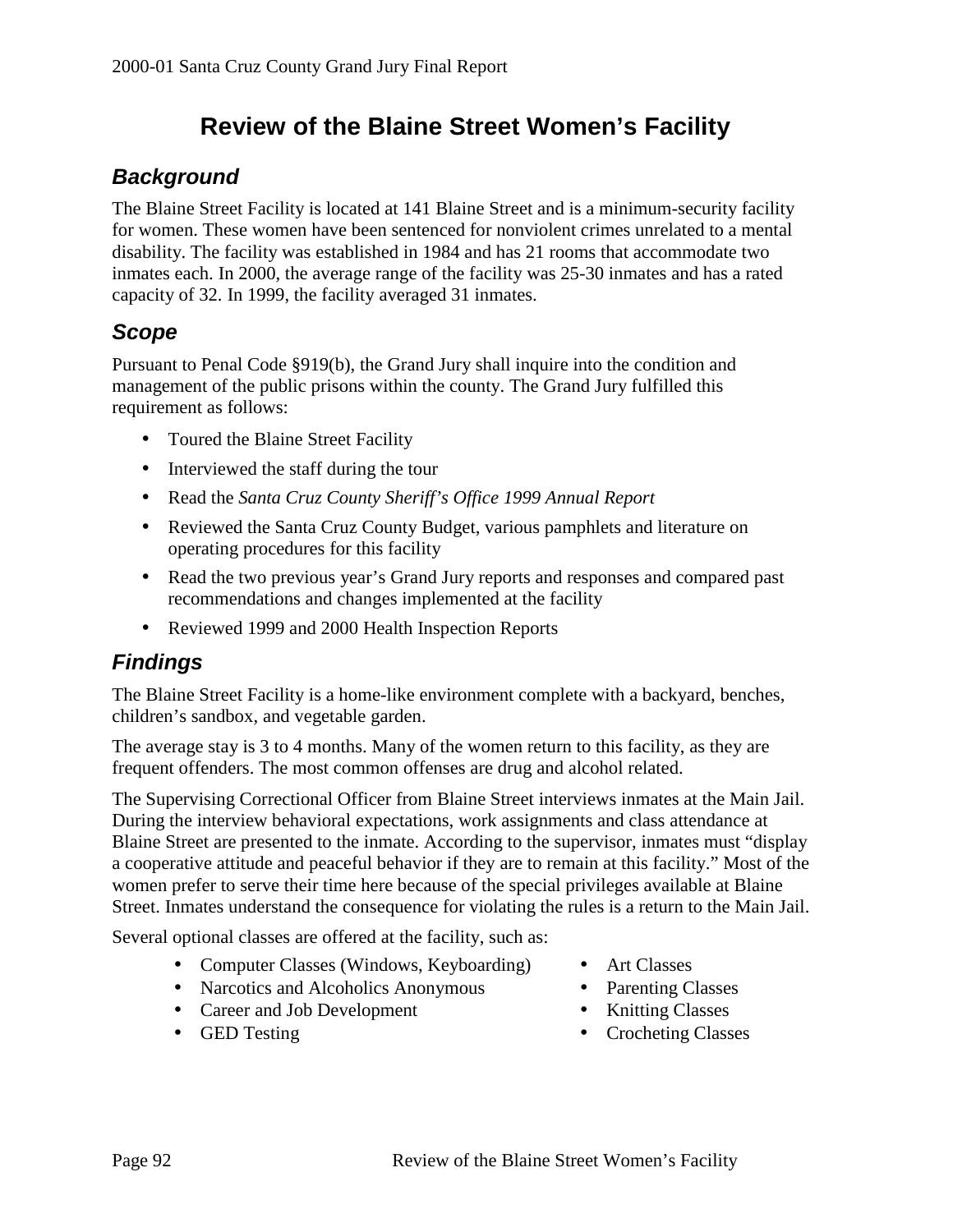Blaine Street inmates have smoking privileges that are not available at the Main Jail. The backyard is the designated smoking area. The residents of an adjacent home have complained because they are negatively impacted by their view of the activities in the backyard of the facility.

Inmates can purchase candy, soda, cigarettes, playing cards, shampoo, and deodorant. The inmates also have access to television, treadmill, stair-stepper, stationery bike, exercise videos, library, board games and movies on video.

The inmates prepare meals in a small kitchen with menus developed by the Food Service Manager from the Main Jail. The facility replaced the refrigerator in 1999 and the stove in 2000. The carpet is scheduled for replacement in 2001.

Inmates are allowed one two-hour visit each weekend. An inmate's day begins with a 6:30 AM wakeup call and ends with lights out at 10:00 PM.

Each inmate is assigned duties that may include kitchen chores, cleaning the bathrooms, or other household tasks. Some women work in the kitchen at the Main Jail. They walk to and from the Main Jail unescorted. Some women participate in the Work Release Program, which permits participants to work during the day and return to the facility in the evening.

The County's Health Service Agency provides medical, pharmacy and diagnostic services. The doctors from the Main Jail attend sick call each weekday morning. Additionally, the chaplain, Crisis Intervention Team, and other service providers come to the facility.

The staff consists of one Supervising Detention Officer and two detention officers on a rotating work schedule. The accepted officer-to-inmate ratio is 1 to 50-60 inmates. Therefore, only one officer is required to be on duty at all times.

#### *Conclusions*

We commend the staff on the number of classes and activities available to the inmates. However, these activities are optional and are, therefore, dependent on the motivation of each inmate.

#### *Recommendations*

- 1. The Board of Supervisors should approve financing to expand classroom capacity at the facility and add smoking cessation classes to the education program.
- 2. The Board of Supervisors should approve financing to build a taller fence or other measures to reduce the negative impact of the facility on neighbors.
- 3. A Work Crew Program should be established at the Blaine Street Facility akin to that of the Rountree Facility.

| <b>Entity</b>               | <b>Recommendations</b> | <b>Respond Within</b> |
|-----------------------------|------------------------|-----------------------|
| Sheriff-Coroner's Office    | $1 - 3$                | 60 Days               |
| <b>Board of Supervisors</b> | $1 - 3$                | 90 Days               |

#### *Response Required*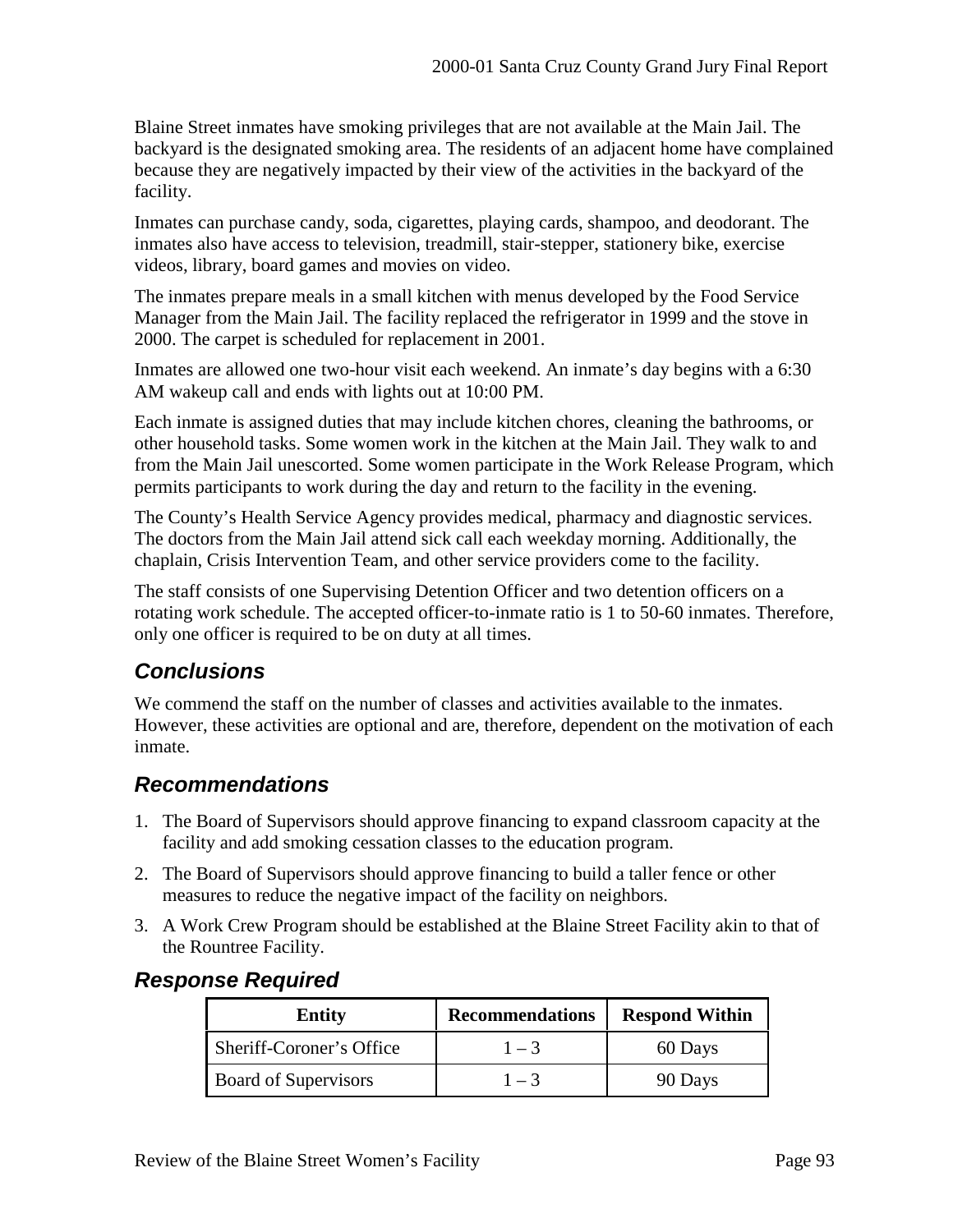# **Review of the Juvenile Hall Facility**

## *Background*

The Santa Cruz County Juvenile Hall is located at 3650 Graham Hill Road in Santa Cruz. This facility, built in 1968, consists of 42 rooms. Each room contains a single bed, a sink and a drinking fountain.

## *Scope*

Pursuant to Penal Code §919(b), the Grand Jury shall inquire into the condition and management of the public prisons within the county. The Grand Jury fulfilled this requirement as follows:

- Toured the Juvenile Hall Facility
- Interviewed the staff during the tour
- Read the *Santa Cruz County Sheriff's Office 1999 Annual Report*
- Reviewed the Santa Cruz County Budget and various pamphlets and literature on operating procedures for this facility
- Read the two previous year's Grand Jury reports and responses to compare past recommendations and changes implemented at the facility.

# *Findings*

Minors range in age from 12 to 18 years old. The average population in 1999-2000 was approximately 39 juveniles.

The Facility is divided into two sections, Unit A and Unit B. The unit assignment is based on age, gender and type of crime. On the day of the visit, there were 16 minors residing in Unit A. This unit houses older males that have committed more sophisticated crimes. There were 18 minors residing in Unit B. This co-ed unit houses the younger juveniles that have committed less sophisticated crimes.

Prior to admission to the Facility, many of the minors actively participated in gangs. The Juvenile Hall Facility is a "No Gang Zone." Upon arrival, the youth is assigned to a unit. Information is provided on the point system used at the Facility where kids on good behavior can earn privileges such as staying up later or eating in the dining room. On the first day, the minor is asked to read a copy of the "Juvenile Hall Rules." Examples of the rules include:

- "Talk or gestures of profanity, racial or sexual slurs are forbidden."
- "Talking, writing about or planning an escape is forbidden."
- "Changing your hairstyle, tattoos or body carving is not allowed."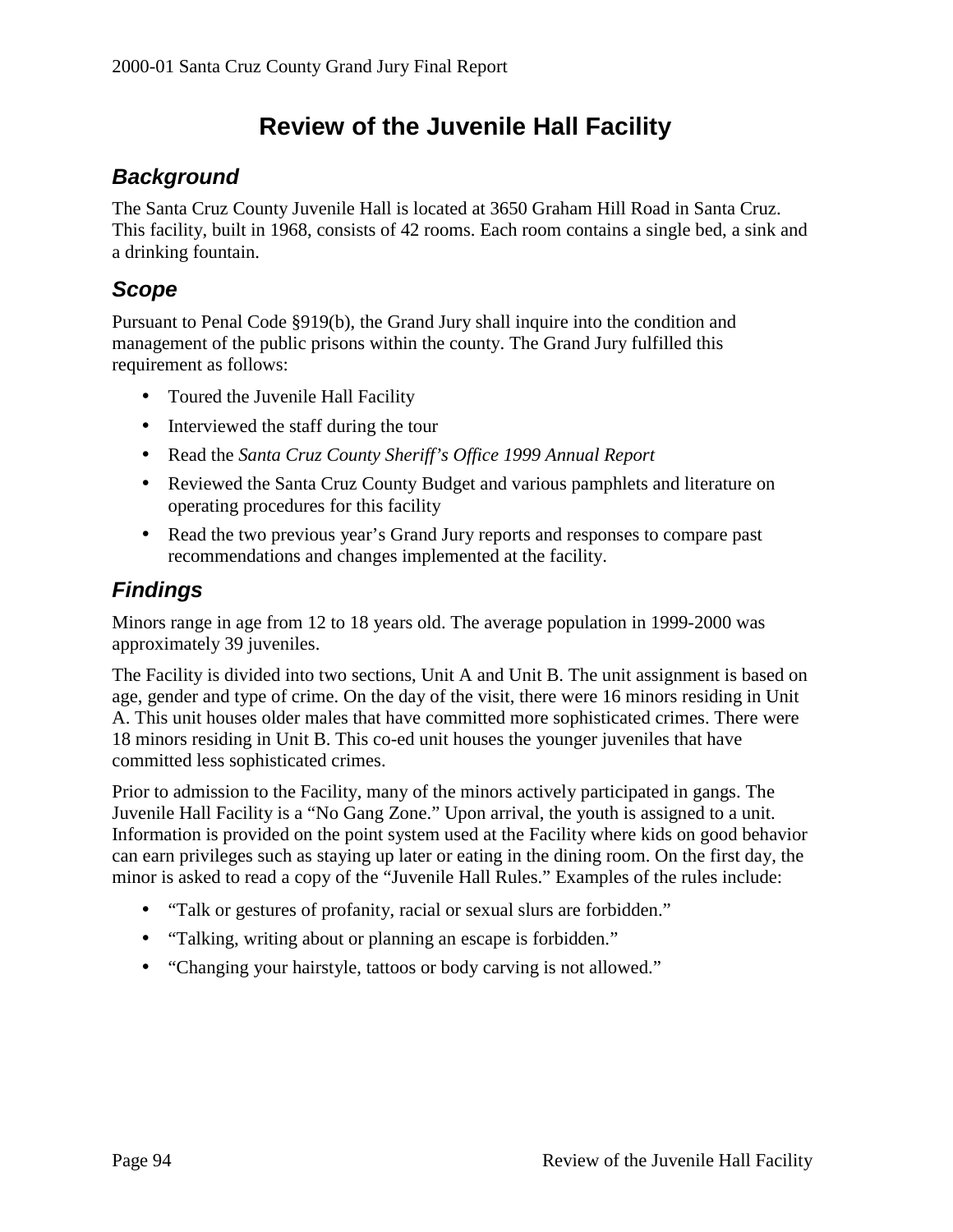The Juvenile Facility is well maintained. The Juvenile Facility contains classrooms, computers, a library, an outdoor recreation area and an indoor recreation area. In addition, the facility has a courtroom built in 1995. Last year's Santa Cruz County Grand Jury recommended that an indoor gymnasium be built to allow for additional indoor activities. The County responded that this recommendation "has not been implemented due to lack of available funding." The County felt funds may be "available in the upcoming year, at which time the opportunity will be submitted for the Board of Supervisors' consideration."

Special occasions at the Facility may include a barbecue, a visit from Barrios Unidos, career night, guest speakers, and musical groups. Each unit meets one night a week where the minors talk about their experiences at the Facility.

Hartman School, an accredited institution, is on site. The minors go to school 5 days a week. The morning begins at 6:00 AM when they must shower and clean their rooms. Clean clothes are provided. The youths are able to continue working toward their high school diploma while at the Facility. Classes begin at 8:30 AM and end at 2:45 PM.

Medical personnel are available 12 hours per day. In addition, a full time counselor is on staff. Last year's Santa Cruz County Grand Jury recommended that a full time nursing position be created. The County responded that the recommendation "will be considered as part of the 2000-01 County budget process" and will be completing a "feasibility study during the next six months to determine whether additional medical staff is warranted."

# *Conclusions*

The staff deserves credit for their beneficial influence on the lives of youth through education, discipline, and friendship in an environment free of gang pressures. With the assurance of three meals a day and the opportunities provided by the Juvenile Hall Facility, these young people are given a chance to change and improve their lives.

## *Recommendations*

- 1. The Board of Supervisors should not further delay the development of an indoor gymnasium at the Juvenile Hall Facility.
- 2. The Board of Supervisors should not further delay the creation of a full-time nurse position at the Juvenile Hall Facility.

| <b>Entity</b>               | <b>Recommendations</b> | <b>Respond Within</b> |
|-----------------------------|------------------------|-----------------------|
| <b>Board of Supervisors</b> |                        | 90 Days               |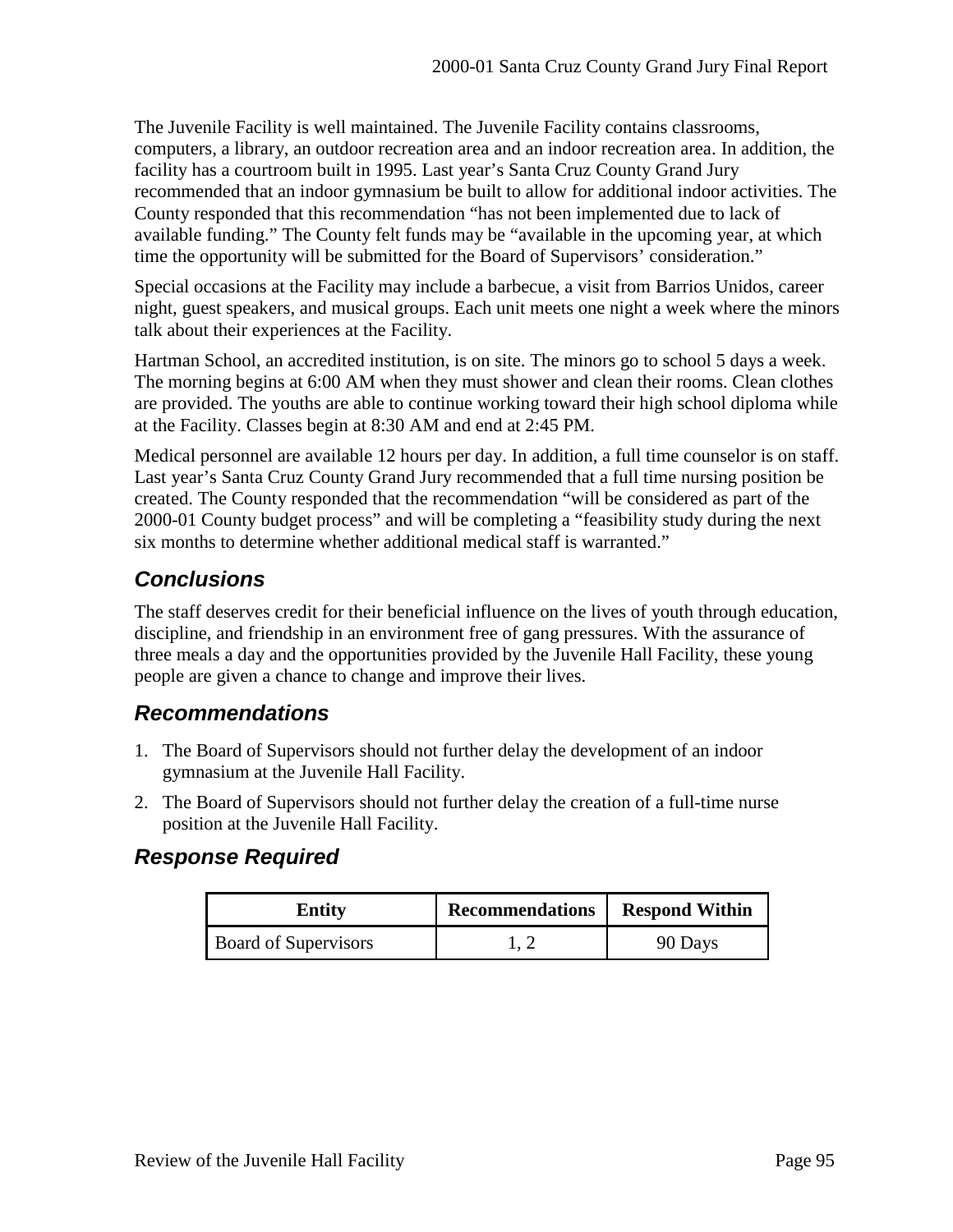# **Review of the Main Jail**

#### *Background*

The Santa Cruz County Main Jail is located on Water Street in the City of Santa Cruz. This jail is a maximum-security detention facility operated by the Santa Cruz County Sheriff-Coroner's Detention Bureau. The facility has an inmate capacity of 249. This facility was built in 1981 and expanded in 1985.

#### *Scope*

Pursuant to Penal Code §919(b), the Grand Jury shall inquire into the condition and management of the public prisons within the county. The Grand Jury fulfilled this requirement as follows:

- Toured the Water Street Main Jail Facility
- Interviewed the staff during the tour
- Read the *Santa Cruz County Sheriff's Office 1999 Annual Report*
- Reviewed the Santa Cruz County Budget and various pamphlets and literature on operating procedures for this facility
- Read the two previous year's Grand Jury reports and responses and compared past recommendations and changes implemented at the facility.

#### *Findings*

The Main Jail houses both male and female inmates who are awaiting trial and individuals sentenced to a term of 1 year or less for serious and violent crimes. In protracted cases, stays in the Main Jail may extend up to  $3\frac{1}{2}$  years. This includes time served in the county jail before, during and after trial.

Although the facility is rated for 249 inmates, in 1999 the average daily population was 322 inmates. There are bunks three high in the day room due to the large population.

There are 87 budgeted positions for Detention Officers. On the day we visited the facility, there were 18 vacancies for Detention Officers because staff turnover has been high, causing mandatory overtime for the last 6 months.

Recent improvements at the Main Jail include:

- A new security monitoring system with color cameras,
- Replacement of single showers with double showers in five housing units and
- The "Livescan" Project (1999) that is used for sending fingerprints electronically to the State Department of Justice, which could aid in finding individuals using false identities and discovering other prior arrests.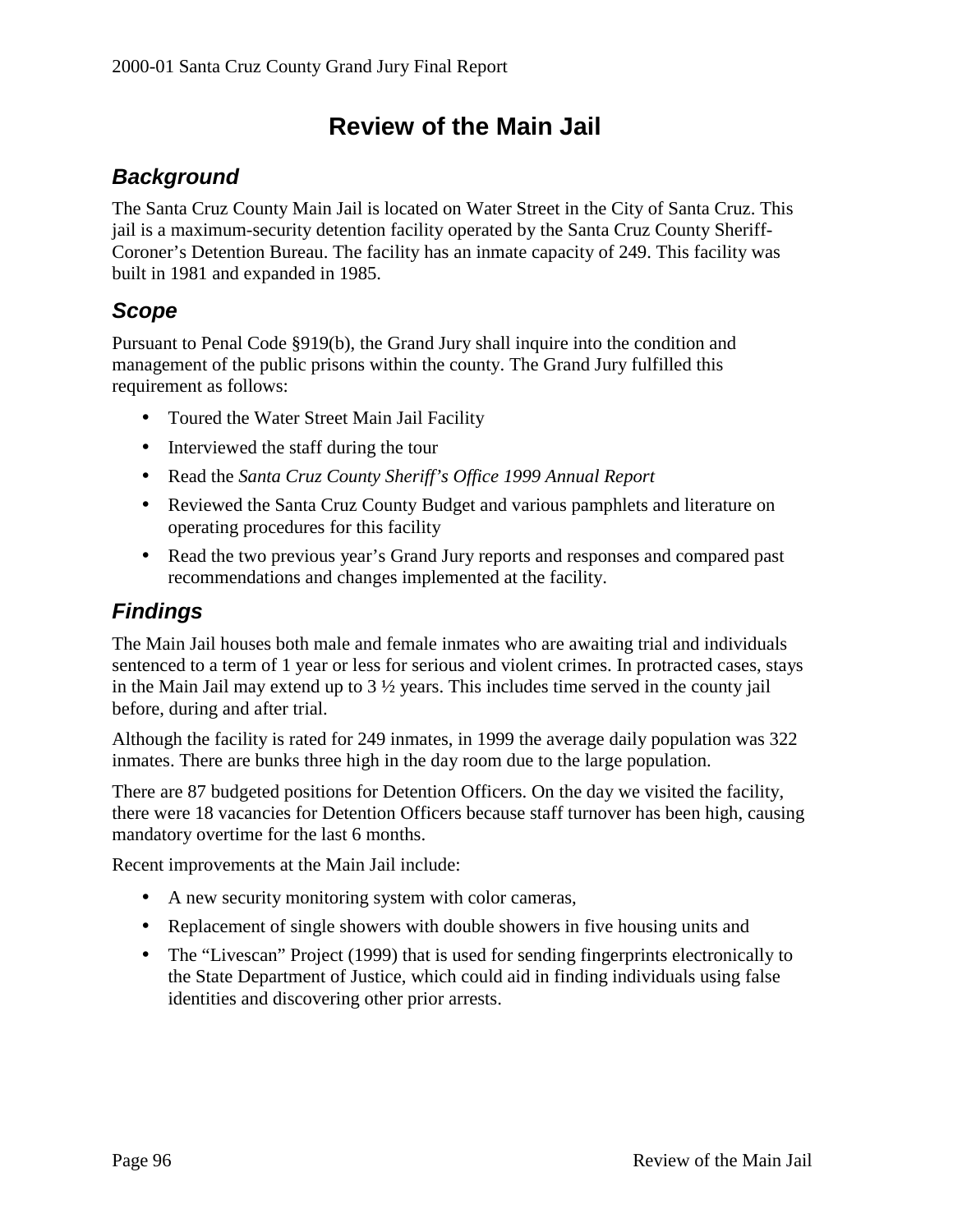Most of these projects were made possible through grant funds. The Sheriff's Office received over a million dollars for security modifications. In addition, the Sheriff's Office received \$1.7 million dollars from the Board of Corrections for a Mentally Ill Offender Crime Reduction Grant. This grant is intended to reduce jail overcrowding.

Women at the facility are a growing population. At the time of our visit, the policy at the Main Jail was to house disruptive women in Unit H and all others in Unit G. Female inmates are at the Main Jail predominantly for being drug and alcohol abusers and/or involved with fraudulent check writing.

The facility contains a medical unit that is staffed 7 days a week from 8:00 AM to 5:00 PM. The medical doctor is on duty Monday, Tuesday, Wednesday, and Friday from 8:00 AM to 12:00 PM. A nurse practitioner is on duty Thursdays. A psychologist is at the facility every morning from 8:00 AM to 12:00 PM. A dentist is available every other Wednesday from 1:00 PM to 4:00 PM. The Crisis Intervention Team is available weekdays from 8:00 AM to 5: 30 PM. An Episcopalian chaplain is in the units every day. This chaplain contacts ministers of other denominations for the inmates when requested. The medical facility was well maintained clean and several brochures on crisis counseling and health related matters were available for inmates.

A full-time Food Service Manager is responsible for overseeing the preparation and distribution of all meals to the inmates in all four County facilities. Based on average inmate population, Food Services prepared and served a total of over 700,000 meals in 1999.

The Main Jail kitchen was originally designed to only feed 92 inmates compared to the 1999 average inmate population of 322.

The Main Jail kitchen has two cooks who are County employees and five inmates from Blaine Street Women's Facility to help with meal preparation. The inmates are screened for communicable diseases at Blaine Street by Health Services prior to coming to the Main Jail kitchen. The County maintains an annual contract with a dietician from Santa Clara County for menu development. Currently, the inmates are given a 2400-calorie diet. Special diets are available upon physician approval. The kitchen has insufficient space for meal preparation and food storage.

#### *Conclusions*

Much needed structural and security improvements have been initiated with grant funds.

Since women at the facility are a growing population, a plan needs to be developed and implemented to curb overcrowding.

The turnover rate of detention officers needs to be reduced.

Kitchen space and storage are inadequate based on the number of meals prepared daily.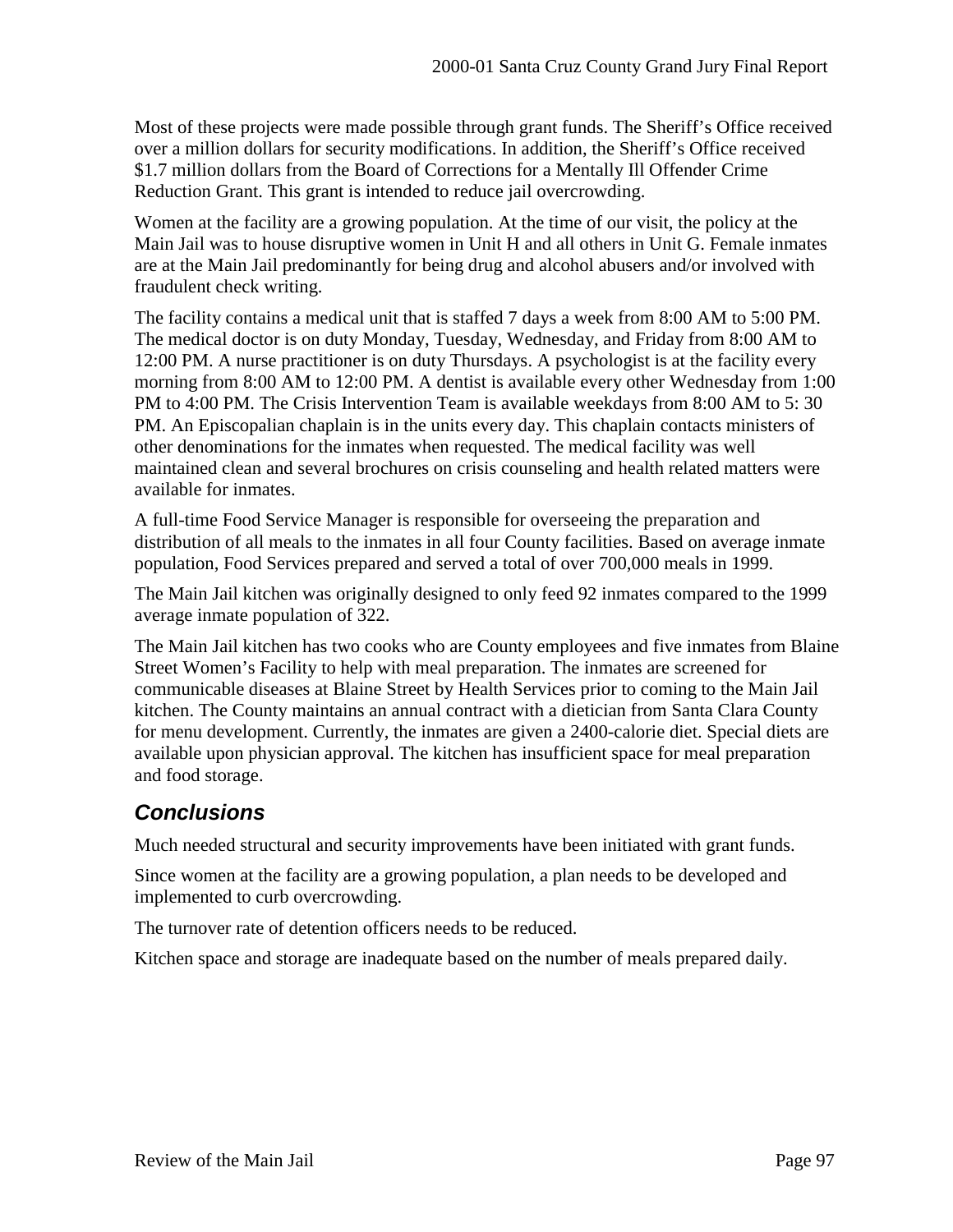## *Recommendations*

- 1. Continue to expand the capacity of the Main Jail Facility to accommodate a growing jail population. Emphasis should be placed on the female inmate population.
- 2. Expand and renovate the kitchen facility to increase them square footage devoted to meal preparation and food storage.
- 3. Establish a salary schedule for the Sheriff-Coroner's Office competitive with Bay Area rather than Central Coast counties.

| <b>Entity</b>               | <b>Recommendations</b> | <b>Respond Within</b> |
|-----------------------------|------------------------|-----------------------|
| <b>Board of Supervisors</b> | $1 - 3$                | 90 Days               |
| Sheriff-Coroner's Office    | 1.2                    | 60 Days               |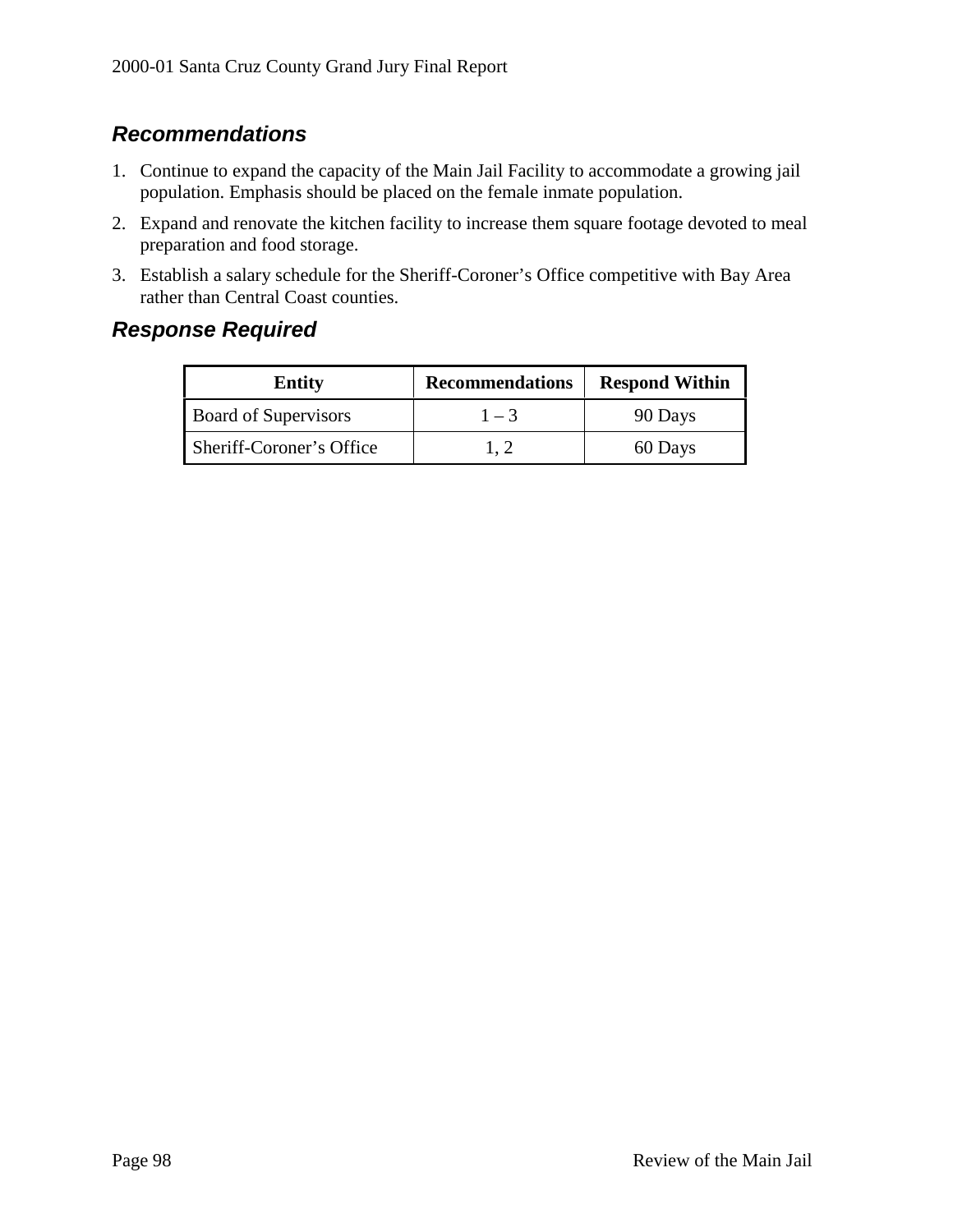# **Review of the Rountree Facility**

## *Background*

The Rountree Facility is located on 100 Rountree Lane on the outskirts of the City of Watsonville. It is known as "The Farm" because the inmates grow their own vegetables. Rountree is operated by the Detention Bureau of the Sheriff's Department and consists of both minimum and medium-security facilities.

The minimum-security unit was built in 1970. The medium-security unit's construction was completed in 1993 and opened in 1996 to alleviate over-crowding at the Water Street Main Jail.

## *Scope*

Pursuant to Penal Code §919(b), the Grand Jury shall inquire into the condition and management of the public prisons within the county. The Grand Jury fulfilled this requirement as follows:

- Toured the Rountree Facility
- Interviewed the staff during the tour
- Read the *Santa Cruz County Sheriff's Office 1999 Annual Report*
- Reviewed the Santa Cruz County Budget, various pamphlets and literature on operating procedures for this facility
- Read the two previous year's Grand Jury reports and responses and compared past recommendations and changes implemented at the facility
- Reviewed 1999 and 2000 Health Inspection Reports

#### *Findings*

The minimum and maximum-security units at the Rountree Facility provide much needed relief from overcrowding in the Main Jail. On a weekly basis detention officers share coverage, and rotate between both facilities and the command post. Cross training is provided in all functions, permitting flexibility in posting personnel, covering absences, and reducing overtime expenditures.

Both units have a psychiatrist available, a chaplain, a law library, classes, self-help programs, and nursing coverage eight hours a day, seven days a week. Three nurses rotate working a split shift from 6:00 AM to 10:00 AM and from 3:00 PM to 7:00 PM.

#### **Minimum-Security Facility**

The minimum-security facility is called the "Rehabilitation Unit." The maximum stay in the Rehabilitation Unit is 90 days. In 1999, the average daily population was 159 inmates and had a rated capacity of 162 inmates. At the time of our visit, there were 80 minimum-security inmates whose average age was 27 years. During the day there are three detention officers at the minimum-security prison.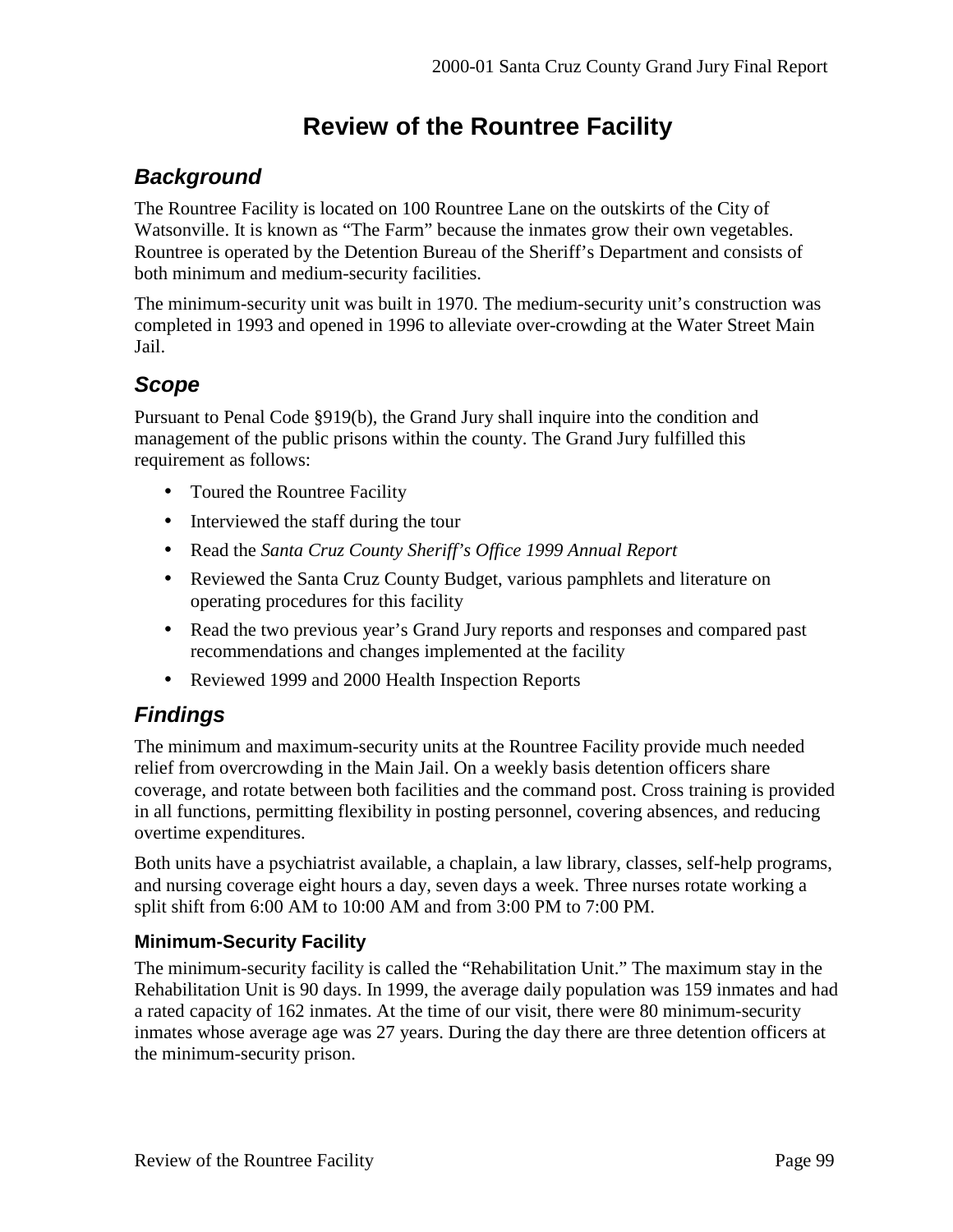Inmates have an opportunity to earn their GED while at Rountree. In 1999, a total of 52 inmates received their GED certificates. In 1992, the inmates built a computer classroom that was completed in 1994. The facility has 14 computers available for introductory computer classes and 18 computers available for advanced computer classes.

In addition, inmates receive the following job training:

- Food services skills are offered in culinary and customer service.
- Landscaping a common area was made into a koi pond for meditation and enjoyment by all.
- Building maintenance carpentry, painting and other trades improve vocational options.
- Auto-body repair Inmates run an auto body shop including painting and other repairs related to the auto-body trade.
- Agriculture Inmates maintain a vegetable farm where all crops are used in the jail kitchen or donated to non-profit organizations.

Inmates can participate in a Monday-Friday off-site work program to assist various county departments and public agencies. The current program allows only 40 inmate participants.

| <b>Government Agency / Dept.</b> | <b>Hours Worked</b> |
|----------------------------------|---------------------|
| County Road & Yard Crews         | 1,768               |
| County Landfill                  | 1,034               |
| City of Watsonville              | 954                 |
| <b>County Warehouse</b>          | 425                 |
| <b>County General Services</b>   | 216                 |
| <b>State Beaches and Parks</b>   | 102                 |
| <b>County Parks</b>              | 22                  |
| Man Jail                         | 5                   |
| <b>Total</b>                     |                     |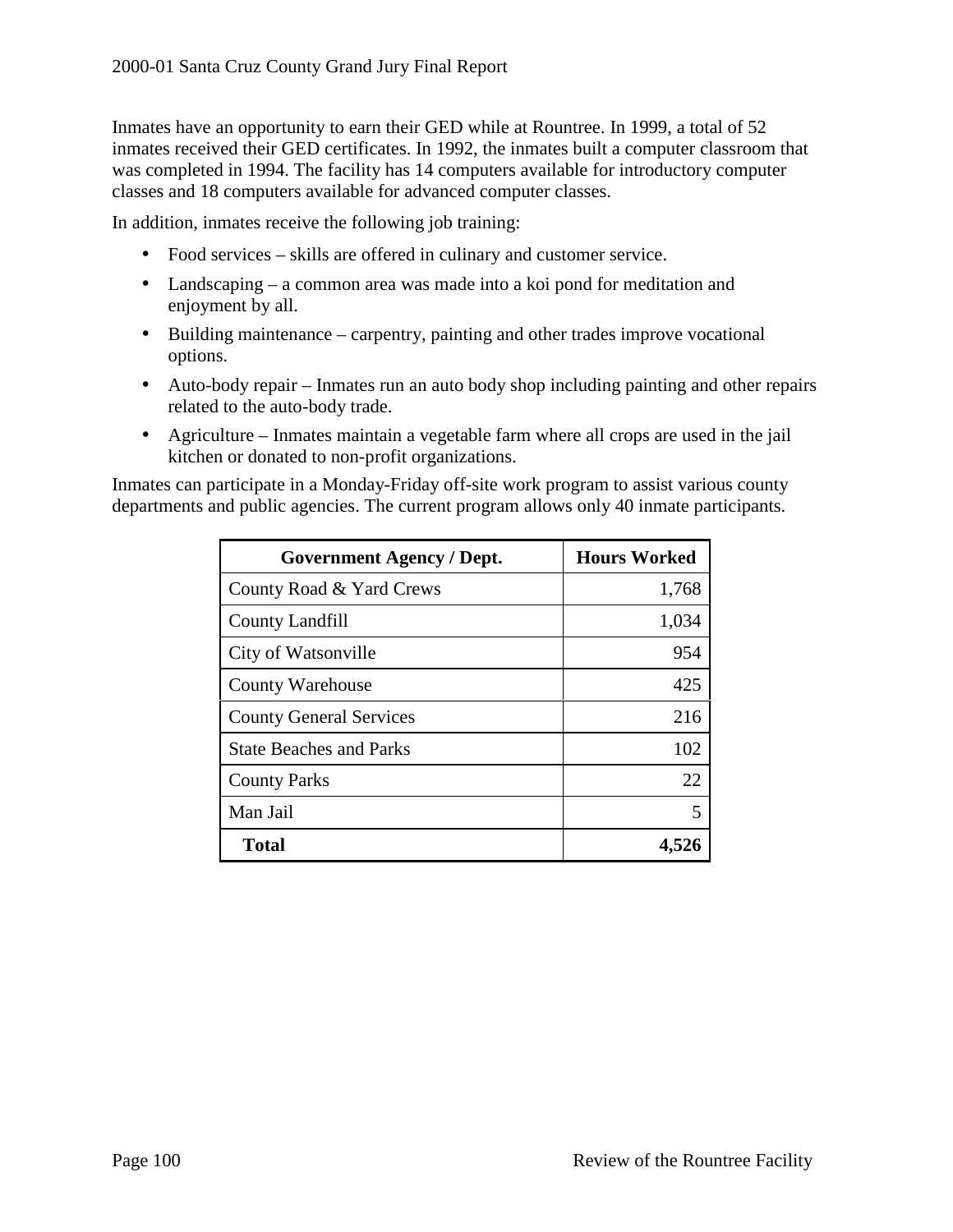#### **Medium-Security Facility**

The medium-security unit has a maximum stay of 110 days. This facility has two direct supervision housing units with a rated capacity of 96 beds for sentenced male prisoners. During the day there are four detention officers on duty. The average daily population was 72 inmates in 1999.

Assignment of male inmates to the medium-security unit is determined at the Main Jail. Detention/Classification officers are responsible for inmates' placement within the three facilities: Main Jail, Rountree minimum-security facility and Rountree medium-security facility. Inmates who pose a security risk and have no violent criminal history may be placed in the medium security facility.

Inmates housed at this facility can participate in a number of educational classes and programs that are not available at the Main Jail.

#### *Conclusions*

The Grand Jury commends the staff for the extensive vocational and educational programs offered to inmates.

The work crews of the minimum-security facility are to be applauded for their efforts that enhance and contribute to the maintenance of county landfills, recreational parks and local beaches.

The number of inmates who completed their GED while at the facility is impressive.

#### *Recommendations*

1. The Sheriff-Coroner's Office should expand the beneficial off-site work program to increase the number of participating inmates.

| <b>Entity</b>               | <b>Recommendations</b> | <b>Respond Within</b> |
|-----------------------------|------------------------|-----------------------|
| Sheriff-Coroner's Office    |                        | 60 Days               |
| <b>Board of Supervisors</b> |                        | 90 Days               |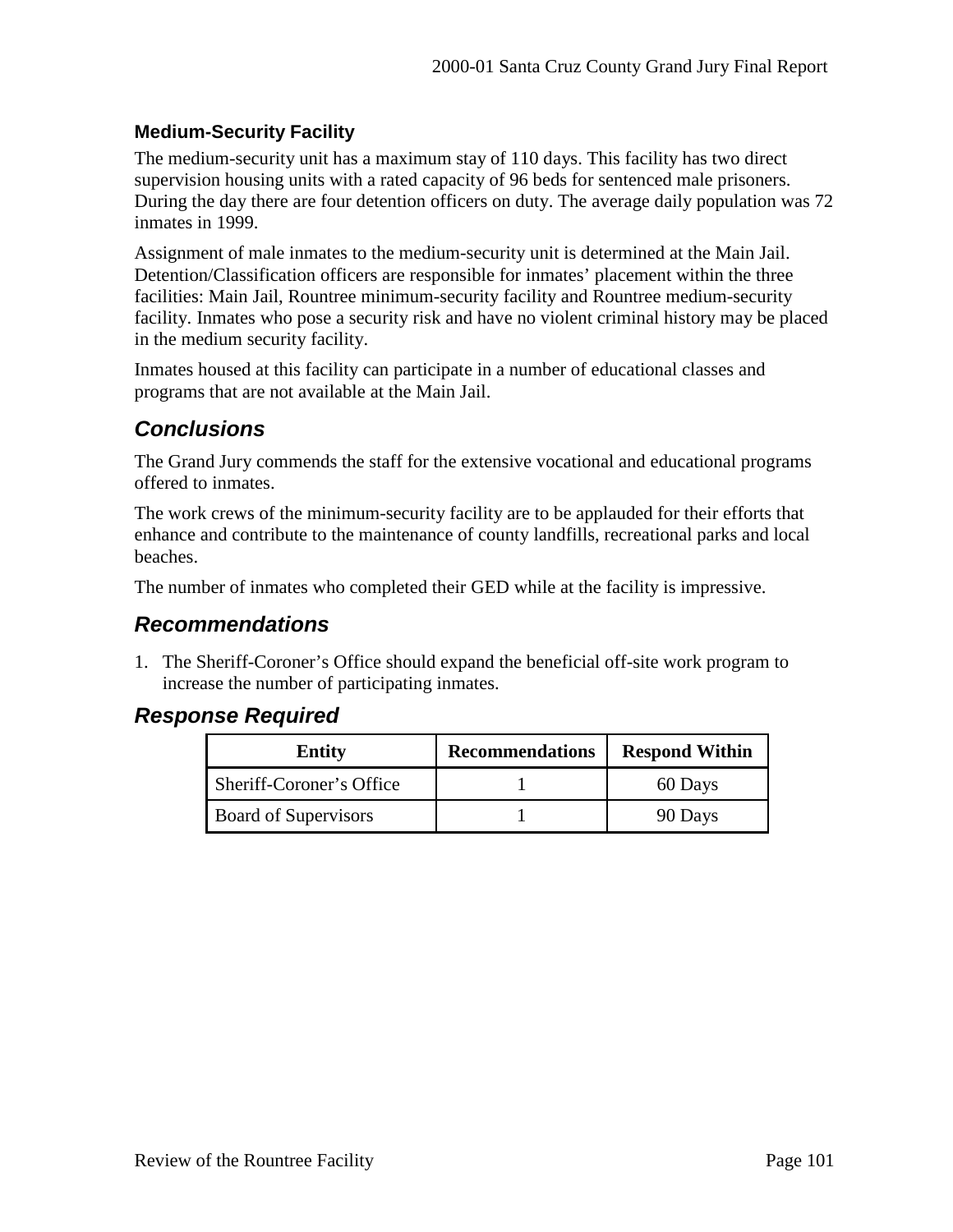This page intentionally left blank.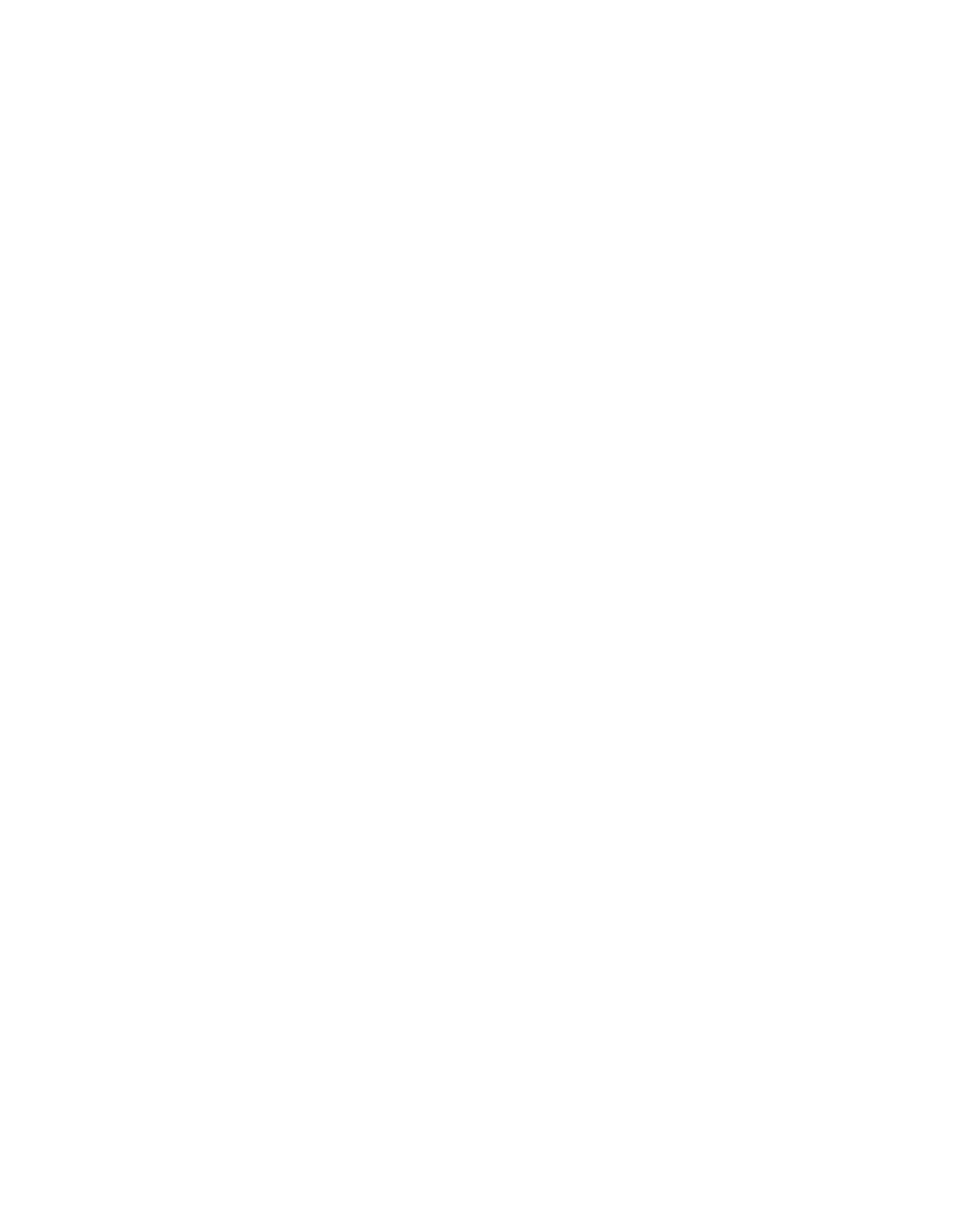

# **County of Santa Cruz**

Audit & Finance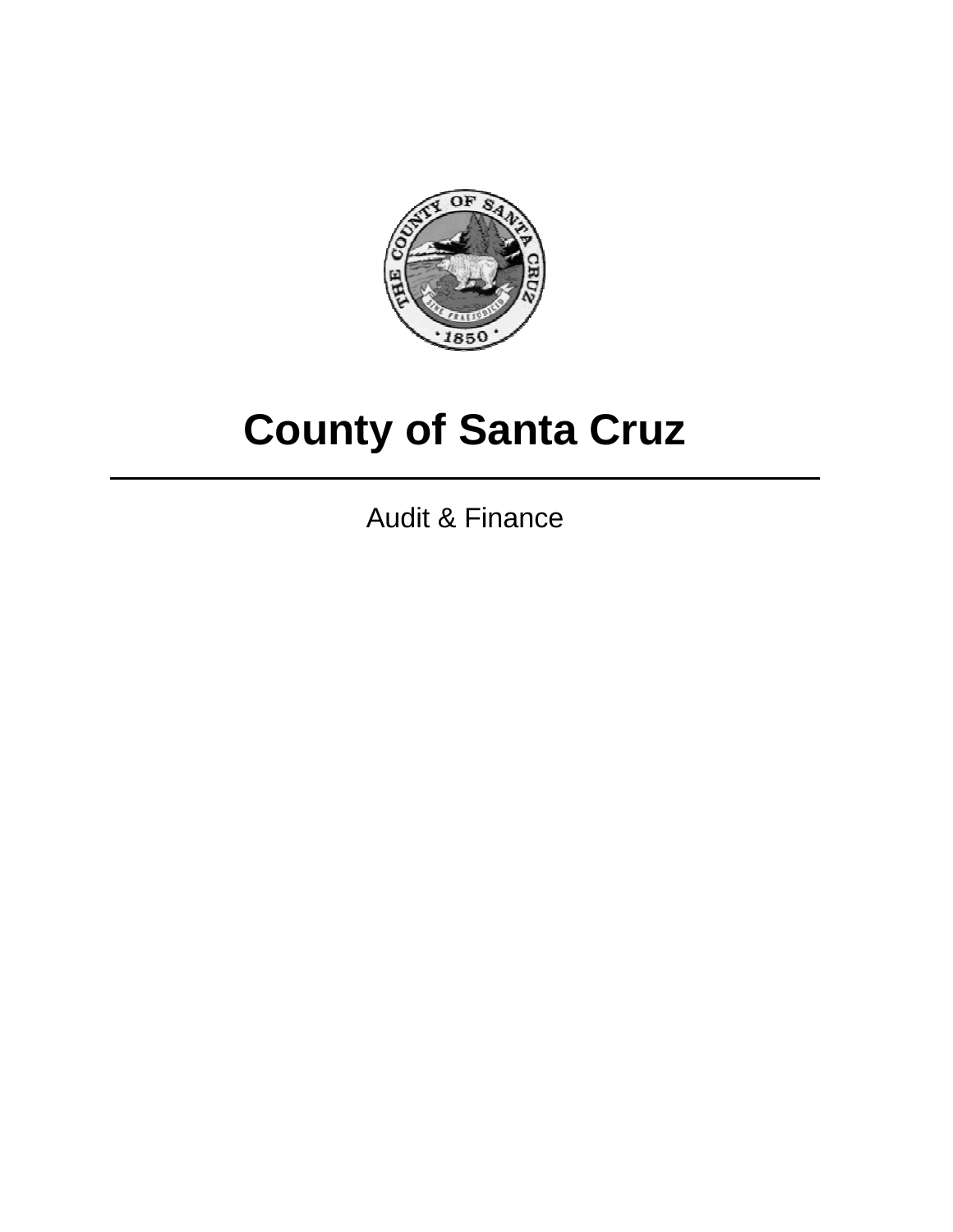# **Financial Compliance Review of County Entities**

## *Background*

One of the responsibilities of the Grand Jury is to oversee the financial compliance by the Santa Cruz County governmental entities. These entities include the County of Santa Cruz, the county's 4 cities (Capitola, Santa Cruz, Scotts Valley and Watsonville), 5 redevelopment agencies, various commissions, 15 school districts and approximately 100 special districts (including county service areas). The special districts include fire departments, water districts, recreation and park districts, an open space district, an air pollution district, water conservation and reclamation districts, sanitation and septic maintenance districts, a transit district, a cemetery district and a port district.

Most entities have their own 1) governing board, 2) revenue and expenses and 3) cash, other assets, liabilities and fund balance.

The Grand Jury only provides oversight, in that it does no investigation of its own, but rather assures itself that the entities are properly executing their own financial responsibilities. The Grand Jury makes no assurances as to the financial stability of the entities, only that they completed the financial tasks that the Grand Jury reviewed.

## *Scope*

To fulfill its responsibilities the Grand Jury selected 12 entities for review. These included the county, all four cities, five special districts, a school district and a redevelopment agency. Statistics for these entities are shown in the table below.

|                | <b>Description</b>                            | <b>Revenues</b>              | <b>General Fund</b><br><b>Reserve Balance</b> |
|----------------|-----------------------------------------------|------------------------------|-----------------------------------------------|
| -1             | County of Santa Cruz                          | 204,171,066                  | 15,972,865                                    |
| 2              | City of Santa Cruz                            | 42,622,809                   | 16,951,650                                    |
| 3              | City of Watsonville                           | 20,212,669                   | 8,321,191                                     |
| $\overline{4}$ | City of Capitola                              | 8,316,870                    | 1,566,796                                     |
| 5              | <b>City of Scotts Valley</b>                  | 5,467,395                    | 5,411,451                                     |
| 6              | <b>Soquel Creek Water District</b>            | 6,107,380                    | 25,349,789                                    |
| $\overline{7}$ | Loma Prieta Joint Union School District       | 4,354,633                    | $*739,021$                                    |
| 8              | Pajaro Valley Water Management District       | 3,328,820                    | 9,976,202                                     |
| 9              | <b>Boulder Creek Fire Protection District</b> | 478,788                      | 2,300,481                                     |
| 10             | <b>Salsipuedes Sanitary District</b>          | 161,797                      | 1,468,862                                     |
| 11             | <b>Boulder Creek Recreation and Park</b>      | 123,682                      | 1,153,791                                     |
| 12             | Capitola Redevelopment Agency                 | Included in City of Capitola |                                               |

**Chart 1. June 30, 1999 Financial Statements**

\* Understated, see comments later in report.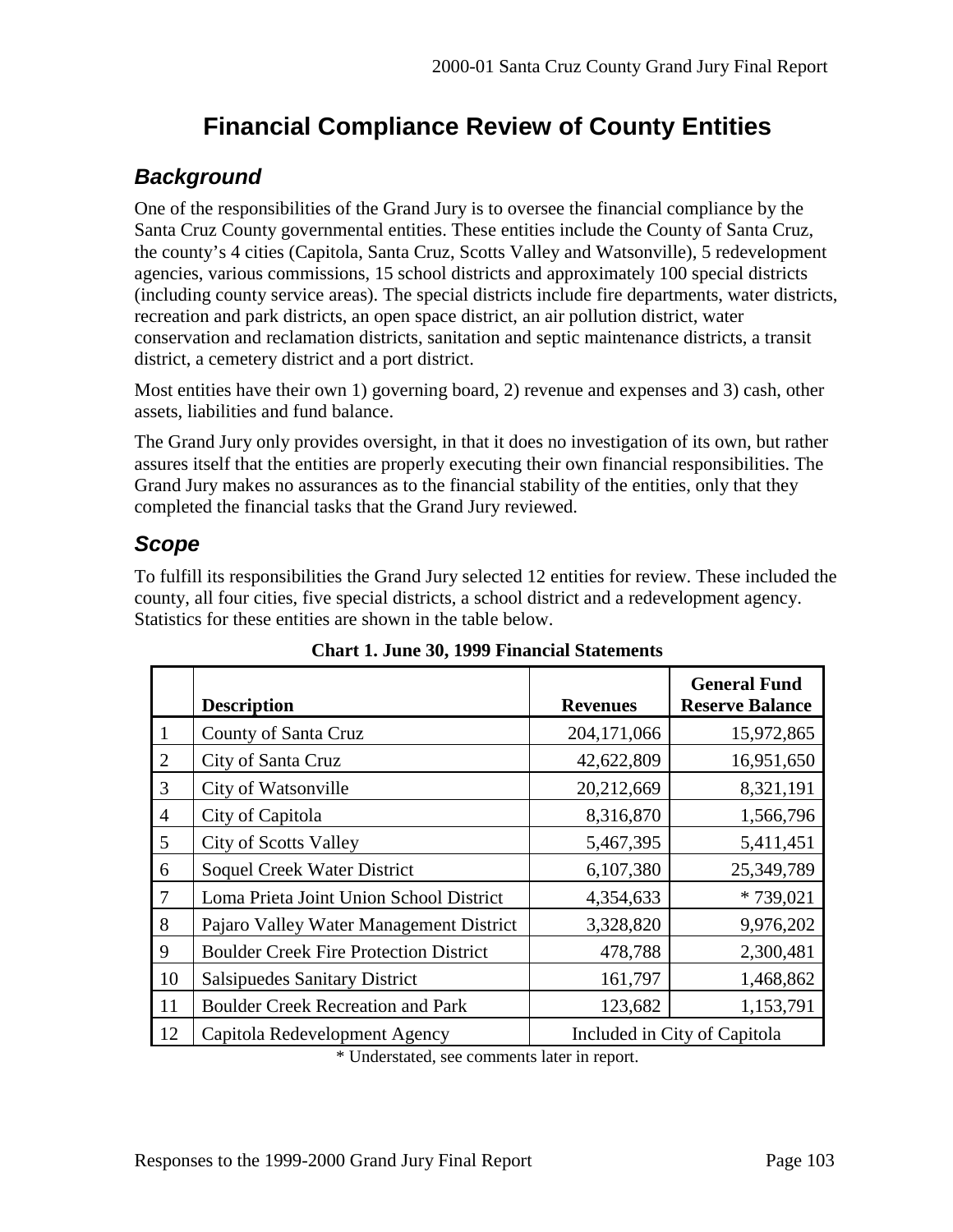The Grand Jury requested and reviewed a substantial amount of financial information from these entities. To demonstrate this, we have attached our requests for information made to cities and the county (Exhibit A) and special districts to this report (Exhibit B).

Fieldwork for the Grand Jury's report was concluded on February 9, 2001, with the exception of one interview that occurred after this date.

The entities of Santa Cruz County show a high degree of professionalism in carrying out their responsibilities. The recommendations shown below, while important, do not diminish the excellent performance of the entities reviewed.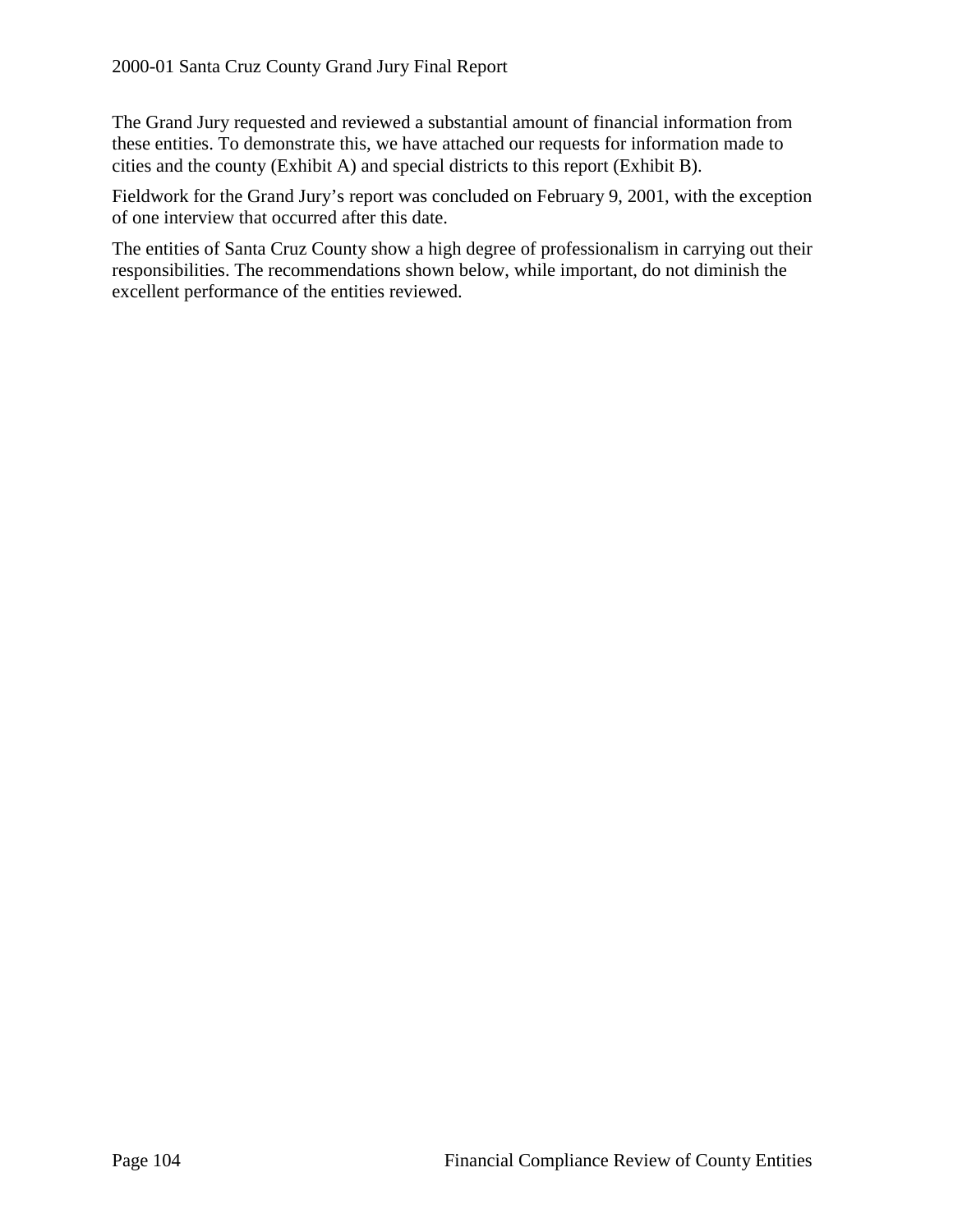## **County of Santa Cruz**

#### *Findings*

- 1. The County of Santa Cruz is a general law county<sup>1</sup> founded in 1850. It serves a population of approximately 255,000 persons and covers an area of 441 square miles.
- 2. Besides the county's direct departments, the county oversees approximately 50 county service areas in the county. These county service areas cover a wide variety of services: private road maintenance associations, fire departments, lighting, parks & recreation, mosquito abatement, water services, sanitation services, septic maintenance and some police functions. These county service areas are audited as part of the independent Certified Public Accounts annual audit.
- 3. The county's general fund reserves rose from approximately \$16 million dollars in the year ending June 30, 1999 to over \$41 million dollars in the year ending June 30, 2000.
- 4. The County of Santa Cruz Audit Committee requires that two Grand Jurors participate as members of the committee. This committee oversees the audit process including the selection of auditor and the review of the auditor's reports. No member of the current Grand Jury was asked to participate in this committee. For the first ten months of the current fiscal year, this committee held no meetings.
- 5. At the close of fieldwork, the county's annual financial statements were on the county's web page but the current budget was not.

#### *Conclusions*

The financial compliance, including the work of their independent Certified Public Accountant, was clear, complete and well presented.

Because the members of the Grand Jury change every year, there is no continuity of membership on the county's audit committee nor a guarantee that a qualified juror is available to sit. If the two grand jurors are removed from the committee, the board of supervisors should consider appointing members of the community that can participate with more continuity.

#### *Recommendations*

- 1. The County Audit Committee should hold regular meetings.
- 2. The county should either invite two members of the Grand Jury to sit on the County's Audit Committee or revise the county's requirement regarding grand jurors on the committee.
- 3. The county should make available all the pertinent financial information on the county's internet site, including financial statements and department budgets.

| <b>Entity</b>        | <b>Recommendations</b> | <b>Respond Within</b> |
|----------------------|------------------------|-----------------------|
| Board of Supervisors | $-3$                   | 90 Days               |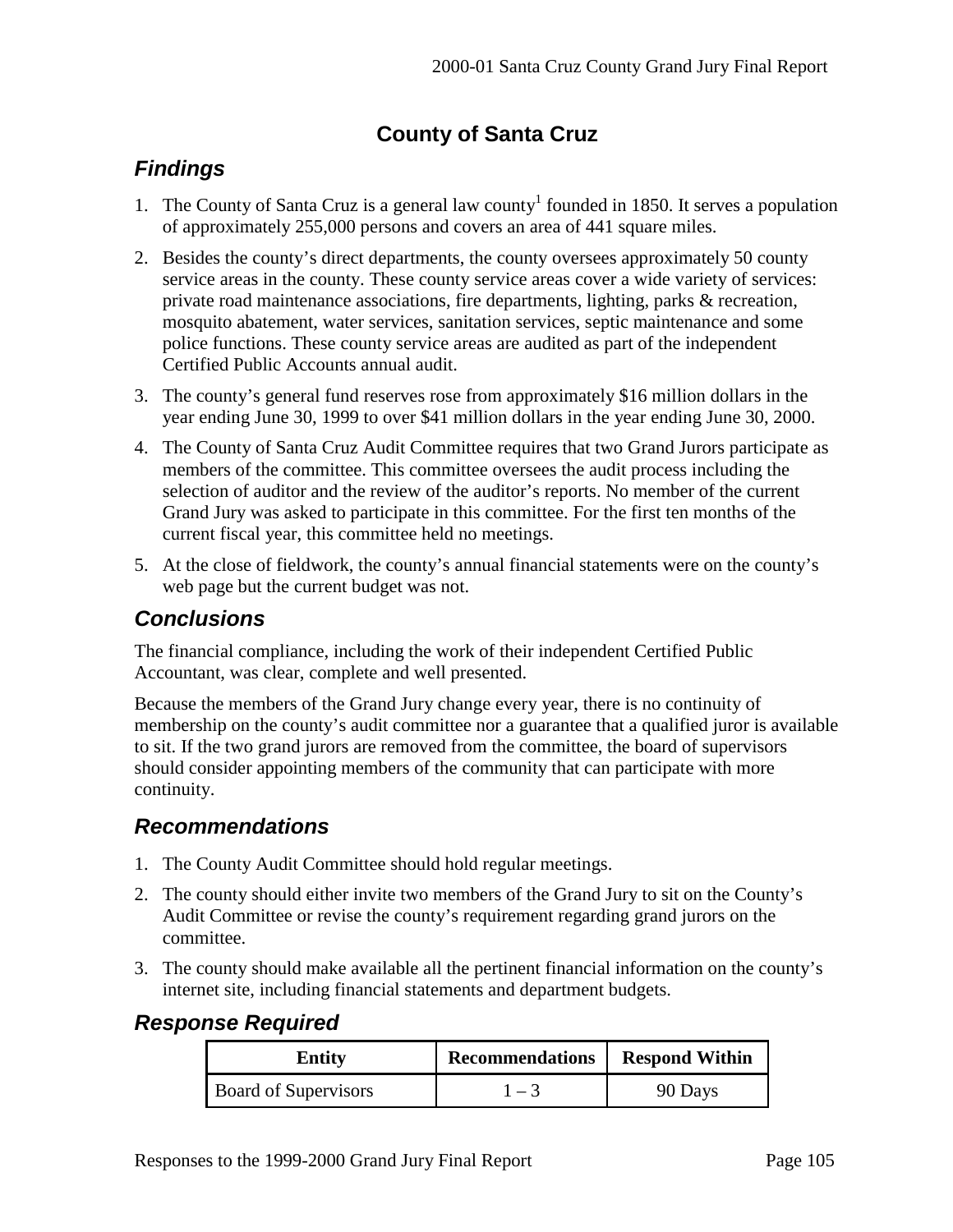# **City of Santa Cruz**

# *Findings*

- 1. The City of Santa Cruz was incorporated in 1866 and is a charter city<sup>2</sup> with its present charter adopted in 1948. It serves a population of approximately 55,000 persons and covers an area of 12 square miles.
- 2. The city's budget is on their internet site but not the annual financial statements.

## *Conclusions*

The financial compliance, including the work of their independent Certified Public Accountant, was clear, complete and well presented.

#### *Recommendations*

1. The city should make available all the pertinent financial information on the city's internet site, including financial statements and budgets.

| <b>Entity</b>           | <b>Recommendations</b> | <b>Respond Within</b> |
|-------------------------|------------------------|-----------------------|
| Santa Cruz City Council |                        | 90 Days               |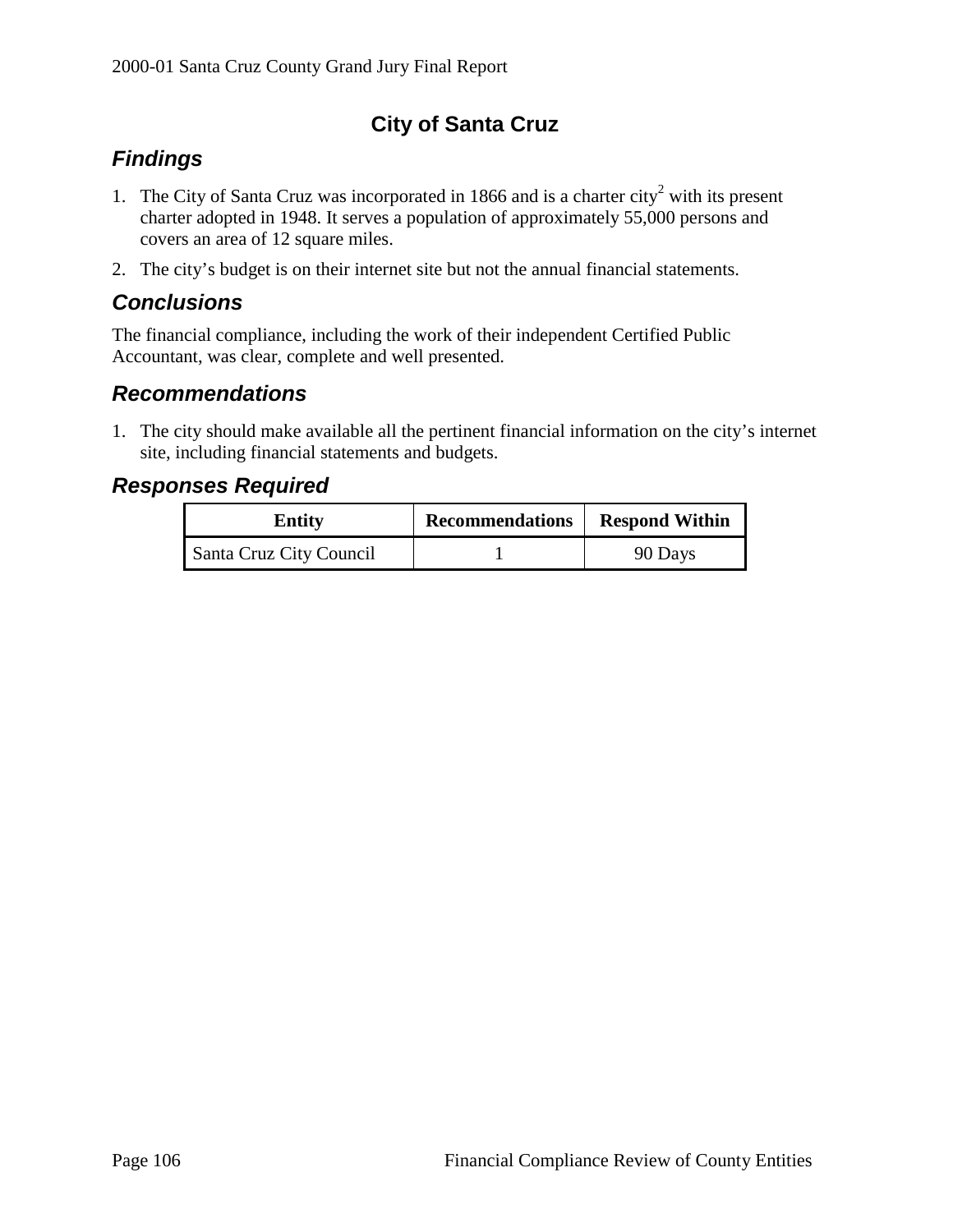## **City of Watsonville**

## *Findings*

- 1. The City of Watsonville was incorporated in 1868 and became a charter city<sup>2</sup> in 1903. It serves a population of approximately 37,500 persons and covers an area of appoximately six square miles.
- 2. The omission of fixed assets from the financial statements gave rise to a qualified opinion on the city's financial statements from its auditors. As a result, the assets and fund balance for the city are understated.
- 3. At the close of fieldwork, no financial statements or budgets were found on the city's internet site.

#### *Conclusions*

The financial compliance, including the work of their independent Certified Public Accountant, was clear and well presented.

The city must resolve the fixed assets inventory issue raised by the auditors or it will always receive a qualified option on its financial statements.

#### *Recommendations*

- 1. The city should update its fixed assets inventory to include all fixed assets. A possible solution to the fixed asset inventory issue is to survey all the property the city owns and make a detailed list with an estimated date of acquisition and estimated cost for each item. The result is a complete fixed assets inventory. The city should clear this approach with its own auditor before proceeding.
- 2. The city should make available all the pertinent financial information on the city's internet site, including financial statements and department budgets.

| <b>Entity</b>                   | <b>Recommendations</b> | <b>Respond Within</b> |
|---------------------------------|------------------------|-----------------------|
| <b>Watsonville City Council</b> |                        | 90 Days               |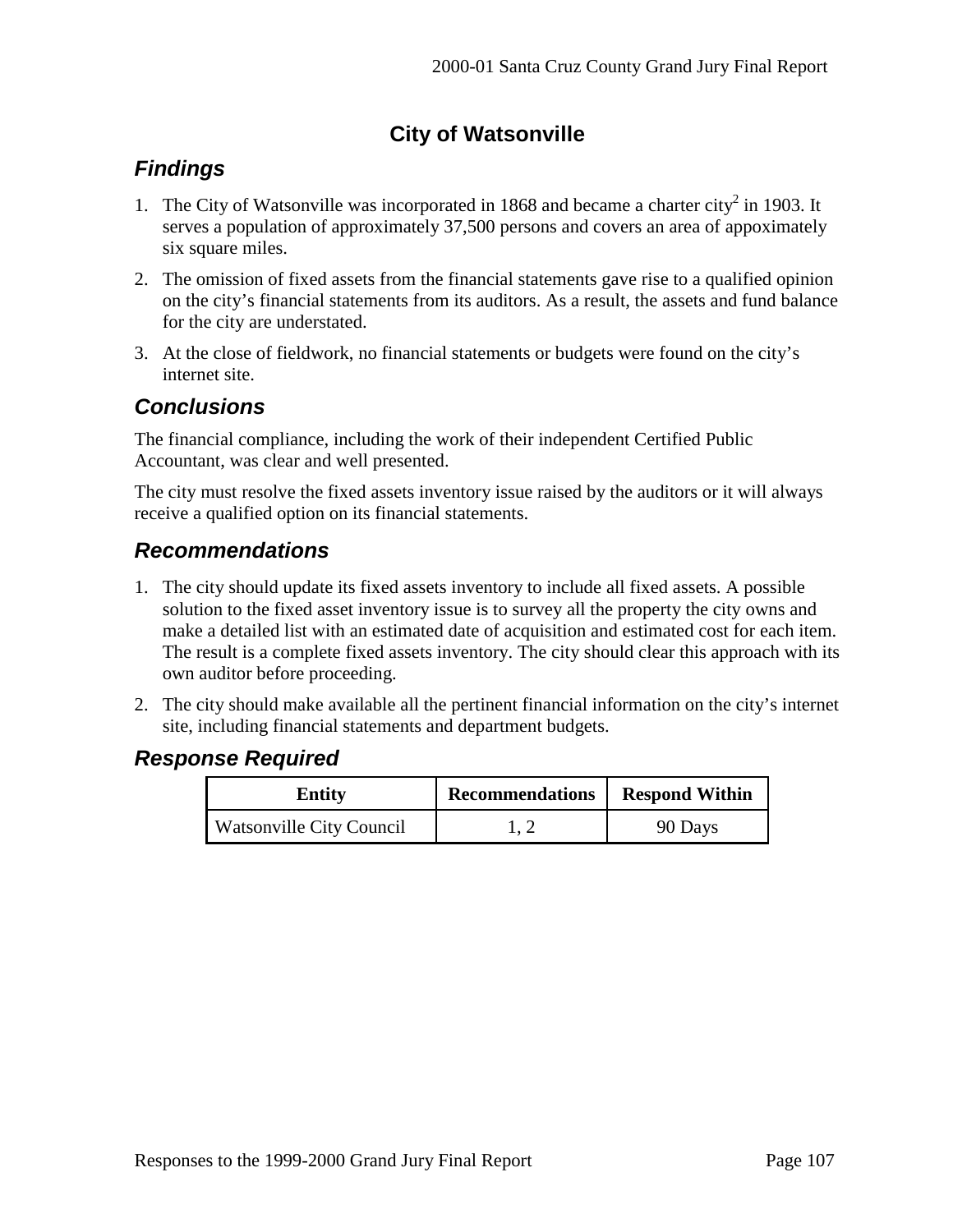# **City of Capitola including the Capitola Redevelopment Agency** *Findings*

- 1. The City of Capitola is a general law city<sup>3</sup> serving a population of approximately 11,000 persons and covering an area of approximately two square miles.
- 2. The 1998-99 financial statements include a budget-to-actual comparison report. Several items on this report showed budget-to-actual variance in excess of \$1 million dollars.
- 3. The city's general fund reserve is approximately 19 percent of its annual revenues. All the other cities in the county have reserves in excess of 40 percent of their annual revenues.
- 4. The city has had numerous reported shortfalls in monthly cash flows. This led to the postponement and rescheduling of several capital projects.
- 5. The city contributes more than \$225,000 to various civic and charitable organizations. The city has no plan in place to review any of these organizations.
- 6. The city's fixed assets report has dozens of entries with an acquisition date of "00/00/00." The city has never performed a physical fixed assets inventory. According to a city employee, this has not been a priority for the city and adequate staff has not been allocated to complete a fixed assets inventory.
- 7. Monterey Bay Area Insurance Fund (MBAIF) is a joint powers agency comprised of several Monterey Bay governmental entities to self-insure their workers' compensation disability claims, including the City of Capitola. MBAIF has said that they are not responsible for workers' compensation disability claims of temporary employees. The city disagrees with this decision and is considering legal action against them. This dispute creates a potential liability for workers' compensation claims filed by temporary employees.
- 8. The relationship between the Capitola Redevelopment Agency and the City of Capitola is such that the city is financially accountable for the Agency.
- 9. Although the city backs up its computerized financial data three times a day, the city has no offsite storage of its financial data.
- 10. At the close of fieldwork, no financial statements or budgets were found on the city's internet site.
- 11. A city employee refused to meet privately with the Grand Jury to answer questions. This employee was subpoenaed and did appear.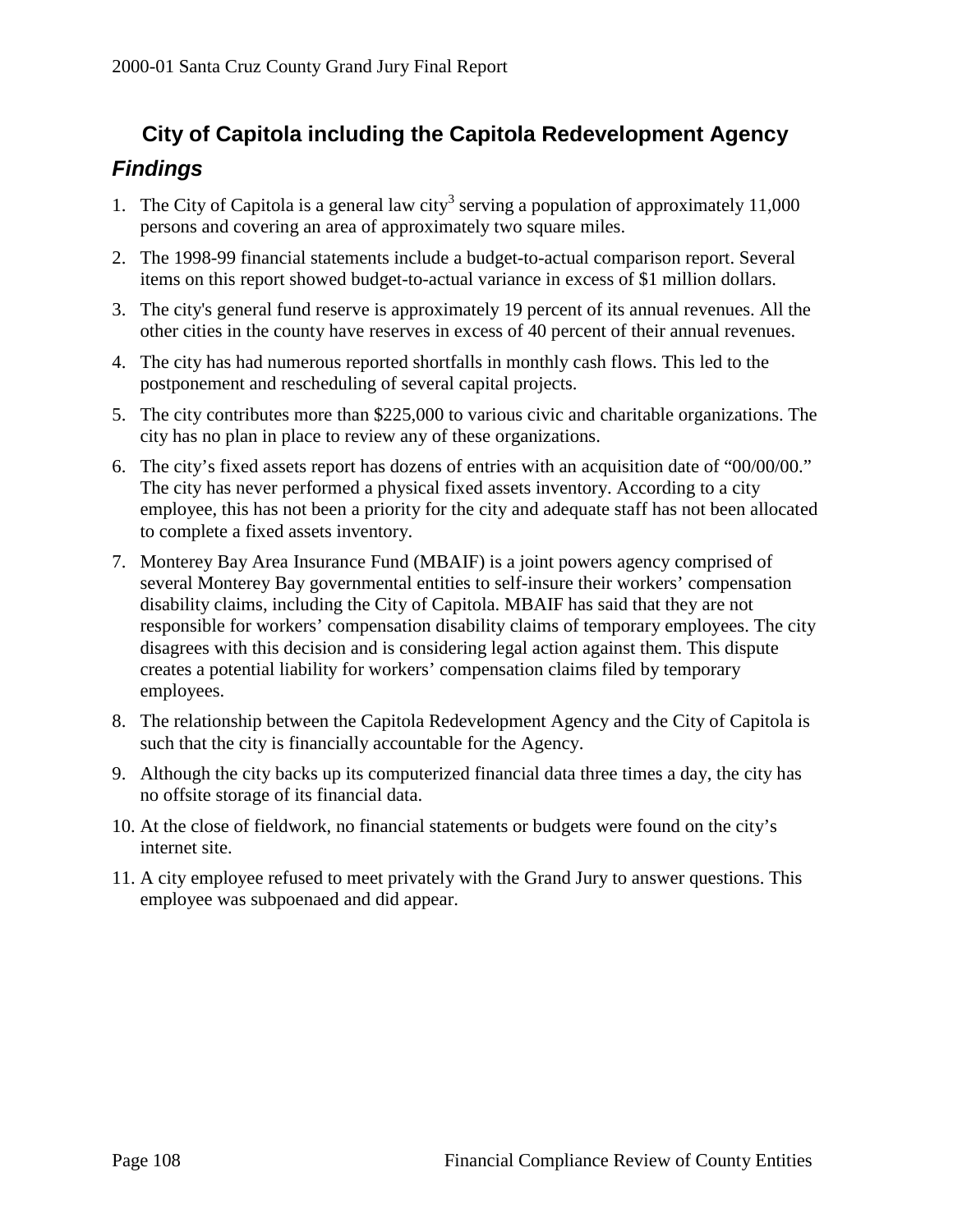## *Conclusions*

The financial compliance, including the work of their independent Certified Public Accountant, was clear, complete and well presented.

Repeatedly starting and stopping projects due to poor cash flow management is very inefficient.

MBAIF actions should be reviewed to see if their rejection of disability claims filed by temporary employees might create financial problems for the participating governmental agencies. In addition, MBAIF's reserves should be reviewed to determine that they have sufficient reserves to cover all workers' compensation disability claims. Inadequate reserves could create an unrecorded liability for the City of Capitola.

#### *Recommendations*

- 1. The city should institute a program to review on a rotating basis the operations of the local charitable and civic organizations to which it contribute funds.
- 2. The city council should more accurately estimate the budget's components to reduce the budget-to-actual variances.
- 3. The city should more reliably manage monthly cash flows to have a more orderly process of implementing projects.
- 4. The city should make available all pertinent financial information on the city's internet site, including financial statements and department budgets.
- 5. The city should establish a program of offsite storage for all financial data. One option would be for the cities and county to develop a cooperative storage arrangement.
- 6. The city should instruct all employees to make themselves available to meet alone with the Grand Jury without the need for approval by any city employee, elected city official or member of the city council.
- 7. The city should review the adequacy of its general fund reserve.
- 8. Next year's Grand Jury should review the operations of the MBAIF. See the City of Capitola's fiscal year 2000-01 financial statements, pages 38-39, footnote IV.

| <b>Entity</b>         | <b>Recommendations</b> | <b>Respond Within</b> |
|-----------------------|------------------------|-----------------------|
| Capitola City Council | $-7$                   | 90 Days               |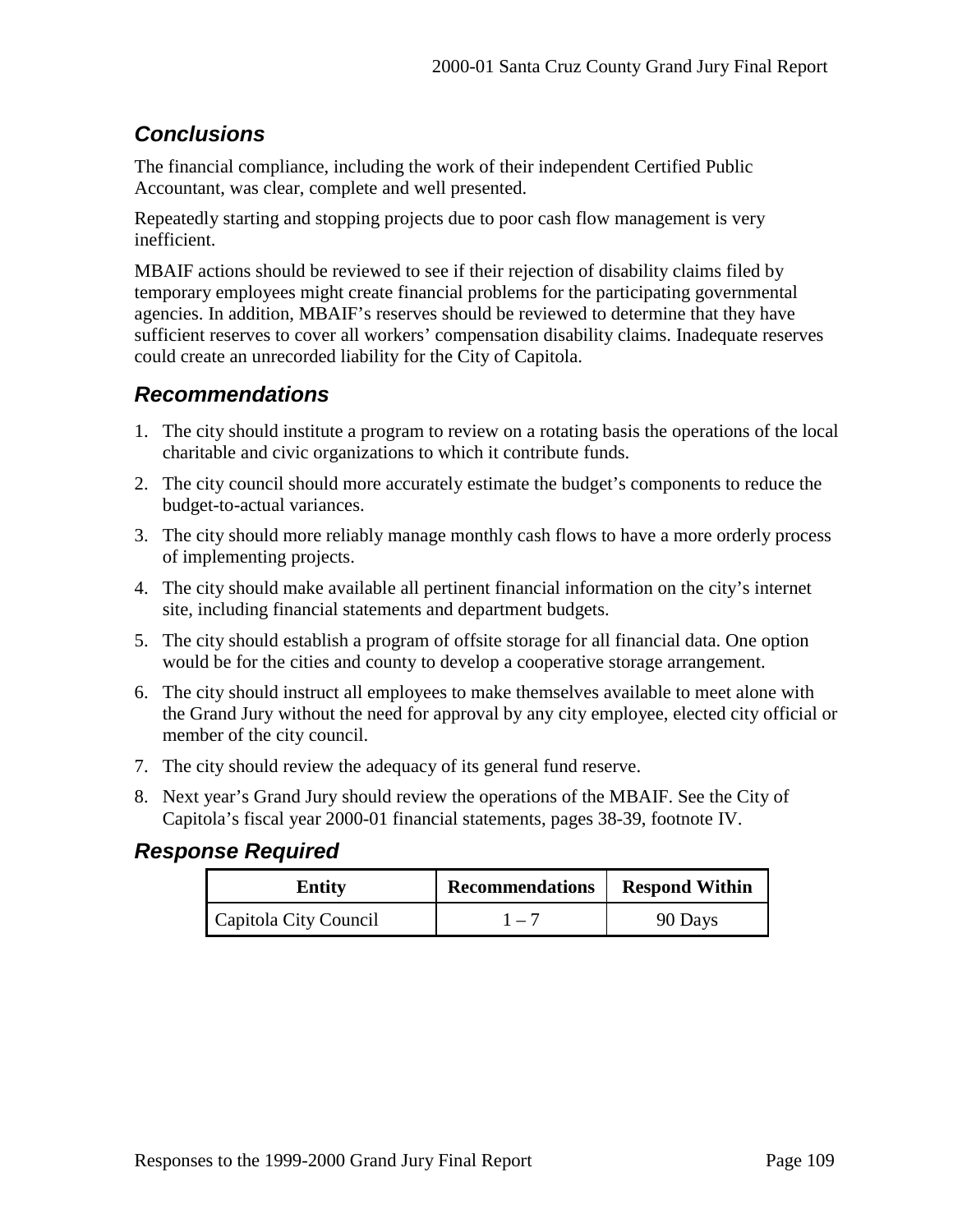# **City of Scotts Valley**

# **Findings**

- 1. The City of Scotts Valley was formed in 1966 and is a general law city<sup>3</sup>. It serves a population of approximately 10,700 persons and covers an area of approximately five square miles.
- 2. The city is not responding to recommendations by the independent Certified Public Accounts. Several suggestions have been made for years without a response from the city.
- 3. At the close of fieldwork, summary financial statements and budget were on line. However, complete financial statements and budgets were not available on the city's internet site.

## *Conclusions*

The financial compliance, including the work of their independent Certified Public Accountant, was clear, complete and well presented.

## *Recommendations*

- 1. The city should make available all the pertinent financial information on the city's internet site, including financial statements and department budgets.
- 2. There should be a written response from the city finance manager to the City Council regarding the actions being taken to implement the independent Certified Public Accountants' recommendations.

| <b>Entity</b>                     | <b>Recommendations</b> | <b>Respond Within</b> |
|-----------------------------------|------------------------|-----------------------|
| <b>Scotts Valley City Council</b> |                        | 90 Days               |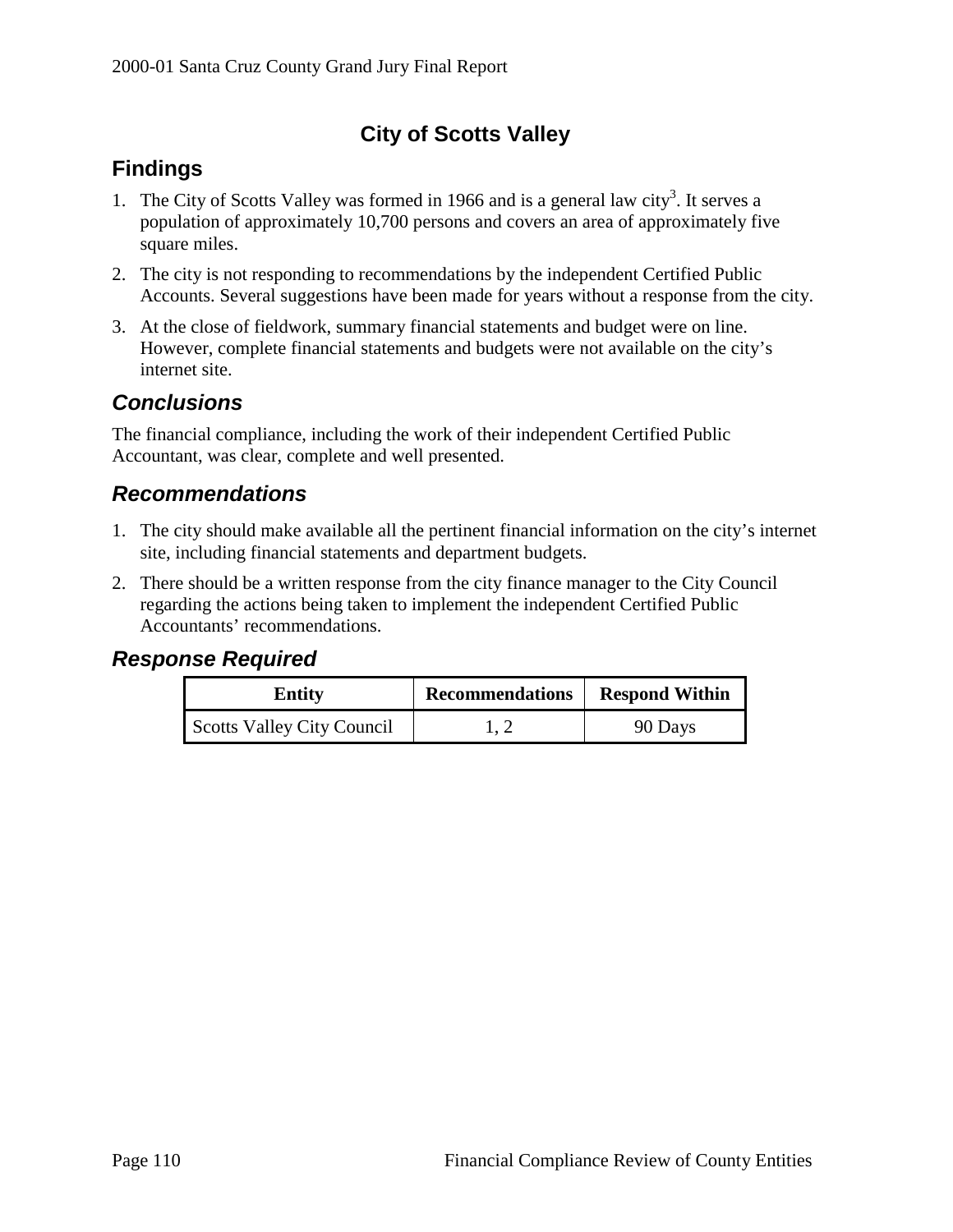#### **Soquel Creek Water District**

## *Findings*

- 1. The Soquel Creek Water District was founded in 1961 and provides some 1.8 billion gallons of water annually to Aptos, Capitola, La Selva Beach, Rio Del Mar, Seascape and Soquel. The district's revenues come solely from user fees.
- 2. The district has used the same independent Certified Public Accountant for the last 12 years.
- 3. The district has omitted some expense accruals at the end of each year. The district's auditor has raised this issue in its recommendations to management for the last three years.

#### *Conclusions*

The financial compliance, including the work of their independent Certified Public Accountant, was clear, complete and well presented.

A good accounting practice is to change auditors at least every six years. There are many qualified independent Certified Public Accountants in the state from which to select. Changing auditors on a regular basis reduces the risk of a close relationship between the auditor and management that could lead to improprieties.

#### *Recommendations*

- 1. The district must properly accrue expenses at the end of each year.
- 2. The district should respond to and resolve the auditor's management suggestions.
- 3. The district should change independent auditors every six years.

| <b>Entity</b>               | <b>Recommendations</b> | <b>Respond Within</b> |
|-----------------------------|------------------------|-----------------------|
| Soquel Creek Water District |                        |                       |
| <b>Board of Directors</b>   | $1 - 3$                | 90 Days               |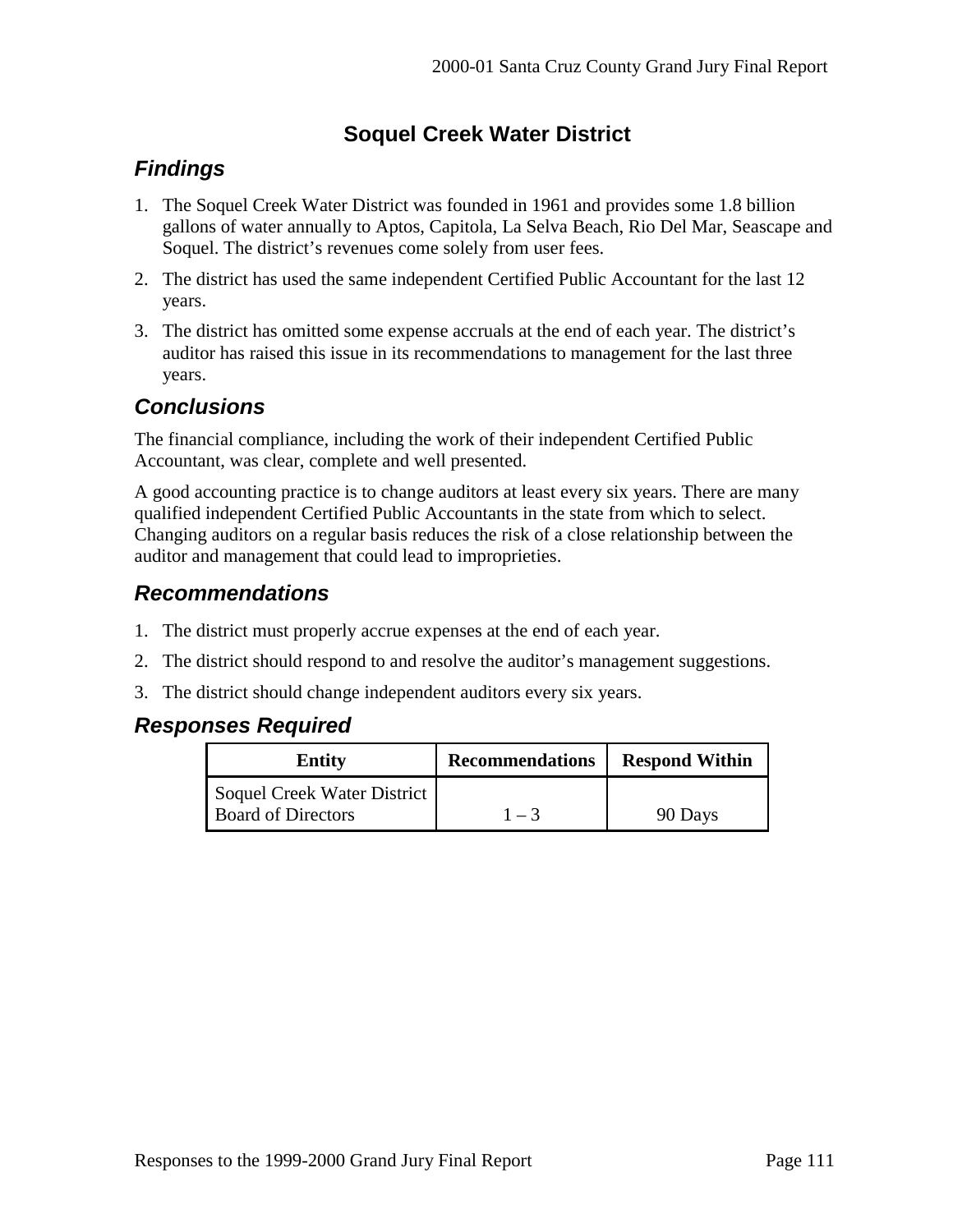# **Loma Prieta Joint Union School District**

## *Findings*

- 1. The Loma Prieta Joint Union School District is comprised of an area of approximately 50 square miles spanning Santa Cruz and Santa Clara counties. The school district operates one elementary school and one middle school on Summit Road. The district serves some 717 students on average. Students from both Santa Cruz and Santa Clara counties attend these schools.
- 2. The school district has been using the same independent Certified Public Accountant for the last four years.
- 3. The omission of fixed assets from the financial statements gave rise to a qualified opinion on the district's financial statements from its auditors. As a result, the assets and fund balance for the district are understated.

#### *Conclusions*

The financial compliance, including the work of their independent Certified Public Accountant, was clear and well presented.

The school district must resolve the fixed assets inventory issue raised by the auditors or it will always receive a qualified option on its financial statements.

#### *Recommendations*

- 1. The district should change independent auditors every six years.
- 2. The district should update its fixed assets inventory to include all fixed assets. A possible solution to the fixed asset inventory issue is to survey all the property the district owns and make a detailed list with an estimated date of acquisition and estimated cost for each item. The result is a complete fixed assets inventory. The district should clear this approach with its own auditor before proceeding.

| <b>Entity</b>                                              | <b>Recommendations</b> | <b>Respond Within</b> |
|------------------------------------------------------------|------------------------|-----------------------|
| Loma Prieta Joint Union<br><b>School Board of Trustees</b> |                        | 90 Days               |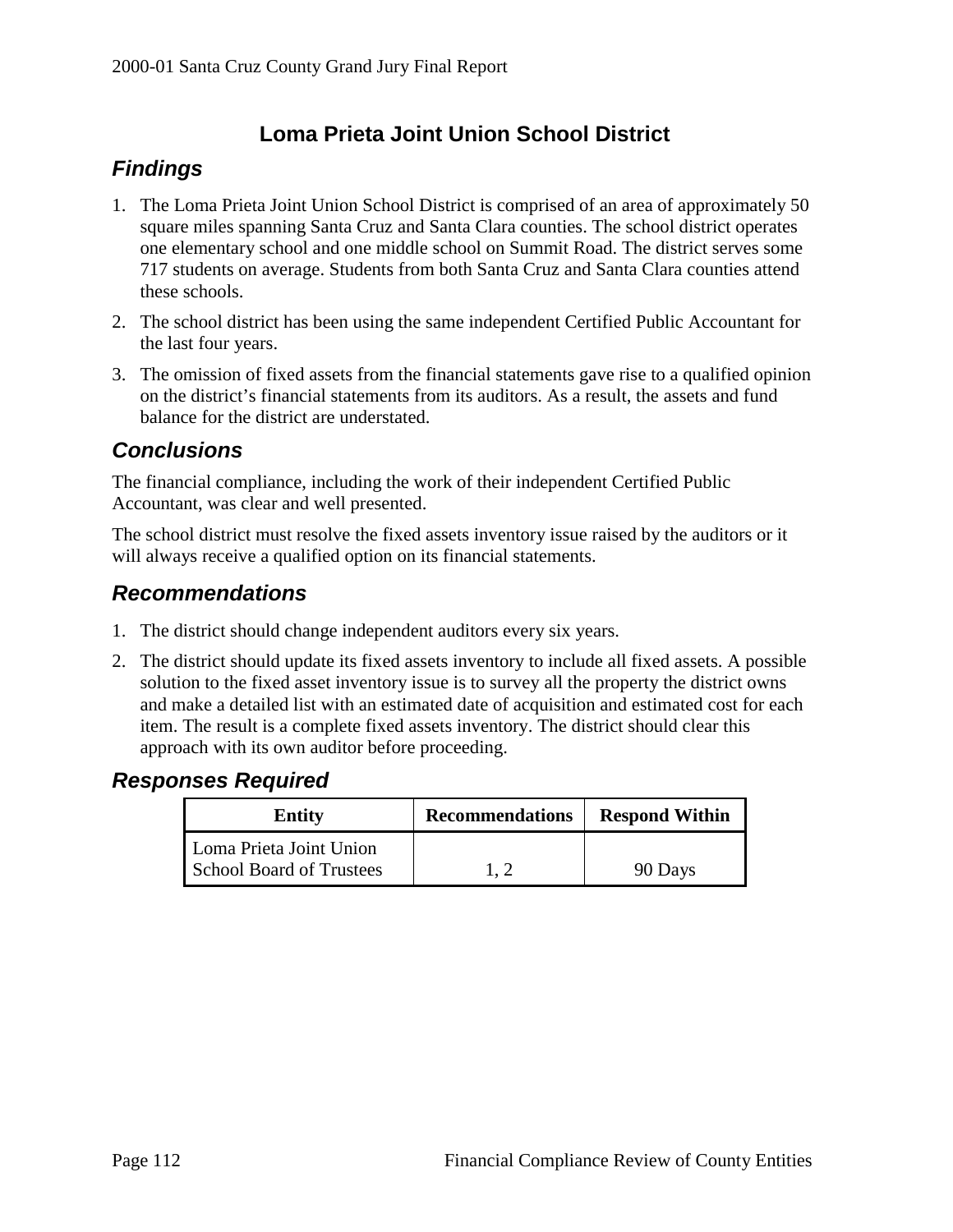## **Pajaro Valley Water Management Agency**

## *Findings*

- 1. Pajaro Valley Water Management Agency is a state-chartered local agency formed to manage water resources in Pajaro Valley. It receives its revenues from user fees. Its service area encompasses the City of Watsonville, along with the communities of Pajaro, Freedom, Corralitos and Aromas and surrounding lands. It also covers 79,000 acres of irrigated agricultural land.
- 2. The board of directors does not always approve the selection of its independent Certified Public Accountant.

#### *Conclusions*

The financial compliance, including the work of their independent Certified Public Accountant, was clear and complete.

#### *Recommendations*

1. The board of directors should always approve the selection of the independent Certified Public Accountant.

| <b>Entity</b>                    | <b>Recommendations</b> | <b>Respond Within</b> |
|----------------------------------|------------------------|-----------------------|
| Pajaro Valley Water Management   |                        |                       |
| <b>Agency Board of Directors</b> |                        | 90 Days               |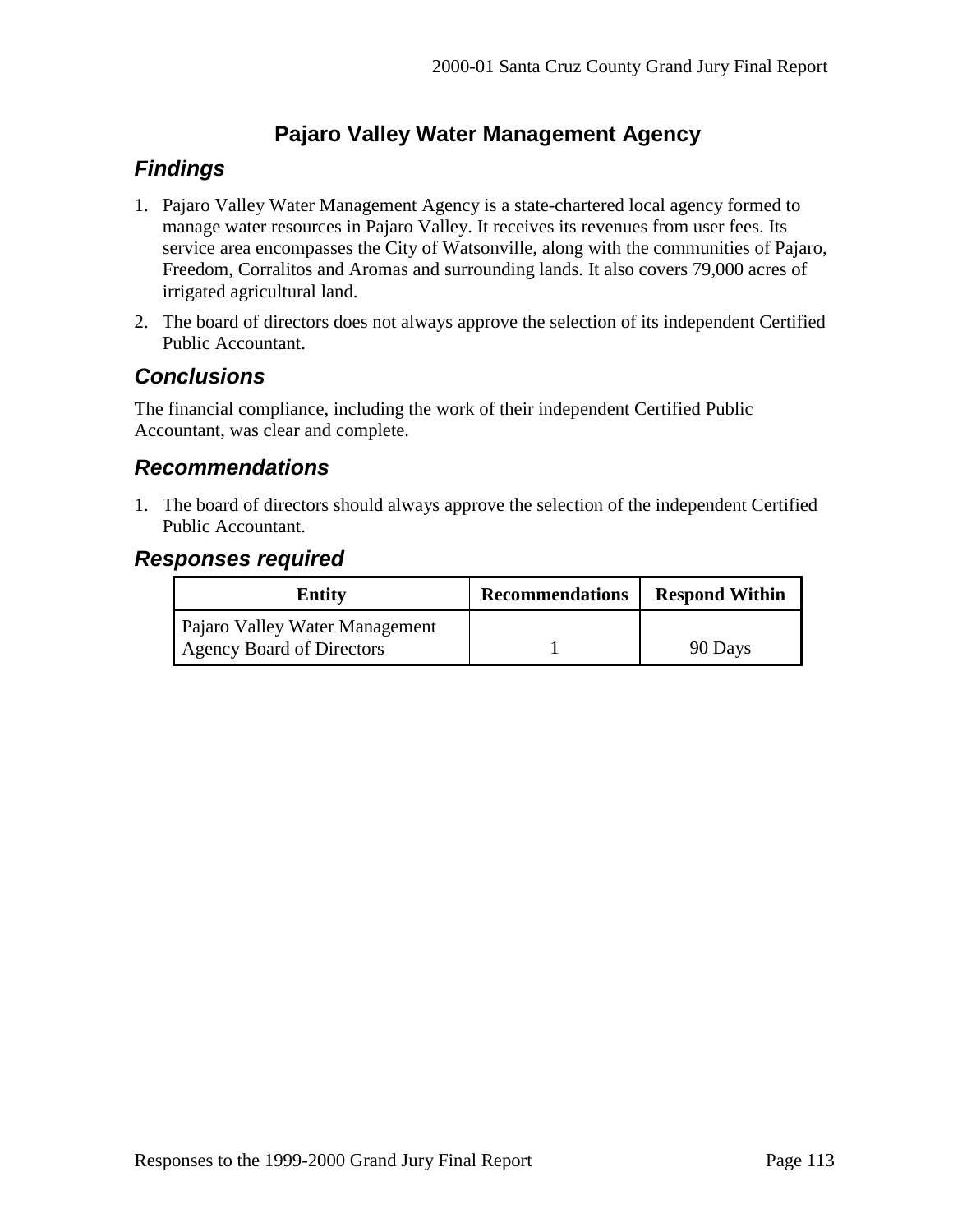## **Boulder Creek Fire Protection District**

## *Findings*

- 1. Boulder Creek Fire Protection District provides fire protection, first-responder emergency medical services, hazardous materials response and public fire safety education for an area of approximately 21 square miles. It employs two full time firefighters, which are supported by 31 volunteer firefighters. It receives its revenues from property taxes and fees.
- 2. The district did not respond to our request for access to the auditors' selection file.
- 3. The district has not responded to repeated recommendations from its independent auditors.
- 4. The omission of fixed assets from the financial statements gave rise to a qualified opinion on the district's financial statements from its auditors. As a result, the assets and fund balance for the district are understated.
- 5. The district has been using the same independent Certified Public Accountant for six years.

## *Conclusions*

The financial compliance, including the work of their independent Certified Public Accountant, was clear and well presented.

The district must resolve the fixed assets inventory issue raised by the auditors or it will always receive a qualified option on its financial statements.

#### *Recommendations*

- 1. The district should change independent auditors every six years.
- 2. The district should respond to and resolve the auditor's management suggestions.
- 3. The district should update its fixed assets inventory to include all fixed assets. A possible solution to the fixed asset inventory issue is to survey all the property the district owns and make a detailed list with an estimated date of acquisition and estimated cost for each item. The result is a complete fixed assets inventory. The district should clear this approach with its own auditor before proceeding.

| <b>Entity</b>                        | <b>Recommendations</b> | <b>Respond Within</b> |
|--------------------------------------|------------------------|-----------------------|
| <b>Boulder Creek Fire Protection</b> |                        |                       |
| District Board of Directors          | $1 - 3$                | 90 Days               |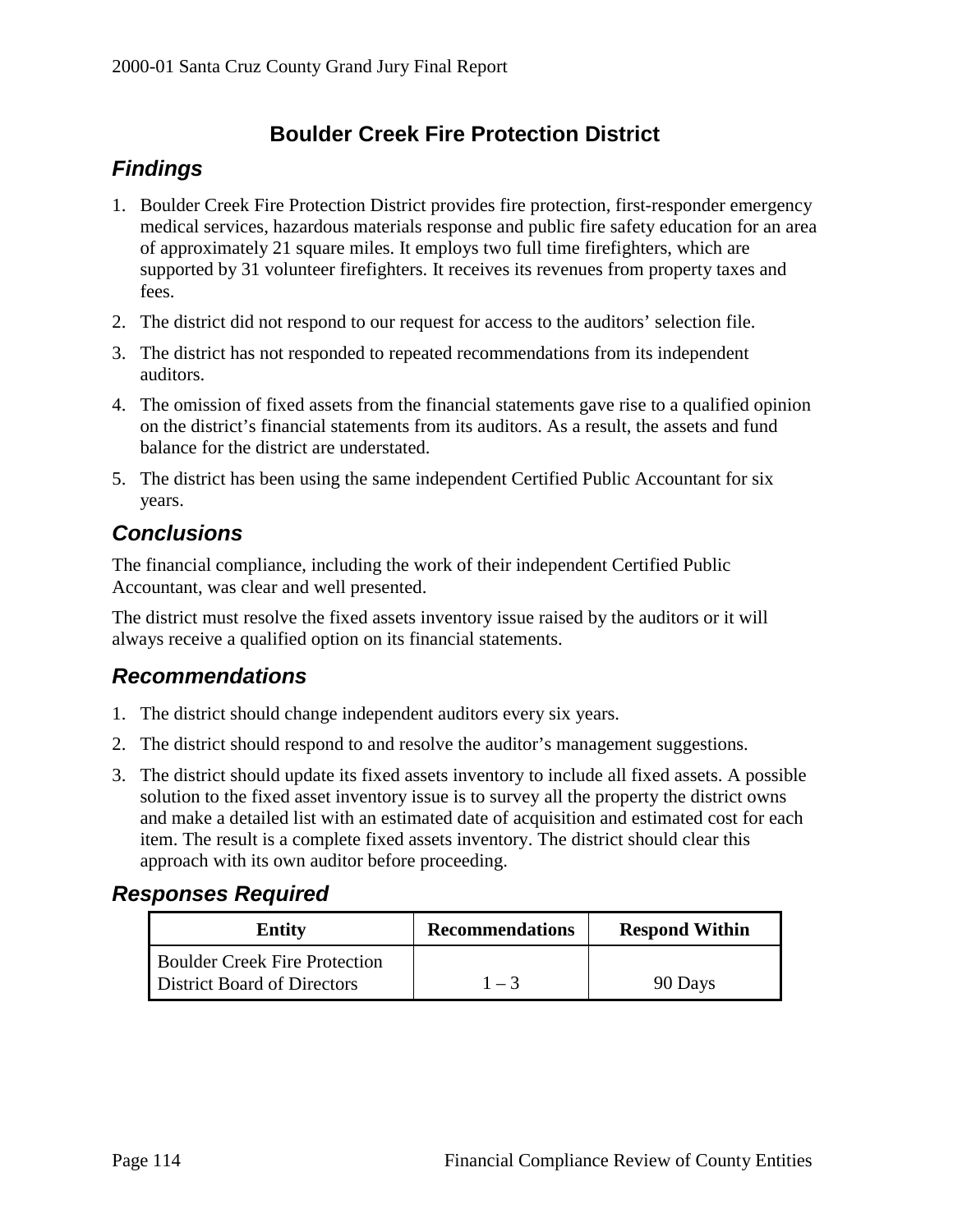#### **Salsipuedes Sanitary District**

## *Findings*

- 1. This district was formed in 1965 and operates under the Sanitary District Act of 1923. It serves 486 residential customers and 10 commercial customers. It covers about 800 acres, with about half of that being residential/commercial and the other half being agricultural or open space. The primary source of revenue for the district is from user fees.
- 2. This is a very small district and therefore does not have adequate resources to have a clear separation of duties for the proper controls over financial functions.

## *Conclusions*

The financial compliance, including the work of their independent Certified Public Accountant, was clear, complete and well presented.

#### *Recommendations*

None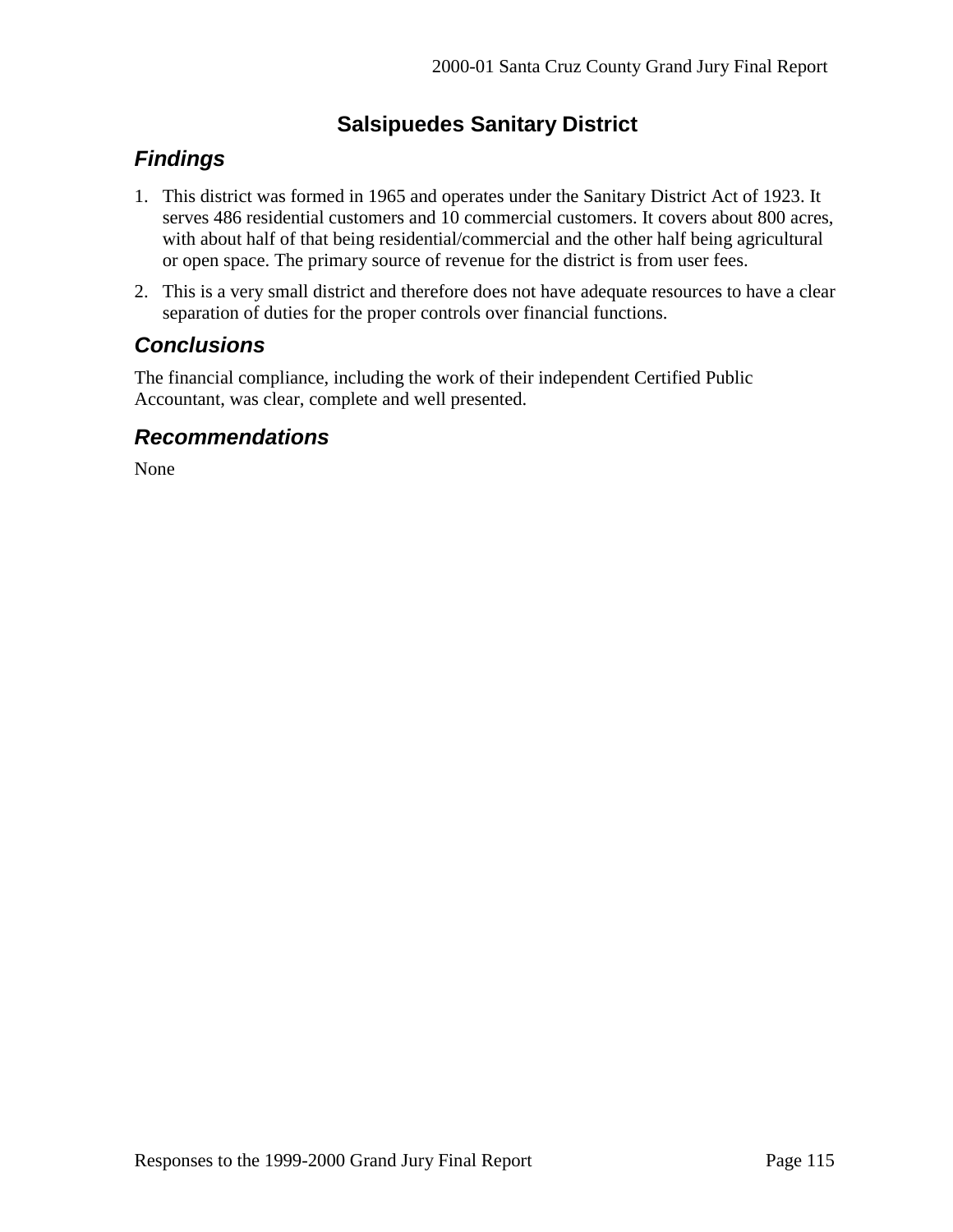# **Boulder Creek Recreation & Park District**

## *Findings*

- 1. The district owns and operates parks and recreation areas for approximately 6,000 homes in and around the mountain town of Boulder Creek. Its revenue comes primarily from property taxes and to a lesser extent from user fees.
- 2. This is a very small district and therefore does not have adequate resources to have clear separation of duties for the proper controls over financial functions.
- 3. The June 30, 1999 and 1998 financial statements were not completed by the independent Certified Public Accounts until October 10, 2000. The board received this report over 15 months after the fiscal year ended June 30, 1999.
- 4. The district compiles its financial statements every two years rather than annually. Twoyear audits are acceptable for small districts, see Govt. Code §26909. However, two-year audits made the first year's audit arrive over 27 months after its year-end.
- 5. The omission of fixed assets from the financial statements gave rise to a qualified opinion on the district's financial statements from its auditors. As a result, the assets and fund balance for the district are understated.
- 6. The auditor's management recommendations have not been implemented. The same recommendations were made repeatedly in previous audit reports, without action from the district. One request for the district to update its fixed asset inventory has been made each year since before 1995.

# *Conclusions*

The financial compliance, including the work of their independent Certified Public Accountant, was clear and well presented.

The district must resolve the fixed assets inventory issue raised by the auditors or it will always receive a qualified option on its financial statements.

## *Recommendations*

- 1. Financial statements must be completed on time. This should be no later than 6 months after the year-end in the report.
- 2. The district should update its fixed assets inventory to include all fixed assets. A possible solution to the fixed asset inventory issue is to survey all the property the district owns and make a detailed list with an estimated date of acquisition and estimated cost for each item. The result is a complete fixed assets inventory. The district should clear this approach with its own auditor before proceeding.

| <b>Entity</b>                           | <b>Recommendations</b> | <b>Respond Within</b> |
|-----------------------------------------|------------------------|-----------------------|
| <b>Boulder Creek Recreation and</b>     |                        |                       |
| <b>Park District Board of Directors</b> | 1.2                    | 90 Days               |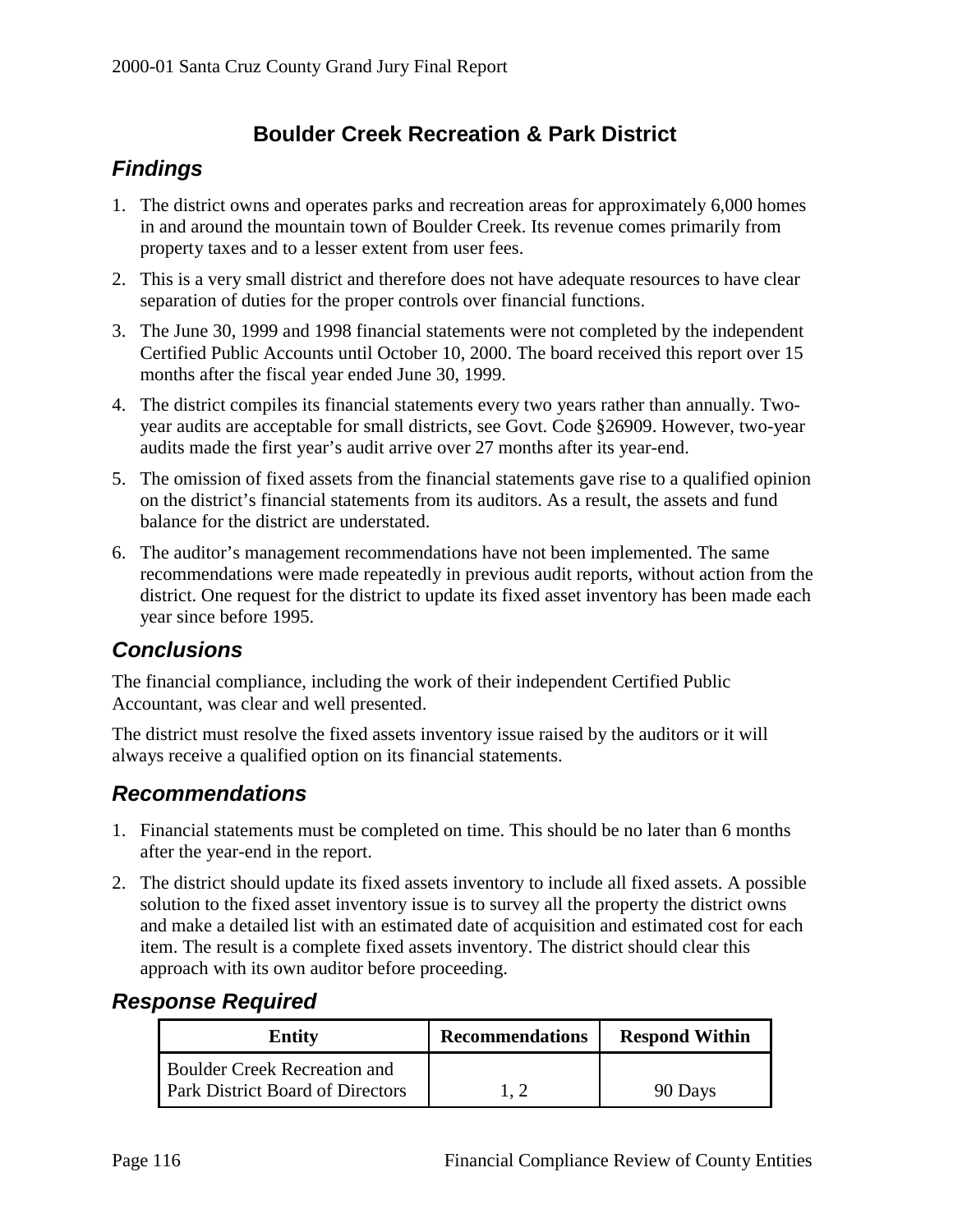#### **Capitola Redevelopment Agency**

# *Findings*

The City of Capitola formed the Capitola Redevelopment Agency (RDA) in 1980. Its purpose is to eliminate blight by improving the infrastructure within a RDA's boundaries. This is accomplished through construction of improvements such as streets, curbs, gutters, sidewalks and lighting. This promotes development, reconstruction and rehabilitation of residential, commercial and industrial properties. The Capitola Redevelopment Agency receives its revenues from the increase in property taxes above base period property taxes. Base period property taxes are the taxes on the assessed value of the property in the RDA's boundaries at the date of formation of the RDA. This earlier assessed value is multiplied by the current property tax rate to arrive at the base period property taxes.

Two percent of the RDA revenues received are reserved for low income housing anywhere in the city.

The relationship between the City of Capitola and the Capitola RDA is such that the city is financially accountable for it. This is in accordance with acceptable accounting practices. The operations of the redevelopment agency are included in the City of Capitola annual audit. See the comments above for the City of Capitola.

## *Conclusions*

None

#### *Recommendations*

None

l <sup>1</sup> A general law county uses the California State Statues, as amended by its own ordinances, to govern itself.

 $2<sup>2</sup>$  A charter city has its own set of laws to govern itself as allowed under the California State Constitution.

<sup>&</sup>lt;sup>3</sup> A general law city uses the California State Statues, amended by its own ordinances, to govern itself.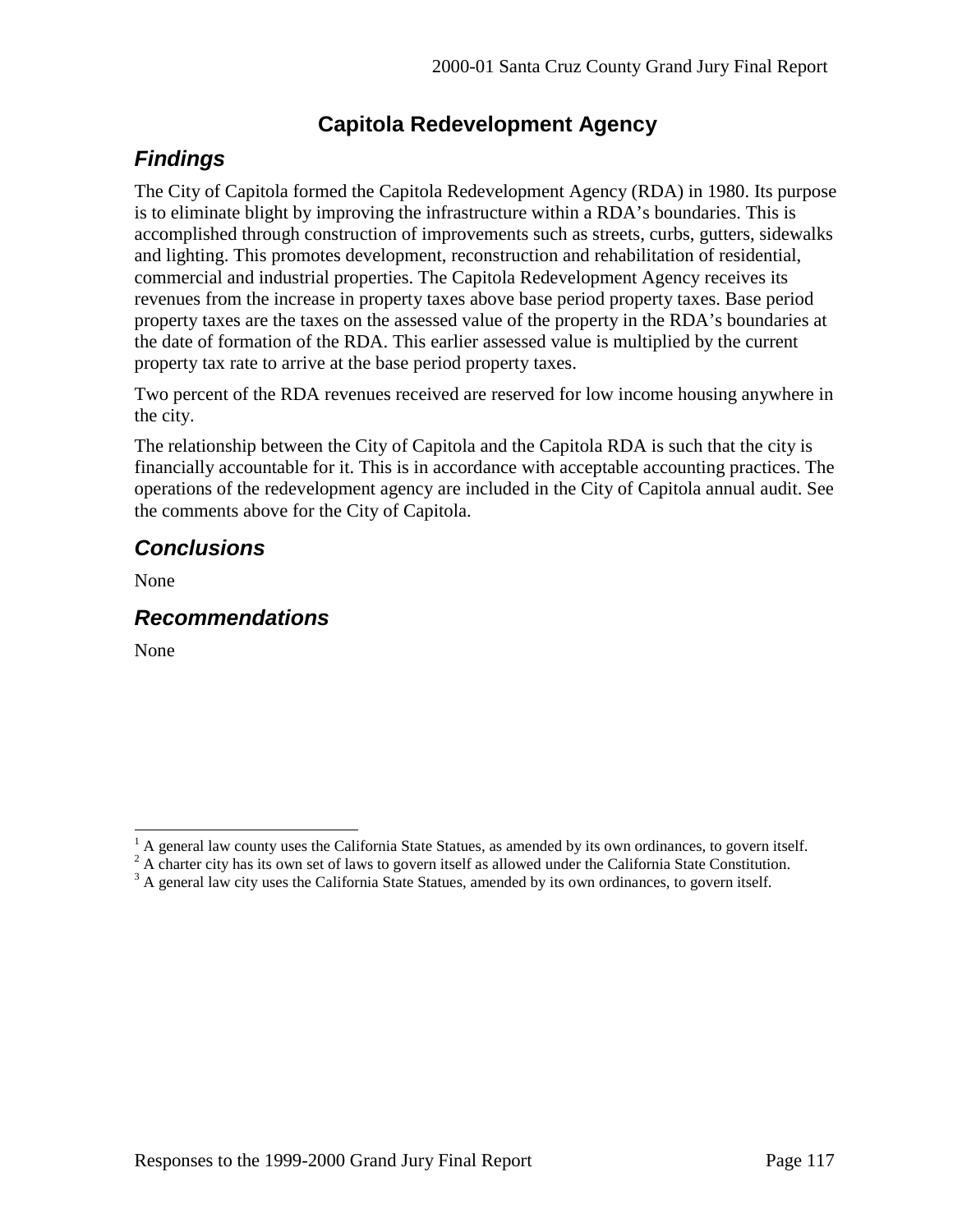#### *Exhibit A: Information Requested from Cities and the County:*

- 1. Supply the organization chart for your City/County.
- 2. Who decides the selection of the independent Certified Public Accountant for this City/County? Who is the current independent Certified Public Accountant
- 3. How many years has it been since there has been a change in the accounting firm?
- 4. Are there any committees overseeing your work, if so what are the names of these committees and scheduled meeting dates.
- 5. Who does the interviewing and makes the recommendation of the independent Certified Public Accountant to the answer in #2 above?
- 6. Please make available the file used to store the Auditors' Proposals used to make the auditor selection.
- 7. Please prepare a letter to the independent Certified Public Accountant authorizing the Santa Cruz Grand Jury to discuss the audit with the independent auditor and to review the independent auditors Working Papers for any fiscal years.
- 8. Supply Comprehensive Annual Financial Statements for 6-30-98 and 6-30-99. Please include the independent auditor's management recommendation letters for 6-30-97, 6-30- 98 and 6-30-99.
- 9. Supply the trial balance for 6-30-99 and 6-30-98.
- 10. Supply a complete chart-of-accounts for your financial system.
- 11. Supply the Budget for the current fiscal year. A separate line-item budget should be submitted if the Budget is not that detailed.
- 12. Supply the Budget for the prior fiscal year.
- 13. Supply a list of departments, entities and trust funds that are under your control or supervision.
- 14. Supply a list of the audits (both internal/external and financial/operational) performed by or for you for the last three years sorted by department/entity. The list should state: The department/entity/trust the audit was done for, the type of audit performed, the date the audit started and the date of the audit was completed.
- 15. Supply a list of the departments/entities/trusts not audited in the last three years and the reason that no audit was performed.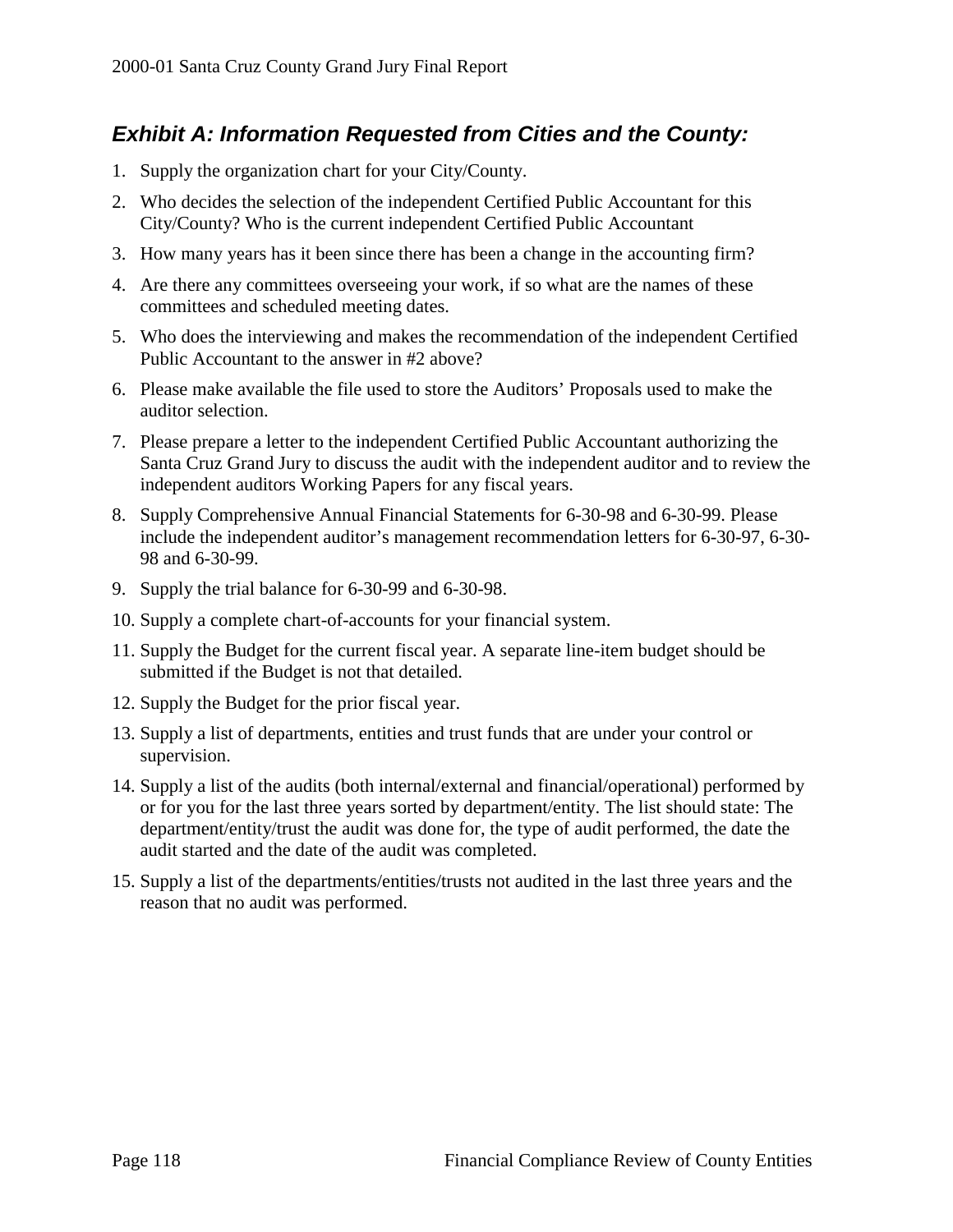#### *Exhibit B: Information Requested from Special Districts:*

- 1. Supply the organization chart for the Entity.
- 2. Who decides the selection of the Auditor for this Entity? Who is the current Auditor?
- 3. How many years has it been since there has been a change in the Auditor?
- 4. Are there any committees overseeing your work, if so what are the names of these committees and scheduled meeting dates.
- 5. Who does the interviewing and makes the recommendation of Auditor to the answer in #2 above?
- 6. Please make available the file used to store the Auditors' Proposals used to make the auditor selection, if any.
- 7. Please prepare a letter to the Auditor authorizing the Santa Cruz Grand Jury to discuss the audit with the Auditor and to review the independent Auditors Working Papers for any fiscal years.
- 8. Supply Annual Financial Statements for 6-30-98 and 6-30-99. Please include the auditor's management recommendation letters for 6-30-97, 6-30-98 and 6-30-99.
- 9. Supply the trial balance for 6-30-99 and 6-30-98.
- 10. Supply a complete chart-of-accounts for your financial system.
- 11. Supply the Budget for the current fiscal year. A separate line-item budget should be submitted if the Budget is not that detailed.
- 12. Supply the Budget for the prior fiscal year.
- 13. Supply a list of departments, entities and trust funds that are under your control or supervision.
- 14. Supply a list of the audits (both internal/external and financial/operational) performed by or for you for the last three years sorted by department/entity. The list should state: The department/entity/trust the audit was done for, the type of audit performed, the date the audit started and the date of the audit was completed.
- 15. Supply a list of the departments/entities/trusts not audited in the last three years and the reason that no audit was performed.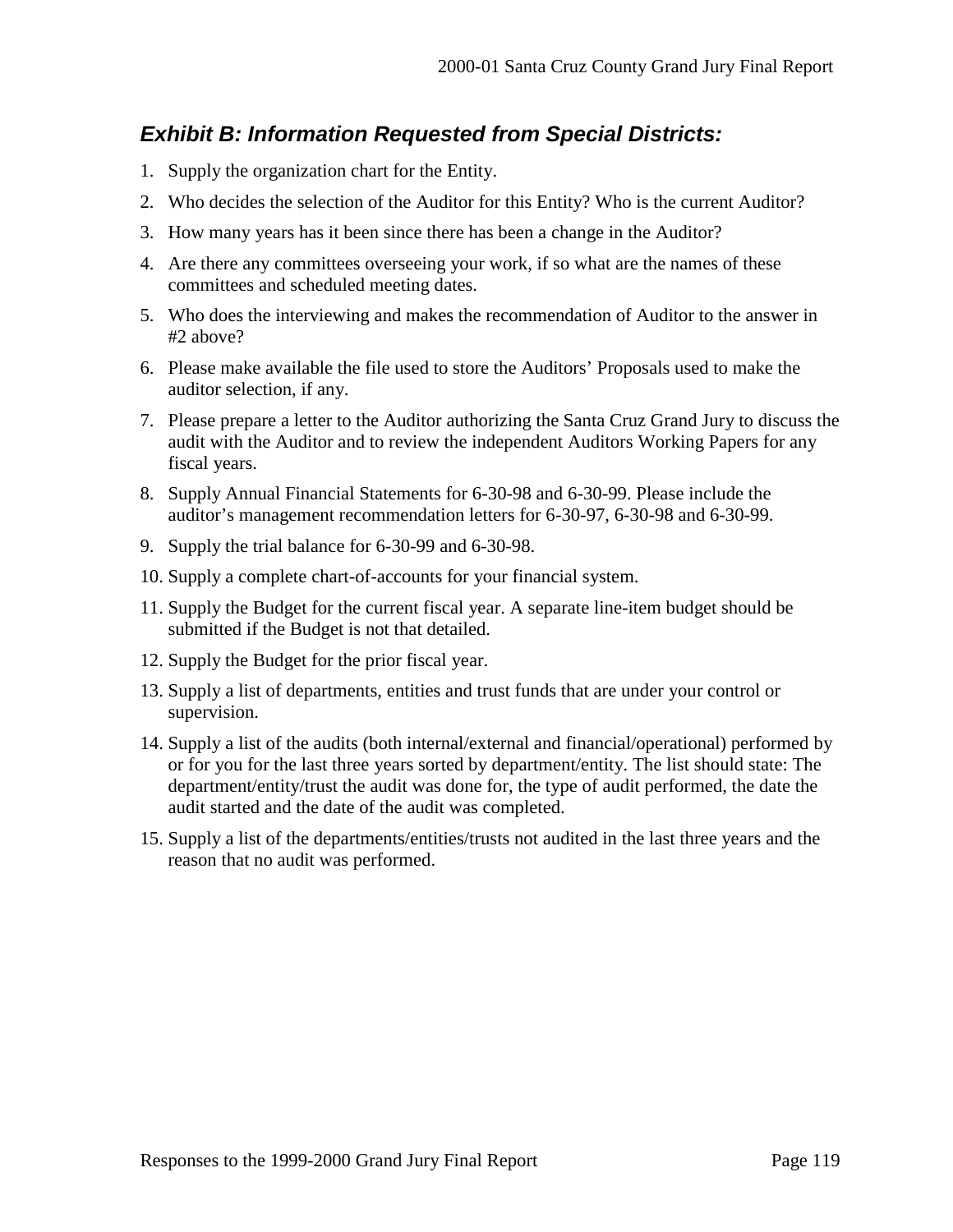This page intentionally left blank.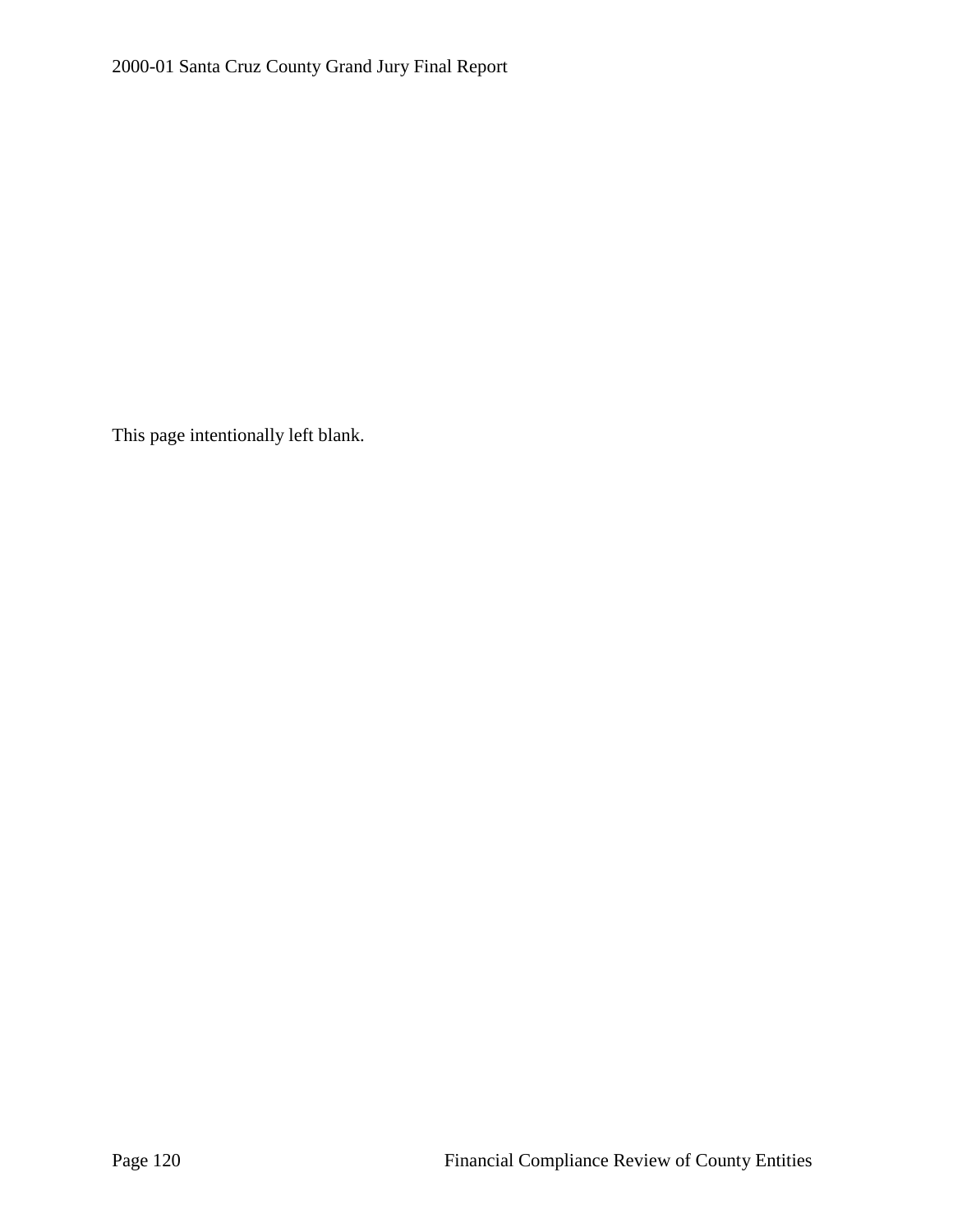

# **County of Santa Cruz**

Responses to the 1999-2000 Grand Jury Final Report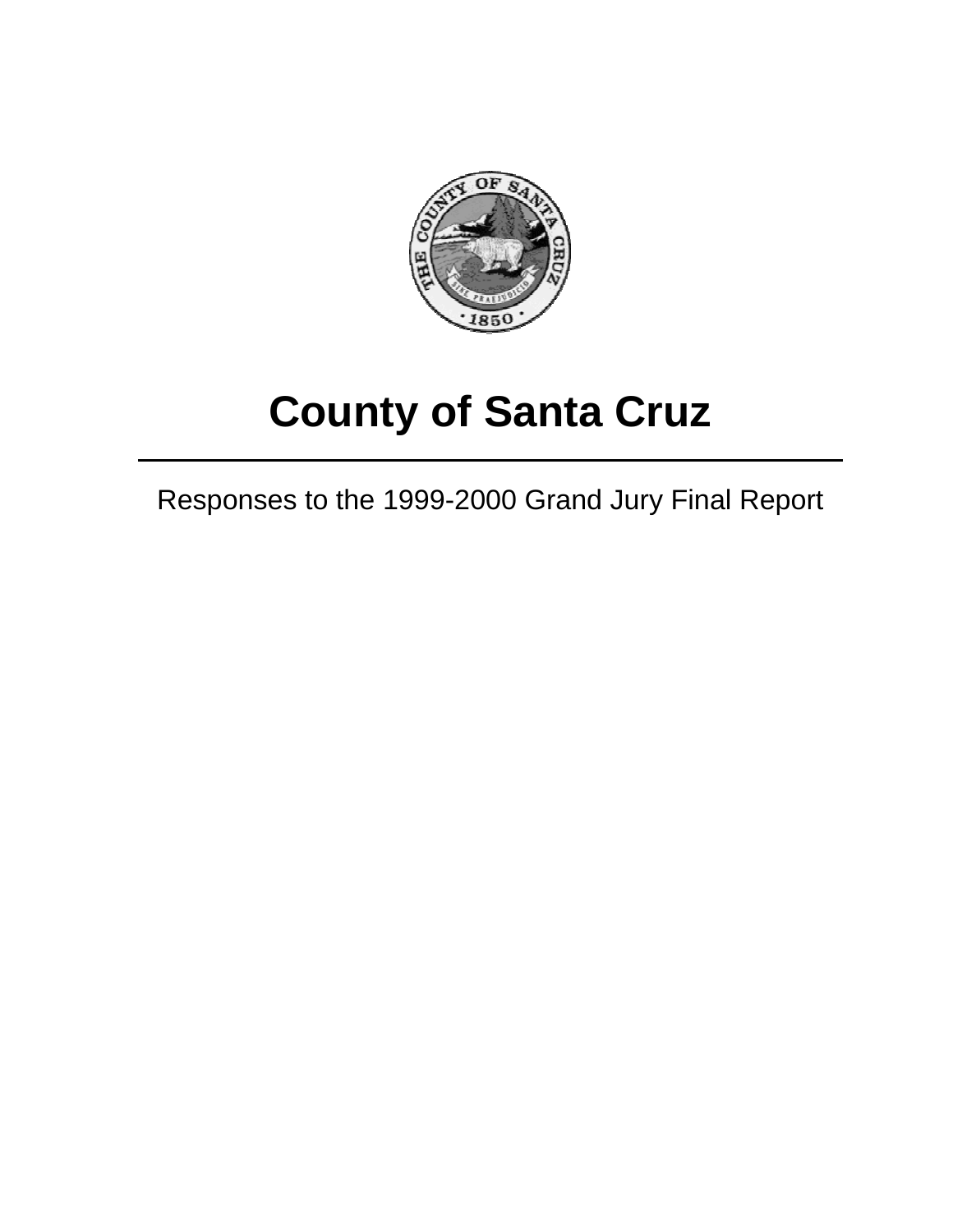# **Responses to the 1999-2000 Grand Jury Final Report**

#### *Introduction*

Effective January 1, 1997, California Penal Code §933.05 was enacted to ensure that subject agencies truly consider and respond to specific grand jury recommendations. This section presents all responses to the 1999-2000 Santa Cruz County Grand Jury Final Report received by the Grand Jury to inform the public of the reaction to last year's Final Report.

Key provisions of PC §933.05 require that the responding officials or agencies must specifically comment upon each finding and each recommendation of the Grand Jury Report, rather than preparing a generalized response. The subject agency must respond to each published finding indicating that they agree, partially agree or disagree. Explanations for disagreements must be provided. The response to each recommendation must include the plans of the agency for implementing the recommendation. These must state if the agency has already implemented the recommendation, if it plans to implement the recommendation giving a time frame for completion, if further analyses on the recommendation are required or if they do not plan to implement the recommendation including an explanation.

The responses that follow do not always follow these guidelines. Both the original Findings and Recommendations presented in the 1999-2000 Grand Jury Final Report are included to give context for the responses. Reports that did not require a response have been omitted. The responding entities and the dates the responses were received are included following the title of each report. The responses to each finding or recommendation are embedded within the body of the text. The identity of the entity responding is followed by the text of its responses in *italics*. If an entity only responded in general to the report, its response follows the text of the entire report.

Some entities did not respond at all or their responses did not followed the guidelines in PC §933.05. This may be due to the fact that some entities may be responding to a Grand Jury report for the first time. In an attempt to assist both the respondents and the evaluation and publication of responses to this year's report, detailed instructions on how to respond were included in a cover letter to responding entities as well as in the appendix of this report.

The Grand Jury recognizes the Santa Cruz County Board of Supervisors for responding completely to all Findings and Recommendations, presenting its responses in an easy to read format and for making these responses publicly available on the County's web site.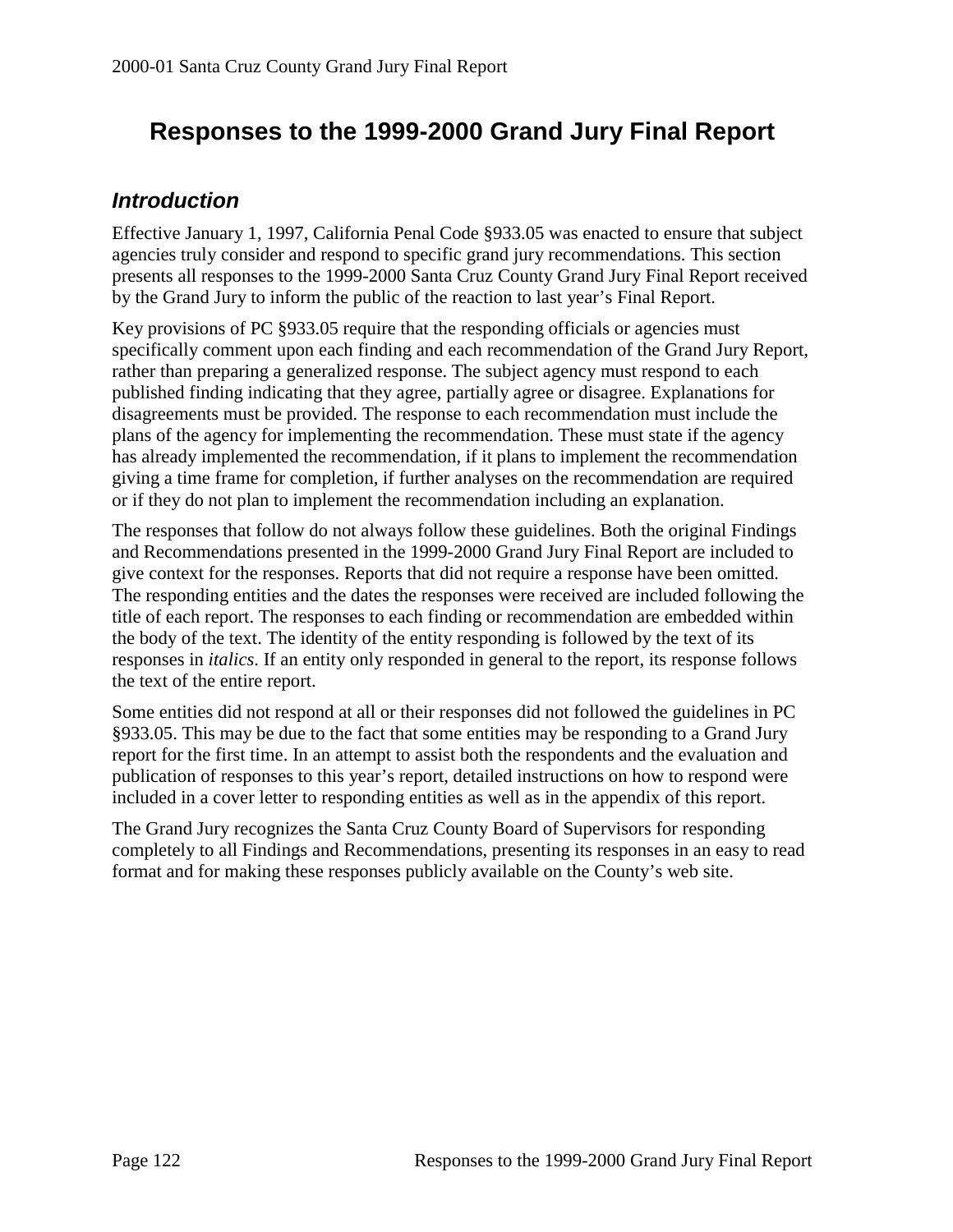#### **Reponses Table of Contents**

#### **Cities and Other County Agencies Reports:** The City of Scott's Valley — Page 124 LAFCO — Page 128 **Criminal Justice Reports:** Blaine Street Women's Facility — Page 131 Juvenile Hall — Page 134 Main Jail Water Street Facility — Page 137 Rountree Medium Security Detention Facility — Page 141 **Health and Human Services Reports:** Adult, Family and Children's Services — Page 145 Alcohol and Drug Abuse Commission — Page 149 River Street Homeless Shelter — Page 151 TRIAD — Page 151 **Schools and Library Reports:** Santa Cruz County Schools Safety Plan Review — Page 154 Santa Cruz City School District Safety Plan Review — Page 156 Scotts Valley Unified School District Safety Plan Review — Page 158 San Lorenzo Valley Unified School District Safety Plan Review — Page 159 Pajaro Valley Unified School District Safety Plan Review — Page 160 Santa Cruz Public Libraries City-County System — Page 162 **Special District Reports:** Central Water District — Page 165 Pajaro Valley Water Management Agency — Page 166 Santa Cruz City Water Department — Page 168 San Lorenzo Valley Water District — Page 171 Scotts Valley Water District — Page 171 Soquel Creek Water District — Page 173 Watsonville City Water Department — Page 176 **Special Charge Reports:** Prevention — Page 177 Enforcement — Page 185 Treatment — Page 189

Coordination — Page 191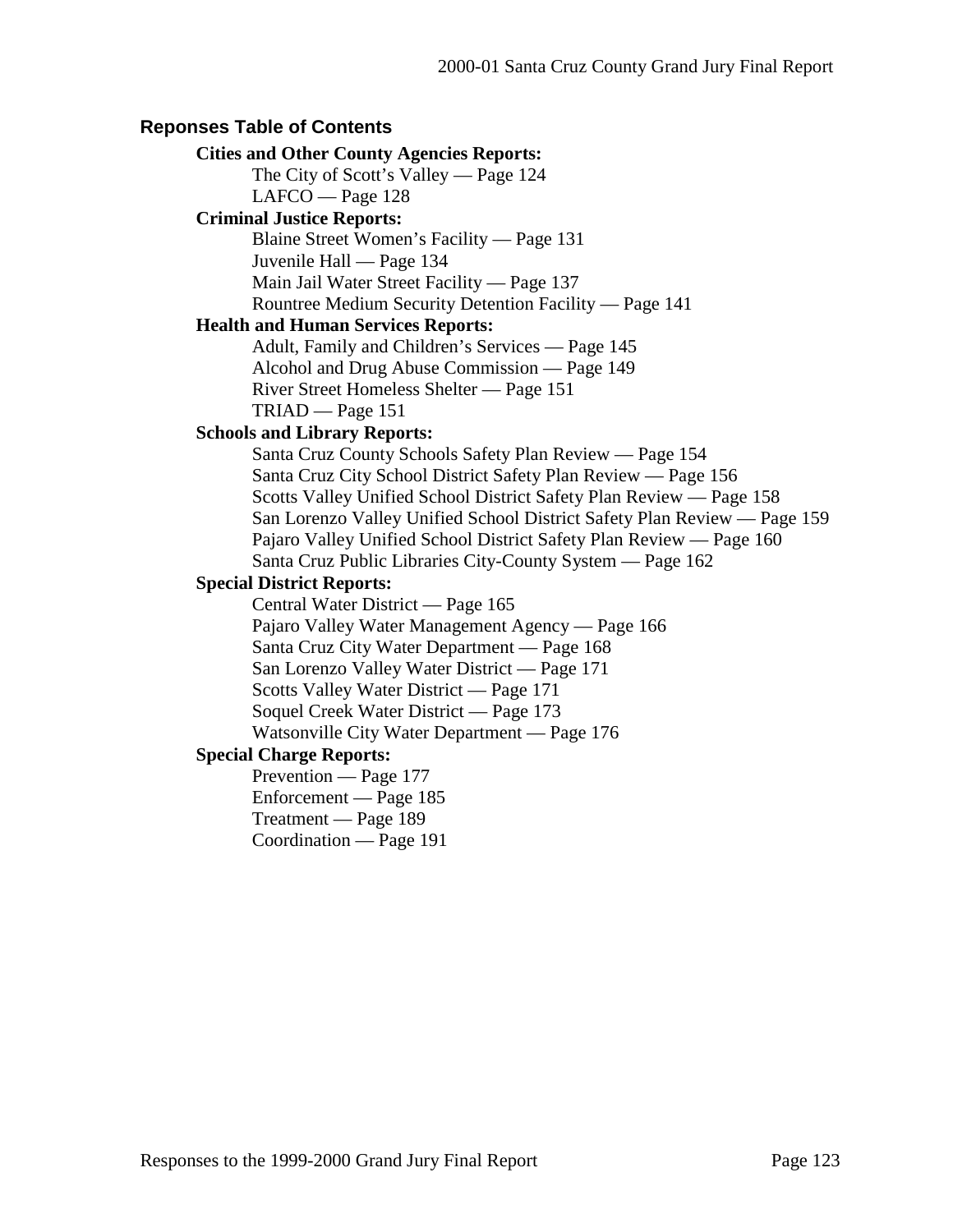## *Cities and Other County Agencies Committee Reports*

#### **City of Scotts Valley – Page 4**

**Respondent:** City of Scotts Valley **Response Received:** July 8, 2000

#### **Findings**

The Scotts Valley Drive Reconstruction project was completed in 1999. Though completed slightly over budget due to some unforeseen problems, the project has made Scotts Valley Drive a safer corridor and has helped beautify the city. Total project cost was \$11.5 million.

Glenwood Drive improvements were completed within the time required for opening the new Scotts Valley High School. The City received \$400,000 for road and sidewalk improvements.

The Emerald Hill affordable housing project was opened in December 1999. The affordable housing agreement required that 22 of the 46 affordable apartments be held at very low rates and the others at rents affordable to very low-income families. The agreement also included a loan of \$1,289,000 from the City Redevelopment Agency to purchase the property.

Park improvements, including Hocus Pocus Park Phase II have been completed. Siltanen Park, at the north end of the city, is used for adult and youth softball leagues. Skypark at the former airport site has two fields for soccer and two play areas for young children.

The City has purchased two acres adjacent to Skypark for the purpose of building a community center. Additionally, a proposed 5000 square foot building would serve as a teen drop-in center. Amenities will include a juice bar, fitness center, gymnasium, kitchen and a stage for community activities and stage productions.

Water supply is a concern for the City. A tertiary plant was completed this year, and, pending permits, will be able to deliver reclaimed water.

The City applied for and received a Transportation Enhancement Activities (TEA) grant to landscape the medians on Scotts Valley Drive and Mt. Hermon Road.

#### **Response: City of Scotts Valley – no response to Findings.**

#### **Recommendations**

1. Maximize efforts to establish a center for teens in the City. **Response: City of Scotts Valley**

*The City recognizes the need for a teen center in the City of Scotts Valley. The Recreation Division has taken immediate short-term action regarding this issue and is simultaneously working on developing long-term solutions. For the fall of 1999, the Recreation Division established a middle school (young teen) program at Siltanen Park, located at the northern end of the City. This creative and innovative program provides an alternative for parents to the latch-key syndrome for young and at risk teens. Through the use of an existing building and community donations, a facility was created for middle school-age children to utilize after school and participate in supervised activities, work on homework, or just "hang out". The students are met by staff at the end of the school day and transported to the park facility that includes a kitchen area, computer space,*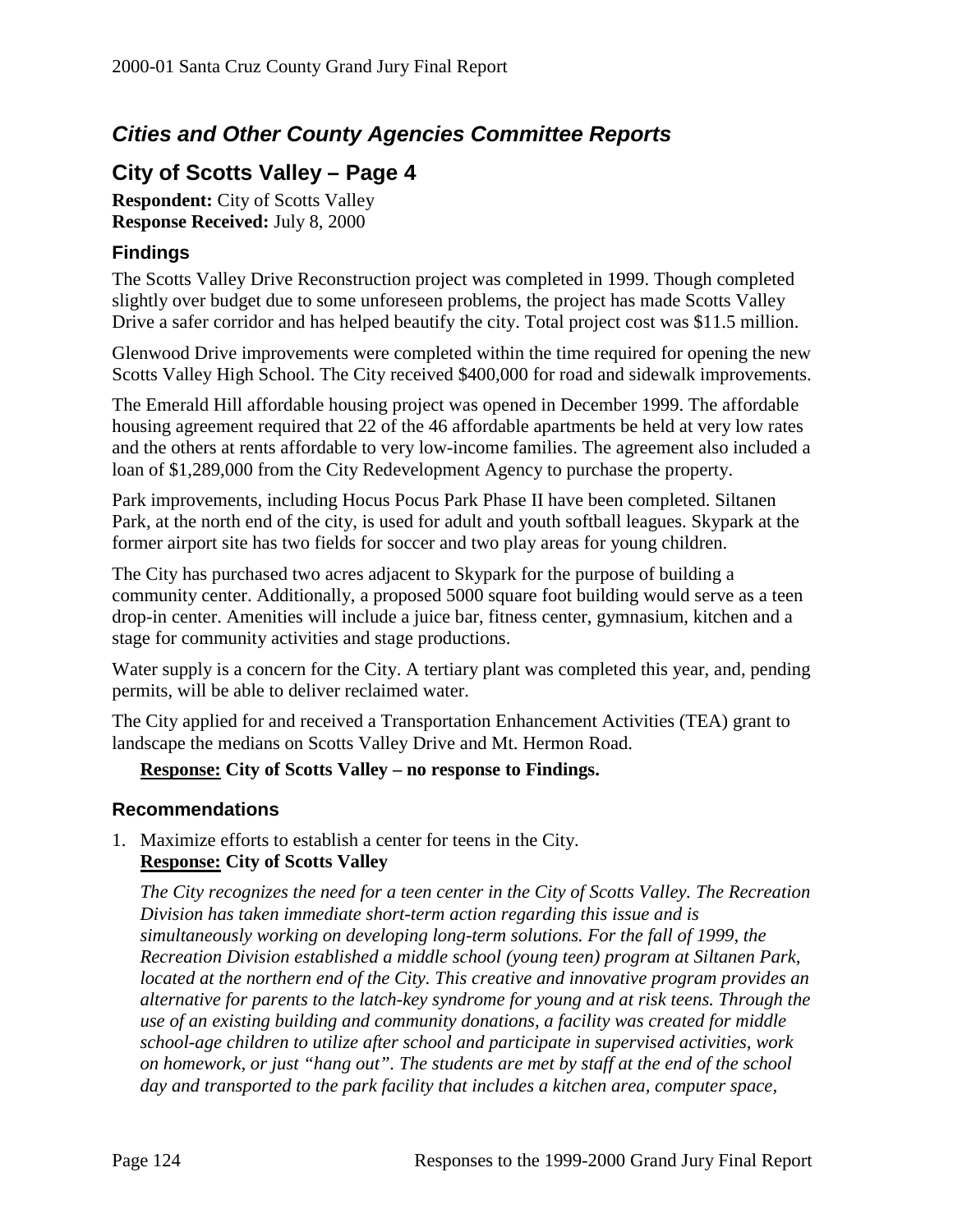*couches, pool table, foozball table, and ping pong table. This program was so successful in its first year that it was expanded and offered for the summer of 2000.*

*As a long-term solution, the Parks and Recreation Commission has established a community center subcommittee that is in the process of designing a community center that will include a teen center to be located at Skypark. The Commission and City Council have approved a conceptual plan for the park area at Skypark that sets the top priorities for the park design as a community center/teen center, skate park, and soccer fields.*

#### 2. Implement the economic development plan for the downtown area. **Response: City of Scotts Valley**

*The Scotts Valley Economic Development Plan, adopted in Fiscal Year 1996/97, is enclosed for your review. It has six major goals, followed by actions to implement the goals. The six goals are:*

- *A. Stimulate a positive business environment in the City of Scotts Valley.*
- *B. Promote the City as the positive business environment it is.*
- *C. Encourage business expansion and retention.*
- *D. Attract employers who provide livable wage jobs.*

*E. Foster a healthy commercial sector, which can provide goods and services necessary to meet the needs of the shopping community.*

*F. Assure that the environment and public infrastructure will support and encourage a viable business climate.*

*The City of Scotts Valley has been very active and aggressive in implementing its Economic Development Plan in order to encourage business opportunities and improvements in the redevelopment area, which encompasses Scotty Valley Drive and Mt. Hermon Road corridors.*

*At this time, the following actions have been taken to implement the following goals:*

#### *A. Stimulate a positive business environment in the City of Scotts Valley.*

- *1. We continually monitor taxes with neighboring communities that are discretionary. For example, TOT tax in the City of Scotts Valley at 10% is comparable to that with others in the County. In addition, our utility tax is much less than other local jurisdictions.*
- *2. We have improved our processing time for all City permits and do provide accelerated processing for tenant improvements for those employers bringing in new employees.*
- *3. Redevelopment funds were used heavily to complete the improvements of Scotts Valley Drive and during that process, redevelopment funds were also used to place ads in the local newspapers promoting the businesses on Scotts Valley Drive and Mt. Hermon Road.*
- *4. Various City Department Heads and the City Manager meet with local business owners to resolve issues on an as needed basis. For example, a local shopping center was experiencing a parking problem and our Police Chief met with the businesses to work to resolve the problem.*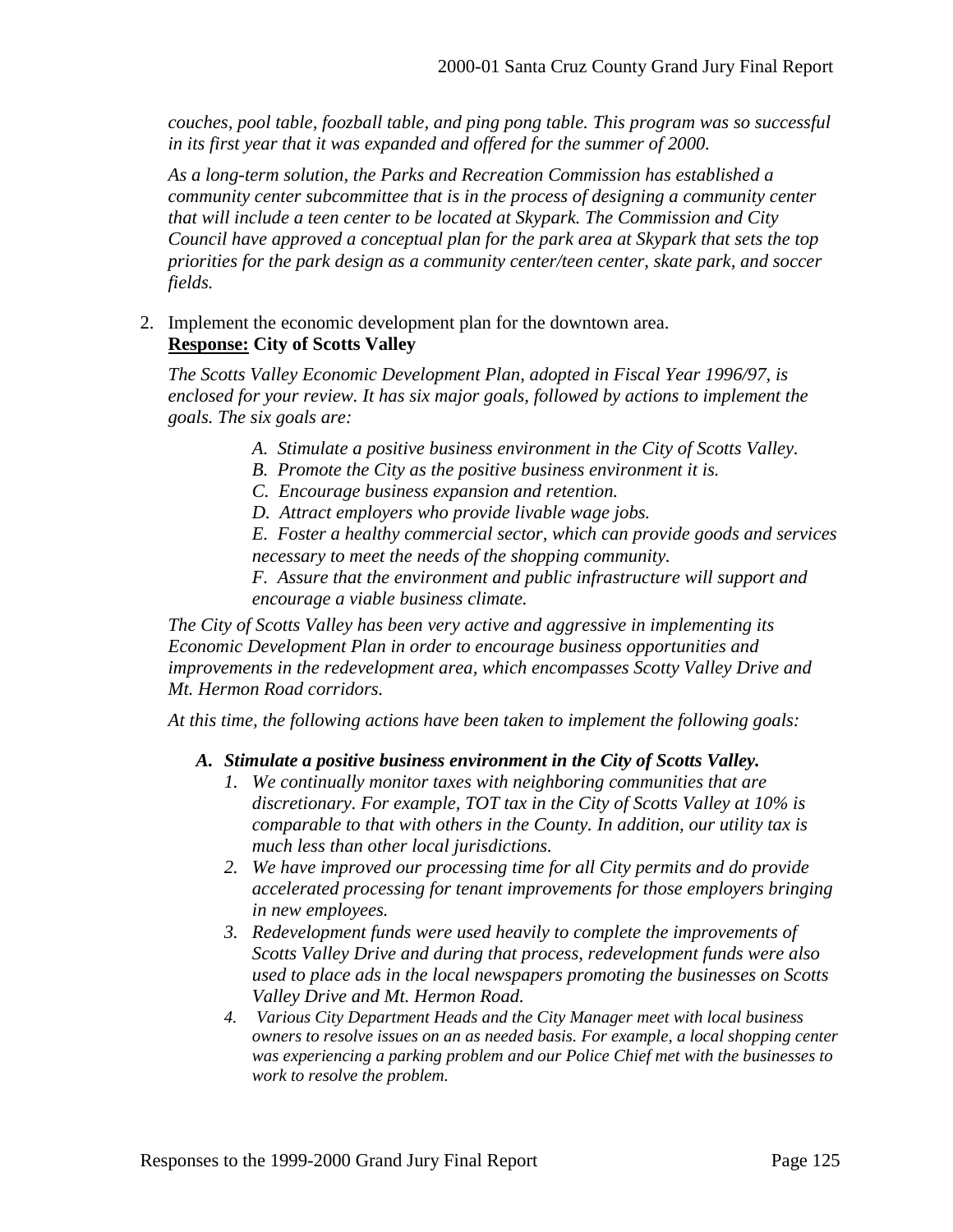#### *B. Promote the City as the positive business environment it is.*

- *1. Every new business is sent a welcome letter from the City Manager and enclosed in it is a brochure explaining the planning processes.*
- *2. A business round table was formed early on with the beginning of the construction of Scotts Valley Drive and was quite active during the construction. This was to advise businesses of the status of Scotts Valley Drive as well as other topics.*
- *3. Scotts Valley continues to have the lowest crime rate in Santa Cruz County.*

#### *C. Encourage business expansion and retention.*

- *1. We continue to work and improve and maintain Scotts Valley Drive. Since its completion, it has been landscaped and the street sweeping efforts have been increased.*
- *2. A business expansion and retention team was set up with Joint Venture Silicon Valley to help us assist businesses with various issues.*
- *3. The City recently participated in the Business Visitation Survey, sponsored by the County of Santa Cruz and CareerWorks to survey local business concerns, training needs and local business issues. This survey was recently completed and results are pending. This information will help to address needs for existing businesses so they can stay here and prosper.*
- *4. The City of Scotts Valley prepared a Commercial Development Strategy report with emphasis on retail sales leakage. This report summarizes opportunities for local business expansion. It also helps to direct local recruitment efforts at businesses which will compliment our current market.*
- *5. The City received a Community Development Block Grant to conduct a feasibility study for creating a Business Revolving Loan Fund and a general fund resource book. The work is currently underway.*

#### *D. Attract employers who provide livable wage jobs.*

- *1. We continue to market Scotts Valley to attract and identify businesses, especially in the Skypark commercial area. A major staff effort has been focused upon bringing a high-end town center to capture more jobs and provide a broader range of services to the City.*
- *2. The City Council is currently reviewing a report of economic incentive programs used in other locations. It may provide a useful policy framework for programs of this kind if we decide to implement financial incentive programs.*
- *3. The City has a variety of existing buildings and facilities conducive to Research and Development activities. For example, the City has been instrumental in streamlining the permitting process to allow for the Borland Campus to be retrofitted for multi tenant use. This will bring in another 1,000 high paying jobs. The City will also help to facilitate the streamlining of permits for the Phase 11 Borland Building to bring in another 1,500 high tech jobs.*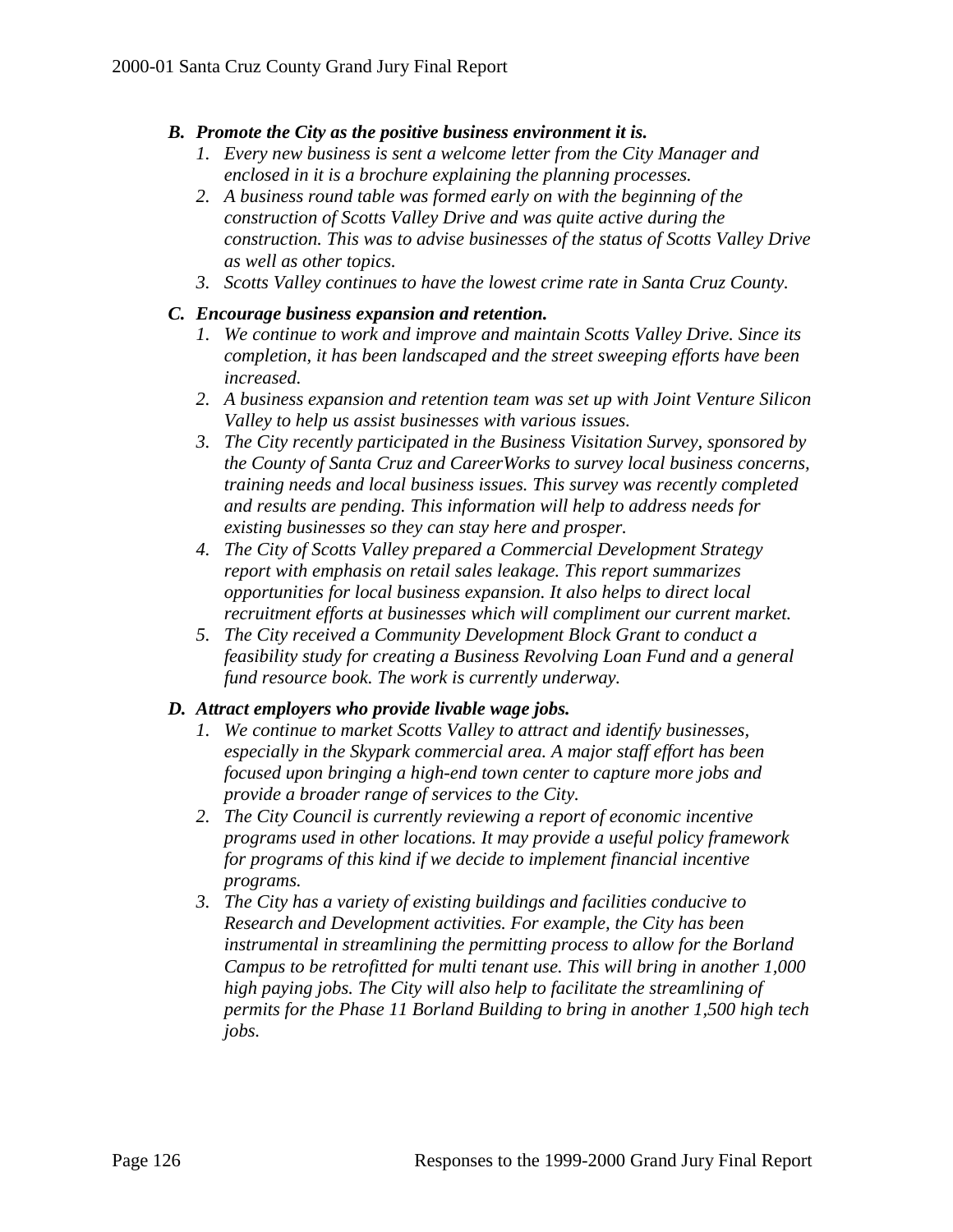- *E. Foster a healthy commercial sector, which can provide goods and services necessary to meet the needs of the shopping community.*
	- *1. As noted previously, the Commercial Development Strategy report was completed in 1998. This report assists the staff and the City Council in reviewing projects for compatibility with current uses. The study is being used to focus efforts for the new Town Center project at Skypark.*
	- *2. As previously mentioned, a review of economic incentives is going on which can either attract leakage stoppers through either expansion or new business.*
	- *3. The City continues to support the shop local program and emphasizes that sales tax is a major contributor to the City's General fund budget.*
- *F. Assure that the environment and public infrastructure will support and encourage a viable business climate.*
	- *1. The improvement to Scotts Valley Drive, which has been completed, was done through a multitude of funding sources. An EDA grant of \$2.5 million, plus a local bond issue, and several other state and local grants totaling \$5 million.*
	- *2. We continue to support the enhancement of Scotts Valley's historic resources on an annual basis. The Redevelopment Agency has contributed \$60,000 to the Scott House restoration, and most recently received \$25,000 from the State legislature, specifically for further improvements of the Scott House, a historical building in the City of Scotts Valley.*
	- *3. Continue to provide education throughout the community, employers, and schools for trip reduction and alternative transportation. Scotts Valley Employees For Less Traffic (SVELT) program has been continued through local grant funds to provide part-time staff on an ongoing basis to assist employers with commuting solutions, promotion of Bike to Work Week and other congestion management programs.*
	- *4. The cooperation between the City of Scotts Valley and the School District is excellent as we share the same vision and goals. Currently, we cooperate with each other daily on the joint uses of School and City facilities to develop high quality education. City and School officials have been on school site district committees and bond oversight committees. The City, in record time, constructed an improved road with curb, gutter, and sidewalk prior to the opening of the Scotts Valley High School in 1999.*
	- *5. Improvements in traffic circulation continue with the improvement to Scotts Valley Drive and several years ago with the initial improvements to the Scotts Valley Drive/Mt. Hermon Road intersection, with the Redevelopment Agency funds. Grants have been obtained to improve the intersection at Scotts Valley Drive/Granite Creek Road, providing better circulation to southbound Santa Cruz as well as northbound to Glenwood Drive.*
	- *6. Policies are currently in place for staff and Council ensuring best development practices to maintain the mission statement which does call for an attractive natural environment. As a "hot spot" for endangered species and a locale with riparian and unique natural habitats, a key emphasis of the development review process focuses on environmental review and compliance with the California Environmental Quality Act.*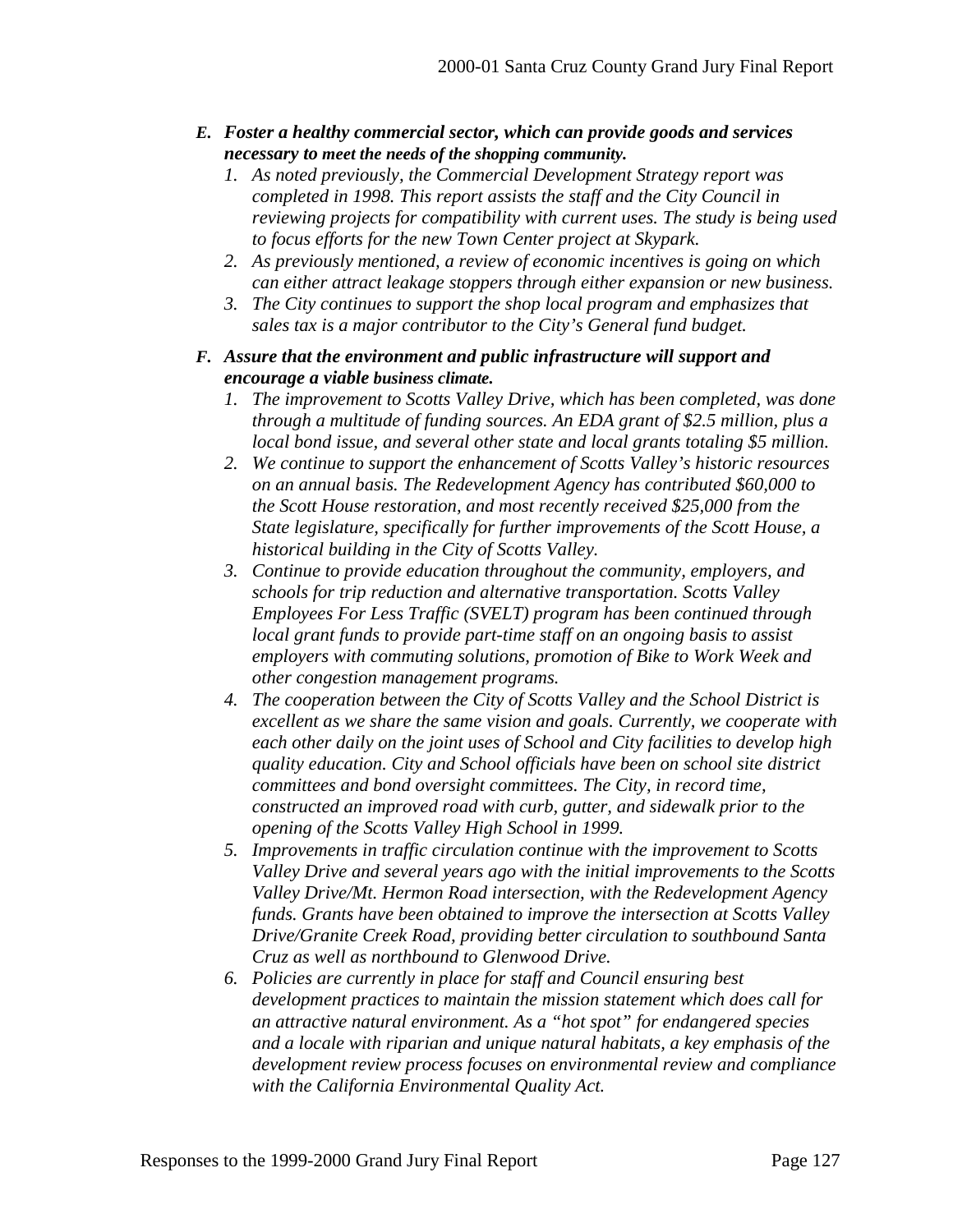*As you can see, much effort has been made toward the implementation of the Economic Development Plan. The most important project before us at this time is the development of Skypark commercial property off of Mt. Hermon Road, which is the old abandoned airport. At this time, we do have a pre-development agreement with a developer to improve it to its highest potential.*

3. Complete the Skypark long-range master plan including the community center. **Response: City of Scotts Valley**

*The Parks and Recreation Commission is currently in the process of developing the Master Plan for the park area at Skykpark. The City Council established a conceptual plan for the park area that includes as its priorities a community center/teen center, skate park, and soccer fields. An additional two acres was purchased by the City to add to the park land to help assure that the priorities established by the Council could be developed at the site. A community center subcommittee is currently developing the design for the community center/teen center. When the community center/teen center design is completed, the final design of the entire park area can be addressed.*

*At this time, many of the elements of the Skypark Park have been completed. There are six acres of playing fields though a cooperative agreement between SLV/SV Youth Soccer and the City. The park has tennis courts, basketball courts, a barbecue area, playground equipment, par course, and restrooms.*

# **LAFCO – Page 6**

**Respondent:** LAFCO **Response Received:** September 8, 2000

#### **Findings**

Review of documentation generated by the Manabe-Burgstrom annexation application revealed a complex and costly process. An inordinate amount of time and effort was required of all parties to respond to conditions, standards and policies, even though they are narrowly defined. LAFCO commissioner statements made during the August 3, 1999 public hearing include a variety of perspectives that make minimal reference to LAFCO standards and policies required for application evaluation.

#### **Recommendations**

- 1. Consistently apply LAFCO policies and standards when considering annexation applications.
- 2. Implement LAFCO policy through the consistent and objective review of relevant studies and reports.
- 3. Streamline the LAFCO annexation process in order to alleviate unnecessary costs to the municipalities affected. **Response: LAFCO**

*LAFCO appreciates the interest the community and the Grand Jury has in the important functions of the Commission. LAFCOs are required by state law to be set up as independent commissions to approve, conditionally approve, or disapprove all proposals*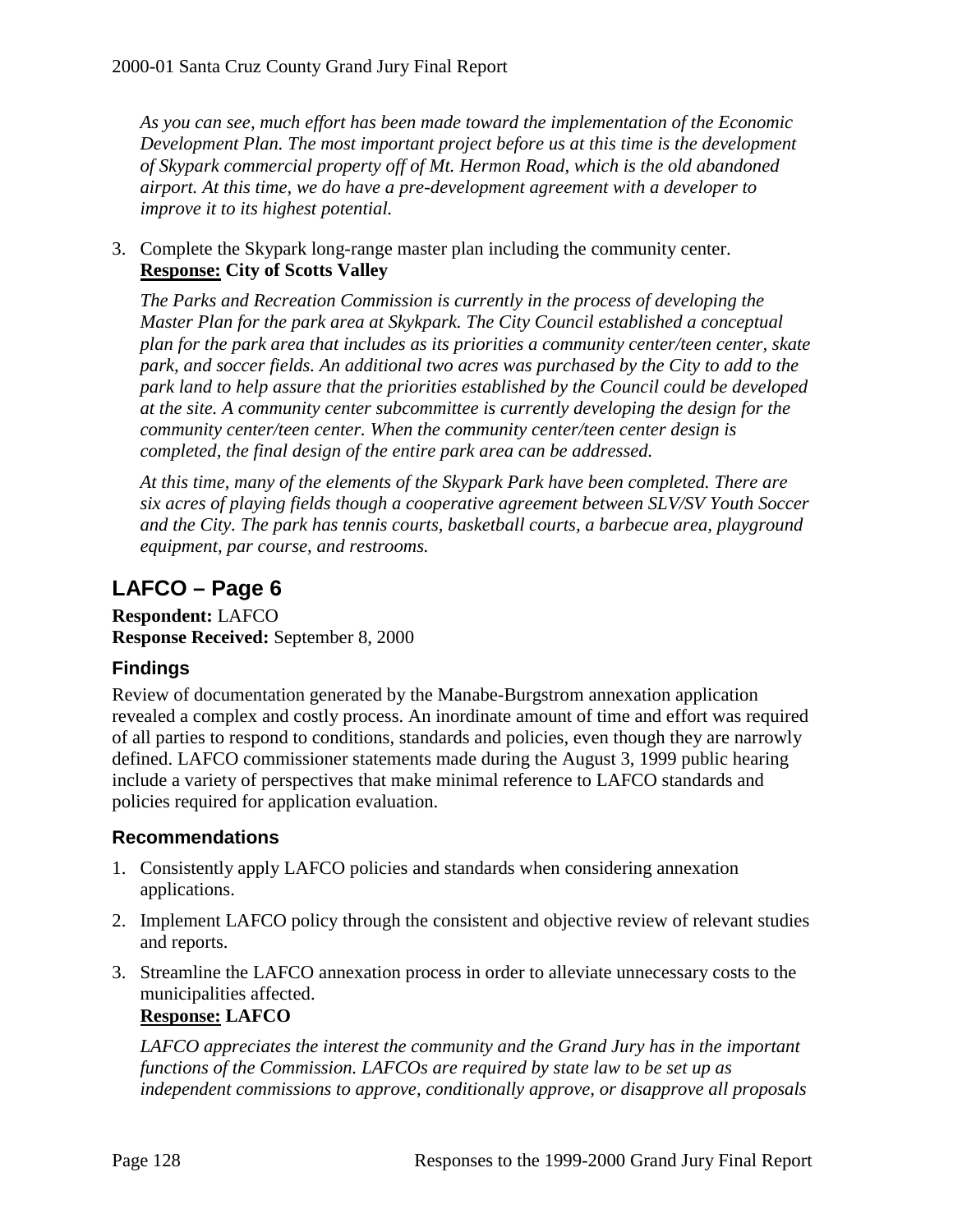*to change the boundaries of cities and special districts. The state law specifies the annexation review process, sets a few general state policies on annexations, and allows each LAFCO to adopt local policies and standards that are consistent with the state policies. One important state policy is articulated in Government Code Section 56377:*

*"In reviewing and approving or disapproving proposals which could reasonably be expected to induce, facilitate, or lead to the conversion of existing open-space lands to uses other than open-space uses, the commission shall consider all of the following policies and priorities:*

- *(a) Development or use of land for other than open-space uses shall be guided away from existing prime agricultural lands in open-space use toward areas containing nonprime agricultural lands, unless that action would not promote the planned, orderly, efficient development of an area.*
- (b) Development of existing vacant or nonprime agricultural lands for urban uses within the existing jurisdiction of a local agency or within the sphere of influence of a local agency should be encouraged before any proposal is approved which would allow for or lead to the development of existing open-space lands for non-open-space uses which are outside of the existing jurisdiction of the local agency or outside of the existing sphere of influence of the local agency."

*As typical for proposals involving the urbanization of prime agricultural land, the Manabe-Burgstrom annexation was a complex proposal involving a very high level of public review and participation. LAFCO did ask the City to negotiate a better mechanism to discuss conflicts between land use plans of the City, the County, and the Coastal Commission, and to respond to an urban infill study prepared as part of the Pajaro Valley Futures Study. In performing these tasks, the City was able to directly address two issues of direct concern to the State and local LAFCO policies:*

- *1. The level of infill potential of lands that are already located in urbanized areas.*
- *2. The disagreement among adopted plans for urbanization of agricultural lands in the Pajaro Valley.*

*We believe the City's efforts were helpful for the public and for the LAFCO Commissioners to fully debate and evaluate the annexation proposal. The City's efforts on behalf of the annexation proposal also assured that their best case was made in the record of the hearing.*

*The Grand Jury found that the LAFCO Commissioners didn't adequately lay out the nexus between the LAFCO standards and policies and their subsequent votes. At the conclusion of a complex public hearing, Commissioners both try to clarify any critical questions they have: and, at the time of voting, explain the rationale for their votes. Each Commissioner focuses on the most critical reasons, and does not go into detail about each policy. Following a long public hearing on the Manabe-Burcrstrom proposal on August 3, 1999, the Commissioners did in fact state their individual reasons for their votes. As required by law, LAFCO adopted a resolution at its next meeting explaining in greater detail the reasons for its actions. This resolution is an attachment to this letter. It*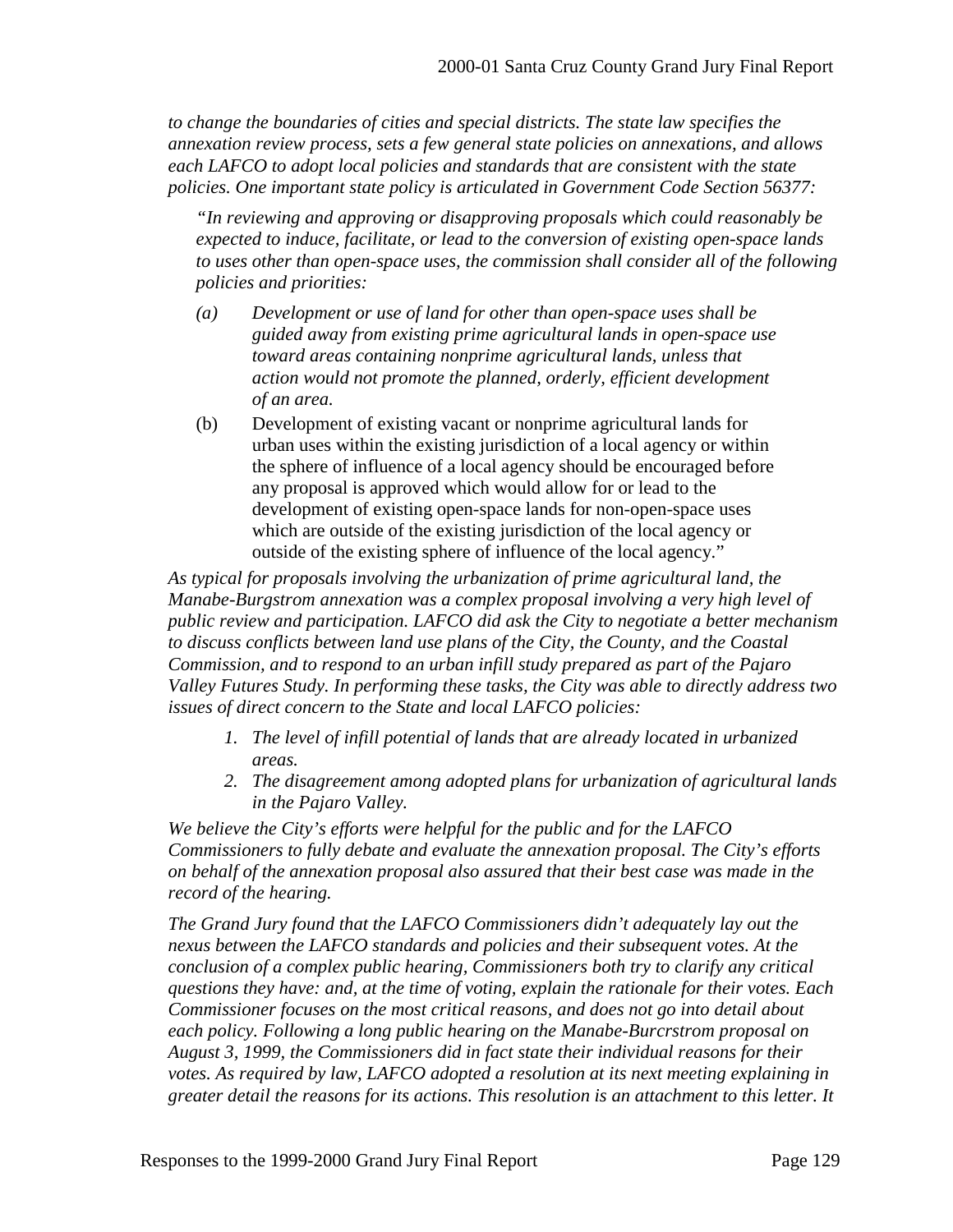*contains specific references to the LAFCO standards and policies that were key to the majority of commissioners who voted for the disapproval. For the reasons discussed above in this letter, we partially disagree with two findings of the Grand Jury.*

*Given the irreversible nature of the proposal to convert prime land from agricultural to nonagricultural uses, we believe that the time and effort required to review and decide this proposal was proper. The extensive written and oral testimony representing a variety of opinions by the public and the real parties reinforces the high-profile nature of the annexation and the proportional effort the Commission made in coming to a decision. Secondly, while we agree that individual commissioners did not address each LAFCO standard and policy when explaining their rationale for voting, each commissioner does carefully consider the facts in the record of the hearing relating to each standard and policy; and we hope that the attached resolution which was adopted by LAFCO helps to explain the nexus between the policies and the final action.*

*Grand Jury Recommendations 1 and 2 urge LAFCO to strive for greater consistency when applying policies and reviewing studies. We believe that each LAFCO commissioner is being diligent in reviewing each proposal. We will endeavor to demonstrate that to the public when we explain our votes on future controversial proposals. Important public policy decisions cannot be reduced to a simple scorecard; so, at this time, we are not scheduling any changes to the format in which proposals are reviewed. We would be happy to continue to discuss with the Grand Jury any specific ideas to improve the format of our decision-making process.*

*Concerning Recommendation 3 to streamline the annexation process. State law sets up the basic process. LAFCO has supported streamlining provisions in the past, such as AB 1335 of the 1993 legislative session. Subsequently, the Commission on Local Governance for the 21st Century conducted a two-year study of the boundary change process. The bill to implement some of that study's recommendations, AB 2838, is active in the final month of the Legislative session. If it becomes law, Santa Cruz LAFCO in the next twelve months will attempt to implement any provisions that will allow greater streamlining.*

*Recommendation 3 may also apply to local policies and practices followed by Santa Cruz LAFCO. As noted in our response to the findings, we believe that complex public issues deserve a thorough public debate. At this time we are not scheduling any tasks to streamline the local process. If the Grand Jury has any specific suggestions, we would be happy to discuss the feasibility and advisability of streamlining the local process.*

*Again, the Grand Jury is to be commended for its detailed review of how the annexation process was conducted for the Manabe-Burgstrom annexation.*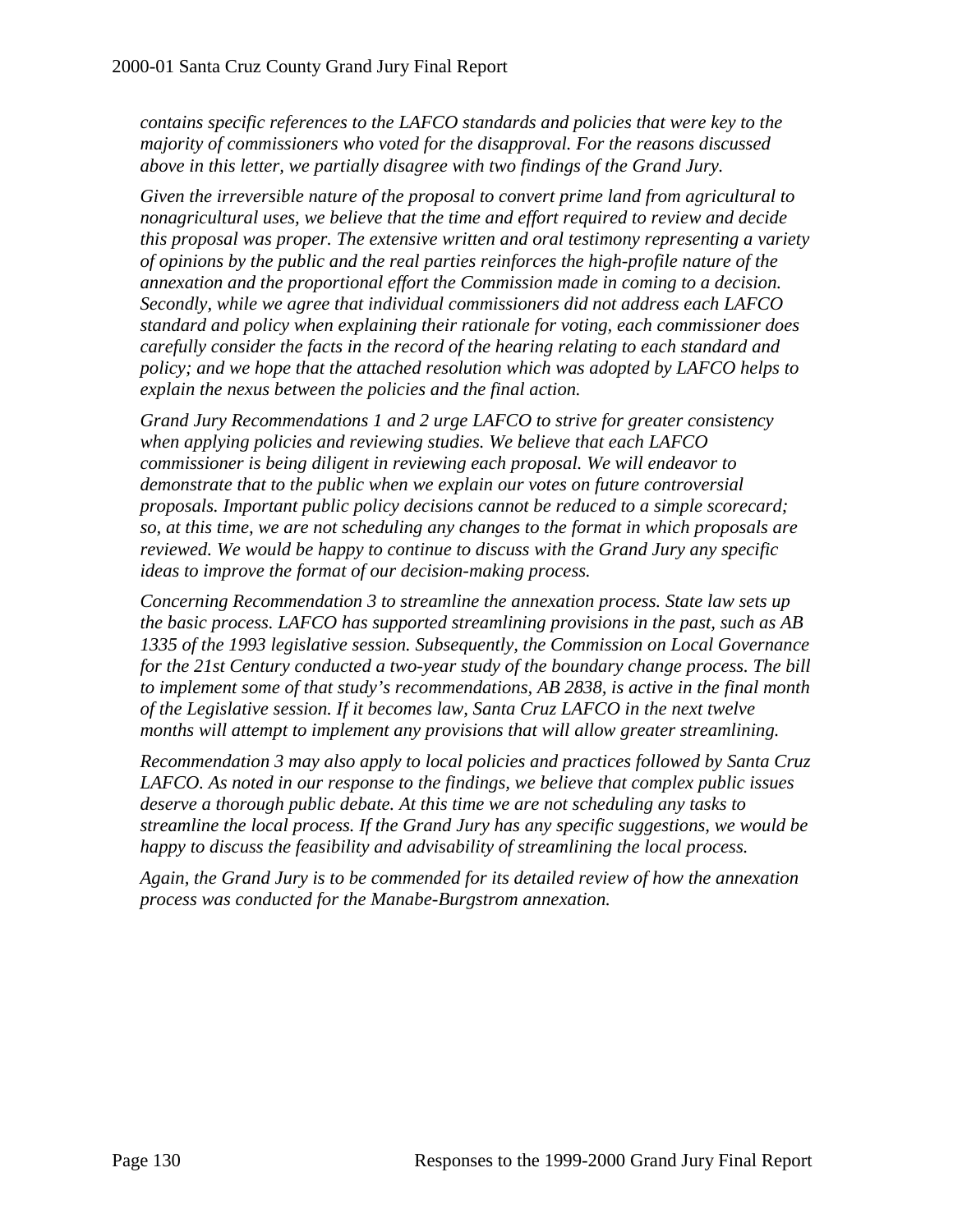# *Criminal Justice Committee Reports*

# **Blain Street Women's Facility - Page 8**

**Respondent:** Santa Cruz County Board of Supervisors **Response Received:** September 26, 2000 **Respondent:** Santa Cruz County Sheriff's Office **Response Received:** September 26, 2000

# **Findings**

The facility has four housing units that contain a total of 22 double-bunked rooms. Each room has a desk, bulletin board and small lockers for personal items. There are three sinks, a toilet and shower in each housing unit. Recreation, exercise, crafts and library/classroom areas are also in the facility. Using a small modern kitchen, the women prepare meals with food components supplied by the Main Jail facility. The Health Services Agency (HSA) of Santa Cruz County generates all menus.

The facility has several areas of high security risk. Fencing is minimal and the facility is open to the street. The parking lot creates the risk of trespassing, smuggling and loitering. Since 1997, three video surveillance cameras and split-screen monitors have been installed. A lack of funding has delayed installation of the remaining video equipment already purchased. Installation of a generator was accomplished in August as approved by the Santa Cruz County Board of Supervisors in compliance with California Government Code.

# **Response: Board of Supervisors DISAGREES.**

*The County does not agree with the finding that the Blaine Street facility has areas of high security risk. The Blaine Street Women's Facility is classified as a Minimum Security facility. The County has implemented various security improvements requested by the Sheriff, including the installation of surveillance cameras, additional exterior security cameras, an intercom and an electronic lock on the rear gate. The County believes that the current security level of the facility is satisfactory.*

# **Response: Sheriff PARTIALLY AGREES.**

*The Sheriff partially agrees with the findings. The Blaine Street Women's Facility is classified with the Board of Corrections as a Minimum Security facility, similar to the Jail Farm in Watsonville. Some of the female inmates are on work furlough programs where they go to work during the day and return to custody at night. Due to the low security status of these inmates, the facility was built similar to a college dormitory in a residential area. There are concerns about security of the facility as with all the other jail facilities. Installation of the surveillance cameras have been completed and additional upgrades have been approved by the Board of Supervisors for this fiscal year, including additional exterior security cameras an intercom and electronic lock on a rear gate.*

Inmates have structured work assignments or jobs within the facility. They are responsible for all maintenance and cleaning. The facility is well maintained and very clean. There are several work-furlough inmates housed at the facility. During the day, the Probation Department is responsible for the supervision of these inmates at their work sites within the community. The inmates report back to Blaine Street at the end of their work shift.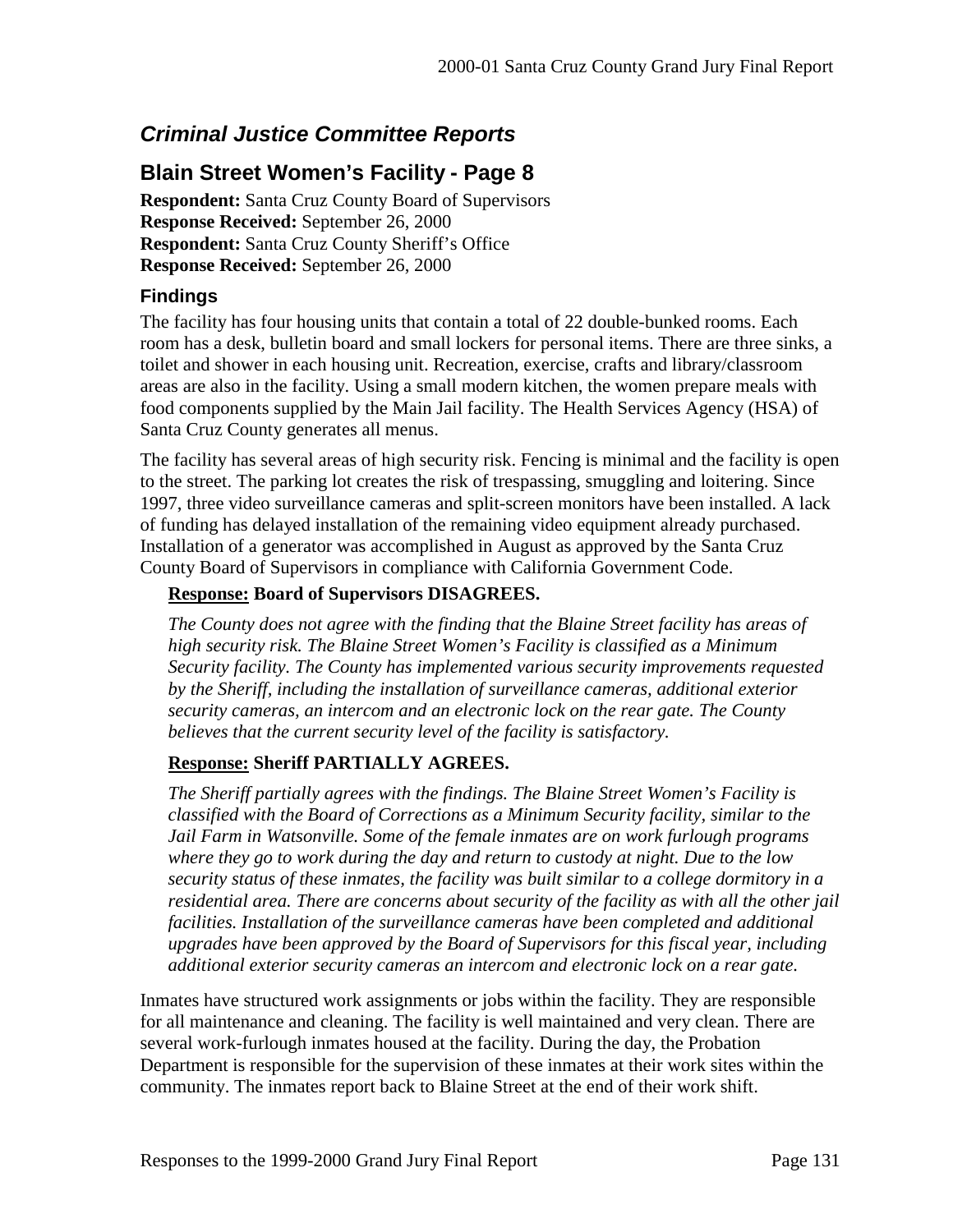Inmate population primarily consists of drug and alcohol offenders. Four years ago, substance abuse counseling was made available. Random drug testing is conducted on about 20 inmates a month. An inmate must be drug and alcohol free while in this facility. Detoxification is only available at the Main Jail.

# **Response: Sheriff AGREES.**

Since 1996, the Board of Supervisors has closely monitored the number of educational and vocational programs offered to inmates at the facility. Due to signs of unbalanced numbers of courses offered to female inmates when compared to courses offered at the male Rountree facility, the Detention Bureau was charged with determining the needs of Blaine Street inmates and to implement programs accordingly. The Blaine Street facility presently offers classes that effectively assist female inmates. Current and former inmates attribute their determination to succeed and success when released from custody to the many programs offered at the facility. Courses include: Pajaro Valley Prevention and Substance Abuse; Parenting and Education; Job and Career Development; General Education Degree (GED) and computer lab; Getting Out and Staying Out; and art.

# **Response: Sheriff AGREES.**

Visitation is once a week for two hours per inmate, either on Saturday or Sunday. Visits take place in the dining and patio areas. A Visiting Request Log must be submitted to the duty officer two days prior to visiting day for up to two adult visitors and any number of children. The Detention Officer on duty screens visitors prior to visitation.

There is minimal access to medical services at the facility. A nurse conducts daily morning visits to the facility. The Detention Officer on duty distributes non-narcotic and nonpsychiatric medications, and under supervision, inmates administer their own medications. Other medical needs are met by an individual medical response or by the inmate being escorted to the Main Jail where more extensive medical services are available.

# **Response: Board of Supervisors DISAGREES.**

*The County does not agree with the finding that there is minimal access to medical services at the facility. In addition to the daily nurse visits, medical services are readily available at the Main Jail adjacent to the facility. Blaine Street inmates can be escorted to the Main Jail Clinic in just a few minutes, and nurses at the Main Jail can respond to Blaine Street very quickly if needed.*

# **Response: Sheriff PARTIALLY AGREES.**

*Sheriff partially agrees with the findings. Access to medical services at the Main Jail are convenient and cost-efficient since an inmate can be escorted to the Main Clinic in just a few minutes. Nurses at the Main Jail clinic can also respond to Blaine Street rapidly as it is adjacent to the Main Jail.*

Staff consists of one assigned Supervising Detention Officer and two Detention Officer positions assigned on a rotating basis from the Main Jail staff. Scheduling does not allow for more than one officer on duty at any given time, unless the Supervising Detention Officer is on site. During evenings and on weekends, only one officer is on duty for the entire facility. A single staff member may not effectively monitor inmate safety and conduct and still provide services necessary to efficiently operate the facility.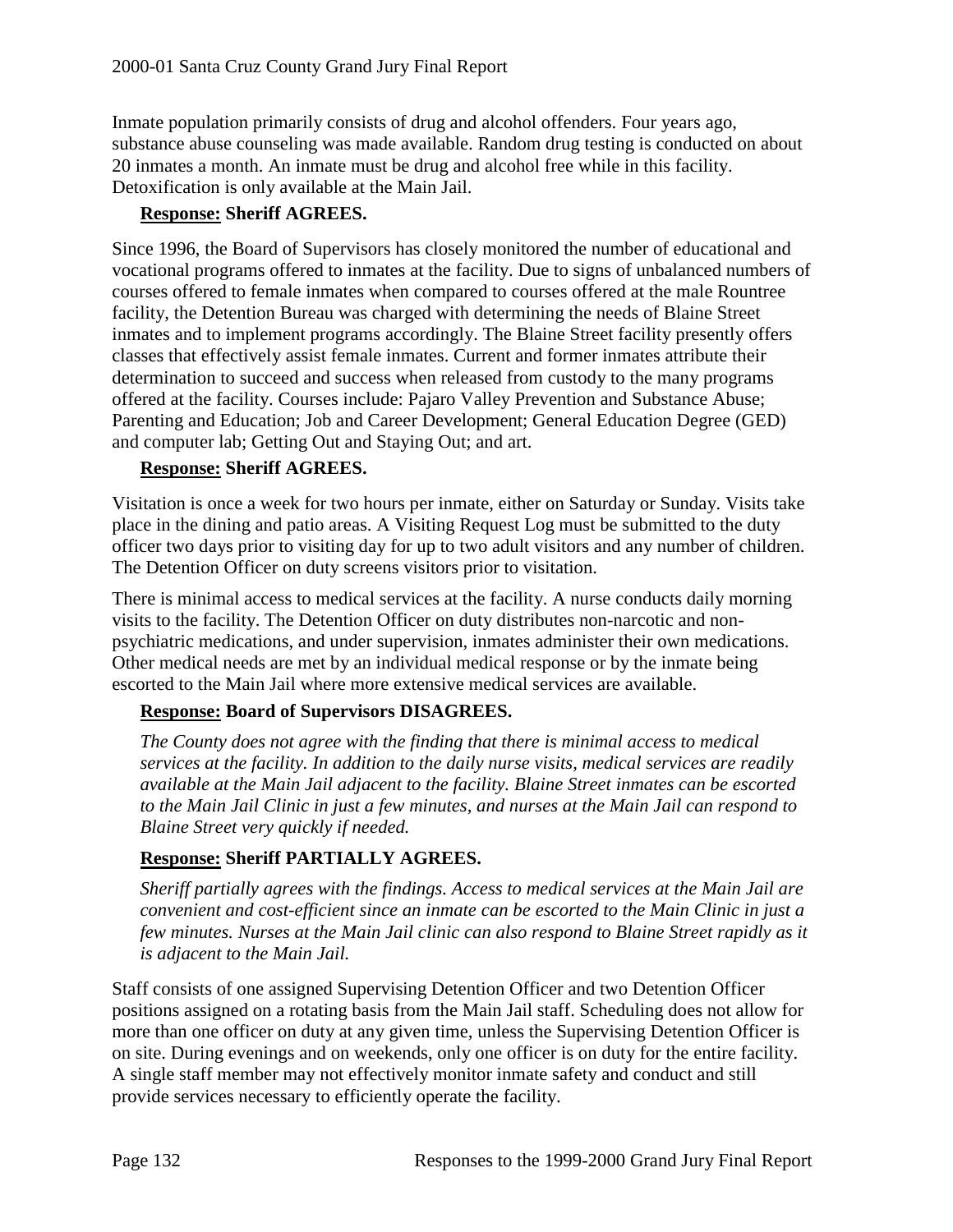### **Response: Board of Supervisors DISAGREES.**

*The County does not agree with the findings related to the sufficiency of staffing levels at Blaine Street. The accepted ratio of officers to inmates at this type of facility is one officer for fifty/sixty inmates. This ratio is used for the direct supervision units at the Medium and Minimum Security Rountree facilities as well as the Blaine Street facility. The County believes that the existing staffing level is sufficient to effectively and safely manage the facility.*

### **Response: Sheriff AGREES.**

*Sheriff agrees with the findings. However, most correctional facilities run directsupervision units (i.e., where the officer is in the housing unit with the inmates) with an accepted ratio of one officer-per-fifty/sixty inmates. This same ratio applies to the direct supervision units at the Medium and Minimum Security Rountree facilities.*

Staff turnover remains high. Sixty staff persons have left in the last three years with a high percentage of the Detention Officers becoming Santa Cruz County Sheriff's Deputies. The starting salary for a Detention Officer is \$15.22 per hour plus benefits. It costs Santa Cruz County approximately \$17,000 to train a new Detention Officer. Instruction involves 12 weeks of in-house training, which includes job shadowing, followed by four weeks at a Correctional Academy.

### **Response: Board of Supervisors DISAGREES.**

*The County does not agree with the findings related to the sufficiency of staffing levels at Blaine Street. The accepted ratio of officers to inmates at this type of facility is one officer for fifty/sixty inmates. This ratio is used for the direct supervision units at the Medium and Minimum Security Rountree facilities as well as the Blaine Street facility. The County believes that the existing staffing level is sufficient to effectively and safely manage the facility.*

#### **Response: Sheriff AGREES.**

#### **Recommendations**

4. Staff positions to full complement to provide relief for vacations, training and illness. **Response: Board of Supervisors**

*This recommendation is being implemented. The County Personnel Department is working with the Sheriff's Office and has developed expedited and enhanced recruiting and testing strategies to address this issue which includes on the spot testing each work day from 8 am until 5 pm.*

#### **Response: Sheriff**

*The recommendation has not yet been implemented but will hopefully be implemented within the next year. For several years, there has not been full staffing in the Detention Bureau and enhanced recruiting and testing efforts are being made.*

5. Fund additional bilingual Detention Officers. **Response: Board of Supervisors**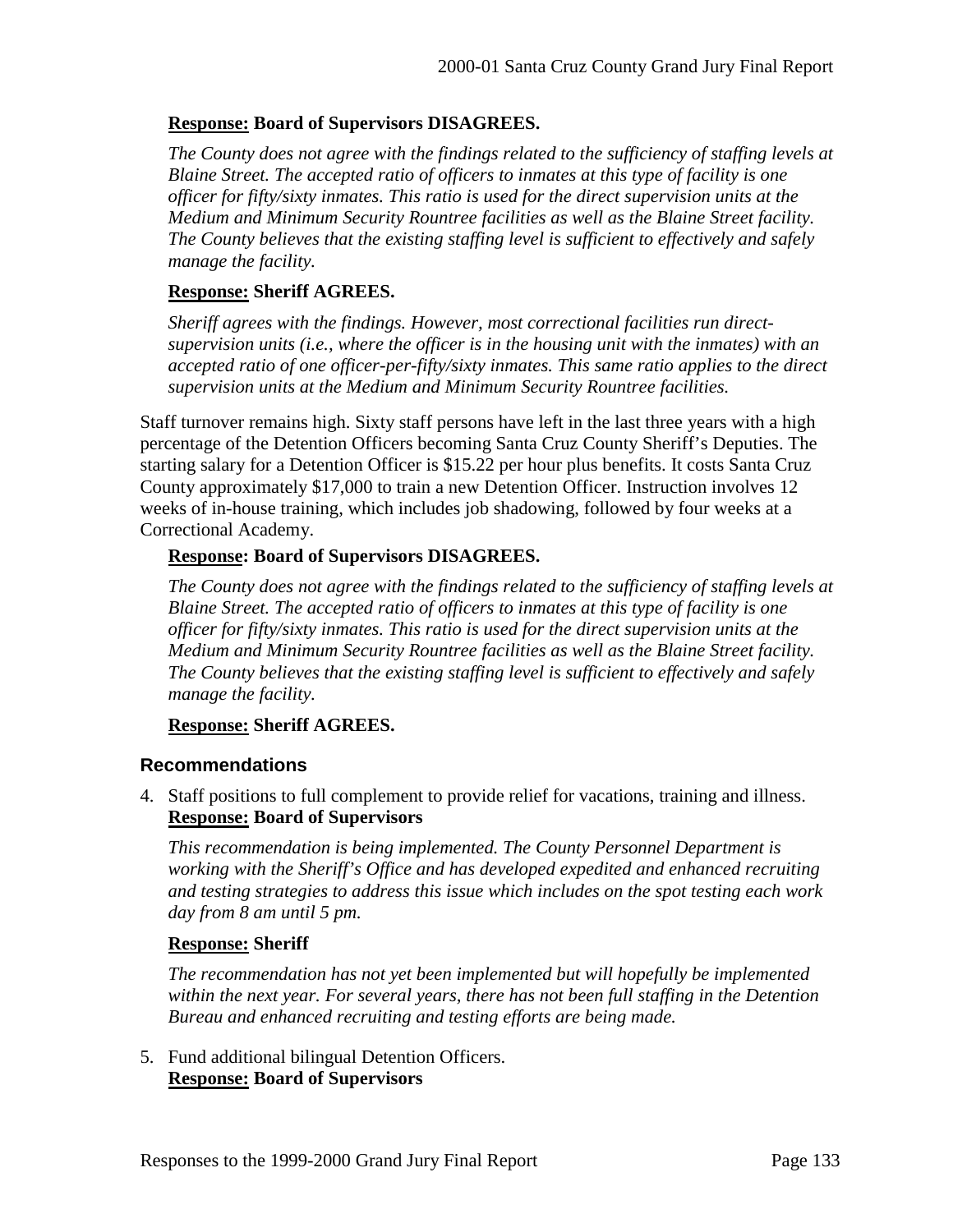*This recommendation is being implemented. Of the ten Detention Officers hired during the past year, 50% were Spanish speakers. The County and the Sheriff's Office are committed to recruiting bi-lingual and bi-cultural officers.*

# **Response: Sheriff**

*The recommendation has been already implemented and the Detention Bureau continues to make strong efforts to recruit bilingual and bicultural officers. In the last year, the Sheriffs Office hired ten Detention Officers and 50% are Spanish-speakers.*

6. Provide a bonus program to enhance pay and benefits to ease the attrition rate. **Response: Board of Supervisors**

 *Pay and benefit issues are mandatory subjects of bargaining. The County and the various unions are currently in negotiation on these issues.*

# **Response: Sheriff**

*The recommendation has not yet been implemented. The Correctional Officers are currently in labor negotiations for a new Memorandum of Understanding. The Correctional Officers current pay schedule is not comparable with most surrounding counties in the Central Coast and South Bay Area. The attrition rate continues to remain high as many of the younger officers seek assignments to patrol officer duties.*

7. Establish a competitive salary schedule for the Sheriff-Coroner's Office, in line with other Central Coast counties.

# **Response: Board of Supervisors**

*Pay and benefit issues are mandatory subjects of bargaining. The County and the various unions are currently in negotiation on these issues. The County does conduct total compensation reviews based on nine comparable counties which include Monterey, Santa Clara, San Mateo, Contra Costa, Fresno, Solano, Napa, Marin, and Sonoma.*

# **Response: Sheriff**

*The recommendation has not yet been implemented. All uniformed bargaining units of the Sheriff's Office are currently in labor negotiations with the County of Santa Cruz.*

# **Juvenile Hall – Page 11**

**Respondent:** Santa Cruz County Board of Supervisors **Response Received:** September 26, 2000 **Respondent:** Santa Cruz County Sheriff's Office **Response Received**: None Received

# **Findings**

Youths in the Santa Cruz County Juvenile Justice System suffer from a high rate of gang involvement and heroin use as compared to other communities in California. In recognition of these problems, Santa Cruz County participates as one of 12 state-funded gang violence suppression projects. With the ward population growing and gang tension increasing, the need to solve the crowding and gang problems became a major concern for those working within the Juvenile Hall system. For several years the community and county government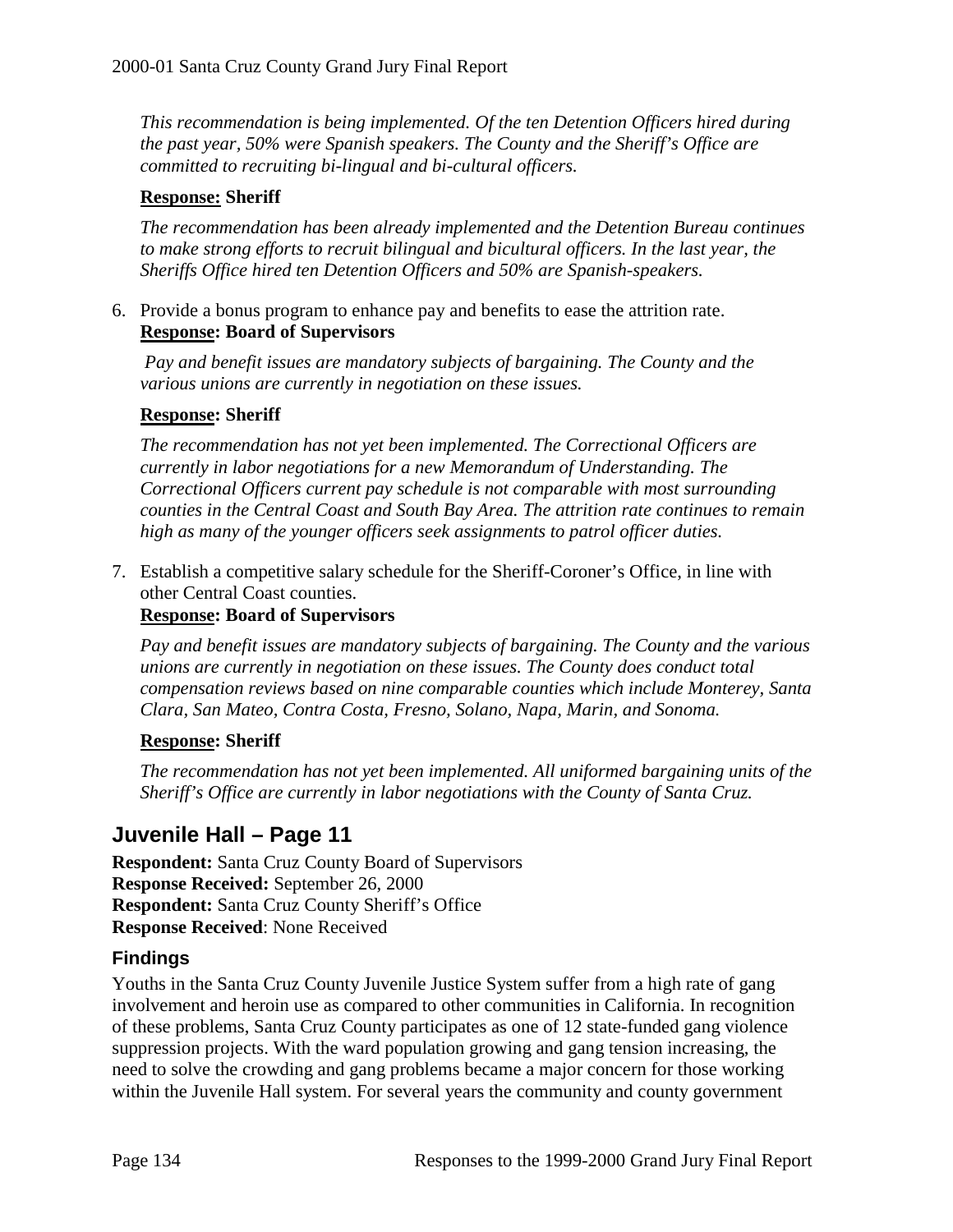addressed the issue of overcrowding. A classification system for the youths was developed in 1995 and it is working well given the facility's space limitations.

Santa Cruz County Juvenile Hall has become a "neutral zone" for juvenile gangs. The wards of the Court recognize Juvenile Hall as a place where they are safe from gang attacks and recruitment. Graffiti is controlled, fights are at a minimum and staff normally feels safe. The Juvenile Hall facility provides youths the opportunities to learn valuable life skills, earn a high school diploma, begin the journey of self-development, and discover an awareness of the harm they have done to their families, communities and victims.

The average population in 1999-2000 was 38.8 youths. The population ages range from 12 to 18 and are divided into the two units. In "A" unit are the older, more sophisticated boys who have committed more serious crimes, and "B" unit houses girls and younger boys. All rooms are single, though at times of overcrowding, residents double up with one sleeping on a mat on the floor. The rooms are small with a sink and drinking fountain. Each room is illuminated all night with a four-watt bulb. In 1995, a courtroom was added to the facility. Youths follow a daily schedule that begins with wake-up at 6 a.m., breakfast and start of classes at 8:30 a.m., lunch at noon, and classes ending around 2:45 p.m. Scheduled activities in "A" and "B" unit are from 3 to 4:30 p.m., dinner is 5 p.m. with evening hours dedicated to sports, board games and church groups. Youths return to their rooms with lights out by 9:30 p.m. It costs \$1.65 per day to feed the youths breakfast, lunch and dinner. Meals are supervised by the County Health Services Agency. Visiting days are Tuesdays and Saturdays for one unit, and Wednesdays and Sundays for the other unit.

Even though the facility is nearly 30 years old, it has a fresh, clean appearance. The biggest problem staff faces is finding the space and time to implement all of the programs they would like to offer. Educational and recreational programming is interesting and relevant and not just a means by which to keep the youths busy. Implementation of the classification system has allowed the facility to be much more flexible and creative in the types of activities presented to the youths. Because of the system, the youths are able to leave the facility to use an adjacent County park baseball diamond for recreation and to use the large recreation areas outside the secure courtyard to play volleyball. These areas were completely unused for several years prior to classification.

The "gang free zone" philosophy has allowed Juvenile Hall, with the cooperation of the Santa Cruz County Office of Education, to depart from a "one room schoolhouse" approach to a station-teaching approach. This resembles a regular high school where students move from one classroom to another for different subjects, greatly enhancing the education program. The Western Association of Schools and Colleges accredits the program. The education program has helped improve the use of the facility and strengthen the staff. The General Education Diploma (GED) program began three years ago and youths are allowed to graduate from "Hartman School". It is a very special event when a youth graduates from the Juvenile Hall school.

The staff includes ten men and seven women; nine are bilingual, while eight have worked at the facility less than one year. The starting pay is \$12 per hour and there is constant turnover. Two Senior Group Supervisors are responsible for the daily programming for each of the units. Their duties include developing a weekly calendar of programs for each unit. The supervisors are responsible for inviting and arranging guest speakers, musical groups, and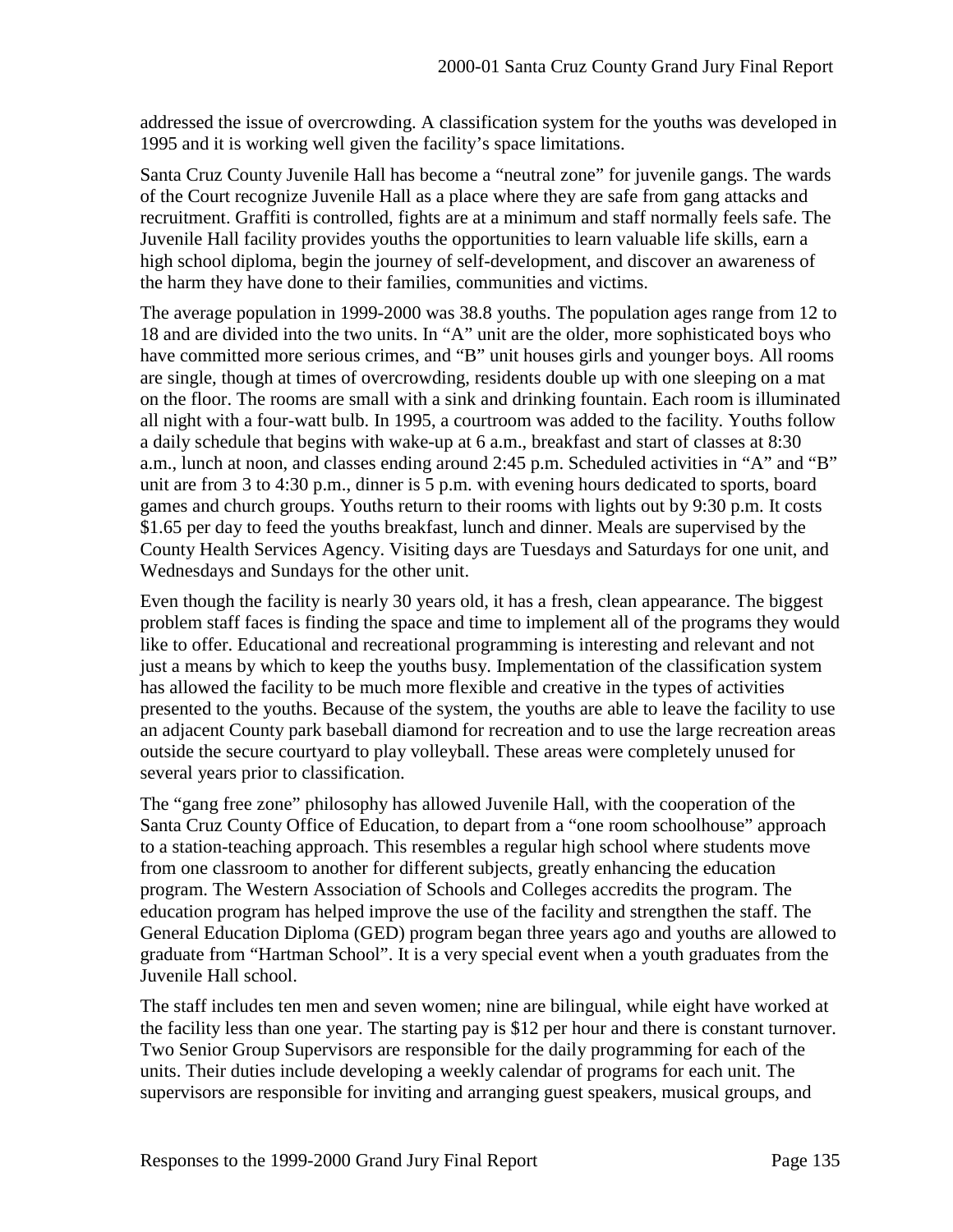play productions. Programs have been expanded to include meditation, yoga, instruction by a chess instructor, writing classes, victim awareness, anger management, job readiness, Planned Parenthood discussions, Alcoholics Anonymous and Narcotics Anonymous.

The facility has nine infrastructure improvements planned at a cost of \$818,000. Santa Cruz County is allocating \$700,000. The remaining \$118,000, will be allocated from County resources. Future projects include a 1,050-square foot medical unit near the "A" unit with a separate examination room, restroom and mental health area; shower room renovation; changes in the direction of the swing of room doors to allow for Port-A-Bunks; improved security fencing near the Redwoods mental health facility; replacement of all lighting; removal and replacement of floor tiles containing asbestos; and, replacement of hot and cold water pipes.

Medical staff is available 11 hours per day, 77 hours per week for nursing and 64 hours per week of mental health staffing. The facility will not accept youths with serious medical conditions. A substance abuse specialist will join the staff in 2000.

# **Response: Board of Supervisors AGREES.**

*The Board of Supervisors has allocated \$700,000 for facility improvements and would need to consider any additional allocation upon presentation of a recommendation by the Probation Department.*

# **Recommendations**

1. Staff positions to full complement to provide relief for vacations, training and illness. **Response: Board of Supervisors**

*This recommendation has been implemented. The current staffing by 17 Group Supervisors and extra-help positions provides five Group Supervisors on each of the day and swing shifts, and one Group Supervisor on each unit during the graveyard shift. This staffing pattern complies with State Standards. The County will continue to monitor population levels to ensure that State Standards are being maintained.*

2. Provide a bonus program to enhance pay and benefits to ease the attrition rate. **Response: Board of Supervisors**

*Pay and benefit issues are mandatory subjects of bargaining. The County and the various unions are currently in negotiation on these issues. The department continues to work with the Personnel Department to ensure that sufficient staffing is available to maintain necessary staffing levels.*

3. Establish a competitive salary schedule for the County Probation Department Juvenile Hall staff, in line with other Central Coast counties. **Response: Board of Supervisors**

*Pay and benefit issues are mandatory subjects of bargaining. Recent contract negotiations resulted in an equity adjustment for Probation Department staff. The County conducts total compensation reviews based on nine comparable counties which include Monterey, Santa Clara, San Mateo, Contra Costa, Fresno, Solano, Napa, Marin, and Sonoma.*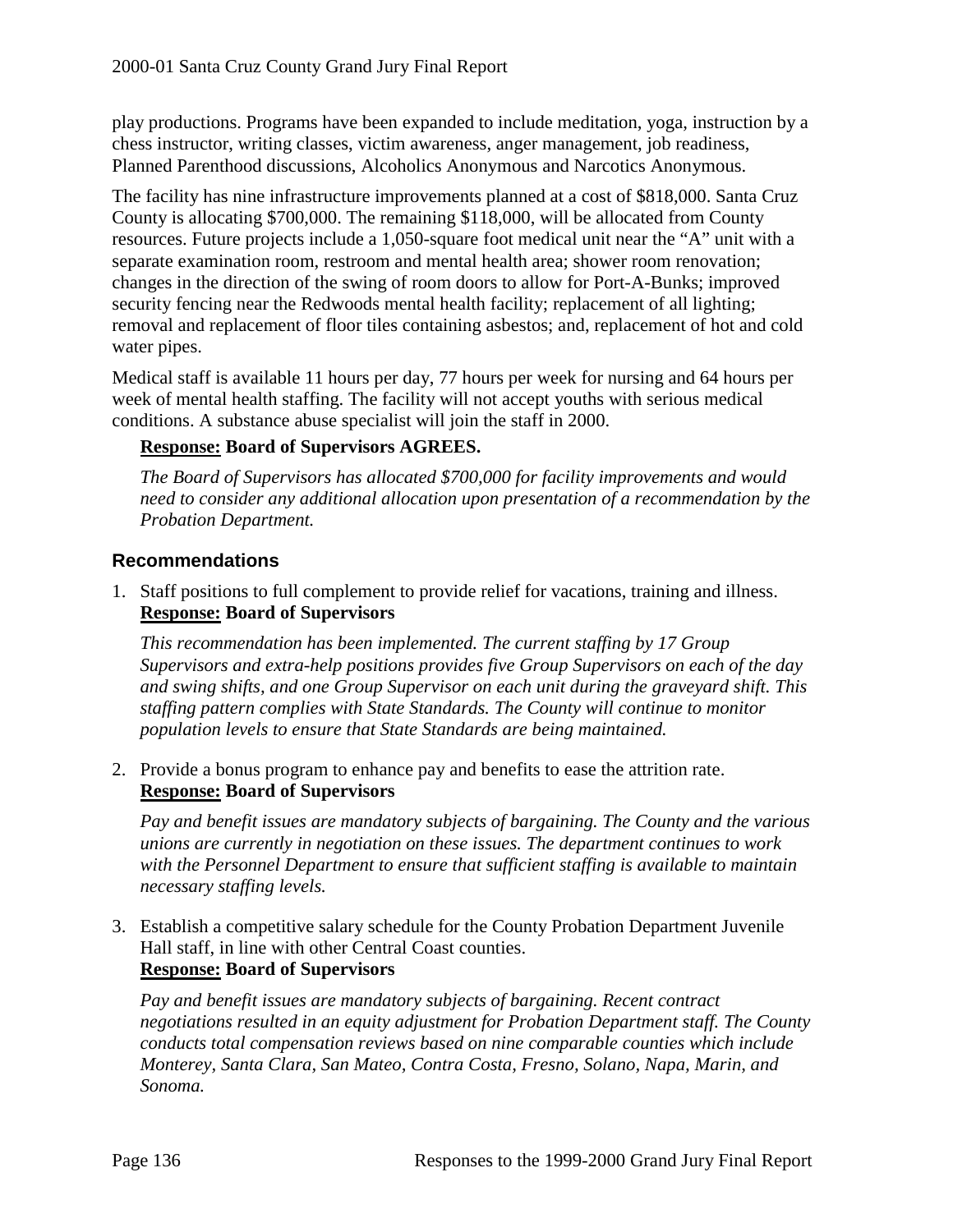4. Fund construction of an indoor gymnasium. **Response: Board of Supervisors**

*This recommendation has not been implemented due to lack of available funding. However, funds from the State for renovation and construction of Juvenile Detention facilities may be available in the upcoming year, at which time the opportunity will be submitted for the Board of Supervisors' consideration.*

# 5. Fund 24-hour nursing staff. **Response: Board of Supervisors**

*This recommendation has not been implemented, but will be considered as part of the 2000-01 County budget process. Medical staff are currently available twelve hours per day, seven days per week. The Probation Department and the Health Services Agency will complete a feasibility study during the next six months to determine whether additional medical staff is warranted. Laura Garnette, Assistant Superintendent, will act as lead person on this study. The results of the study will be used in preparing the Proposed Budget for submittal to the Board of Supervisors.*

# **Main Jail Facility – Page 14**

**Respondent:** Santa Cruz County Board of Supervisors **Response Received:** September 26, 2000 **Respondent:** Santa Cruz County Sheriff's Office **Response Received:** September 26, 2000

# **Findings**

The Santa Cruz County detention system includes the Main Jail, the Blaine Street Facility for Women in the City of Santa Cruz, and the Rountree Medium and Minimum Detention Facilities in the South County near Watsonville. The California State Board of Corrections conducts inspections of the facilities biannually.

The Main Jail operates on a \$13 million budget. The County is reimbursed \$8 million from internally generated revenues, federal and state funding and from grants. It costs \$55 a day to house and feed an inmate.

Improvements were made to the facility using a \$990,000 grant from the State Board of Corrections to upgrade the electronic security system. The new programmable logic control system allows remote shutdown of the facilities. Utilizing a \$170,000 grant, improvements to enhance the housing area showers and visiting areas will be completed in spring 2000.

# **Response: Board of Supervisors AGREES.**

*The County agrees with this finding, with the clarification that the actual amount of the first grant from the Board of Corrections for the security electronics project at the Main Jail was \$995,550. The County provided a \$110,617 in matching funds for a total cost of \$1,106,167. The second Board of Corrections grant of \$173,556 will be used to make various improvements and add showers in various housing units, visiting rooms, and to expand the dayroom area for selected units.*

# **Response: Sheriff AGREES.**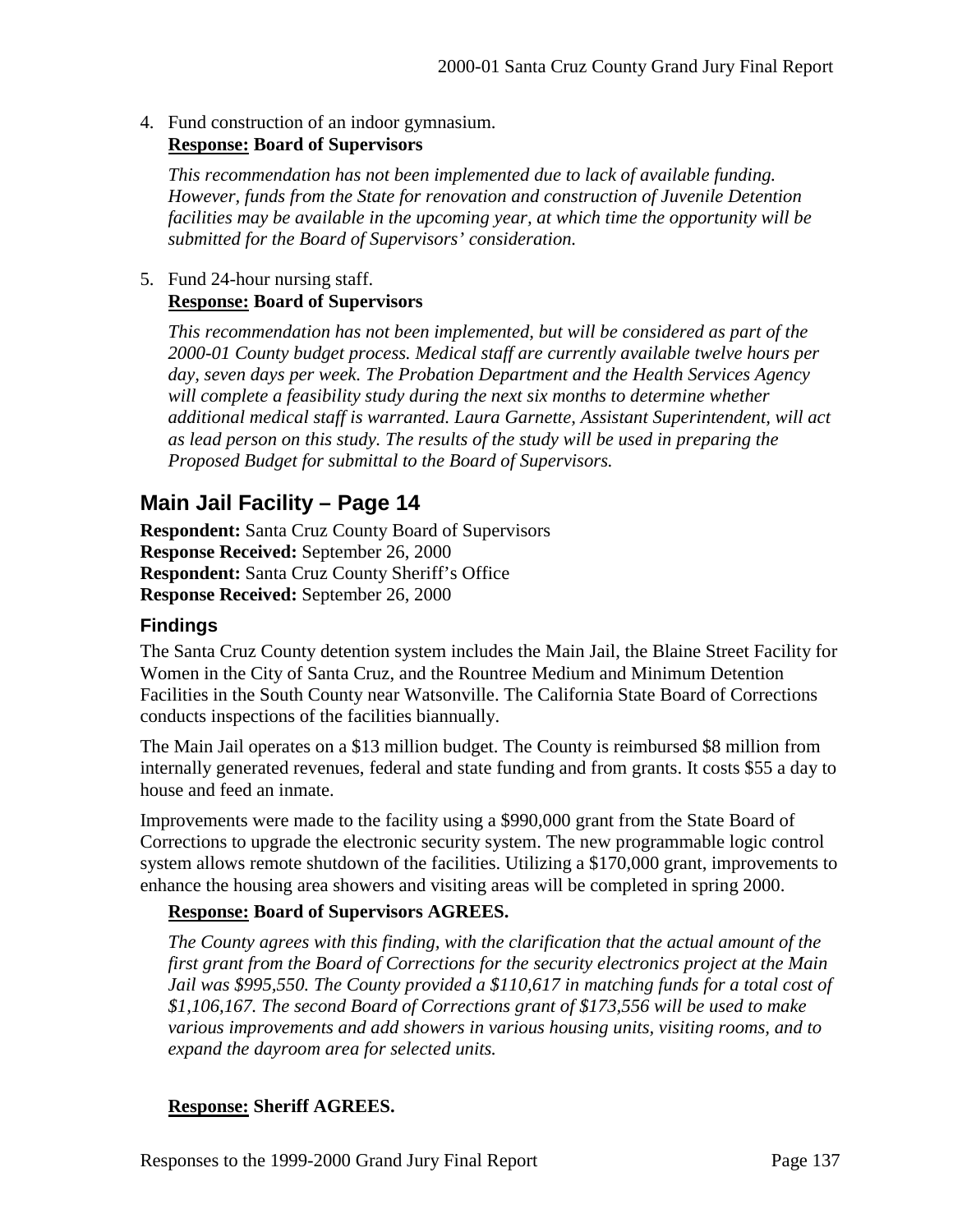*The Sheriff agrees with the findings. The actual amount of the first grant from the Board of Corrections for the security electronics project at the Main Jail was \$995,550. In addition, the County was required to provide a \$110,617 matching contribution for a total cost of \$1,106,167. The second Board of Corrections grant award is \$173,556. These funds will be used to make improvements and add showers in various housing units, visiting rooms, and expand dayroom area for selected units. As a result of these improvements, the Board of Corrections will increase the rated capacity of the Main Jail from 249 inmates to 322 inmates (an increase of 62 rated beds). It is anticipated the second grant project will be completed in late spring of 2001.*

There is a fully-equipped courtroom on the premises that is underutilized. A law library is also available to inmates.

# **Response: Board of Supervisors PARTIALLY AGREES.**

*The County partially agrees with this finding. The Court has jurisdiction regarding the deployment of judicial resources, and the County believes that the Court plans to initiate full-time criminal proceedings at the Main Jail in 2001. It is also noted that there is no computer room at the Main Jail.*

# **Response: Sheriff AGREES.**

*The Sheriff agrees with the findings. However, the Court Administrator has informed the Sheriff's Office that full-time criminal court proceedings will be initiated in Department 11 at the Main Jail around January 2001.*

The facility's computer room is not being utilized because of lack of staffing to supervise its use. In the past, there has been misuse of computers by inmates.

# **Response: Sheriff DISAGREES.**

*The Sheriff disagrees with this finding. There is no computer room at the Main Jail and Main Jail inmates do not have access to computers. The Grand Jury may be referring to the computer room at the Rountree Medium Security Facility. There is a classroom that is not utilized at the Main Jail for inmate programs. The Board of Supervisors has approved the addition of a Sheriffs Inmate Programs Director for fiscal year 2000-0 1. One of the new Director's goats will be to start up regular program offerings at the Main Jail.*

Drug and alcohol abuse remain the leading crimes involving incarcerated inmates. Officers continue to use breath analyzers to obtain more accurate readings on Driving Under Influence offenders during booking. A growing proportion of arrestees are younger and more violent. There is a presence of prison-based gangs, and suspected gang members are segregated into different housing areas.

# **Response: Sheriff AGREES.**

*The Sheriff agrees with the findings. Average daily population for the Main Jail in 1999 was 322 inmates. Total average daily populations for all detention facilities in 1999 was 582.*

The Main Jail houses inmates incarcerated for serious and violent crimes. It is also a holding facility for inmates awaiting trial. Inmates considered a "suicide risk" are also confined here.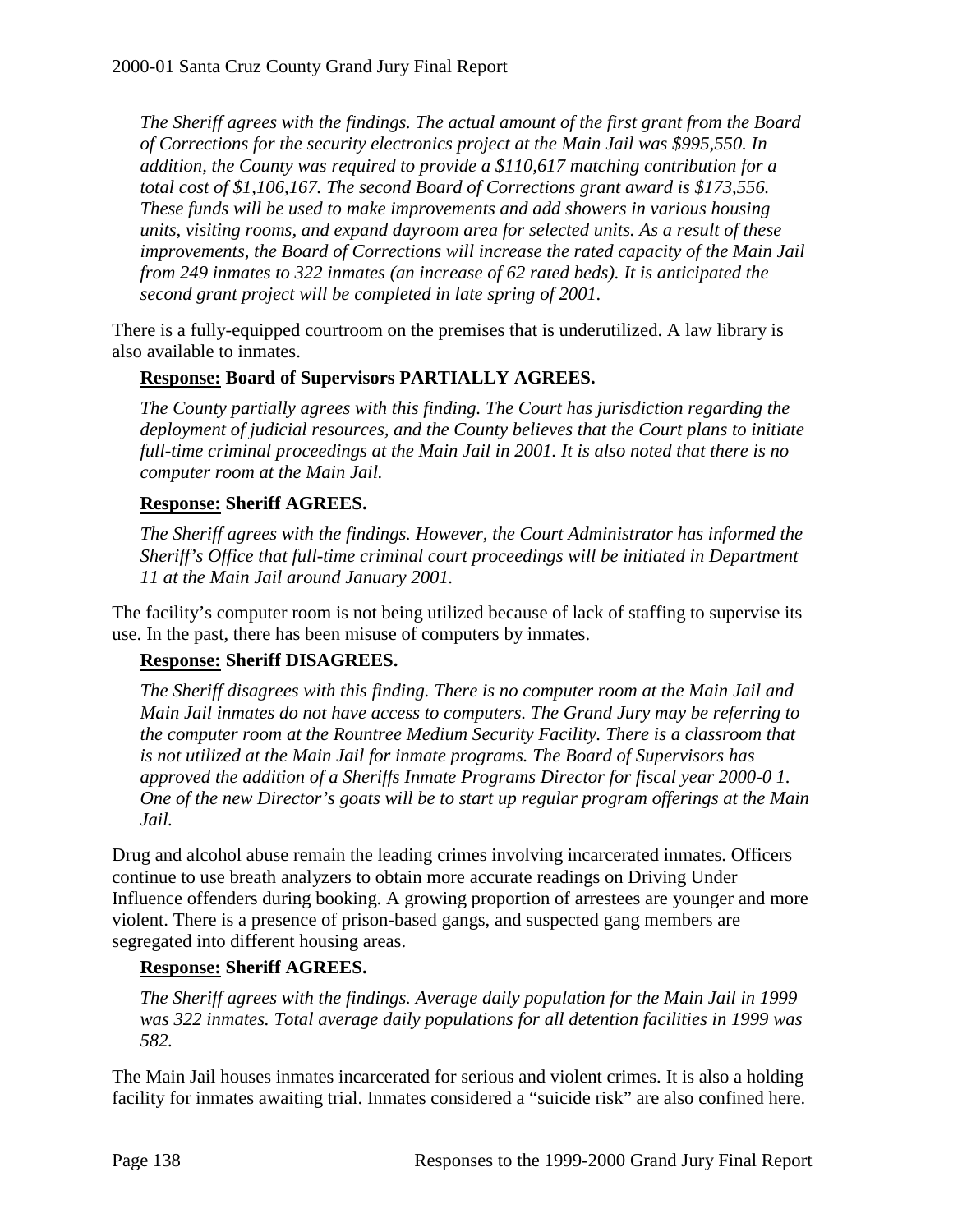Male and female inmates are confined in separate housing areas with an average incarceration stay of 20 days. The Sheriff's Deputies and Detention Officers do not carry firearms. The facility has 400 bunks and the average daily population in 1999 in the Main Jail facility was 300. The average daily population at all detention facilities was 600. The Sheriff's Office instituted a wrist and photo identification system for all inmates in 1998.

# **Response: Board of Supervisors AGREES.**

*The average daily population for the Main Jail in 1999 was 323 inmates. The total average daily population for all detention facilities was 582.*

Kitchen facilities are adequate and inmates are fed in their housing areas rather than in a central area. It costs \$1 million a year to feed the inmate population, averaging \$1.00 per meal. The Health Services Agency (HSA) oversees and supervises the daily menu for inmates.

# **Response: Sheriff PARTIALLY AGREES.**

*The Sheriff partially disagrees with the findings. The kitchen facilities at the Main Jail are inadequate for the current average daily population and were designed to feed 92 inmates, not 322. The Board of Supervisors has approved funds to be used for a design study for kitchen replacement in this fiscal year. Sheriff agrees with the cost of feeding inmates and average cost per meal.*

The Main Jail has not experienced a successful escape in a number of years. The Main Jail population increases during the summer months and decreases during the winter months. Inmates can remain in the jail for up to one year. Female inmates housed at Main Jail comprise about 8 percent of the total inmate population at all facilities.

# **Response: Sheriff AGREES.**

HSA is contracted to operate a 24-hour clinic on site. It is not an infirmary. The local hospital will not accept mentally ill persons who have been charged with a crime.

# **Response: Sheriff AGREES.**

*The Sheriff agrees with the findings. It should also be noted that Mental Health services and staff are located in the clinic as well. There is no other facility in Santa Cruz County to house mentally ill inmates and there is a designated housing unit for them at the Main Jail. The Sheriff's Office was recently awarded a Board of Corrections grant for Mentally Ill Offenders to provide enhanced mental health services to address this population's unique needs and provide intensive follow-up by Mental Health (HSA) and Probation staff upon release.*

Staffing currently averages 117 correctional officers at the four county detention facilities. The staff at the Main Jail includes a Lieutenant, Sheriff's Deputies, Detention Officers, Mental Health Officers, and a medical team consisting of a physician, dentist and nurse. Detention Officers face a range of issues on a daily basis: contagious disease control (hepatitis, tuberculosis and HIV); suicide attempts, especially by drug users and third-strike inmates; contraband drugs, tobacco, and handcuff keys; and, attempted escapes, primarily when inmates are transferred from the jail to the Government Center and vice-versa.

# **Response: Sheriff AGREES.**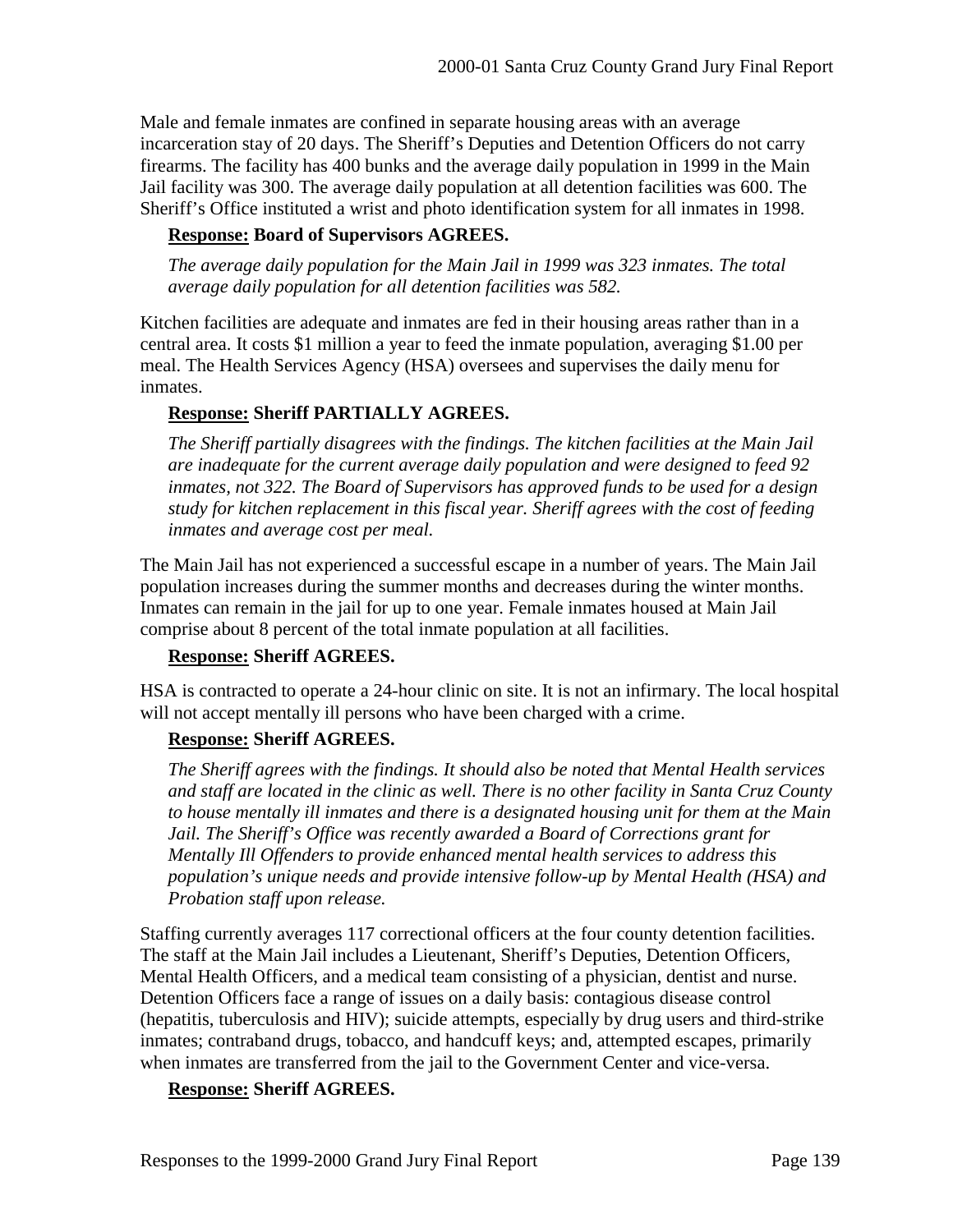Staff turnover remains high. Sixty staff persons have left in the last three years with a high percentage of the Detention Officers becoming Santa Cruz County Sheriff's Deputies. The starting salary for a Detention Officer is \$15.22 per hour plus benefits. It costs Santa Cruz County approximately \$17,000 to train a new Detention Officer. Officer preparation includes 12 weeks of in-house training, which includes job shadowing, followed by four weeks spent at a Correctional Academy.

# **Recommendations**

1. Staff positions to full complement to provide relief for vacations, training and illness. **Response: Board of Supervisors**

*This recommendation is being implemented. The County Personnel Department is working with the Sheriff's Office and has developed enhanced recruiting and testing strategies to address this issue.*

# **Response: Sheriff**

*The recommendation has not yet been implemented but will hopefully be implemented within the next year. For several years, there has not been full staffing in the Detention Bureau and enhanced recruiting and testing efforts are being made.*

2. Fund additional bilingual Detention Officers. **Response: Board of Supervisors**

*This recommendation has been implemented. Of the ten Detention Officers hired during the past year, 50% were Spanish speakers. The County and the Sheriff's Office are committed to recruiting bi-lingual and bi-cultural officers.*

# **Response: Sheriff**

*The recommendation has been already implemented and the Detention Bureau continues to make strong efforts to recruit bilingual and bicultural officers. In the last year, the Sheriffs Office hired ten Detention Officers and 50% are Spanish-speakers.*

3. Provide a bonus program to enhance pay and benefits to ease the attrition rate. **Response: Board of Supervisors**

*Pay and benefit issues are mandatory subjects of bargaining. The County and the various unions are currently in negotiation on these issues.*

# **Response: Sheriff**

*The recommendation has not yet been implemented. The Correctional Officers are currently in labor negotiations for a new Memorandum of Understanding. The Correctional Officers current pay schedule is not comparable with most surrounding counties in the Central Coast and South Bay Area. The attrition rate continues to remain high as many of the younger officers seek assignments to patrol officer duties.*

4. Establish a competitive salary schedule for the Sheriff-Coroner's Office, in line with other Central Coast counties.

**Response: Board of Supervisors**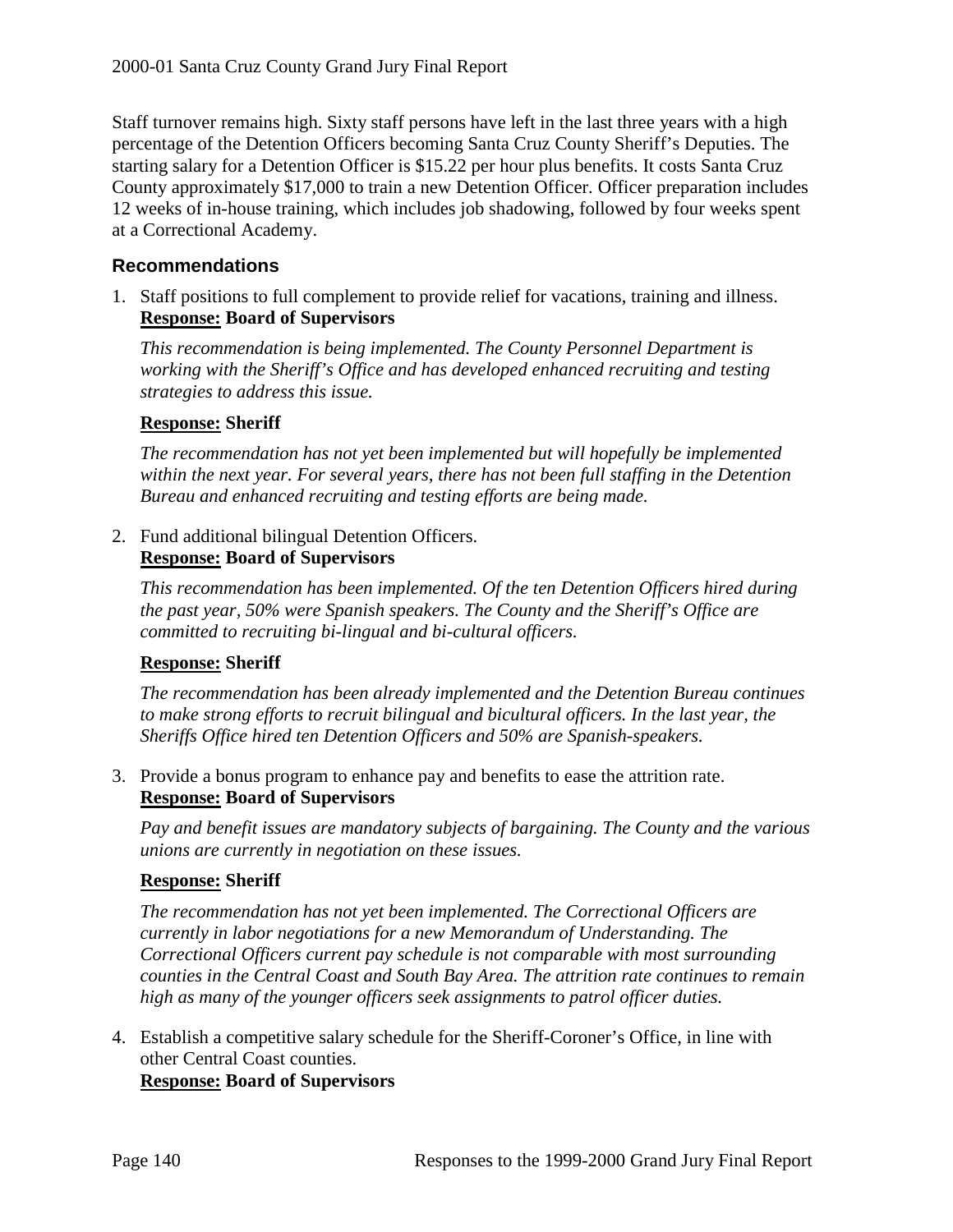*Pay and benefit issues are mandatory subjects of bargaining. The County and the various unions are currently in negotiation on these issues. The County does conduct total compensation reviews based on nine comparable counties which include Monterey, Santa Clara, San Mateo, Contra Costa, Fresno, Solano, Napa, Marin, and Sonoma.*

# **Response: Sheriff**

*The recommendation has not yet been implemented. All uniformed bargaining units of the Sheriff's Office are currently in labor negotiations with the County of Santa Cruz.*

# **Rountree Medium Security Detention Facility – Page 17**

**Respondent:** Santa Cruz County Board of Supervisors **Response Received:** September 26, 2000 **Respondent:** Santa Cruz County Sheriff's Office **Response Received:** September 26, 2000

# **Findings**

Placement of male inmates at the medium security facility is determined at the Main Jail.

Detention/Classification officers are responsible for handling the disciplinary actions, and have the ability to reclassify inmates as warranted. Classification at this complex is ongoing and helps facilitate inmate movement between the three detention facilities (Main Jail, Medium Security and Minimum Security).

# **Response: Sheriff AGREES.**

*Sheriff agrees with the findings. The classification and disciplinary system is a dynamic process that addresses ongoing security and safety needs of the inmates and staff. The Detention staff does an excellent job in balancing these concerns.*

This facility provides needed overcrowding relief for the Main Jail. The average length of stay is 90 to 120 days and the maximum length of stay is up to 365 days. To be eligible for this facility, inmates must qualify based on a point system at the Main Jail. Inmates who receive fewer than five points are housed at the minimum facility while those who have received five or more points are housed at the medium facility. After serving their sentences, illegal aliens are held for a maximum of 48 hours and then released if not taken into custody by the Immigration and Naturalization Service (INS).

# **Response: Sheriff AGREES.**

The Rountree facility is rated by the State Board of Corrections to house 96 inmates. There are two separate dormitory-style housing units. Funding and staffing to open the second housing unit was approved by the Board of Supervisors in 1998, and the unit opened in February 1999. Each unit consists of six sleeping bays and one bay is used as a television area. Each unit has a common-use toilet/shower area and a small meeting room. Visitor rooms are available, but only by appointment. The Medium Security Detention Facility is self-contained with its own generator and is supplied by well water. The facility has a septic tank for sewage.

# **Response: Sheriff AGREES.**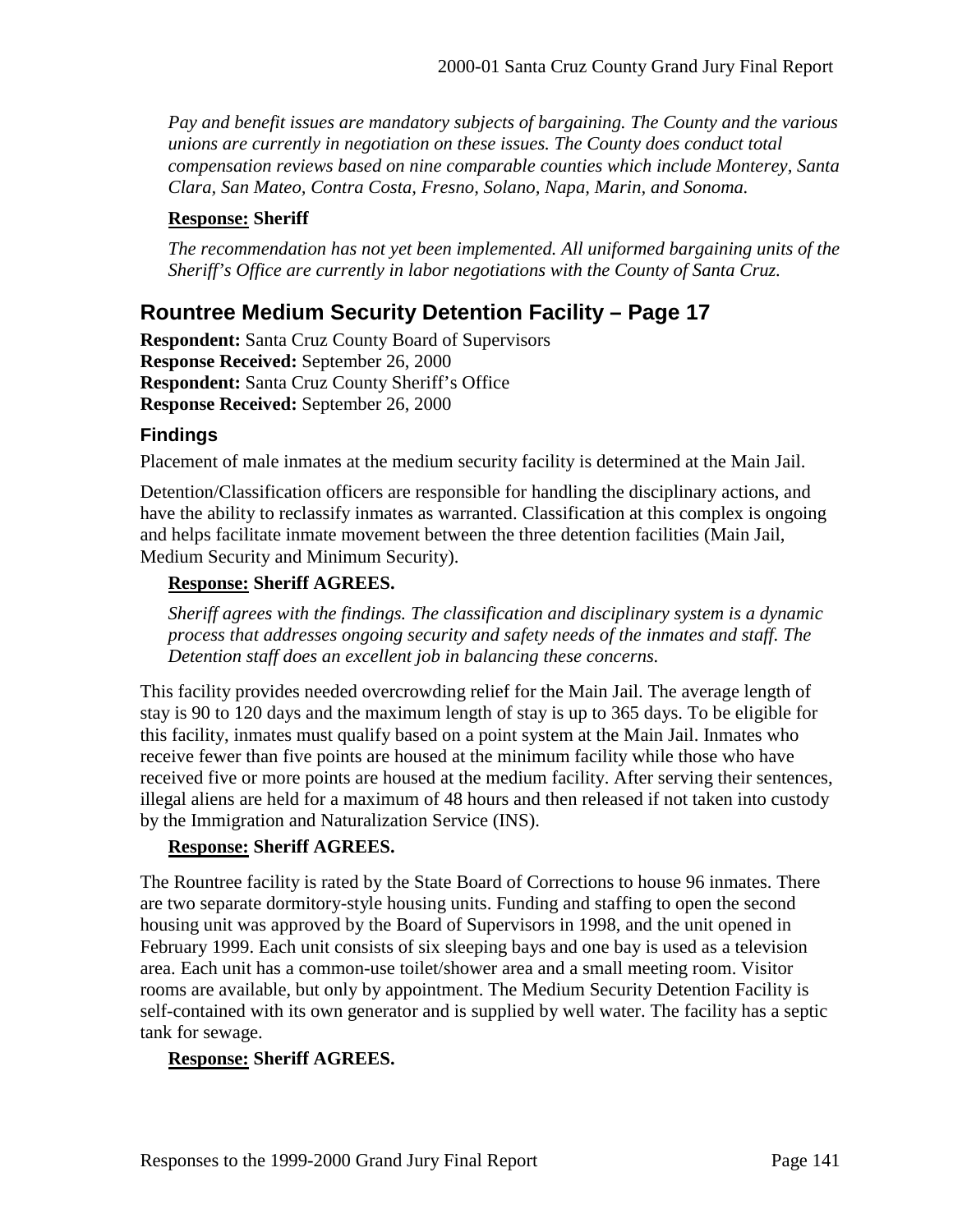A Detention Officer's station is located in each housing unit with a central monitoring system, enabling direct supervision 24 hours a day. The nurse's station is staffed by a Registered Nurse and provides medical services for inmates four hours in the morning and four hours in the afternoon for a total of 40 hours a week. The Board of Supervisors funded the nurse's position in 1998 and the position was filled in 1999. There are three examination rooms available for use.

Classrooms are available for inmates to study and participate in programs such as Alcoholics Anonymous, Narcotics Anonymous, HIV Class, English as a Second Language, Substance Abuse, Job Skills, and Bible Study. A law library is also available to inmates. Instruction is provided by a number of agencies, including the Pajaro Valley Unified School District's Adult Education program and Santa Cruz County Office of Education's Regional Occupational Program. Inmates are required to attend classes and can earn certificates for completing these programs. Some programs offer graduation ceremonies at the facility.

# **Response: Sheriff AGREES.**

*Sheriff agrees with these findings. Inmate graduation ceremonies are well-attended and former inmates will sometimes come to the graduations to get their certificates.*

All meals for the medium and minimum facilities are prepared in the state-of-the-art stainless steel kitchen at the medium facility. Inmates in the minimum facility taking classes in food preparation assist in preparing meals. The meals appear to be well balanced. The food services staff has a barbecue pit for cooking use if the power is lost. The kitchen floor is worn and needs replacement. The Board of Supervisors has approved funding to replace the floor, which has yet to be completed. Inmates have structured chores and are responsible for all janitorial and landscaping services. The facility is exceptionally clean and well maintained.

# **Response: Sheriff AGREES.**

*Sheriff agrees with these findings. At the time of this response, the kitchen floor at the Medium facility is being replaced.*

Staffing currently averages 117 correctional officers at the four county detention facilities. The staff at the Main Jail includes a Lieutenant, Sheriff's Deputies, Detention Officers, Mental Health Officers, and a medical team consisting of a physician, dentist and nurse. Detention Officers face a range of issues on a daily basis: contagious disease control (hepatitis, tuberculosis and HIV); suicide attempts, especially by drug users and third-strike inmates; contraband drugs, tobacco, and handcuff keys; and, attempted escapes, primarily when inmates are transferred from the jail to the Government Center and vice-versa.

# **Response: Sheriff AGREES.**

Staff turnover remains high. Sixty staff persons have left in the last three years with a high percentage of the Detention Officers becoming Santa Cruz County Sheriff's Deputies. The starting salary for a Detention Officer is \$15.22 per hour plus benefits. It costs Santa Cruz County approximately \$17,000 to train a new Detention Officer. Officer preparation includes 12 weeks of in-house training, which includes job shadowing, followed by four weeks spent at a Correctional Academy.

# **Response: Sheriff AGREES.**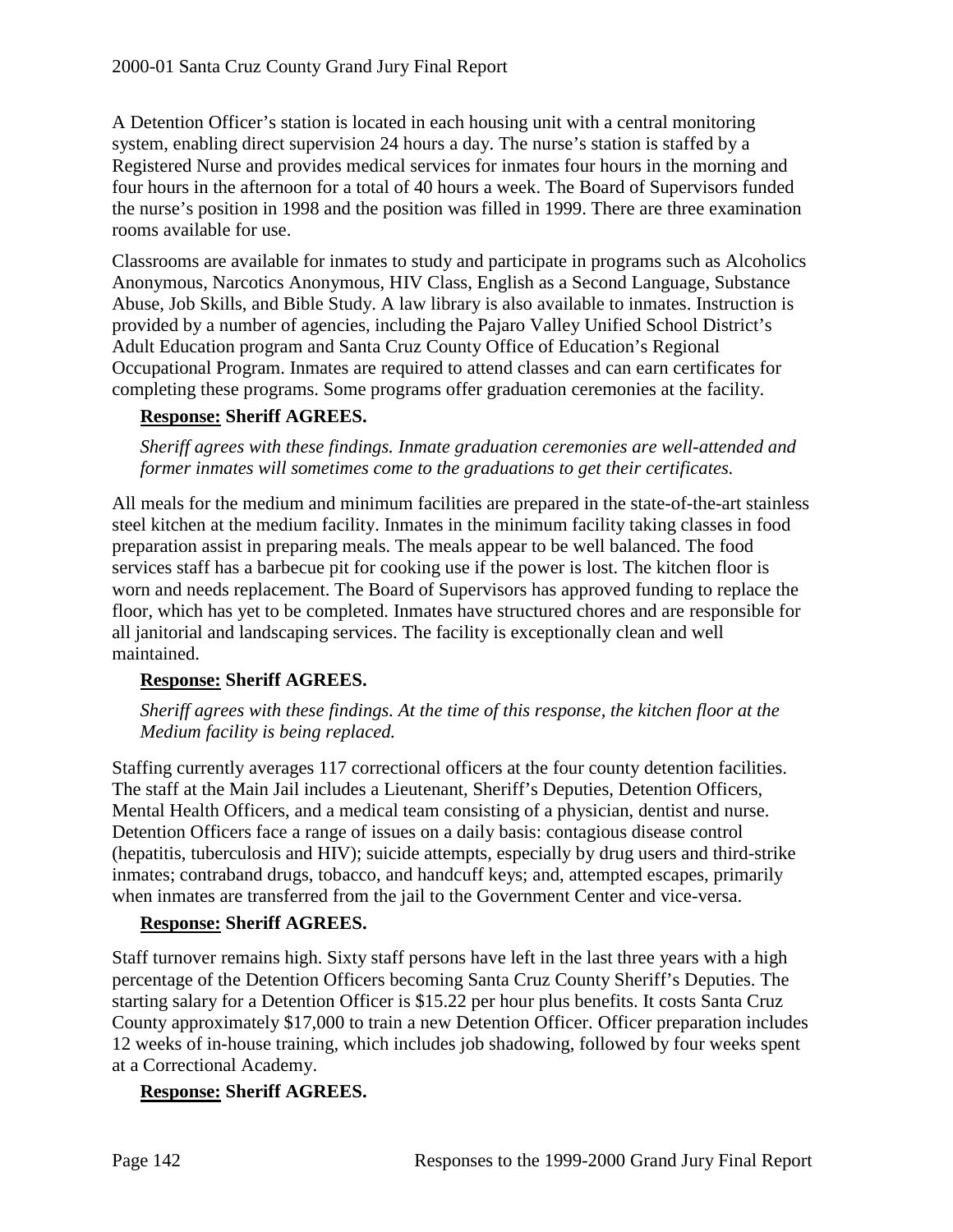# **Response: Board of Supervisors AGREES with all findings.**

### **Recommendations**

1. Replace worn flooring in kitchen. Funding has been approved. **Response: Board of Supervisors**

*This recommendation has been implemented and will completed by the end of the calendar year.*

#### **Response: Sheriff**

*The recommendation has been implemented and should be completed within the next thirty days.*

2. Staff positions to full complement to provide relief for vacations, training and illness. **Response: Board of Supervisors**

*This recommendation is being implemented. The County Personnel Department is working with the Sheriff's Office and has developed enhanced recruiting and testing strategies to address this issue.*

### **Response: Sheriff**

*The recommendation has not yet been implemented but win hopefully be implemented within the coming year. Enhanced recruiting and testing efforts are being made.*

#### 3. Fund additional bilingual Correctional Officers. **Response: Board of Supervisors**

*This recommendation is being implemented. Of the ten Correctional Officers hired during the past year, 50% were Spanish speakers. The County and the*

Sheriff's Office are committed to recruiting bi-lingual and bi-cultural officers.

# **Response: Sheriff**

*The recommendation has been implemented and the Detention Bureau continues to emphasize MP recruitment of qualified bilingual (and bicultural) officers. In the last year, the Detention Bureau hired ten Correctional Officers; 50% were Spanish-speakers.*

4. Provide a bonus program to enhance pay and benefits to ease the attrition rate. **Response: Board of Supervisors**

*Pay and benefit issues are mandatory subjects of bargaining. The County and the various unions are currently in negotiation on these issues.*

#### **Response: Sheriff**

*The recommendation has not yet been implemented. The Correctional Officers are currently in labor negotiations with the County of Santa Cruz. Attrition rate continues to remain high.*

5. Establish a competitive salary schedule for the Sheriff-Coroner's Office, in line with other Central Coast counties.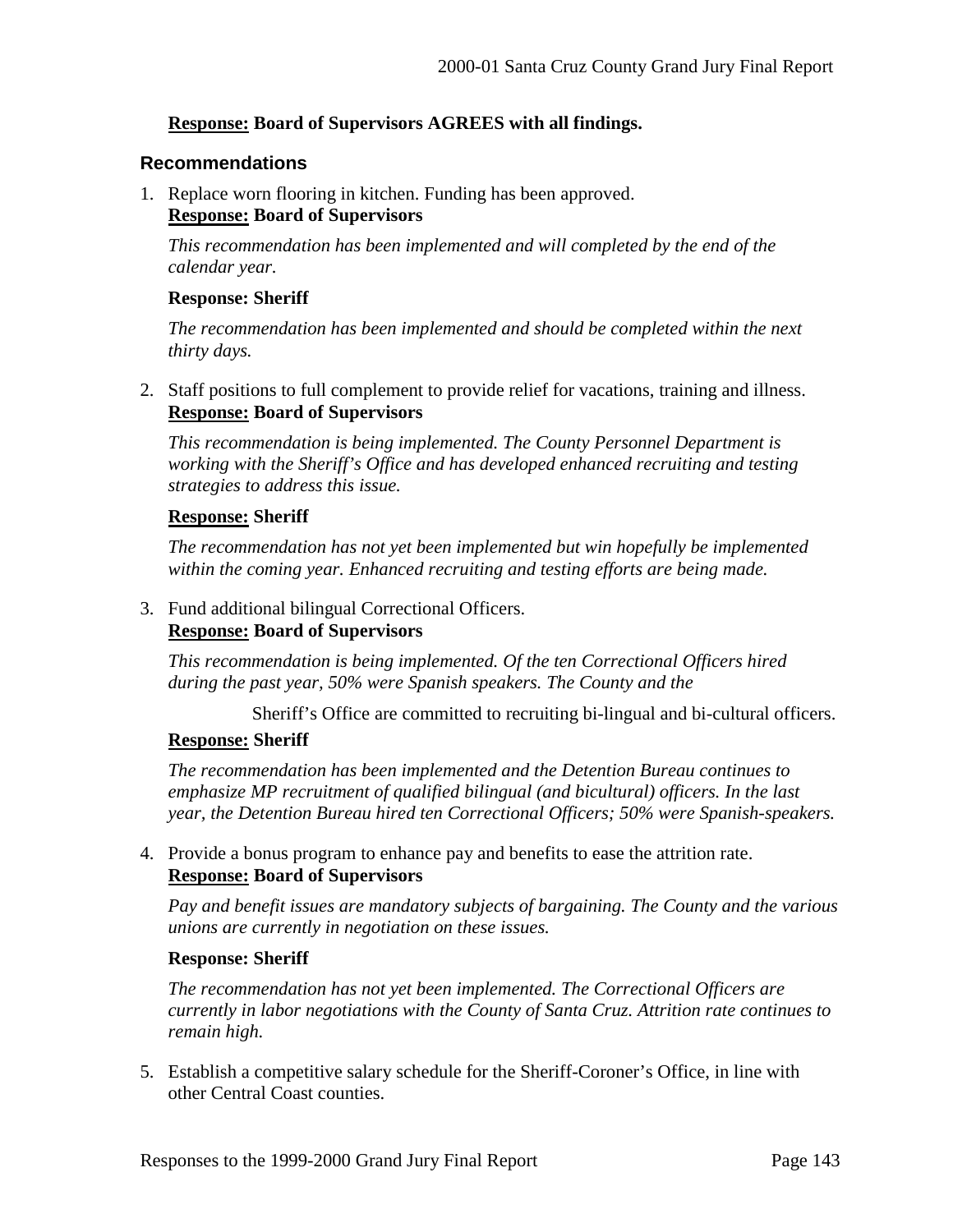# **Response: Board of Supervisors**

*Pay and benefit issues are mandatory subjects of bargaining. The County and the various unions are currently in negotiation on these issues. The County does conduct total compensation reviews based on nine comparable counties which include Monterey, Santa Clara, San Mateo, Contra Costa, Fresno, Solano, Napa, Marin, and Sonoma.*

### **Response: Sheriff**

*This recommendation has not been implemented. All uniformed bargaining units of the Sheriff's Office are currently in labor negotiations with the County.*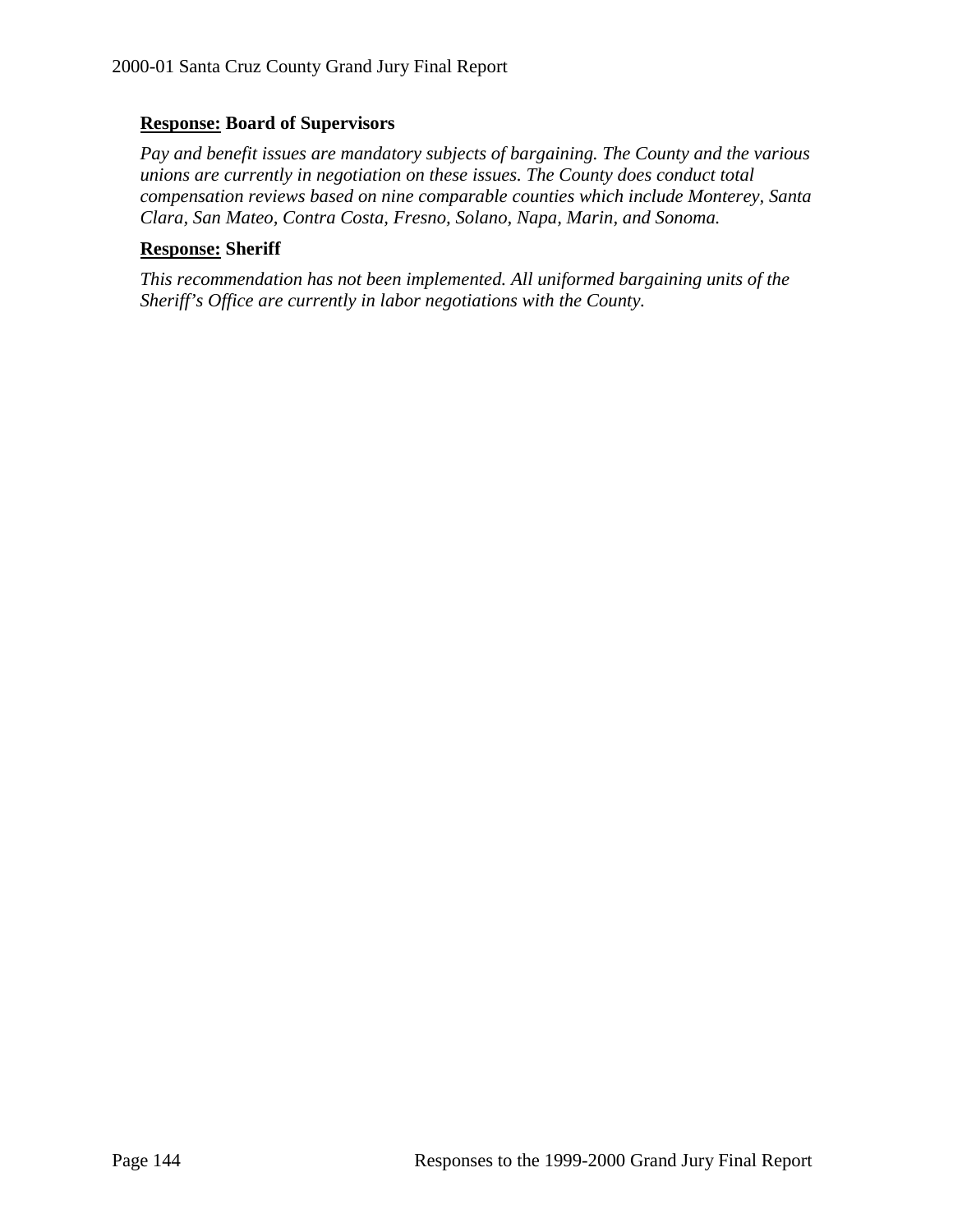# *Health and Human Services Committee Reports*

# **Adult, Family and Children's Services – Page 25**

**Respondent:** Santa Cruz County Board of Supervisors **Response Received:** September 26, 2000 **Respondent:** Santa Cruz County Office of Education **Response Received:** August 31, 2000

# **Findings**

# **Response: Board of Supervisors PARTIALLY AGREES.**

*The County agrees with the Grand Jury findings with the exceptions and clarifications noted below. It is also noted that, in the Grand Jury's background section, some of the persons who met with the Grand Jury are incorrectly identified. The Grand Jury interviewed the County Administrative Officer, the Human Resources Agency Administrator, the Adult, Family and Children's Services Division Director and members of the staff including two Program Managers for Child Welfare Services.*

Child welfare services in California are administered under Federal and State mandates and County procedural requirements. In combination, these layers of governmental oversight set standards and impose compliance and reporting requirements. Children come into the care of CWS following the investigation of a report of parental neglect or abuse. The child is placed in a foster home while the parents receive services to help them reunify with the child. If the parents are unable to attain the goals set for reunification within the time specified, parental rights are terminated and the court designates a special advocate who will monitor the child's care. The child becomes the administrative responsibility of the Permanency-Planning Unit of CWS. The child will be placed in a relative's home, an adoptive home or a long-term foster care home.

# **Response: Board of Supervisors**

*The County would like to provide clarification to the Grand Jury's finding that "Children come into the care of CWS following the investigation of a report of parental neglect or abuse. The child is placed in a foster home while the parents receive services to help them reunify with the child." It is important to note that investigations of neglect or abuse do not always lead to out-of-home placement. In FY 99-00, 3,300 children received an inperson investigation, but only 175 of these children were placed in out-of-home care. The department determined that the remainder of these children could remain safely in their parents' homes with crisis intervention and brief services, or with longer term in-home supervision services.*

*The County would also like to provide clarification to the Grand Jury's finding that "If the parents are unable to attain the goals set for reunification within the time specified, parental rights are terminated and the court designates a special advocate who will monitor the child's care." First, if parents do not attain the goals set for reunification, parental rights are terminated only if the agency is able to place the child for adoption. If there are significant obstacles to adoption which make this impossible, the child is placed in the most permanent situation available, which may be guardianship or long-term foster care. Placement is made with a relative if an appropriate relative can be found. If*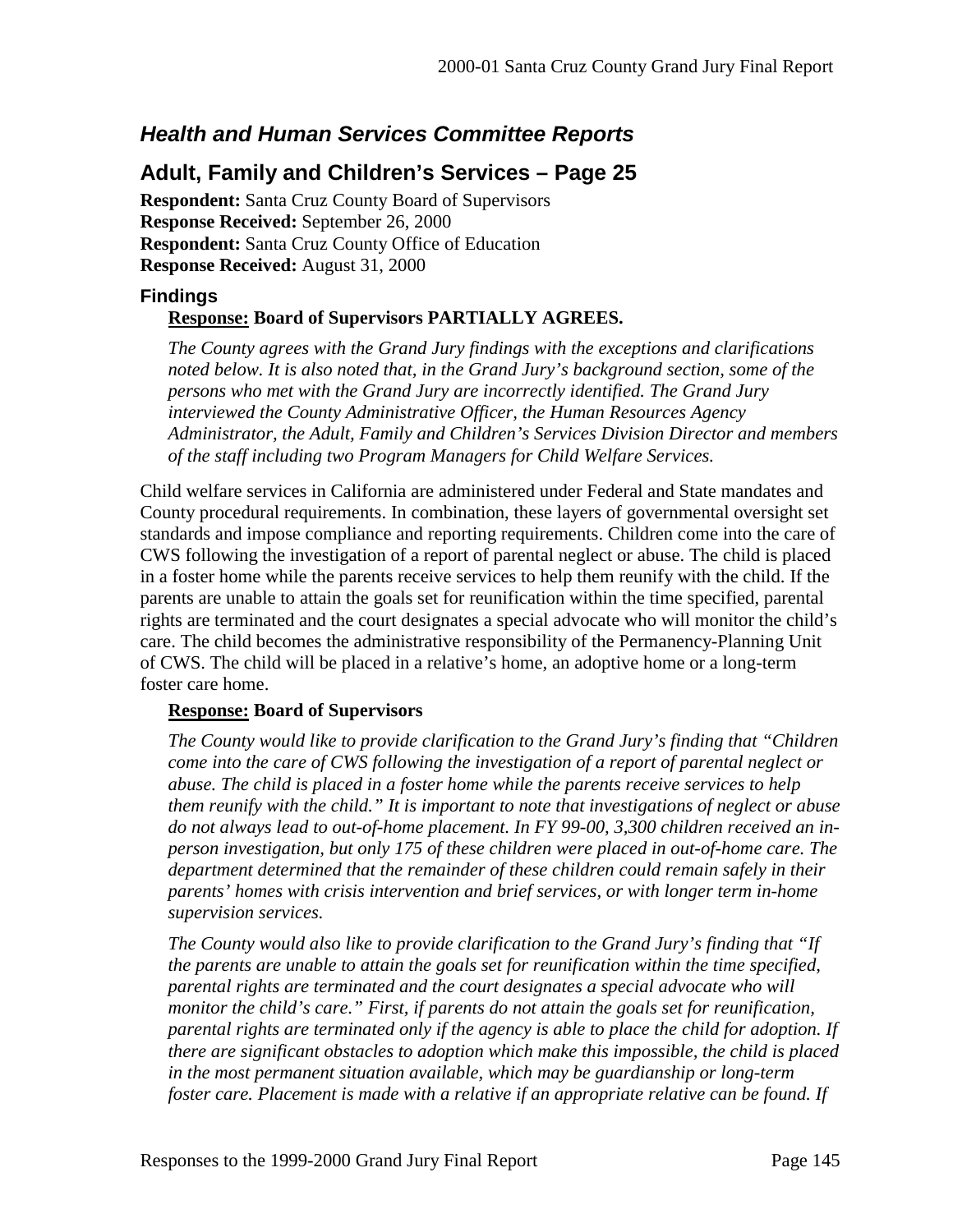*the permanent plan is guardianship or long-term foster care rather than adoption, parental rights are not terminated as this would make the child a legal orphan. In addition, the report implies that a Court Appointed Special Advocate (CASA) is appointed only after parental rights are terminated. In fact, the court may appoint a CASA at any time after the filing of a petition. The role of a CASA is not to monitor the child's care, but to provide support and advocacy for the child throughout his or her involvement in the Child Welfare system.*

Up to 80% of CWS cases have drug or alcohol problems at the root. In the current fiscal year, 300 children are in foster homes. Of these 300 children, 40% may be reunified with their families. Sixty percent will receive Permanency Planning Services. Permanent arrangements include adoption for about 30%, foster homes with guardianship status for 25%, and longterm foster care for the remaining 45%.

For any given child, these arrangements are not always stable. Sixteen percent of the children reunified with parents are returned to foster care. Twenty percent of the children in foster homes require yet another placement. Nine percent of the children placed in the home of a relative are returned to be cared for in a foster home. Subsequent placement into foster homes is necessary when family situations deteriorate, when foster parents become unable or unwilling to continue to care for a child, when relatives find they are unable to continue to keep the child, or when adoptive placements cannot be sustained.

All children "age out" of child welfare services at age 18. They are no longer eligible for health, mental health or other County services. Many of them find themselves homeless. Studies have shown that within two to five years of "aging out", fewer than 50% have completed high school, 25% have suffered homelessness, fewer than 50% are employed, 60% of the young women have given birth, and less than 20% are completely selfsupporting.

# **Response: Board of Supervisors**

*The County would like to provide additional clarification to the Grand Jury's finding that when children "age out" of foster care at age 18, "they are no longer eligible for health, mental health, or other County services." This is not necessarily the case. If a youth has not yet graduated from high school, his or her dependency and the associated services, continue until age 19. Furthermore, new legislation (effective October 1, 2000) enables former foster youth to remain eligible for Medi-Cal funded health and mental health services until age 21. After the 21st birthday, the young adult may continue to quality for health, mental health, and other County services by meeting the income eligibility requirements for these services.*

Improved services are being developed and funded at the State and Federal level. At the State level, Proposition 10 (tobacco money) will fund community-based nonprofit organizations, some of which are already collaborating with the County Adult, Family and Children's Services program. These new services include New Families, Inc., which will place infants and toddlers in stable foster homes while parents are completing court-ordered treatment programs. The agency, Options for Recovery provides respite care and other services for caregivers of infants and toddlers who were prenatally exposed to alcohol or drugs or who test HIV-positive.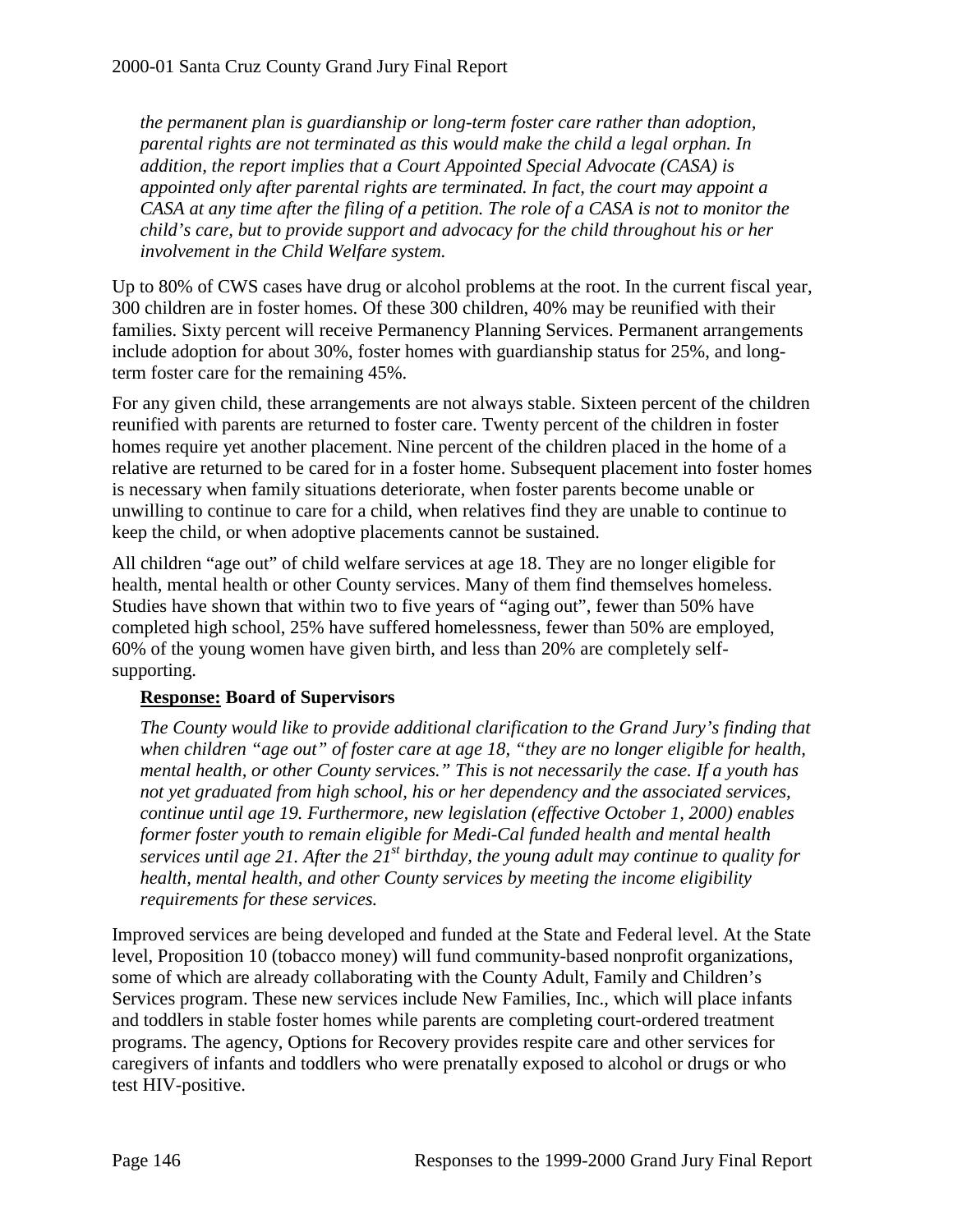Federal legislation, the Foster Care Independence Act of 1999 (HR3443), will provide additional funding to states and require services for foster youth be continued until at least age 21. Further support is possible to help with living expenses for teenagers to complete education plans and for job-skills training. Transitional living programs will be increased to fund local, community-based programs for residential care, life-skills training, and other support services to homeless adolescents. Medicaid eligibility can also be continued at the individual state's option. Financial assistance to support adoptions, including tax credits for adopting families, is also covered in the legislation.

# **Response: County Office of Education AGREES with the findings.**

# **Recommendations**

1. Continue efforts to reduce a child's exposure to the ill effects of multiple foster home placements.

# **Response: Board of Supervisors**

*This recommendation has been implemented. The Human Resources Agency makes every effort to locate stable foster placements and to minimize the number of foster placements for any given child.*

2. Increase wherever possible the placement of children within the family's kinship. **Response: Board of Supervisors**

*This recommendation has been implemented. The Human Resources Agency makes every effort to locate suitable placements with relatives for dependent children.*

3. Maintain the child's ties to kin as may be appropriate, when non-related placements are necessary.

# **Response: Board of Supervisors**

*This recommendation has been implemented. The Human Resources Agency makes every effort to maintain the child's ties to relatives through regular visitation when non-relative placements are necessary.*

4. Continue to work with Court-Appointed Special Advocates (CASA) to provide each child with a person who can maintain a continuous relationship with the child through the changes in agency personnel and changes in living arrangements. **Response: Board of Supervisors**

*This recommendation has been implemented. The Human Resources Agency continues to work with CASA to provide support and advocacy for children in the Juvenile Court system.*

5. Pursue the options available through HR3443 to continue health care eligibility for "aging out" foster youths. **Response: Board of Supervisors**

*This recommendation will be implemented. HR3443 is federal legislation that will be administered by the State. Prior to implementation, it will be necessary for the State to pass enabling legislation and regulations. When the State has taken these actions, the*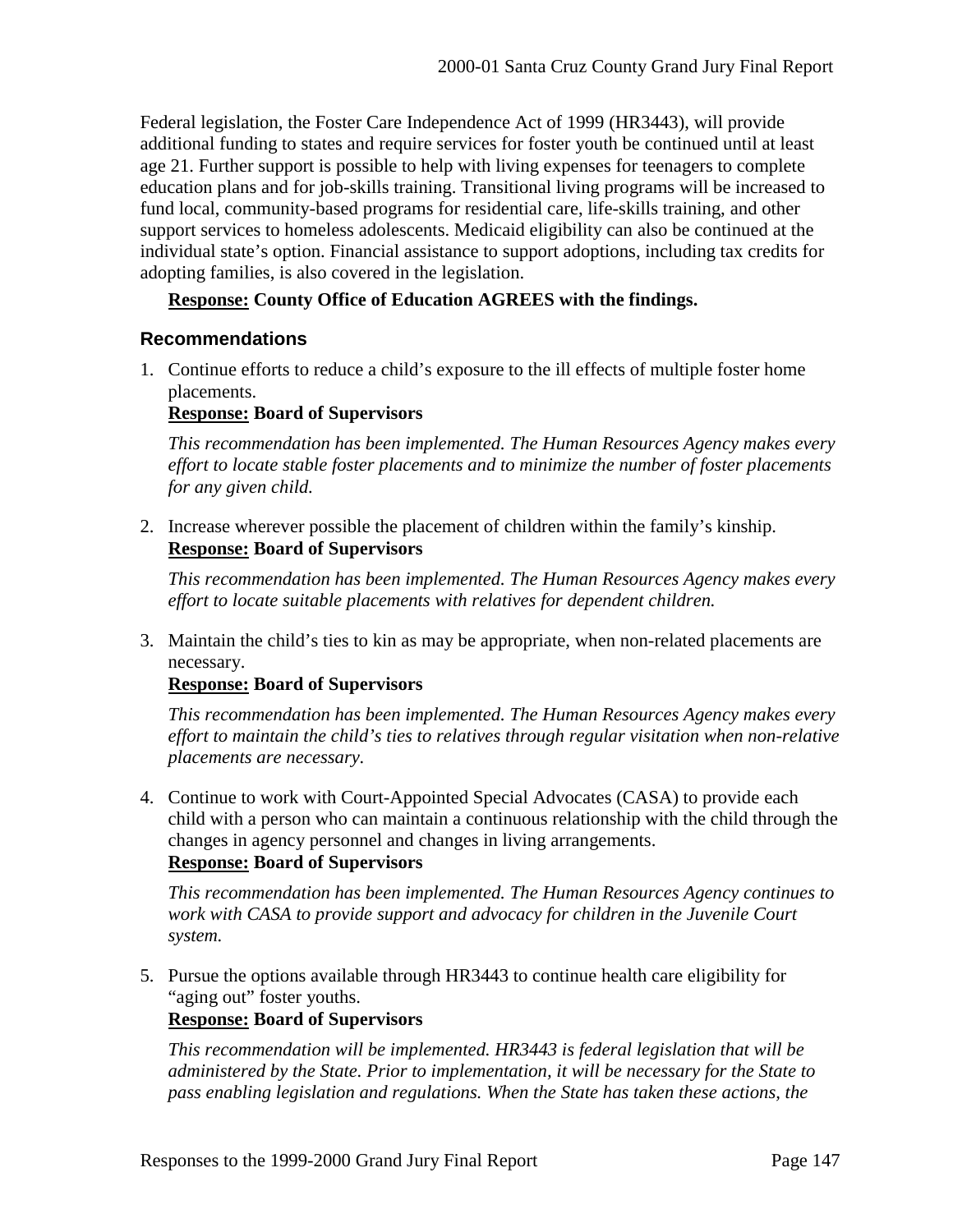*Human Resources Agency will pursue the options available through HR3443 to continue health care eligibility for "aging out" foster youths.*

6. Implement appropriate provisions in HR3443 to strengthen Child Welfare Services. **Response: Board of Supervisors**

*This recommendation will be implemented pending the State's adoption of enabling legislation and regulations.*

7. Include appropriate school personnel in each child's treatment team. **Response: Board of Supervisors**

*This recommendation has been implemented. The Human Resources Agency makes every effort to include school personnel in the team of professionals who assist dependent children. For example, school personnel are interviewed during the investigations for abuse or neglect, Child Welfare social workers attend regular meetings of school personnel for children with Individual Educational Plans (IEP'S), and school personnel are invited to attend our Interagency Placement Committee, which monitors placements and treatment plans for dependent children.*

# **Response: County Office of Education**

*The Santa Cruz County Office of Education continues to seek innovative and creative ways, either through existing programs or new ones, to support neglected and abused adolescents. Through our Alternative Education Department, we have developed partnerships and written grants that have specifically targeted this population. Our existing partnerships with Group Home Society, Mental Health, the Santa Cruz Community Counseling Clinic, Human Resources Agency and the Above the Line School depict our commitment to this population. In each of the aforementioned collaboratives, the Santa Cruz County Office of Education provides intensive educational services, counseling, vocational education assistance and transitional support. Many neglected and abused students are afforded subsidized work opportunities through various County Office initiated grants; receive scholarships to college upon graduation; and work with trained vocational counselors for career assessments. County Office of Education personnel are active participants at treatment team meetings.*

*Our newly funded Workforce Investment Act Grant will allow us to strengthen and improve upon existing services to low income dropouts who are involved with child welfare services. The Alternative Education Program has received a \$700,000 two-year grant from the Human Resources Agency's Career Works to implement the educational component of the Workforce Investment Act. Educational services and additional support services will be provided to youth ages 14 to 21 who are income eligible and fall with one or more targeted categories including, homeless, runaway or foster children.*

*The Santa Cruz County Office of Education, through the Alternative Education Department, is also the successful recipient of a Foster Youth Service Grant. This grant has allowed us to monitor, track, support and develop "educational passports" for children who reside 'in group and foster homes. This new and unique program has been extremely meaningful in the creation of wrap-around and follow-up services.*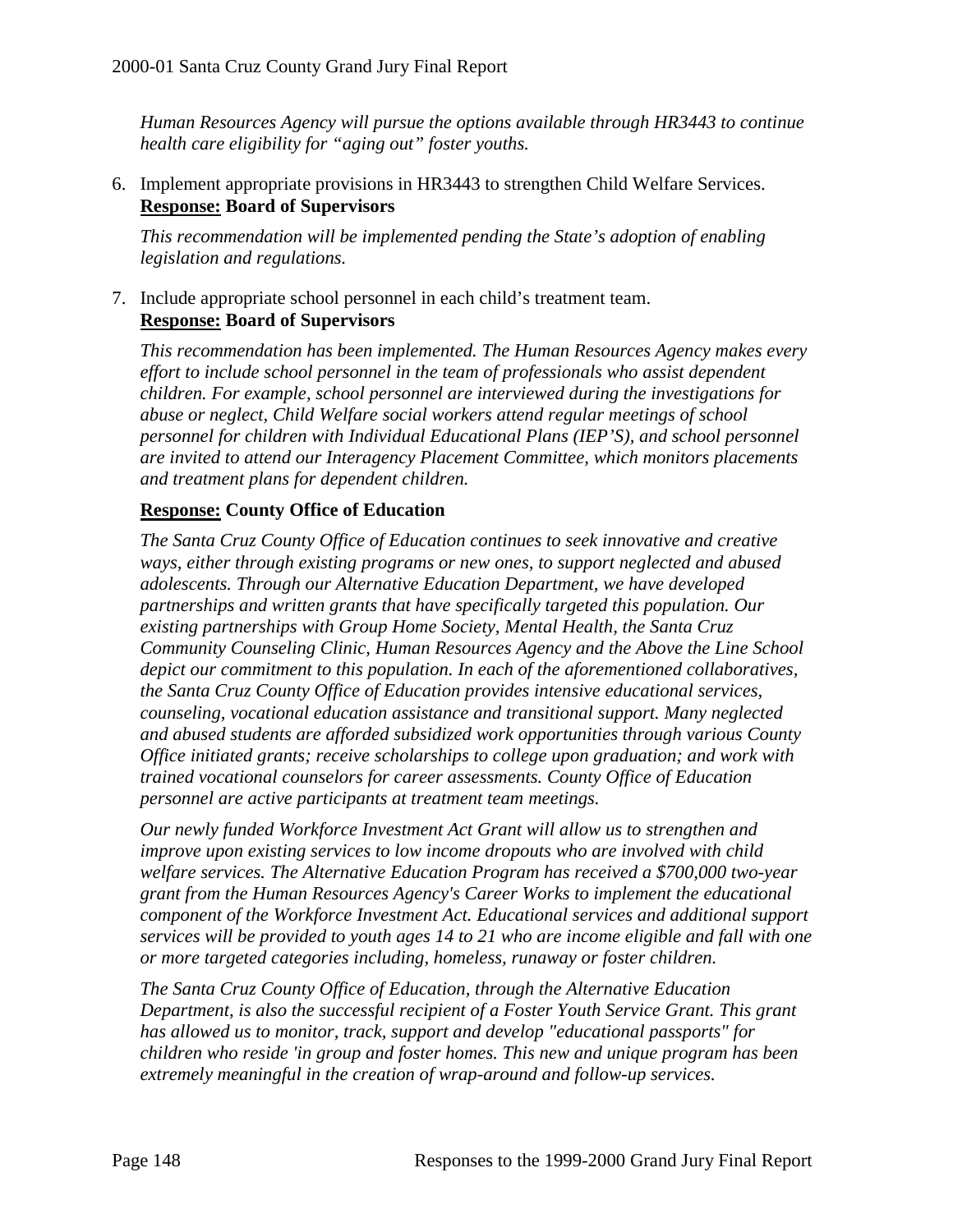*The Program Coordinator of the County Office of Education's Migrant Head Start Program is our representative member on the Children and Families First Commission. The Commission has made a specific point to reach out to the foster care community with a vision to attempt to address the specific needs of that community.*

# **Alcohol and Drug Abuse Commission – Page 28**

**Respondent:** Santa Cruz County Board of Supervisors **Response Received:** September 26, 2000

#### **Findings**

#### **Response: Board of Supervisors PARTIALLY AGREES, exceptions are noted below.**

The Commission by-laws were amended to reduce the number of commissioners representing a supervisorial district from three to two. In order for matters requiring a vote to be acted on, a quorum of six commissioners must be present at a meeting.

The commissioners, in addition to representing a district, have responsibility for reviewing the various programs that are funded, at least in part, with County monies. The programs encompass a variety of services from prevention and drug education to residential and outpatient programs that are designed to respond to the needs of the county.

Each commissioner has liaison responsibility for assigned groups of providers. Providers are invited to describe their services at a meeting of the Commission. This practice enables all commissioners to become knowledgeable about the services in the County. Commissioners also serve as members of committees that relate to alcohol, budget, cultural competence, drugs, drinking driver programs, information and education programs and provider relations. The Commission has set goals for the year 2000 as listed in its annual report:

- Maintain consistent contact and improve working relationships with local officials, including the Board of Supervisors.
- Discuss the Commission's role in light of consolidation of alcohol/drug and mental health administrative services, review reports on the process of the consolidation, and advise the Board of Supervisors accordingly.
- Review the Commissioner's job description, role, and work in the community.
- Review how to work more effectively with service providers and advocate for more and better chemical dependency services.
- Monitor contract service providers for culturally appropriate services and implement the goals of the Cultural Competence Framework related to diversity.
- Review specific issues in the alcohol and drug field, including:
- Alcohol and drug-related deaths, violence and traffic crashes
- Dual diagnosis
- Challenging the drug war paradigm
- Decriminalization of drug possession
- Truth in research and education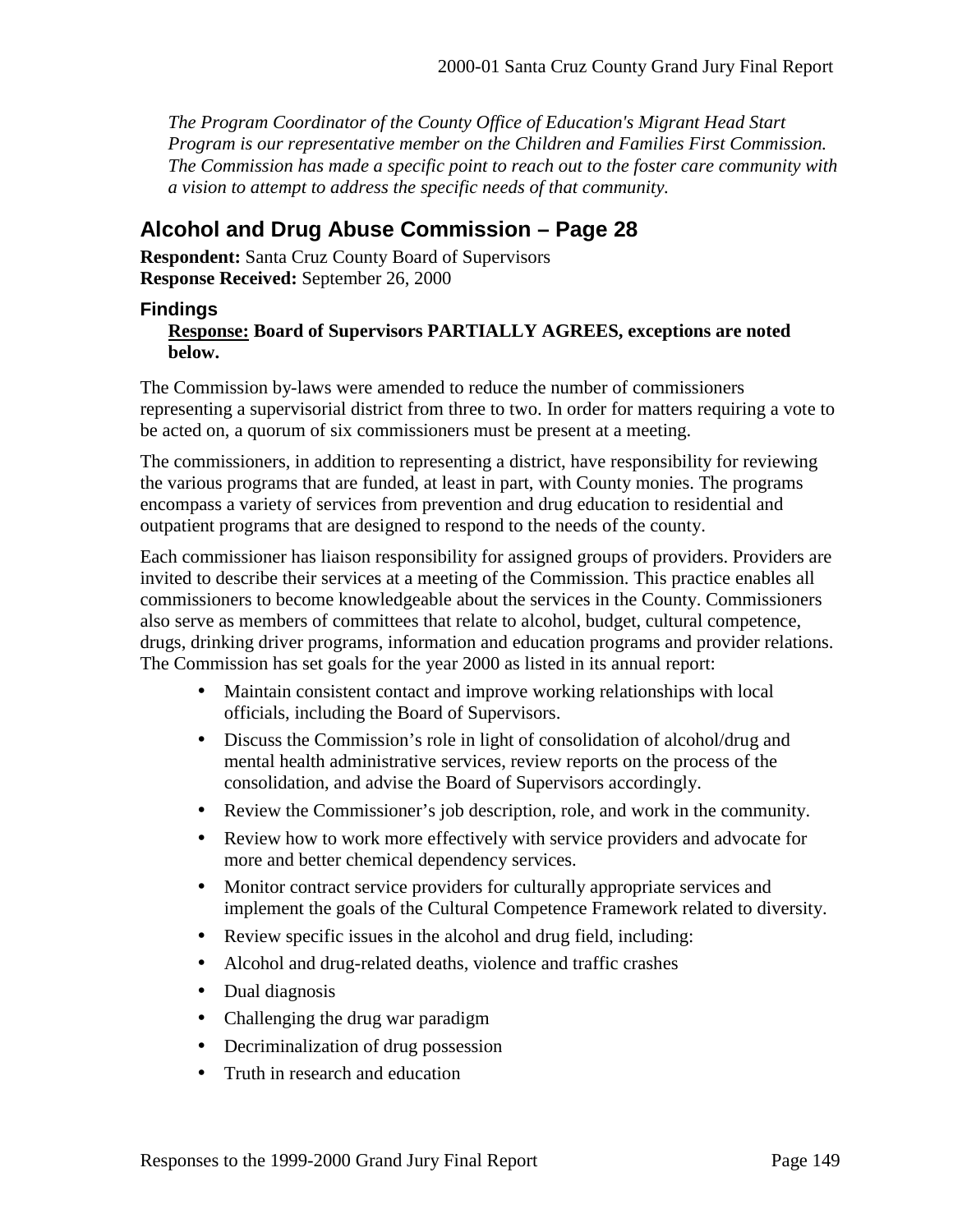The Civil Grand Jury endorses the following recommendations in the Commission's Annual Report for 1999:

• The Commission recommends that the Board of Supervisors make timely appointments to fill vacant Commission seats.

# **Response: Board of Supervisors DISAGREES.**

*The County disagrees with this finding. Appointments to Commissions by the Board of Supervisors are made on a timely basis as applications are received.*

• The Commission recommends an increase in communication with the Board of Supervisors and increase in the Board's responsiveness to Commission requests.

# **Response: Board of Supervisors DISAGREES.**

*The County disagrees with this finding. It is the responsibility of Commission members to communicate with individual Board members and with the Board of Supervisors as a whole. The County believes that the Board of Supervisors has always responded quickly and appropriately to Commission requests.*

• The Health Services Agency and the Board of Supervisors should continue to advocate for substance abuse prevention and treatment services without regard to pressure from alcohol industry companies or representatives.

# **Recommendations**

1. Pursue the development of a Juvenile Drug Court. **Response: Board of Supervisors**

*This recommendation is being implemented. The Health Services Agency's Alcohol and Drug Program is currently administering a Federal planning grant for determining the feasibility of developing a Juvenile Drug Court in Santa Cruz County. The Drug Court Steering Committee, which includes representatives from the Courts, the District Attorney, the Public Defender, the Probation Department, the County Administrative Office, and the Criminal Justice Council, will make recommendations on the feasibility of a Juvenile Drug Court when the planning grant has been completed.*

2. Continue development of a residential drug treatment program for adolescents. **Response: Board of Supervisors**

*This recommendation has been implemented. The Santa Cruz Community Counseling Center successfully bid on a County contract to develop a residential drug treatment program for adolescents, has obtained a site, hired a program manager, and submitted a license application to the State Department of Social Services. It is anticipated that the program will open in the fall of 2000.*

3. Pursue the development of an emergency facility other than Juvenile Hall for the temporary detention of young people by the County of Santa Cruz. **Response: Board of Supervisors**

*This recommendation requires further analysis. The Commission has placed the item on their September 2000 agenda for discussion.*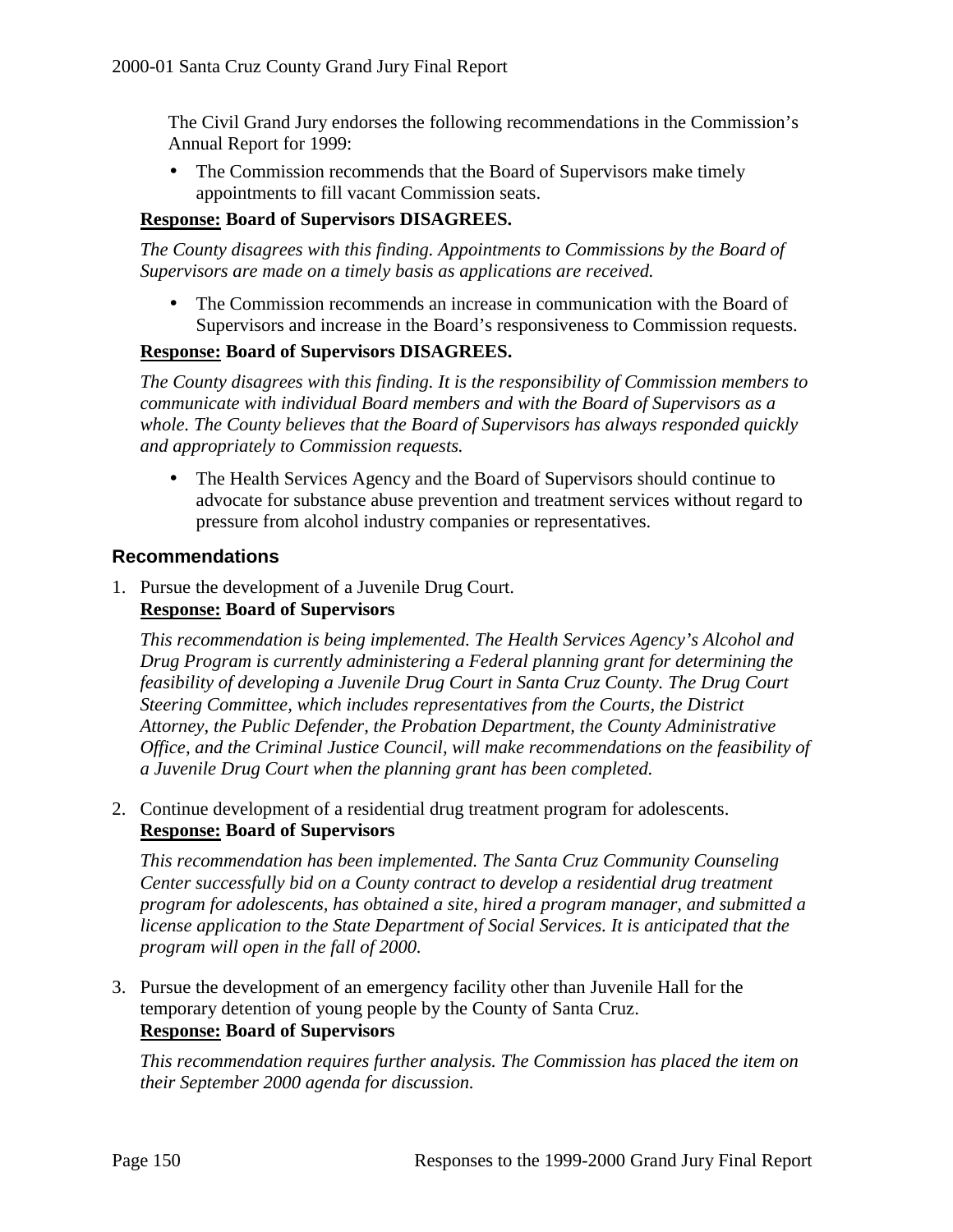# **River Street Homeless Shelter – Page 33**

**Respondent:** Santa Cruz County Board of Supervisors **Response Received:** September 26, 2000

# **Findings**

The Shelter is open from 5:00 p.m. to 8:00 a.m. There are 32 beds, six beds per room. At about 4:30 p.m. homeless individuals begin to gather at the rear entrance of the River Street Shelter. These persons are met by a staff member and are screened for admission. All homeless are welcome but are selected for the shelter based on prioritized needs. Beds are filled on a first-come, first-served basis. Some beds are reserved for crisis referrals from Dominican Hospital Mental Health Unit, and the Dual Diagnosis program of the County Drug and Alcohol Services Unit. The maximum stay is 30 days. There are exceptions to this for persons with extenuating circumstances.

There are a laundry facility, kitchen, dining area, and outside patio area. Two meals a day are served with the residents helping with the cooking and clean up. This is a clean and sober environment. No fees are charged.

There is currently one staff person assigned on rotation to perform night duty. If a client should have a psychotic episode, it is difficult for the one staff person to control this problem. He or she may not be able to physically control the client and may have to call 911 for help. There is also a potential for false sexual abuse claims against the staff. The shelter has experienced many inebriated persons who have wandered on site, which causes concern with only one person on night duty.

### **Response: Board of Supervisors AGREES.**

# **Recommendations**

1. Provide another staff person in order to have more than one staff person on duty at night. **Response: Board of Supervisors**

*This recommendation has been implemented. During the 2000-01 budget hearings, the Board of Supervisors approved additional funding which now provides for 1.75 FTE (10 hours x 7 days) in Night Supervisor staffing. This makes it possible to have two staff on duty every night at the Shelter.*

# **TRIAD – Page 34**

**Respondent:** Santa Cruz County Board of Supervisors **Response Received:** September 26, 2000

#### **Findings**

**Response: Board of Supervisors PARTIALLY AGREES, exceptions are noted below.**

Chemical Dependency Services include recovery groups, dual-diagnosis treatment, confidential drug testing and a drinking driver program.

Emotional Health Services provides counseling for individuals, families, and programs for parenting skills and workplace problems. The agency contracts with various schools to provide counseling services for drug-involved youth. Mental health services to individuals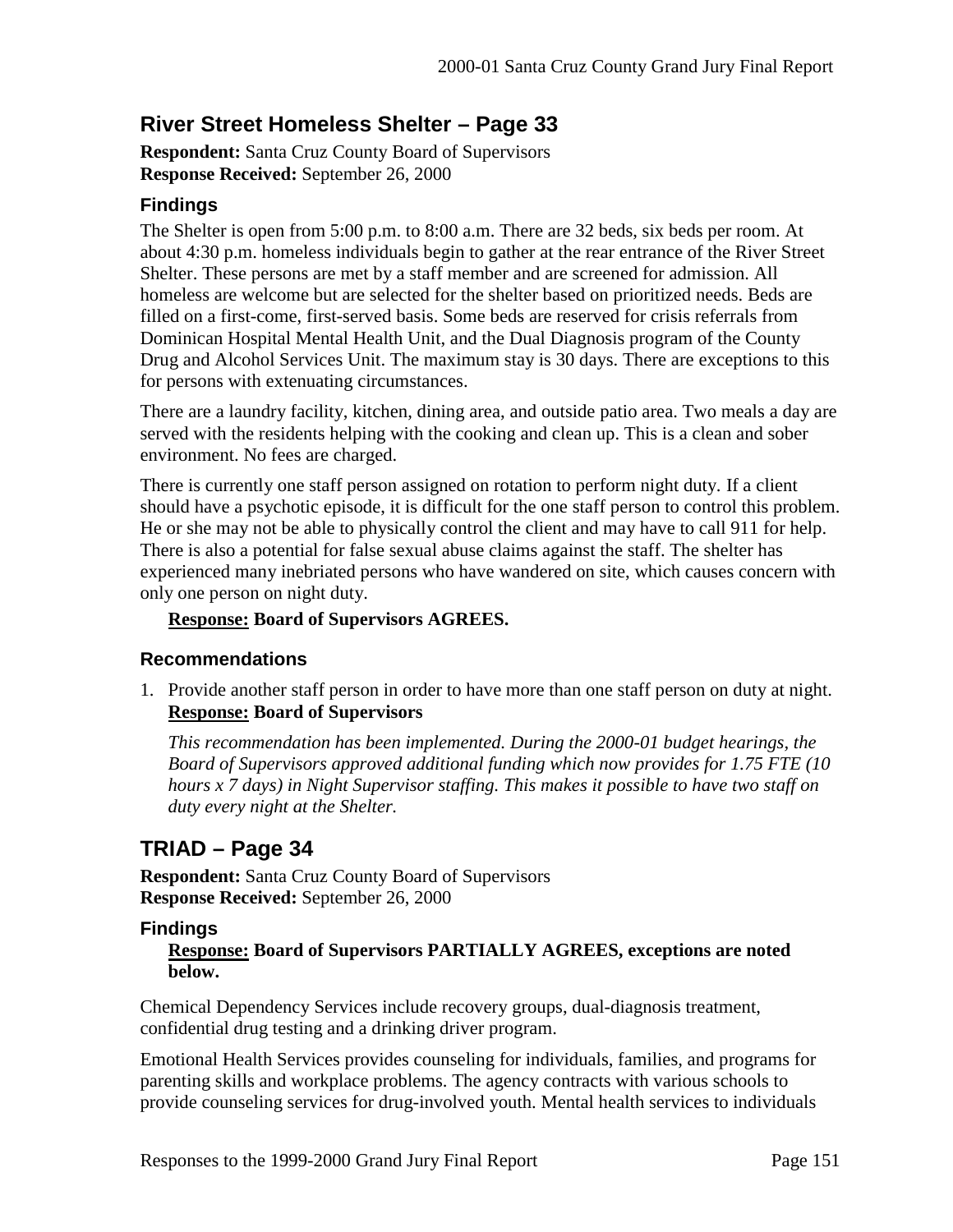and couples are provided on a sliding fee scale. Services to CalWorks' clients are subsidized by CalWorks.

The Methadone Maintenance Treatment program is long term and tailored to meet individual needs. Clients must have a two-year history of opiate addiction and at least two or more unsuccessful attempts to detoxify with a subsequent relapse. The cost of the methadone program is \$335 per month for maintenance and \$300 for a 21-day detoxification. Minors are not allowed in the maintenance program.

# **Response: Board of Supervisors PARTIALLY AGREES.**

*Triad, like many other methadone clinics in California, has received an exception from the State Department of Alcohol and Drug Programs to allow it, upon approval of the clinic's medical director, to admit opiate addicts who have less than a two-year history of opiate addiction and fewer than two previous treatment failures.*

Methadone is Recovery is a new 12-step program for heroin-addicted individuals. This means that although the recipient of methadone is still dependent, perhaps for life, that person can maintain their capacity to function in society. It is similar to Alcoholics Anonymous, except that it allows feedback. Group therapy is involved.

There are presently no patients on the waiting list for methadone dosing. The current capacity of the Methadone Clinic is 210 clients. There are four categories of client treatment:

- 3. 21-day detoxification
- 4. Maintenance, with about 190 clients
- 5. Two or three slots for persons from other counties, who request dosing when they are out of their regular county program area.
- 6. A slot for emergencies. Reserved for HIV patients or pregnant patients.

# **Response: Board of Supervisors PARTIALLY AGREES.**

*The current capacity of the methadone clinic is 260 patients, of which approximately 225 are on methadone maintenance.*

Currently there is no methadone clinic in South County.

Two years is the goal for abstinence from heroin use. Urine testing is required for all clients every 30 days or at the counselors' request.

Presently the U.S. Food and Drug Administration (FDA) and the State of California regulate TRIAD. The Council for Accreditation of Rehabilitation Facilities (CARF) is an accreditation agency that focuses on behavioral health. TRIAD is one of 100 agencies nationwide selected for a pilot program to administer Methadone. Accreditation by CARF will allow TRIAD to bill insurance companies for care.

HSA has requested TRIAD to control clients' enrollment and units of service. If TRIAD exceed its budget, the County must reduce funding for other agencies. This year Federal funds increased, enabling TRIAD to eliminate the waiting list.

# **Response: Board of Supervisors PARTIALLY AGREES.**

*In the past, limitations on available State and Federal funds resulted in HSA requesting Triad to control client enrollments and units of service. Recent changes in State statute*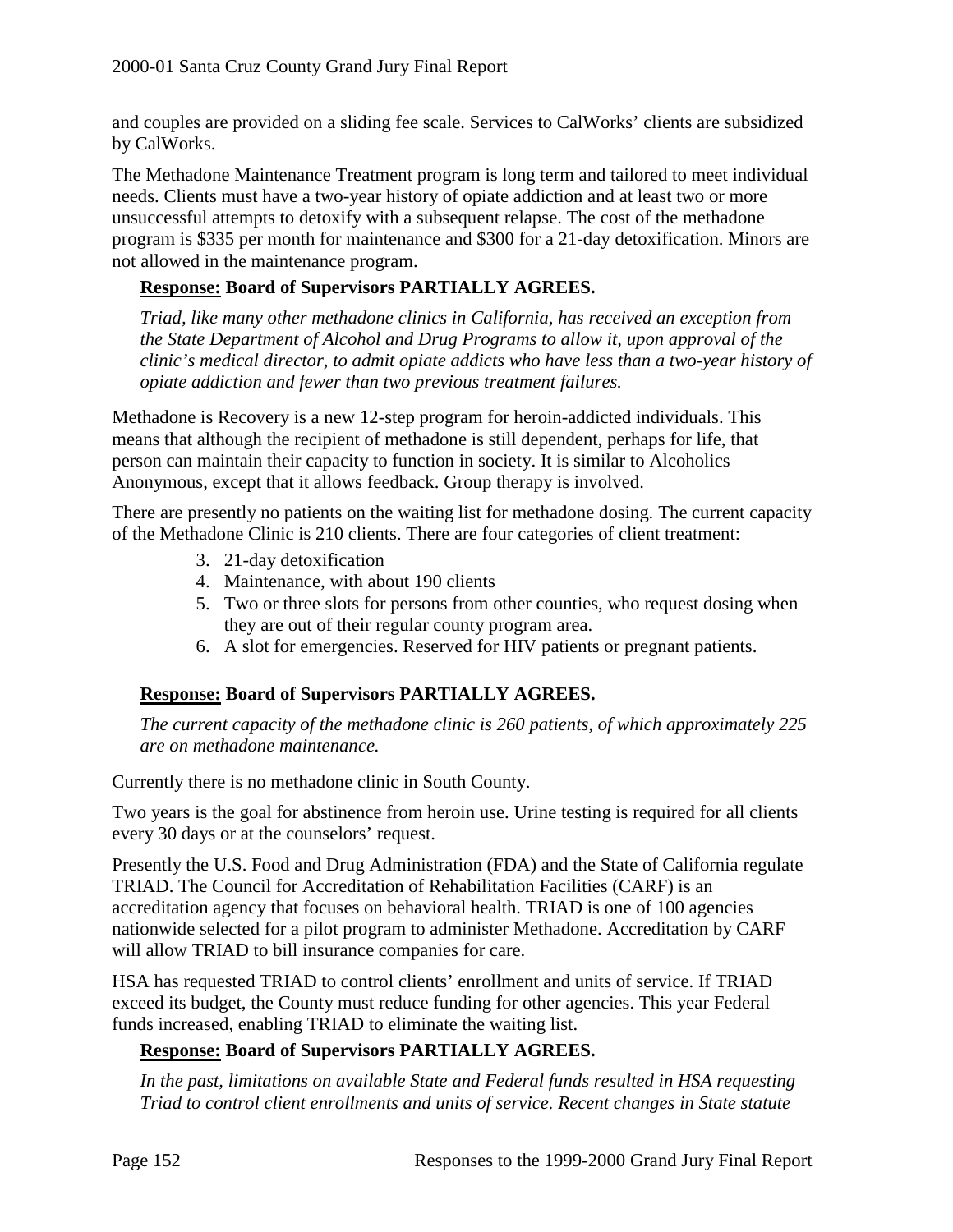*and policy governing Drug MediCal funding for methadone have enabled Triad to receive State funding for all MediCal beneficiaries who need methadone maintenance treatment*

### **Recommendations**

1. Provide methadone services in South County. **Response: Board of Supervisors**

*The recommendation requires further analysis. The County supports development of methadone services in South County, provided that there is a sufficiently large client base to permit provision of services within State-mandated reimbursement rate caps. Triad is investigating the development of a mobile methadone dispensing unit which could provide dosing services in South County. In addition, there is a bill currently pending in the State Legislature (SB1807, Vasconcellos) which would permit methadone to be dispensed from physician's offices under certain circumstances. If adopted, SB1807 could provide another option for cost-efficient provision of methadone services in South County. Information will be provided to the Board of Supervisors as part of the 2000-01 County budget process.*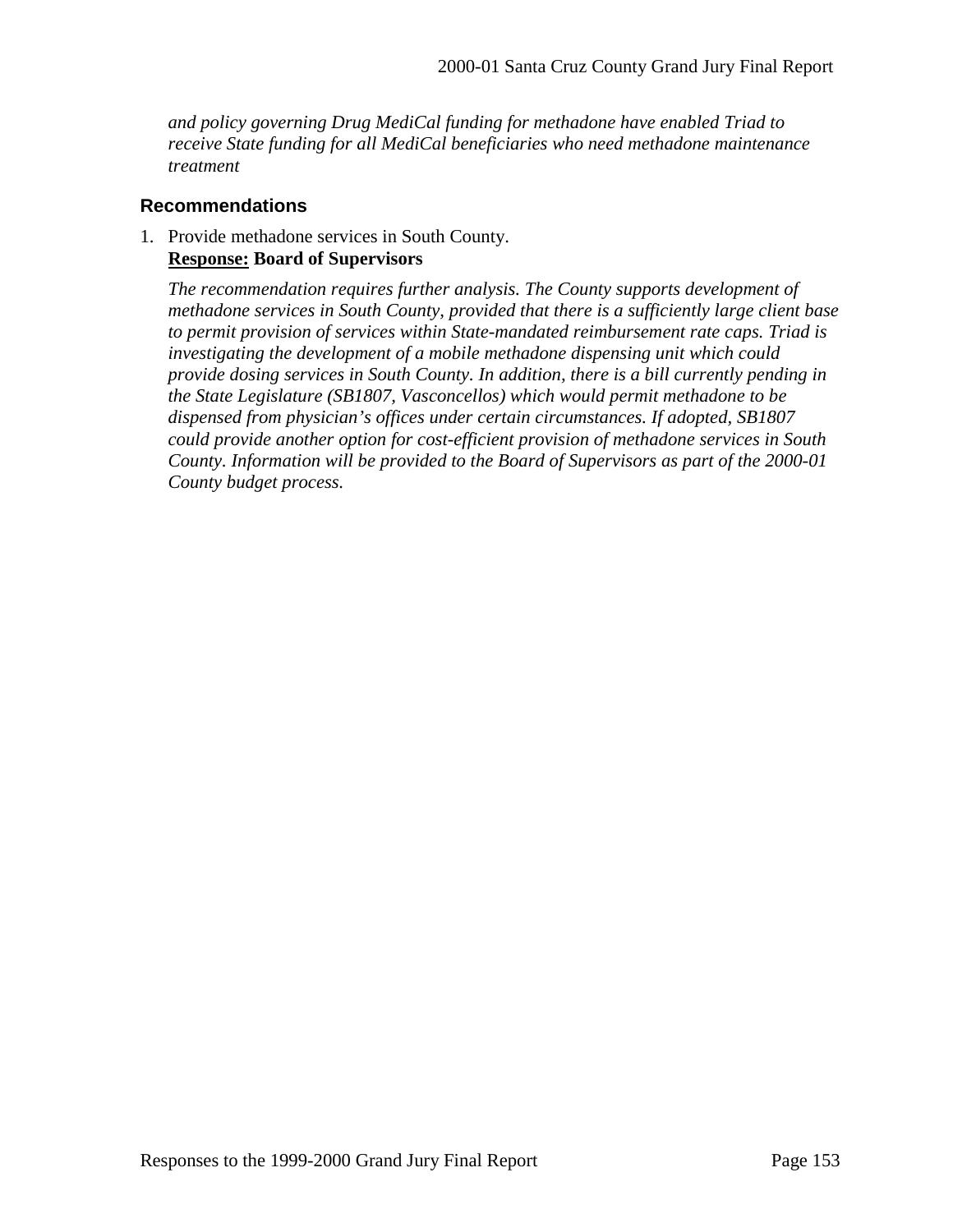# *Schools and Libraries Committee Reports*

# **Santa Cruz County Schools Safety Plan Review – Page 36**

**Respondent:** Santa Cruz County Office of Education **Response Received:** August 31, 2000 **Respondent:** Santa Cruz County Sheriff's Office **Response Received:** September 26, 2000

# **Findings**

Each school in California is required to have a Comprehensive School Safety Plan which conforms to the Comprehensive School Safety Plan Matrix (SB 187) and assures that every member of the school community is prepared to respond immediately to crises and disasters that could occur. The physical characteristics of each school are to be hazard-free. Each schools' environment and programs should reflect the social and ethnic diversity within the student body.

Part of the emergency planning necessary for the preparation of the Comprehensive School Safety Plan and to meet emergencies when they occur is coordination with other relevant government agencies. One of the most important of these is the Sheriff's Department. The Sheriff's Department has the only TAC (Tactical Action Corps) squad in the county, and therefore would be involved in any response to serious violence or threat of violence at any school in the county. Funding for equipment for the Sheriff's TAC squad has come largely from grants and private donations.

The Community Service Centers of the Sheriff's Department are responsible for reviewing school safety planning in conjunction with schools themselves. The school resource officers, currently assigned to all the high schools in the county, are an important part of this review process, as well as providing vital monitoring and early warning functions. The Sheriff's Department is planning to extend the school resource officer program to the middle and junior high schools.

In 1999, the Santa Cruz County Office of Education and the Sheriff's Department cosponsored a day-long training session for administrators and school security personnel to review procedures in the event of an emergency.

# **Response: County Office of Education AGREES with all findings.**

# **Response: Sheriff's Office AGREES with all findings.**

*The Sheriffs Office Special Weapons and Tactics Team continues to train for emergency responses to schools. Training has occurred during non-school hours at local campuses. The team is in need of additional specialized equipment, including new hostage negotiation telephone systems.*

# **Recommendations**

1. Schedule regular annual training sessions for the Sheriff's Department and school administrators and security personnel. **Response: County Office of Education**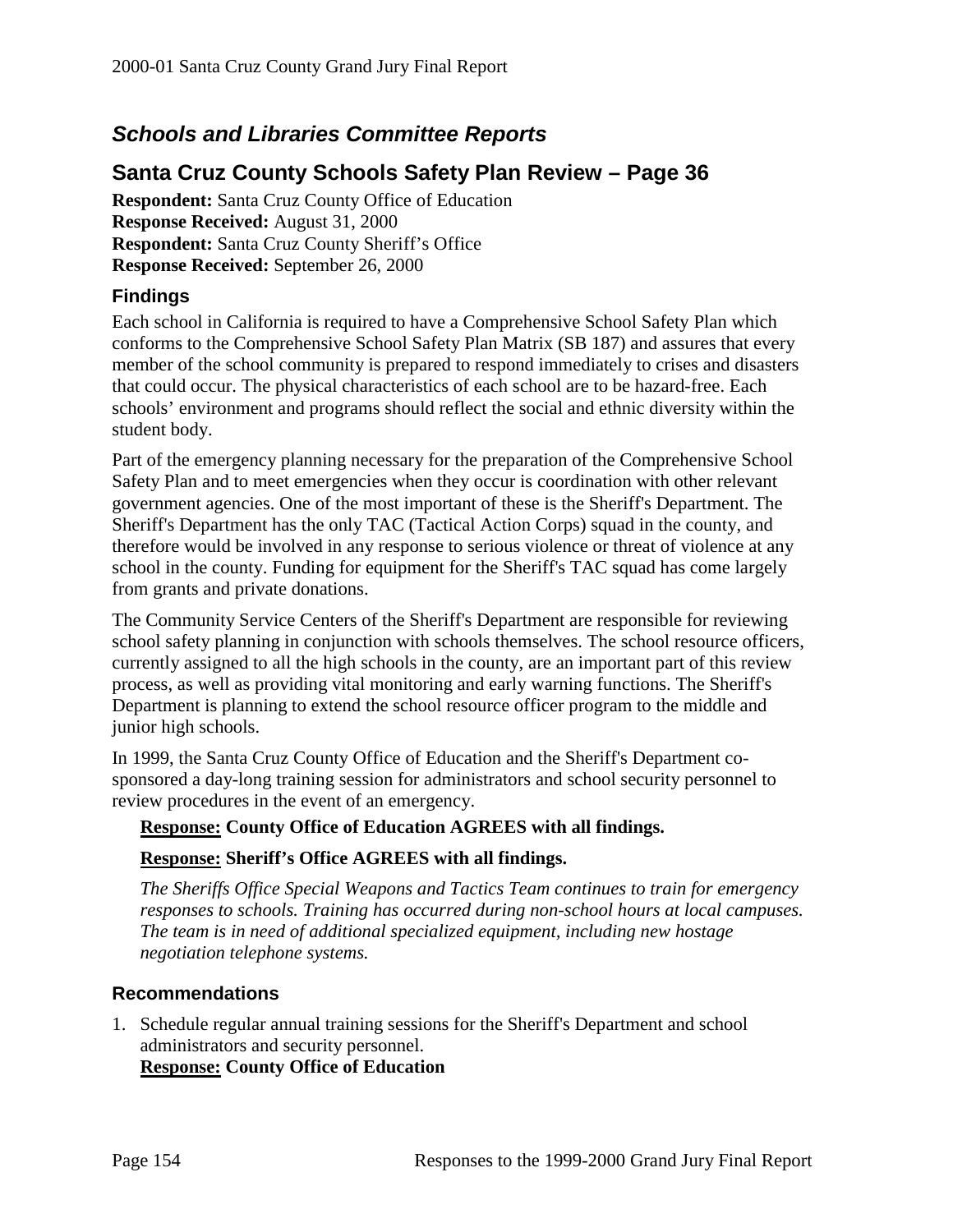*The County Office of Education has met the requirements of this finding through the following activities that are scheduled and in-place for the 2000-01 academic year:*

- *Four Regional Safety Schools trainings to focus on school safety, violence prevention, conflict management and emergency preparedness.*
- *Two trainings under the leadership of Dr. Kris Mohandle a specialist working with leadership groups to implement school safety and violence prevention plans.*
- *Training for school security personnel in POST, a law enforcement certification program that combines site management with safe school techniques.*
- *All trainings include invitations to school administrators, guidance counselors, local law enforcement and school security personnel.*

*The Santa Cruz County Office of Education has been serving as the California Department of Education's Region V Safe Schools coordinator since 1995. Over that period, we have provided more than 25 workshops throughout Monterey, San Benito, Santa Clara and Santa Cruz Counties, working with district teams and local law enforcement agencies to develop comprehensive School Safety Plans. During this time, the region has seen a drop in nearly every major category that defines a threat to school safety. We enjoy strong relationships with our local law enforcement agencies and will continue to move forward in our efforts to ensure school safety.*

# **Response: Sheriff's Office**

*The Sheriff's Office agrees with the recommendation and win continue to provide assistance in the form of a speaker, special demonstration or sponsorship of school safety training.*

2. Extend the school resource officer program to the junior high schools. **Response: County Office of Education**

*We support the recommendation of the Grand Jury to expand school resource officer programs in the junior high schools.*

# **Response: Sheriff's Office**

*The Sheriff s Office has submitted a federal COPS grant to add school resource officers at three junior high schools*

3. Schedule periodic meetings between the various County police agencies and school district supervisors.

# **Response: County Office of Education**

*The school district superintendents met during the past year at the Scotts Valley Police Department with the County Sheriff, Chief of Police and the District Attorney to discus issues of school safety. We will propose a follow up meeting be conducted during the 2000-01 school year.*

#### **Response: Sheriff's Office**

*The Sheriff agrees with the findings. The County Chiefs' Association has met a number of times with the school district superintendents over the past year regarding school safety.*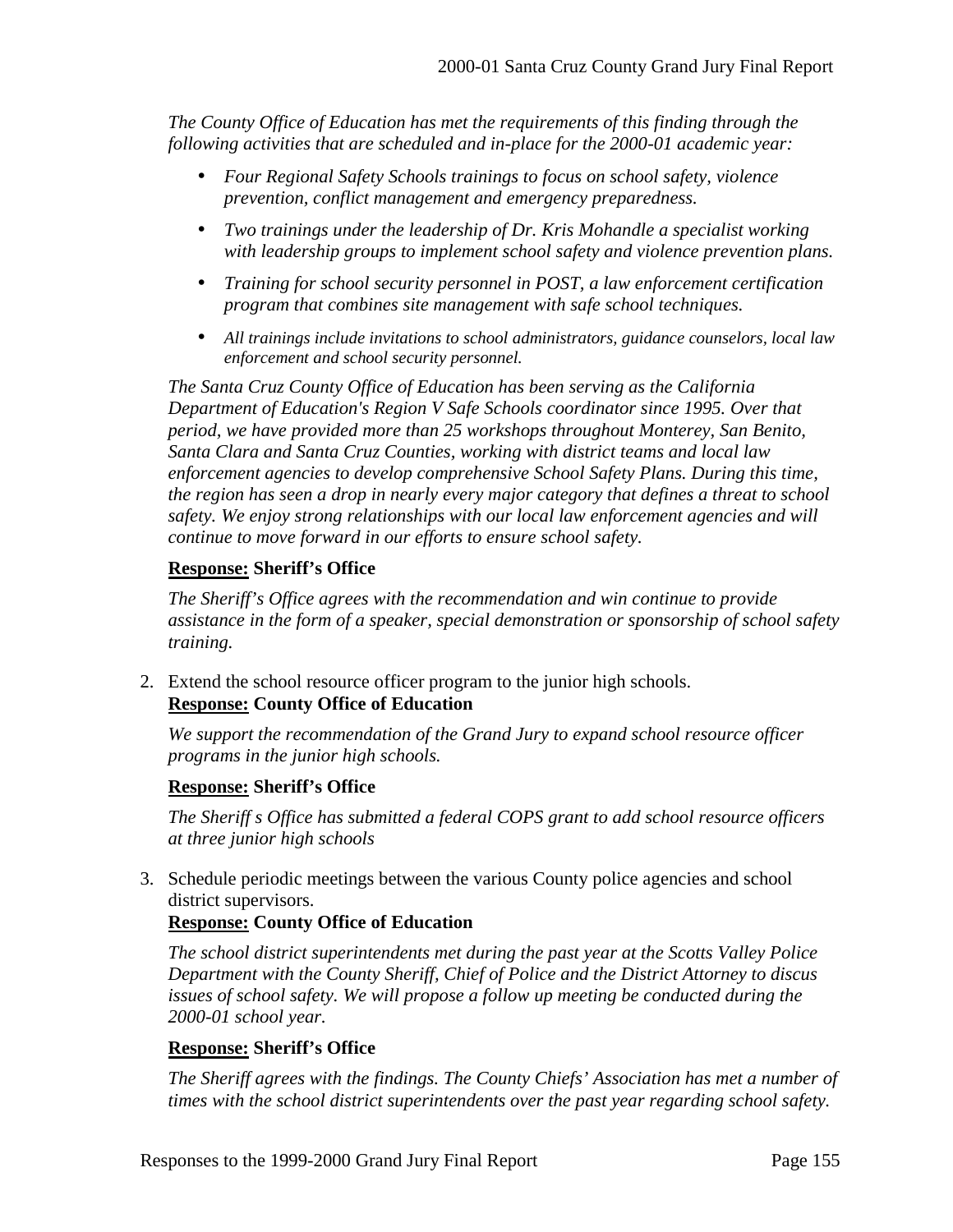# **Santa Cruz City School District – Page 38**

**Respondent:** Santa Cruz City School District **Response Received:** August 21, 2000

# **Findings**

Westlake Elementary's Comprehensive School Safety Plan addresses a variety of programs designed to reflect the community's social diversity with a focus on supporting the child and family by utilizing community services. The document fails to address several items in the School Safety Plan Matrix: current status of school crime; child abuse reporting procedures; suspension and expulsion policies; teacher notification where expulsion or suspension has occurred and where unsafe or dangerous ongoing behavior may be possible; disaster response procedures; sexual harassment policy and reporting procedures. Student attendance is monitored along with the use of contracts between student, family and school administration in cases of a poor attendance record. Referrals to community resources or other intervention practices are not noted in the plan, nor are referrals to School Attendance Review Board.

Mission Hill Junior High School's Comprehensive School Safety Plan describes its efforts to provide a learning environment with supportive faculty- family- community ties. There are monthly meetings with Child Protective Services, Probation, Mental Health, Court and Community Schools and child and family counseling agencies in the community. There are fire extinguishers in every classroom and four two-channel two-way radios and a fifth radio for the lunch area, which enable intra-school communication. The document fails to address several items in the School Safety Plan Matrix: expulsion policies; teacher notification where expulsion or suspension has occurred and where unsafe or dangerous ongoing behavior may be possible; a sexual harassment policy and reporting procedures; and dress code.

Santa Cruz High School's Comprehensive School Safety Plan fails to address several elements in the School Safety Plan Matrix: current status of school crime; child abuse reporting procedures; suspension and expulsion policies; teacher notification where expulsion or suspension has occurred and where a student presents unsafe or dangerous ongoing behavior may be possible; disaster response procedures; a sexual harassment policy and reporting procedures. The format is inconsistent with the School Safety Plan Matrix, but makes reference to increasing the number of disaster response drills and a continuing review of disaster response plans. The school plans to develop a joint community and school disaster response team, and develop a school safety assessment survey to determine how safe students feel on campus.

Early intervention strategies are focused on problem-solving related to academic difficulties, student truancy, behavior issues and emotional disturbances. As an early intervention strategy, Student Study Teams (SST) were scheduled at schools throughout the district. Data was collected on the number of SSTs held during the 1998-99 school year. The percentage of students referred to SSTs varied from less than 1% to 12%.

# **Recommendations**

1. Write the Comprehensive School Safety Plan for each school to conform to the Comprehensive School Safety Plan Matrix specified in SB 187. **Response: Santa Cruz City Schools**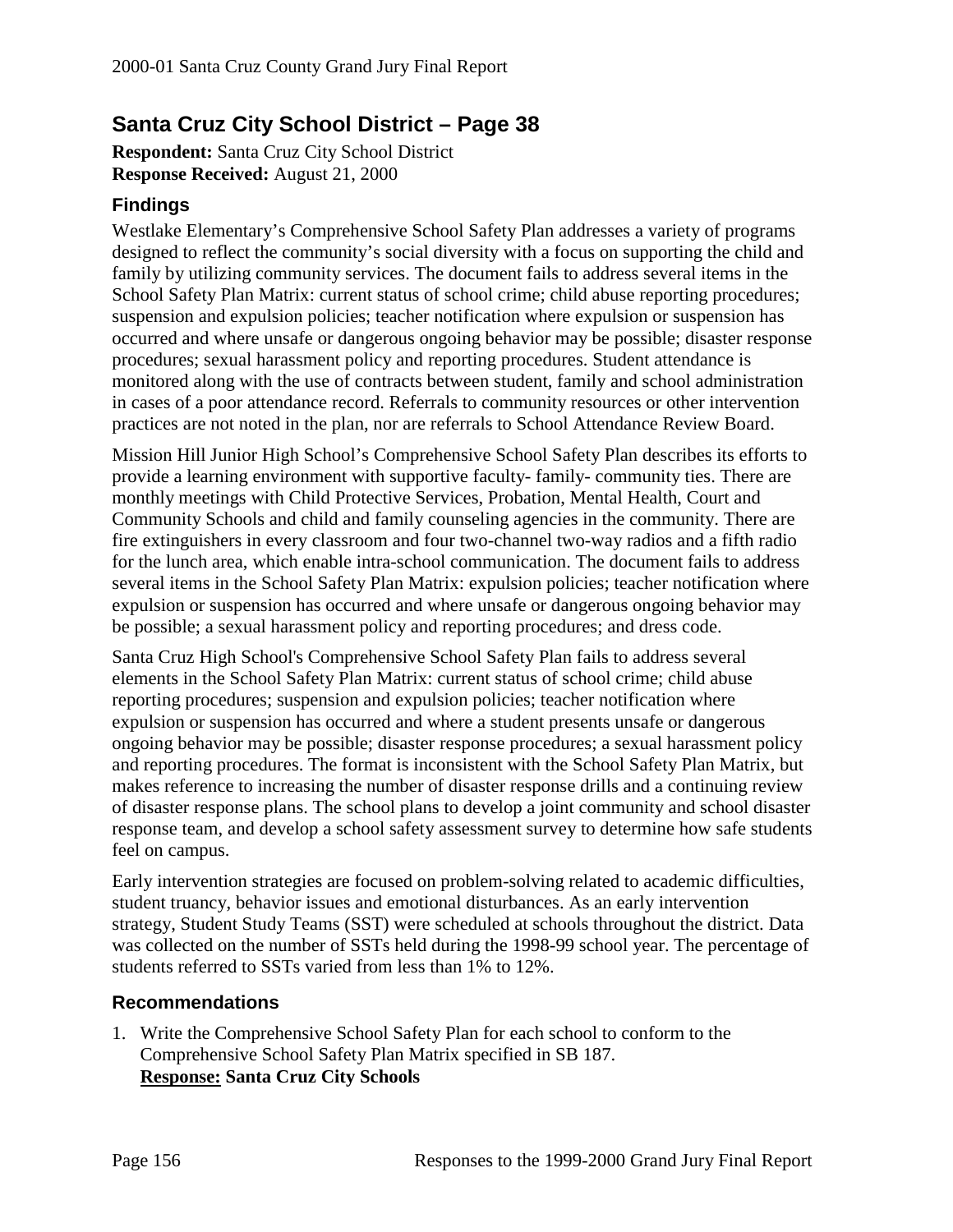*School Safety Plans are updated annually. The Plans for the 2000-2001 school year will be submitted to the District Office and will be on file in each school by the end of October of this year and will conform to the Matrix as specified in SB 187.*

2. Rectify omissions noted in the Findings and included them in the final Comprehensive School Safety Plans.

# **Response: Santa Cruz City Schools**

*This recommendation is unnecessary at this time. The intention of this finding can adequately and reasonably be accomplished when the 2000-2001 School Safety Plans are complete at the end of October.*

3. Place the Comprehensive School Safety Plan for each school in the District in a discrete document in a binder with sections as indicated by the Comprehensive School Safety Plan Matrix with tabs for easy reference.

# **Response: Santa Cruz City Schools**

*The 2000-2001 School Safety Plans for each school will be placed in a binder set up for easy reference during November 2000.*

4. Include existing handbooks or statements of policy that relate to the Comprehensive School Safety Plan as attachments to the plan and include them in the binder and reference them in the plan.

### **Response: Santa Cruz City Schools**

*Existing handbooks and Board of Education Policies will be included in the binder and referenced in the 2000-2001 School Safety Plans.*

5. Develop lock down procedures pursuant to SB 187. These plans should be in a checklist format and placed in each classroom and office. **Response: Santa Cruz City Schools**

*Lock down procedures need to be in every classroom and office. School staff members were trained last year in a hostile intruder inservice that included lock down procedures. In September of this year all school staff members will have a School Site Disaster Guide flip chart, which will include lock down procedures. The Disaster Guide will become a part of each 2000-2001 School Safety that included lock down procedures. In September of this year all school staff members will have a School Site Disaster Guide flip chart, which will include lock down procedures. The Disaster Guide will become a part of each 2000-2001 School Safety Plan, as well.*

6. Increase the number of SST meetings in each school district during the year as an early intervention strategy.

# **Response: Santa Cruz City Schools**

*This recommendation requires farther analysis. An SST meeting is one of many different strategies provided in our schools for students with unmet needs. An SST is a meeting that has the objective of thoroughly identifying needs and developing an action plan that may include interventions. In order to increase the number of SST's, as recommended, we would need to increase the number of students identified as needing an SST. I suggest, as*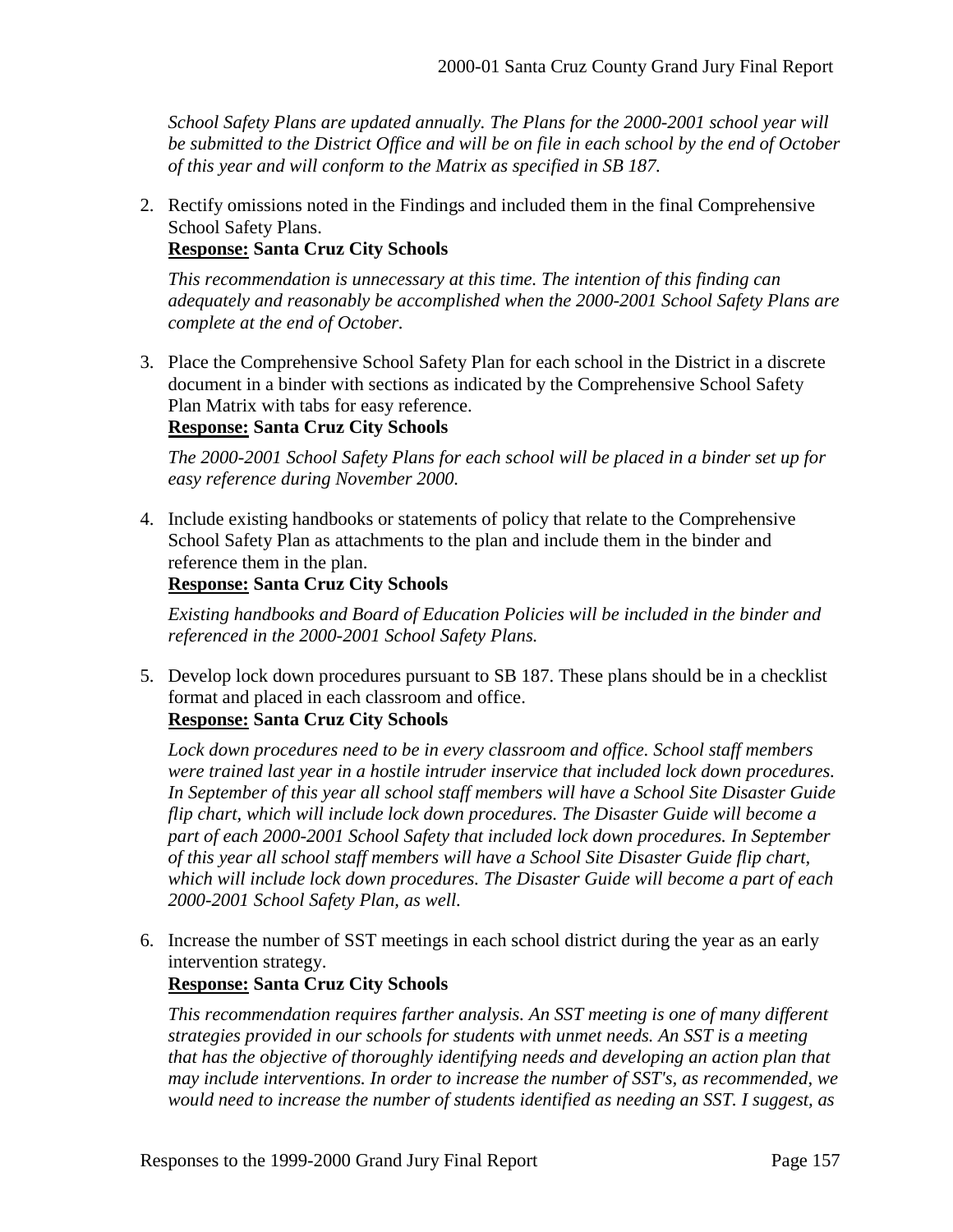*an alternative to Finding #6, that we evaluate with principals whether the identification and referral process for SST's is being utilized appropriately.*

# **Scotts Valley Unified School District – Page 41**

**Respondent:** Scotts Valley Unified School District **Response Received:** November 30, 2000

# **Findings**

Scotts Valley Middle School, Brook Knoll Elementary, and Vine Hill Elementary Comprehensive School Safety Plans include all the elements required in the Education Code 352942. A review of the plans for all three schools found them to conform to the elements of Comprehensive School Safety Plan Matrix (SB 187).

All three schools have similar warnings systems for lock down procedures in the case of a dangerous person on campus. The bell rings three times. On hearing the alarm, teachers must immediately lock doors and move students away from windows. Brook Knoll utilizes an additional alarm code procedure during class hour announcing over the intercom that "Mr. Eagle is needed in the office immediately."

While the plans are complete and conform to the Comprehensive School Safety Plan Matrix (SB 187), they were not found to be a ready source of reference. This is a particularly critical need in a crisis situation when a quick response is critical.

Early intervention strategies are focused on problem-solving related to academic difficulties, student truancy, behavior issues and emotional disturbances. As an early intervention strategy, Student Study Teams (SSTs) were scheduled at schools throughout the district. Data was collected on the number of SSTs held during the 1998-99 school year. The percentage of students referred to SSTs varied from 3% to 10%.

# **Response: Scotts Valley Unified School District AGREES.**

*The District agrees with the findings regarding the Comprehensive Schools Safety Plan and have taken steps to assure that the plans have been reviewed with staff and are available when a quick response is critical. The second finding was related to Student Study Teams and I have accepted the findings as noted.*

# **Recommendations**

1. Place the Comprehensive School Safety Plan for each school in the District in a discrete document in a binder with sections as indicated by the Comprehensive School Safety Plan Matrix with tabs for easy reference.

# **Response: Scotts Valley Unified School District**

*The district has complied with recommendation number one by making the Comprehensive Schools Safety Plan available in each school with a binder set up for easy reference.*

2. Increase the number of SST meetings in each school district during the year as an early intervention strategy.

**Response: Scotts Valley Unified School District**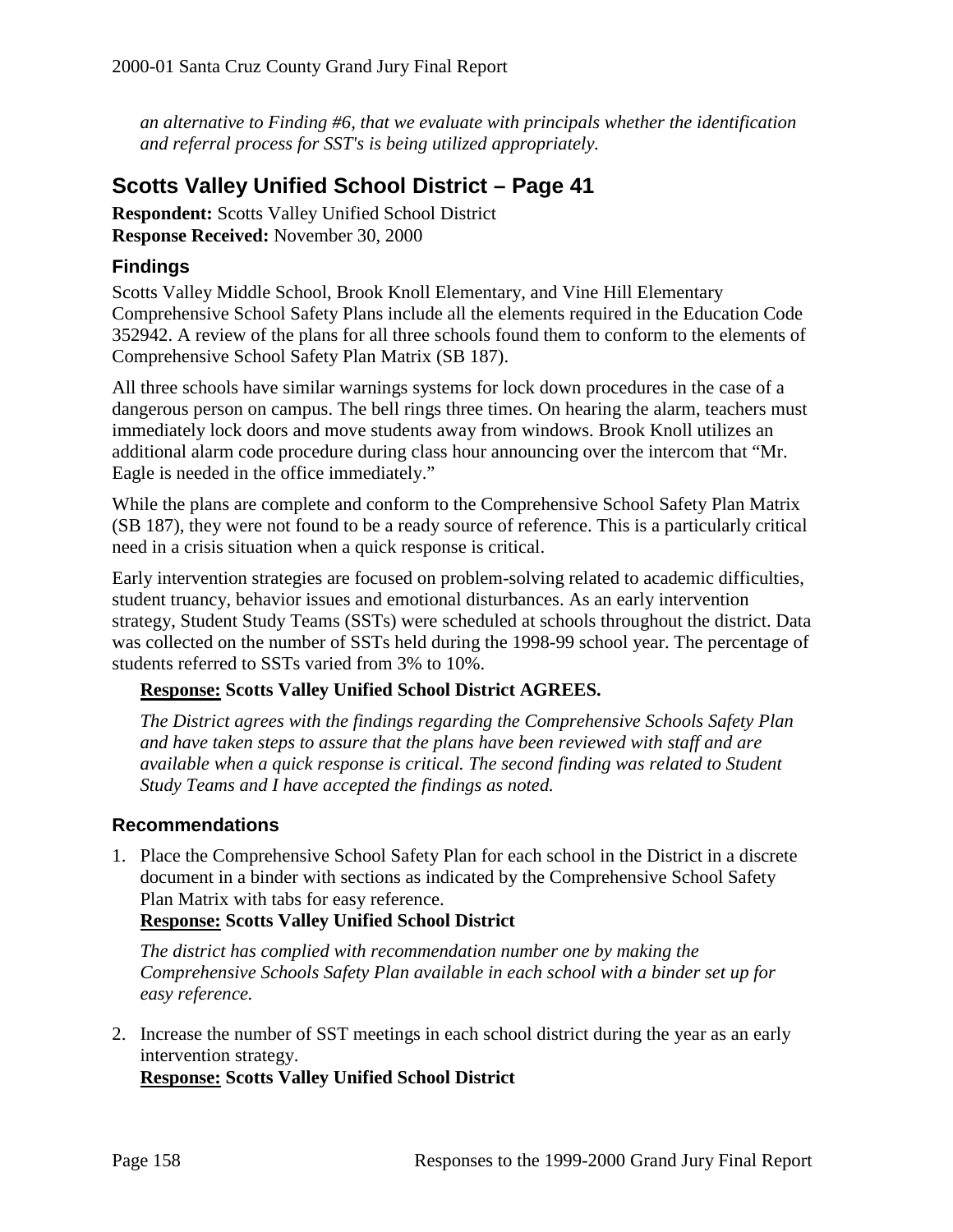*This recommendation requests that we increase the number of Student Study Team meetings in each school as an early intervention strategy. We concur with using Student Study Team meetings as an early intervention strategy. At the current time Student Study Team meetings are held whenever a student is referred so the requirements to increase the number of meetings seems somewhat unclear, as we already have a meeting whenever a student has a need for our Student Study Team.*

# **San Lorenzo Valley Unified School District – Page 43**

**Respondent:** San Lorenzo Valley Unified School District **Response Received:** December 15, 2000

# **Findings**

Comprehensive School Safety Plans are in place for all schools in the district that were reviewed. All of the schools' emergency response plans require additional work on: detailed task assignments; staff responses during an emergency; elements of state mandated school safety plan matrix (SB 187) written into plans. The elementary and junior high school plans have only the components relating to Personal Characteristics, Physical Environment, Social Environment and School Culture. These plans are in a loose-leaf format that does not allow quick access of information in the event of an emergency. San Lorenzo Valley High School's plan is user-friendly. The plan is packaged in a binder with an appropriately colored cover, a table of contents, tabs for easy access to information and most of the elements required by the Comprehensive School Safety Plan Matrix (SB 187).

Early intervention strategies are focused on problem-solving related to academic difficulties, student truancy, behavior issues and emotional disturbances. As an early intervention strategy, Student Study Teams (SST) were scheduled at schools throughout the district. Data was collected on the number of SSTs held during the 1998-99 school year. The percentage of students referred to SSTs varied from 3% to 10%.

# **Recommendations**

1. Implement SLV High "Crisis Handbook" checklist format at all schools within the district. Include specific duties and activities for each section of the school's operating personnel.

#### **Response: San Lorenzo Valley Unified School District**

*Each site already has a "Crisis Handbook" which is updated annually and available at the school office.*

2. Write the Comprehensive School Safety Plan for each school to conform to the Comprehensive School Safety Plan Matrix specified in SB 187. **Response: San Lorenzo Valley Unified School District**

*Each school has a Comprehensive School Safety Plan. Each school has reviewed its plan in reference to the Comprehensive School Safety Plan Matrix specified in SB 187 and has, or is in the process of revising the plan to conform to the matrix.*

3. Rectify omissions noted in the Findings and include them in the final Comprehensive School Safety Plans.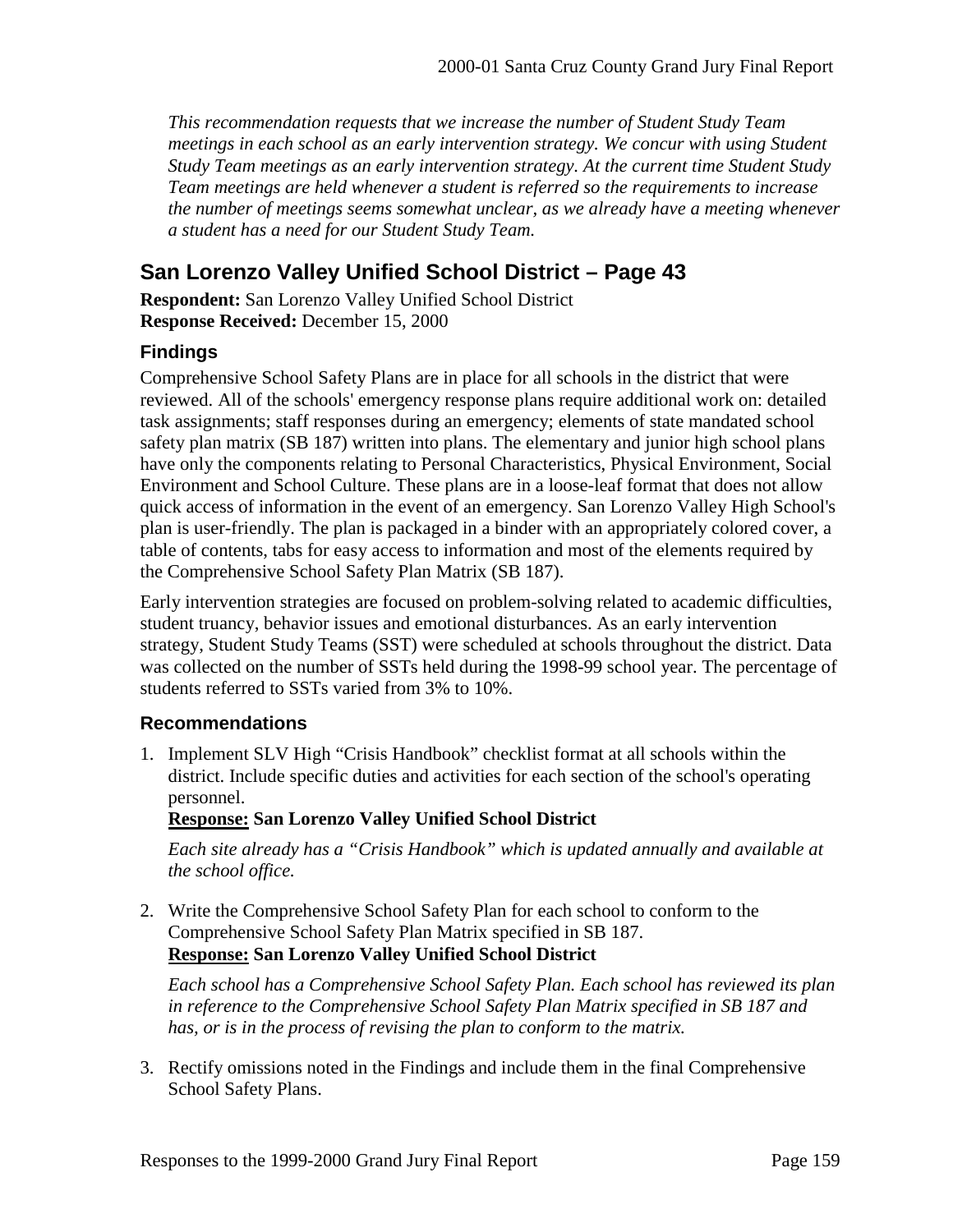# **Response: San Lorenzo Valley Unified School District**

*Each school has either completed the process or is currently involved in the process.*

4. Place the Comprehensive School Safety Plan for each school in the District in a discrete document in a binder with sections as indicated by the Comprehensive School Safety Plan Matrix with tabs for easy reference.

# **Response: San Lorenzo Valley Unified School District**

*Each site already has the Comprehensive School Safety Plan as well as a Crisis Handbook available at the school office. The documents are in binders and tabbed for easy reference.*

5. Include existing Handbooks or statements of policy that relate to the Comprehensive School Safety Plan as attachments to the plan and included them in the binder and reference them in the plan.

# **Response: San Lorenzo Valley Unified School District**

*Each site has done so.*

6. Develop lock down procedures pursuant to SB 187. These plans should be in a checklist format and placed in each classroom and office.

# **Response: San Lorenzo Valley Unified School District**

*Lock down procedures require community education, as well as community input and understanding. Each of our sites is involved in this process with the high school taking the lead. Full development of lock down procedures requires full understanding and agreement of various constituencies. No school in the district is currently fully implementing lock down procedures.*

7. Increase the number of SST meetings in each school district during the year as an early intervention strategy.

# **Response: San Lorenzo Valley Unified School District**

*Each school holds SST's for students based on requests from staff, students and parents. All requests are honored. SST's are one of many strategies developed in the spirit of early intervention. Some of these strategies may even curtail the need for an SST. The district is not necessarily interested in increasing the number of SST's. However, the District is vitally interested in helping students succeed. In the interest of early intervention, and as a compliment to SST or as a stand-alone service, schools in the San Lorenzo Valley School District offer the following early intervention strategies. Student Study Teams are one small piece of a district-wide comprehensive early intervention plan.*

# **Pajaro Valley Unified School District – Page 45**

**Respondent:** Pajaro Valley Unified School District **Response Received:** November 21, 2000

# **Findings**

The Starlight Elementary School Comprehensive School Safety Plan includes some of the elements required by the school safety plan matrix (SB 187). The plan does not have the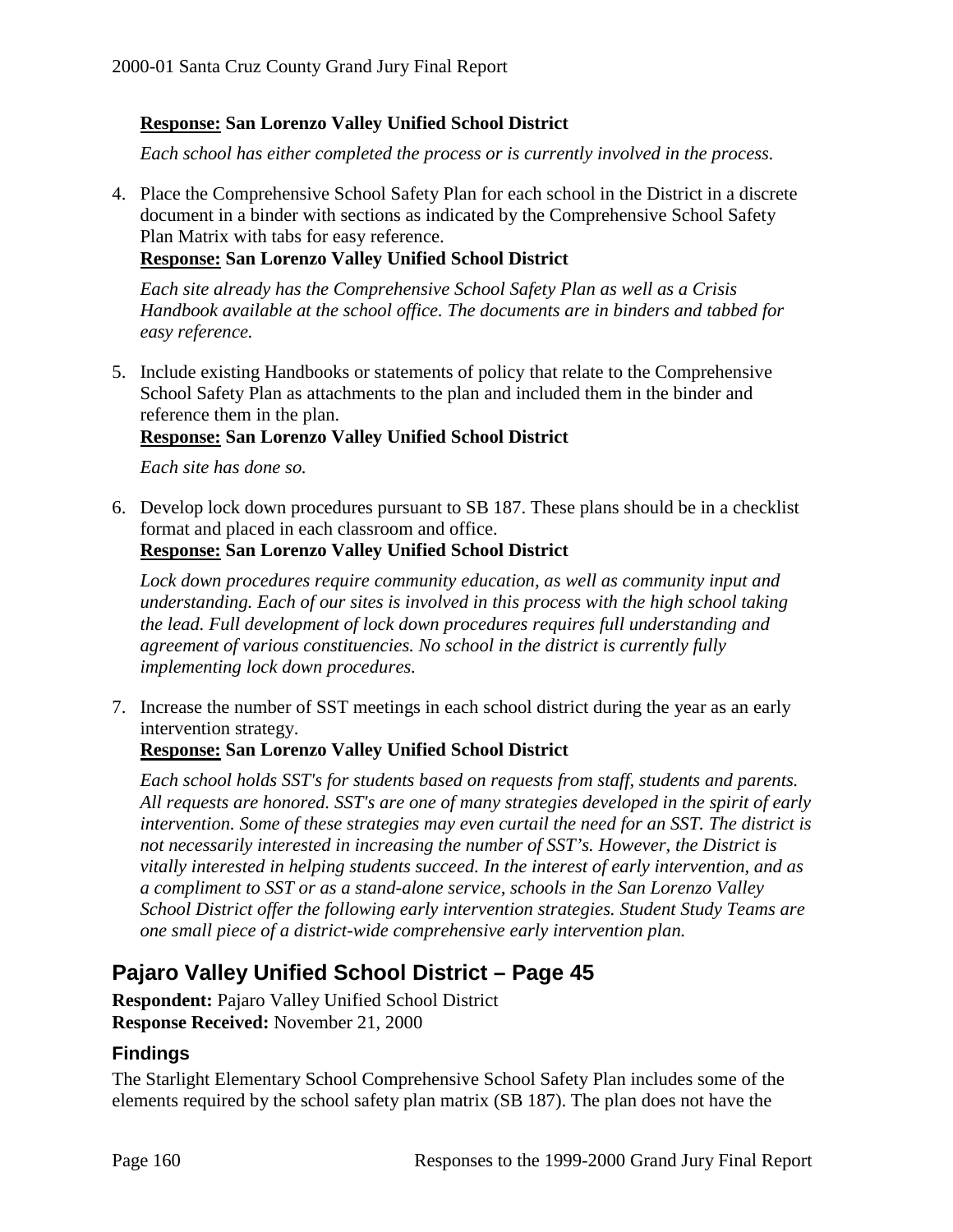components relating to Personal Characteristics, Physical Environment, Social Environment and School Culture and only makes references to policies relating to suspension and expulsion. Policies relating to sexual harassment are included only as an attachment. The plan has a specific "Code Blue" procedure for intruders on campus. The plan is on loose sheets of paper with no table of contents or ability to reference information quickly in the event of an emergency.

The Pajaro Middle School plan includes the components relating to Personal Characteristics, Physical Environment, Social Environment and School Culture. The element regarding safe ingress/egress of students, staff and parents to and from school includes only a map of evacuation routes for students and teachers in the event of a fire or earthquake. The middle school plan is enclosed in a binder with tabs clearly identifying each component.

The Watsonville and Aptos High Schools' plans include the components relating to Personal Characteristics, Physical Environment, Social Environment and School Culture. The Watsonville High plan utilizes component headings, but is missing narrative and referenced appendices. Neither plan contains all of the required elements of the Comprehensive School Safety Plan Matrix specified in SB 187. Some of the missing elements include: child abuse reporting procedures; sexual harassment policy; notification of teachers regarding dangerous students; safe ingress/egress to and from campus; rules and procedures relating to discipline. Neither plan is enclosed in a binder with tabs clearly identifying each element and component.

Early intervention strategies are focused on problem solving related to academic difficulties, student truancy, behavior issues and emotional disturbances. As an early intervention strategy, Student Study Teams (SSTs) were scheduled at schools throughout the district. Data was collected on the number of SSTs held during the 1998-99 school year. The percentage of students referred to SSTs varied from less than 1% to 7%.

# **Recommendations**

- 1. Write the Comprehensive School Safety Plan for each school to conform to the Comprehensive School Safety Plan Matrix specified in SB 187.
- 2. Rectify omissions noted in the Findings and include them in the final Comprehensive School Safety Plans.
- 3. Place the Comprehensive School Safety Plan for each school in the District in a discrete document in a binder with sections as indicated by the Comprehensive School Safety Plan Matrix with tabs for easy reference.
- 4. Include existing Handbooks or statements of policy that relate to the Comprehensive School Safety Plan as attachments to the plan and included them in the binder and reference them in the plan.
- 5. Develop lock down procedures pursuant to SB 187. These plans should be in a checklist format and placed in each classroom and office.
- 6. Increase the number of SST meetings in each school district during the year as an early intervention strategy. **Response: Pajaro Valley Unified School District**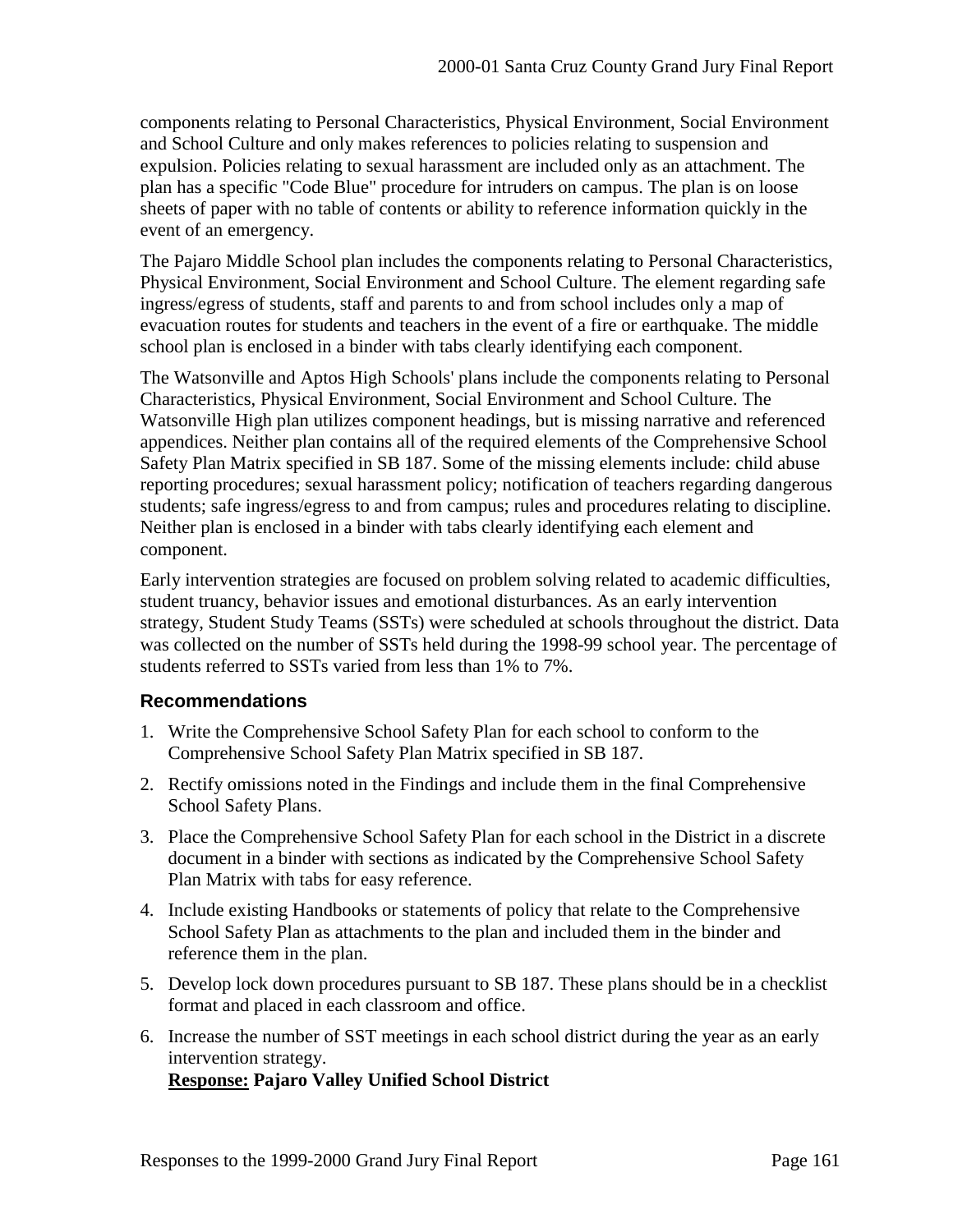*We agree with the findings and began working on remediating the problems soon after they were brought to our attention. The recommendations have not yet been implemented, but will be implemented by February 1, 2001.*

# **Santa Cruz Public Libraries City-County System – Page 48**

**Respondent:** Santa Cruz Public Libraries **Response Received:** July 17, 2000 **Respondent:** City of Santa Cruz **Response Received:** November 1, 2000 **Respondent:** City of Capitola **Response Received:** November 7, 2000 **Respondent:** City of Scotts Valley **Response Received:** July 18, 2000

# **Findings**

The library system expansion includes future plans for the branches in Felton, Capitola and Scotts Valley. The Felton library construction should begin in approximately two years when financing becomes available. A private contribution for the library's construction is in the final process. The building will be about 7,000 square feet. The Library and the Valley Resource Center will share both the space and operating costs. Capitola's branch is housed in a temporary building on Wharf Road. This is the library with the top priority for funding of a permanent structure since its popularity with library patrons exceeds the space available. The Scotts Valley Shopping Center site is 5,000 square feet and is inadequate to service the needs of those patrons using this branch. The City of Scotts Valley has committed to building a permanent site by the year 2008. The building will also house a community center and should afford adequate space for the library.

The Library's new bookmobile began service in 1998. This traveling library stops at scheduled locations in remote sections of the county where access to branches is difficult. The library also sponsors Youth and Senior Outreach Librarians who provide mobile service to child care providers, senior centers and homebound patrons.

Computer use has become a major resource for community residents wishing to access information or to locate books within the library system. There is a monitoring system to assure equal access to computer terminals. A library card is required for computer time signup, and time is limited to one hour per day with the library card scan as the monitoring device. Librarians also monitor users to ensure inappropriate Internet sites are not accessed.

Funding for library operations comes from a variety of sources including city and county contributions, sales tax revenue, bequests, grants and fines. Staff and operating hours have been expanded by approximately 71% since 1997 due to increases in funding. A comparability study is being completed to establish a more competitive salary schedule for library staff. This change is necessary to attract and retain quality staff given the current cost of living in Santa Cruz County.

# **Response: The Library Joint Powers Board AGREES.**

**Response: City of Santa Cruz AGREES.**

**Response: City of Scotts Valley PARTIALLY AGREES.**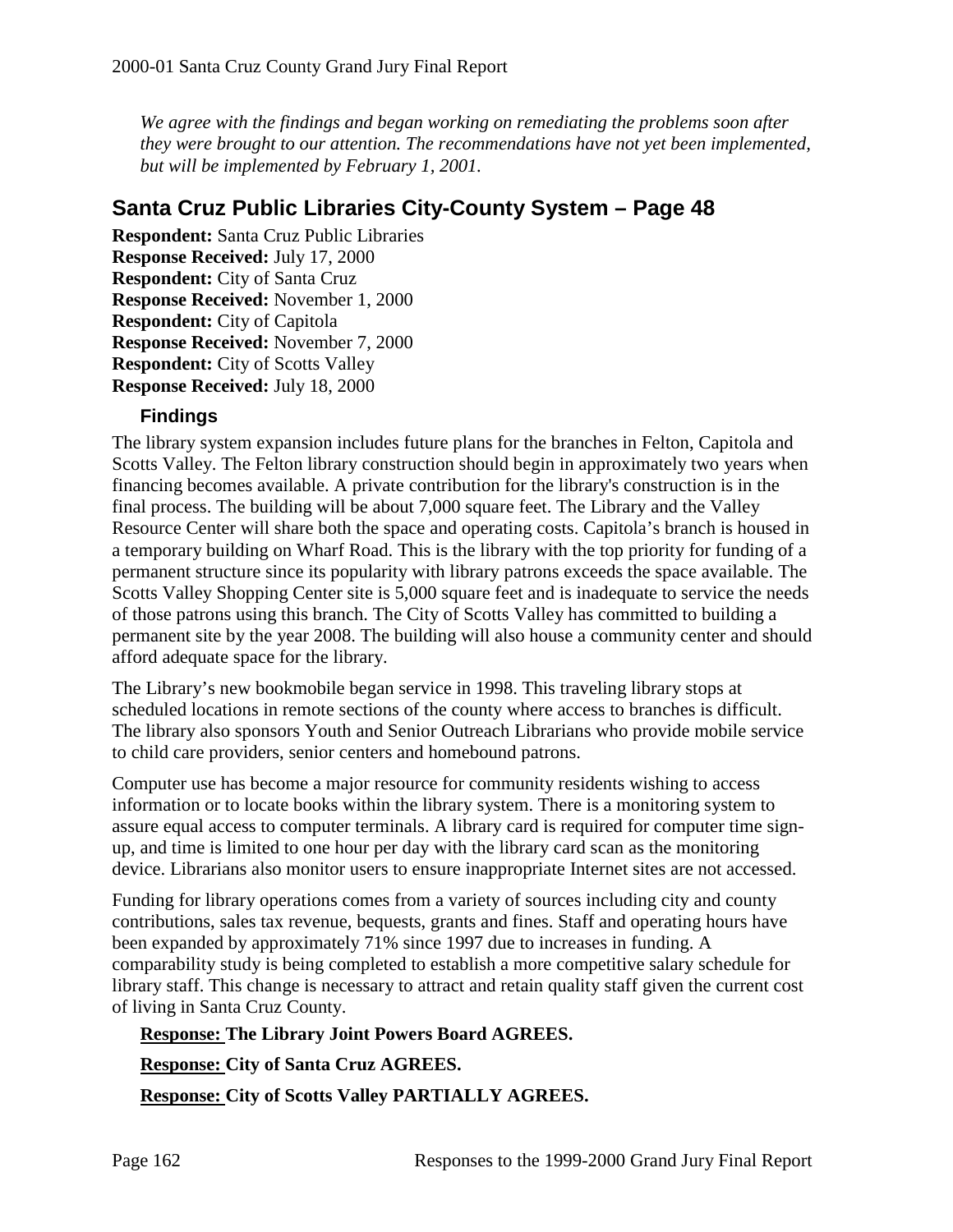*The Grand Jury Report indicates that the City of Scotts Valley has committed to building a permanent library site by the year 2008, and the building would also house a community center. Those statements are not entirely correct as the only obligation the City has is in the agreement between the Scotts Valley Redevelopment Agency and the County of Santa Cruz as indicated above. In the agreement, it indicates that if the Agency not prepared to commence the construction or acquisition of a branch library in the 2007/08 fiscal year, then the Board-of Supervisors may use the accumulated balance and future payments only for facilities, equipment, or materials for a Scotts Valley branch library, located within City. Such language indicates that the Board of Supervisors may have the ability to build a library within the City of Scotts Valley; however, it cannot do so with only the in lieu payments being made by the City. They would also need other funding sources to make it a reality. Also at this time, the idea of a joint community center/library is only one of various scenarios we are exploring. In the end, it may be that a library and a community center are independent structures due to funding opportunities and development timing.*

#### **Recommendations**

1. Budget staff salaries at a level indicated by the comparability study findings. **Response: The Library Joint Powers Board**

*The FY 2000-2001 Operating Budget adjusts professional staff salaries to a level that meets those of comparable county libraries. Position classifications and specifications have also been revised. A classification study of non-professional staff is being conducted by the City of Santa Cruz. When it is available (Fall, 2000), recommendations for changes can be made.*

#### **Response: City of Santa Cruz**

*Professional staff salaries have been increased to the appropriate level. The City's study of its classification system is nearing completion, and any appropriate adjustments pursuant to this study will be made in consultation with employee bargaining units.*

2. Continue aggressive efforts to secure funding for library staffing and operating expansion.

#### **Response: The Library Joint Powers Board**

*The Library staff and the Joint Powers Board continue to pursue available grant opportunities and other options to increase funding.*

#### **Response: City of Santa Cruz**

*The library aggressively pursues all available sources for these objectives.*

3. Work with the City of Capitola to procure funding for a permanent library facility adequate to serve the needs of the users in the Capitola area. **Response: The Library Joint Powers Board**

*Under its Redevelopment Agreement with the County of Santa Cruz, construction of a permanent Branch is the responsibility of the City of Capitola.*

#### **Response: City of Capitola**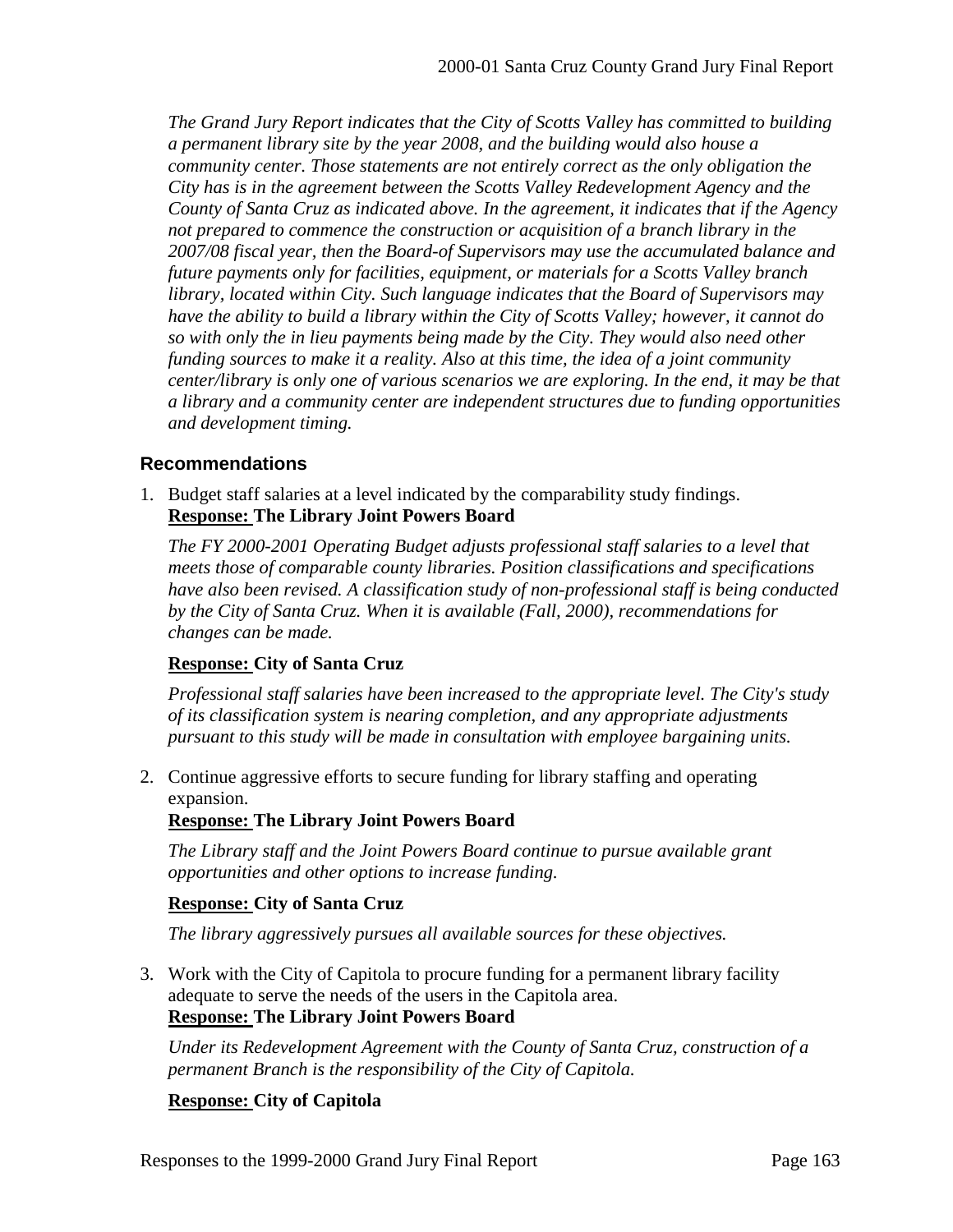*The recommendation requires further analysis. The City of Capitola is currently engaged in a process of amending its Redevelopment Plan. The project of a permanent library is on the list of projects being considered for funding from redevelopment tax increment. It is expected that within the next two to three months, joint meetings of the Capitola Redevelopment Agency and the Capitola City Council will be held to discuss this project in the context of the redevelopment plan amendment discussions.*

# **Response: City of Santa Cruz**

*While this is contractually the responsibility of the City of Capitola, the library director and I both have excellent relationships with Capitola's officials and would be pleased to offer our advice and assistance as appropriate to help meet this goal.*

4. Move forward on an accelerated time line for a permanent facility with adequate space in Scotts Valley.

# **Response: The Library Joint Powers Board**

*Under its Redevelopment Agreement with the County of Santa Cruz, construction of a permanent Branch is the responsibility of the City of Scotts Valley.*

# **Response: City of Scotts Valley**

*An agreement between the Redevelopment Agency of the City of Scotts Valley and the County of Santa Cruz, currently provides for a stream of in-lieu payments made by the Agency to the County Library Fund, which commenced in 1997-98 and will continue until such time as:*

- *The Agency has designed and constructed, or acquired, a Tier 11 branch library of approximately 12,500 square feet; or*
- *The present value amount of the in-lieu payments equals \$3 million. It is my understanding that the fund currently has approximately \$150,000.*

*At this time, with the improved library in Scotts Valley, the recent focus by the Joint Powers Authority is on the increased operating hours. The current operating hours are staggered and it is closed on Sundays.*

*Discussions regarding enhanced library facilities continue with the Joint Powers Authority, the Library Director, and Scotts Valley Redevelopment Agency staff. The opportunity for that rests upon adequate funding. With the most recent passage of Proposition 14 (Public Library Construction and Renovation Bond Act of 2000) and participation by the Joint Powers Authority, which is receiving substantial sales tax dollars, an enhanced library is very possible in the short term.*

# **Response: City of Santa Cruz**

*This is contractually the responsibility of the City of Scotts Valley, but again, the library director and I would be pleased to offer any appropriate assistance.*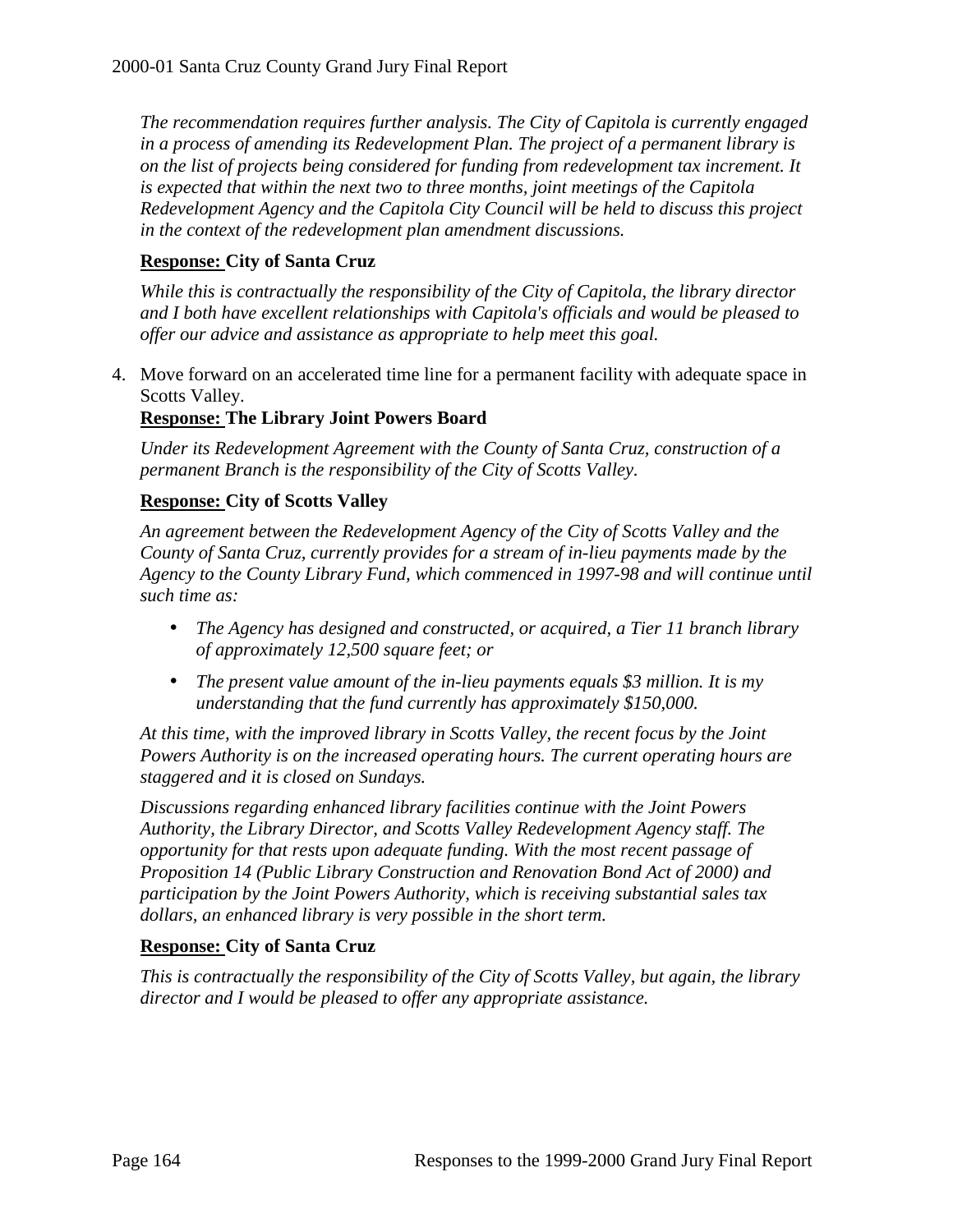## *Special Districts Committee Reports*

#### **Response: Santa Cruz County Board of Supervisors**

*The Grand Jury Final Report lists the Board of Supervisors as a respondent to the reports on the Central Water District, the Pajaro Valley Water Management Agency, the Santa Cruz City Water Department, the Scotts Valley Water District, and the Soquel Creek Water District. In addition, the report identifies the County Agricultural Commissioner as a respondent to the report on the Pajaro Valley Water Management Agency. The Santa Cruz County Board of Supervisors and the County Agricultural Commissioner do not have jurisdiction over these autonomous special districts, each of which has its own elected Board of Directors. For this reason, the County is not providing a response to the findings or recommendations of the Grand Jury.*

## **Central Water District – Page 50**

**Respondent:** Santa Cruz Public Libraries **Response Dated:** November 30, 2000

#### **Findings**

The district was formed in 1951. The Agency is designated as a 'Special District' and is responsible to the *California Water Codes*, and is governed by a Board of Directors consisting of five members. The daily operations staff consists of a District Manager, one Administrative Assistant, and one Maintenance Worker. The support staff consists of a District Counsel and a District Engineer.

All district water is well water pumped from the Purisima Aquifer and some parts of the Red Sands Aquifer. District customers are almost entirely on septic tanks, which helps to recharge the aquifers. The entire area is controlled by a ten acre zoning restrictions. The district has six active wells. Well No.2 is currently on standby.

District 1999/2000 build-out was projected for 944 connections. The district is below its proposed schedule.

District water fees have been raised three times in the past 15 years. Current fees are \$20 bimonthly for residential accounts. Meter consumption rates start at \$1.20 for the first 30 meter units. All 4-inch meters are \$90 each and 2-inch meters are also at a determined fee.

The existing distribution system is composed of a variety of pipe materials including World War II-era tar paper wrap pipe. The integrity of this type of pipe is suspect. In time it may leak. The district has a capital improvements program to upgrade the distribution system as needed.

The district attempted to pass an ordinance that would have required all new construction to tie into the district system if the construction was within 500 meters of a main. The proposed ordinance failed. There is a possibility of reintroducing the ordinance at a later date.

The district's existing drought procedure was created in 1989, and needs to be updated. This is of primary concern to the district manager. During the last major drought, the district did experience shortfalls in supply, but achieved complete recovery soon after the end of the drought. It appears the district is the last water district in the County to register declining groundwater levels and the first to recover. The district's static water level is currently as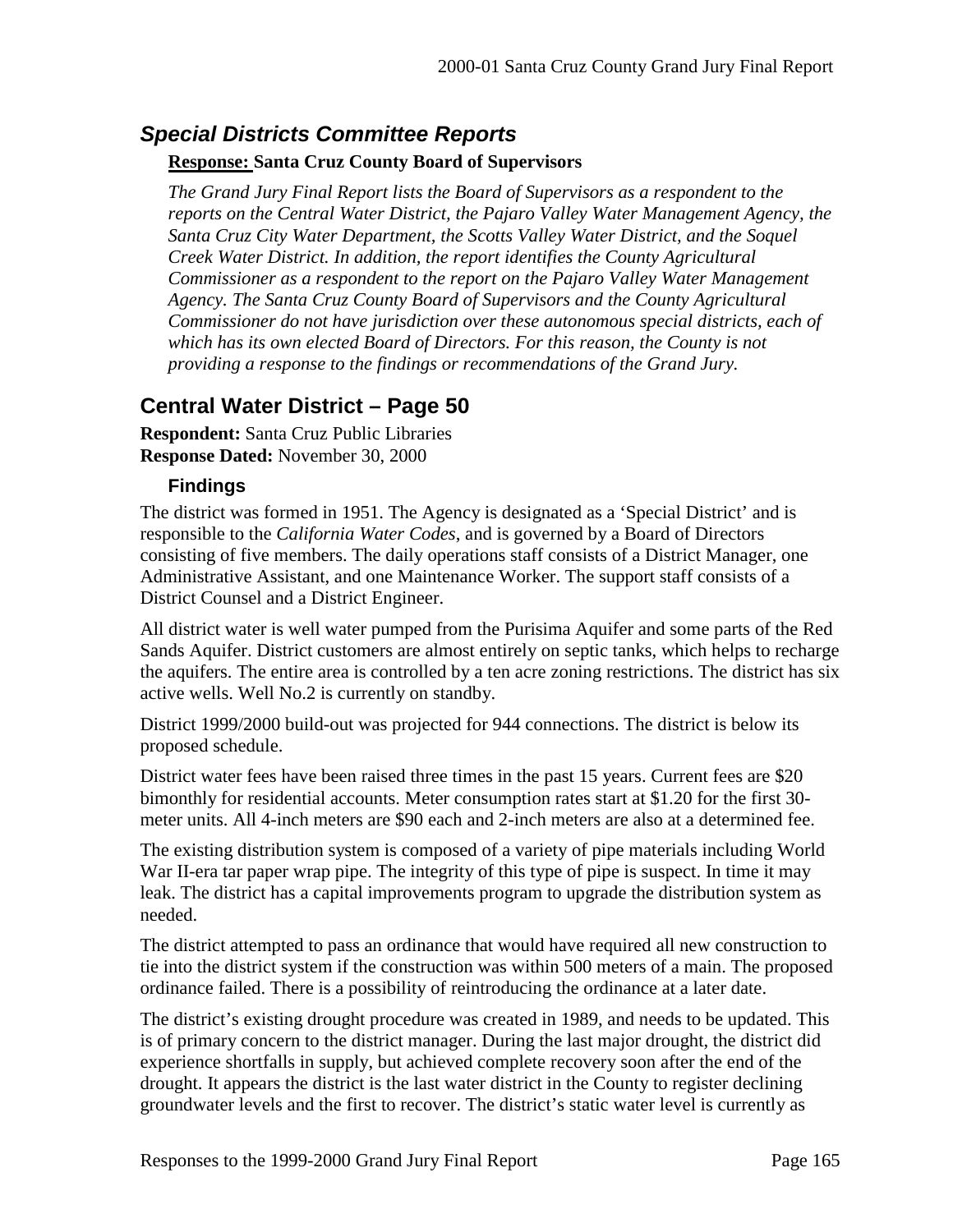high as that recorded in 1966. Should an extreme emergency arise, the district has two connections with the Soquel Creek Water District. It should be noted that the Pajaro Valley Water Management Agency water line on Hames Road is located within 500 feet of hook-up to the Central Water District. The district manager expressed his opinion that making this water connection should be encouraged for emergency purposes.

#### **Response: CWD PARTIALLY AGREES.**

*The Districts' water is pumped primarily from the Aromas Red Sands Aquifer and secondarily from the Purisima Aquifer.*

*The majority of land within District boundaries is zoned as a recharge area within a tenacre minimum light size.*

*In the 1985 North Santa Cruz County Water Master Plan, the District build-out was projected as 944 services.*

*The District requested that the Santa Cruz Board of Supervisors incorporate a change in the County Well Ordinance to require new construction within the Central Water District to connect to the District's system if the parcel was being developed lay within 500 feet of a distribution line. The proposed change was not included in the amended County Well ordinance.*

*The District did experience a decline in ground water levels during the last major drought but hose levels have since recovered in full.*

*In the last paragraph, the second to last sentence should be corrected to read: "It should be noted that the water line of the City of Watsonville on Hames Road is located within 500 feet of hook-up to the Central Water District.*

#### **Recommendations**

1. Consider the Central Water District as a possible emergency source of water for the rest of the County.

#### **Response: CWD DISAGREES.**

*The recommendation will not be implemented because it is not reasonable.*

*District groundwater levels declined substantially during the last major drought, which indicates that the District's water supplies could be dramatically affected by other groundwater pumpers pulling from the same aquifer. The Board of Directors recognizes that the aquifers that supply the District contain a finite quantity of water. The amount of water that is available from those sources is unknown. It is unwise to assume that District might be a possible emergency source of water for the rest of the County. The Central Water District, therefore, does not recommend that its water sources be considered an emergency source of water for the rest of the County. Over-pumping could have a negative impact on the District's ability to meet District customer needs.*

## **Pajaro Valley Water Management Agency – Page 53**

**Respondent:** Pajaro Valley Water Management Agency **Response Dated:** September 13, 2000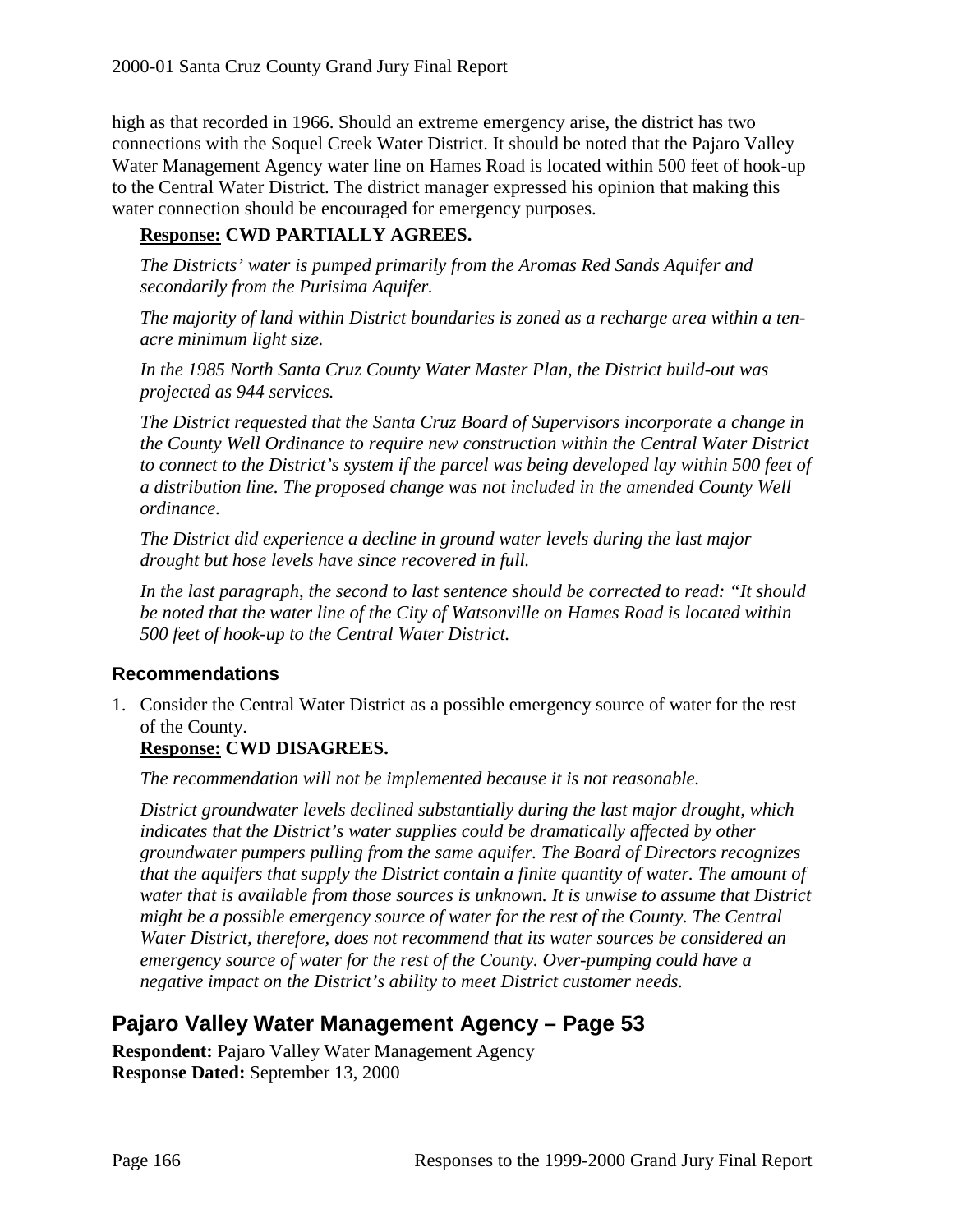## **Findings**

According to the PVWMA, the current pattern of pumping is part of the problem. Average pumping of groundwater is currently approximately 70,000 acre/feet per year, while sustainable yield with the current pattern of pumping is estimated at only 25,000 acre/feet per year. PVWMA estimates that an optimal pumping pattern could increase the sustainable yield of the basin to 50,000 acre/feet per year. This would reduce the estimated shortfall from 45,000 acre/feet per year to 20,000 acre/feet per year.

A revised State of the Basin Report and a Basin Management Plan will provide further information.

The Board and the staff of the PVWMA have begun a process of informing the public of the seriousness of the shortfall problem and of developing a consensus for action. The PVWMA has also begun to build a local diversion and recharge project at Harkins Slough and will soon begin the construction of another at Murphy Crossing. The PVWMA has proceeded with a number of agricultural water conservation projects and is currently soliciting proposals for further project. The Santa Cruz County Board of Supervisors recently directed the PVWMA to continue with the collection of voluntary water usage survey reports from agricultural users. According to PVWMA officials, the survey project has met with resistance from the public and is not developing sufficient data to form a conclusion. The information to be obtained from the water usage survey is of critical importance.

Due to its location, the PVWMA is the most likely beneficiary, along with Soquel Creek Water District, of importation of water from the San Luis Reservoir via pipeline.

A desalinization plant is a technically feasible water supply option for the entire County. However, the enormous expense and environmental difficulties make its realization unlikely in the near future."

## **Response: PVWMA AGREES.**

## **Recommendations**

1. Consider other means of ensuring compliance with the water usage survey, if voluntary compliance is slow or inadequate.

#### **Response: PVWMA**

*In June of 2000, the Board adopted Ordinance 2000-03, mandating completion of the Farm Water Conservation Plan.*

2. Make both the Basin Management Plan and the State of the Basin Report available to the public as soon as possible.

# **Response: PVWMA**

*The Basin Management Plan has been distributed, and it is anticipated that the State of the Basin Report will be distributed within a month.*

3. Continue and intensify the current public information campaign of the PVWMA. **Response: PVWMA**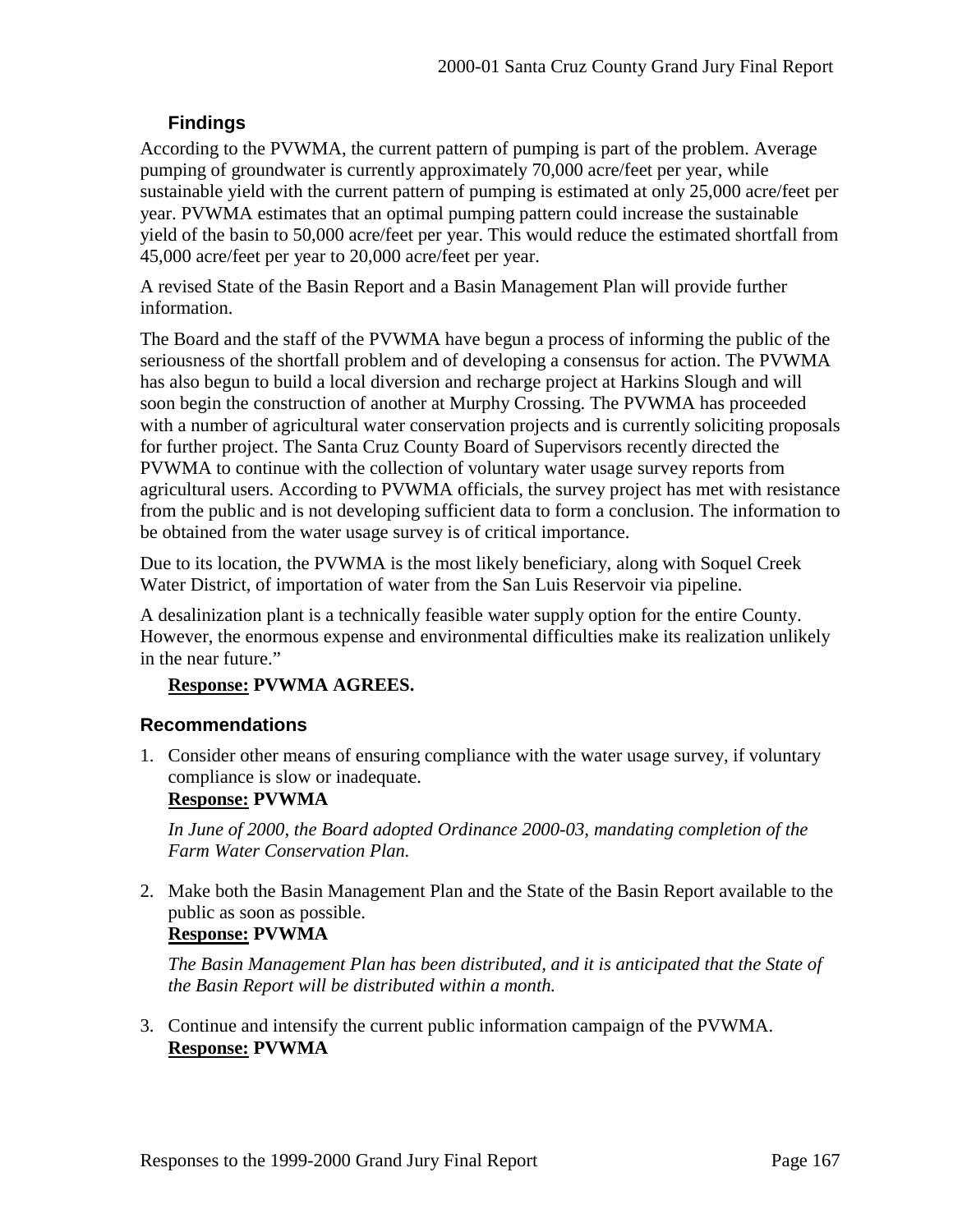*The PVWMA has retained a public relations firm and is conducting public outreach with presentations to community groups, schools, at public events, production of bilingual newsletters, field tours, mailings and ads in local publications. This effort is ongoing.*

4. Continue to promote demonstration project. **Response: PVWMA**

*Demonstration projects are ongoing, and budged to continue into the future. Results of the demonstration projects will be presented to the agricultural community to help provide state-of-the-art training in conservation measures.*

5. Develop and present plans for optimizing the pumping patterns at an early date, so they can be considered by users and by the Board of Supervisor. **Response: PVWMA**

*The Harkins Slough Project is the first part of an effort supported by the BMP process to identify and implement the most reasonable method of reducing pumping at the coast, thereby optimizing pumping in the basin. The Harkins Slough Project will begin supplying water to the coast in summer of 2001, if construction schedules are met.*

6. Work closely with the County and other water districts to continue review of the option of desalinization.

#### **Response: PVWMA**

*The PVWMA hosted a meeting of the Santa Cruz and Monterey County water agencies this spring to discuss partnering in a desalination effort. We will continue this effort and welcome input from neighboring agencies.*

7. We encourage the 2000/2001 Civil Grand Jury to continue to observe and to investigate efforts to address this important problem. **Response: PVWMA**

*We welcome and appreciate the effort and commitment by the Grand Jury in monitoring and providing input to the critical problems of water supply in the County.*

## **Santa Cruz City Water Department – Page 55**

**Respondent:** Santa Cruz City Water Department **Response Dated:** Jun3 30, 2000 **Respondent:** Scotts Valley Water District **Response Dated:** None Received **Respondent:** Soquel Creek Water District **Response Dated:** October 31, 2000

#### **Findings**

The Santa Cruz County Water Department is funded through water rates. The department has certain fixed costs that must be covered by the revenue generated by the water rates. When overall usage declines through improved water conservation, it is necessary for rates to increase to cover these fixed costs. Water conservation is, therefore, a public relations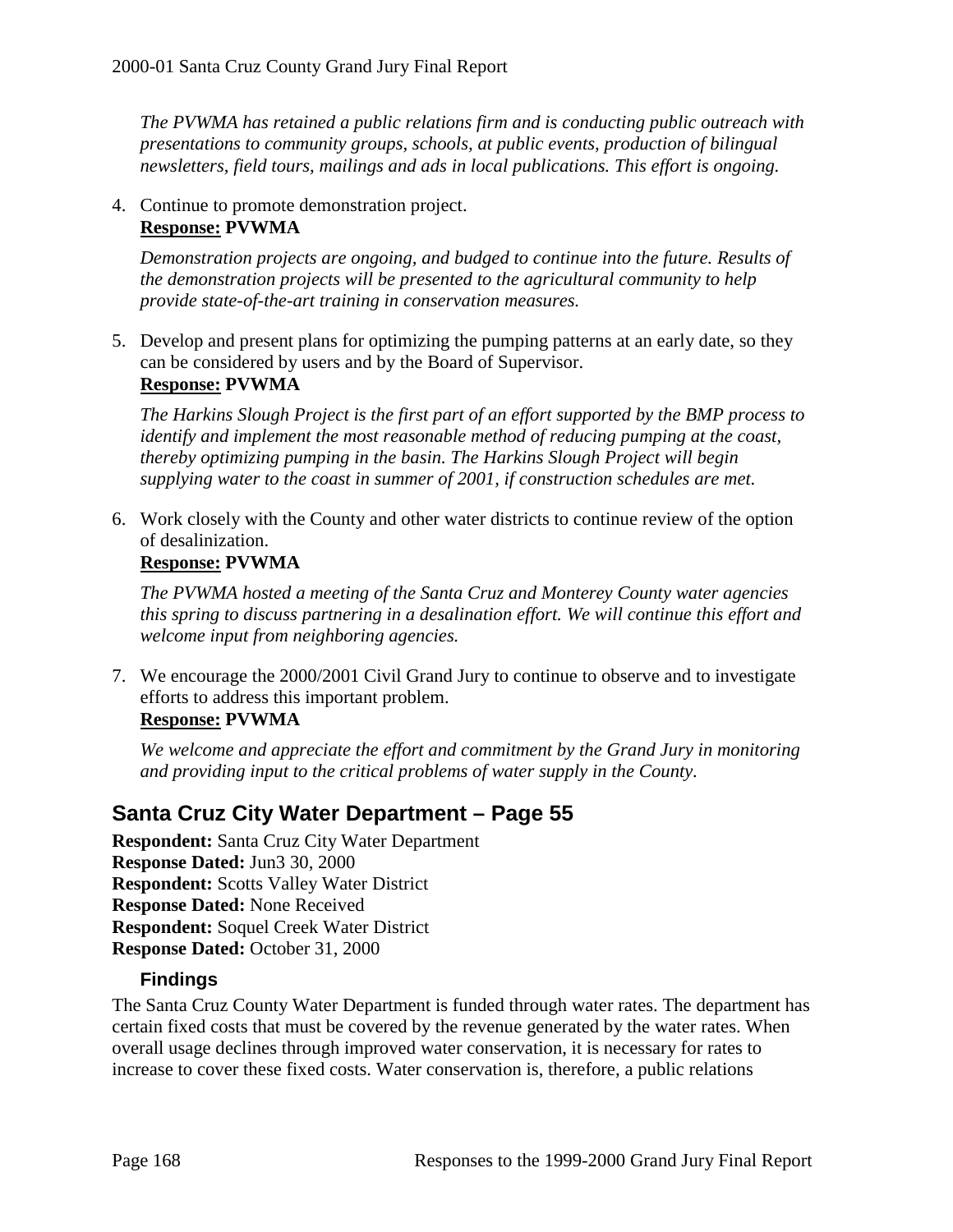double-edged sword. Citizens will conserve in drought years but they are "inconvenienced" in non-drought years.

The department obtains 20% of its water from wells and 80% from surface sources. Wells are located at various North County sites and water is transported by pipeline to the City processing location. A major reservoir (Loch Lomond) is located in the Santa Cruz Mountains.

There is also access to wells, currently inactive, located in the southern part of the City that were originally part of a privately owned water company.

The department's annual water demand is approximately 4,500 millions of gallons per year (MGY). Estimated sustainable annual yield from sources currently available to the District is 4,300 MGY. This means that, even during normal years, there is a slight shortfall in available water resources which is greatly exacerbated during drought years. Buildout for the service area of the Santa Cruz Water Department is anticipated by the year 2050 at which time it is expected that water demand will have increased by 1,000 MGY. If a major drought were to occur, the City might have a shortfall up to 48% in water supply. A total ban on outdoor water use would save only 28% leaving a net shortfall of 20%.

A conservation plan (Urban Water Management Plan) has been in place since 1985. The Santa Cruz City Council, which acts as the governing board for the Santa Cruz Water Department, looks to conservation rather than to finding new water sources or adding surface storage to meet expected shortfalls. Previous efforts to construct additional reservoirs were abandoned because of concerns by the City Council that such action would promote growth.

According to department officials, the County, including the Santa Cruz Water Department, is not considered a water-short area given that it receives adequate rainfall to supply the needs of consumers. However, current storage capacity is inadequate to capture the runoff for use. The construction of additional storage is unpopular because of the environmental impact, costs, and fears that such construction will promote growth. It is also a highly controversial subject with the Board of Supervisors. Water managers in the county have come together to form a County-wide Task Force to begin a process of discussing ways to address the continuing shortfall between demand and the sustainable yield of current sources. The Santa Cruz Water Department is working toward establishing interagency projects. A conjunctive project with Scotts Valley Water District and Soquel Creek Water District to rest wells in the winter and then use them in the summer; and serving some customers in the Lockwood area of San Lorenzo Valley.

According to Department officials, desalinization is one option, but it has many negatives. For every ten gallons of salt water processed, only two gallons of fresh water are extracted. Cost-intensiveness, ocean intake and outfall needs, holding tanks, processing plants, disposal of brine, as well as the potential impact on the Monterey Bay Sanctuary, result in the political

#### **Response: City of Santa Cruz Water Department PARTIALLY AGREES.**

*The Santa Cruz Water Department obtains about 10% of its supply, not 20%, from groundwater. Also, the source of that groundwater is not the north coast area, but rather, the Purisima Aquifer in the Live Oak area. This is important in that it is the same aquifer from which Soquel Creek draws its water supplies.*

#### **Response: Soquel Creek Water District PARTIALLY AGREES.**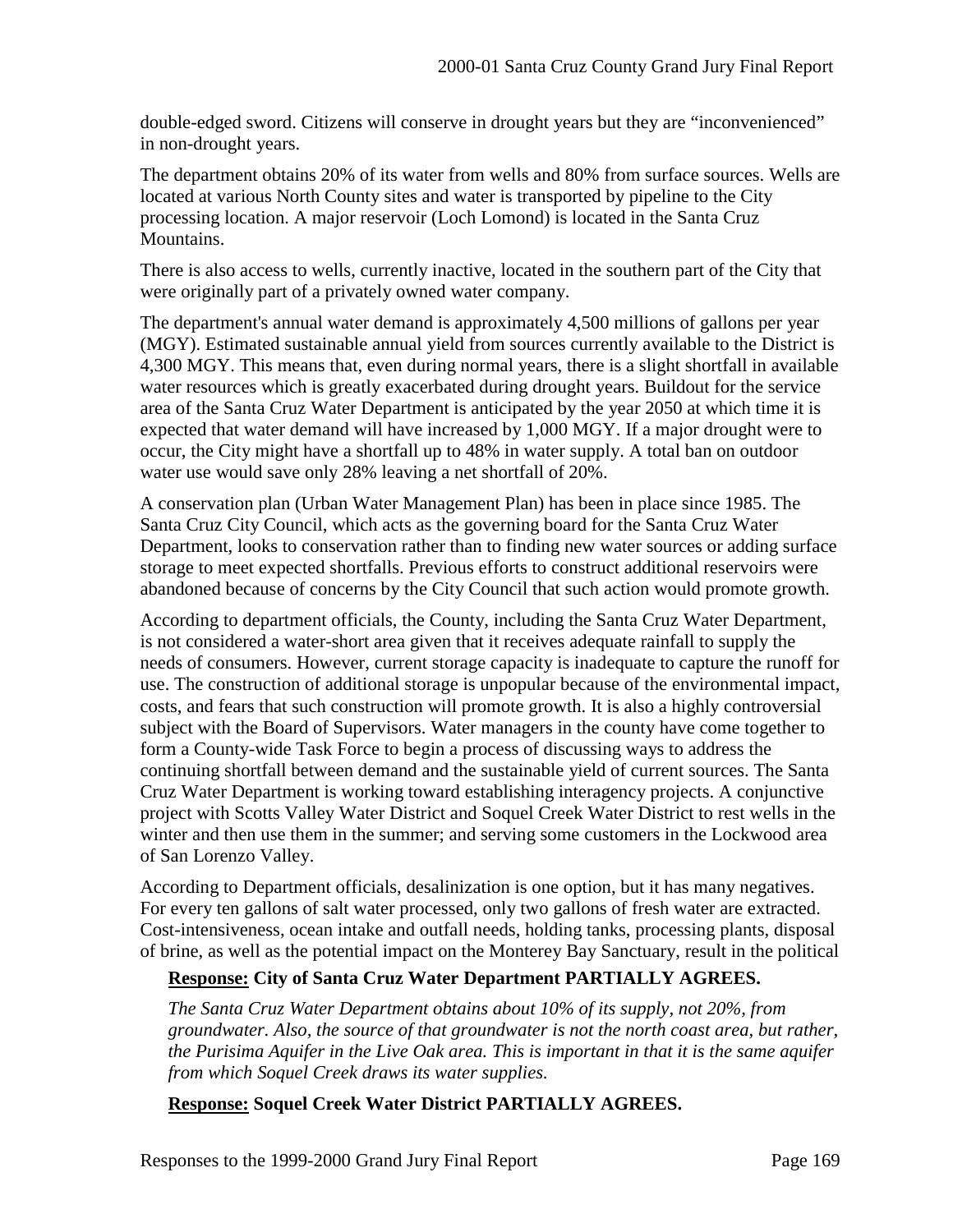*This report specifically relate to the Santa Cruz City Water Department. The first five paragraphs comment on the City's water sources, demand, available yield, and policy decisions on conservation and new water supply development. Soquel Creek Water District is unable to confirm whether these are accurate findings, and, therefore, can neither agree nor disagree.*

*With respect to the sixth paragraph, we would substantially agree with the first four sentences. We would partially disagree with the fifth sentence. The adopted mission statement of the Interagency Water Resources Working Group lists its purpose as: 1) Review and comment on proposed County programs relative to water resources management and protection prior to action by the Board of Supervisors; 2) Recommend actions the County and/or the water agencies may wish to consider with respect to water resources management, conservation, and water quality programs within their respective jurisdictions; and 3) Identify opportunities for and encourage Interagency collaboration on regional water supply, conservation, water resources management and water quality programs.*

*With respect to the last two sentences of the sixth paragraph, we cannot comment on the statements regarding conjunctive use projects between the City of Santa Cruz and Scotts Valley Water District or the City serving some customers in the Lockwood area of San Lorenzo Valley. With respect to the portion of the seventh sentence that reads: "A conjunctive use project with ... Soquel Creek Water District to rest wells in the winter and then use them in the summer...," this option is no longer being considered. The City determined that, due to restrictions on their water rights for Loch Lomond Reservoir and high turbidity in their stream sources that reduces the frequency with which they can divert, Santa Cruz does not have surplus surface water to supply our District during the winter months.*

*With respect to the seventh paragraph, we partially disagree. The ratios given for seawater to freshwater produced are incorrect. The sentence should read: "For every two to three gallons of seawater processed, one gallon of fresh water is extracted." We would also disagree with the conclusion that this is a politically unpopular option. Recent indications are that it may be the most politically acceptable alternative available.*

#### **Recommendations**

1. Continue current conservation programs when needed. **Response: City of Santa Cruz Water Department**

*While it isn't entirely clear what is meant by the term, "when needed," the Department is expanding its conservation staff in this fiscal year and is implementing a multi-million dollar expansion of its existing conservation programs to reduce system use by nearly 300 million gallons within the next ten years.*

#### **Response: Soquel Creek Water District**

*The City determined that, due to restrictions on their water rights for Loch Lomond Reservoir and high turbidity in their stream sources that reduces the frequency with which they can divert, Santa Cruz does not have surplus surface water to supply our district during the winter months.*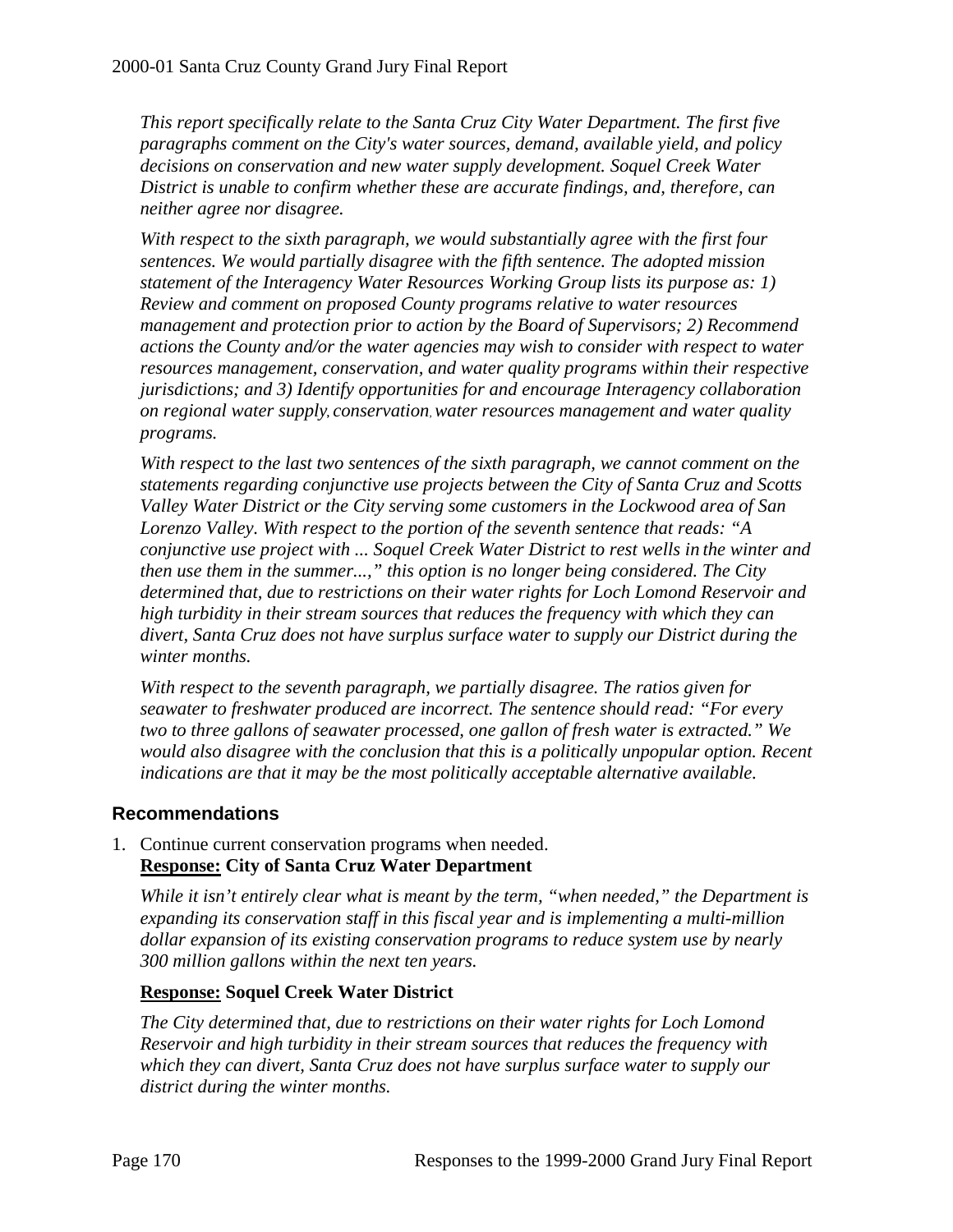2. Continue working toward establishing the conjunctive project with Scotts Valley and Soquel Creek Water Districts.

#### **Response: City of Santa Cruz Water Department**

*This department agrees with this concept and will continue to work on regional solutions through the Inter-Agency Water Resources Working Group.*

#### **Response: Soquel Creek Water District**

*Soquel Creek Water District has actively expressed our interest in exploring the feasibility of a regional desalination project with the City of Santa Cruz but, as of this date, has not received a reply. This is one of the primary options being considered in the District's Supplemental Supply EIR.*

3. Work closely with the County and with the other water districts to continue review of the option of desalinization.

#### **Response: City of Santa Cruz Water Department**

*This Department agrees with this recommendation and intends to continue its commitment to cooperative work, not just on desalination, but also any other potential supply augmentation projects, e.g. wastewater reclamation.*

4. We encourage the 2000/2001 Civil Grand Jury to continue to observe and to investigate efforts to address this important problem.

#### **Response: City of Santa Cruz Water Department**

*This is a recommendation that is outside the control of this department, but likely every department or water district in the County would agree the water supply situation in this County is a very serious problem and any attention given this problem from any source is welcome.*

## **San Lorenzo Valley Water District – Page 57**

**Respondent:** San Lorenzo Valley Water District **Response Dated:** None Received

#### **Findings**

While the northern system of the San Lorenzo Valley Water District appears to have no water supply problems, the southern system is in overdraft. There have been discussions concerning the interconnection of the northern and southern systems. Connection could allow excess surface water from the northern system during the winter months to supplement the ground water in the southern system. Another alternative would be for the SLVWD to connect to and purchase water from the Loch Lomond reservoir; there is an agreement in place to allow this.

#### **Recommendations**

- 1. Develop a plan to prevent the southern system from over-drafting its wells.
- 2. We encourage the 2000/2001 Civil Grand Jury to continue to observe and to investigate efforts to address this important problem.

## **Scotts Valley Water District – Page 59**

**Respondent:** Scotts Valley Water District **Response Dated:** October 31, 2000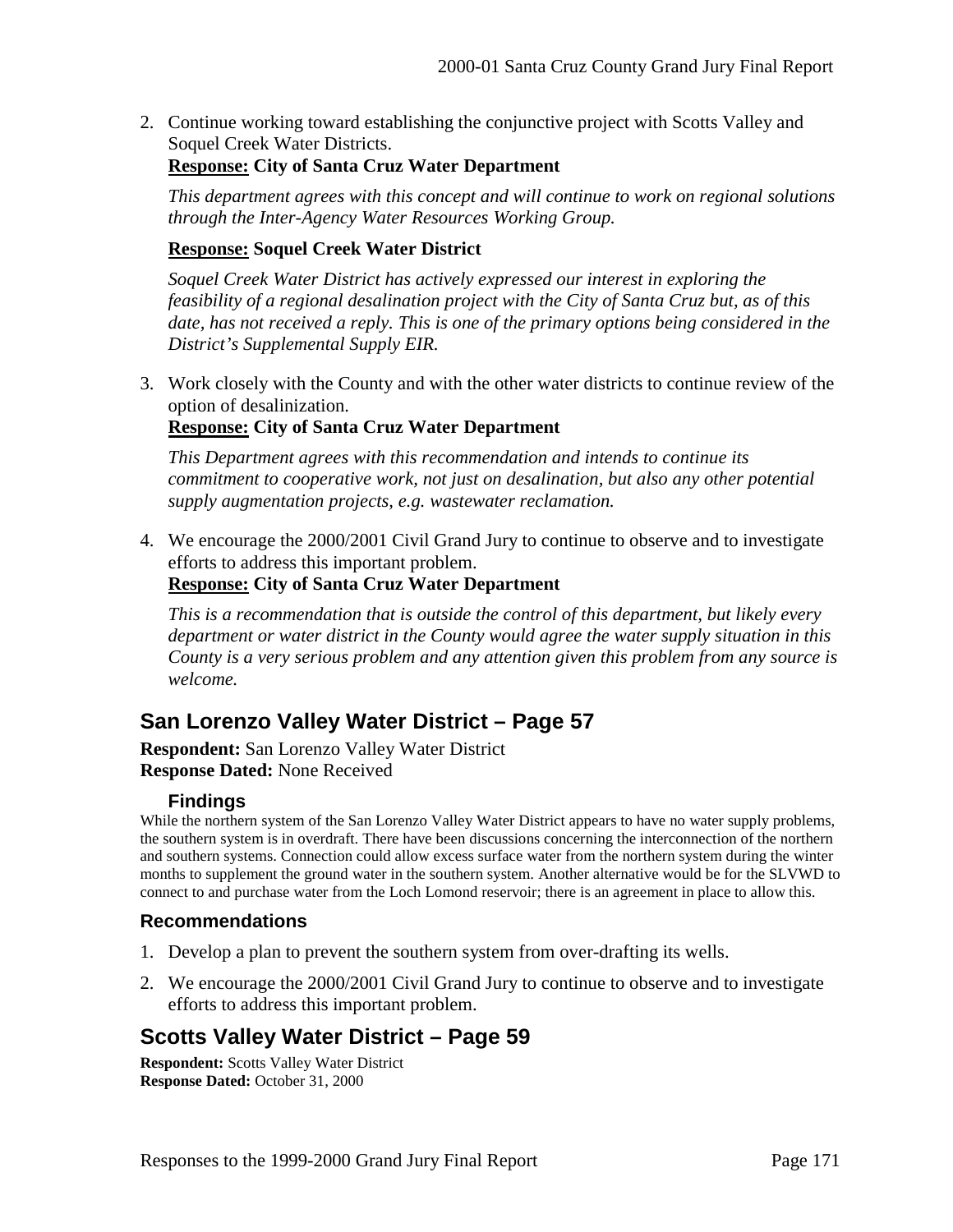#### **Findings**

According to district officials, an area of concern involves recharge rates to aquifers used by the City of Scotts Valley for residential and commercial purposes. District officials were unable to provide information regarding rates of recharge at this time. A study was approved in the fall of 1999 to determine rates of recharge within the district. The same firm has been contracted since 1984 for a variety of projects, and is currently working on ground water level comparisons.

The district has a number of recharge programs in place or planned. Check dams exist along Bean Creek, and are built up to approximately three feet in height. These dams push water out into the walls of the creek and assist with recharge within the environs. Other recharge work being pursued by the district includes: diverting high flows from Carbonera Creek for injection into the aquifer; establishing a cooperative with the San Lorenzo Valley Water District by sending reclaimed water to Kaiser quarry in return for fresh water; continued discussions with Santa Cruz City Water Department concerning the use of surplus winter water for recharge of Santa Cruz City wells.

Issuance of meters to large developments has been halted by the Scotts Valley City Council, the governing board for the SVWD. Future projections forecast up to 400-500 hook-ups, representing a growth rate of 10-15%. According to district officials, the City Council imposed four conditions on the district before considering removal of this meter moratorium: create a means to incorporate reclaimed water into the system; drill a new well; install a onemillion gallon potable water tank; and, make sure the aquifer is in balance.

Within the district there is a large demand for outdoor irrigation. The District will be able to address this issue by using tertiary water. District officials believe reclaimed water will replace 200-350 acre feet per year from other sources. A tertiary plant was completed in the fall of 1999 and is currently not in production because of irregularities within an outdated piping system.

A desalinization plant is a technically feasible water supply option of the entire County. However, the enormous expense and environmental difficulties make its realization unlikely in the near future.

#### **Response: City of Scotts Valley Water District PARTIALLY AGREES.**

*The Scotts Valley Water District does not agree with the findings on page 59, paragraph 3 under "Findings". The City Council of Scotts Valley is NOT the governing board. The governing board of the Scotts Valley Water District is a separate and elected Board of Directors under the Water Code of the State of California, §30,000 et seq., of the County Water District law. The Board of Directors of the Scotts Valley Water District imposed the four conditions to be met before the prohibition for issuing new water meters would be lifted, not the City Council.*

#### **Recommendations**

- 1. Continue discussions with the Santa Cruz City Water Department related to the feasibility of usage of excess winter water flows from Scotts Valley to Santa Cruz for recharge.
- 2. Promote a dual use system with potential major non-potable water users.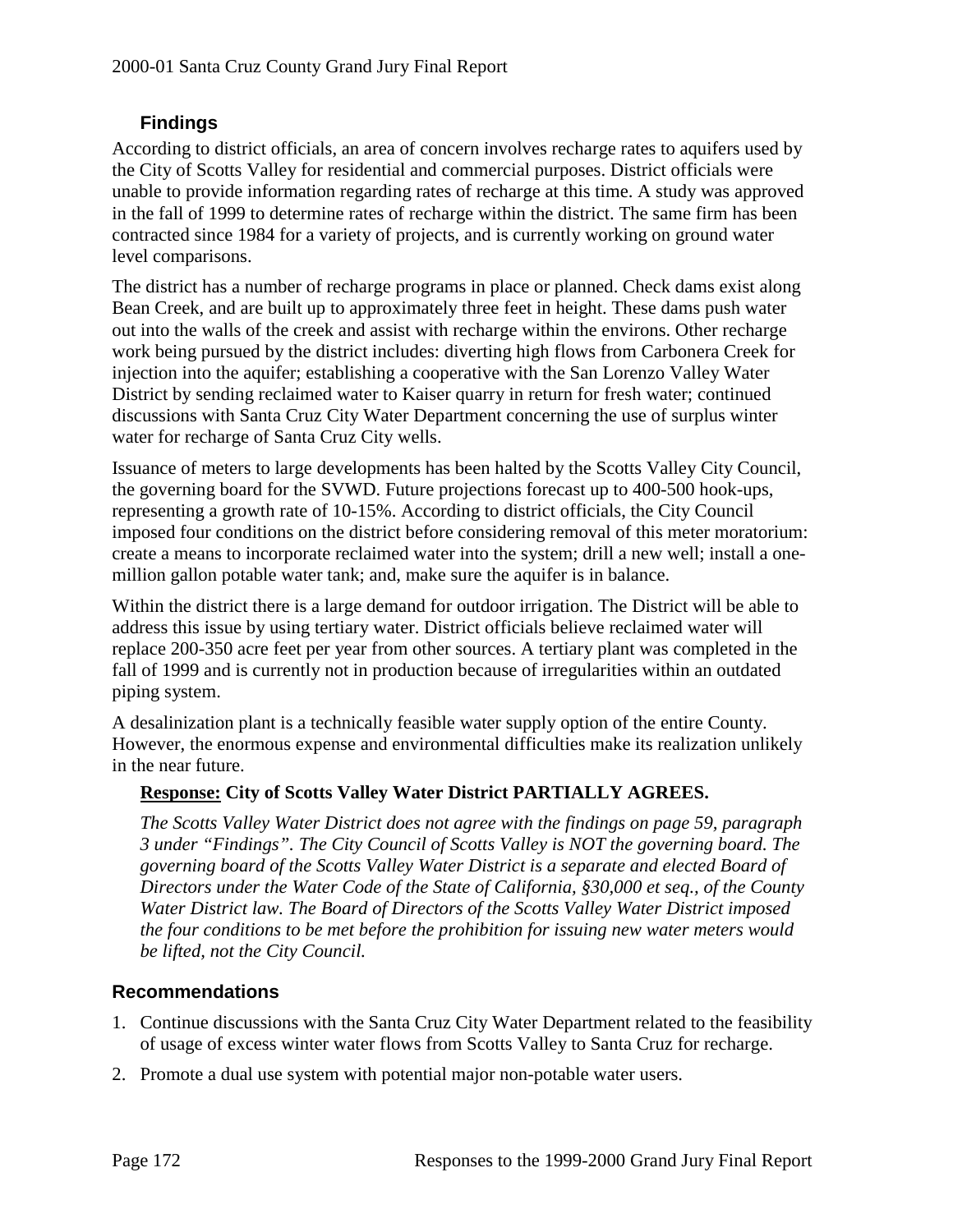3. Meter all area wells and monitor them to ascertain the heavy users and attempt to have these users practice better water conservation.

#### **Response: City of Scotts Valley Water District**

*This recommendation will not be implemented because it is not warranted and is not reasonable. The Scotts Valley Water District has meters on all of its wells and meters on all of the customer's services. We do monitor other area wells for our AB 3030 Plan, but we do not require meters on private wells. The only a few private wells in the Water District and they are small residential wells. All the large wells are outside the boundaries of the Water District.*

- 4. Work closely with the County and other water districts to continue review of the desalinization option.
- 5. We encourage the 2000/2001 Civil Grand Jury to continue to observe and to investigate efforts to address this important problem.

## **Soquel Creek Water District – Page 61**

**Respondent:** Soquel Creek Water District **Response Dated:** August 2, 2000 and October 31, 2000

#### **Findings**

Recently, symptoms of decline have appeared in the aquifers indicating that sustainable levels of pumping have been exceeded, thereby increasing the potential for salt water intrusion. The district currently sells approximately 5,400 acre-feet of water annually, an estimated 600 acre-feet per year more than the estimated sustainable yield of the aquifers. Accurate records are not available for private well pumping. It appears the district is responsible for about 55% of the total annual well pumping in the Purisima Aquifer and a much smaller portion of the pumping in the northwestern portion of the Aromas Red Sands Aquifer.

Projected water needs indicate increasing overdraft of the aquifers. The projected usage is as follows:

- Estimated usage for the year 2001, when currently vacant lands inside the urban service line are developed, is 5,900 - 6,400 acre-feet per year.
- Estimated usage for the year 2006 when vacant lands outside the urban service line, but within the district's sphere of influence, are developed is 6,200 - 6,400 acre-feet per year.
- Estimated usage for the year 2030 when area build-out is reached is 6,800 7,500 acre-feet per year.
- This increased estimated usage indicates growing overdrafts of the aquifers unless additional sources of water are found.

Due to its location, the Soquel Creek Water District is the most likely beneficiary, other than the Pajaro Valley Water Management District, of importation of water from the San Luis Reservoir via pipeline.

Desalinization is one option but has many negatives. For every ten gallons of salt water processed, only two gallons of fresh water are extracted. Cost-intensiveness, ocean intake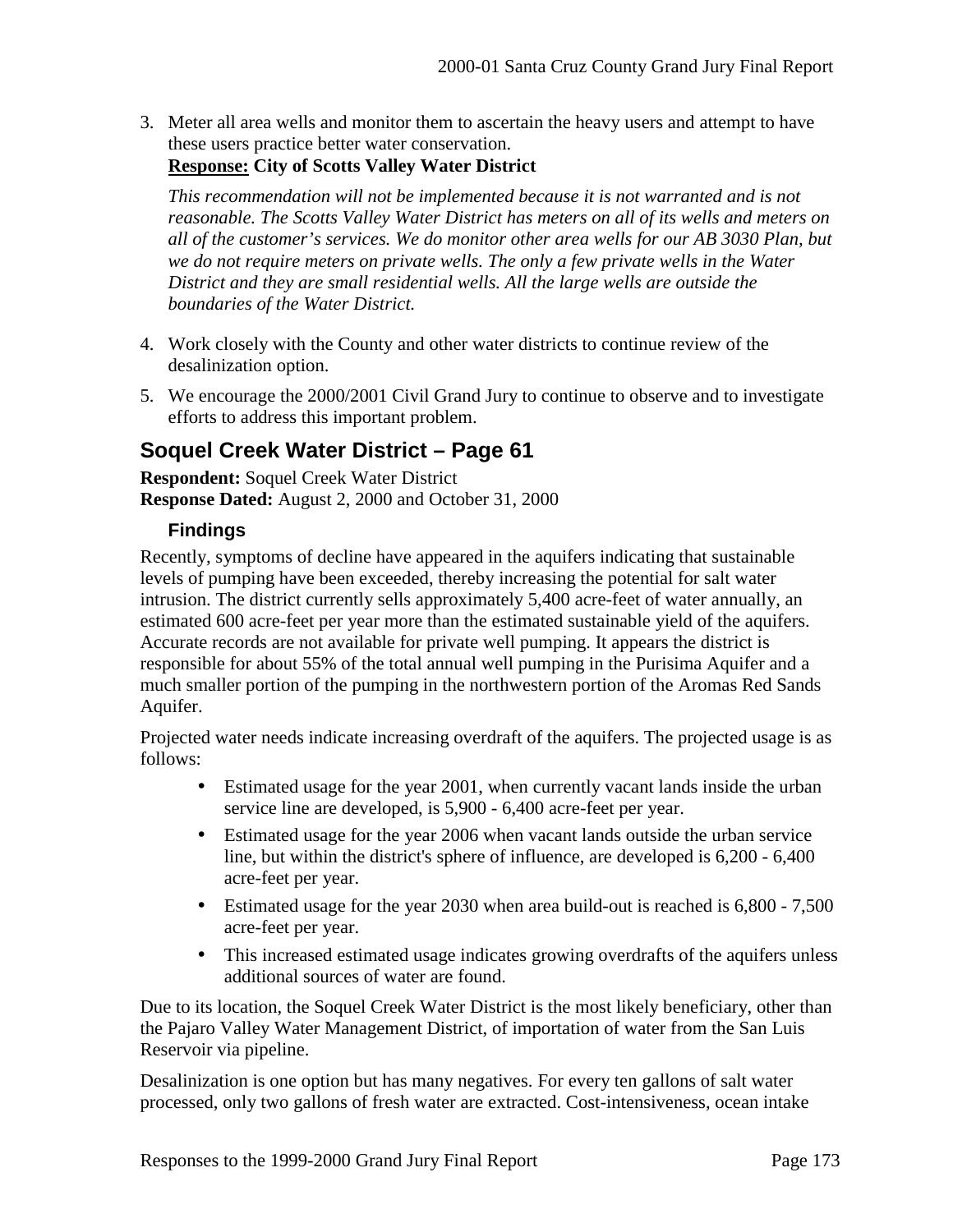and outfall needs, holding tanks, processing plants, disposal of brine, as well as the potential impact to the Monterey Bay Sanctuary, result in the political unpopularity of this option.

Current conservation programs could reduce water demand by 650 acre-feet per year over the next 30 years.

Cabrillo College is a major user of water for irrigation. It also has a separate irrigation system which could lend itself to use of tertiary water.

#### **Response: Soquel Creek Water District PARTIALLY AGREES**

*We partially disagree with the findings to the extent that they are outdated and contain misinformation in the following respects. First of all, the timeframe given for development of vacant lands inside the urban service line will probably not be reached in 2001, and the anticipated usage for the year 2001 is approximately 6% less than the earlier projection. While the timeframe for increased water demand may continue to lag, the ultimate demand projections remain unchanged. At the time of the Grand Jury's investigation, desalination did appear to be a less viable option for supplementing the District's groundwater supply than a surface water project. Additional studies being undertaken by the district may show that this option is more feasible than originally thought. Costs for a surface water project are rising, while improved technology has resulted in desalination becoming more financially acceptable. The District is underway with preparation of an Environmental Impact Report that will explore all of the issues associated with both surface water and local desalination project options, as well as evaluate on a program level a possible regional desalination project.*

*As noted above in the response to the Santa Cruz City Water Department findings, the ratio of brine to freshwater stated in the report is incorrect. -Should the District be able to locate a brackish source of water instead of the pure seawater proposed in the Santa Cruz project, the ratio of brine to freshwater would be even less than 2 to 1.*

#### **Recommendations**

1. Continue current conservation programs. **Response: Soquel Creek Water District**

*The District has gone beyond this recommendation to continue to enhance and expand our conservation programs. The budget for conservation and communication has been increased by 18% and new programs have been added such as water efficiency surveys for high use customers.*

2. Promote a dual use system with potential major non-potable water users, particularly Cabrillo College.

#### **Response: Soquel Creek Water District**

*It should be noted that Cabrillo College currently provides its own well water to serve the needs of the main campus and all irrigation. Soquel Creek Water District has been working closely with the College's Master Plan consultants and staff to incorporate water conservation into the design and operational decisions for the renovated and expanded campus. At this time, a separate irrigation system for reclaimed water is not being planned since there is no foreseeable source of reclaimed water supply. The*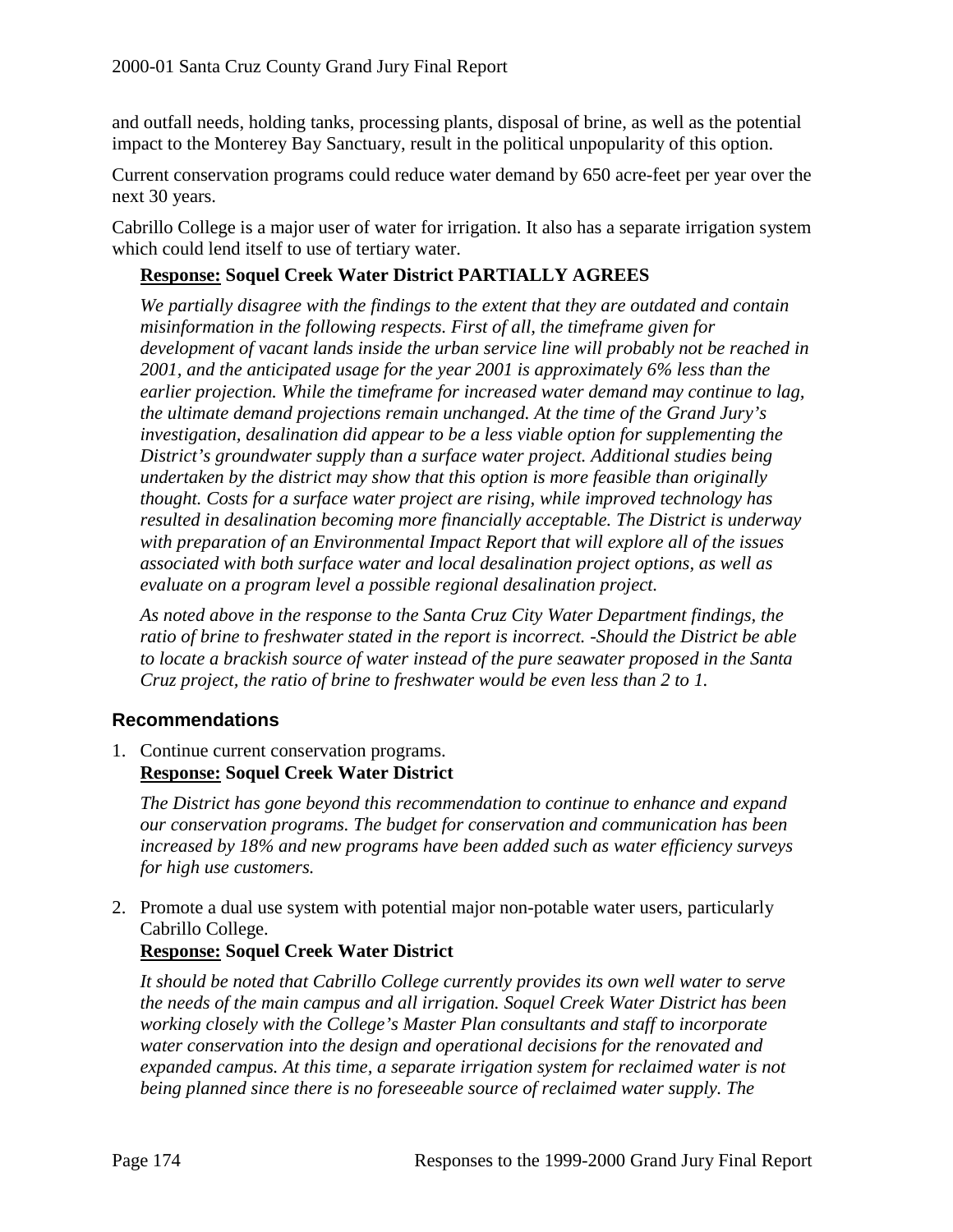*College is, however, seriously considering synthetic turf for its renovated playing fields and a campus-wide water efficient landscape design. These actions would significantly and immediately reduce the water demand.*

*The only other major water use development to occur within the District is Anna Jean Cummings Park. Again, the District worked closely with the County Redevelopment Agency to maximize irrigation efficiency. A dual use system was not installed because there is no foreseeable source of supply. The Redevelopment Agency has indicated a willingness to convert to reclaimed water for irrigation at this park should that source of supply become available in the future.*

3. Meter all area wells and monitor them to ascertain the heavy users and attempt to have these users practice better water conservation. **Response: Soquel Creek Water District**

*Soquel Creek and Central Water Districts have joint powers authority for groundwater management within our combined service area boundaries, but we do not have any jurisdiction over wells that are outside of these service areas, even though they are within the Soquel-Aptos groundwater basin. Most of the wells in mid-County fall into this category and, therefore, it is up to the County to adopt any ordinance(s) concerning metering and use of those wells. The District has provided input to the County for the well metering ordinance currently being considered by the Board of Supervisors. We support the proposal to begin the program by requiring meters on all new wells and then to require meters on existing wells that produce 2.5 acre-feet or more per year within critical groundwater areas. The County has identified all of the Pruisima aquifer and the Aromas Red Sands within the mid-County area as critical groundwater areas subject to the ordinance requirements. Soquel and Central Water Districts will be reviewing the final ordinance language approved by the County in order to mirror those requirements for wells within our combined jurisdiction. In the meantime, the District has sent a letter to the owners of the approximately 200 private wells within our service area describing the groundwater concerns and urging them to practice conservation.*

4. Pursue and develop off-stream diversion and ground injection water project for Soquel Creek.

#### **Response: Soquel Creek Water District**

*The District is currently preparing the IER for this project along with desalination as discussed above.*

5. Work closely with the County and the other water districts to continue review of this option.

#### **Response: Soquel Creek Water District**

*The recommendation has been implemented. The District's General Manager participates in monthly meetings of the County's Integrated Water Resources Management Group as well as continues to communicate with other water agencies on possible supplemental supply project collaborations.*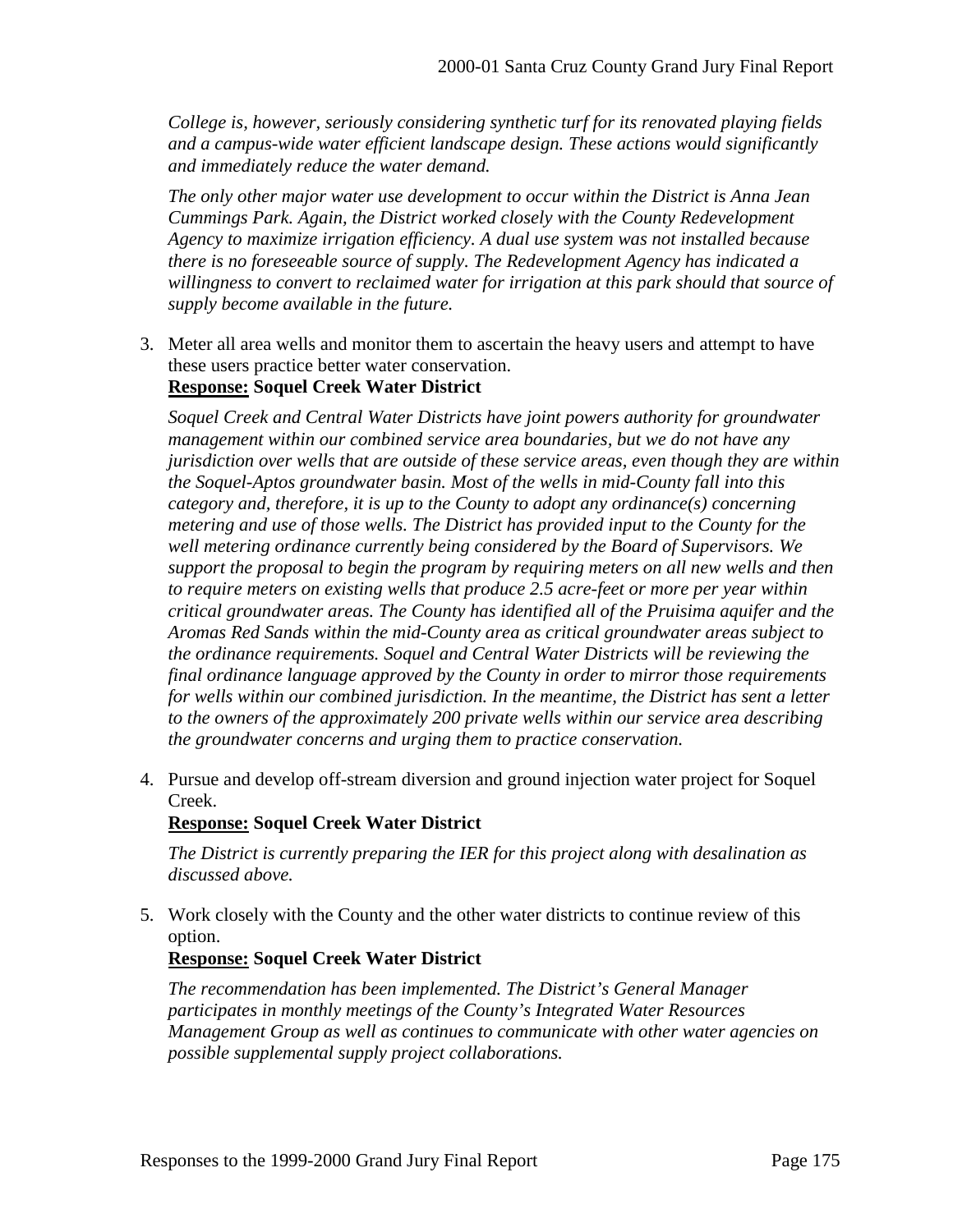6. We encourage the 2000/2001 Civil Grand Jury to continue to observe and to investigate efforts to address this important problem. **Response: Soquel Creek Water District**

*The District would welcome the continued interest of the Civil Grand Jury on our progress toward addressing the issue of sustainable water supply.*

## **Watsonville City Water Department – Page 63**

**Respondent:** Watsonville City Water Department **Response Dated:** July 18, 2000

#### **Findings**

The average water demand is six million gallons per day (mgd) with a maximum of ten mgd. Demand is met by pumping from 12 wells utilizing seven storage facilities. The largest storage facility has a capacity of six million gallons and the smallest has a capacity of 240,000 gallons. Pajaro Dunes is connected by pipeline to Watsonville, although the pipe is not currently in use. Water for Pajaro Dunes is pumped and stored locally. Electrolyte levels in Pajaro Dunes are at safe levels. Testing is done regularly at all sources for electrolyte levels.

The City of Watsonville has plans for potential or planned joint projects with the Pajaro Valley Water Management Agency (PVWMA). They include Harkins Slough, Murphy's Crossing and College Lake.

The department would benefit from water imported from the San Luis Reservoir via pipeline, since its use by agricultural would help replenish the aquifer from which the department draws its water. That project was recently rejected by voters of the two districts. The department is working with the PVWMA to overcome the objections that led to the rejection of this project.

In a joint project with PVWMA, the department has completed a study on the feasibility and environmental impact of using reclaimed water for agricultural purposes in Monterey County. It is also working with PVWMA to find ways to optimize pumping patterns in the basin by moving wells, including the department's, away from coastal locations.

#### **Response: City of Watsonville Water Department AGREES.**

#### **Recommendations**

- 1. Continue cooperation on joint projects with the PVWMA.
- 2. Implement the proposal to use reclaimed water for agricultural purposes in Monterey County.

#### **Response: City of Watsonville Water Department**

*The City has recently entered into contracts with the Pajaro Valley Water Management Agency (PVWMA) and the consulting firm of RMC and Associates for the preparation of a preliminary engineering report and environmental assessment of a wastewater recycling (reclamation) project at the City's wastewater treatment plant. Assuming that adequate funding can be secured and there are no unexpected political or environmental*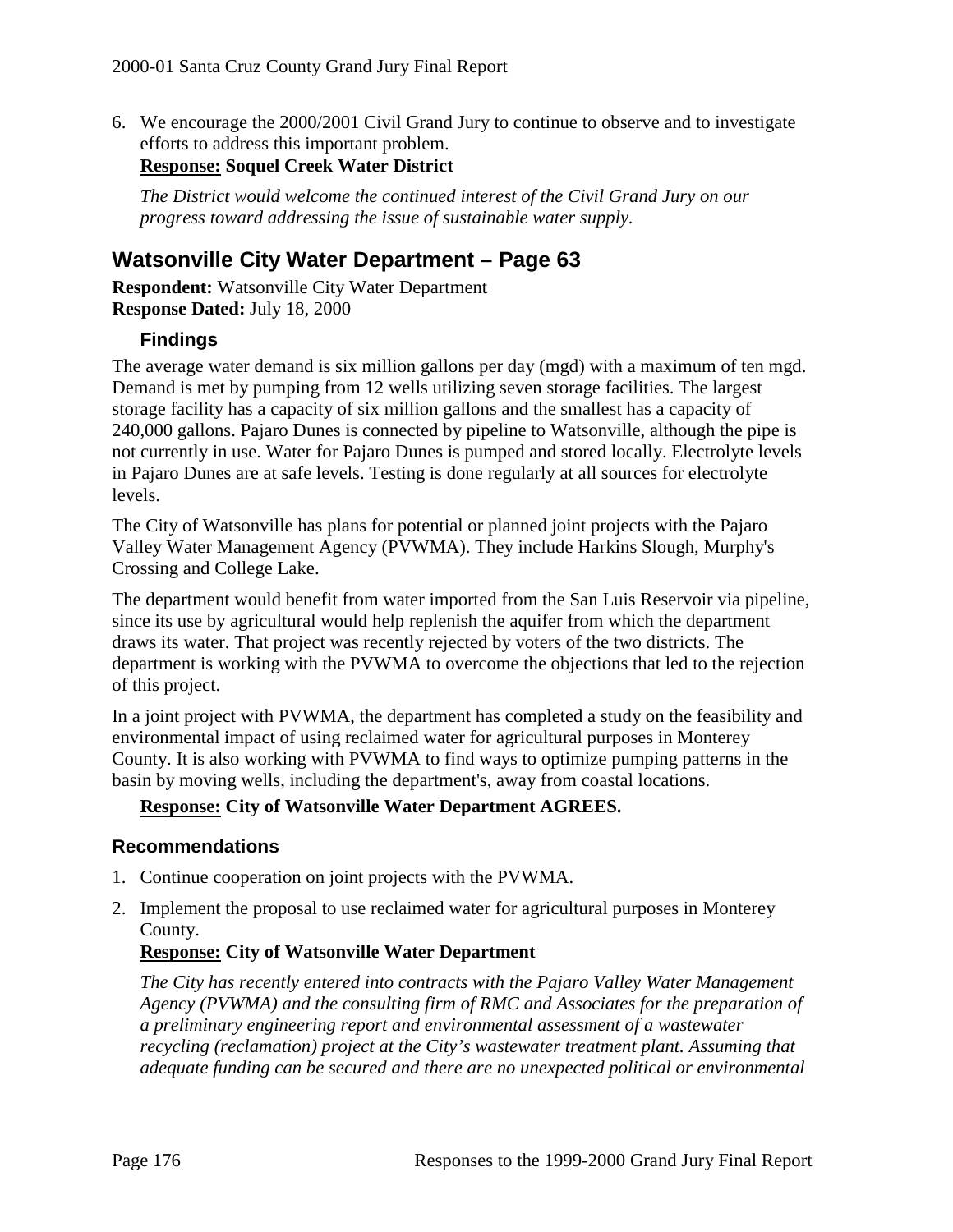*obstacles, it is possible that a wastewater recycling project can be completed sometime within the next five years.*

## *Special Charge: Youth and Substance Abuse*

## **Prevention – Page 66**

**Respondent:** Santa Cruz County Board of Supervisors **Response Received:** September 26, 2000 **Respondent:** Santa Cruz County Office of Education **Response Received:** August 31, 2000 **Respondent:** Aromas-San Juan Unified School District **Response Received:** November 21, 2000 **Respondent:** Bonny Doon Elementary School District **Response Received:** November 3, 2000 **Respondent:** Happy Valley Elementary School District **Response Received:** November 22,2000 **Respondent:** Live Oak School District **Response Received:** December 12, 2000 **Respondent:** Pacific Elementary School District **Response Received:** November 2, 2000 **Respondent:** Pajaro Valley Unified School District **Response Received:** None Received **Respondent:** San Lorenzo Valley Unified School District **Response Received:** None Received **Respondent:** Santa Cruz School District **Response Received:** None Received **Respondent:** Scotts Valley Unified School District **Response Received:** None Received

#### **Findings**

#### **EDUCATION (DRUGS):**

Ongoing drug education is needed for youth, at least through high school. Parents, teachers, coaches, community leaders and all who influence youth behavior need to be educated. Current programs are inconsistent; there are no county standards.

The principal drug education programs for youth in Santa Cruz County is Drug Abuse Resistance Education (D.A.R.E.), which teaches decision-making skills and emphasizes healthy alternatives to drugs. D.A.R.E. is taught primarily at elementary and middle school levels. There is a complementary high school D.A.R.E. program in various stages of implementation in Scotts Valley and San Lorenzo Valley. Other school districts may or may not be using D.A.R.E. and some districts have their own high school programs. For example:

- Santa Cruz City Schools has a secondary school program called "Healthy Teens". It incorporates drug and violence prevention with health education, and offers individual and group counseling.
- In South County, the Pajaro Valley Prevention and Student Assistance (PVPSA) Agency works closely with the Pajaro Valley Unified School District and the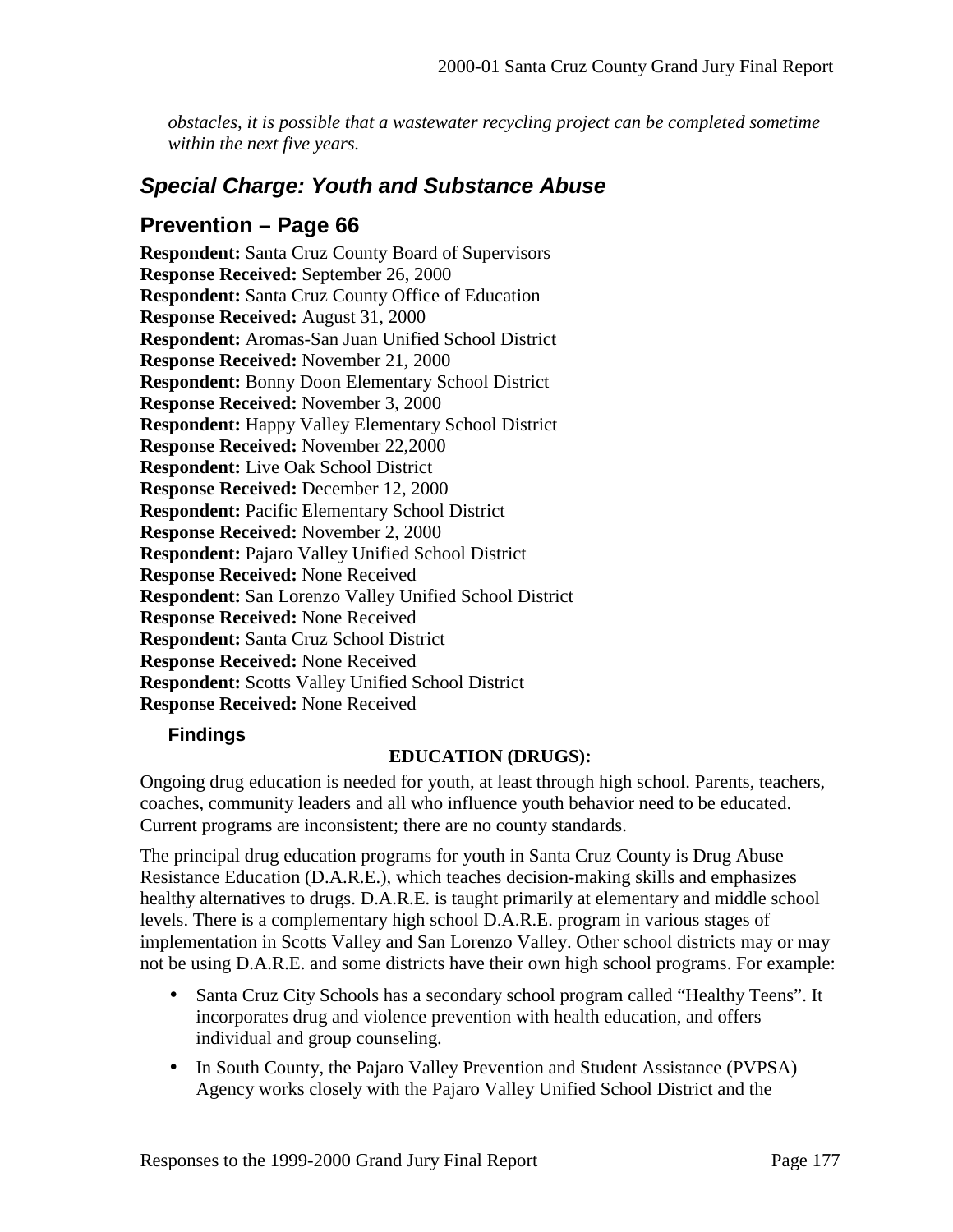Watsonville Police Department. PVPSA provides several prevention programs and, in addition, intervention and treatment programs that, in many cases, involve parents and other family members along with troubled students.

- The Santa Cruz County Office of Education (SCCOE) continues to work on a thirteen-point 'Call For Action' plan, developed in 1999, aimed at reducing youth drug use. The plan includes expansion of several programs currently in use throughout the county, such as, the 'clean and sober' school program, counseling and mentoring, living skills, health and drug education modules, dispensing of up-to-date information for students and parents, and teacher training programs.
- A video series for parents entitled "Helping Your Kids Stay Drug-Free" was presented (English only) in March and April and repeated in May, 2000, in both English and Spanish. Telecasts were broadcast by Community Television of Santa Cruz County, in cooperation with The Criminal Justice Council, Pajaro Valley Prevention and Student Assistance, Friday Night Live and the County Sheriff's Department. Look to these agencies for information on future airings of these and other important videos.

#### **EDUCATION (ACADEMICS) :**

Options, for example, trade schools, are very important to many Santa Cruz County youth. Approximately half of our teens do not pursue higher education–many do not graduate from high school.

The SCCOE-supported Regional Occupational Program (ROP) currently offers 40 subjects in six broad career pathways to over 5000 teens and adults at 17 sites across the county. Details of the program can be viewed on the ROP Internet web site (www.rop.santacruz.k12.ca.us).

 The SCCOE also supports Alternative Education Programs for approximately 1000 students who do not succeed in traditional school settings. In addition to academics, the program teaches living skills, and includes school-to-work and self-esteem building programs.

## **YOUTH ACTIVITIES:**

Youth have varied needs. In addition to a sound drug and academic education, after school activities play an important role in their overall development. They need a place to go and after school activities. Most schools offer sports programs, but not all students are athletes. Many are interested in the arts (music, dance, drama, visual arts, etc). Some just need a place to play, such as, skate boarding. Others want to or need to work - they need career counseling and job opportunities.

The San Lorenzo Valley Teen Center, which opened in 1999, boasts excellent participation and positive results. First year monitoring indicates a significant downturn in youth crime.

Scotts Valley leaders are currently planning a similar center.

The City of Santa Cruz Parks and Recreation Department is working on a Teen Center plan. A site has now been designated and the center should be operational this year. The goal is to provide programs for teens and young adults. The teen job-training program Student Training and Employment Program (STEP), directed by Parks and Recreation, will be expanded within the center, creating employment for youth to assist with running and maintaining the facility. Partnerships with other youth-serving groups are already in place and include; the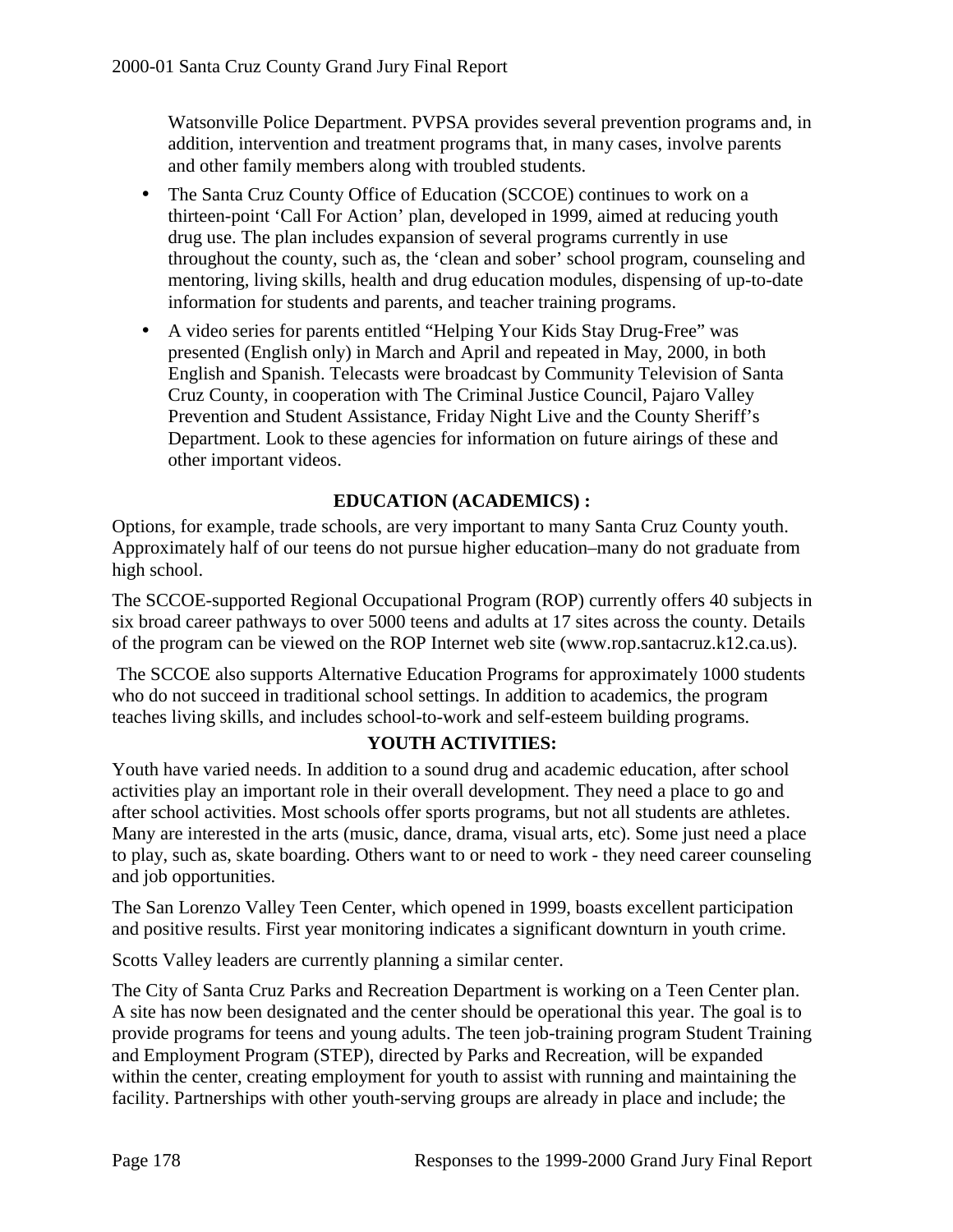County Office of Education (alternative schools program), Barrios Unidos (Community Based Gang Intervention Agency), Youth Services (support services for teens and parents on substance abuse issues), Youth Crisis Prevention/Intervention Team, Friday Night Live (County Health Services in drug/alcohol prevention), the Youth Serve Program of the Volunteer Center (involves youth in community service-learning projects), the Santa Cruz Boys and Girls Club (recreation for youth), and others.

In Watsonville, Youth Services programs are directed toward improving academic skills, building self-esteem, and developing job and life skills. In addition, the Police Activities League (PAL) sponsors and oversees several sports programs and youth events.

The Santa Cruz County Office of Education plan described above also supports after-school recreational activities. Programs have been implemented in some school districts – other districts could emulate the more creative ideas, such as the PVUSD program which is focused on the arts, and Live Oak School District's technology-based program.

Skateboarding and in-line skating are very popular in Santa Cruz County, and skate parks are generally scarce. However, County Parks and Recreation has built a skate park in the Live Oak area and a second is planned for Aptos. The city of Santa Cruz has selected a site for a new skate park, which is scheduled to be built later this year. Other communities where skate parks are being considered include Watsonville, Ben Lomond and Scotts Valley.

Youth Coalition Santa Cruz (YCSC) is a program of Youth-SERVE/Volunteer Center, City of Santa Cruz, Friday Night Live, Resource Center for Nonviolence, and the Boys and Girls Club. YCSC is a youth-run group, to empower and support all young people. The coalition provides an outlet for youth ideas, concerns and activism with "a vision to manifest ideas into social changes in our community." Their programs provide leadership training and encourage community involvement. The Volunteer Centers of Santa Cruz County host a "Teen Volunteer Alliance" and have recently published a 'Youth Volunteer Opportunities Guide'. To learn more about YCSC, check their Internet web site (www.scvolunteercenter.org) or call (831) 427-5070.

Safe, well planned and managed youth events are another key to effective prevention, for example, the multimedia dance party in conjunction with First Night Santa Cruz. Cosponsored by the County Alcohol and Drug program and Friday Night Live, the New Year's Eve party featured both live and recorded music, and soft drinks – alcoholic beverages and drugs were not allowed, The event attracted more than 3,000 young people between the hours of 7:00 and 11:00 p.m.

#### **NEW PROGRAMS:**

Each year TFY/UPNJ addresses the most relevant issues derived from Santa Cruz County Youth Survey results.

The most recent surveys continue to show that alcohol is the drug of choice among youth and emphasizes its ease of access. They reveal that the average age of first time intoxication is 13.5 years among users of alcohol and that a third of our eleventh graders use alcohol more than once per month - many weekly and some daily. The numbers of users are growing. In efforts to curtail this alarming trend, the Civil Grand Jury Foreperson joined TFY/UPNJ and the Santa Cruz County Alcohol and Drug Program to assemble a Policy Panel to determine what could be done to control youth access to alcohol. More than 50 leading citizens of Santa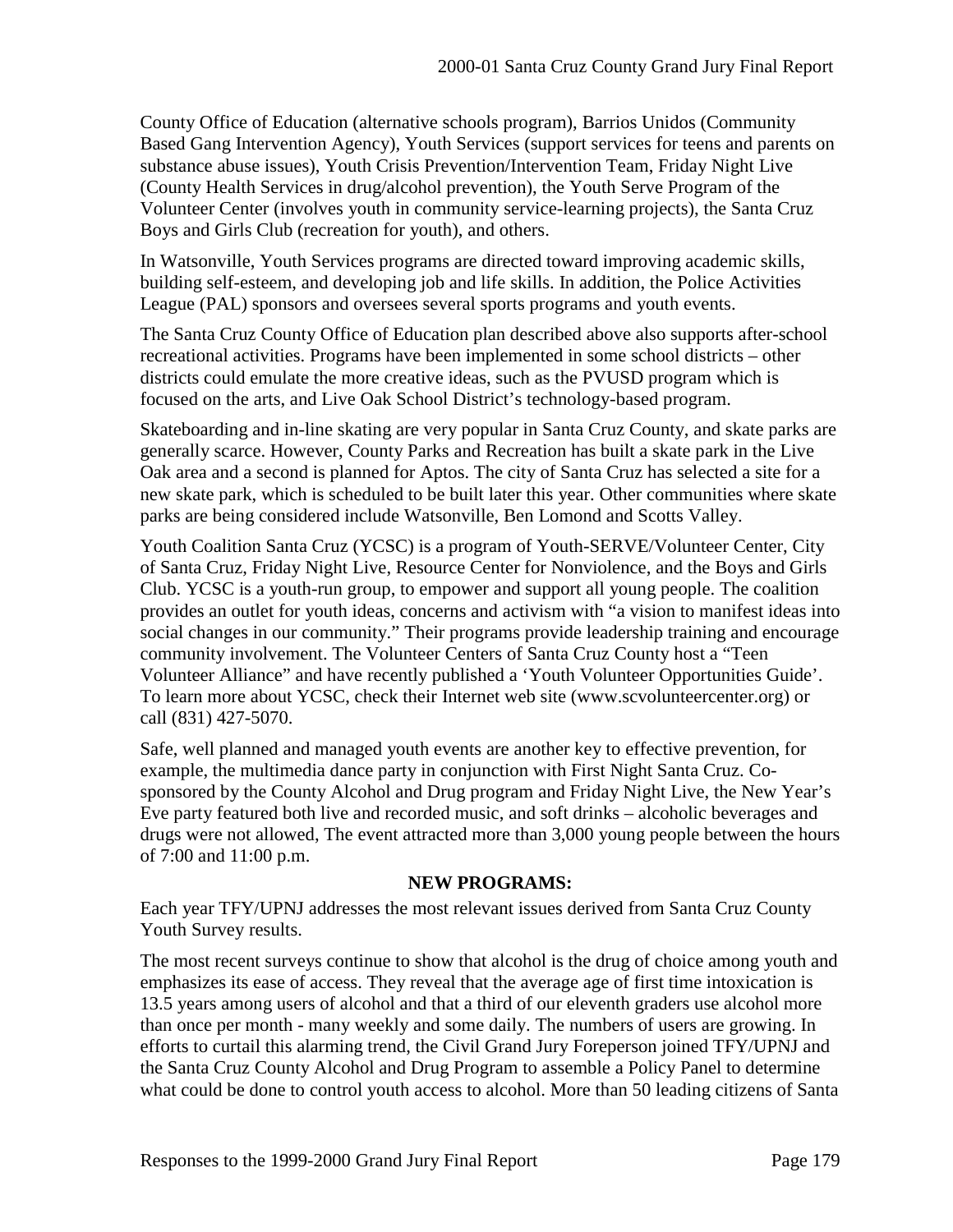Cruz County worked together to prepare 26 recommendations in five areas including; community, schools, law enforcement, land use and zoning, and merchant practices. The recommendations, published in February 2000, are described in a 15 page TFY/UPNJ report entitled "Policy Panel on Youth Access to Alcohol". Everyone involved with youth, especially parents, should read the Policy Panel Report and take appropriate action.

In addition to the Policy Panel Report, TFY/UPNJ has published two pamphlets to help parents recognize potential youth drug and alcohol problems and guidelines on what to do. Titles are: "Drugs, Alcohol and Teenagers" and "Heroin Use among Young People". Both are available in English and Spanish from TFY/UPNJ.

Copies of the Policy Panel Report and the two pamphlets are available in both English and Spanish from TFY/UPNJ at (831) 479-5466. The documents are also accessible on the United Way internet web site (www.unitedway.scc.org).

**Response: County Board of Supervisors AGREES.**

**Response: The County Office of Education AGREES.**

**Response: Aromas-San Juan Unified School District – no comment on findings**

**Response: Bonny Doon Elementary School District AGREES.**

**Response: Happy Valley Elementary School District AGREES.**

**Response: Live Oak School District AGREES.**

**Response: Pacific Elementary School District AGREES.**

#### **Recommendations**

1. Continue to follow and support the Together For Youth Prevention Plan–including the Policy Panel Report recommendations.

#### **Response: County Board of Supervisors**

*This recommendation is being implemented. The Board of Supervisors supports implementation of the Together for Youth Prevention Plan through participation by staff of several County departments, including the Health Services Agency, Sheriff's Department, Parks and Recreation, and the Human Resources Agency. With the support of staff from HSA, Together for Youth is prioritizing recommendations from the Policy Panel Report for implementation in the 2000-01 fiscal year.*

#### **Response: Aromas-San Juan Unified School District**

*The District is in concurrence with this recommendation and does, and will continue to, support the Together for Youth Prevention Plan. Aromas School, located in Santa Cruz County, will continue to be guided by the tenets of the Plan.*

2. Assure that all county school districts have drug education programs through grade 12. **Response: County Board of Supervisors**

*This recommendation is being implemented. School districts have primary responsibility for implementing drug education programs in school settings. The County Health Services Agency supports school-based drug education programs by funding school*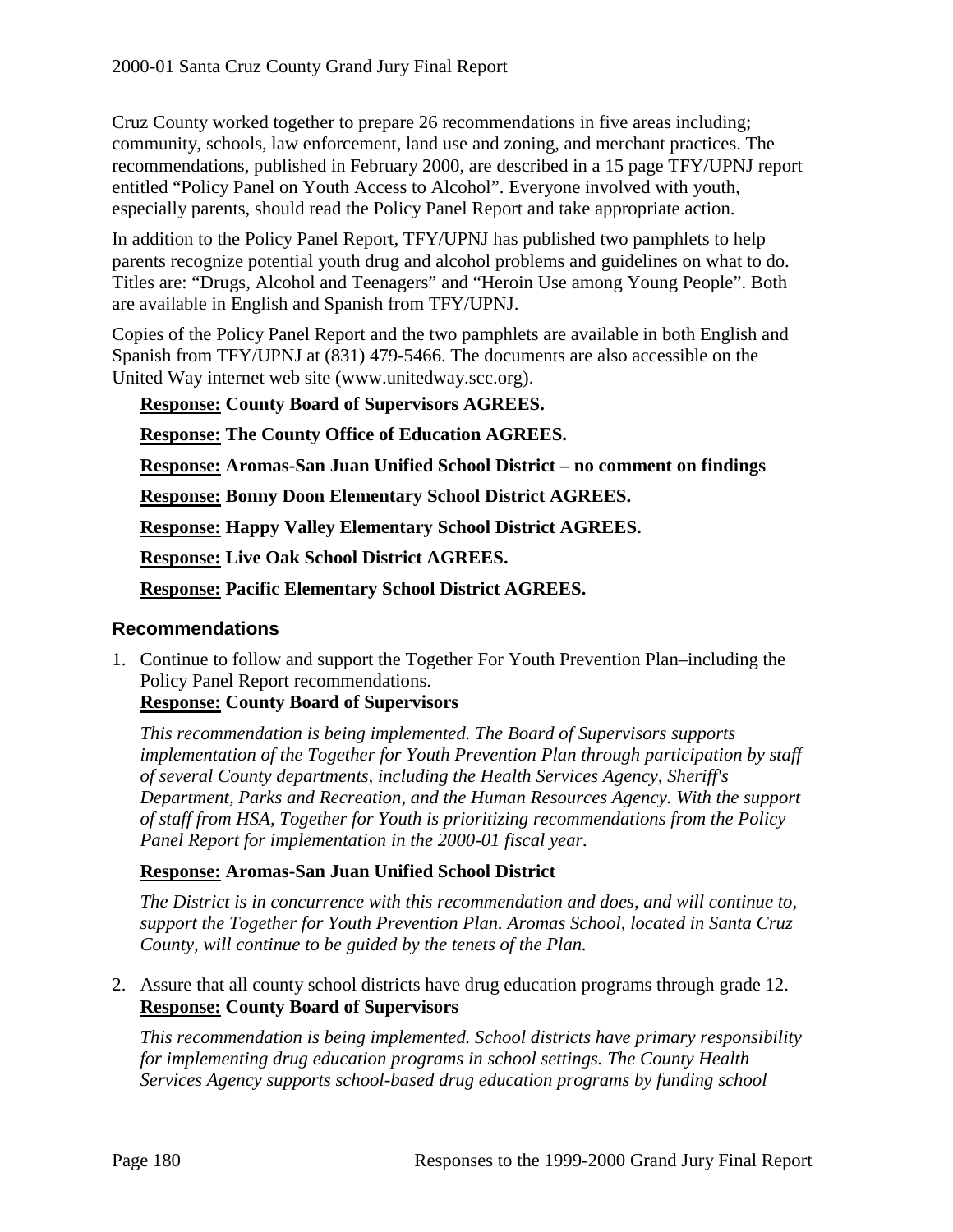*districts, and coordination of training on state-of-the-art prevention programs for school staff and outside agencies that provide drug education in school settings.*

#### **Response: Aromas-San Juan Unified School District**

*Drug education programs are in place through D.A.R.E. program and TUPE program components from the California Department of Education; Club Live activities for middle school youth; curriculum pertaining to drug issues in the high school health classes; and mental health counseling services.*

#### 3. Recognize PVPSA family programs as model programs to be emulated. **Response: County Board of Supervisors**

*This recommendation is being implemented. The County works closely with PVPSA on a variety of issues regarding youth.*

#### **Response: Aromas-San Juan Unified School District**

*This is indeed an excellent program that the District would benefit from. The District does have an ongoing support program with the San Benito County Sheriff's Department.*

4. Expand the Regional Occupational Program to address the needs of job market. **Response: County Board of Supervisors**

*The County Board of Supervisors has no jurisdiction in this matter, but supports the recommendation.*

#### **Response: Aromas-San Juan Unified School District**

*ROP is in place at Anzar High School. We currently offer two classes, Video Production and Computer Business Applications. Plans are underway to further expand the program for the 2001-02 school year.*

5. Expand creative after-school programs across all county school districts. **Response: County Board of Supervisors**

*This implementation is being implemented. The County Health Services Agency's Alcohol and Drug Program will continue to work with schools, Together for Youth, cities and others to expand after-school programs countywide. Together for Youth, with support from the HSA Alcohol and Drug Program, assisted in the development of the San Lorenzo Valley Teen Center, and has obtained grant funding to support the development of a Teen Gathering Place in the City of Santa Cruz. Opening of the Teen Gathering Place is one of Together for Youth's key objectives for 2000-01.*

#### **Response: Aromas-San Juan Unified School District**

*Aromas-San Juan Unified School District has comprehensive after-school programs at Aromas and San Juan Schools. Funding sources include Title VII and Healthy Start programs.*

6. Expand job centers and vocational counseling for high school youth. **Response: County Board of Supervisors**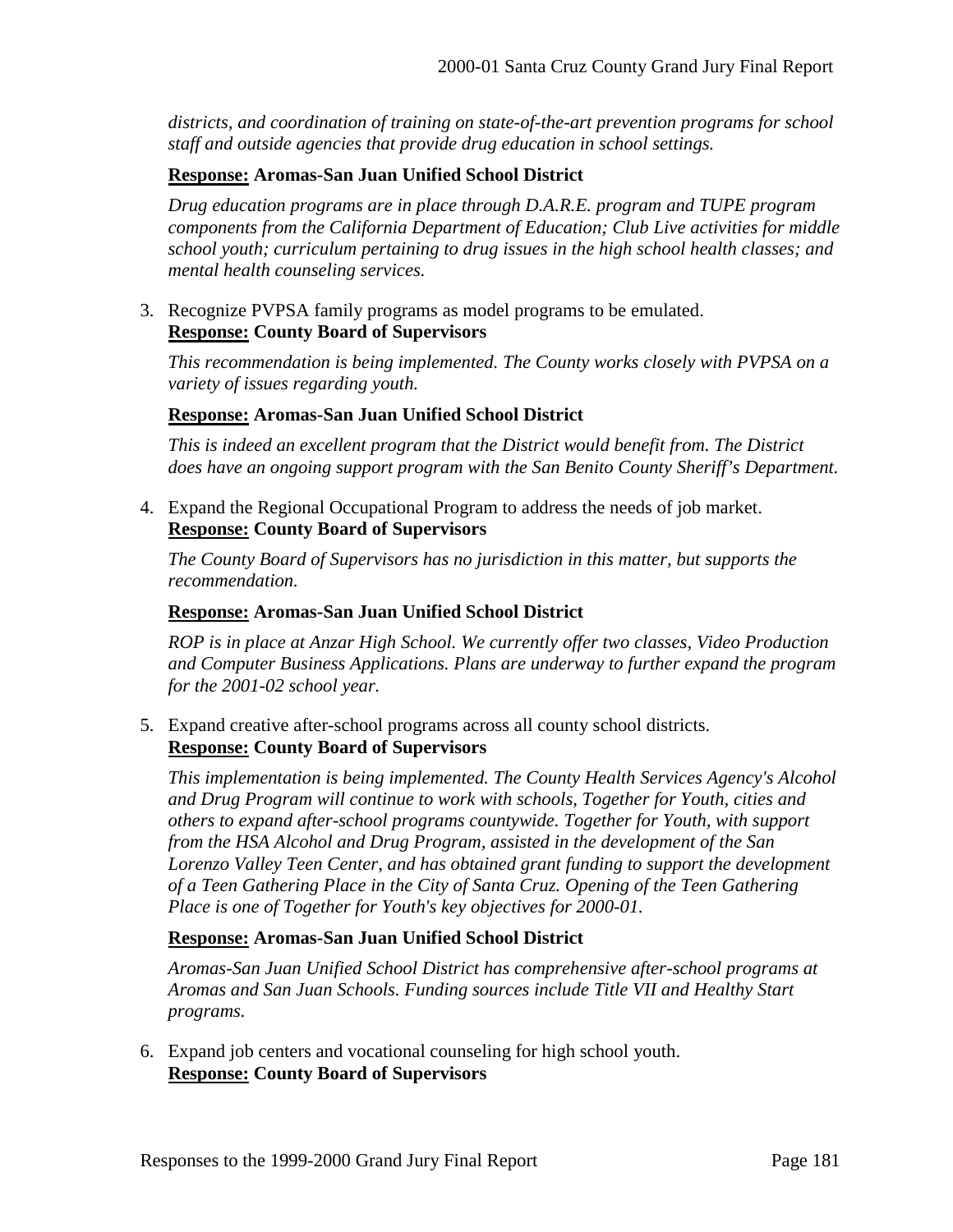*This recommendation is being implemented. Employment services are provided to eligible youths through the Human Resources Agency at the three One-Stop Career Centers (West Beach Street in Watsonville, Emeline Complex in Santa Cruz, and the EDD office in Live Oak) and through the Workforce Investment Act programs.*

#### **Response: The County Office of Education**

*The Santa Cruz County Office of Education has, through many of its division, taken steps to assist the community in dealing with the issue of substance abuse among adolescents. The Alternative Education Department has existing collaborations and partnerships that promote healthy lifestyles and we are in the process of expanding and developing new ones to address this issue.*

*As the recipient of a State-funded Drug suppression Grant, students who are enrolled in County Office of Education Alternative Education Programs receive counseling, education and referral services. Admittedly, more is needed; therefore, we have expanded our partnerships. A third clean and sober transition school program is set to open this fall for adolescents who successfully complete the existing YES School or Quetzal School. The Alternative Education Department will also provide educational services to adolescents residing in the newly proposed Tyler House residential program. In addition, we have formed a strategic collaborative with the Pajaro Valley Prevention Student Assistance (PVPSA) Program and Human Resources Agency through the Workforce Investment Act. This grant provides counseling, job training, mentoring, and tutorial services to targeted adolescents. Two assessment centers, in conjunction with these new programs, will open in the fall giving the County Office of Education the immediate ability to conduct academic, vocational and emotional assessment on referred adolescents. The assessment centers will be located at Esperanza School 'in Watsonville and VISTA School in Santa Cruz.*

*The Alternative Education Progam's partnership with the Santa Cruz Police Department includes training and education for teachers and instructional aides in the area of drug awareness and prevention, Parent education programs will also be expanded during the 200001 school year in an effort to increase awareness among parents of students who are enrolled in Alternative Education programs. An after-school soccer league for at-risk adolescents located in Watsonville is in the formative stage.*

*As previously stated in another category of this report, the Alternative Education Program has received a \$700,000 two year grant award to implement the educational component of the Workforce Investment Act. Among the targeted student population are those who require additional assistance to complete an education program or to secure and hold employment, including substance abusers. Services will include tutoring, study skills training, basic skills instruction, life skills training and dropout prevention activities, alternative secondary school options, employment opportunities, work experience, occupational skills training, comprehensive guidance and counseling and support and follow-up services. The goal of the Workforce Investment System is to increase the employment, retention and earnings of participants, reduce welfare dependency and enhance the productivity and competitiveness of our population.*

*The Santa Cruz County Office of Education Regional Occupational Program (ROP) currently offers forty subjects in six broad career pathways to over 5000 teens and adults*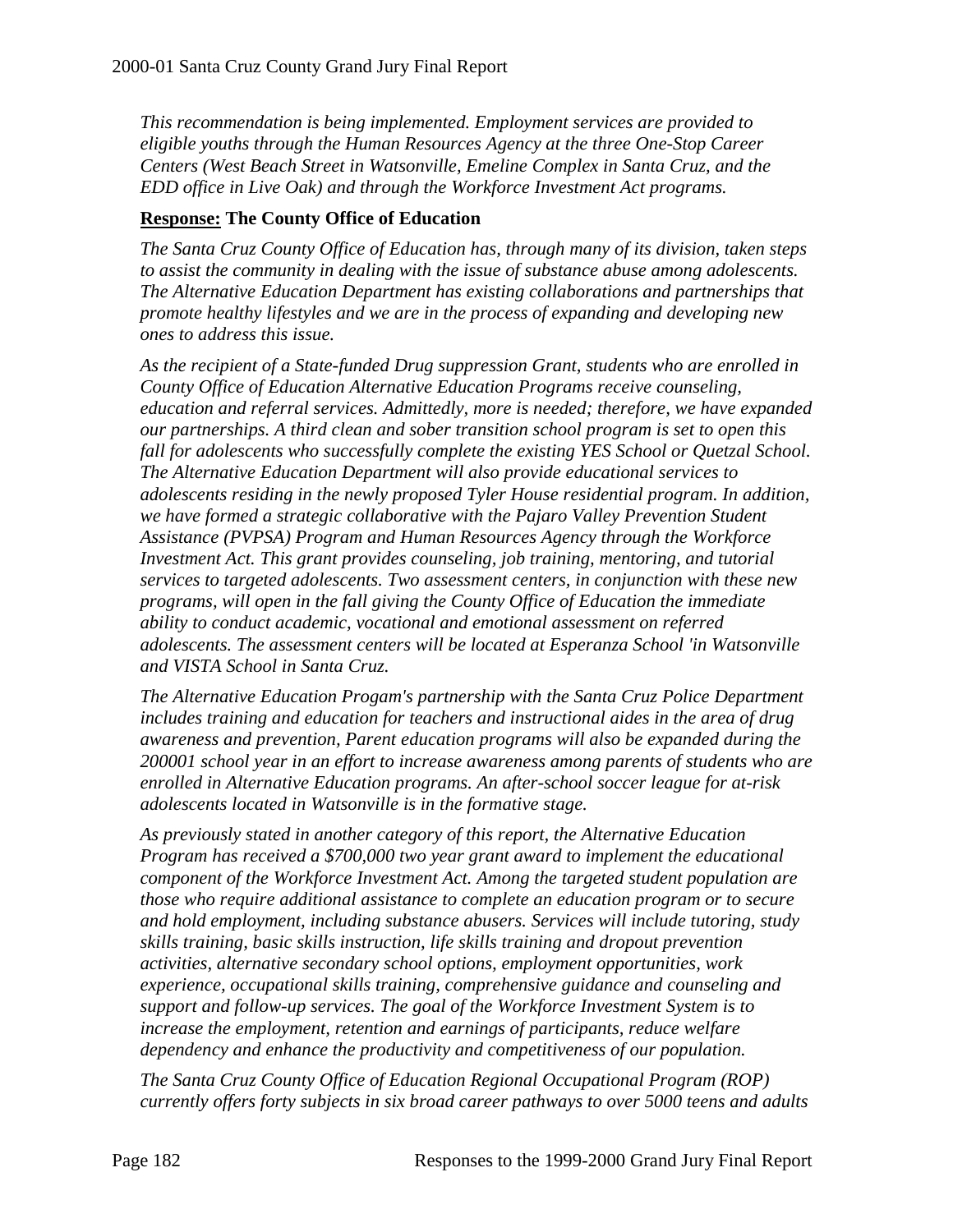*at 17 sites across the County. Programs in the computer industry have been expanded at Aptos High School, Harbor High School, Renaissance High School, Santa Cruz High School, San Lorenzo Valley High School, Scotts Valley High School, Soquel High School and Watsonville High School. ROP courses are already being expanded to include the new high schools of Scotts Valley and the proposed second Watsonville high school. The courses offered by the ROP are a result of ongoing attention to the directions of the job market.*

*Outreach Vocational coordinators for North and South County high schools were added to the ROP in 1999-2000. Additional career counselors are being placed at the new county high schools in Scotts Valley and the second Watsonville location. Surveys among ROP and non-ROP high school students were conducted at all county high schools during the 1999-2000 school year to determine vocational education awareness and participation trends.*

*We concur that ROP should be expanded but our enrollment is capped by the State. We would appreciate political and legislative support to expand training for ROP, afterschool programs, job centers and vocational counseling at junior and senior high levels.*

*The Santa Cruz County Office of Education applauds the efforts and successes of the PVPSA and Together for Youth Prevention Program and support their expansion.*

#### **Response: Aromas-San Juan Unified School District**

*Anzar High School now has a "School-to-Career" coordinator who assists in vocational counseling and job placements.*

#### **Response: Bonny Doon Elementary School District**

*Bonny Doon Union Elementary School District (BDUESD) applauds the efforts and successes of the PVPSA and Together for Youth Prevention Program and supports their expansion.*

*BDUESD has implemented the recommendations in the following ways:*

*The Superintendent of BDUESD meets monthly with the Santa Cruz County Superintendent and the Superintendents from all of the County School Districts. At these meetings, District Administrators share successful programs as well as network with one another to improve specific areas that need more attention. BDLJESD has joined with the Santa Cruz County Children's Network (we are all community partners) to better understand where resources are needed. By working together, we better understand the risk factors, the protective factors and how we can make a difference. In this setting, the principal of BDLTESD has gathered further info about the implementation of the PVLJSD programs in elementary schools.*

*Enforcing existing laws and ordinances is important. Our school strictly enforces the no alcohol, drugs, or tobacco on campus. BDLTF-SD is embracing the recent assignment of a sheriff's deputy to the Bonny Doon area. The school has created a deputy's station (desk, phone, etc.) in order to facilitate the deputy to be on campus as often as possible. We look forward to fostering positive relationships with law enforcement and our students (grades pre-school through grade 6) in a preventative atmosphere.*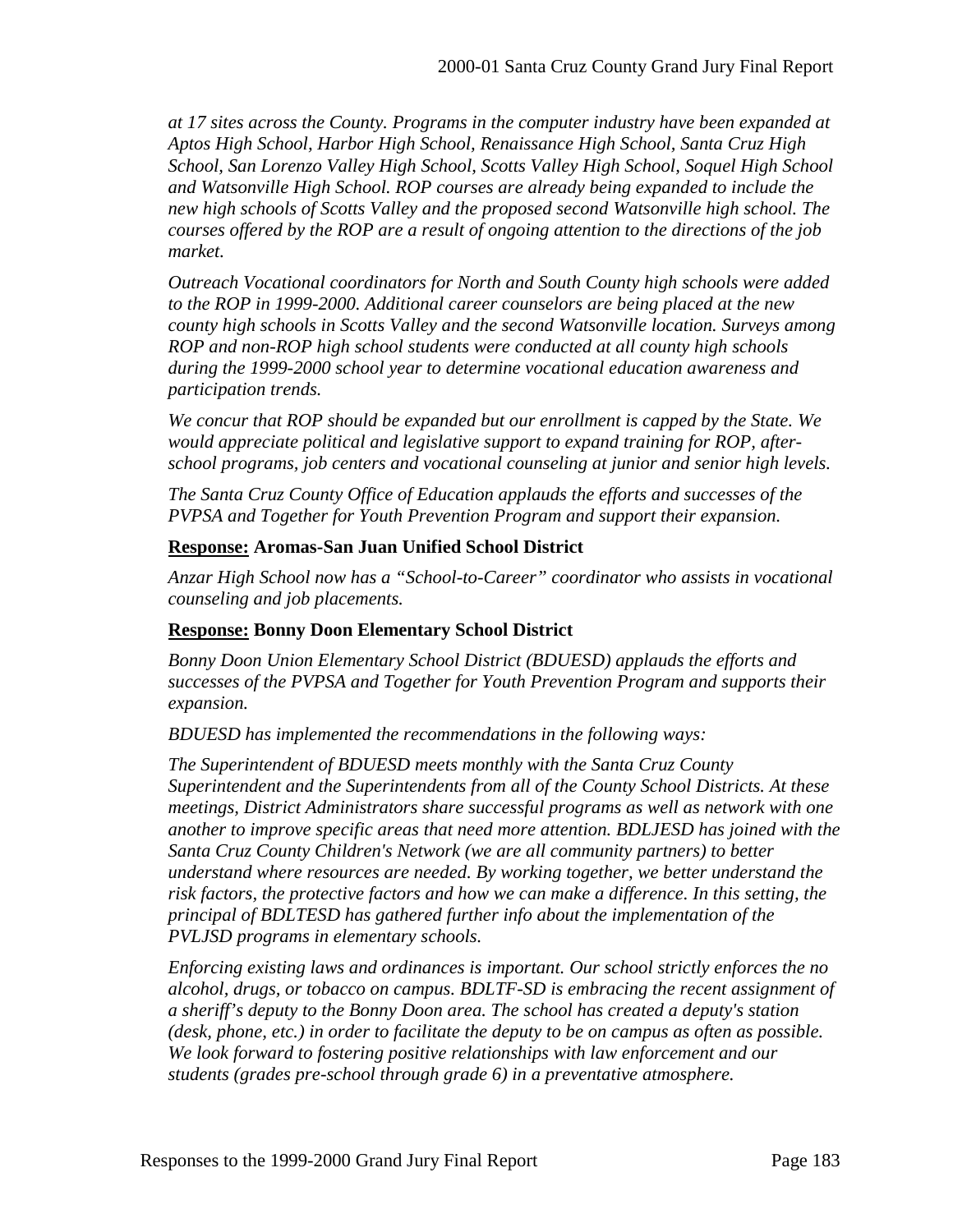*Bonny Doon does not have a central district, let alone a community center. The School Board has declared their support for the school to serve as a community center. Our facilities-use calendar is evidence of the wide variety of after-hours events that take place at the school. These events include activities for children of all ages as well as adults. The activities included sports, music, dance, drama, martial arts, yoga, gardening, foreign language, etc. We work in cooperation with the volunteer fire department, the local church and retreat center as well as individuals who use the site for family events.*

*BDTJESD has a comprehensive After School Program that serves K-6 students with childcare services as well as extended day academic and environmental programs. Our After School Programs Director is a credentialed teacher with wide range of experience in working with parents of students with special needs, dysfunctional families, and other stressful situations. Close relationships are developed between the families and their caregivers. This creates an opportunity to provide resources to families in need (such as counseling referrals, behavior plans, homework help, etc.).*

#### **Response: Happy Valley Elementary School District**

*Happy Valley School District supports the ongoing implementation of the Together for Youth Prevention Plan. Students at Happy Valley School will participate in a Drug Education Program, which stresses decision making skills and healthy alternatives to drugs.*

*The family programs provided by the Pajaro Valley Prevention and Student Assistance Agency serve as models for all schools. Happy Valley promotes parent participation in a variety of ways including Family Art Nights, Student Performances, and After School Activities. Students in second through sixth grades participate in our Computer Lab and Homework Help Center programs after school from 3:00 to 5:00 pm. Many Happy Valley students also take part in after school recreational activities supervised by parents.*

*Although our elementary school students are not old enough to take advantage of Regional Occupational Programs and other vocational programs, I support the continuation and expansion of these opportunities for high school students.*

#### **Response: Live Oak School District**

*The recommendations identified for its age group (pre K-8) are being addressed and implemented through the District's Healthy Kids Task Force. It should be noted that the District has made several joint-use proposals with Santa Cruz County Parks and Recreation to host a Teen Center in Live Oak.*

#### **Response: Pacific Elementary School District**

*Pacific School District has actively taken steps to implement curriculum that promotes healthy choices and to provide programs that encourage participation in activities where children learn to work and play as members of a caring community.*

*Although Pacific School District only serves children in grades K-6, we also have a nationally recognized preschool where early intervention for possible 'at-risk' students is a high priority. We feel that the health of our community's teens is of great importance and our Board of Trustees has actively supported the development of a tee center that is coordinated through the Community Action Board (CAB) and the Davenport Resource*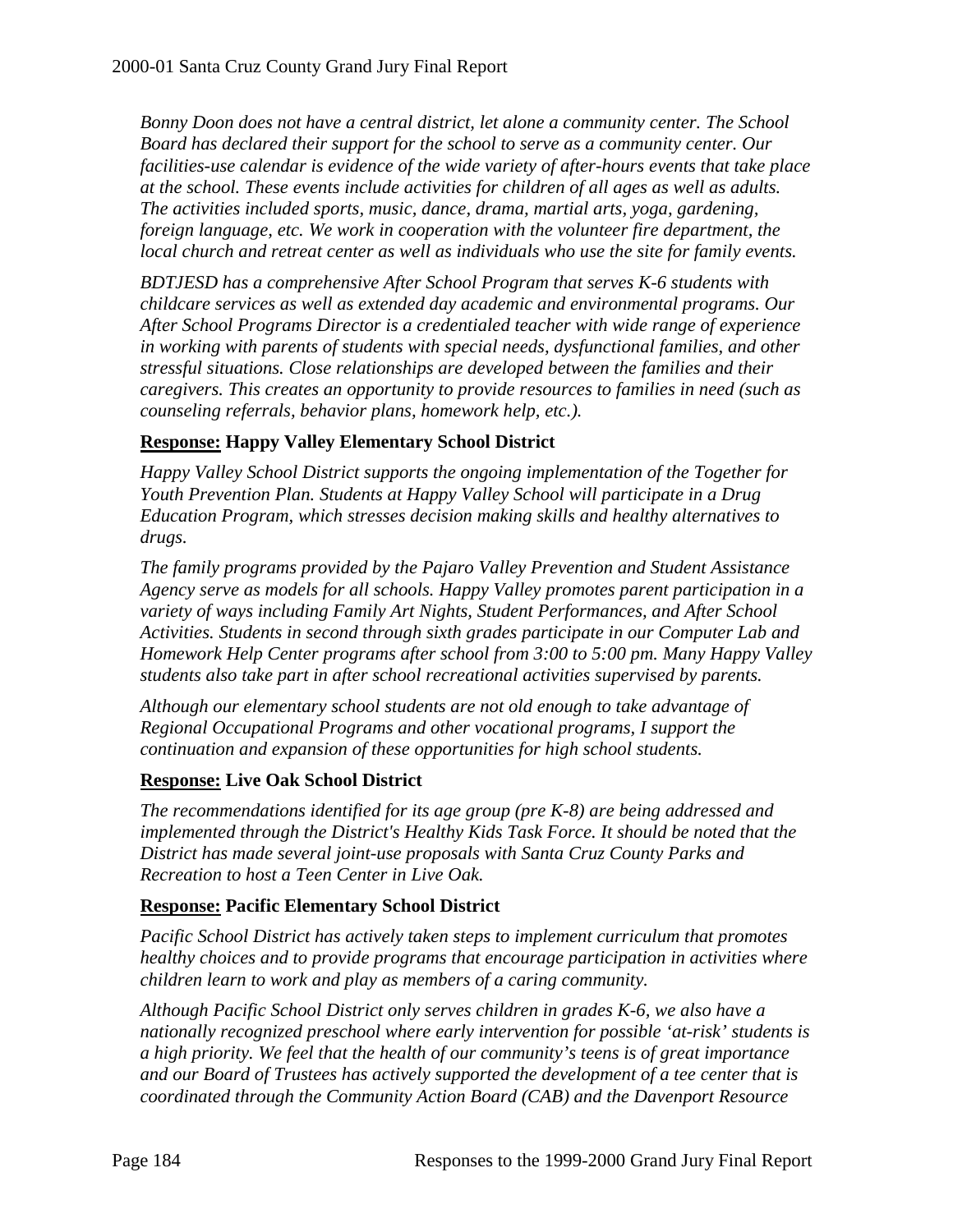*Service Center(DRSC) with additional funding from the Packard Foundation. We have agreed to lease a Pacific School building to the Davenport Teen Center, where our local teens will receive homework help and participate in social events, athletic opportunities, and community service work.*

*Pacific School developed and implemented a School Safety Plan in 1998 that addresses drug use and health issues. Nutrition and health are important, integrated parts of our curriculum and the focus of our award winning Life Lab and Food Lab programs. Children are taught to value their minds and bodies through since united designed to promote healthy choices. As the classroom teacher in the 4-6th grade class, prior to taking over as District Administrator, I developed a drug education program, after a twoyear project and thesis, on drug education. The program focuses on making healthy choices and setting goals by developing strong self-esteem and appreciation for health bodies through the study of human anatomy and honest discussion about drugs and their effects.*

*Our aftershool recreation program has been so successful that we are finding it hard to provide the space for as many students as want to participate. Children are directed in rich activities that include art projects, sports and music.*

*Over the last year, Pacific School has entered into a partnership with the Santa Cruz Sheriff's Department by adding a sheriff who has a regular North Coast assignment. The officer, Stephen Fish, has made a real effort to get to know people in the community and be known. He checks in at the school regularly and has become known as a sheriff's officer who is approachable and willing to hear the needs and concerns of the community. His presence has discouraged violence, vandalism, and hopefully, drug using by local youth.*

## **Enforcement – Page 71**

**Respondent:** Santa Cruz County Board of Supervisors **Response Received:** September 26, 2000 **Respondent:** Santa Cruz County Sheriff's Office **Response Received:** September 26, 2000

## **Findings**

While our most recent survey indicates that youth drug use is lower in several key areas, drugs continue to be plentiful and readily available to Santa Cruz County youth. Youth crime has decreased in some areas, such as, San Lorenzo Valley - the San Lorenzo Valley Resource Center attributes the drop in youth crime to its Teen Center activities and communitysupported youth programs. Several additional projects are currently in progress.

## **Response: Sheriff's Office AGREES.**

*Although some areas of drug use by minors are in decline, Santa Cruz County still ranks higher than many other communities for youth drug and alcohol usage. The San Lorenzo Valley Teen Center is a valuable local asset that provides a healthy, positive alternative for youth. The Sheriff's Office supports the center and coordinated a Gun Buy Back Program as a fund raiser for the center.*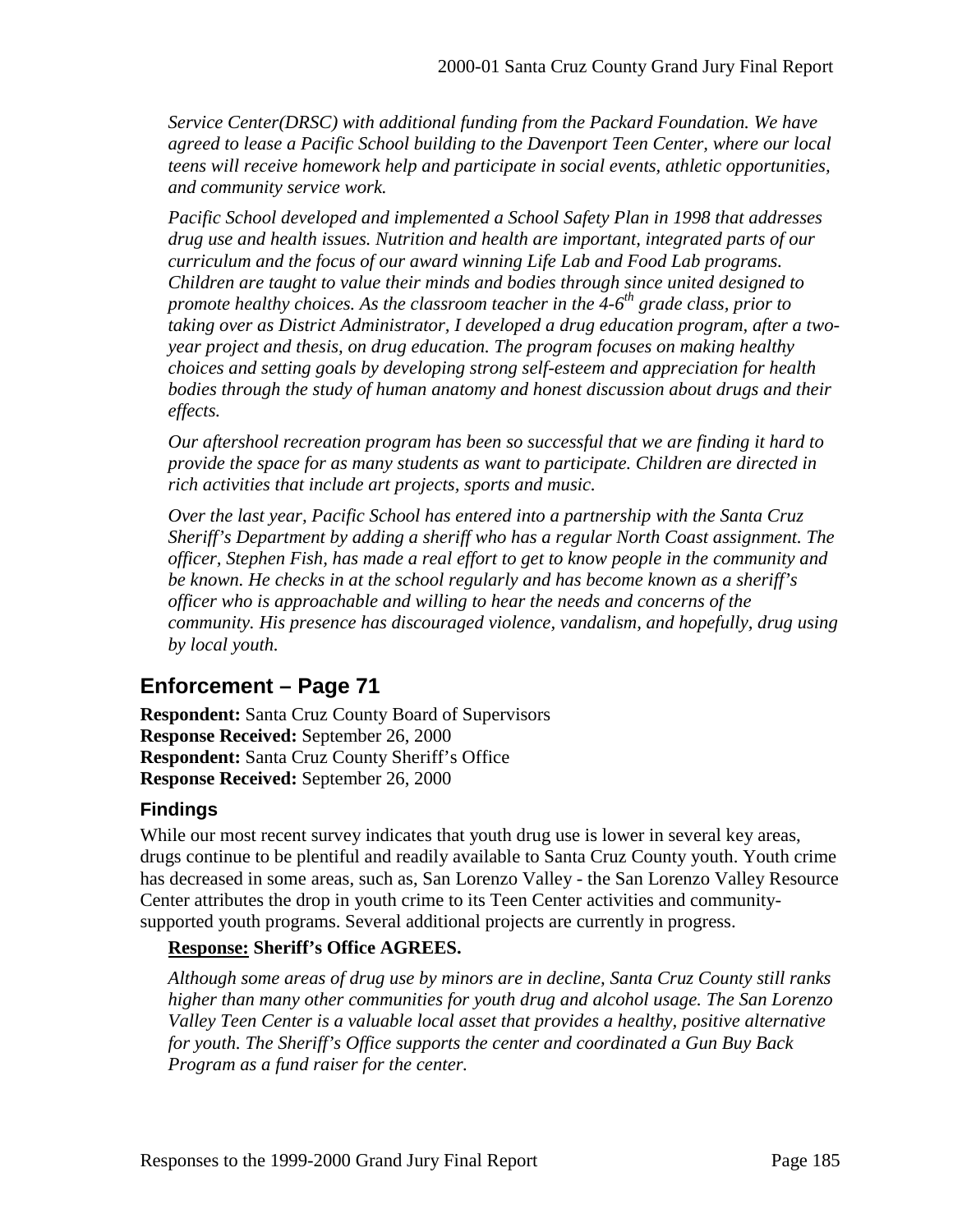The first Juvenile Justice Task Force (JJTF) project is a Laws For Youth Handbook. Printing and distribution is expected by Fall 2000.

The second JJTF project is Truancy Impact. Fact-gathering and compiling have been completed. Following analysis, the release plan will include a community forum later this year.

#### **Response: Sheriff's Office AGREES.**

#### *The Sheriff s Office will continue to participate in the Juvenile Justice Task Force.*

One of JJTF's new initiatives is to assess the need for a Juvenile Drug Court. This is also the first priority of the Drug and Alcohol Abuse Task Force. The two groups will work together on this and other areas of mutual concern, such as, efforts to secure a detoxification site exclusively for youth. Another JJTF's ongoing project is improvements to Juvenile Hall classrooms, medical services and recreation areas.

The Juvenile Hall Overcrowding Task Force has been working with the courts and law enforcement agencies countywide since August 1999. The programs they have initiated appear effective, as evidenced by the reduced number of youth in residence at Juvenile Hall. One year ago, the facility built to accommodate a maximum of 42 juveniles was inhabited by over 60. More recently, the number of wards in residence has been less than 40. This success is attributed mainly to diversion programs and more aggressive court scheduling to shorten the time incarcerated youth have to wait at Juvenile Hall before their case is heard.

The County Probation Department, in conjunction with law enforcement agencies across the County, continue to support diversion programs for first time offenders. These programs employ closely monitored home supervision techniques. FENIX Services in Watsonville provide day programs allowing first time youth offenders to avoid Juvenile Hall. Electronic monitoring is used for less serious offenders, even if it is not their first offense.

The Watsonville Police Department's Broad-based, Apprehension, Suppression, Treatment and Alternatives (BASTA.) program, supported by the County Probation Department, is a gang violence suppression project to divert gang activity and promote positive, constructive behavior.

#### **Response: Sheriff's Office AGREES.**

#### *The Sheriff s Office is a BASTA partner providing a full-time deputy sheriff to the program.*

The City of Santa Cruz has recently passed a 'shoulder-tap' ordinance making it illegal for minors to solicit the services of an adult to obtain alcoholic beverages. It has always been illegal for adults to obtain alcoholic beverages for minors. The intent of this ordinance is to allow law enforcement officials to intervene and take appropriate steps to discourage young offenders from using alcohol, just as other diversion programs work to stop youth from using all drugs.

A new County position has been created for alcohol and drug assessment and evaluation of both court wards and non-court wards. This staff position will enable a closer, more direct involvement, by County Alcohol and Drug Services.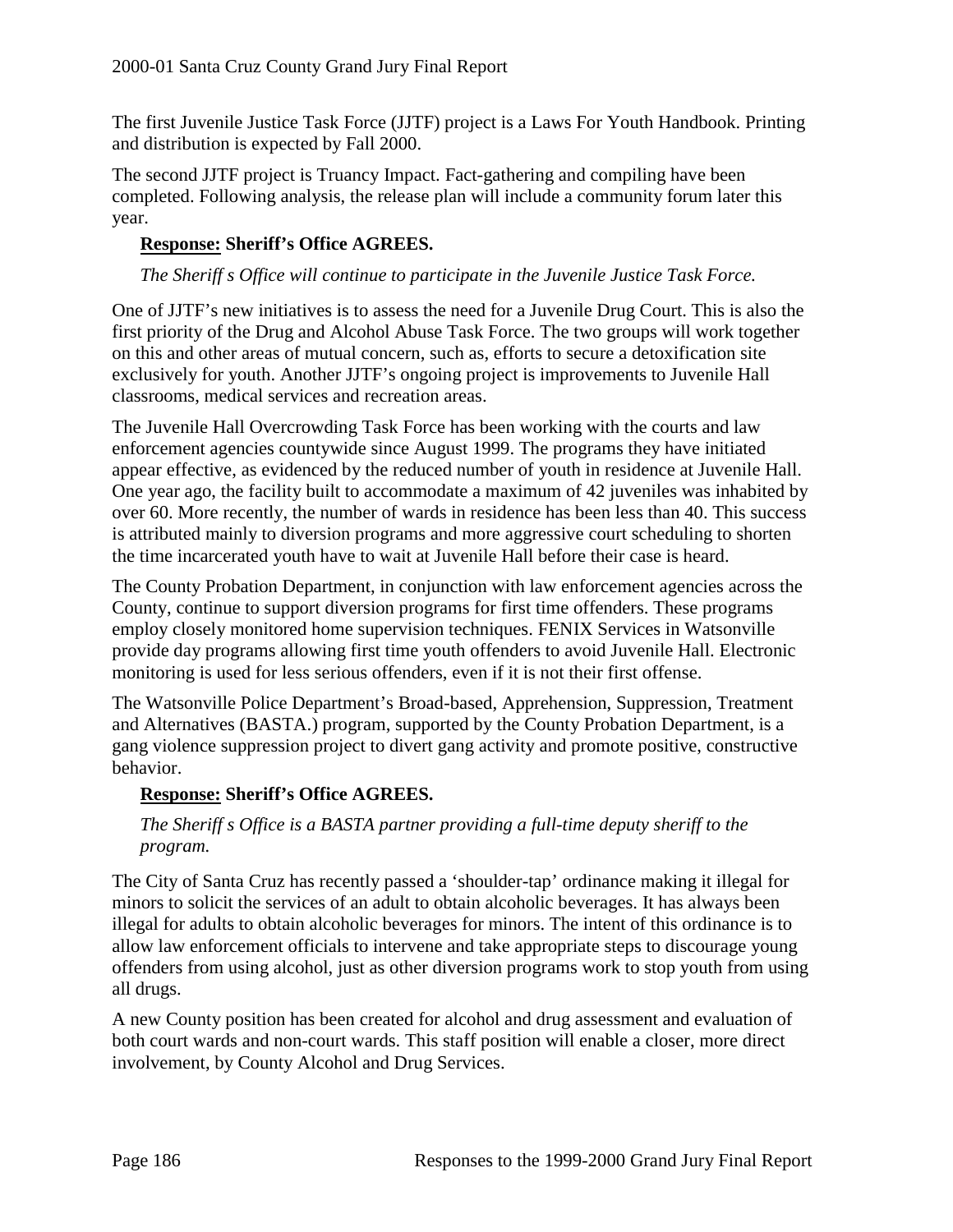Sheriff's Community Service Centers make it much easier for non-city residents to utilize the services of the Sheriff's Department. The four Centers are located in Freedom, Live Oak, Aptos and Felton. A Sergeant is assigned to each location along with deputies who patrol the area. They are involved in their respective communities including youth anti-drug programs, sports activities and other school and community programs. The Centers are staffed Monday through Friday by trained volunteers who work as a team with the Sheriff's office to provide a host of neighborhood services. They enable deputies to focus on more serious crime issues. These dedicated volunteers are valuable assets to the Sheriff's Department and to their communities.

Neighborhood Accountability Boards (NABs), established by County Probation mid-1999, offers an opportunity for the community to take an active role in confronting and resolving the problems of juvenile crime in their neighborhoods. The program provides an effective alternative to prosecution of first time offenders by holding the minor accountable through a variety of sanctions including restitution, community service, education and counseling. To date, more than twenty cases have been heard by trained community volunteers in five Santa Cruz County communities and only two offenders have repeated. Conventional processes were then enforced and the two offenders were remanded to Juvenile Hall as wards of the court.

Teen Peer Court offers a "by teens for teens" alternative for misdemeanor crimes by 13 to 17 year olds. This program emphasizes self-improvement, self-esteem and a healthy attitude.

#### **Response: Board of Supervisors AGREES.**

#### **Response: Sheriff's Office AGREES.**

*The Sheriffs Office participates in the neighborhood accountability process. Sheriffs Service Center staff provides investigative information to the Board on cases and space for the Neighborhood Accountability Board to meet.*

#### **Recommendations**

1. Continue diversion and intervention programs aimed at keeping first time youth offenders out of Juvenile Hall. Support participation by all law enforcement agencies countywide. **Response: Board of Supervisors**

*This recommendation has been and will continue to be implemented. In calendar year 1999, 712 youth were diverted. Several hundred more were involved in the alternatives to detention services.*

*The County Health Services Agency participates in the implementation of this recommendation through a Juvenile Hall Alcohol and Drug Specialist who provides assessment, treatment referrals and case management services for youth in Juvenile Hall and their families. HSA provides for mental health and substance abuse treatment services for first-time youth offenders and others through contracts with Youth Services, Palomares, Triad, Pajaro Valley Prevention and Student Assistance, and the Santa Cruz Community Counseling Center. New services to be opened in 2000-01 include a midcounty Youth Services clean and sober classroom, and a 6-bed residential dual diagnosis youth program.*

#### **Response: Sheriff's Office**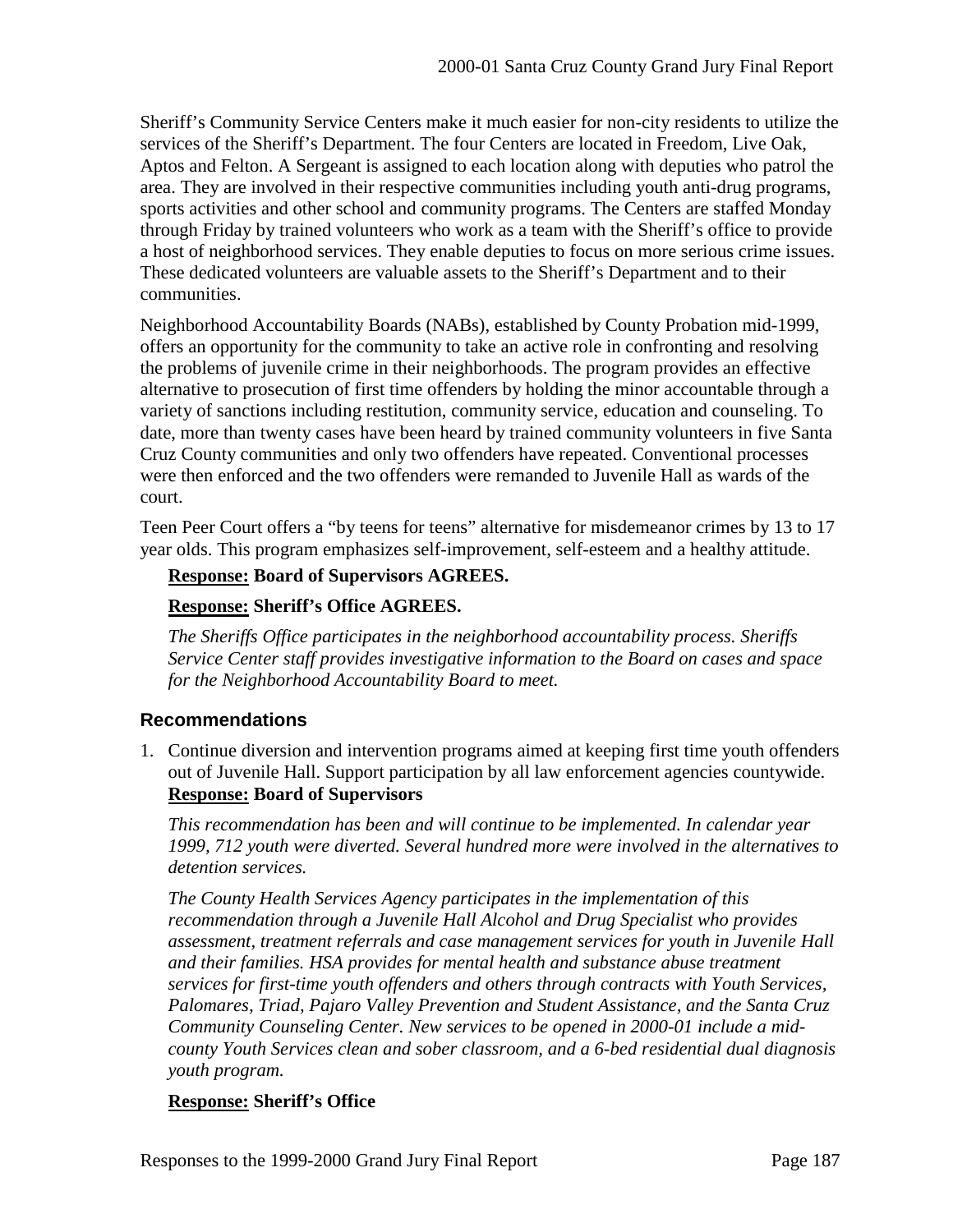*The Sheriffs Office will initiate a new program in the fall to work with youthful runaways to provide services and referrals. Often runaways turn to criminal activity or become victims. This important program will divert first-time offenders away from criminal activity.*

2. Maintain other successful programs, such as, Neighborhood Accountability Boards and Teen Peer Court.

#### **Response: Board of Supervisors**

*This recommendation is being implemented. The County Probation Department plans to expand the accountability boards in the upcoming year. Teen Peer Court funding is being* lost, however, the Teen Peer Court Advisory Board and the Probation Department will *be actively seeking new funds to continue programming. The Teen Peer Court program only diverts about 15 youth annually and is viewed primarily as an educational opportunity for youth not in the juvenile justice system, however, the County supports the program and will continue to do so.*

#### **Response: Sheriff's Office**

*The Sheriffs Office will continue to assist the Neighborhood Accountability Boards and Teen Peer Court.*

3. Continue BASTA support and expand to include other communities where youth gangs are present.

#### **Response: Board of Supervisors**

*This recommendation requires further analysis. BASTA has been funded since 1992-93 by the Office of Criminal Justice Planning and is a multi-component, inter-agency collaborative project. Although the BASTA program has been very successful, the ongoing status of the program is in some doubt. Continued funding from the Office of Criminal Justice Planning is not expected to continue after June 30, 2001. The loss of the OCJP grant is \$500,000 per year, plus \$150,000 in local match. Several attempts to duplicate the BASTA model in North County have been unsuccessful despite great effort The BASTA Steering Committee will be working on sustainability plans through the end of this calendar year. If possible, the group will reapply to OCJP or seek additional sources of funding.*

#### **Response: Sheriff's Office**

*The Sheriffs Office will continue its partnership with the BASTA Team. A deputy is assigned to the BASTA Program.*

#### 4. Continue efforts to establish a permanent juvenile drug court. **Response: Board of Supervisors**

*This recommendation is being implemented. The County Alcohol and Drug Program is currently administering a Federal planning grant for determining the feasibility of implementing a drug treatment court for juveniles in Santa Cruz County. The members of the Drug Court Steering Committee include the Probation Department, Courts, District Attorney's Office, Criminal Justice Council and Pajaro Valley Prevention and Student Assistance, Inc.*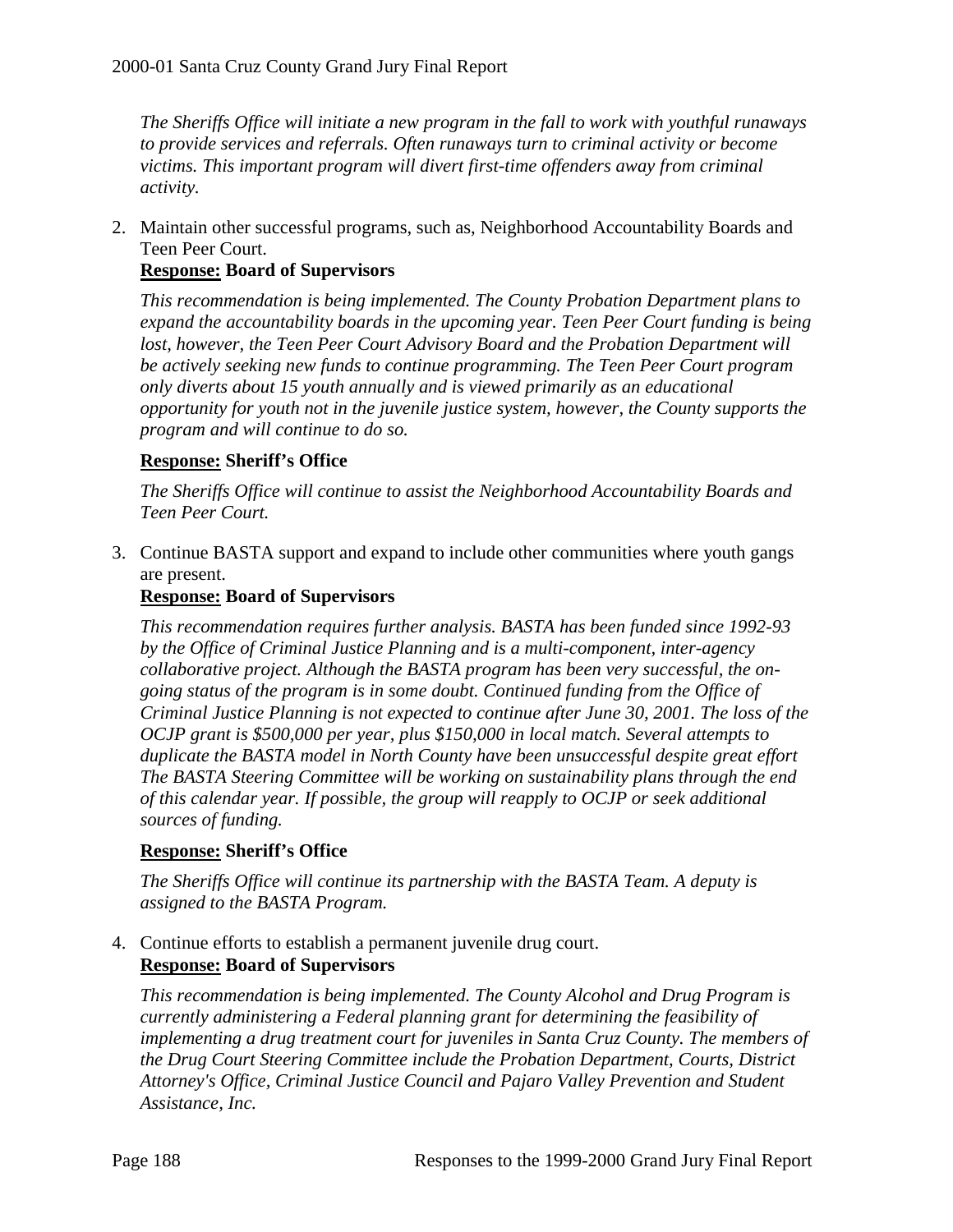#### **Response: Sheriff's Office**

*The Sheriffs Office supports a Juvenile Drug Court and will participate with CJC towards implementation.*

## **Treatment – Page 74**

**Respondent:** Santa Cruz County Board of Supervisors **Response Received:** September 26, 2000

#### **Findings**

As recommended, residential treatment became a high priority item in 1999. In the current fiscal period, two six-bed residential youth treatment centers, operated by Palomares Group Homes, have been opened for adolescent boys referred by Santa Cruz County Probation. The homes are located in Aptos and Freedom.

The Group Home Society of Aptos provides treatment for adolescent girls, but the facilities are inadequate. The demand is much greater than services available.

For non-court wards, the County Department of Alcohol and Drugs has obtained funding and have selected the Santa Cruz Community Counseling Center to manage a new co-ed residential facility. A La Selva Beach home has been procured for this facility that should be operational July 2000. An initial six beds are to be expanded to ten beds in 2001. A program manager has been hired.

County Probation has also initiated a community-based day treatment program, called Probation Alternative Resources for Kids (PARK), with centers in North County and South County. Each Center can accommodate eighteen minors who participate in a highly structured six month program. The program is staffed by Probation officers six days a week and includes evening events. Crisis/mobile service response is available on days the centers are closed. Participating minors receive a full schedule of academic classes from the Santa Cruz County Office of Education. In addition, a wide variety of educational and counseling services are available to participants and their families, provided by several cooperating community-based organizations.

The Santa Cruz County Office of Education "Clean and Sober" school program, in conjunction with YOUTH SERVICES, currently provides day-treatment services for 50 eligible youth, 20 in Watsonville and 30 in Santa Cruz.

#### **Response: Board of Supervisors AGREES.**

#### **Recommendations**

1. Continue to assess youth treatment needs and support a continuum of services at strategic locations - outpatient, site-based and residential services.

#### **Response: Board of Supervisors**

*This recommendation is being implemented. Currently an inter-disciplinary team from the Probation Department and Mental Health and Drug and Alcohol Services are meeting to assess the treatment needs and identify gaps in services. One of the gaps that has already been identified is residential treatment for female court wards. The team is assessing services including GROW, PARK, Redwoods and group homes to determine*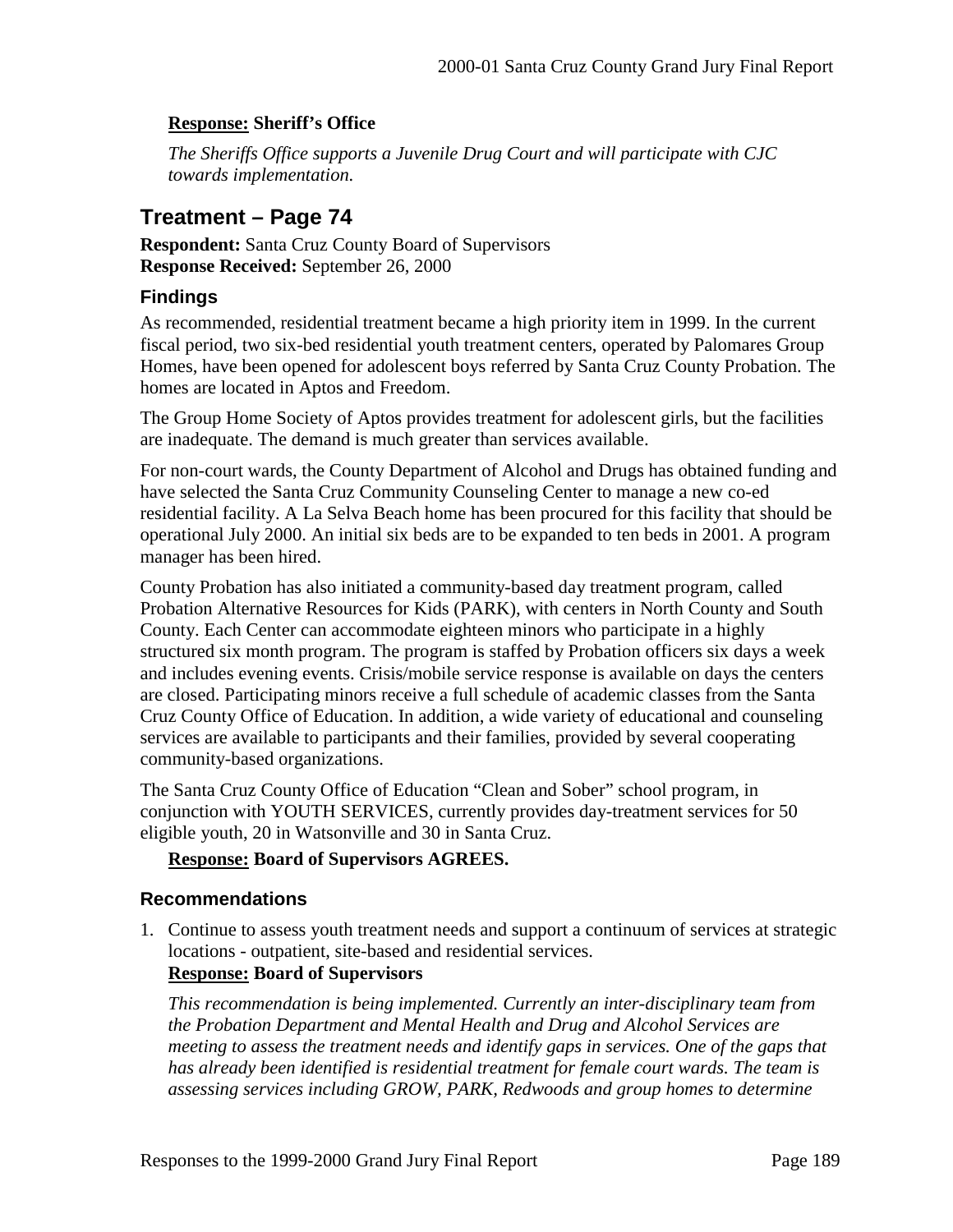*what additional assessment, treatment and aftercare services are needed to deal more effectively with court wards who need treatment - both outpatient and residential. A number of new funding sources may become available during this fiscal year to enhance drug treatment services. A six-month planning period is anticipated with responsible parties being Dane Cervine, Mental Health; Bill Manov, HSA, Drug and Alcohol Services; Scott MacDonald and Judy Cox, Probation.*

2. Establish permanent residential treatment facilities for girls, in and out of the criminal justice system.

#### **Response: Board of Supervisors**

*This recommendation is being implemented. A residential treatment program that accommodates girls is opening this calendar year. This program will accept girls who may be involved with the criminal justice system, but who are not court wards. Additional study is needed to determine if there are sufficient numbers of girls needing treatment who are court wards to make opening of a free-standing residential treatment program for girls a feasible option. Other options include development of a co-ed residential treatment program for court wards, establishing a regional program for girls, or admitting female court wards to the new co-ed residential youth treatment program for non-court wards.*

3. Establish youth and family alcohol and drug counseling in strategic county locations. **Response: Board of Supervisors**

*This recommendation is being implemented. HSA has contracted with Youth Services to open a new, 30-slot day treatment clean and sober classroom in mid-County in 2000-01. In addition, HSA contracts with numerous providers of youth and family alcohol and drug counseling services throughout the County. As additional funding becomes available, further expansion will be considered.*

4. Continue creative funding programs as described in the County High-Risk Drug Task Force plan.

#### **Response: Board of Supervisors**

*This recommendation is being implemented. The Health Services Agency is leveraging State and Federal funding sources wherever possible to develop additional services. For 2000-01, HSA is working with Palomares to obtain new EPSDT MediCal funding to strengthen alcohol and drug treatment supports during evening and weekend hours (including more intensive family treatment) at the Palomares 12-bed residential program for court wards. HSA is also initiating discussions with existing providers to expand outpatient and case management services for youth using Drug MediCal funding.*

5. Continue efforts to secure a detoxification site for youth. **Response: Board of Supervisors**

*This recommendation is being implemented. Outpatient detoxification of youth from heroin is available through the Triad methadone clinic, however, there is clearly a need for additional detoxification services for youth. It is well-established in the research that the vast majority of persons who do not receive continuing treatment services after*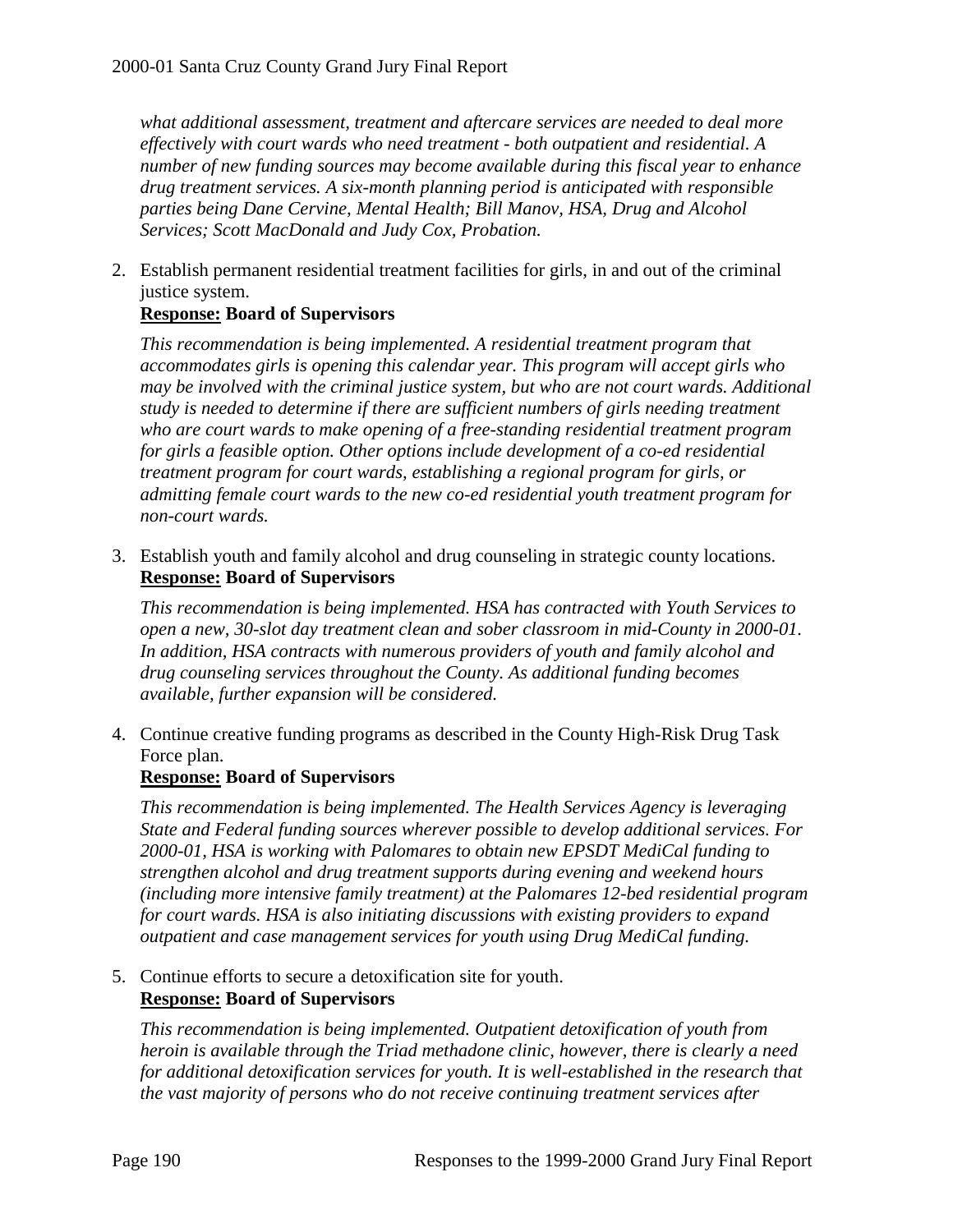*detoxification quickly relapse. Consequently, it is essential that development of any new detoxification services for youth be accompanied by development of additional on-going treatment services to accommodate youth who complete the detoxification program.*

## **Coordination – Page 76**

**Respondent:** Santa Cruz County Board of Supervisors **Response Received:** September 26, 2000 **Respondent:** Santa Cruz City Council **Response Received:** None Received **Respondent:** Watsonville City Council **Response Received:** December 7, 2000 **Respondent:** Scotts Valley City Council **Response Received:** September 26, 2000 **Respondent:** Capitola City Council **Response Received:** November 2, 2000

#### **Findings**

The main obstacle to implementing good ideas is lack of funding. Whether supported by state, federal and private grants or from county and city general funds, there are always too many programs and too little funding. The need to prioritize is ever present, as agencies continue to compete for available funds. Effective prioritization requires decision-makers to be well informed.

County and City leaders must be aware of the potential dangers of programs that advertise "NO ALCOHOL," such as, RAVES or TRANCES - and other all-night dance parties where 'club drugs' are known to be prevalent. The menu often includes MDMA (ecstasy), GHB, ketamine (special K), methamphetamine, LSD and other popular party drugs associated with date rapes, serious health problems and even youth deaths. Research by the National Institute of Drug Abuse (NIDA) clearly shows that there are no harmless 'club drugs'. All are addictive and all can cause serious and possibly permanent physical and mental impairment and death.

Though progress is being made on several fronts – prevention, enforcement and treatment the problem is certainly not solved. All we can do is continue to work the issues and do everything possible to keep our youth healthy and safely out of harms way. The grand jury can contribute significantly to these efforts by confronting the issues and reporting on status and effectiveness of programs. Identifying continuing and changing needs will help keep our county and city officials focused and the citizens of Santa Cruz County informed.

**Response: Board of Supervisors AGREES.**

**Response: Capitola City Council – no response to Findings.**

**Response: Scotts Valley City Council – no response to Findings.**

**Response: Watsonville City Council AGREES.**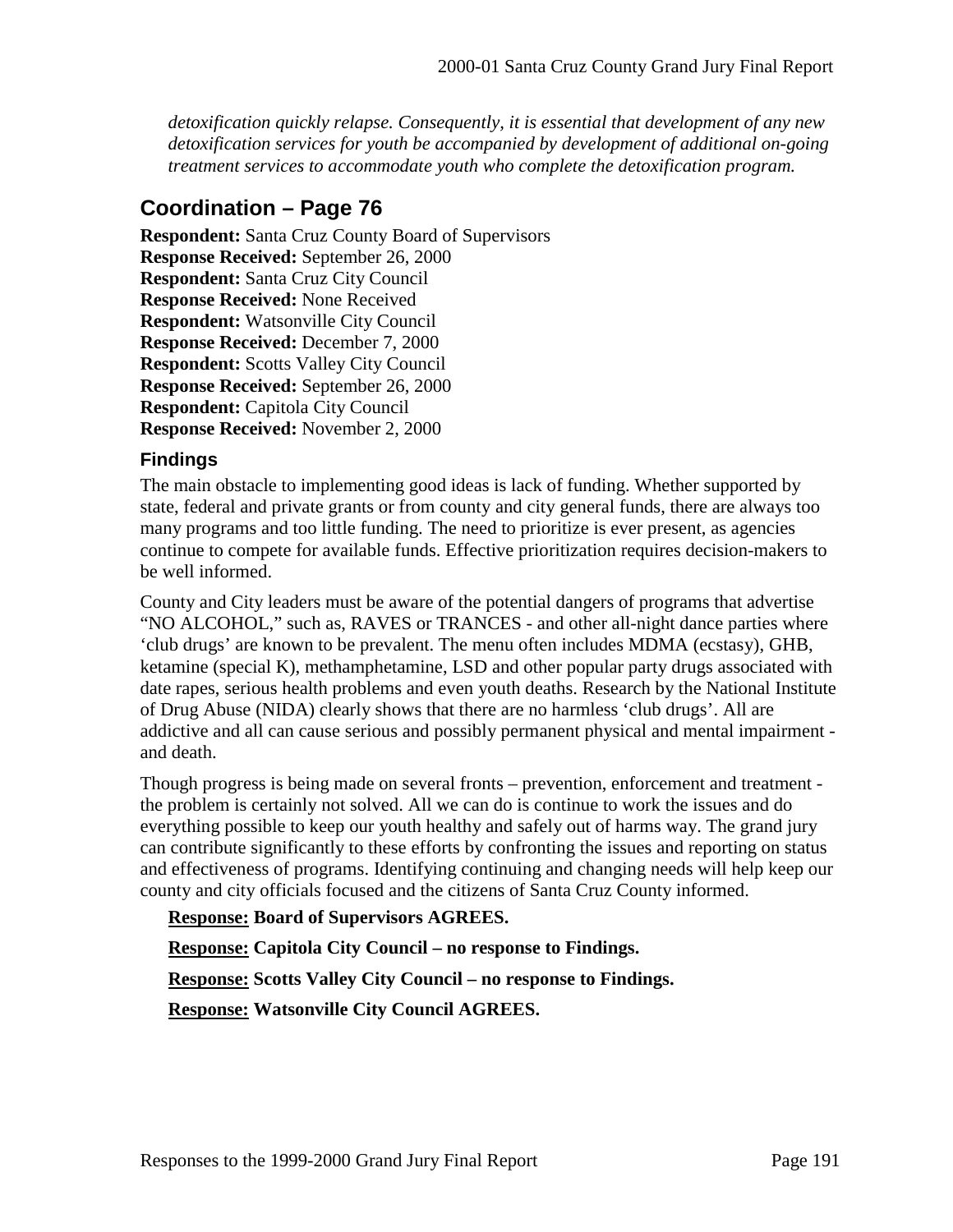#### **Recommendations**

1. Continue to recognize and support the most knowledgeable involved organizations for effective direction, such as, "Together For Youth/Unidos Para Nuestros Jovenes" for prevention and the Juvenile Justice Council for enforcement. **Response: Board of Supervisors**

*This recommendation is being and will continue to be implemented.*

#### **Response: Scotts Valley City Council**

*The Police Department for the City of Scotts Valley has been active for many years with "Together For Youth/Unidos Para Nuestros Jovenes" by our attendance through administrative personnel and more recently, working closely with our juvenile officer within the department's Investigations Unit. The Chief of Police has been involved for many years with the Juvenile Justice Council as a member of that board and has carried numerous programs as well as vital information back to the community, personally or through departmental staff.*

*In addition to these organizations, the Police Department Captain attends the Criminal Justice Council Juvenile Justice Task Force which has developed a good deal of countywide programs as well as successfully obtaining grants on state and federal levels to address these issues. In recent years, the department has further reached out to the community in order to focus on our community's youth through a summer TREK Program involving children from ages 7 to 14 years, which was designed to have police officers bond with children as part of our PAL Program.*

*This summer, the Police Department initiated a Junior Police Academy where junior high and high school students are given the opportunity to bond and observe the actual workings of police personnel during an 8-week summer program. These programs are run by the Investigations Unit as is the School Resource Officer program which is the newly created position at the Scotts Valley High School as well as a part-time Juvenile Community Services Officer, who is responsible for assisting not only the SRO but also with the entire juvenile officer program.*

#### **Response: Watsonville City Council**

*The City's recreation division participates in the Together for Youth*

*Collaborative and the police department participates in the Juvenile Justice Task Force of the Santa Cruz County Criminal Justice Council. In addition the City collaborates with Pajaro Valley Prevention and Student Assistance Inc. and Pajaro Valley Unified School District in matters related to youth drug abuse.*

2. Continue to use the County High-Risk Drug Task Force treatment plan and creative funding recommendations as long as they remain valid. Reassemble this task force as needed to maintain a relevant plan.

#### **Response: Board of Supervisors**

*This recommendation is being and will continue to be implemented.*

#### **Response: Scotts Valley City Council**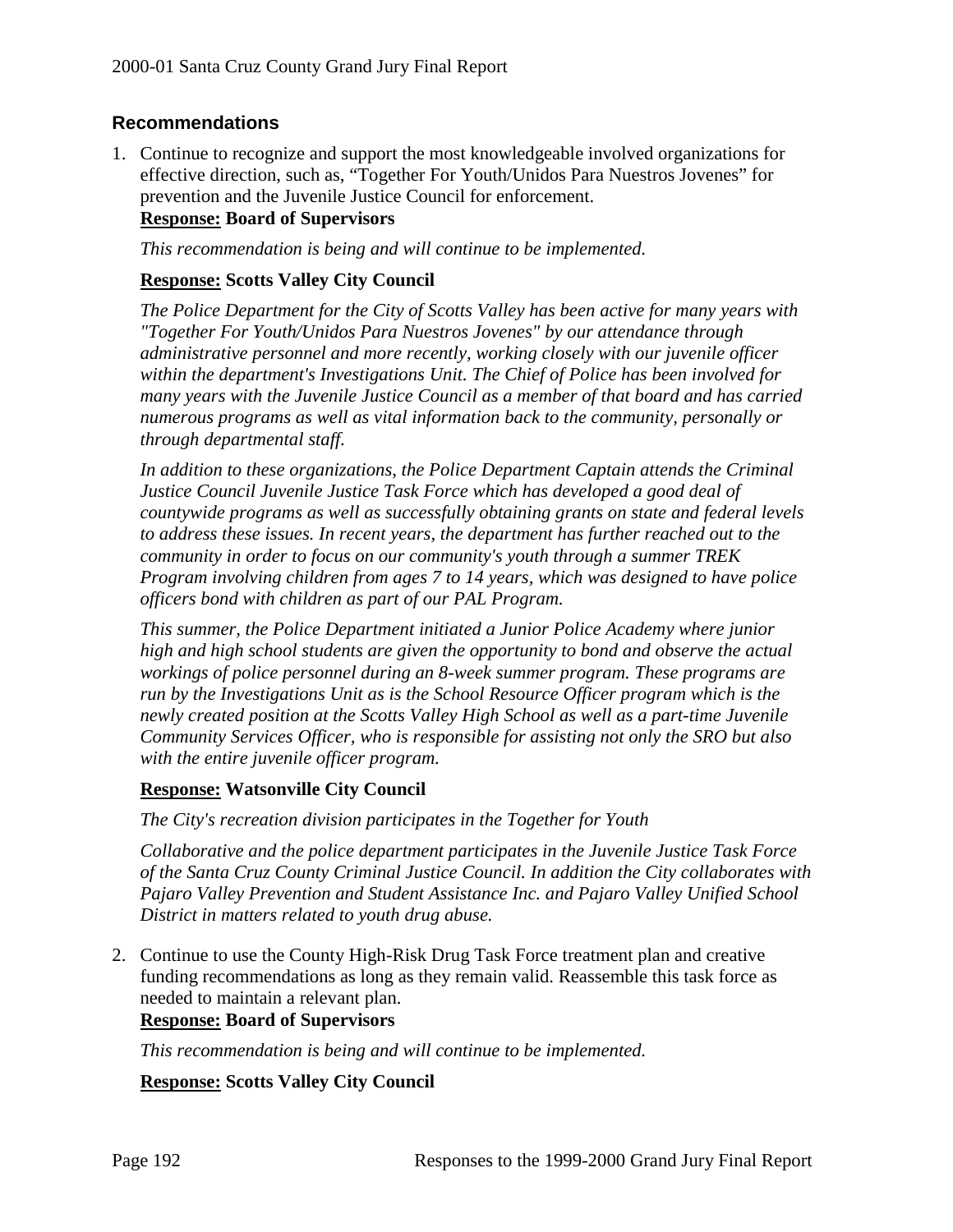*The Scotts Valley Police Department continually supports and attends the County Criminal Justice Council Drug and Alcohol Task Force. As a result of this task force, Santa Cruz County has established its first ever drug court for adults and is currently looking into utilizing this same program for juveniles. This task force is attended by the department's administrative staff and the task force is directed through the Criminal Justice Council that is attended regularly by the Chief of Police and two City Council Members.*

#### **Response: Watsonville City Council**

*Santa Cruz County's High Risk Drug Task Force was a coalition of leaders in the areas of juvenile drug alcohol prevention and treatment. They sought strategies to provide services to court and non-court wards with drug addictions and high drug use. One such treatment strategy was the Freedom based Palomares Group Home. The Watsonville Police Department will continue to coordinate youth referral services for drug treatment with the probation department through the three police department based probation officers. Information about offenders and the need for treatment facilities is also discussed and coordinated through the multi-disciplined gang violence prevention program known as BASTA. In addition the City seeks Federal and State funding to provide youth alternatives to drug, alcohol and gang activities. The City's pro*g*rams include a wide range of alternatives such as: the Police Activities League, soccer leagues, a new Freedom Branch Library, youth night activities with Friday Night Club Live, science workshop activities, computer lab, and recreational activities throughout the year.*

3. Take steps to assure that all appropriate agencies are knowledgeable about new, potentially epidemic drug problems, and the public is kept informed. **Response: Board of Supervisors**

*This recommendation is being and will continue to be implemented. The County Health Services Agency is implementing this recommendation through support of the semiannual student alcohol and drug survey, and coordination of inter-agency information sharing about new drug trends in venues such as the Together for Youth prevention collaborative and the Alcohol and Drug Abuse Commission. HSA has worked with Together for Youth to develop and distribute pamphlets for parents about youth heroin use, and will continue such efforts in the future.*

#### **Response: Scotts Valley City Council**

*The Police Department for the City of Scotts Valley has continual, ongoing training through the Department of Justice, the Santa Cruz County Narcotics Enforcement Team (SCCNET), the California Narcotics Officers Association (CNOA), the Orange County District Attorney's Office through its video training updates, as well as the California Peace Officers Standards and Training (P.O.S.T.) courses that certify police officers' training on a statewide basis. This type of training allows officers from the department to be knowledgeable about the new and potentially epidemic drug problems occurring not only in Santa Cruz County but also throughout the state of California as well as the nation.*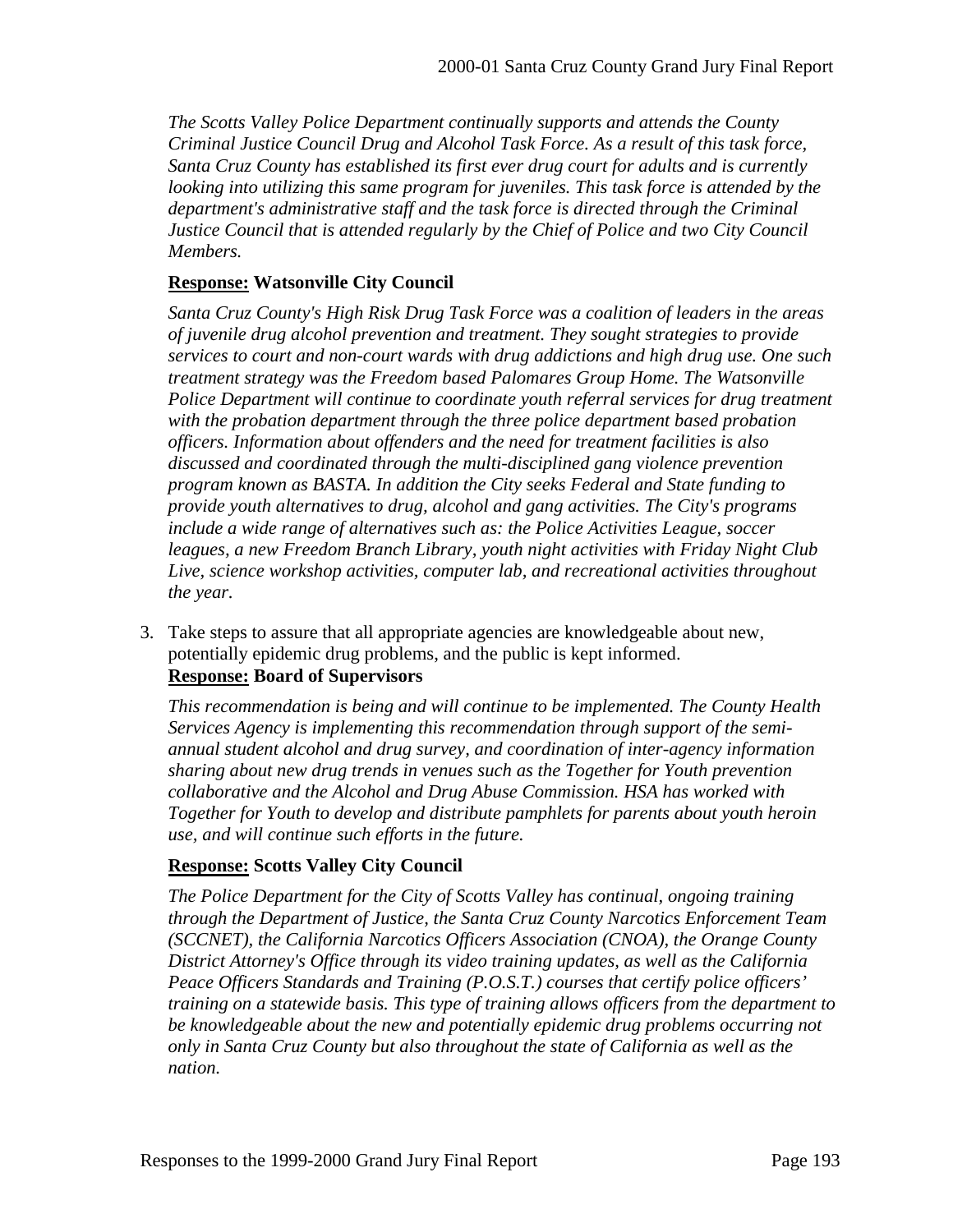*The department has taught drug awareness programs through the DARE institute to children within the City of Scotts Valley for the last six years. This last year, we expanded this program into the new Scotts Valley High School and taught a record number of 700 students through the Scotts Valley Unified School District as well as a private Christian school located in Scotts Valley. Additionally, high school parents are being introduced to a drug awareness program specifically designed for parents. This program is taught by the School Resource Officer and will be an ongoing program for parents attending this high school.*

#### **Response: Watsonville City Council**

*This recommendation is being and will continue to be carried out. The City of Watsonville is doing this through financial support of the semiannual student alcohol and drug survey. Coordination of inter-agency information sharing about new drug trends occur in settings such as the BASTA gang violence prevention collaborative, Santa Cruz Narcotics Enforcement Task Force and the Juvenile Justice Task Force. In addition the City has developed and did surveys of students, parents, and the community about drug use. The City used this data to develop strategic plans to address the problem. The City with the help of KCBA-FOX 35 produced and aired a public service announcement. The City also developed and distributed pamphlets to parents and the business community about youth drug use, drugs and their symptoms, and where to get help. The City will continue such efforts in the future.*

4. We encourage the 2000/2001 Civil Grand Jury to continue to observe and to investigate efforts to address this important problem. **Response: Board of Supervisors**

*The County Board of Supervisors supports the recommendation.*

#### **Response: Scotts Valley City Council**

*The City of Scotts Valley agrees with this recommendation.*

#### **Response: Watsonville City Council**

*The City supports the recommendation.*

#### **Response: Capitola City Council**

*The Capitola Police Department is extremely aware of youth drug abuse in Santa Cruz County, and works on a daily basis in enforcement and prevention. We have implemented many programs and strategies to deal with this critical problem. Currently the Capitola Police Department participates in or administers the following programs. All of these programs are funded by the city's general fund, and carried out by police department employees:*

- *Teach the DARE program to all of Capitola Elementary School's 5th grade students We also visit the younger students, and teach a DARE module in the middle school. Our commitment to Capitola's youngsters in this regard is part of Capitola PD's very framework.*
- *Administer a Youth Diversion program that requires all first and second time minor offenders to meet with a youth services officer. Youth that are determined*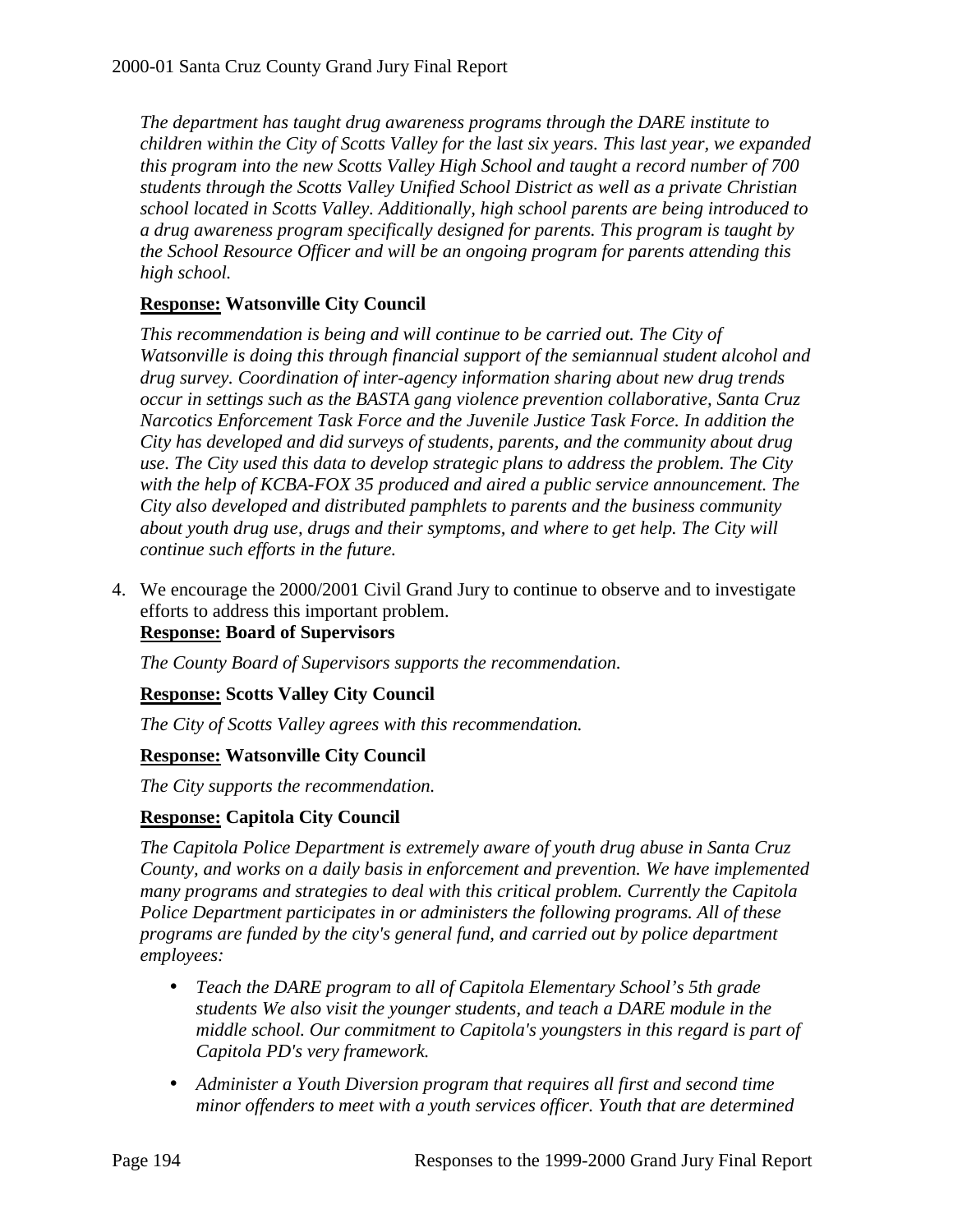*to be at risk or involved in drug abuse, are referred to a county drug diversion program.*

- *Police Department staff is involved with, and a member of the "Together For Youth/Unidos Para Nuestro Jovenes" organization.*
- *Members of the Criminal Justice Council's Juvenile Justice Task Force*
- *Member of the School Attendance Review Board.*
- *Our uniformed officers visit the school grounds daily, having lunch with the kids, and talking with them about the perils of drug use and the dangers of violence.*

*The City of Capitola is committed, through it's police department, to doing all within its ability to train and educate our youth about the dangers and consequences of using drugs and alcohol.*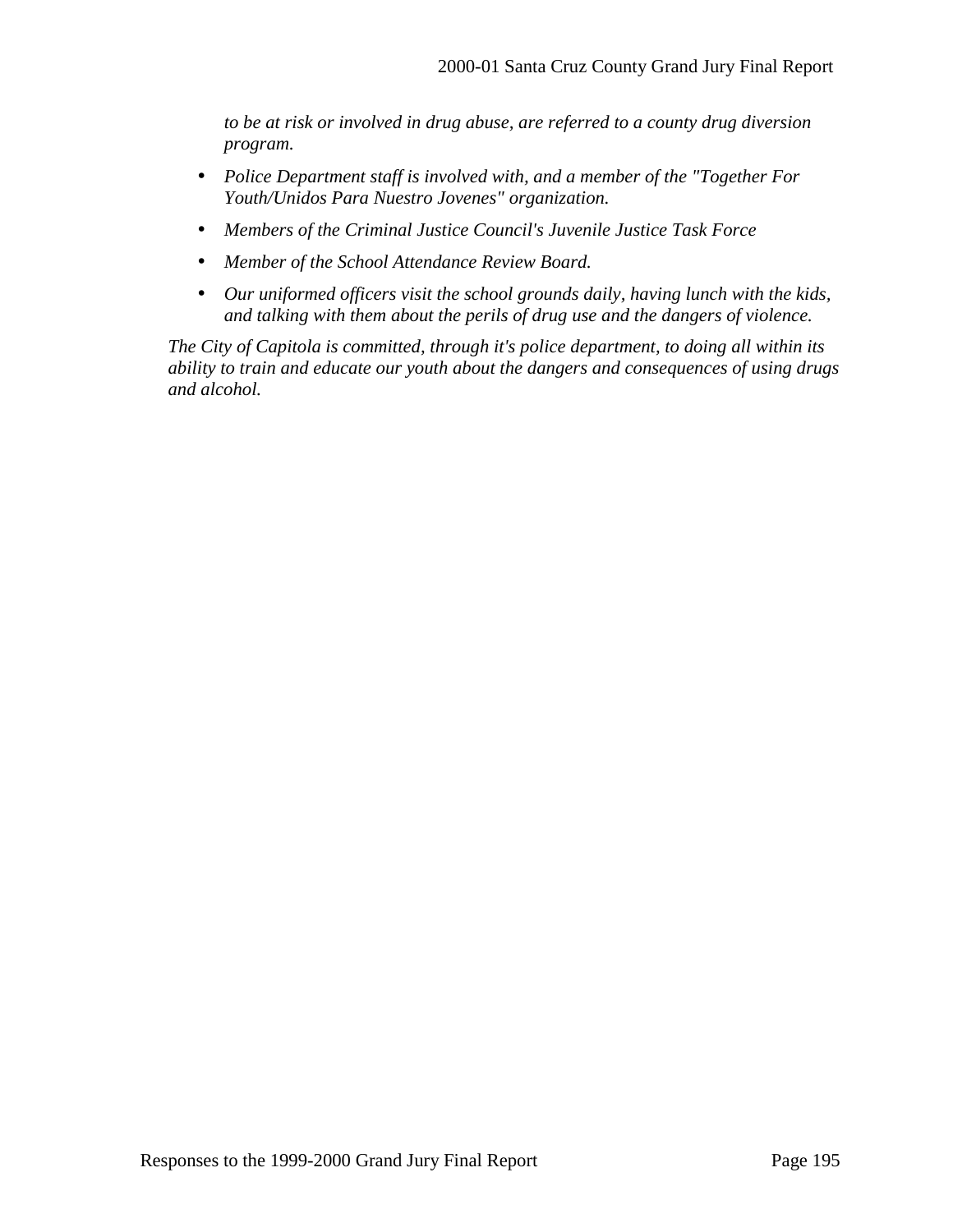

# **County of Santa Cruz**

## Instructions for Respondents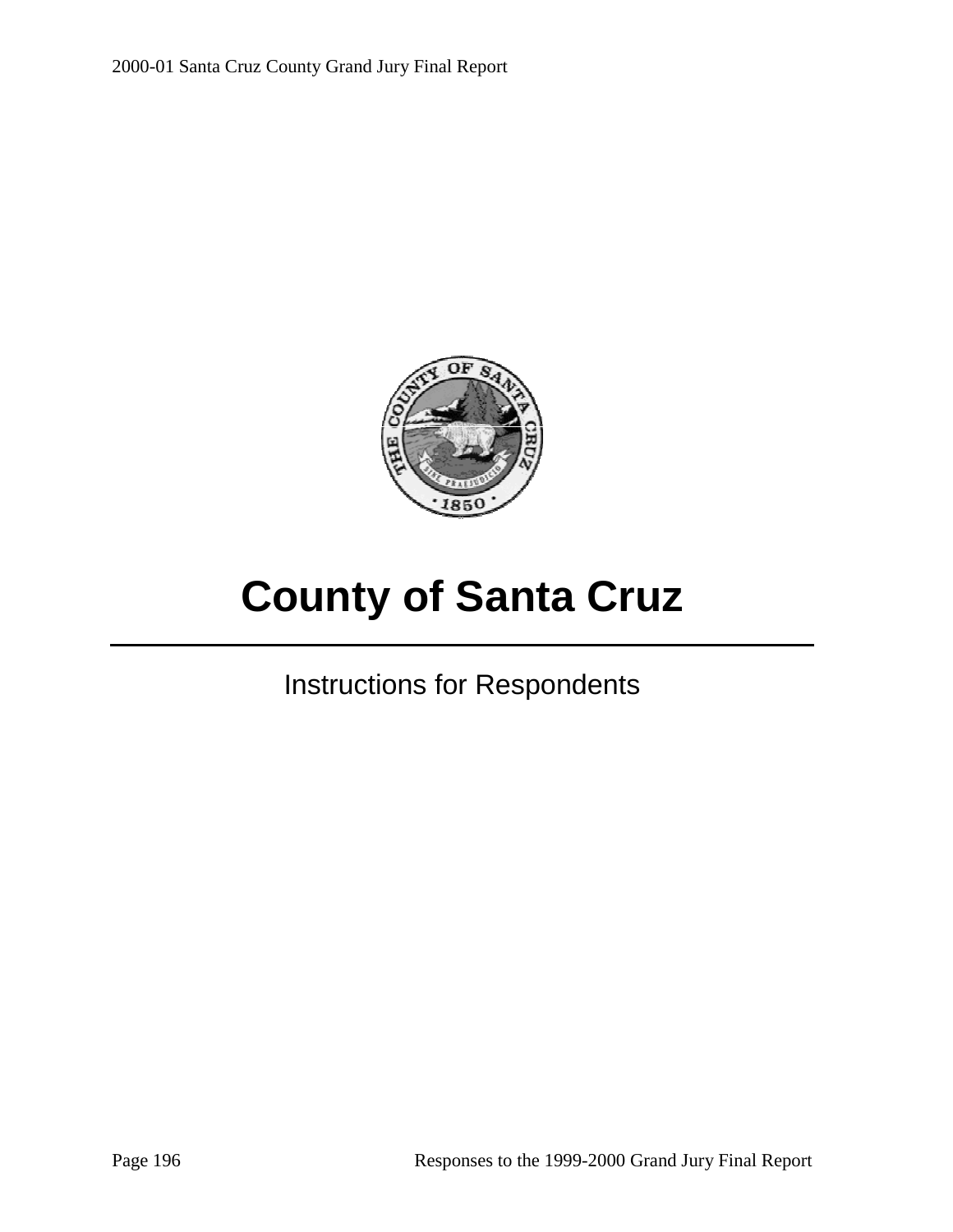## **Instructions for Respondents**

Key provisions of Penal Code §933.05 require that the responding officials or governmental entities must specifically comment upon each finding and each recommendation of the Grand Jury Report, rather than preparing a generalized response. Each published finding must be acknowledged by the respondents as correct or incorrect. Explanations for disagreements must be provided. Please use the format below to prepare your response. The full text of Penal Code §933.05 is provided below.

## *Response Format*

- 1. Provide the title and page number from the original report.
- 2. Provide the date of the response.
- 3. Quote the text of the original finding.
- 4. Respond to the finding indicating if the entity
	- agrees
	- partially agrees
	- disagrees

If the entity partially agrees or disagrees with the finding, specify the section of the finding and include an explanation.

- 5. Quote the text of the original recommendation.
- 6. Respond to the recommendation indicating if the entity
	- has implemented the recommendation
	- has not yet been implemented, but will be implemented in the future, with a time frame for implementation
	- requires further analysis with an explanation, scope, parameters, and the time frame for completion which should not exceed six months
	- will not implement the recommendation because it is not warranted or is not reasonable, with an explanation
- 7. Respond to each report in a separate document or separate pages of one document to allow the easy distribution of the responses to the various committees.
- 8. For an example, see the Board of Supervisors responses to the 1999-00 Grand Jury Final Report: http://www.co.santa-cruz.ca.us/grndjury.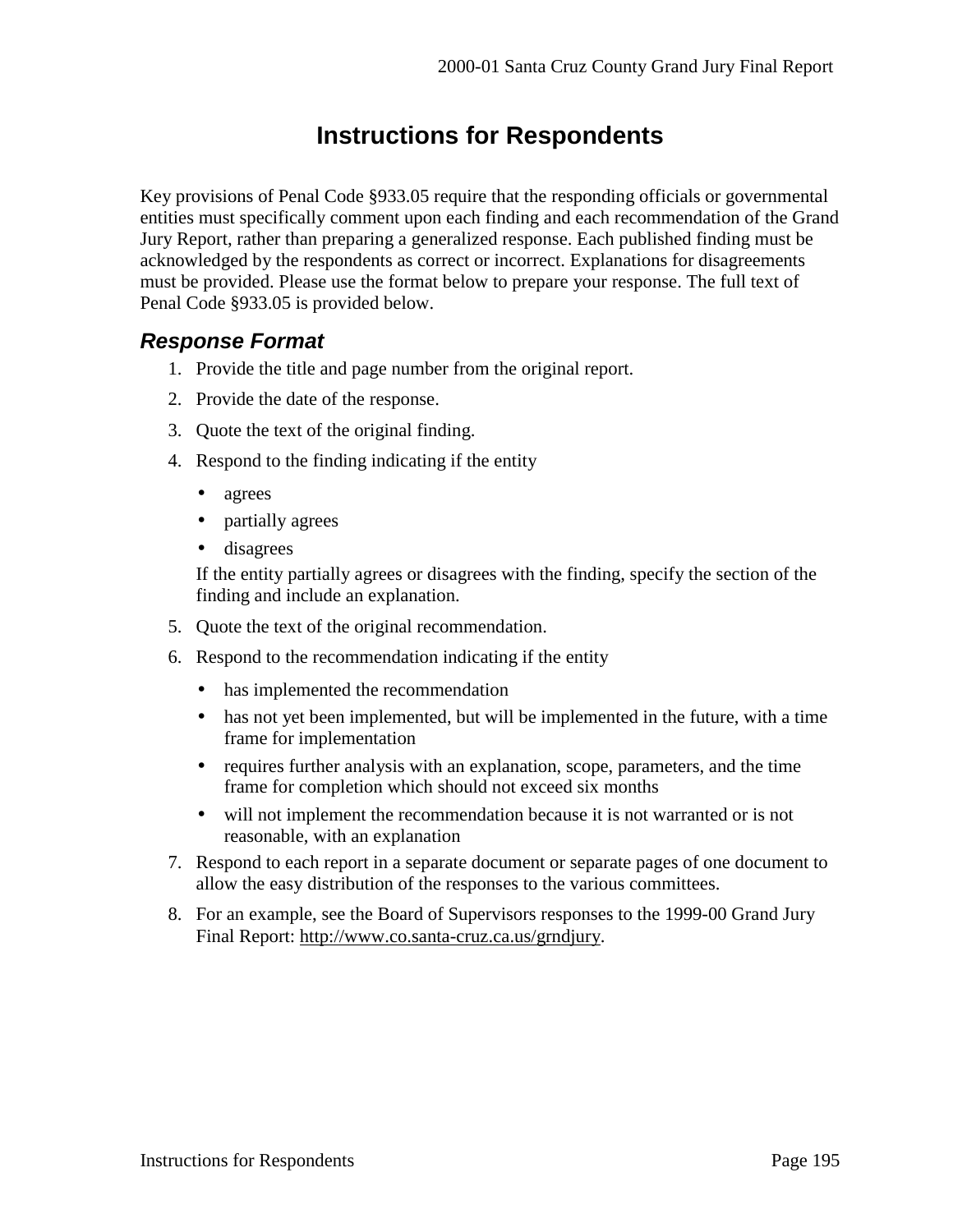## *When to Respond*

A table indicating which entities are required to respond follows each report. This table also includes the corresponding recommendation numbers requiring a response and the number of days each entity has to respond. Responses from elected officials or administrators are required no later than 60 days from the publication of this report, August 31, 2001. Responses from the governing body of any public entity are required no later than 90 days from the publication of this report, September 30, 2001.

## *Where to Respond*

The Honorable Robert Yonts Presiding Judge Santa Cruz Superior Court 701 Ocean Street Santa Cruz, CA 95060

## *Penal Code §933.05*

- a) For purposes of subdivision (b) of Section 933, as to each grand jury finding, the responding person or entity shall indicate one of the following:
	- 1. The respondent agrees with the finding.
	- 2. The respondent disagrees wholly or partially with the finding, in which case the response shall specify the portion of the finding that is disputed and shall include an explanation of the reasons therefor.
- b) For purposes of subdivision (b) of Section 933, as to the each grand jury recommendation, the responding person or entity shall report one of the following actions:
	- 1. The recommendation has been implemented, with a summary regarding the implemented action.
	- 2. The recommendation has not yet been implemented, but will be implemented in the future, with a time frame for implementation.
	- 3. The recommendation requires further analysis, with an explanation and the scope and parameters of an analysis or study, and a time frame for the matter to be prepared for discussion by the officer or director of the agency or department being investigated or reviewed, including the governing body of the public agency when applicable. This time frame shall not exceed six months from the date of publication of the grand jury report.
	- 4. The recommendation will not be implemented because it is not warranted or is not reasonable, with an explanation therefor.